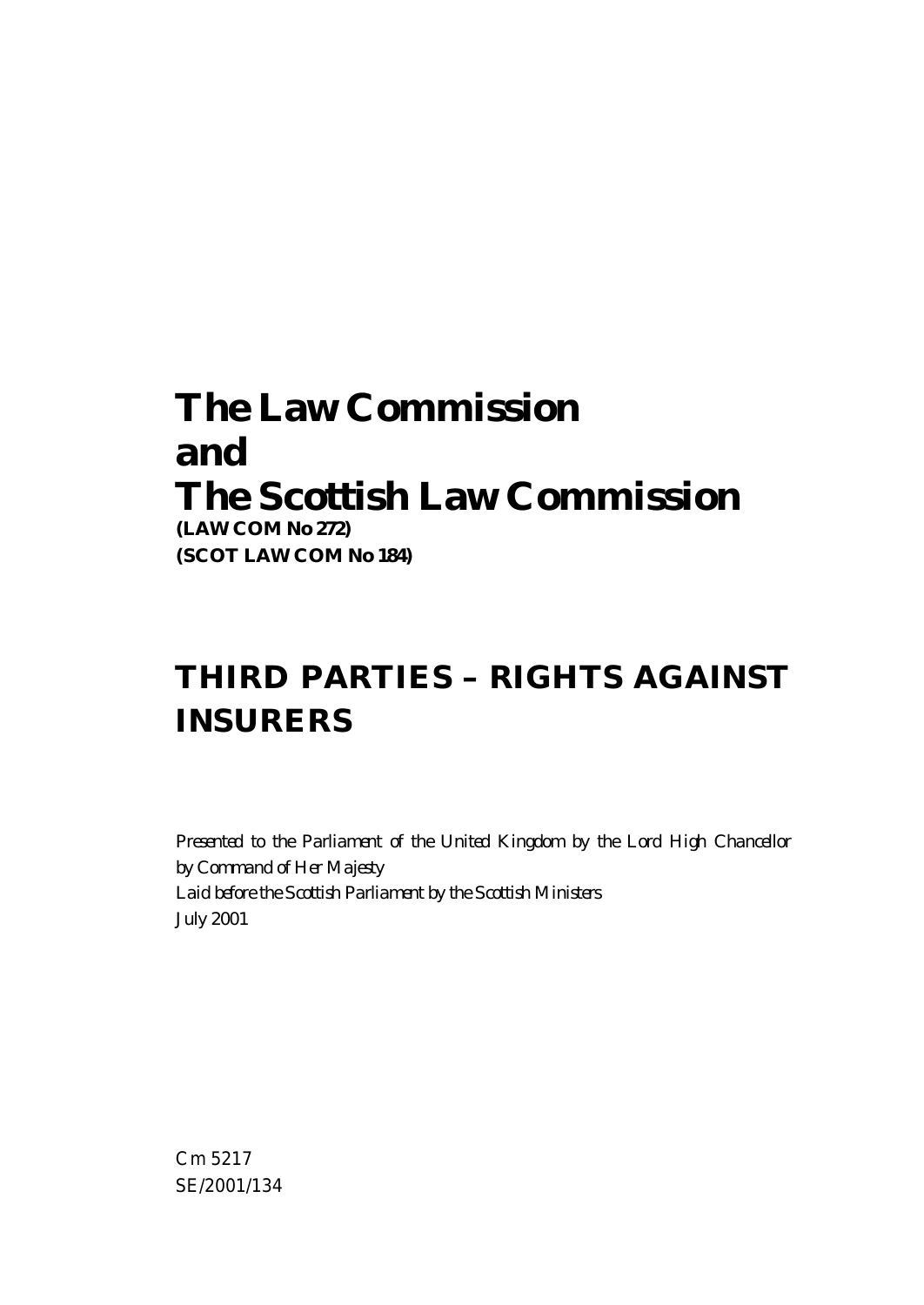The Law Commission and the Scottish Law Commission were set up by the Law Commissions Act 1965 for the purpose of promoting the reform of the law.

The Law Commissioners are:

The Honourable Mr Justice Carnwath CVO, *Chairman* Professor Hugh Beale Professor Martin Partington Judge Alan Wilkie, QC

The Secretary of the Law Commission is Mr Michael Sayers and its offices are at Conquest House, 37-38 John Street, Theobalds Road, London WC1N 2BQ.

The Scottish Law Commissioners are:

The Honourable Lord Gill, *Chairman* Mr Patrick S Hodge, QC Professor Gerard Maher Professor Kenneth G C Reid Professor Joseph M Thomson

The Secretary of the Scottish Law Commission is Miss Jane L McLeod and its offices are at 140 Causewayside, Edinburgh EH9 1PR.

The terms of this report were agreed on 14 June 2001.

#### **The text of this report is available on the Internet at:**

http://www.lawcom.gov.uk http://www.scotlawcom.gov.uk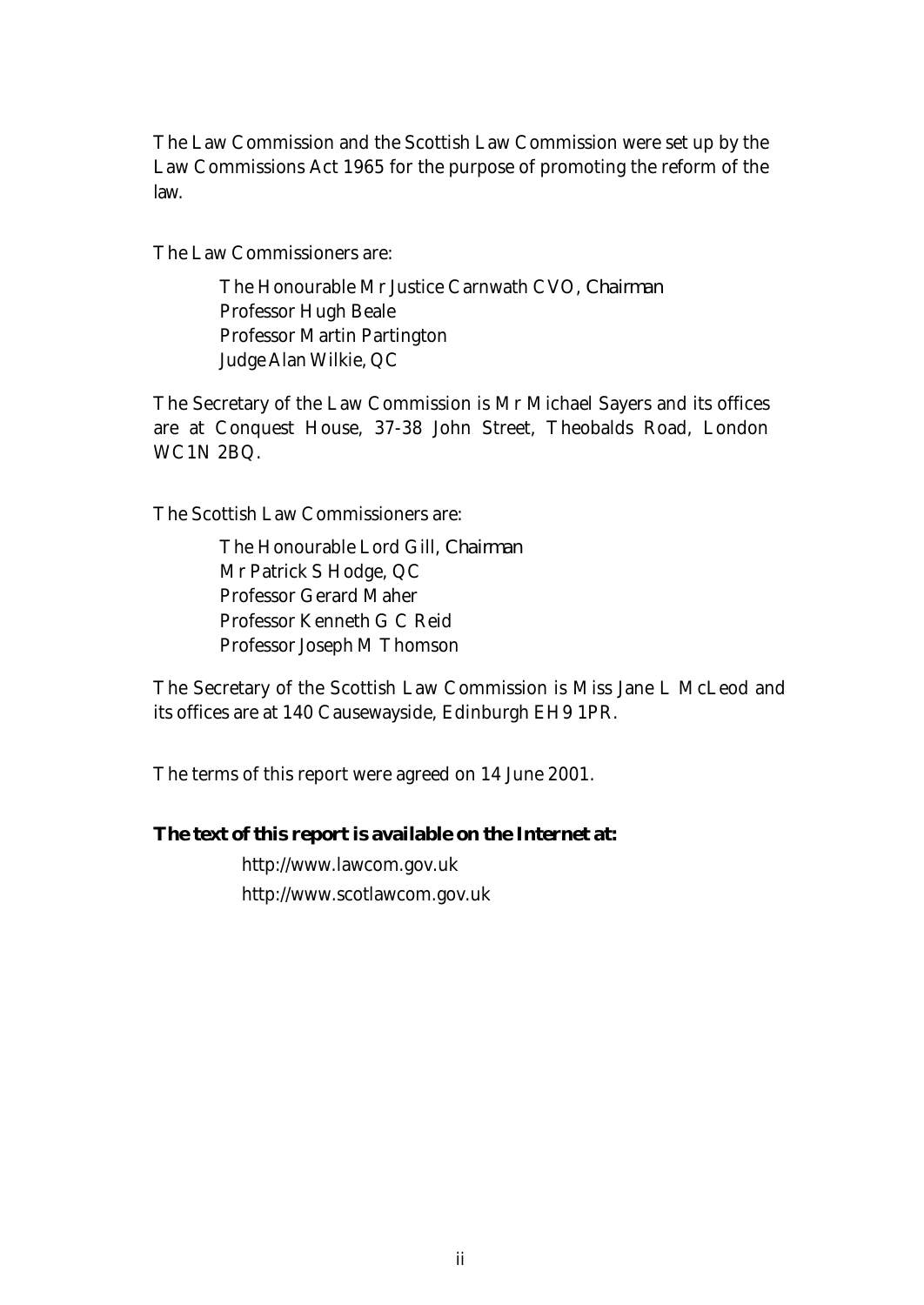#### **NOTE ON PAGINATION**

 **The page numbers shown here for Parts 1–9 are those printed at the bottom of each page. Please note that these do not correspond with the page numbers of the pdf file.**

#### **LAW COMMISSION**

#### **SCOTTISH LAW COMMISSION**

## **THIRD PARTIES – RIGHTS AGAINST INSURERS**

#### **CONTENTS**

*Paragraph Page*

| <b>PART 1: INTRODUCTION</b>                                          |      |                  |
|----------------------------------------------------------------------|------|------------------|
| The 1930 Act                                                         | 1.1  | 1                |
| The need for reform                                                  | 1.5  | $\overline{2}$   |
| Principal reform recommendations                                     | 1.9  | $\boldsymbol{4}$ |
| Third party entitled to a remedy in one set of proceedings           | 1.10 | $\boldsymbol{4}$ |
| Third party not required to sue the insured                          | 1.12 | $\overline{4}$   |
| Third party would have improved rights to insurance information 1.14 |      | $\overline{4}$   |
| Developments in company and insolvency law reflected                 | 1.16 | $\overline{5}$   |
| Voluntary procedures properly catered for                            | 1.18 | 6                |
| Legal expenses and health insurance covered                          | 1.20 | 6                |
| Insurers' rights to rely on some technical defences removed          | 1.22 | 6                |
| Third party generally protected from pay-first clauses               | 1.24 | 7                |
| Operation in cases with a foreign element clarified                  | 1.26 | 7                |
| The structure of this report                                         | 1.28 | 7                |
| Draft Bill                                                           | 1.30 | 8                |
| Amendments to rules of court                                         | 1.31 | 8                |
| Acknowledgements                                                     | 1.32 | 8                |
|                                                                      |      |                  |

### **PART 2: THE SCOPE OF THE DRAFT BILL**

| Introduction                                                      | 2.1  | 9  |
|-------------------------------------------------------------------|------|----|
| Circumstances in which rights are conferred on third party        | 2.5  | 9  |
| Definition of insured's insolvency etc                            | 2.5  | 9  |
| Rights conferred in the circumstances set out in the 1930 Act     | 2.7  | 10 |
| Striking off under section 652 or section 652A of CA 1985         | 2.9  | 11 |
| Voluntary winding-up as part of a reconstruction or amalgamation  | 2.12 | 11 |
| Appointment of a provisional liquidator                           | 2.15 | 12 |
| Crystallisation of a floating charge                              | 2.18 | 13 |
| Recovery of insured: effect on statutory transfer of rights       | 2.21 | 14 |
| Liability to third party incurred after discharge from bankruptcy | 2.24 | 14 |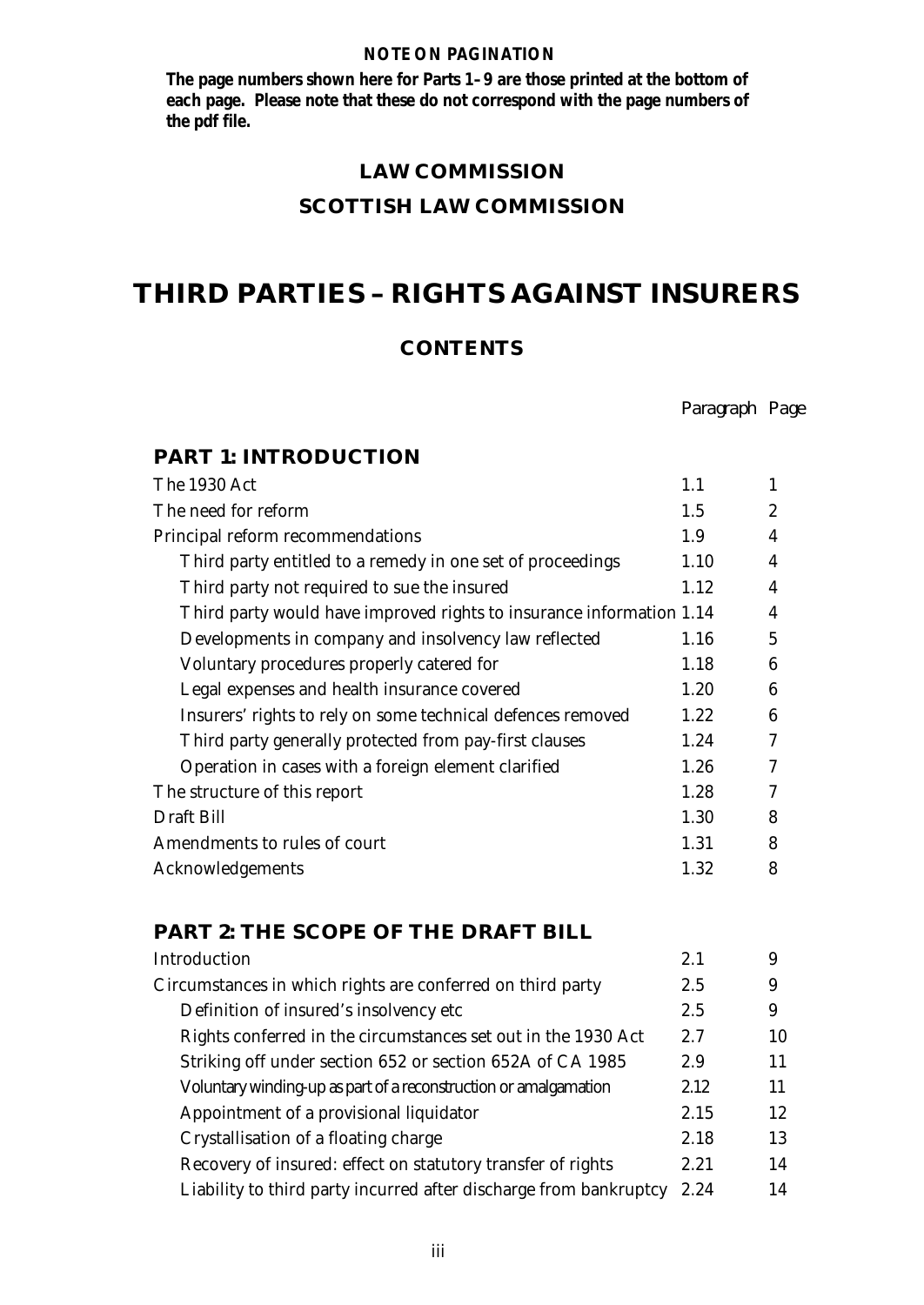|                                                                   | Paragraph Page |    |
|-------------------------------------------------------------------|----------------|----|
| The legal personality of the insured                              | 2.25           | 15 |
| Partnerships in English law                                       | 2.25           | 15 |
| The Insolvent Partnerships Order 1994                             | 2.26           | 15 |
| Orders against individual partners                                | 2.30           | 16 |
| Partnerships in Scots law                                         | 2.32           | 16 |
| <b>Limited Liability Partnerships</b>                             | 2.33           | 17 |
| Other corporate and unincorporated bodies                         | 2.35           | 17 |
| Power to amend new Act by secondary legislation                   | 2.36           | 18 |
| Insurance policies covered                                        | 2.38           | 18 |
| Application to full range of insurance policies                   | 2.38           | 18 |
| Application to policies insuring voluntarily incurred liabilities | 2.39           | 19 |
| No application to reinsurance policies                            | 2.45           | 20 |
| Rights against the insurer in Scots Law                           | 2.46           | 20 |
| Northern Ireland                                                  | 2.52           | 21 |

## **PART 3: A THIRD PARTY'S RIGHT OF ACTION UNDER THE DRAFT BILL**

| Introduction                                                    | 3.1  | 22 |
|-----------------------------------------------------------------|------|----|
| The nature of the third party's rights                          | 3.4  | 22 |
| The need for reform                                             | 3.4  | 22 |
| Consultation                                                    | 3.11 | 25 |
| Mechanism of transfer                                           | 3.11 | 25 |
| Single set of proceedings                                       | 3.13 | 26 |
| Joinder of insured                                              | 3.20 | 28 |
| <b>Reform recommendations</b>                                   | 3.22 | 28 |
| Mechanism of transfer                                           | 3.22 | 28 |
| Timing of transfer                                              | 3.23 | 29 |
| Third party's rights before liability is established            | 3.25 | 29 |
| Third party's rights after liability is established             | 3.30 | 31 |
| Third party's rights in arbitration proceedings                 | 3.31 | 31 |
| Joinder of the insured as defendant                             | 3.33 | 31 |
| Terminology of "incurring liability" retained                   | 3.35 | 32 |
| <b>Transitional provisions</b>                                  | 3.37 | 32 |
| Procedural considerations                                       | 3.38 | 33 |
| Third party may join insurer to proceedings against insured     | 3.40 | 33 |
| Third party may take over insured's proceedings against insurer | 3.43 | 34 |
| Insurer may apply to add insured as defendant                   | 3.45 | 34 |
| Insured may apply to be made defendant                          | 3.47 | 35 |
| Insured may apply to be made claimant                           | 3.50 | 35 |
| Leave requirement                                               | 3.51 | 36 |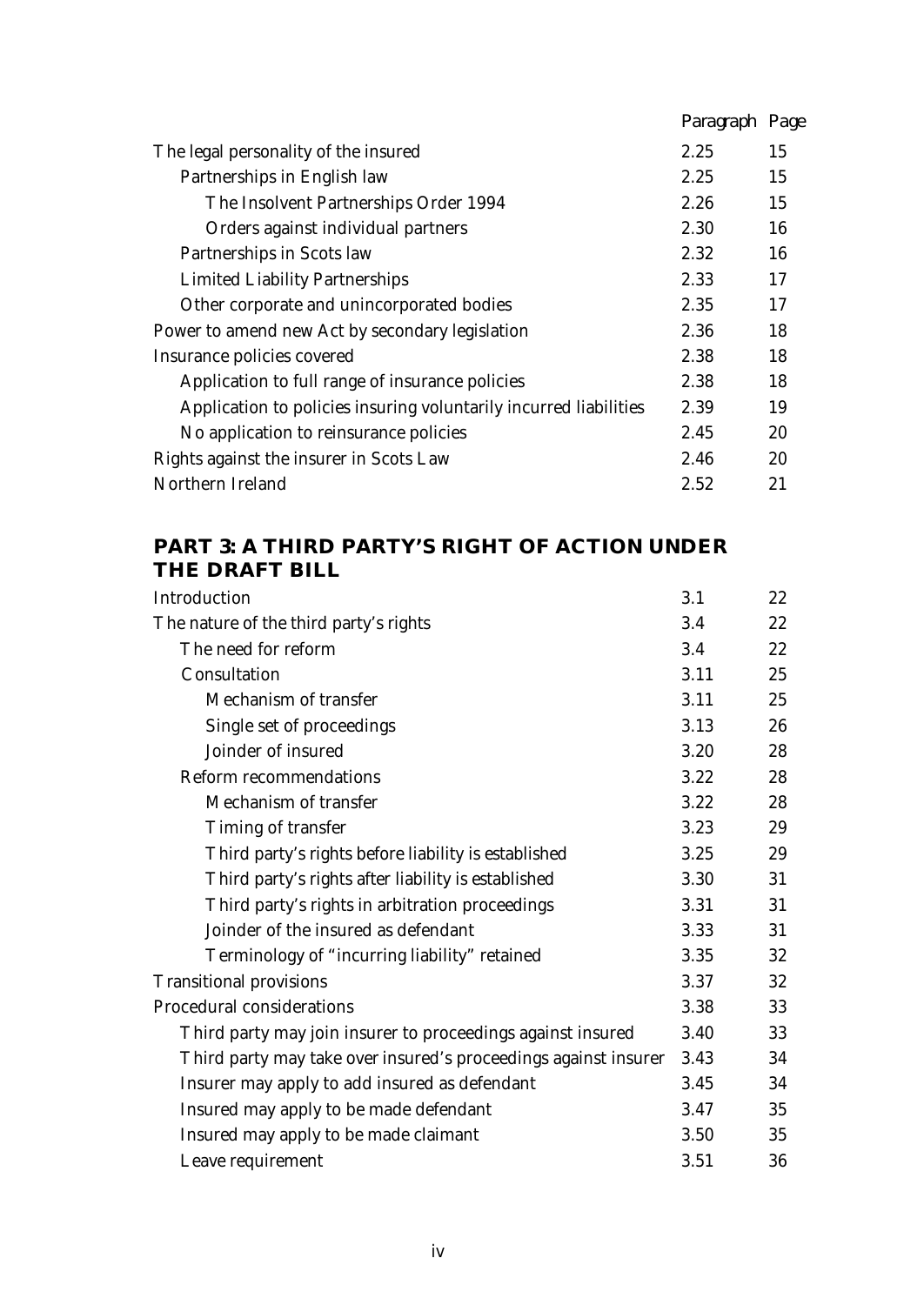|                                  | Paragraph Page |     |
|----------------------------------|----------------|-----|
| Notification of insured          | 3.52           | 36  |
| Nature of the notice requirement | 3.55           | -37 |
| Non-existence of the insured     | -3.56          | -37 |
|                                  |                |     |

### **PART 4: DISCLOSURE OF INFORMATION TO THE THIRD PARTY**

| Introduction                                                     | 4.1  | 38 |
|------------------------------------------------------------------|------|----|
| Problems with the disclosure regime in the 1930 Act              | 4.5  | 39 |
| No right to disclosure until insured's liability established     | 4.5  | 39 |
| Two stage disclosure                                             | 4.7  | 40 |
| No right to require a broker to disclose information             | 4.8  | 40 |
| Unhelpful definition of the information required to be disclosed | 4.9  | 40 |
| The position of office-holders                                   | 4.10 | 40 |
| Other means by which a third party may obtain information        | 4.11 | 41 |
| Disclosure regime in England and Wales                           | 4.11 | 41 |
| Pre-action disclosure and pre-action protocols                   | 4.11 | 41 |
| Disclosure after proceedings have started                        | 4.13 | 42 |
| The recovery of evidence in Scotland                             | 4.14 | 42 |
| <b>Statutes</b>                                                  | 4.16 | 43 |
| Registers of insurance information                               | 4.18 | 43 |
| Consultation: the general approach                               | 4.20 | 44 |
| Broad support for a strengthened statutory disclosure regime     | 4.20 | 44 |
| Objections to a statutory disclosure regime                      | 4.21 | 44 |
| Duty to disclose will only arise on request                      | 4.25 | 45 |
| Disclosable information under the draft Bill specified           | 4.27 | 46 |
| Details of the disclosure regime                                 | 4.29 | 46 |
| Specified disclosable information                                | 4.29 | 46 |
| Grounds for denying liability or repudiating cover               | 4.31 | 46 |
| Details of proceedings between insurer and insured               | 4.32 | 47 |
| Whether insurance fund is subject to a fixed charge              | 4.33 | 47 |
| No disclosure of settlements between insured and insurer         | 4.34 | 48 |
| The request for information                                      | 4.35 | 48 |
| The timing of the request for information                        | 4.36 | 48 |
| Persons entitled to request information                          | 4.37 | 48 |
| Persons from whom information may be requested                   | 4.38 | 49 |
| Extent of duty of person from whom information requested         | 4.39 | 49 |
| No "continuing duty"                                             | 4.40 | 49 |
| Duty to disclose information not documents                       | 4.41 | 50 |
| Insured is company not on the register (England and Wales only)  | 4.42 | 50 |
| Privileged documents                                             | 4.46 | 51 |
| Sanction for non-compliance                                      | 4.47 | 51 |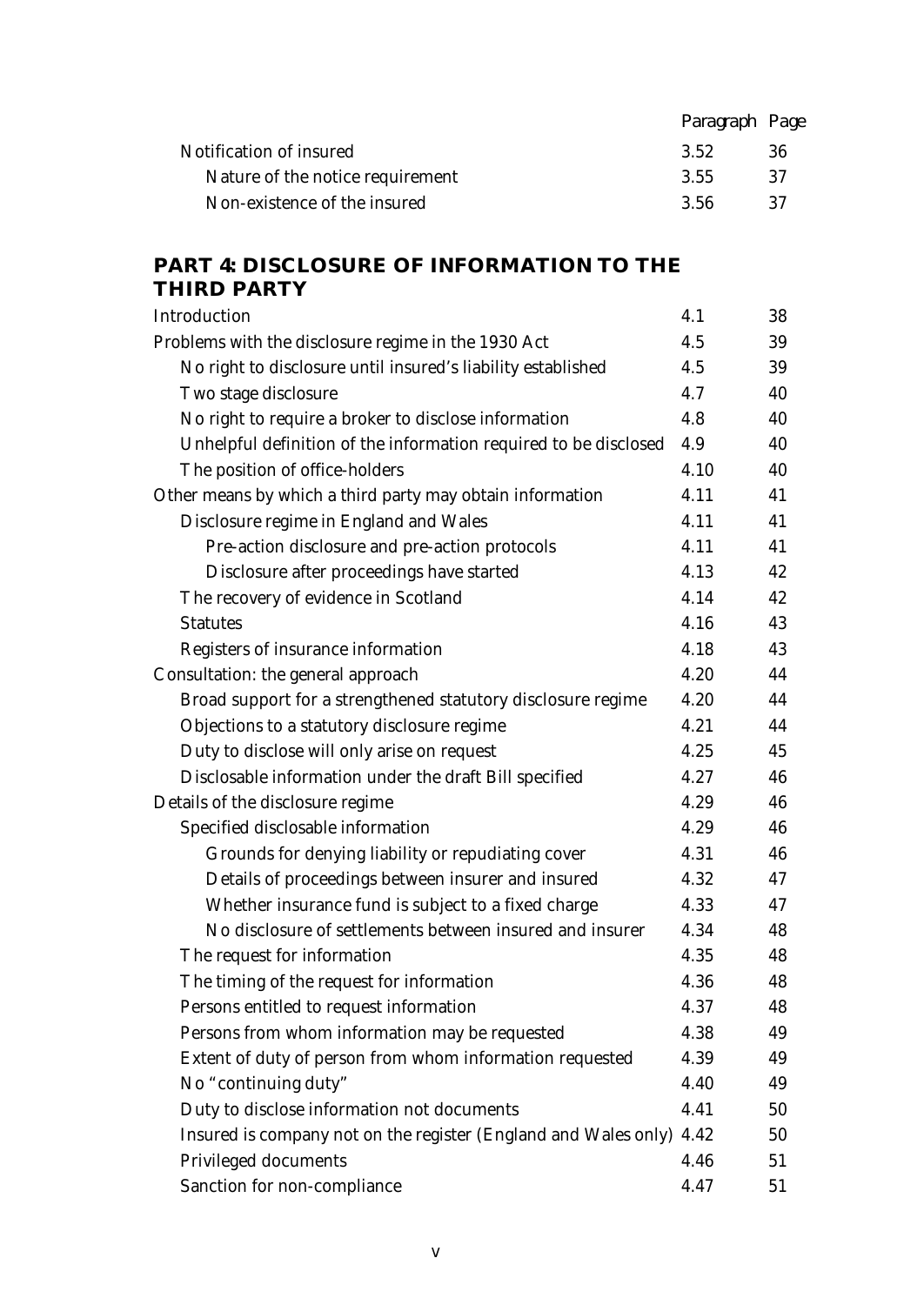|                                                                 | Paragraph Page |    |
|-----------------------------------------------------------------|----------------|----|
| Anti-avoidance                                                  | 4.48           | 52 |
| <b>PART 5: INSURERS' DEFENCES</b>                               |                |    |
| Introduction                                                    | 5.1            | 53 |
| <b>Current</b> law                                              | 5.3            | 53 |
| Insurers' defences to an insurance claim by insured             | 5.3            | 53 |
| Insurers' defences to a claim by third party under the 1930 Act | 5.8            | 54 |
| Consultation                                                    | 5.10           | 55 |
| <b>Reform recommendations</b>                                   | 5.13           | 56 |
| Insurers' defences to a claim under the draft Bill generally    | 5.13           | 56 |
| Notice provisions and personal performance by the insured       | 5.15           | 56 |
| Duty to provide information and assistance                      | 5.17           | 57 |
| Excesses and unpaid premiums                                    | 5.20           | 57 |
| "Claw back" clauses                                             | 5.23           | 58 |
| Pay-first clauses                                               | 5.28           | 59 |
| <b>Current</b> law                                              | 5.29           | 60 |
| Consultation                                                    | 5.31           | 61 |
| <b>Reform recommendations</b>                                   | 5.34           | 61 |
| Anti-avoidance                                                  | 5.38           | 62 |
| <b>Arbitration clauses</b>                                      | 5.39           | 63 |
| <b>Current</b> law                                              | 5.39           | 63 |
| Consultation                                                    | 5.42           | 64 |
| <b>Reform recommendations</b>                                   | 5.43           | 64 |
| Defences which would have been available to insured             | 5.45           | 64 |
| Discharge from bankruptcy                                       | 5.47           | 65 |
| Limitation and prescription                                     | 5.51           | 66 |
| <b>England and Wales</b>                                        | 5.51           | 66 |
| Scotland                                                        | 5.59           | 68 |
| Restoration to the register                                     | 5.63           | 69 |
| Imminent Law Commission report on Limitation of Actions         | 5.65           | 69 |

### **PART 6: VOLUNTARY PROCEDURES**

| Introduction                                           | 6.1  | 70 |
|--------------------------------------------------------|------|----|
| Types of voluntary procedure in England and Wales      | 6.4  | 70 |
| Voluntary arrangements                                 | 6.4  | 70 |
| Compromise or arrangement under section 425 of CA 1985 | 6.7  | 71 |
| Deeds of Arrangement Act 1914                          | 6.9  | 71 |
| Treatment under the 1930 Act                           | 6.10 | 72 |
| <b>Voluntary arrangements</b>                          | 6.10 | 72 |
| Compromise or arrangement under section 425 of CA 1985 | 6.14 | 73 |
| Deeds of Arrangement Act 1914                          | 6.16 | 73 |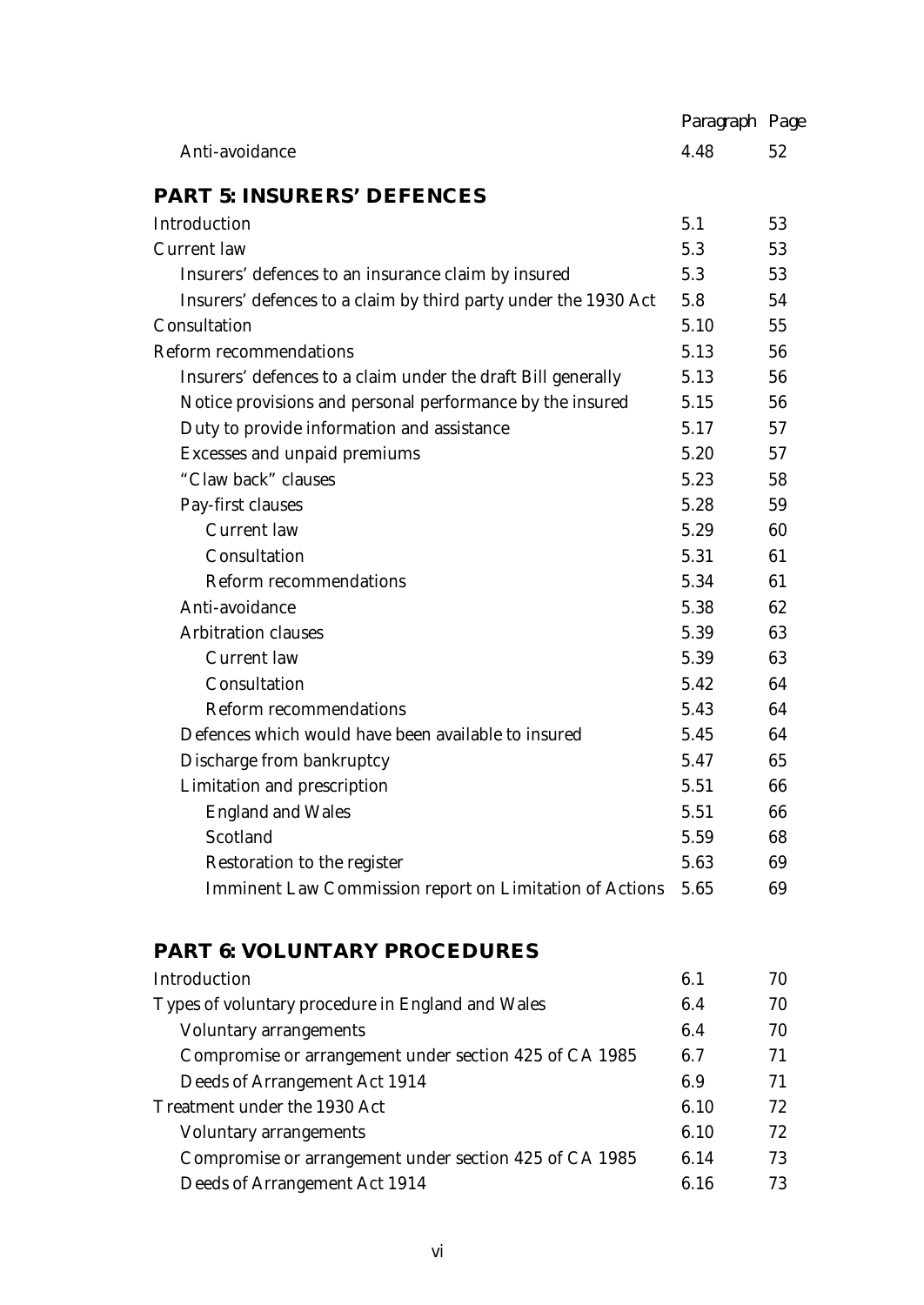|                                                                     | Paragraph Page |    |
|---------------------------------------------------------------------|----------------|----|
| The rationale for reform                                            | 6.17           | 73 |
| Reform recommendations for England and Wales                        | 6.20           | 74 |
| Statutory transfer if the insured enters into a voluntary procedure | 6.20           | 74 |
| Third party's right to vote on a voluntary arrangement              | 6.23           | 75 |
| Insurer with a right of recourse - effect on voluntary arrangement  | 6.25           | 76 |
| <b>Voluntary procedures in Scotland</b>                             | 6.27           | 76 |
| Reform recommendations in Scotland                                  | 6.32           | 77 |

### **PART 7: THE EFFECT OF THE DRAFT BILL ON OTHER RIGHTS AND OBLIGATIONS**

| Introduction                                                | 7.1  | 78 |
|-------------------------------------------------------------|------|----|
| Third party's rights and obligations                        | 7.4  | 78 |
| Third party's right to recover from insured                 | 7.4  | 78 |
| Amounts not recoverable from insurer                        | 7.4  | 78 |
| Amounts recoverable from insurer                            | 7.5  | 78 |
| Insolvency of insurer                                       | 7.9  | 79 |
| Insurance proceeds subject to a charge                      | 7.12 | 80 |
| Floating charge crystallisation causes a transfer of rights | 7.12 | 80 |
| Fixed charge already existing at the time of transfer       | 7.13 | 80 |
| Third party's other statutory rights against insurer        | 7.15 | 81 |
| Voluntary codes of practice                                 | 7.16 | 81 |
| <b>Financial Services Ombudsman</b>                         | 7.17 | 81 |
| Insurer's rights and obligations                            | 7.18 | 81 |
| Insurer's duty to pay on a successful claim by third party  | 7.18 | 81 |
| Insurer's right to an indemnity from insured                | 7.19 | 82 |
| Prejudice to insurer using subrogated rights                | 7.25 | 83 |
| Orders for costs against insurer                            | 7.29 | 84 |
| Insurer's other statutory obligations                       | 7.34 | 85 |
| Rights and obligations under rules of court                 | 7.36 | 86 |
| Insured's rights and obligations                            | 7.37 | 86 |
| Insured's right to recover from insurer                     | 7.37 | 86 |
| Insured's right that insurer conducts his defence properly  | 7.38 | 86 |
| Settlements reached between insurer and insured             | 7.40 | 87 |
| <b>Current</b> law                                          | 7.40 | 87 |
| <b>Reform recommendations</b>                               | 7.42 | 87 |
| Settlements before a statutory transfer                     | 7.42 | 87 |
| Settlements after a statutory transfer                      | 7.44 | 88 |
|                                                             |      |    |

### **PART 8: CASES WITH A FOREIGN ELEMENT**

| Introduction  | 8.1 | 89 |
|---------------|-----|----|
| Applicability | 8.5 | 89 |
| Consultation  | 8.5 | 89 |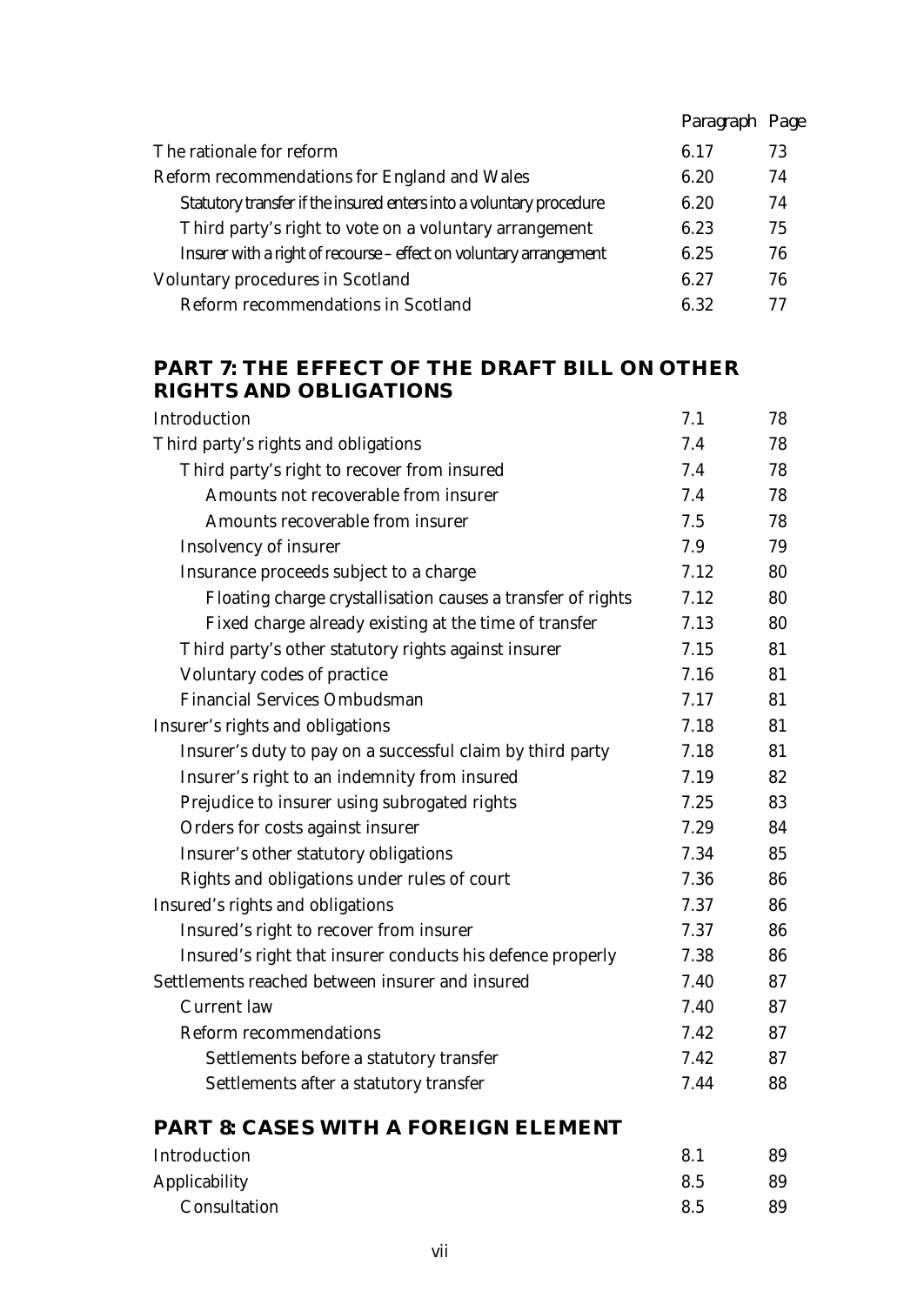|                                               | Paragraph Page |     |
|-----------------------------------------------|----------------|-----|
| Reform proposals                              | 8.9            | 90  |
| UNCITRAL model law on cross-border insolvency | 8.13           | 92  |
| <b>Jurisdiction</b>                           | 8.19           | 93  |
| Application of the Brussels Convention        | 8.21           | 94  |
| Different parts of the United Kingdom         | 8.24           | 95  |
| Claims not covered by the Brussels Convention | 8.32           | 98  |
| <b>England and Wales</b>                      | 8.32           | 98  |
| Scotland                                      | 8.36           | 99  |
| Jurisdiction in arbitration                   | 8.38           | 99  |
| Jurisdiction clauses                          | 8.39           | 99  |
| Summary of recommendations                    | 8.40           | 100 |

### **PART 9: DISTRIBUTION OF A LIMITED INSURANCE FUND TO MULTIPLE CLAIMANTS**

| 102<br>Position in Scots law<br>9.5<br>102<br>9.6<br>102<br>9.9<br>102<br>Power to order pro rata distribution in some group litigation<br>9.10<br>Statutory scheme would be complex and controversial<br>103<br>9.11<br>Delay caused by a statutory scheme<br>104<br>9.17<br>104<br>Cost of a statutory scheme<br>9.18<br>Not a problem central to the 1930 Act<br>104<br>9.19<br>Bare power to order rateable distribution unsatisfactory<br>104<br>9.20<br>9.21<br>105<br>First come, first served is a satisfactory basis | The issue                                             | 9.1 | 101 |
|-------------------------------------------------------------------------------------------------------------------------------------------------------------------------------------------------------------------------------------------------------------------------------------------------------------------------------------------------------------------------------------------------------------------------------------------------------------------------------------------------------------------------------|-------------------------------------------------------|-----|-----|
|                                                                                                                                                                                                                                                                                                                                                                                                                                                                                                                               |                                                       |     |     |
|                                                                                                                                                                                                                                                                                                                                                                                                                                                                                                                               | Consultation                                          |     |     |
|                                                                                                                                                                                                                                                                                                                                                                                                                                                                                                                               | "First come, first served" retained in the draft Bill |     |     |
|                                                                                                                                                                                                                                                                                                                                                                                                                                                                                                                               |                                                       |     |     |
|                                                                                                                                                                                                                                                                                                                                                                                                                                                                                                                               |                                                       |     |     |
|                                                                                                                                                                                                                                                                                                                                                                                                                                                                                                                               |                                                       |     |     |
|                                                                                                                                                                                                                                                                                                                                                                                                                                                                                                                               |                                                       |     |     |
|                                                                                                                                                                                                                                                                                                                                                                                                                                                                                                                               |                                                       |     |     |
|                                                                                                                                                                                                                                                                                                                                                                                                                                                                                                                               |                                                       |     |     |
|                                                                                                                                                                                                                                                                                                                                                                                                                                                                                                                               |                                                       |     |     |

 *PDF Page*

| <b>APPENDIX A: DRAFT THIRD PARTIES (RIGHTS AGAINST</b> |     |
|--------------------------------------------------------|-----|
| <b>INSURERS) BILL</b>                                  | 116 |
| <b>APPENDIX B: THIRD PARTIES (RIGHTS AGAINST)</b>      |     |
| <b>INSUERS) ACT 1930</b>                               | 141 |
| <b>APPENDIX C: USEFUL WEB ADDRESSES</b>                | 146 |
| <b>APPENDIX D: LIST OF PERSONS AND</b>                 |     |
| <b>ORGANISATIONS WHO COMMENTED ON</b>                  |     |
| <b>CONSULTATION PAPER NO 152</b>                       | 147 |
| <b>APPENDIX E: LIST OF OTHERS WHO HAVE</b>             |     |
| <b>ASSISTED WITH THE PROJECT</b>                       | 150 |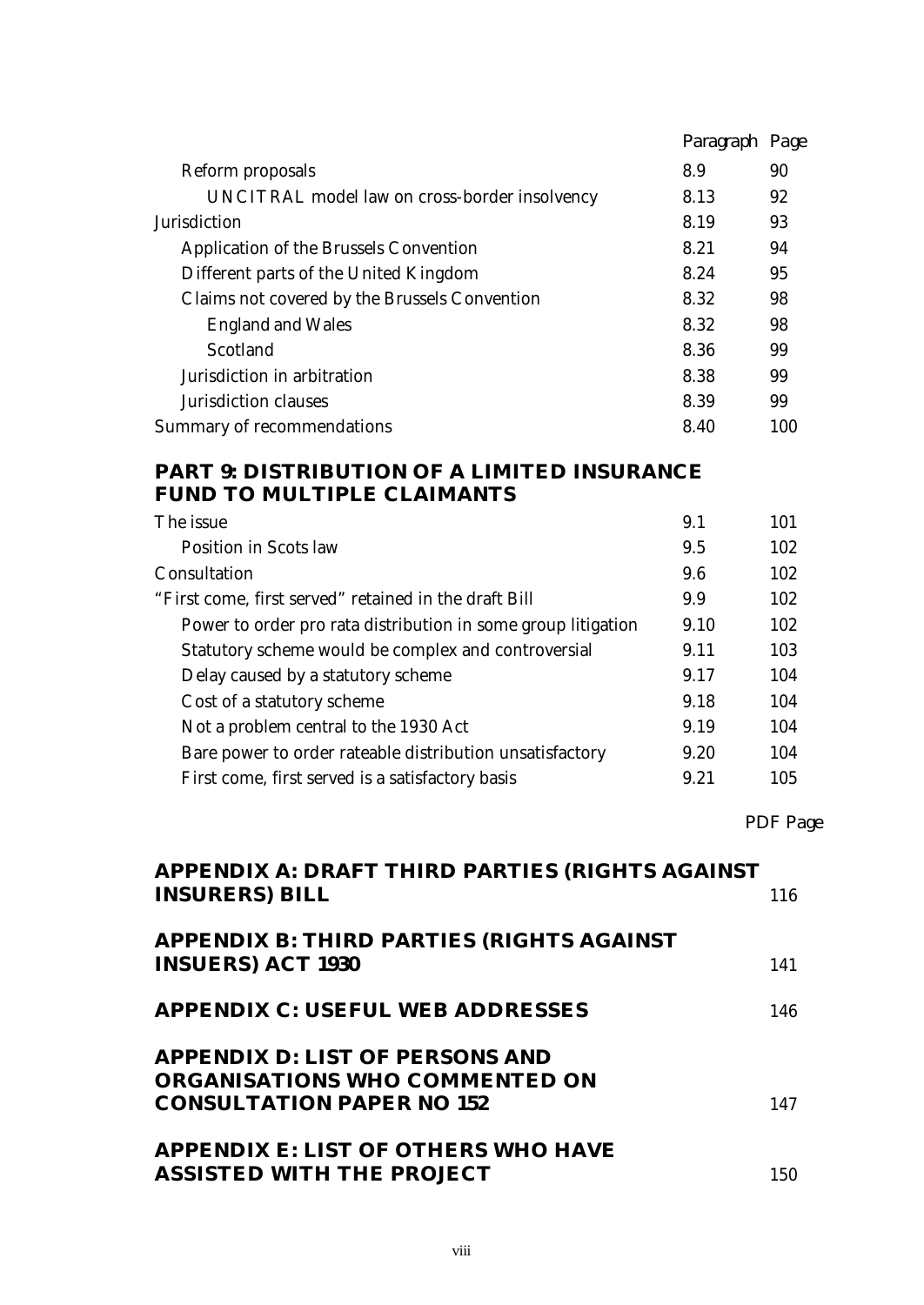## **ABBREVIATIONS**

In this Report the following abbreviations are used:

| "1930 Act"            | Third Parties (Rights against Insurers) Act 1930                                                           |
|-----------------------|------------------------------------------------------------------------------------------------------------|
| "1998 Regulations"    | The Employers' Liability (Compulsory Insurance)<br><b>Regulations 1998</b>                                 |
| "ABI"                 | <b>Association of British Insurers</b>                                                                     |
| "Brussels Convention" | The EC Convention on Jurisdiction and the Enforcement of<br>Judgments in Civil and Commercial Matters 1968 |
| "CA 1985"             | <b>Companies Act 1985</b>                                                                                  |
| "Consultation paper"  | Third Parties (Rights against Insurers) Act 1930 (1998)<br>Law Com No 152; Scot Law Com No 104             |
| "Cork Report"         | Report of the Review Committee on Insolvency Law and<br>Practice (1982) Cmnd 8558                          |
| " $CPR"$              | <b>Civil Procedure Rules</b>                                                                               |
| "CVA"                 | <b>Company Voluntary Arrangement</b>                                                                       |
| "DETR"                | Department of the Environment, Transport and Regions                                                       |
| "Draft Bill"          | The draft Bill in Appendix A, implementing the<br>recommendations of this report                           |
| "DTI"                 | Department of Trade and Industry                                                                           |
| " $EU"$               | <b>European Union</b>                                                                                      |
| "FSMA 2000"           | <b>Financial Services and Markets Act 2000</b>                                                             |
| "GATS"                | <b>General Agreement on Trade in Services</b>                                                              |
| "GISC"                | <b>General Insurance Standards Council</b>                                                                 |
| "IA 1986"             | <b>Insolvency Act 1986</b>                                                                                 |
| "IMO"                 | <b>International Maritime Organisation</b>                                                                 |
| "IPO 1994"            | <b>Insolvent Partnerships Order 1994</b>                                                                   |
| "IPO Orders"          | Orders made under IPO 1994                                                                                 |
| "IVA"                 | <b>Individual Voluntary Arrangement</b>                                                                    |
| "LCD"                 | Lord Chancellor's Department                                                                               |
| "LLP"                 | <b>Limited Liability Partnership</b>                                                                       |
| "LLPA 2000"           | <b>Limited Liability Partnerships Act 2000</b>                                                             |
| "LLPR 2000"           | Limited Liability Partnerships Regulations 2000                                                            |
| "Office-holder"       | The person in charge of an insolvency procedure                                                            |
| " $PPB"$              | <b>Policyholders Protection Board</b>                                                                      |
| " $UN"$               | <b>United Nations</b>                                                                                      |
| "UNCITRAL"            | United Nations Commission on International Trade Law                                                       |
| "WTO"                 | <b>World Trade Organisation</b>                                                                            |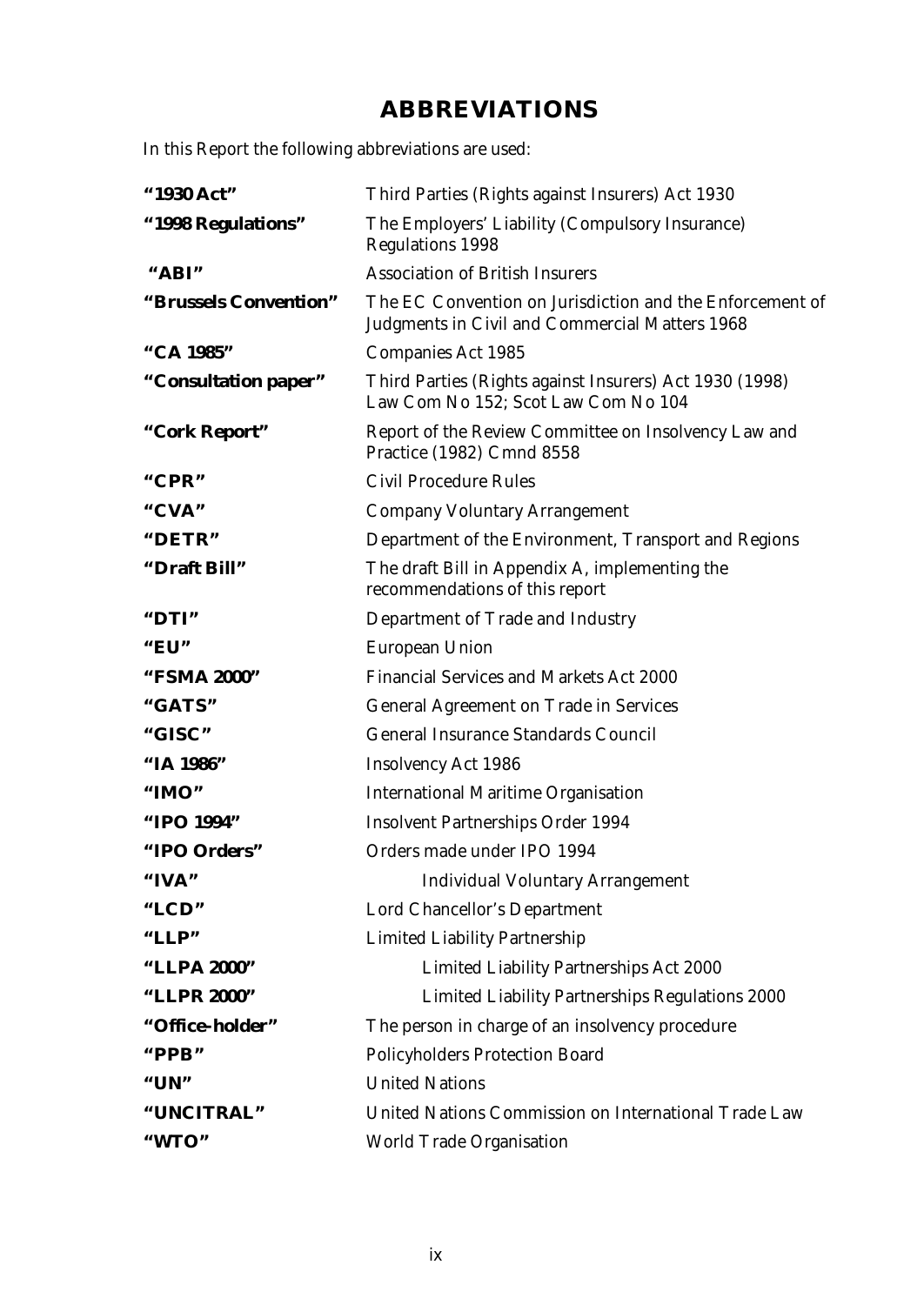## **THE LAW COMMISSION AND THE SCOTTISH LAW COMMISSION**

**Item 9 of the Law Commission's Seventh Programme of Law Reform: Third Parties' Rights Against Insurers**

## **THIRD PARTIES – RIGHTS AGAINST INSURERS**

*To the Right Honourable the Lord Irvine of Lairg, Lord High Chancellor of Great Britain, and the Scottish Ministers*

## **PART 1 INTRODUCTION**

#### **THE 1930 ACT**

- 1.1 The scheme of the Third Parties (Rights against Insurers) Act  $1930^1$  is to give a person who is owed money a direct claim against an insurer of the debt. In this report we refer to the person who is owed money as the "third party", the person who owes the money as the "insured" and the insurer of the debt as the "insurer". The 1930 Act performs its function by effecting what we shall refer to as a "statutory transfer" of certain of the insured's rights under the insurance policy to the third party. $^{2}$ 
	- 1.2 One of the circumstances in which the 1930 Act effects a statutory transfer is if the insured is declared insolvent. If it did not, the third party would not receive all the insurance proceeds. Instead, these would be treated as an asset of the insured and would be distributed pro rata under insolvency legislation to the general creditors, of whom the third party would be one. As a result, the third party would be likely to recover at most only a small proportion of the insurance proceeds. The balance would increase the dividends of the other creditors.<sup>3</sup>
	- 1.3 In the absence of the 1930 Act, the third party might also be disadvantaged if the insured's freedom of action was lost for some reason other than insolvency. For example, a corporate insured might be wound up while solvent or might become subject to a receivership.<sup>4</sup> The 1930 Act aims to relieve the third party of the

<sup>&</sup>lt;sup>1</sup> Referred to in this report as the "1930 Act".

<sup>2</sup> Section 1(1).

<sup>3</sup> This was the situation before the 1930 Act was passed. See *In re Harrington Motor Co. Ltd ex parte Chaplin* [1928] 1 Ch 105; *Hood's Trustees v Southern Union General Insurance Co. of Australasia* [1928] 1 Ch 793.

The long title to the 1930 Act is "An Act to confer on third parties rights against insurers of third-party risks in the event of the insured becoming insolvent, *and in certain other events.*" (emphasis added).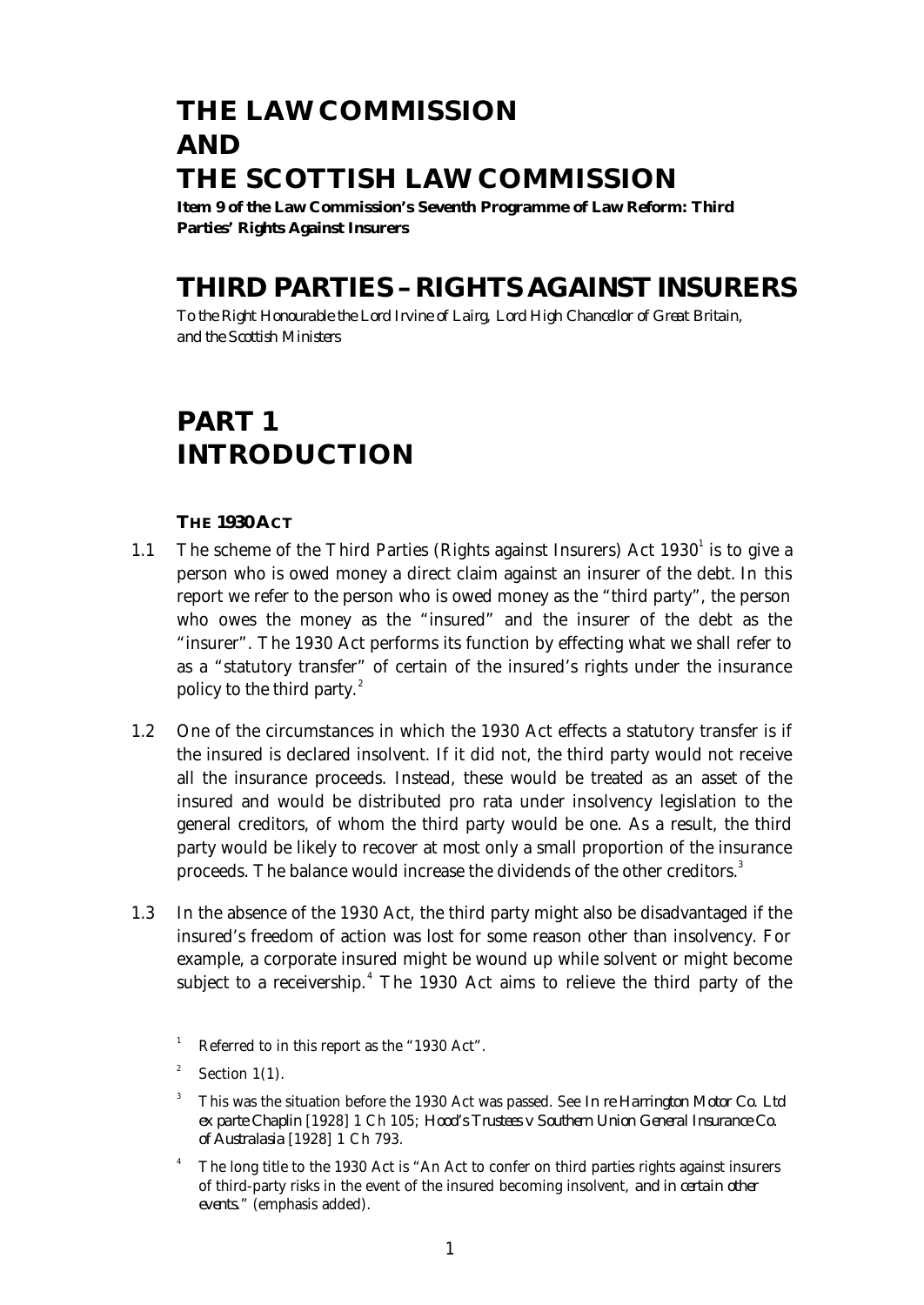potentially serious delay and expense involved in dealing with such an insured by effecting a statutory transfer. Commenting on the rationale for the 1930 Act's operation in such circumstances, Bingham LJ said:

The legislative intention was, I think, that ... the provisions of the 1930 Act should apply upon an insured losing the effective power to enforce its own rights and dispose of its own assets.<sup>5</sup>

1.4 As we pointed out in our consultation paper,<sup>6</sup> direct claims under the 1930 Act are now made by third parties under a wide range of insurance policies.<sup>7</sup> In addition to its use in court and arbitration proceedings brought by third parties against insurers, the 1930 Act lies behind many claims settled without recourse to litigation. By disentangling insured debts from insolvency procedures, the 1930 Act plays an important commercial role. It is also worth noting that third parties who use the 1930 Act are often vulnerable members of society - for example, injured former employees of defunct companies.<sup>8</sup>

#### **THE NEED FOR REFORM**

- 1.5 Unfortunately, the 1930 Act does not work as well as it should. Its basic operation in the context of insolvency has provoked criticism over a number of years from academics, lawyers, the judiciary and litigants.<sup>9</sup> Owing to the way the 1930 Act has been applied by the courts, third parties are often not assisted by it at all or are unnecessarily required to expend substantial time and money enforcing their rights.
- 1.6 A number of respondents to the Law Commission's consultation paper on privity of contract<sup>10</sup> argued that the 1930 Act should be amended. As we explained in the subsequent report, $11$  such proposals raise significantly different issues from those we were then considering. Accordingly, we were pleased to be asked to
	- 5 *The Fanti and The Padre Island* [1989] 1 Lloyd's Rep 239 at p 247 in a passage approved on appeal by Lord Goff of Chievely [1991] 2 AC 1 at p 38.
	- <sup>6</sup> Third Parties (Rights against Insurers) Act 1930 (1998) Law Com No 152; Scot Law Com No 104, referred to in this report as the "consultation paper".
	- Consultation paper, paras 2.8-2.11.
	- 8 See the consultation paper, Appendix C, for statistics from the Association of British Insurers indicating that around 30% of litigation relating to the 1930 Act related to claims against employers.
	- 9 See, in particular, Jonathan Goodliffe "What is left of the Third Parties (Rights against Insurers) Act 1930?" [1993] JBL 590, Sir Jonathan Mance "Insolvency at Sea" [1995] LMCLQ 34, Professor Robert Merkin "Liability insurance - the rights of third parties" [1997] P & I Int 178 and Robert Purves "Claims Against Insolvent Insureds" [1998] CFILR 98.
	- <sup>10</sup> Privity of Contract: Contracts for the Benefit of Third Parties (1991) Law Com No 121.
	- <sup>11</sup> Privity of Contract: Contracts for the Benefit of Third Parties (1996) Law Com No 242; Cm 3329, para 12.20.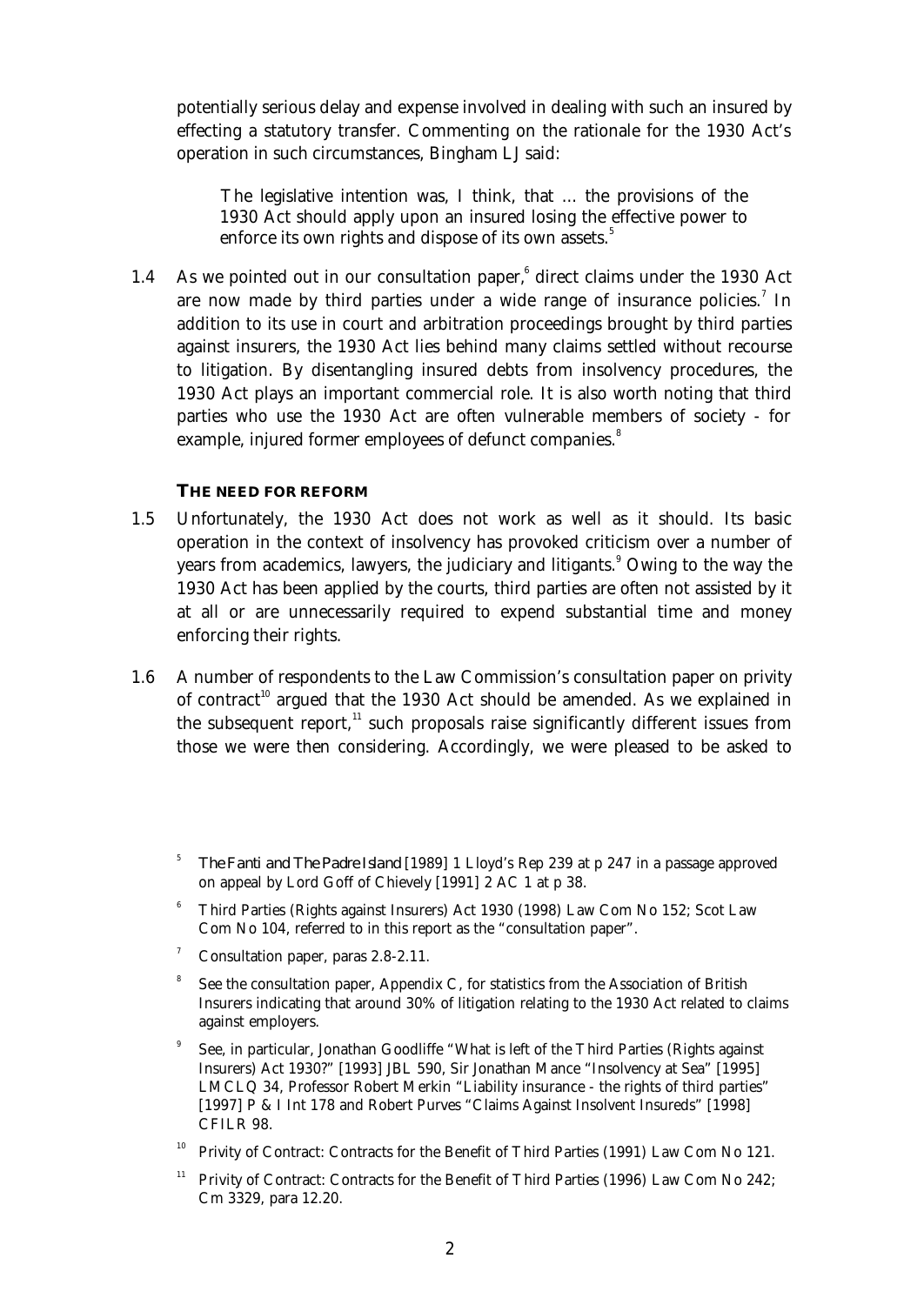examine, as a separate exercise, the operation of the 1930 Act in the light of current law and the market practices of the insurance industry.<sup>12</sup>

- 1.7 Respondents to our consultation paper, published in 1998, overwhelmingly confirmed that the deficiencies of the 1930 Act were not merely theoretical but caused real hardship. In addition, it became clear, both from consultees' responses and from our further work, that the 1930 Act is seriously out of date in a number of ways. The drive towards clarifying and improving insolvency law which began with the publication of the *Cork Report* in 1982,<sup>13</sup> and which resulted in the Insolvency Act 1985, the Insolvency Act 1986 ("IA 1986") and most recently the Insolvency Act 2000, has added significantly to the range of circumstances of the kind to which Bingham LJ was referring, in which an insured may lose effective control of its rights and assets.<sup>14</sup> Although the 1930 Act has been periodically updated,<sup>15</sup> some developments in insolvency law have been ignored<sup>16</sup> and others have not been properly addressed.<sup>17</sup> In this report we consider these shortcomings.
- 1.8 It is possible that, in England, third parties may in the future derive some benefit from the Contracts (Rights of Third Parties) Act 1999.<sup>18</sup> If the insurance contract in question is drafted so that it complies with the requirements of that Act, the third party may be able to enforce some of its terms. But there is no obvious reason for insurers to draft third party liability insurance contracts in this way and we are not aware of any cases in which this has been done.<sup>19</sup> Even were such a contract to come about, this would not necessarily improve the third party's position from that under the 1930 Act. In particular, it would not improve the third party's ability to obtain information about the insurance position; $^{20}$  nor

- <sup>13</sup> Report of the Review Committee on Insolvency Law and Practice (1982) Cmnd 8558.
- $14$  See para 1.3 above.
- $15$  See para 2.6 below.
- $16$  For example, the application of insolvency procedures to partnerships by the Insolvent Partnerships Order 1994 ("IPO 1994"). See paras 2.26-2.29 below.
- $17$  For example, the procedures for company and voluntary arrangements in the Insolvency Act 1986. See Part 6 below.
- <sup>18</sup> Which was enacted largely in the terms of the draft Bill included in Privity of Contract: Contracts for the Benefit of Third Parties (1996) Law Com No 242; Cm 3329.
- <sup>19</sup> The 1999 Act may, by contrast, have an important effect in the context of reinsurance contracts with "cut-through" clauses by allowing direct claims by the insured against the reinsurer. As we explain in para 2.45 below, reinsurance is outside the scope of the 1930 Act and that of the draft Bill. For a review of the likely relevance of the 1999 Act to insurance law generally, see Professor Andrew Burrows, "The Contracts (Rights of Third Parties) Act 1999 and its implications for commercial contracts" [2000] 4 LMCLQ 540 and Anthony Menzies, "Rights of third parties against insurers" 30 November 2000, *Insurance Day,* p 6.
- See paras 4.5-4.10 below.

<sup>12</sup> Our original terms of reference are set out in the Law Commission's Sixth Programme of Law Reform (1995) Law Com No 234 and the Scottish Law Commission's Fifth Programme of Law Reform (1997) Scot Law Com No 159.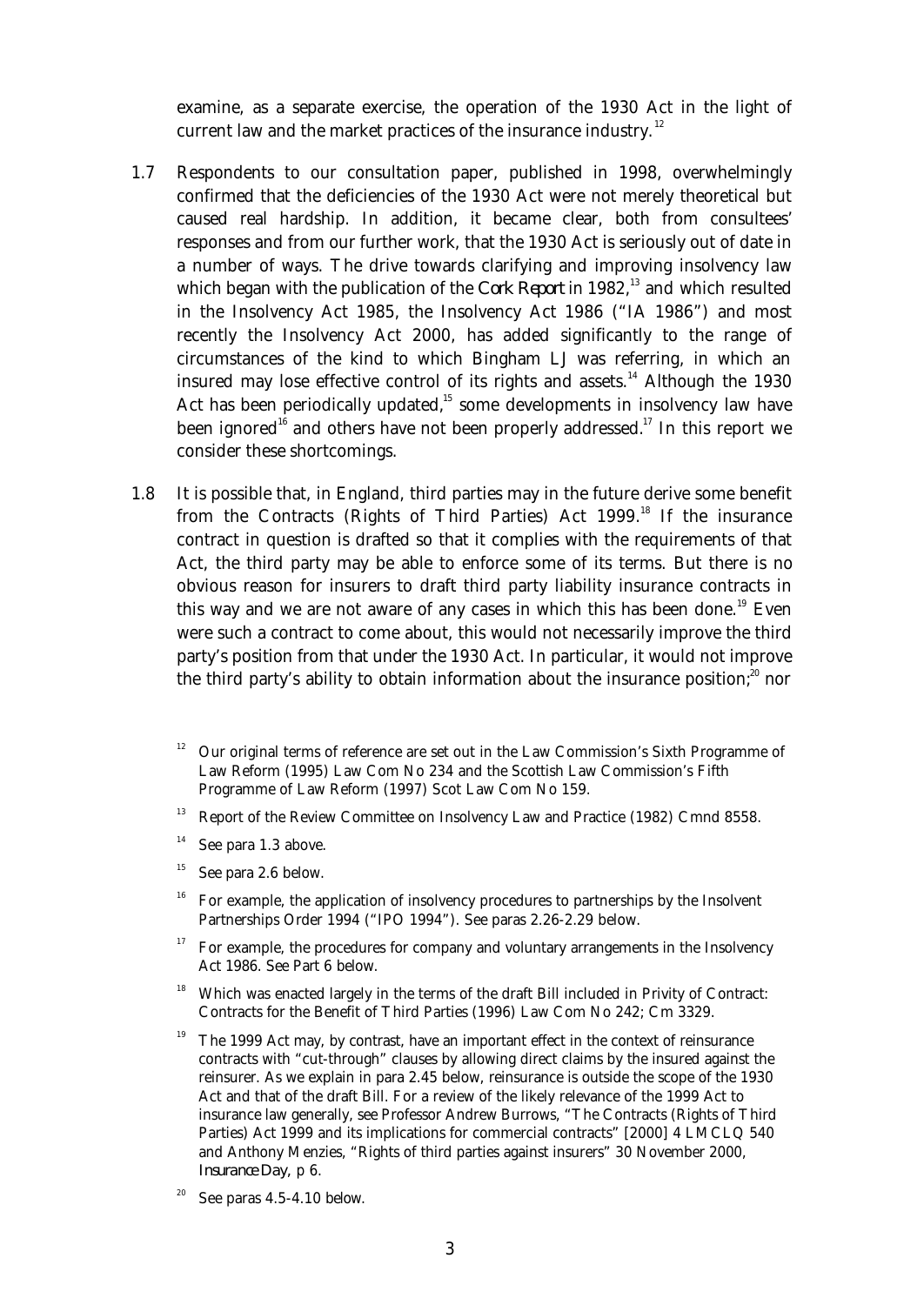would it necessarily remove the requirement that the third party establish the insured's liability before becoming entitled to proceed against the insurer. $^{21}$  The need for fresh legislation to deal with these two problems, and the others which we identify in this report, is, in our view, as strong as ever.

#### **PRINCIPAL REFORM RECOMMENDATIONS**

 1.9 The draft Bill appended to this report would, if enacted, remedy the problems which have prevented the 1930 Act from working well in the past and accommodate recent developments in the fields of insurance and insolvency. By removing the need for multiple sets of proceedings, it would also reduce costs for both litigants and the courts. We set out briefly below the principal reforms in the draft Bill.

#### **Third party entitled to a remedy in one set of proceedings<sup>22</sup>**

- 1.10 The third party cannot issue proceedings against the insurer under the 1930 Act without first establishing the existence and amount of the insured's liability. This may require the third party to issue a number of separate sets of proceedings.
- 1.11 The draft Bill would give the third party a right to issue proceedings against the insurer before the liability of the insured has been established. The third party would then establish the existence and amount of the insured's liability in those proceedings.

#### **Third party not required to sue the insured<sup>23</sup>**

- 1.12 Under the 1930 Act, if the insured is a dissolved company which has been struck off the register of companies, the third party may first have to take proceedings to restore it to the register in order to be able to sue it.
- 1.13 The third party would not have to do this under the draft Bill under which it would not be necessary for the third party to proceed against the insured at all.

#### **Third party would have improved rights to insurance information<sup>24</sup>**

- 1.14 Although the 1930 Act gives the third party a right to obtain information about the insurance policy, in practice that right is often worthless. The main difficulties are:
	- (1) It has been held by the courts that a right to information does not arise until the liability of the insured is established.<sup>25</sup> This may not be until some time after the insured's insolvency. Until then, the third party may
	- <sup>21</sup> See paras  $3.4$ - $3.10$  below.
	- $22$  See Part 3 below.
	- <sup>23</sup> See Part 3 below.
	- $24$  See Part 4 below.
	- <sup>25</sup> *Woolwich Building Society v Taylor* [1995] 1 BCLC 132.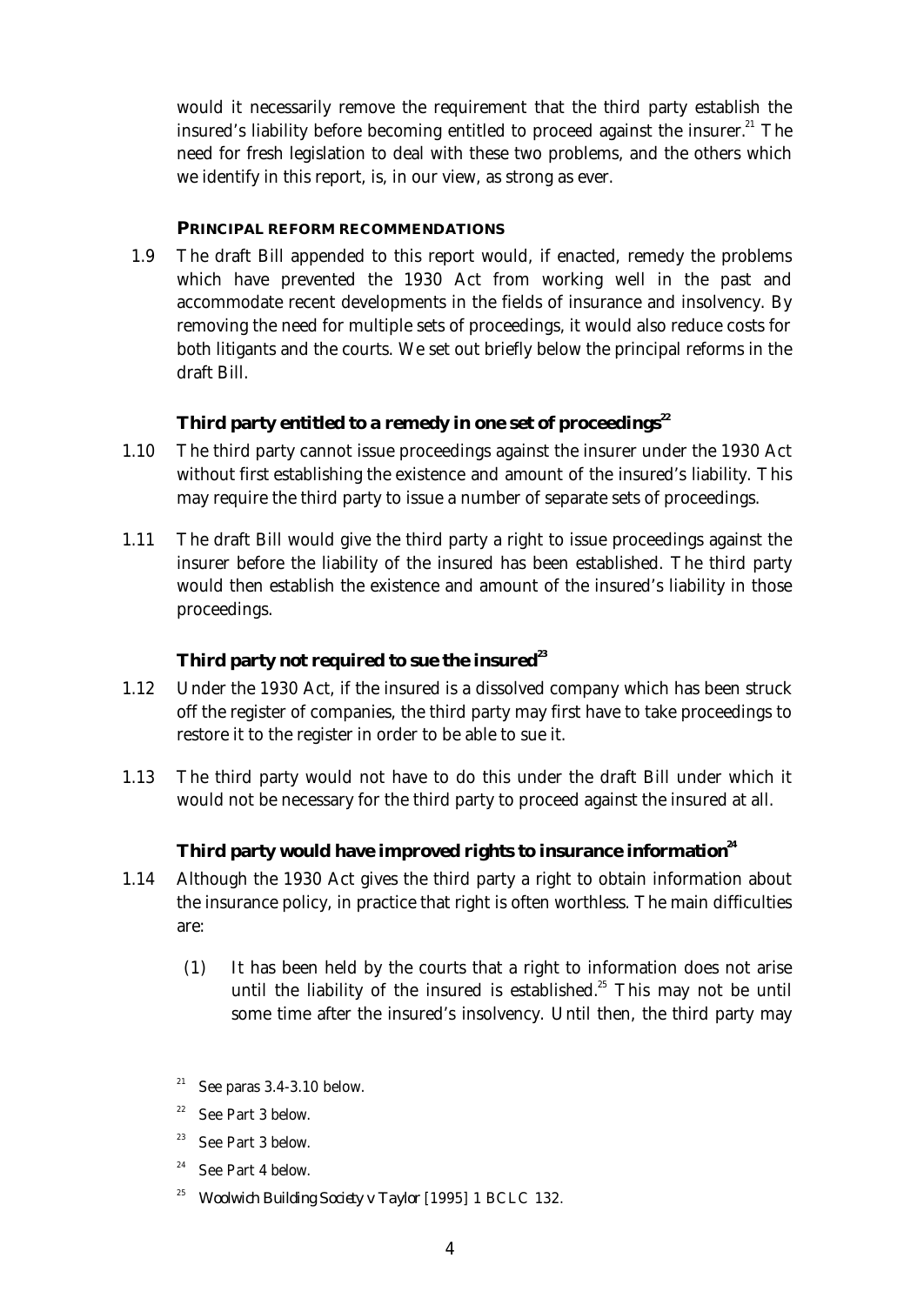have to conduct litigation in ignorance of whether any rights have been transferred by the 1930 Act or, if they have, whether they are of any value. As a result, time and money may be wasted pursuing a worthless claim or a worthwhile claim may be abandoned in the belief that there would be no funds to pay a judgment.

- (2) Even after the third party's right to obtain information arises, the third party is only able to exercise it against a limited list of people. These may not include the person who in fact has the information, for example an insurance broker.
- (3) It is unclear what information the third party is entitled to receive and the information provided in accordance with the 1930 Act may omit critical details.
- 1.15 The draft Bill would remedy these deficiencies. In relation to the particular problems highlighted in the previous paragraph:
	- (1) A person who believed on reasonable grounds that he had received a transfer of rights under the draft Bill would be entitled to obtain information about those rights so as to enable a sensible decision to be taken on whether to pursue or continue litigation.
	- (2) The draft Bill would entitle the third party to require the information from anyone in control of it.
	- (3) The draft Bill specifies the information which would have to be provided to a third party exercising rights under the draft Bill.

#### **Developments in company and insolvency law reflected<sup>26</sup>**

- 1.16 There are a number of surprising omissions from the list of circumstances in which the 1930 Act effects a statutory transfer. For example, no transfer is effected if the insured is struck off the register of companies under section 652 or section 652A of the Companies Act 1985 ("CA 1985") and no mention is made of the orders which may be made against an insolvent partnership. $27$
- 1.17 The draft Bill takes account of the wide variety of procedures to which individuals, companies and other bodies may now be subjected and which might adversely affect a third party. It also contains a power of amendment which would enable the Secretary of State to ensure that a new Act could be updated without the need for fresh primary legislation.

<sup>&</sup>lt;sup>26</sup> See Part 2 below.

<sup>&</sup>lt;sup>27</sup> Under the IPO 1994.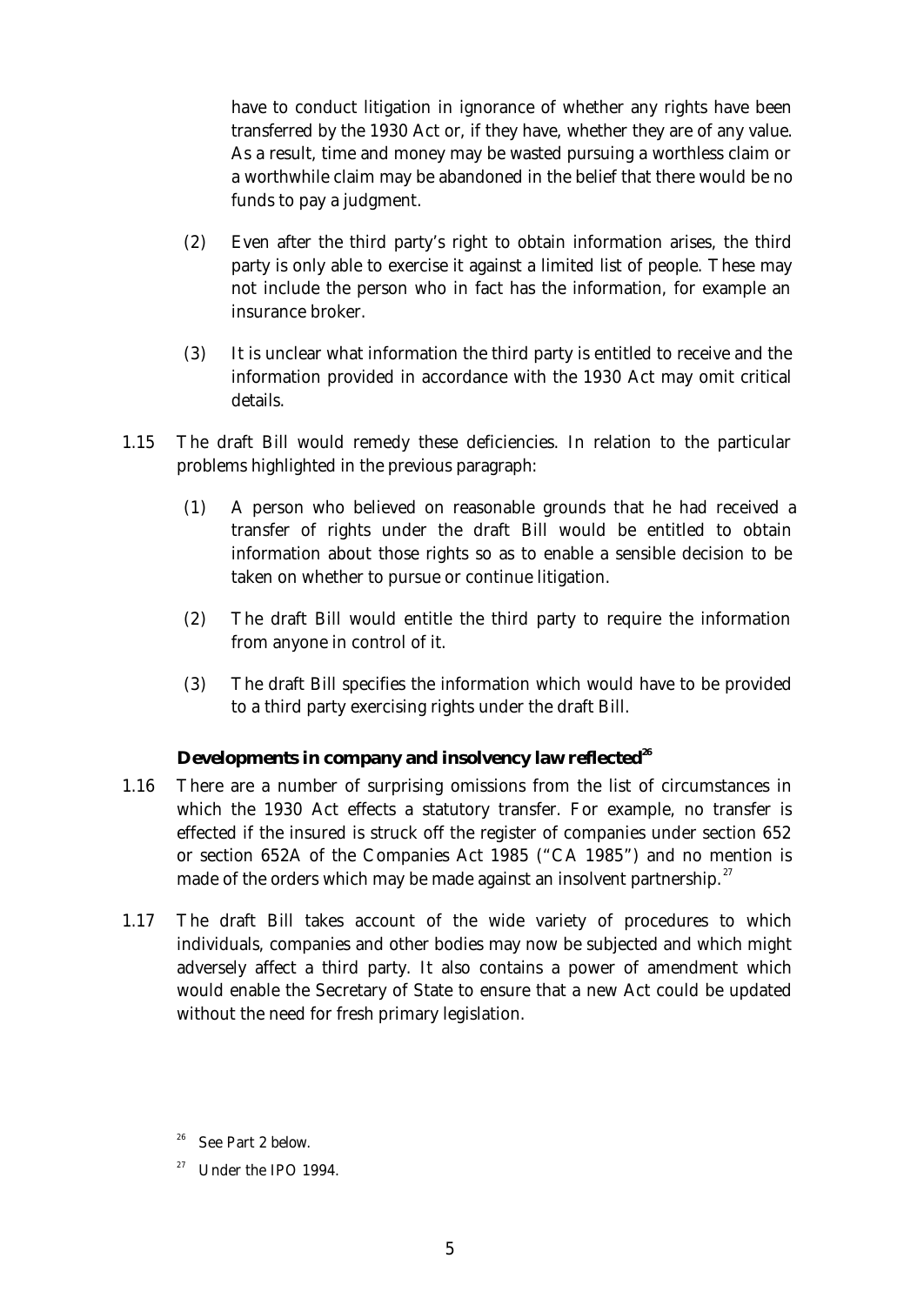#### **Voluntary procedures properly catered for<sup>28</sup>**

- 1.18 Since the publication of the consultation paper, two reported cases<sup>29</sup> have raised serious concerns over the interaction between the 1930 Act and "voluntary arrangements". $30$  The value of the third party's claim against the insurer may be reduced by such an arrangement. The third party may only be able to avoid such a result by making, and involving other creditors in, expensive and time consuming applications to court. Similar problems arise in cases in which the insured enters into other forms of voluntary procedure falling short of a formal bankruptcy or winding-up.
- 1.19 The draft Bill contains provisions which prevent these problems from arising. Under the draft Bill, a third party with rights against an insurer would not be bound by a voluntary procedure to the extent of those rights.

#### **Legal expenses and health insurance covered<sup>31</sup>**

- 1.20 In *Tarbuck v Avon Insurance plc*,<sup>32</sup> it was held that the 1930 Act does not enable a solicitor with unpaid fees to claim directly on the legal expenses insurance of an insolvent client. The same reasoning appears to apply to health insurance or car repairs insurance. In *Tarbuck*, Toulson J remarked that this result was unfortunate and called for reform.
	- 1.21 Under the draft Bill this restriction would no longer apply. A third party would be able to make a direct claim against an insurer even if the insurance covered liabilities voluntarily incurred by the insured to the third party.

#### **Insurers' rights to rely on some technical defences removed<sup>33</sup>**

- 1.22 Under the 1930 Act, a third party's claim may fail because the insurer successfully relies on the defence that the insured did not give notice of the claim, even where the third party had personally told the insurer of the claim within the prescribed period.
- 1.23 This would not be possible under the draft Bill. If the insurance policy specified that a particular thing should be done by the insured, and if, after a transfer of rights under the draft Bill, the third party did that thing, the insurer would not be able to rely on the non-performance of the policy condition. $34$ 
	- See Part 6 below.
	- <sup>29</sup> *Re Greenfield* [1998] BPIR 699 and *Sea Voyager v Bielecki* [1999] 1 All ER 628.
	- <sup>30</sup> That is to say, Individual Voluntary Arrangements (governed by IA 1986, Part VIII) and Company Voluntary Arrangements (governed by Part I).
	- $31$  See Part 2 below.
	- $32$  [2001] 2 All ER 503.
	- <sup>33</sup> See Part 5 below.
	- $34$  In practice, the third party is only likely to be in a position to comply with terms which require the insured to take procedural steps.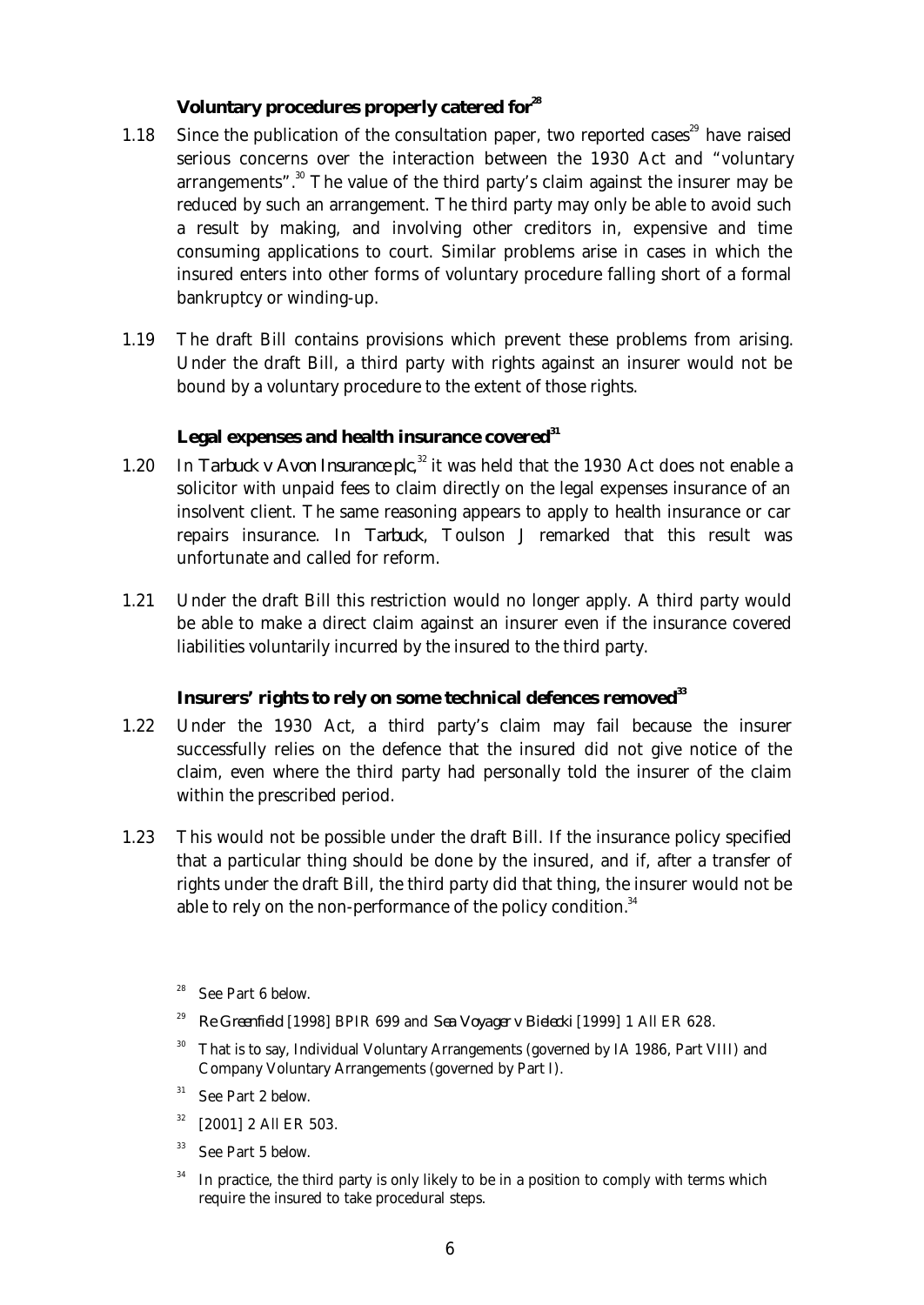#### **Third party generally protected from pay-first clauses<sup>35</sup>**

- 1.24 The House of Lords has decided<sup>36</sup> that rights transferred to a third party by the 1930 Act are useless if the insurance contract contains a clause requiring the insured to pay the claim before the right to an indemnity arises (a "pay-first" clause).
- 1.25 By contrast, in most cases under the draft Bill, $37$  the third party's claim would not be adversely affected by such a clause.

#### **Operation in cases with a foreign element clarified<sup>38</sup>**

- 1.26 In cases with a foreign element (where, for example, the incident giving rise to the alleged liability of the insured happened abroad, or where the law governing the insurance contract is not English or Scots law), it can be unclear whether the 1930 Act applies. It may also not be certain whether a court in Great Britain has jurisdiction to hear the third party's claim. This is likely to be an increasingly serious problem as cross-border insurance activity grows.
- 1.27 The draft Bill sets out clearly the occasions on which it would apply. In many cases jurisdictional questions will be settled by the Brussels Convention.<sup>39</sup> However, in a case in which a third party domiciled in one part of Great Britain faces an insurer based in another part of Great Britain, or in Northern Ireland,<sup>40</sup> we recommend that third parties should be given the choice of suing in their own domicile, or in that of the insurer. In cases in which the insurer is based outside Great Britain, and in which the Brussels Convention does not allocate jurisdiction, we are recommending a minor amendment to the rules of court in England and Wales to enable the courts to exercise jurisdiction over claims against insurers based abroad.

#### **THE STRUCTURE OF THIS REPORT**

- 1.28 The arrangement of the main text of this report is as follows. In Part 2 we consider the scope of the draft Bill, including the range of insurance policies to which it applies, and the occasions on which it will confer rights on third parties. In Part 3 we explain the nature of the rights under the insurance contract which are conferred on the third party by the draft Bill, and how the procedural
	- See Part 5 below.
	- <sup>36</sup> *The Fanti and The Padre Island* [1991] 2 AC 1.
	- $37$  We do not recommend, as part of this project, any change in the treatment of pay-first clauses in the context of marine insurance, unless the claim is for personal injuries or death. See para 5.37 below.
	- <sup>38</sup> See Part 8 below.
	- <sup>39</sup> The Brussels Convention on Jurisdiction and Enforcement of Judgments in Civil and Commercial Matters 1968, applied by Civil Jurisdiction and Judgments Act 1982. With effect from 1st March 2002 revised rules will come into effect in the form of an EC Regulation. See Part 8 below.
	- See para 2.52 below for the position in Northern Ireland.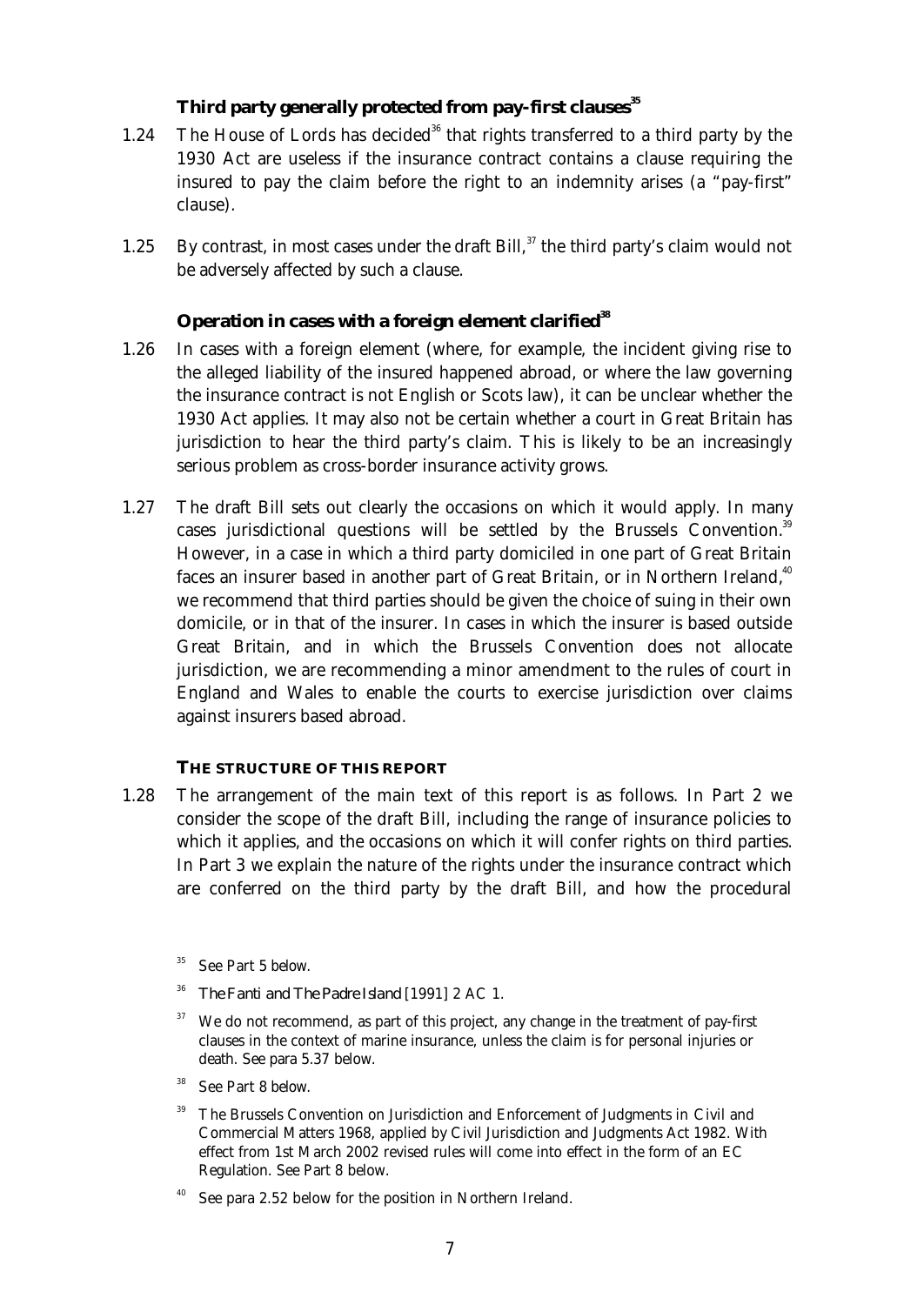problems which beset the parties under the 1930 Act would be avoided. In Part 4 we discuss the rights to disclosure which we recommend the third party should receive. In Part 5 we set out our recommendations for limited restrictions on the ability of insurers to rely on defences against third party claimants.

 1.29 We have allocated an entire part, Part 6, to the important issue of the operation of the draft Bill in the context of voluntary procedures. In Part 7 we review the effect of the draft Bill on various rights of the insurer, the third party and the insured. In Part 8 we illustrate the way in which the draft Bill would work in cases with a foreign element. We conclude, in Part 9, with a summary of our reasons for declining to make special provision in the draft Bill to cater for multiple claimants against a limited fund.

#### **DRAFT BILL**

 1.30 Appendix A contains a draft Bill to give effect to our recommendations. For ease of reference we set out the 1930 Act in Appendix B. As the draft Bill is appended to a joint report, we wish to record that it is the opinion of the Scottish Law Commission that the subject matter of the draft Bill is not within the legislative competence of the Scottish Parliament, as it relates to the reserved matter of  $insurance<sup>41</sup>$ 

#### **AMENDMENTS TO RULES OF COURT**

 1.31 We recommend below three amendments to the rules of court in England and Wales, and one in Scotland, to improve the operation of the draft Bill once it is enacted.<sup>42</sup>

#### **ACKNOWLEDGEMENTS**

 1.32 We thank the many individuals and organisations, listed in Appendices C and D, who commented on our consultation paper or who helped us with specific advice. We are grateful, in particular, for the assistance of the Law Reform Advisory Committee for Northern Ireland whom we consulted on the application of these reforms in Northern Ireland.<sup>43</sup>

<sup>42</sup> See paras 3.52-3.56, para 4.47 and paras 8.32-8.35 below.

<sup>&</sup>lt;sup>41</sup> Scotland Act 1998, Sched 5.

See para 2.52 below.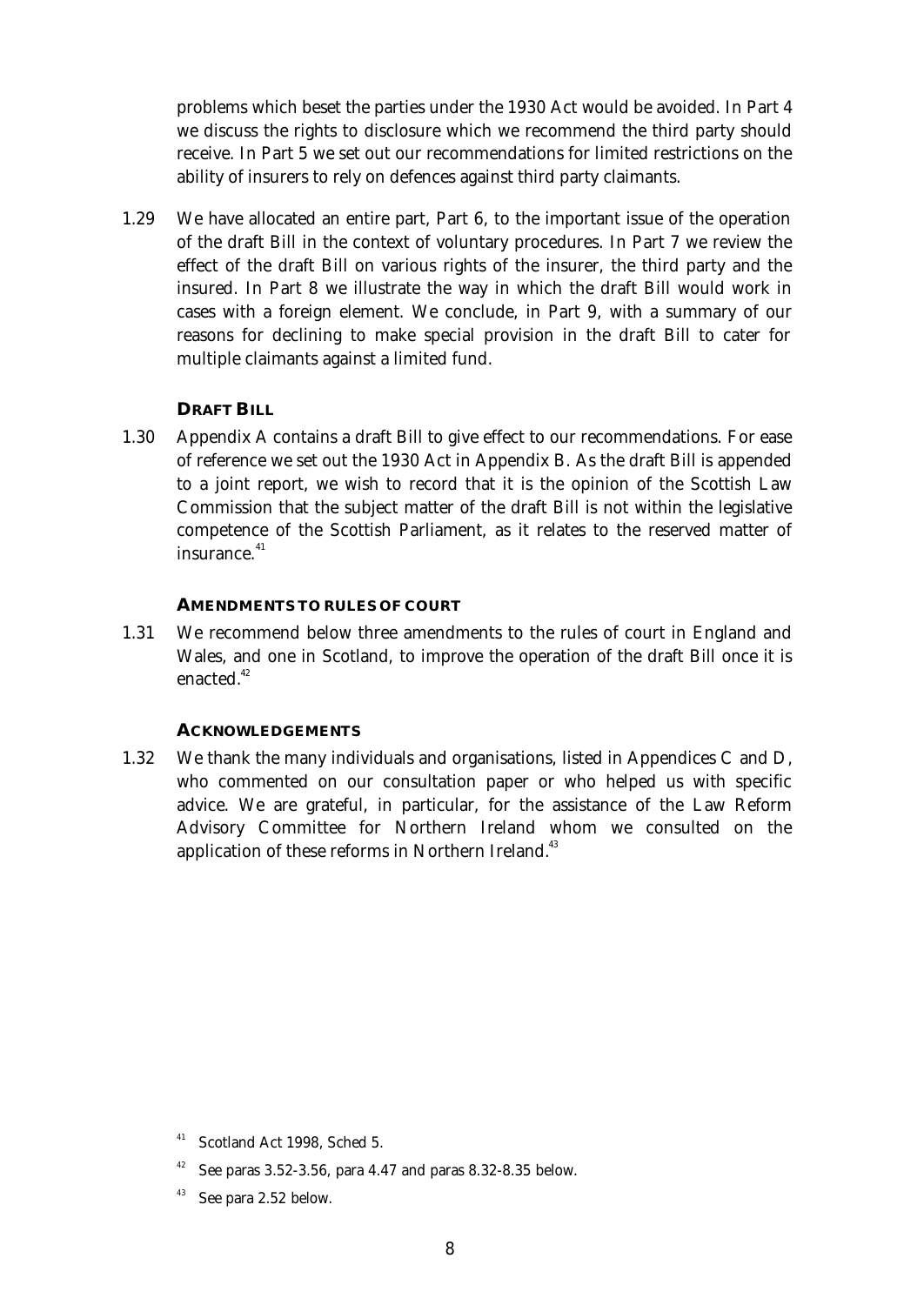## **PART 2 THE SCOPE OF THE DRAFT BILL**

#### **INTRODUCTION**

- 2.1 The 1930 Act confers rights on the third party if the insured has become insolvent and in certain other specified circumstances. In this Part we explain why we have retained this general approach in the draft Bill. At the same time, we identify a number of respects in which the 1930 Act has failed to keep pace with developments in company and insolvency law, and set out and explain the way in which the draft Bill remedies these deficiencies.
- 2.2 We go on to discuss two restrictions on the scope of the 1930 Act. First, the 1930 Act does not specifically cover a case in which the insured is anything other than an individual or a company, omitting, for example, partnerships. Second, the 1930 Act does not apply in the case of legal expenses insurance, or other insurance covering voluntarily incurred liabilities. We explain our view that these restrictions are major failings. The omission of legal expenses insurance, in particular, represents a serious obstacle to the government's stated aim that such insurance should play a wider role in the funding of litigation. $^{\rm 1}$  Both restrictions are removed by the draft Bill.
- 2.3 We then set out our recommendations on issues relating to the scope of the draft Bill which are unique to Scotland. We conclude this Part with a brief explanation of the way in which, if the draft Bill is enacted, equivalent reform is likely to take place in Northern Ireland.
- 2.4 The degree to which the 1930 Act fails to reflect modern developments in company and insolvency law only became clear during the preparation of the draft Bill. In addition, the operation of the 1930 Act in the context of legal expenses insurance has only recently been clarified by the High Court. $^2$  For these reasons, a number of the issues in this Part were not covered in the consultation paper. We have, however, consulted informally before arriving at out recommendations.

#### **CIRCUMSTANCES IN WHICH RIGHTS ARE CONFERRED ON THIRD PARTY**

#### **Definition of insured's insolvency etc**

 2.5 The 1930 Act specifies what must befall the insured before rights are conferred on the third party.<sup>3</sup> In the consultation paper we asked whether it would be desirable to describe these circumstances in general terms. Consultees strongly

- 2 *Tarbuck v Avon Insurance plc* [2001] 2 All ER 503.
- 3 Section  $1(1)(a)$  and (b) and s  $1(2)$ .

<sup>1</sup> See for example *Hansard* (HC) 21 November 1997, vol 301, col 536 where the government expressed the hope that legal action brought by "ordinary working people" will, in the future, be funded by conditional fees or legal expenses insurance.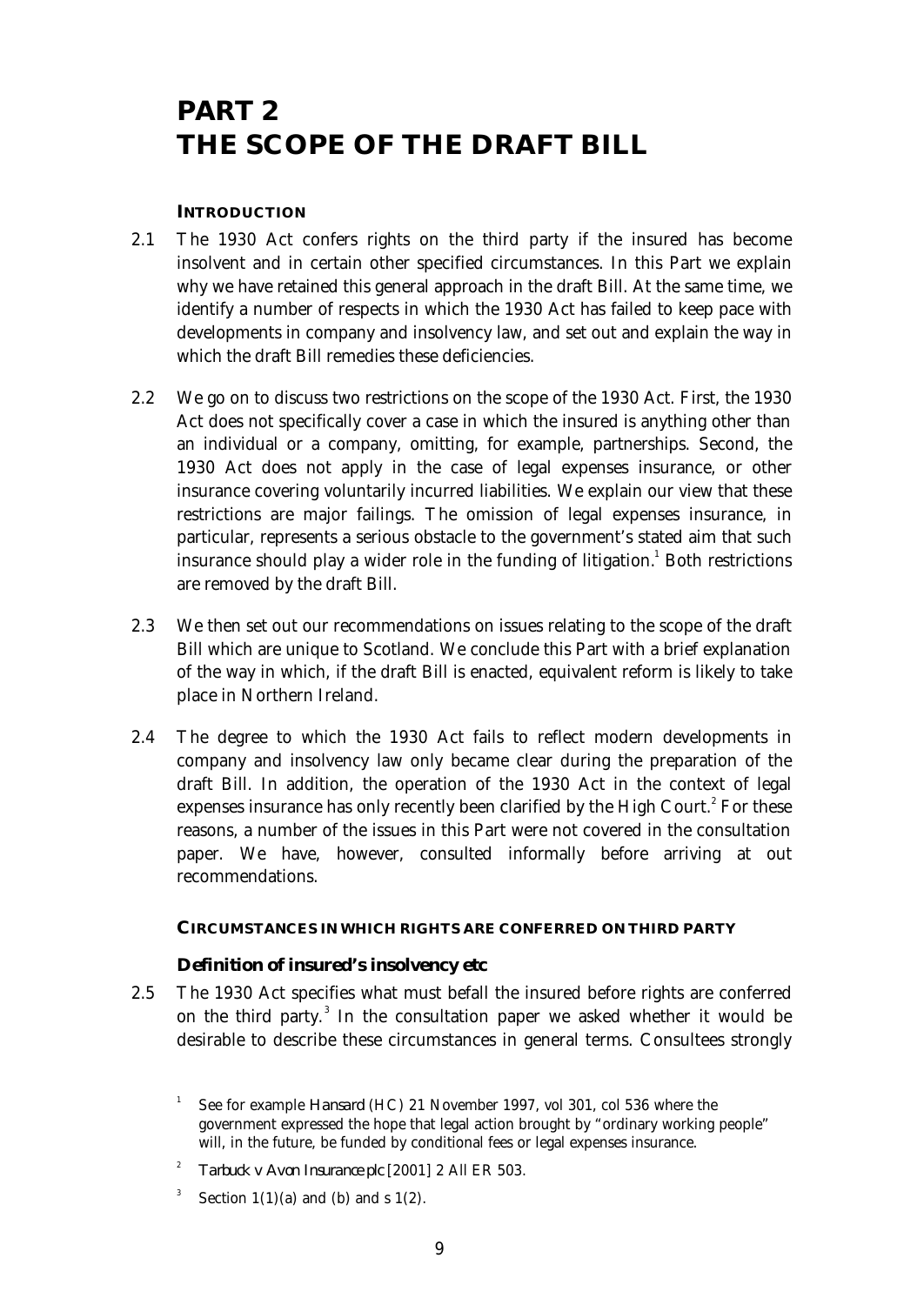opposed any such change. In particular, they objected to the suggestion that the third party should receive rights if the insured encountered "financial difficulties"<sup>4</sup> or "disappeared".<sup>5</sup> Consultees felt that these events would be difficult to define and might occur in the case of insureds who were able and willing to pay their own debts and manage their own affairs. We agree. Accordingly, the draft Bill identifies precisely what must happen to the insured before rights are conferred on the third party.

 2.6 The list of circumstances in which the 1930 Act confers rights on the third party was altered by the Insolvency Act  $1985$ , the Insolvency Act  $1986$ , the Bankruptcy (Scotland) Act 1985<sup>8</sup> and recently by the Limited Liability Partnerships Regulations 2001.<sup>9</sup> Some consultees pointed out, however, that the 1930 Act has not kept pace with other developments in company and insolvency law. We have adopted a number of improvements suggested by consultees; others we have identified ourselves. We set these out below.

#### **Rights conferred in the circumstances set out in the 1930 Act**

- 2.7 The draft Bill effects a statutory transfer in all the circumstances in which the 1930 Act currently does so. These include the commencement of formal insolvency procedures (bankruptcy in the case of an individual and insolvent winding-up in the case of a company) and the death of the insured whilst insolvent. In the case of corporate insureds, they also include the commencement of a number of other procedures not involving, or not always involving, insolvency. These are: the making of an administration order, a solvent winding $up^{10}$  and the appointment of a receiver.
- 2.8 The 1930 Act also effects a transfer in the case of the insured "making a composition or arrangement with his creditors" or on the approval of a voluntary  $\frac{1}{2}$  arrangement under Part I of IA 1986.<sup>11</sup> In view of the serious problems with the operation of the 1930 Act in the context of such voluntary procedures, we examine these issues separately in Part 6 below.
	- Consultation paper, para 12.9.
	- <sup>5</sup> Consultation paper, para 12.49.
	- 6 Section 235(1), Sched 8, para 7.
	- 7 Section 439(2), Sched 14.
	- 8 Section 75(1), Sched 7, Pt I, para 6(1).
	- 9 Schedule 5, para 2, inserting s 3A into the 1930 Act.
	- $10$  A voluntary winding-up under Chapter II of Part IV of IA 1986 is available to a solvent company. In addition, six of the seven grounds on which a company may be compulsorily wound up in s 122(1) of IA 1986 may be used against a solvent company. It is worth noting that even a company wound up under s  $122(1)(f)$  as a "company ... unable to pay its debts" though insolvent in one sense, might still have an excess of assets over liabilities (for example if it is experiencing cash flow problems) so that the creditors will, in the end, recover what they are owed in full.
	- <sup>11</sup> Section 1(1).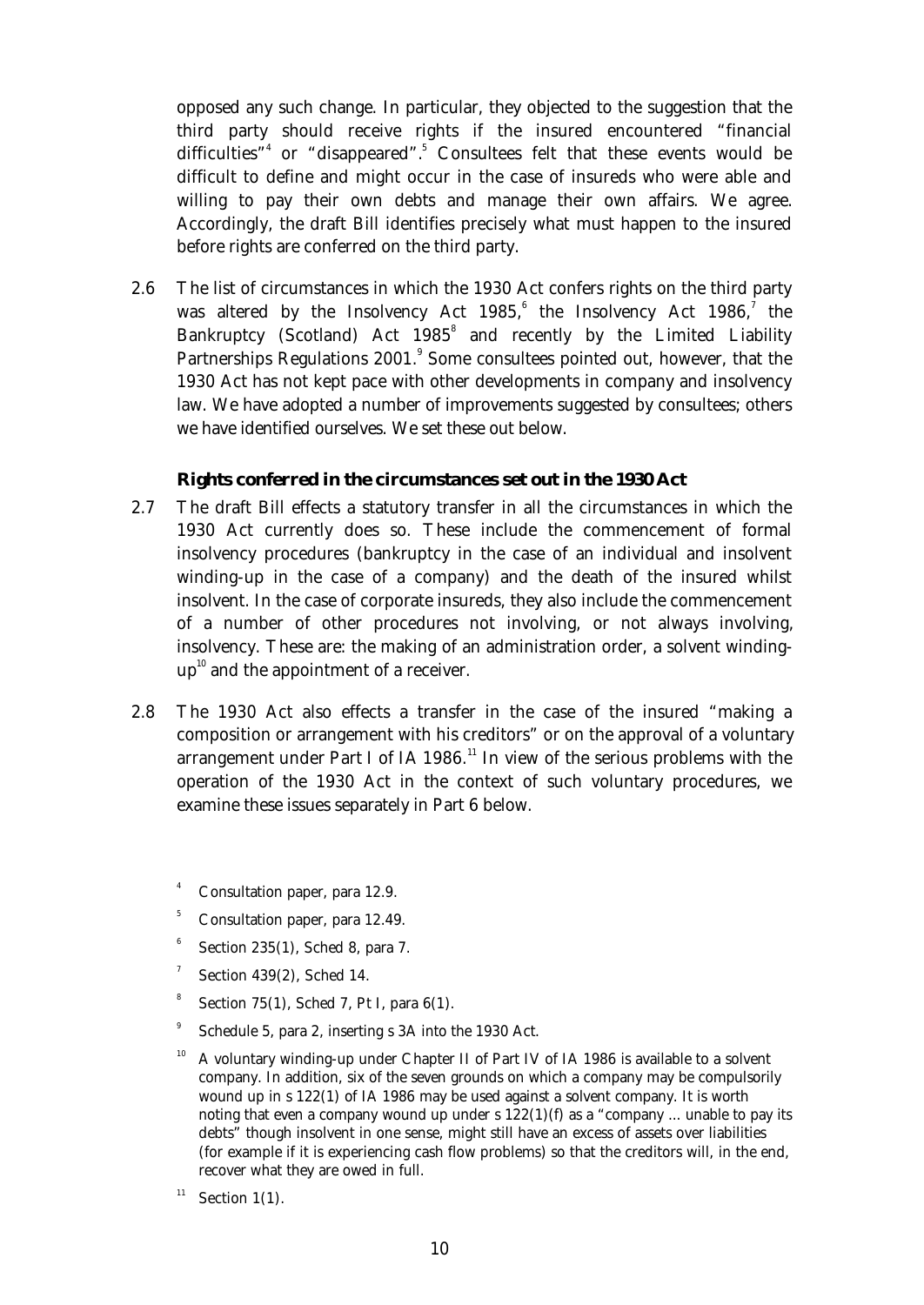#### **Striking off under section 652 or section 652A of CA 1985**

- 2.9 Companies may be struck off the register of companies under CA 1985 without being formally wound up under the procedures laid down by IA 1986. In particular, sections 652 and 652A of CA 1985 empower the Registrar of Companies, in certain circumstances, to strike a company off the register when it is not carrying on business. A substantial majority of companies which cease to exist do so in this way. $12$
- 2.10 Under the 1930 Act, third parties must apply to restore such companies to the register under section 653 or section 651 of CA 1985; in order to receive a transfer of rights, they must then institute a formal insolvency (or bring about one of the other events specified in the 1930 Act).<sup>13</sup>
- 2.11 One consultee suggested that a third party faced with an insured which had been struck off the register of companies without having gone through a formal winding-up under IA 1986 should also receive a statutory transfer of rights. We agree. The requirement that a third party apply to court in order to restore such a company only to institute formal insolvency proceedings against it serves no purpose.<sup>14</sup> Accordingly, the draft Bill confers on the third party direct rights against the insurer if the insured is struck off the register of companies, $15$ relieving third parties of the delay and expense currently caused.<sup>16</sup>

#### **Voluntary winding-up as part of a reconstruction or amalgamation**

- 2.12 The 1930 Act confers rights on the third party if the insured enters a voluntary winding-up.<sup>17</sup> This is subject to a proviso which prevents a statutory transfer if
	- <sup>12</sup> Of 116,600 companies removed from the register of companies in 1998-99, only 17,400 (15%) had been through a formal winding-up (Companies in 1998-99: report by the Department of Trade and Industry (1999) DTI pp 33-34).
	- $13$  Third parties using the 1930 Act have an additional reason to revive such companies. In order to convert the rights against the insurer transferred to them by the 1930 Act into actionable rights they must establish liability against the insured (see *Post Office v Norwich Union Fire Insurance Society Ltd* [1967] 2 QB 363). The insured must be revived for the third party to do this. As we explain in Part 3 below, under the draft Bill, third parties would be entitled to proceed against the insurer without first establishing liability against the insured.
	- <sup>14</sup> This is illustrated by the fact that applications to restore are almost never refused. All of the 1,299 applications to restore surveyed by us when preparing Appendix C of the consultation paper were granted.
	- <sup>15</sup> Clause  $1(3)(h)$ .
	- <sup>16</sup> That this difficulty is encountered in practice by substantial numbers of third parties is illustrated by the fact that 85% of the applications to restore analysed in Appendix C of the consultation paper were made under s 653 of IA 1986 (which may only be used in the case of companies struck off under s 652 or s 652A). In addition, some applications brought under s 651 (which may be used in the case of any defunct company) will have involved such companies.
	- <sup>17</sup> Section 1(1).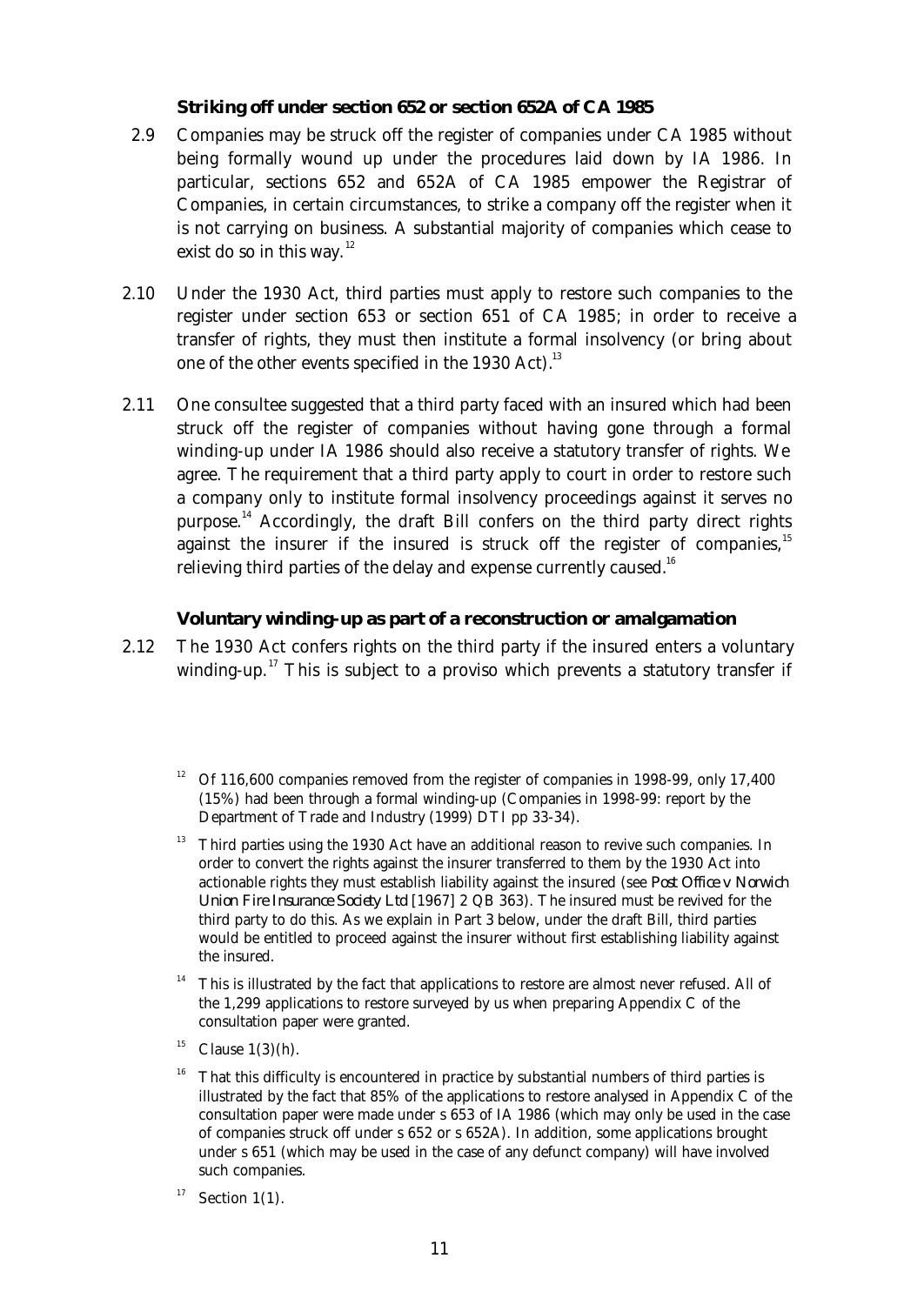the voluntary winding-up is entered into "merely for the purposes of reconstruction or of amalgamation with another company".<sup>18</sup>

- 2.13 This proviso is designed to limit the occasions on which a transfer occurs in cases which do not involve insolvency. However, one consultee pointed out that if an insured ceased to exist as a result of a voluntary winding-up of this kind, perhaps on the advice of the insured's tax advisers, the third party might be put in a difficult position. The consultee suggested that this proviso should not be reproduced in the draft Bill.
- 2.14 We agree. Like the 1930 Act, the draft Bill assists the third party by conferring on him direct rights against the insurer in a number of situations in which there may be no insolvency.<sup>19</sup> The suggestion that a winding-up for the purposes of reconstruction or amalgamation should be in the same category seemed to us to be sensible. The draft Bill therefore does not reproduce the proviso in section 1(6)(a) of the 1930 Act.

#### **Appointment of a provisional liquidator**

- 2.15 The draft Bill, like the 1930 Act, effects a statutory transfer on the making of an administration order.<sup>20</sup> The 1930 Act does not do so on the appointment of a provisional liquidator.<sup>21</sup> We have considered whether the draft Bill should do so.
- 2.16 The two regimes can be similar and may have a similar practical effect on the third party. Companies may appoint a provisional liquidator as a prelude to the implementation of a compromise or arrangement under section 425 of CA 1985 or a voluntary arrangement.<sup>22</sup> An administration order may be granted for the same purpose. $^{\text{23}}$  Whichever option the insured chooses, the third party will face a moratorium which will prevent him from starting, or continuing, proceedings against the insured to recover his debt without the leave of the court.<sup>24</sup>
- 2.17 In view of the similarity of the two regimes, the appointment of a provisional liquidator is treated in the same way as the appointment of an administrator in the draft Bill. $25$

- <sup>19</sup> For example a corporate insured may be wound up, subject to a receivership or struck off the register of companies without being insolvent at any stage.
- <sup>20</sup> Clause 1(3)(b) and s 1(1)(b) of the 1930 Act. See para 2.7 above.
- <sup>21</sup> Under IA 1986, s 135.
- <sup>22</sup> On which see Part 6 below. Such schemes were described and approved by Harman J in *Re English & American Insurance* [1994] 1 BCLC 649. Although it seems that the scheme in that case was being used by an insurance company because it was not entitled to an administration order (s  $8(4)(a)$  of IA 1986), there seems to be no reason in principle why companies other than insurance companies should not use a similar procedure.
- <sup>23</sup> IA 1986, s  $8(3)(c)$ .
- <sup>24</sup> IA 1986, s 11(3) (administration order); IA 1986, s 130(2) (provisional liquidator).
- <sup>25</sup> Clause  $1(3)(e)$ .

Section  $1(6)(a)$ .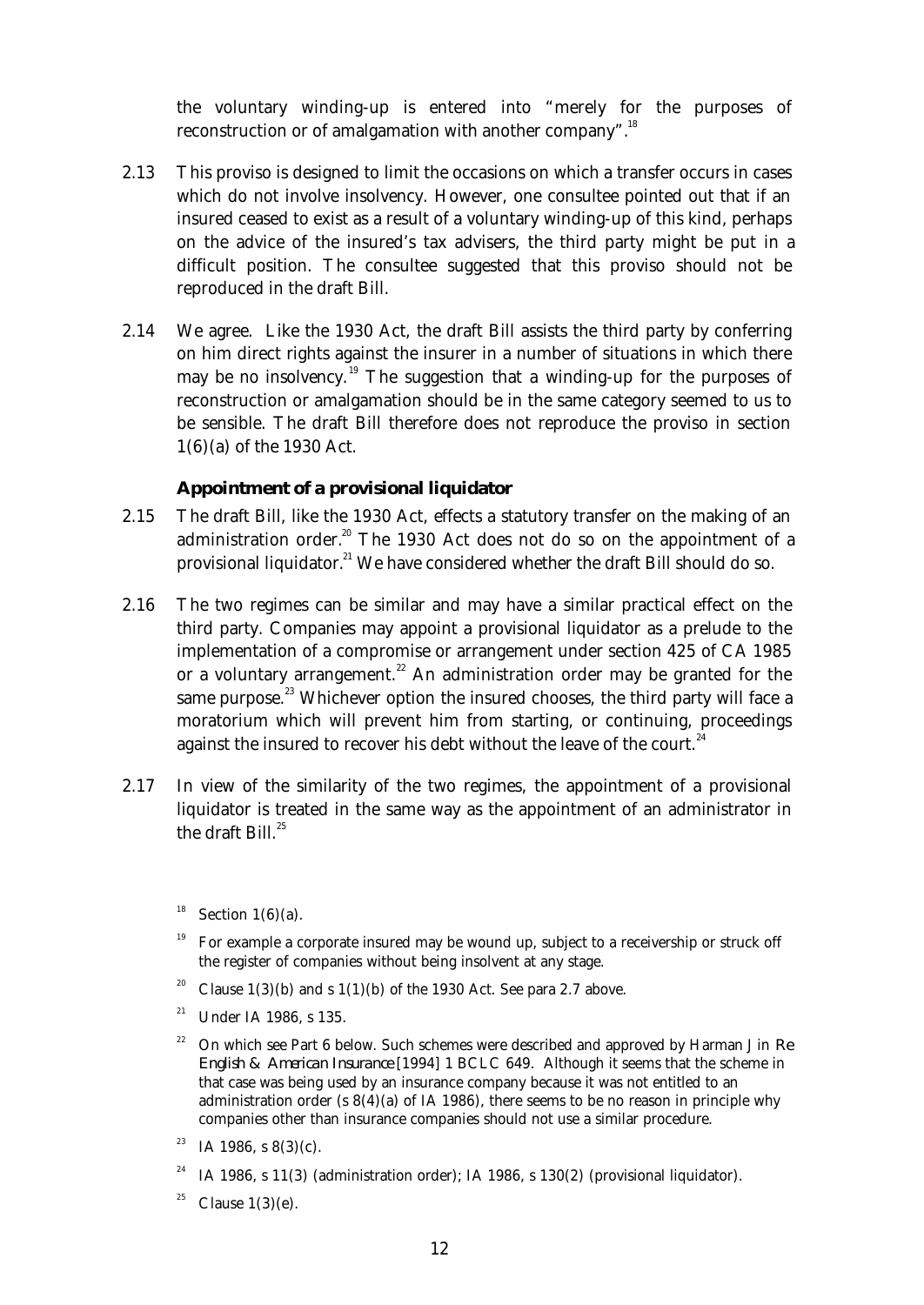#### **Crystallisation of a floating charge**

- 2.18 The 1930 Act confers rights on a third party in the vast majority of cases in which a floating charge crystallises.<sup>26</sup> However, exceptionally, crystallisation may (in England and Wales only) occur before any of the events set out in section 1(b) of the 1930 Act. For example, a floating charge over all the insured's assets may crystallise on notice to the insured by the charge holder.<sup>27</sup> In such a case, when the insurance fund becomes payable, it would benefit the charge holder.<sup>28</sup>
- 2.19 On one view, sums payable under an insurance policy, which would not be payable at all were it not for the insured having incurred liability to the third party, should always benefit the third party rather than other creditors. On these grounds, we considered recommending that the new Act should effect a statutory transfer on the crystallisation of a floating charge over the insurance proceeds, however that crystallisation came about. Nevertheless, we have concluded that this is not appropriate. Neither the insurer nor the third party would be likely to know about the crystallisation of a floating charge which occurred before one of the other circumstances effecting a statutory transfer.<sup>29</sup> It would have unfortunate effects if the draft Bill effected a statutory transfer in such a case. For example, the insurer might, after such a transfer, purport to enter into a settlement with the insured which, as a result of the transfer, but unknown to the insurer, did not discharge the insurer's obligations to the third party. The insurer might thereby find itself obliged to pay out again to the third party.<sup>30</sup>
- 2.20 Accordingly, whilst the draft Bill, like the 1930 Act, effects a statutory transfer in most of the circumstances in which a floating charge crystallises, it does not specify that a crystallisation *per se* will effect a transfer.<sup>31</sup> An insured who allows a charge over insurance proceeds to crystallise has effectively divested himself of
	- For example, the making of a winding-up order.
	- <sup>27</sup> *Re Brightlife Ltd* [1987] Ch 200. Hoffmann J in that case also recognised, *obiter*, another situation in which crystallisation might occur before one of the events specified in the 1930 Act, namely when an appropriately worded clause caused automatic crystallisation without any intervention at all by the chargee.
	- <sup>28</sup> In *Banner Lane Realisations Ltd (in liquidation) v Berisford plc and Another* [1997] 1 BCLC 380, the Court of Appeal held that, in the case of a debenture securing "present and future indebtedness", "future indebtedness" included not only a present obligation to pay a sum certain in the future but also a present obligation to pay an unquantified sum in the future or on a contingency. The charge holder's claim may be subordinated to the claims of preferential creditors by s 175(2) IA 1986.
	- Suppose for example, that the insured entered into an agreement with a bank which provided that a floating charge would crystallise should the insured attempt to create a further charge over its assets. The third party and insurer would be unlikely to know of this term, or of any crystallisation under it.
	- See Paras 7.40-7.44 below for an analysis of settlements in the context of the draft Bill.
	- In Scotland, a floating charge attaches on the class of assets comprised in it when a company goes into liquidation (see CA 1985,  $s$  463(1)) or on the appointment of a receiver (see IA 1986, s 53(7) and s 54(6)). In both of these situations a transfer of rights would occur under the draft Bill.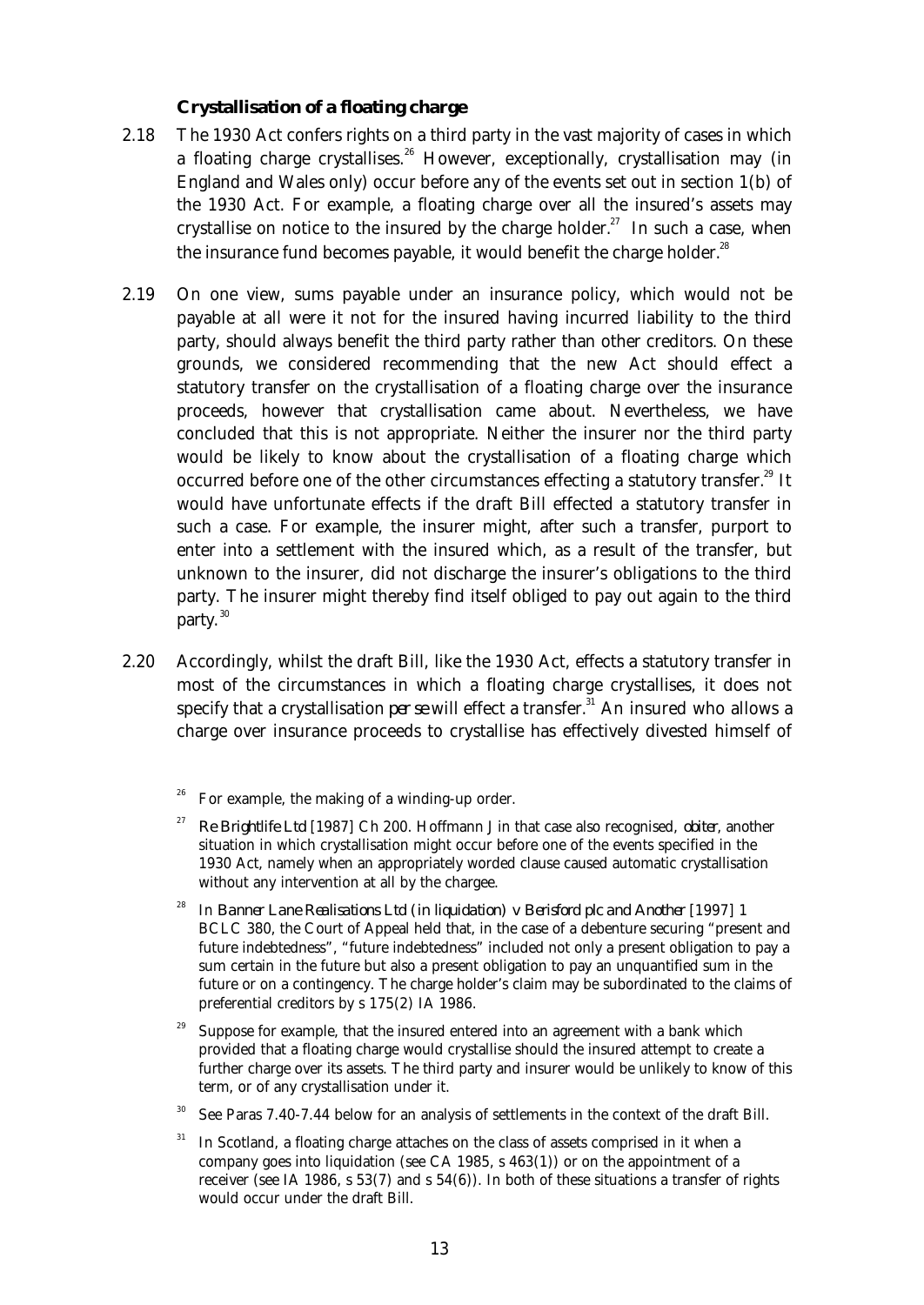the benefit of the insurance policy and, unless the event which causes the crystallisation coincidentally brings about a statutory transfer, the third party will not benefit from it. $32$ 

#### **Recovery of insured: effect on statutory transfer of rights**

- 2.21 If an insured incurs a liability to a third party before becoming subject to, or during the currency of, an administration order, the 1930 Act confers rights on the third party against the insurer. The third party retains these transferred rights even if the administration order is subsequently discharged. The position is the same should the insured recover from one of the other conditions which trigger a statutory transfer under the 1930 Act. $33$
- 2.22 One consultee objected to this feature of the legislation. He suggested that, if the insured recovers in this way and the third party has not taken any steps against the insurer to enforce his rights, the new Act should reverse the transfer so that the third party's remedy is again against the insured.
- 2.23 We have not adopted this suggestion for two reasons. First, it is not obvious how such a retransfer should work. $34$  Secondly, the case in favour of such a reform is not clear-cut. Even if he has not begun proceedings against the insurer, the third party may have been disadvantaged by the insured's original failure.<sup>35</sup> Therefore, under the draft Bill, a third party retains rights transferred to him regardless of what subsequently happens to the insured.

#### **Liability to third party incurred after discharge from bankruptcy**

 2.24 The position is different should the insured incur a liability to a third party after it has recovered. In such a case the third party is unaffected by the insured's former problems and it would be anomalous to transfer rights to him. It appears to be the case that, under the 1930 Act, a third party might receive a transfer of rights in these circumstances.<sup>36</sup> We have clarified this in the draft Bill.<sup>37</sup>

- <sup>33</sup> For example, the third party retains rights transferred to him by the 1930 Act if the insured's winding-up proceedings are stayed, or a receivership or voluntary arrangement comes to an end.
- After a statutory transfer the third party and insurer are free to litigate; they are also free to compromise their rights and might do so in a number of ways. It would be difficult to identify the occasions on which it would be appropriate to reverse the transfer, or to specify the effect of doing so in every circumstance.
- <sup>35</sup> For example, in the case of an administration order, the third party may have been prevented from enforcing a judgment against the insured (IA 1986, s 11(3)(d)).
- It seems that the effect of s 1 of the 1930 Act is that this would be the case if the insured retained the same insurance contract after its revival as it possessed when it first became insolvent, entered into a voluntary arrangement etc.

This is consistent with the way the draft Bill operates in a case in which the insurance proceeds are subject to a fixed charge (otherwise than as a result of the crystallisation of a floating charge). See paras 7.13-7.14 below.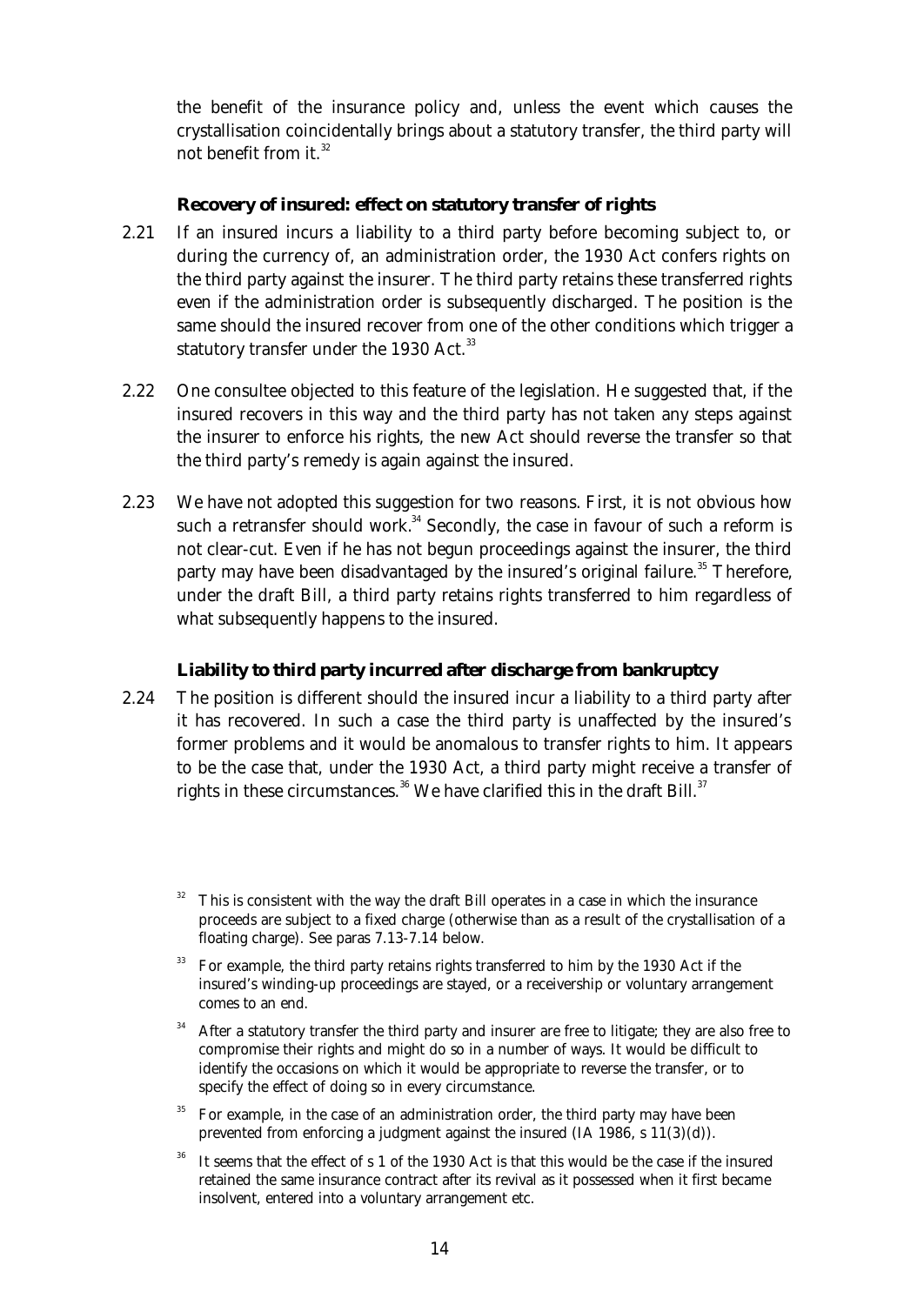#### **THE LEGAL PERSONALITY OF THE INSURED**

#### **Partnerships in English law**

 2.25 In the course of preparing the draft Bill we considered when the statutory transfer should occur if the insured is a partnership.<sup>38</sup> This was not an issue we discussed in the consultation paper.

#### *The Insolvent Partnerships Order 1994*

- 2.26 A range of orders (referred to in this Part as "IPO orders") analogous to those available against companies under IA 1986 is available in English law against partnerships. A partnership may, *inter alia,* be wound up, subjected to an administration or enter into a voluntary arrangement, as if it were a company.<sup>39</sup>
- 2.27 No amendment has been made to the 1930 Act to take account of these developments. We considered whether an IPO order would nevertheless trigger a transfer of rights under section 1 of the 1930 Act. In our view it would not.<sup>40</sup> Section 1(1)(a) of the 1930 Act appears to deal with orders against individuals only<sup>41</sup> and section  $1(1)(b)$  is restricted to cases in which the insured is a company.
- 2.28 That appears to be anomalous. A third party faced by an insured which is, for example, being wound up under IPO 1994, will encounter many of the same practical disadvantages as a third party faced by a company in the course of a winding-up.<sup>42</sup> Most importantly, the insurance proceeds may go into a central fund and be distributed pro-rata to general creditors.

- <sup>37</sup> Clause 1(3) is directed generally to *states of affairs*, which may come to an end. Cf s 1(1) of the 1930 Act which is in terms of *events*.
- <sup>38</sup> A partnership in English law does not have a legal personality separate and distinct from the partners who at any time may comprise it (cf the position in Scots law on which see para 2.32 below). For a full description of the current law, and an exploration of how it might be improved, see Partnership Law (2000) Law Com No 159; Scot Law Com No 111. At para 4.32 of that consultation paper we propose the introduction of separate legal personality for partnerships in England and Wales.
- See IPO 1994, made under IA 1986, s 420. See also the provisions referred to in IPO 1994, s 19(4). Insurance taken out by a partnership is "in theory a bundle of contracts between the insurer and the individual partners" (*Scher v Policyholders' Protection Board* [1994] 2 AC 57 at p 115 *per* Lord Mustill). Nevertheless, IPO 1994 treats a partnership as though it were a separate entity.
- <sup>40</sup> We have found no authority on this point.
- $41$  See para 6.14, n 17 below.
- $42$  The presentation of a winding-up petition prohibits any form of execution against partnership assets (IA 1986, s 128) and the partnership or any partner or creditor may apply to stay any proceedings against the partnership or any partner (IA 1986, s 126 and s 127).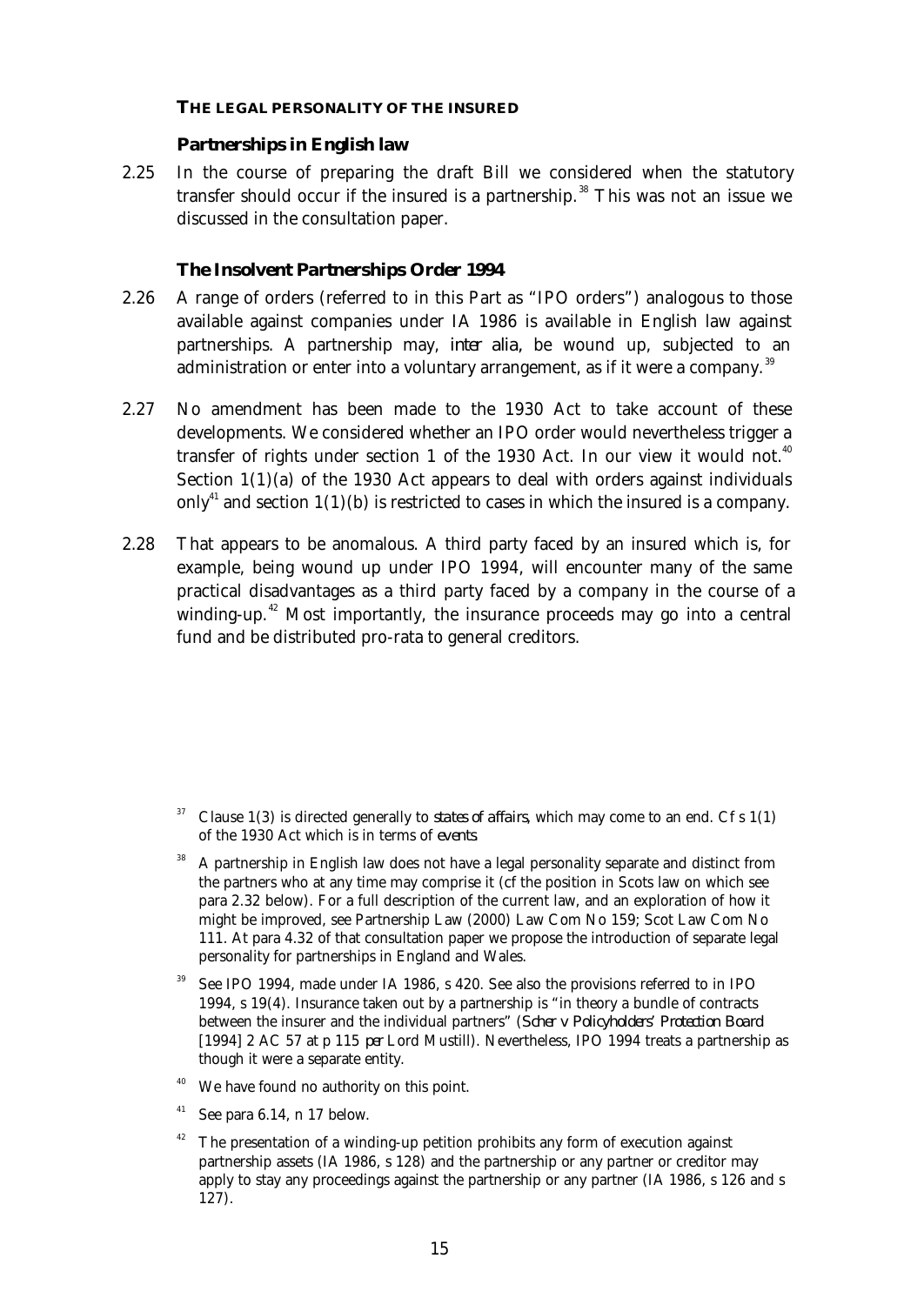2.29 Accordingly, the draft Bill confers rights on the third party in all cases in which an event occurs to the insured $43$  which would have conferred rights on the third party had the insured been a company.<sup>44</sup>

#### *Orders against individual partners*

- 2.30 It appears that the bankruptcy<sup>45</sup> of an individual partner triggers a statutory transfer under the 1930 Act, even if the other partners and the partnership as a whole remain solvent.<sup>46</sup> Although we have not found any direct authority on the point, this is consistent with the treatment of partnerships in the case law.  $47$
- 2.31 We considered whether this feature of the 1930 Act should be reproduced in the draft Bill. It could be argued that, so long as one or more partners remain solvent, the third party should sue them rather than receive a transfer of rights giving direct rights against the insurer. However, we have concluded that the scheme in the 1930 Act is correct. Suppose a third party, confronted by a partnership in which all the partners are solvent, sues just one partner and obtains judgment. If that partner were then declared bankrupt, the 1930 Act would operate to prevent the insurance proceeds being claimed by the Trustee in Bankruptcy and to ensure that the third party received the full benefit of the insurance. The draft Bill does the same, effecting a statutory transfer irrespective of whether any other possible defendants are solvent and covered by the insurance policy.<sup>48</sup>

#### **Partnerships in Scots law**

- 2.32 Unlike those in England and Wales, Scottish partnerships (both under the Partnership Act 1890 and the Limited Partnerships Act 1907) have separate legal
	- $43$  Under IPO 1994 or under one of the provisions set out in IPO 1994, s 19(4).
	- $44$  Clause 1(3) applies to an "unincorporated body", which includes a partnership. References in that subsection to statutory provisions will be interpreted as references to those statutory provisions as applied by (for example) IPO 1994. See Interpretation Act 1978, s 20(2).
	- <sup>45</sup> Or other event listed in s 1 of the 1930 Act. For simplicity, we only analyse bankruptcy in the text.
	- <sup>46</sup> By virtue of s 1 of the 1930 Act and the nature of joint and several liability. A third party owed money by a partnership may sue one partner (call him X) for the whole of the debt, leaving to X the option of claiming contributions from other partners. If the third party does so, and if the debt for which he sues  $X$  is covered by an insurance policy taken out by the partnership, X would be able to claim on it. So if X became bankrupt, he would both owe money to the third party and have rights under an insurance contract in respect of the liability. This would generate a transfer of rights under s 1 of the 1930 Act.
	- <sup>47</sup> In *Jackson v Greenfield* [1998] BPIR 699 the insured was a three person partnership. Two of the partners entered into voluntary arrangements; the other remained solvent. It was held that there had not been a transfer of rights under the 1930 Act because the liability of the partnership had not been established. It seems to have been assumed, however, that had liability been established, a transfer of the rights of the two partners could have taken place when they entered into voluntary arrangements (by virtue of  $s 1(1)(a)$ ) and that this would have given the third party direct rights against the insurer under the insurance policy.
	- $48$  Clause 1.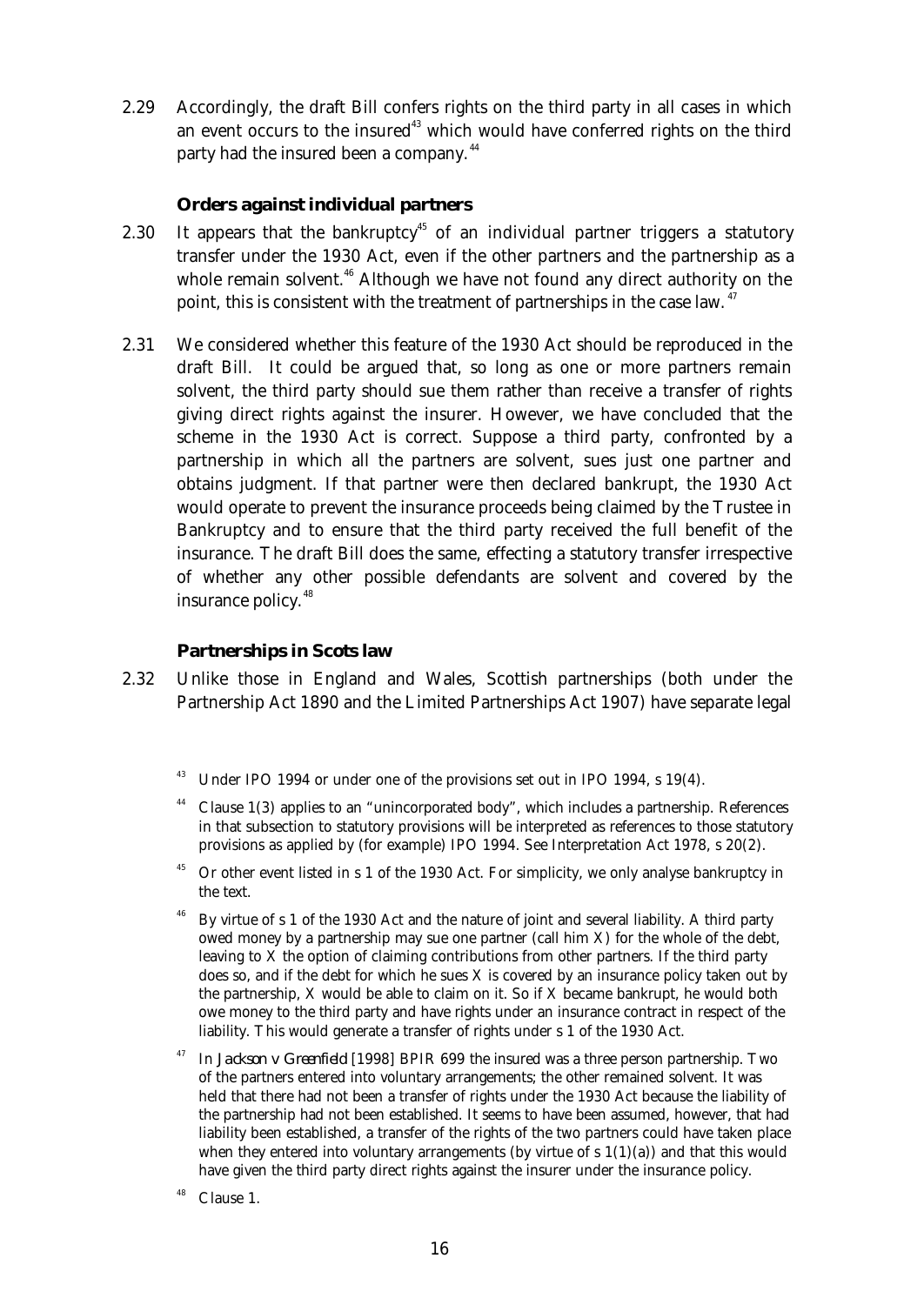personality.<sup>49</sup> However, whereas the 1930 Act included a limited partnership within the expression "company" in the application of the Act to Scotland, an ordinary Scottish partnership was not included.<sup>50</sup> We can only speculate about the reason for this. The answer may lie in the fact that, initially, the Limited Partnerships Act 1907 required that a limited partnership be wound up under the Companies Acts.<sup>51</sup> That requirement was repealed by the Companies (Consolidation) Act  $1908^{52}$  which gave the court a discretion to wind up a limited partnership under the Companies Acts.<sup>53</sup> That arrangement continued in Scotland until the Bankruptcy (Scotland) Act 1985 brought limited partnerships under the bankruptcy regime.<sup>54</sup> Ordinary partnerships, too, are subject to the regime of the 1985 Act. All Scottish partnerships are included in the draft Bill.

#### **Limited Liability Partnerships**

- 2.33 A new legal entity, the "limited liability partnership" ("LLP") is created in Great Britain by the Limited Liability Partnerships Act 2000 ("LLPA 2000"). Provisions regulating the insolvency and winding-up of LLPs are contained in the Limited Liability Partnerships Regulations 2000 ("LLPR 2000").<sup>55</sup> Schedule 5 of the LLPR 2000 amends the 1930 Act so as to bring LLPs within its scope.
- 2.34 The draft Bill reproduces the effect of this recent amendment to the 1930 Act. A third party will receive a transfer of rights if he is owed money by an insured LLP which becomes subject to a winding-up or other procedure under the LLPR 2000.<sup>56</sup>

#### **Other corporate and unincorporated bodies**

- 2.35 The nature of the insured's legal personality does not seem to us to be relevant to the rationale for effecting a statutory transfer. In other words, if the insured is (for example) wound up under the IA 1986, it seems to us that this should bring
	- One of the consequences of separate legal personality is that somebody owed money by a partnership in Scotland must sue the partnership as principal in the first place. He may proceed against the partners (who have subsidiary liability), either at the same time as he sues the partnership, or after constituting the claim against the partnership (see *Mair v Wood* 1948 SC 83).
	- $50$  Section 4(a).
	- $^{51}$  Limited Liability Partnerships Act 1907, s 6(4).
	- $52$  Section 286 and Sched 6.
	- <sup>53</sup> *Muirhead v Boreland* 1925 SC 474.
	- <sup>54</sup> Schedule 8.
	- <sup>55</sup> Made under LLPA 2000, ss 14-17.
	- <sup>56</sup> Clause 1(3) applies to a "body corporate". This includes an LLP (which is defined as such in LLPA 2000, s 1(2)). References in clause 1(3) will be construed as references as applied by LLPR 2000 (see para 2.29, n 44 above).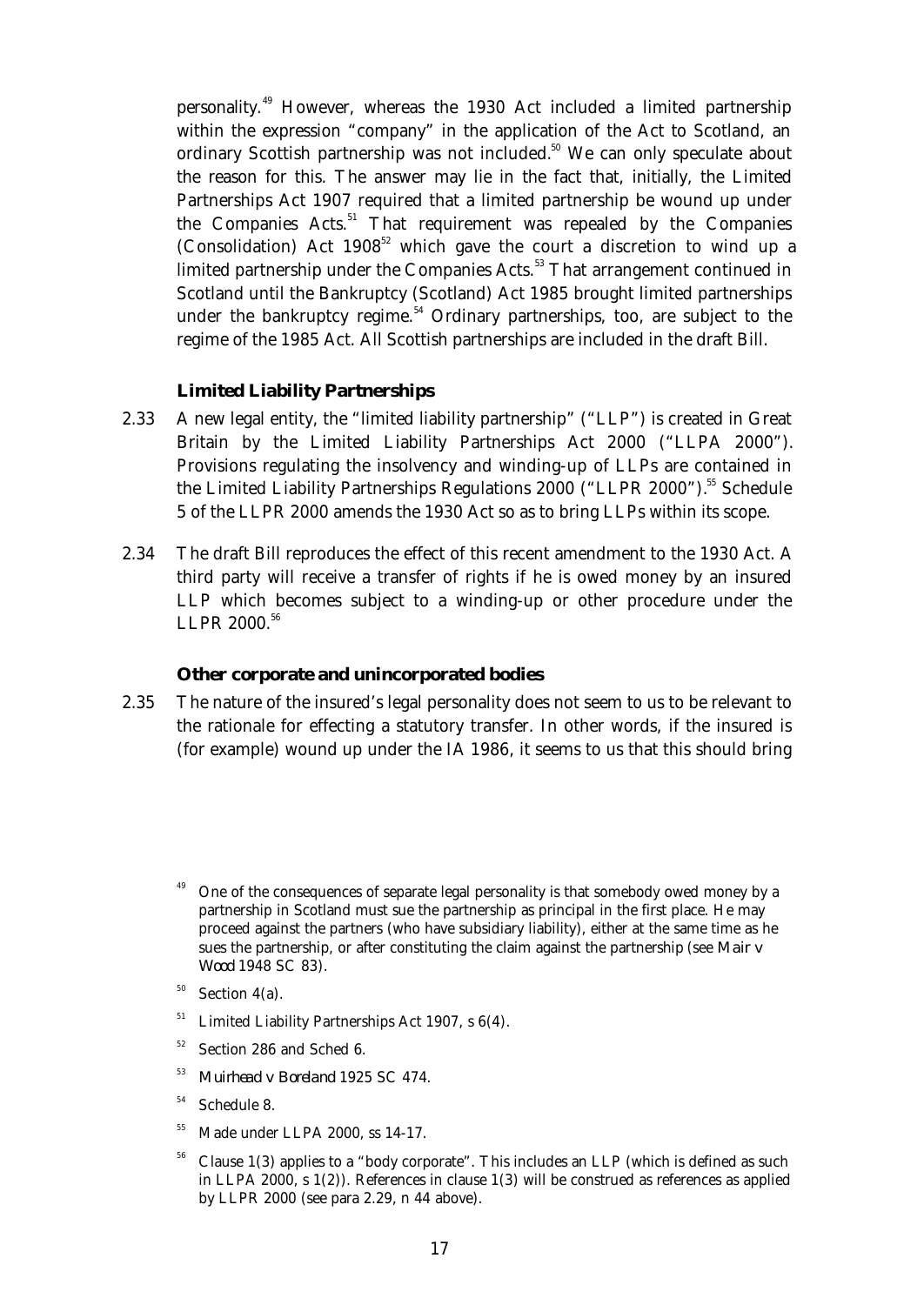about a statutory transfer, whether the insured is a limited company, a partnership, an LLP or some other entity.<sup>57</sup> This is the effect of the draft Bill.<sup>58</sup>

#### **POWER TO AMEND NEW ACT BY SECONDARY LEGISLATION**

- 2.36 It may be that in the future it will be thought desirable to effect a statutory transfer in additional circumstances which meet Bingham LJ's test.<sup>59</sup> The chance of this is increased by the rapid development of insolvency law which produces a large amount of case law, is often amended by statute,<sup>60</sup> and is the subject of continuing review by the Government.<sup>61</sup>
- 2.37 It might be hoped that relevant primary legislation would, in the future, update a new Act where appropriate. Past experience, however, does not make us confident that this would always occur. It is also possible that future developments might come about by way of secondary legislation (for example by amendments to the Insolvency Rules). In order to prevent a new Act from failing to keep pace with the law in this way, the draft Bill contains a power of amendment, exercisable by the Secretary of State, so that new developments can easily be accommodated.<sup>62</sup>

#### **INSURANCE POLICIES COVERED**

#### **Application to full range of insurance policies**

- 2.38 We asked consultees whether a new Act should, unlike the 1930 Act, apply only to a restricted range of liability insurance. $63$  We canvassed various ways such restrictions might be defined and justified.<sup>64</sup> Consultees were broadly opposed to
	- <sup>57</sup> Although we are not aware of any other entities to which this could happen at the time of writing, more may emerge in the future. For example, we have proposed in our consultation paper on partnership law ((2000) Law Com No 159; Scot Law Com No 111) that partnerships be given separate legal personality in England and Wales. In addition, there is a proposal to create a new form of legal personality for charities. See: Completing the Structure (2000) Company Law Review Steering Group of the DTI.
	- <sup>58</sup> Clause 1(3).
	- See para 1.3 above.
	- <sup>60</sup> For example, the Insolvency Act 2000.
	- $61$  See in particular: A Review of Company Rescue and Business Reconstruction Mechanisms (2000) Insolvency Service, which contains a number of recommendations for change and describes itself as "a starting point in what should be a continuing process of change and improvement in our insolvency law" (Executive Summary, para 16).
	- $62$  Clause 18. An exercise of the power in this clause would be subject to the affirmative resolution procedure, the highest level of Parliamentary scrutiny available over a statutory instrument. We understand that this has been the preference of the Delegated Powers Scrutiny Committee when considering "Henry VIII clauses" such as this.
	- $63$  We use "liability insurance" to refer to insurance policies which indemnify the insured against liabilities which he may incur. A vast range of types of liability insurance exists. See the discussion in *MacGillivray on Insurance Law* (9th ed 1997) para 28-52.
	- <sup>64</sup> Consultation paper, Part 11. In particular, we raised the possibility that the new Act might be restricted to cases in which the insurance policy was compulsory, in which the claim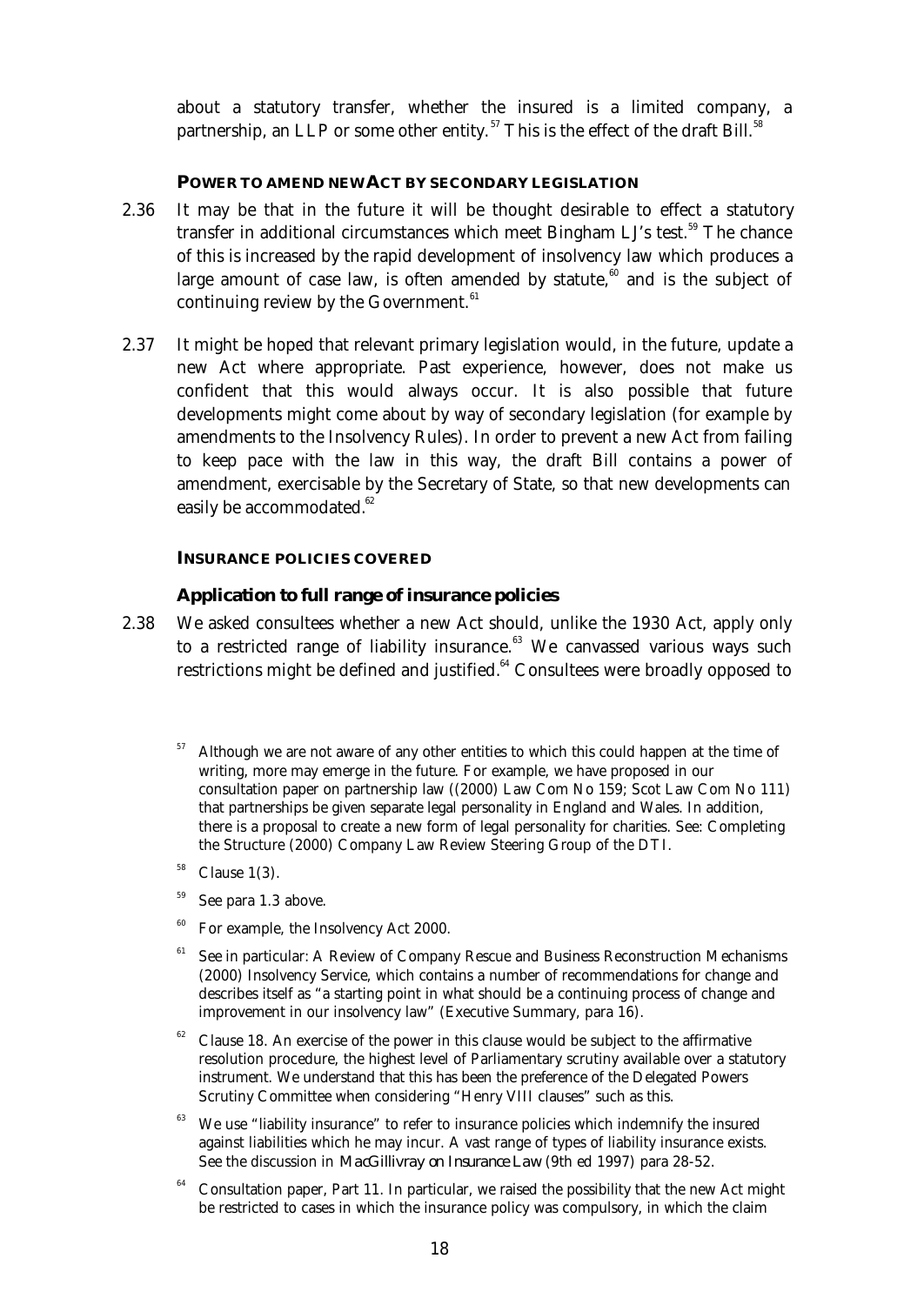all of the suggested limitations. The idea that a new Act be limited to cases of compulsory insurance received some support, but other consultees objected that the regime of compulsory insurance in the United Kingdom is haphazard. It was suggested that the rationale of the 1930 Act applied equally to all types of liability insurance and that any restrictions would be arbitrary and unnecessarily complicated. We agree. The draft Bill applies in cases of liability insurance generally.

#### **Application to policies insuring voluntarily incurred liabilities**

- 2.39 Although we referred briefly in the consultation paper to the view that the 1930 Act does not cover legal expenses insurance, $65$  we did not consult specifically on this; nor did consultees raise the subject themselves.
- 2.40 Since the consultation paper, this issue has been brought into focus by *Tarbuck v* Avon Insurance plc,<sup>66</sup> in which Toulson J held that insurance covering liabilities voluntarily assumed by the insured, such as legal expenses insurance, or health insurance, is not covered by the phrase "liabilities to third parties" in section 1 of the 1930 Act. $57$  The judge regretted the result and called on the Law Commissions to re-examine this aspect of the 1930 Act as part of the present project. We have done so.
- 2.41 Insurance proceeds only arise in the context of this kind of insurance as a result of a creditor's claim. If the draft Bill did not confer rights on such a creditor, part of these proceeds would swell the dividend payable to all those with claims in the insolvency. We see no reason why the insured's general creditors should receive such a windfall.
- 2.42 The creditor may only have dealt with the insured because he had such insurance. For example, a private hospital might only agree to treat a patient on evidence of health insurance; or a solicitor might only be prepared to act for a litigant on the basis of his legal expenses insurance. *Tarbuck* shows that even if such insurance is in place, and even if the insurer pays out under the policy, the creditor will not necessarily receive those funds. We find this objectionable.<sup>68</sup>

- [2001] 2 All ER 503. We understand that, at the time of writing, Tarbuck (the claimant firm of solicitors) are considering an appeal.
- The judge based his judgment on the probable intention of Parliament when passing the 1930 Act. See p 508 g-h and p 509 b-c.
- <sup>68</sup> We recognise that, in theory, the insured might be able to protect his position by demanding an assignment of the third party's rights under the insurance contract. However, that course of action might not occur to him, or the insured might refuse to cooperate. Even if these difficulties were overcome, such a course would involve expense; our proposed reform would render such steps unnecessary.

was for death or personal injury, in which the claim was brought by a consumer, or in which the claim was in tort (in Scotland, delict) rather than in contract.

See consultation paper, para 11.19, n 41.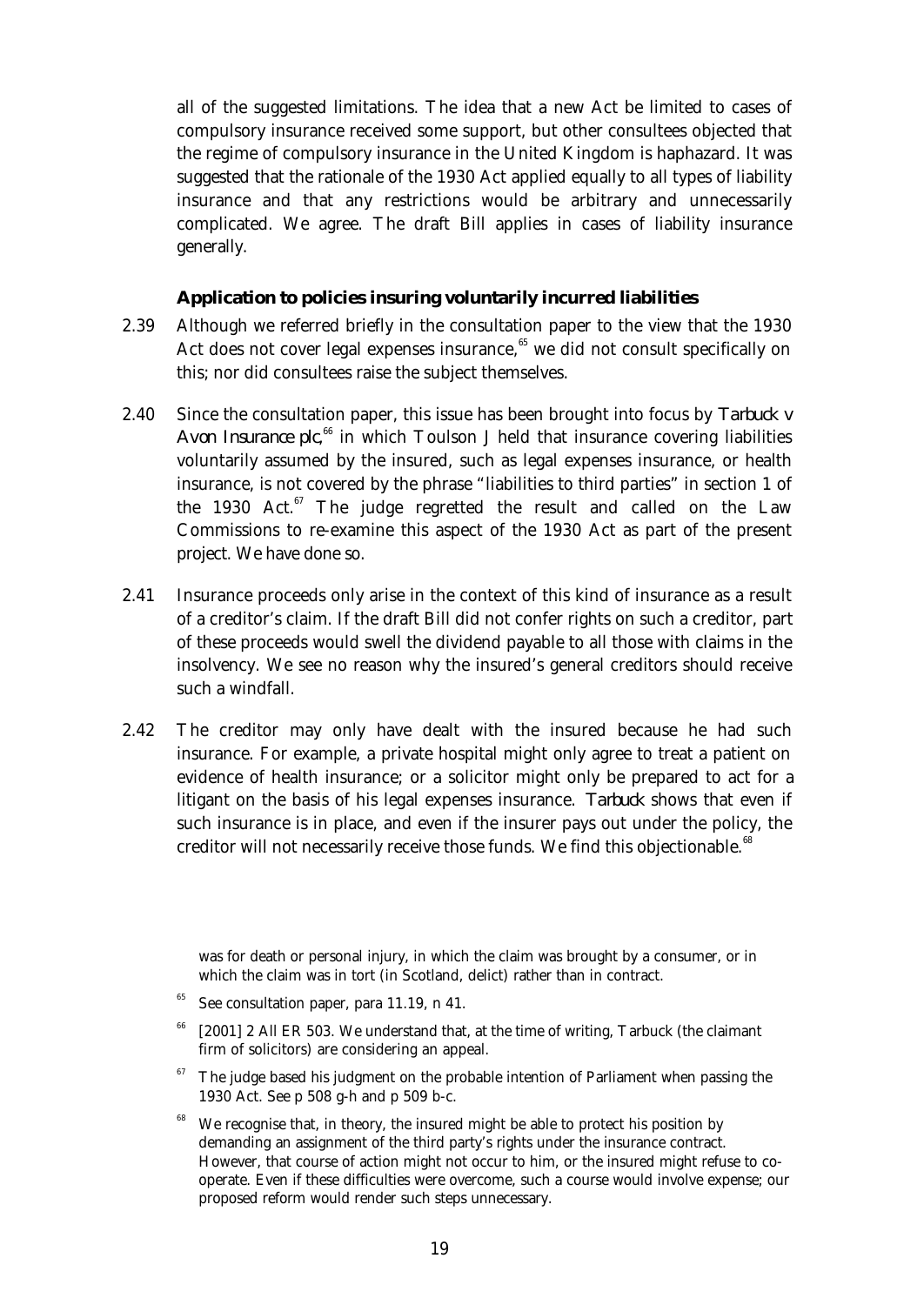2.43 This is an important issue as legal expenses insurance is likely to play an increasing role in funding litigation in the future.<sup>69</sup> Although we did not consult specifically on this matter, we took account of the general opposition to restrictions on the type of insurance which should be covered when deciding how to treat this kind of insurance in the draft Bill. We have also consulted informally. The Law Society has suggested to us that:

> ...the judgment [in *Tarbuck*] is likely to have a negative effect on the [legal] professions' confidence in the developing legal expense insurance market both on the pre event insurance side and the after the event legal expense insurance side.

 2.44 We agree with that view. Accordingly, the draft Bill reverses the effect of *Tarbuck* by extending the operation of the legislation to insurance covering voluntarily incurred liabilities. $70$ 

#### **No application to reinsurance policies**

 2.45 We asked consultees whether a statute replacing the 1930 Act should be extended so as to cover reinsurance policies. We set out a number of difficulties with such a proposal.<sup>71</sup> The vast majority of consultees agreed with our provisional view that a new Act should not be extended in this way. In addition to the objections set out in the consultation paper, consultees emphasised the complexity of reinsurance arrangements and the problems of correlating particular claims to the correct reinsurance policies. Like the 1930 Act, the draft Bill excepts reinsurance from its scope.<sup>72</sup>

#### **RIGHTS AGAINST THE INSURER IN SCOTS LAW**

- 2.46 In the consultation paper we proposed that the phrase "becoming bankrupt" in the case of Scottish bankruptcies be replaced with the phrase, "person's estate being sequestrated".<sup>73</sup> This was supported by Scottish consultees and the draft Bill incorporates this reform.<sup>74</sup>
- 2.47 In addition to sequestration under the Bankruptcy (Scotland) Act 1985 and in line with the policy that the insolvency processes which bring about a transfer

- $71$  Consultation paper, paras 11.3-11.8.
- <sup>72</sup> Clause 15, reproducing the effect of s 1(5) of the 1930 Act. Other exceptions arise where the 1930 Act is specifically excluded by legislation giving third parties specific rights as in s 165(5) Merchant Shipping Act 1995. The other exceptions are preserved by the draft Bill (clause 19).
- $73$  Paragraph 12.10.
- <sup>74</sup> Clause 1(4)(a). Clauses 1(3)(i), 7(a), 8(c) and 2(2)(b) also refer to sequestration.

See for example, Access to Justice with Conditional Fees (1998) LCD consultation paper and para 2.2, n 1 above.

 $70$  Clause 16 provides that voluntarily incurred liabilities are within the scope of the draft Bill**.** Note also that clause 1(1) does not restrict the statutory transfer to cases in which the debt is owed to a "third party". Cf s 1(1) of the 1930 Act which is in terms of "liabilities to third parties".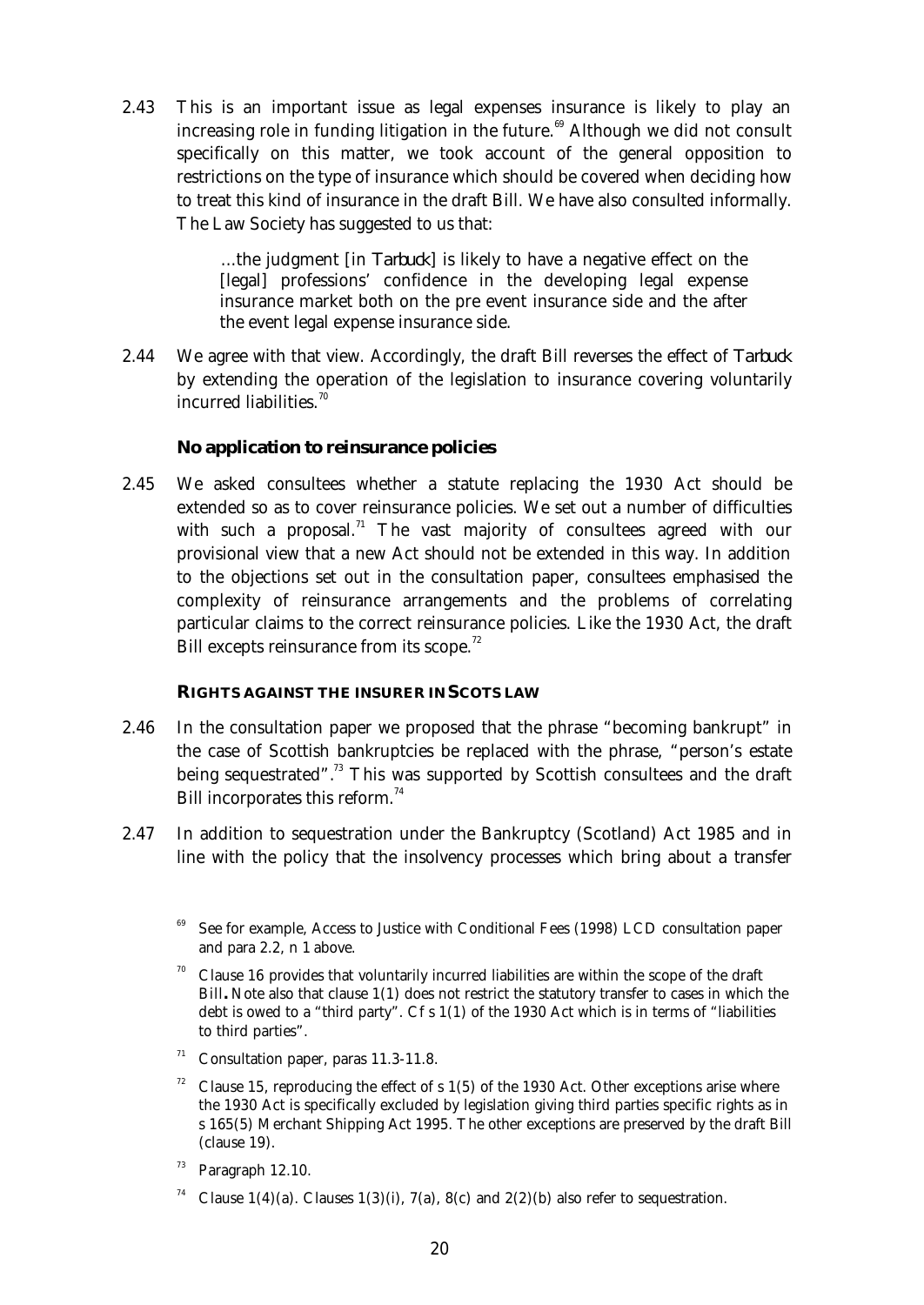under the draft Bill should be British insolvency processes, the draft Bill includes judicial compositions and protected trust deeds as found in the Bankruptcy (Scotland) Act 1985, Schedules 4 and 5 respectively.<sup>75</sup>

- 2.48 We did not think it appropriate to include either other trust deeds or extrajudicial composition contracts, which are private as opposed to public events and which may not be peculiar to Great Britain. Moreover, a third party may have difficulty in determining the existence of these voluntary arrangements which do not involve the courts. Whilst it could be argued that these arrangements have a Scottish connection where their proper or applicable law is Scots law, it would be a matter of considerable difficulty for a third party to determine that they were governed by Scots law.
- 2.49 While judicial composition will arise only after sequestration, the effect of the composition is that the individual is discharged and the sequestration ceases. In our view, a third party faced with an insured who incurs a relevant liability while a judicial composition is in force in respect of him should receive a transfer of rights: accordingly, the draft Bill so provides.<sup>76</sup>
- 2.50 Separate provision has been necessary to bring a Scottish trust within the ambit of the draft Bill.<sup>77</sup> This is due to the fact that, in Scotland, the trust estate itself can be subject to sequestration, a protected trust deed or a judicial composition.
- 2.51 Where the individual has died insolvent, in addition to sequestration, the draft Bill provides that the appointment of a judicial factor under the Judicial Factors (Scotland) Act 1889, section 11A, will effect a statutory transfer. As the section 11A procedure covers cases where it is not known whether a deceased individual's estate will be able to meet his debts, it was necessary to restrict the reference to this procedure so that it applies only where the estate does transpire to be insolvent. Accordingly, the draft Bill provides for the judicial factor to certify that the estate is absolutely insolvent within the meaning of the Bankruptcy (Scotland) Act 1985.<sup>78</sup>

#### **NORTHERN IRELAND**

- 2.52 The draft Bill, like the 1930 Act, applies in Great Britain only.<sup>79</sup> An Act in similar terms to the 1930 Act is in force in Northern Ireland<sup>80</sup> and we anticipate that, if the draft Bill is enacted, corresponding legislation would be introduced for Northern Ireland.
	- Clause  $1(2)(e)$  and (f) and clause  $1(4)(k)$  and (i).
	- Clause  $1(3)(l)$ .
	- $77$  Clause 1(4).
	- Clause  $2(2)(c)$ .
	- <sup>79</sup> Clause 21(5). That subsection does extend clause 13(1)-(3) to Northern Ireland. This is necessary in order to ensure that jurisdictional rules (on which see Part 8 below), both before and after the implementation of parallel legislation in Northern Ireland, are consistent within the UK.
	- <sup>80</sup> Third Parties (Rights against Insurers) Act (Northern Ireland) 1930.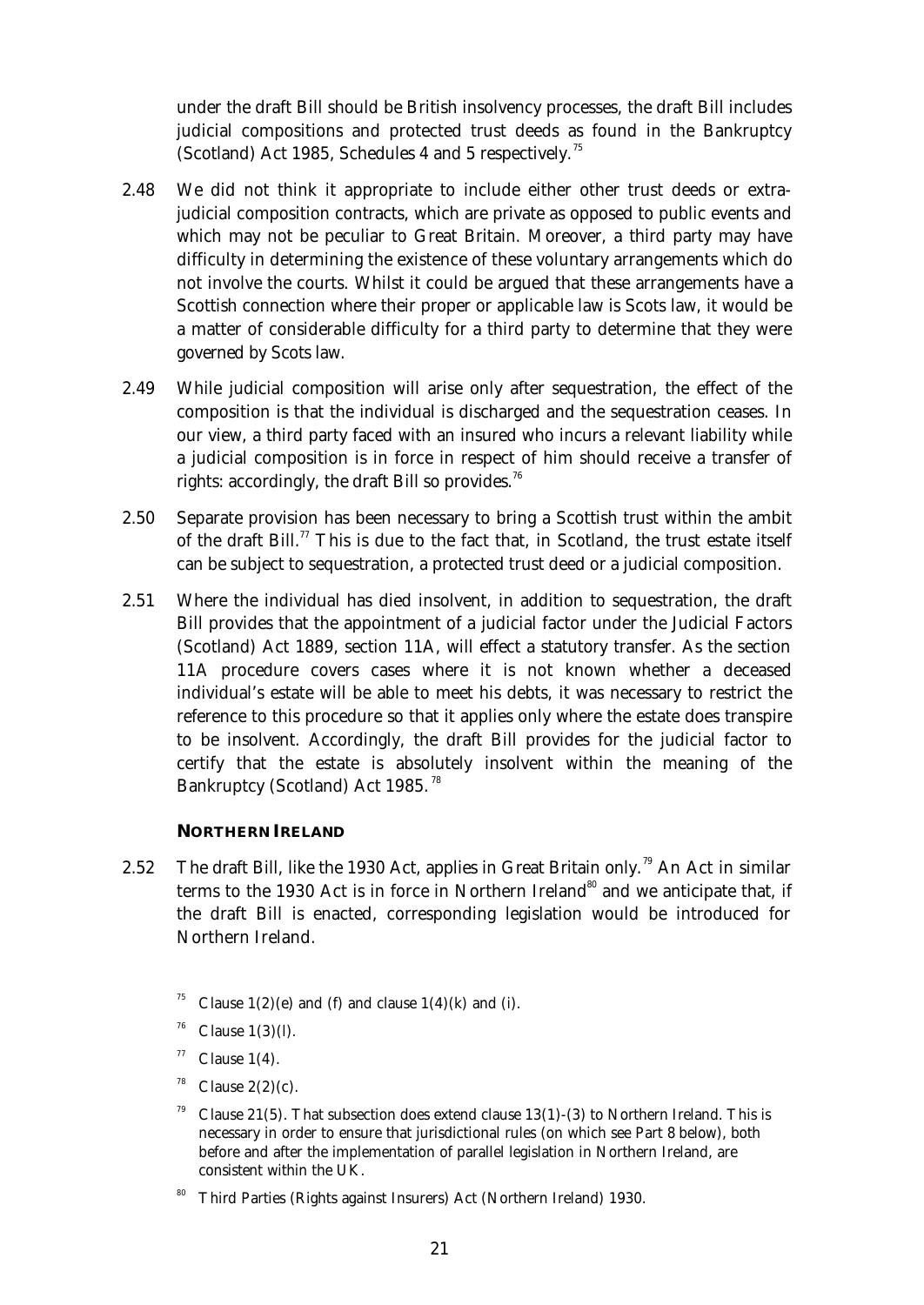## **PART 3 A THIRD PARTY'S RIGHT OF ACTION UNDER THE DRAFT BILL**

#### **INTRODUCTION**

- 3.1 In Part 2 we set out the circumstances in which the draft Bill would confer rights on the third party. We now explain the nature of those rights and how the third party would be entitled to use them.
- 3.2 We examine first the nature of the rights to be conferred on the third party. After summarising the problems which have arisen under the 1930 Act, we review the responses to consultation and explain our recommendations. The most important of these are: that the transfer mechanism in the 1930 Act should be retained; that third parties should be entitled to enforce transferred rights against the insurer in a single set of proceedings; that they should be entitled to issue proceedings as soon as the transfer occurs; and that they should be entitled, but not required, to proceed against the insured in addition to the insurer.
- 3.3 We conclude this Part with a brief review of the procedural issues raised by the draft Bill and recommend the addition of a rule of court, in both England and Wales, and in Scotland, to oblige third parties to notify the insured if they issue proceedings in which the insured's liability to them is in issue without joining the insured.

#### **THE NATURE OF THE THIRD PARTY'S RIGHTS**

#### **The need for reform**

 3.4 A third party faced with a financially sound insured is not able to recover any money from the insured until he has established the insured's liability to him, either by agreeing it with the insured or by obtaining a judgment or arbitration award. The third party only "establishes liability" for these purposes once the amount (as well as the existence) of the liability has been ascertained. Only then is the third party entitled to enforce his rights, and only then is the insured entitled to make a claim on the insurance policy.<sup>1</sup>

<sup>1</sup> *West Wake Price & Co. v Ching* [1957] 1 WLR 45 in which Devlin J held at p 49: "The essence of the main indemnity clause is that the assured must prove a loss. The assured cannot recover anything under the main indemnity clause or make any claim against the underwriters until they have been found liable and so sustained a loss." In *Post Office v Norwich Union Fire Insurance Society Ltd* [1967] 2 QB 363 at p 374, Denning MR approved this dictum, and made clear that "The insured could only have sued for an indemnity when his liability to the third party was established and *the amount of the loss ascertained.*" (emphasis added). For a recent application and confirmation of this principle, see *Thornton Springer v NEM Insurance Co. Ltd and others* [2000] 2 All ER 489.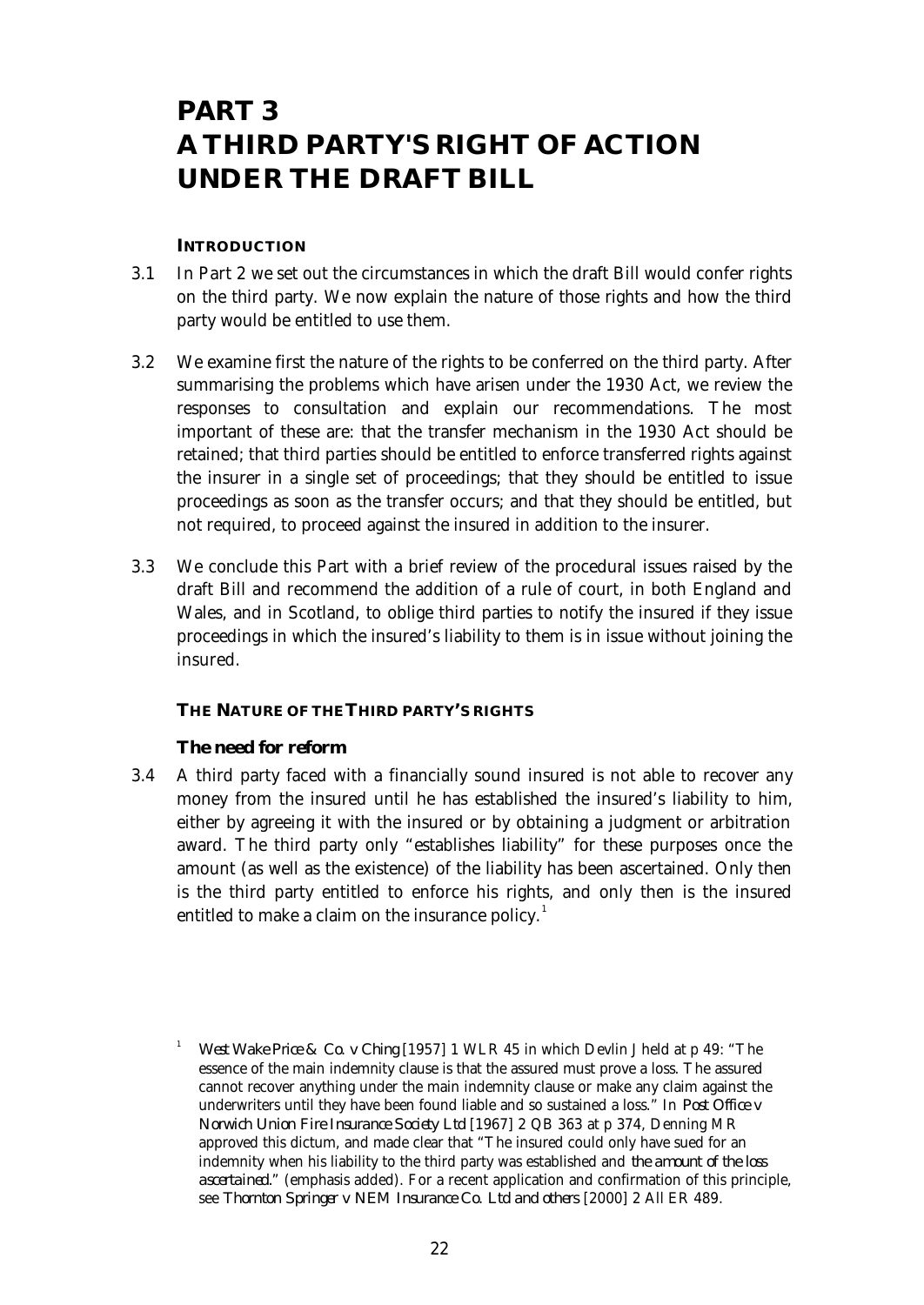3.5 Under the 1930 Act the courts have held that the third party is in the same position as the insured. The third party is only entitled to issue proceedings against the insurer once the insured's liability has been established:

> His [the insured's] liability to the injured person [the third party] must be ascertained and determined to exist, either by judgment of the court or by an award in arbitration or by agreement. Until that is done the right to an indemnity does not arise.<sup>2</sup>

- 3.6 The requirement that the third party establish the insured's liability before issuing proceedings against the insurer can involve the third party in a number of otherwise unnecessary applications. For example, before he can proceed against the insured, he may have to apply for an order restoring the insured to the register of companies<sup>3</sup> or for an order allowing proceedings to begin or continue, $4$  or for both of these. The third party may have to commit substantial funds and may fail to recover his costs, even if successful. $^5$  The requirement may cause the third party to lose his claim against the insurer altogether $^6$  or force him to discontinue.<sup>7</sup>
- 3.7 In the consultation paper, we suggested that this requirement is unnecessary. The insured is unlikely to have any interest in the proceedings brought by the

- $3$  Under s 651 or s 653 of CA 1985.
- 4 For example under s 130 (company winding-up) or s 285 (bankruptcy) or s 11(3)(d) (administration) of IA 1986.
- $5$  The insured is likely to be unable to pay the costs of a successful action by the third party. A costs order will only be made against an insurer conducting the defence of the insured in exceptional circumstances (*Symphony Group plc v Hodgsons* [1994] QB 179). This may not matter to the third party who may be able to claim his costs from the insurer under the insurance contract. However, this will depend on the wording of the insurance contract (and on the insurer finally proving to be liable under it). See paras 7.29-7.33 below.
- 6 Illustrated by *Bradley v Eagle Star Insurance Co. Ltd* [1989] 1 AC 957 in which Mrs Bradley was out of time on her application to restore her defunct employer to the register of companies. This case led to an amendment to the law (CA 1985, s 651 was amended by Companies Act 1989, s 141), though only in the context of personal injuries and Fatal Accident Act 1976 claims.
- The third party's predicament is made worse by the fact that, during this preliminary litigation, the courts have refused to grant the third party access to insurance information, either under the specific rules contained in the 1930 Act (*Nigel Upchurch Associates v Aldridge Estates Investments Co Ltd* [1993] 1 Lloyd's Rep 535) or under procedural rules (*Burns v Shuttlehurst Ltd* [1999] 1 WLR 1449). We recommend in Part 4 below that third parties have an earlier and wider right to such information.

<sup>2</sup> *Post Office v Norwich Union Fire Insurance Society Ltd* [1967] 2 QB 363 at p 374 *per* Denning MR. The House of Lords confirmed this in *Bradley v Eagle Star Insurance Co. Ltd* [1989] 1 AC 957. These cases have been approved in Scots law. See *McDyer v Celtic Football and Athletic Co Ltd* 1999 SLT 2 and *Cheltenham and Gloucester plc v Royal and Sun Alliance Insurance Co.* (OH), 2001 SLT 347. For a full discussion see the consultation paper, Part 4.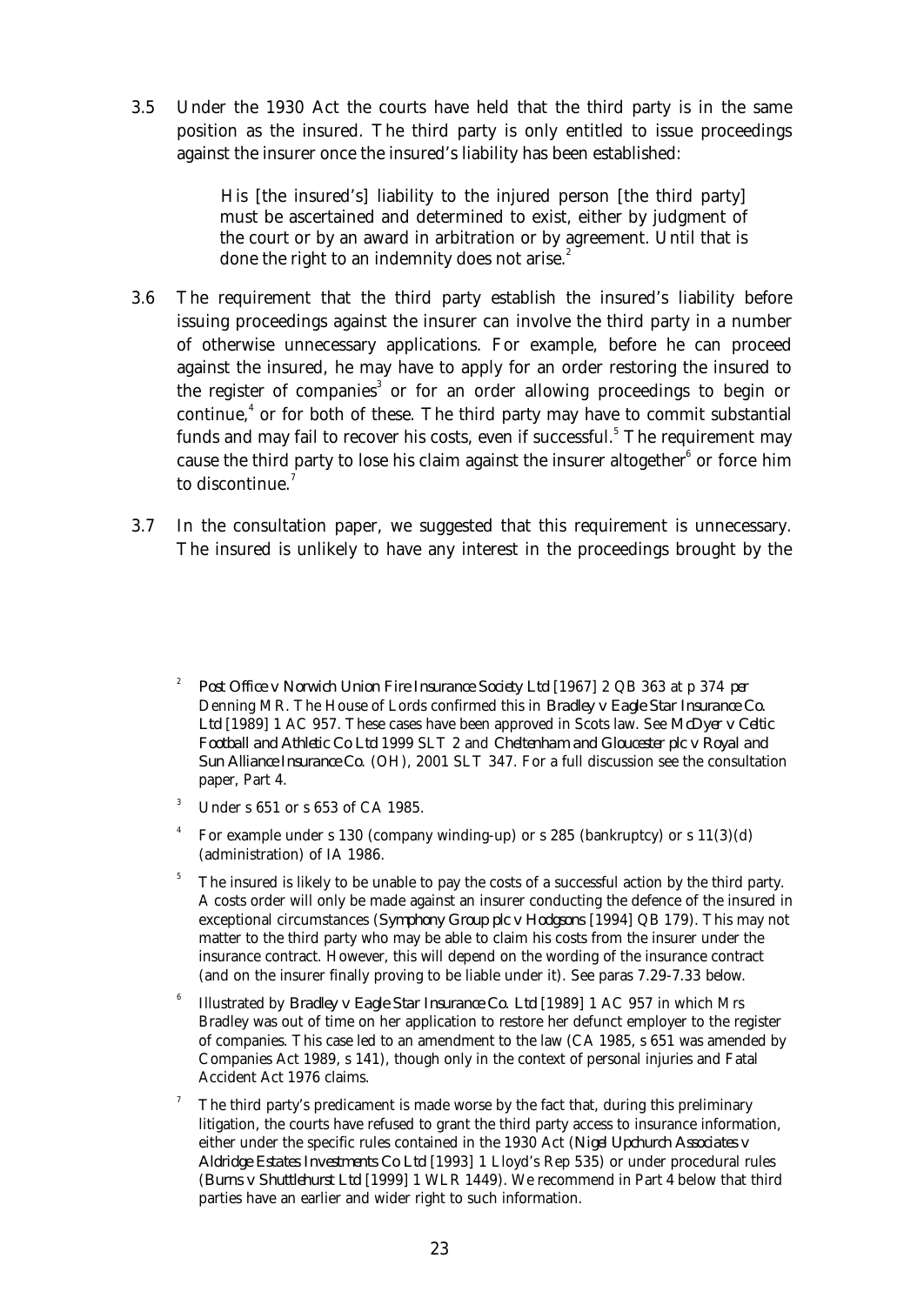third party.<sup>8</sup> Nor does a third party have a direct interest in establishing the insured's liability in this way. Doing so does not confer on him a right to recover any of the insured debt, either from the insured $^{\circ}$  or the insurer. $^{10}$  Indeed, recent Scottish authority suggests that such a third party may be obliged to prove the insured's liability for a second time in the subsequent action against the insurer. $11$ The third party's proceedings against the insured in such a case serve no purpose at all.

 3.8 For a time it was thought that a third party who has yet to establish the insured's liability might be able to obtain a declaration (or, in Scotland, a declarator) of the insurer's obligations under the insurance contract.<sup>12</sup> This has now been shown to be possible in Scotland<sup>13</sup> but not possible in England and Wales.<sup>14</sup>

- <sup>11</sup> *Cheltenham and Gloucester plc v Royal and Sun Alliance Insurance Co, IH, 30 May 2001.* The court held that an insurer may be entitled to dispute the insured's liability to the third party as part of a defence to a claim under the insurance policy brought by the insured, even if that liability had already been established by a court judgment. It held that a statutory transfer under the 1930 Act did not alter the insurer's right to do this. In *Cheltenham and Gloucester* the insurer had investigated the third party's claim against the insured and had, for a time, conducted the insured's defence, before withdrawing in the belief that it could avoid liability under the insurance policy. The court held that, in those circumstances, the insurer was entitled to dispute the insured's liability to the third party in the action brought by the third party under rights transferred by the 1930 Act.
- $12$  On the basis that the insured would have been entitled to such a declaration. See the comments of Lord Denning in *Brice v Wackerbarth (Australia) Pty Ltd* [1974] 2 Lloyd's Rep 274 at p 276.
- <sup>13</sup> *Bell v Lothiansure Ltd* 19 January 1990 (OH); reclaiming motion refused 1993 SLT 421. See also *Landcatch Ltd v Gilkes* 1990 SLT 688; *McDyer v Celtic Football and Athletic Co Ltd* 1999 SLT 2; *Cheltenham and Gloucester plc v Royal and Sun Alliance Insurance Co* (OH), 2001 SLT 347. The point, however, was not explored by the Inner House in the *McDyer* case: 2000 SC 379.
- <sup>14</sup> In *Burns v Shuttlehurst* [1999] 1 WLR 1449 Stuart-Smith LJ held at p 1459C: "...the plaintiff could not sue for a declaration, quite apart from the fact that he has not done so. Although there is as a rule a contractual right for the insured to sue for a declaration, not all rights under the contract are assigned to the third party, but only those in respect of the liability to him." . This view is in line with the earlier decision of Dohmann QC in *Nigel Upchurch Associates v Aldridge Estates Investment Co Ltd* [1993] 1 Lloyd's Rep 535 who held at p 538 col 1: "...what the Act transfers to the third party is the insured's right "in respect of the liability", that is the right to be indemnified for his monetary loss in having to meet his liability to the third party. I do not find that s1 transfers to the third party some contractual right to seek declaratory relief before a specific liability has been established."

<sup>8</sup> In practice the insurer will usually conduct the defence of the insured without being a party (cf the insurer's approach in *Wood v Perfection Travel* [1996] LRLR 233, in which the insurer succeeded on an application to be joined as a party in his own right.)

<sup>9</sup> Although this is not spelled out in the Act, the better view is that a third party is not entitled to enforce against the insured to the extent of the insurer's duty to indemnify under the insurance contract. See paras 7.5-7.8 below. Even a third party who felt able to argue that this was not the case would not be likely to attempt to enforce as, in most cases, the insured's resources are too meagre.

The third party must also establish, in subsequent proceedings or by agreement, the insurer's obligations under the insurance contract.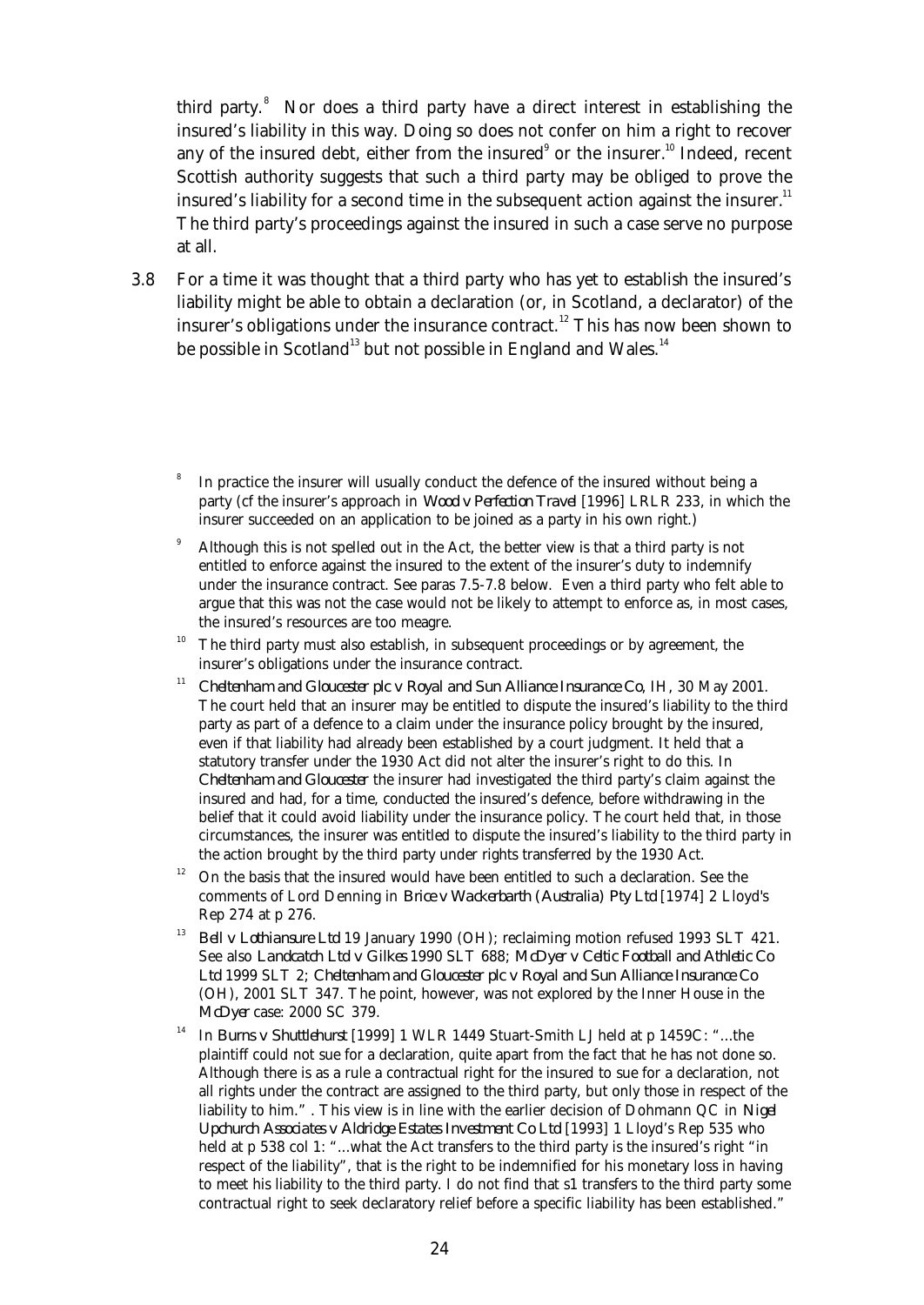- 3.9 Judicial opinion has varied on the nature of the insured's rights before liability has been established. As we pointed out in the consultation paper, $15$  some judges have suggested that the insured may at that stage have a contingent right to an indemnity;<sup>16</sup> others have rejected this.<sup>17</sup> So far as the position of the third party is concerned, the courts have denied that the third party has any rights of any description at this stage. Indeed, the latest authorities suggest that the 1930 Act does not effect a transfer until liability is established.<sup>18</sup>
- 3.10 The requirement that the third party establish liability before becoming entitled to sue the insurer under the 1930 Act does not appear to have been the intention of Parliament.<sup>19</sup> On consultation there was very great support for removing it. We have done so in the draft Bill.<sup>20</sup>

#### **Consultation**

#### *Mechanism of transfer*

- 3.11 One consultee suggested that the mechanism of transfer in the 1930 Act be abandoned and that a new Act create a fresh right for the third party which would arise on the satisfaction of a number of conditions. We have rejected this approach. The aim of the draft Bill is to assist the third party to recover from the insurer only to the extent that (1) the third party has a valid claim against the insured and (2) the insurer has already bound itself contractually to indemnify the insured for that loss. The mechanism of transfer formulated by the 1930 Act is the natural way to achieve this.
- 3.12 In Appendix F of the consultation paper we set out some schemes of third party rights which have been introduced in other jurisdictions. In Australia, third parties are not given direct rights against insurers but are given secured rights against the insured to any money recovered by the insured from the insurer. Some critics of the 1930 Act have advocated that a similar approach be adopted

- <sup>16</sup> Lord Goff in *The Fanti and The Padre Island* [1991] 2 AC 1 described the right transferred to the third party as "at best, a contingent right to indemnity".
- <sup>17</sup> In *Nigel Upchurch Associates v Aldridge Estates Investment Co Ltd* [1993] 1 Lloyd's Rep 535, it was held that, until the liability of the insured had been established, the insured had no contractual right to be indemnified contingent upon liability being established.
- <sup>18</sup> "In my judgment the effect of [the *Post Office and Eagle Star cases*] is that ...no ...rights ...will be transferred to or vest in IAF [the third party] until such time as the liability of the firm is ascertained and determined", *Jackson v Greenfield* [1998] BPIR 699 at p 709E *per* Lawrence Collins QC. Similar views were expressed in S*ea Voyager v Bielecki* [1999] 1 All ER 628 at p 645.
- <sup>19</sup> Three factors suggest this: (1) the absence of any reference to the moment when liability is established in the 1930 Act itself; (2) the absence of any reference to the requirement in the history of the Bill's reading in *Hansard*; (3) the fact that the 1930 Act was modelled on the Workmen's Compensation Act 1906 which expressly provides for the insured's liability to the third party to be litigated between the insurer and third party. That the 1930 Act was modelled on this earlier legislation is clear from the wording of the two Acts. It was also stated in Parliament (*Parliamentary Debates* (HC) 29 April 1929, vol 231, col 130).

Consultation paper, Part 4.

See paras 3.25-3.29 below.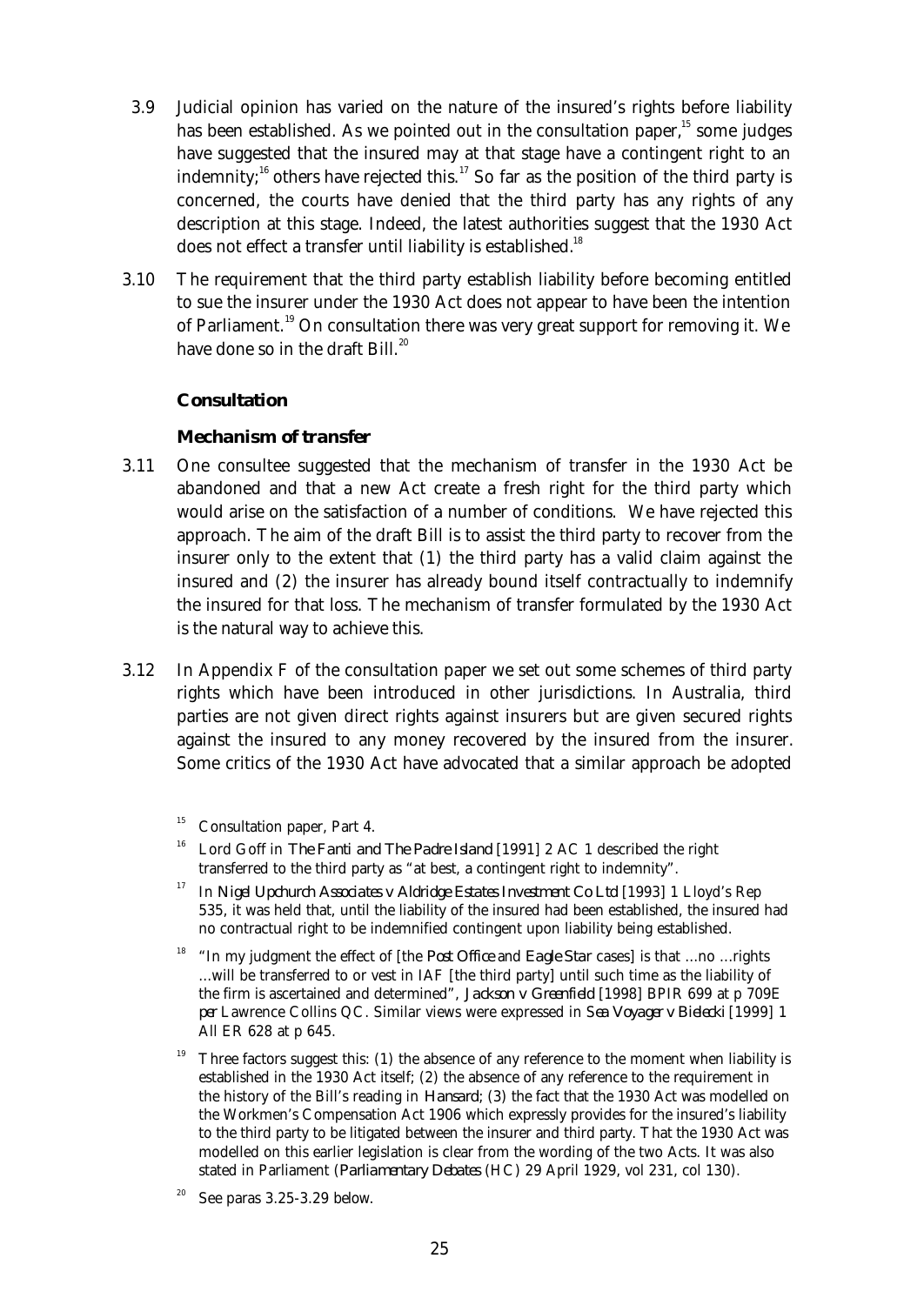here.<sup>21</sup> We do not support such a radical departure from the existing law. The basic approach of the 1930 Act seems to us to be preferable. It is unsatisfactory to require the office-holder<sup>22</sup> to become involved in a claim in which he has no direct interest. In particular:

- (1) The third party, as the only person who stands to gain from a successful insurance claim, should, in our view, be the person who decides whether, and how vigorously, to pursue the insurer. The office-holder has other considerations and might decide to drop, or settle, a claim that could be won.
- (2) On the Australian model, if the insurance claim is unsuccessful, the costs would be borne by the office-holder and consequently by all the insured's creditors. We think that it is preferable that the third party, who alone will gain if the claim is successful, should bear the risk of failure.
- (3) The 1930 Act approach simplifies the role of the office-holder. The Australian model fails to do this.

#### *Single set of proceedings*

- 3.13 A large majority of consultees agreed that a new Act should remove the requirement that a third party establish the insured's liability before bringing an action against the insurer. Most consultees agreed that this would simplify and speed up litigation and reduce costs. It would also remove the possibility that third parties would lose their remedy against the insurer by failing to comply with procedural requirements.<sup>23</sup>
- 3.14 One consultee suggested that resolving all issues in one set of proceedings might occasionally increase costs incurred by litigants. An example is a case in which complex issues relating to the effect of the insurance policy ("coverage issues") are raised at the pleading stage, but the case is in fact resolved by the third party's failure to establish the insured's liability. We acknowledge that in such cases there may be some increased costs. But most cases do not involve complex coverage issues; most indeed are never litigated. We are satisfied that the overall effect of our recommendation will be to reduce costs. In cases in which complex coverage issues are raised, court procedure is flexible enough to ensure that time and money are used efficiently.

See, for example, Digby Jess, "Reform of direct rights of action by third parties against non-motor liability insurers" [2000] LMCLM 192.

We use this general term in the text to refer to the person in charge of the insolvency procedure which has caused a statutory transfer (for example a liquidator, an administrator, an administrative receiver, a receiver, or a supervisor of a voluntary arrangement).

<sup>&</sup>lt;sup>23</sup> As occurred in *Bradley v Eagle Star Insurance Co. Ltd* [1989] 1 AC 957. See para 3.6, n 6 above.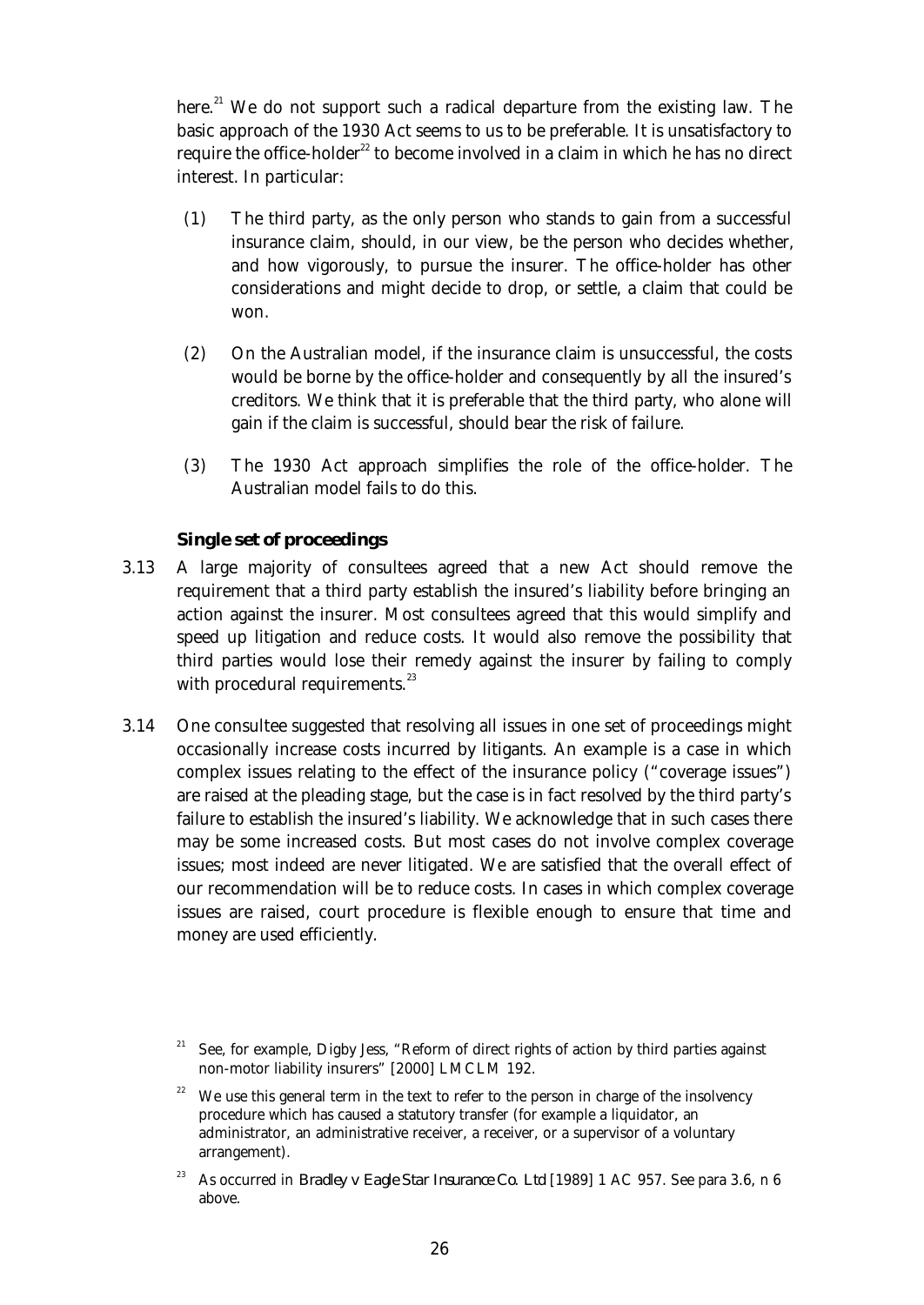- 3.15 A small dissenting group of consultees thought that it would be inappropriate in some cases to allow the third party to establish the insured's liability in an action against the insurer. It was pointed out that such a reform might occasionally require the insurer to disclose more documentation earlier.<sup>24</sup> In our view it is not objectionable to require the insurer to reveal information relevant to the third party's claim, however that information came into being. Whilst this may occasionally improve the third party's state of knowledge, we do not see that as an objection to our recommendations.
- 3.16 Concerns were also raised over conflicts of interest. For example, in a case where only negligence is alleged by the third party, the insured might wish to defend on liability by denying that the relevant conduct was negligent. The insurer, on the other hand, might wish to deny cover by alleging that the insured's conduct amounted to fraud. It was pointed out that in the United States such conflicts have led the courts to hold that, where the insurer has reserved its position on coverage, an insured has an absolute entitlement to control his own defence.<sup>25</sup> Such an entitlement appears to be fundamentally inconsistent with the insurer's subrogated right to conduct the defence of the insured. In addition, some courts in the United States have held that an insurer is not bound by findings of fact in litigation against the insured. This raises serious difficulties when enforcing judgments in favour of third parties against insurers.
- 3.17 We agree that these are serious issues. However, they exist as a result of the nature of the insurance contract and of the insurer's right to conduct the defence of the insured. They do not arise as a result of our proposal to deal with liability and coverage in a single set of proceedings. Indeed, in a case in which a third party proceeded under the draft Bill against the insurer alone, such problems would be avoided, as the insured would not be involved in the litigation and no conflict could arise. The insurer, faced with a "conflict" between denying the insured's liability by denying negligence, and denying cover by alleging fraud, would simply plead alternative defences.
- 3.18 In a case in which the insured is a party to the action, the position of the third party may be improved in the exceptional cases in which such conflicts arise. For example, the third party may, as a result of the single set of proceedings, discover before trial the terms of the insurance policy<sup>26</sup> and consequently whether the
	- <sup>24</sup> As a result of disclosure ordered in the proceedings. It was suggested, for example, that the insurer might have defences to an insurance claim, based on investigations carried out by the insurer with the insured's assistance under the terms of the policy, which involved matters that were also the subject of the third party's claim against the insured. In such circumstances it was suggested that it might be unfair to force the insurer "to make available to the third party all such material on which the insurer's defences were based, when such material had only come into existence because of the existence of the policy, and because of the insured's duty of assistance and/or good faith under the policy."
	- <sup>25</sup> *Spears v State Farm Fire and Casualty Insurance* (1987) 725 SW 2d 835, 291 Ark 465.
	- <sup>26</sup> By the usual process of disclosure. In practice they may know independently as a result of exercising their right to obtain information provided by Sched 1 of the draft Bill. See Part 4 below.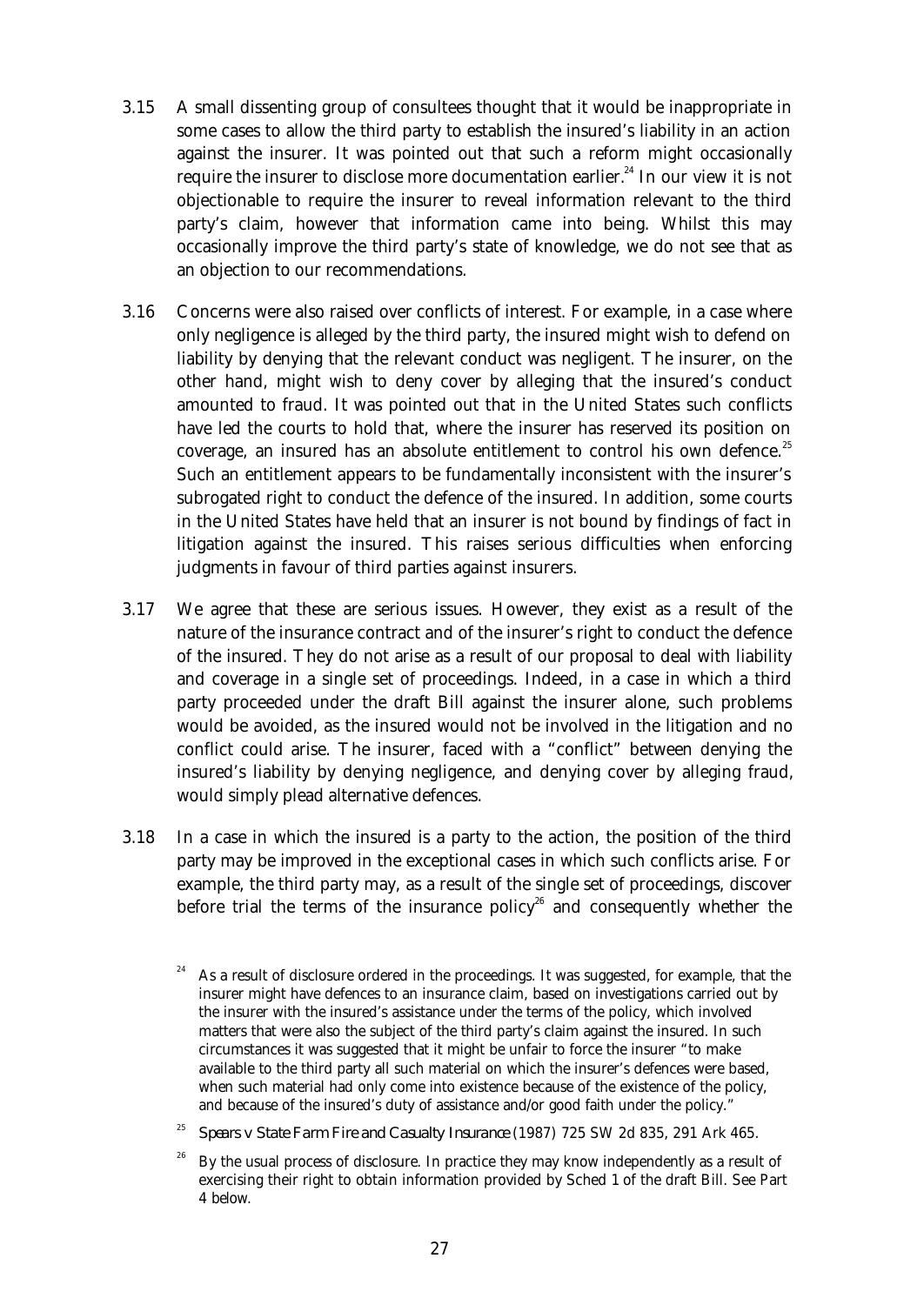categorisation of the insured's liability under different heads of loss will affect insurance recoveries.<sup>27</sup> Under the 1930 Act, generally only the insurer and insured are privy to this information until judgment on liability has been obtained. Whilst one consultee objected that this would lead to "artificiality" in the presentation of the third party's case, in our view it simply puts the parties on a more equal and fairer footing. This reform will enable third parties to avoid wasting time and money alleging and proving losses which are uninsured.<sup>28</sup>

 3.19 We acknowledge that the proposal that all issues be resolved in a single set of proceedings may make it necessary for the insurer's advisors occasionally to recommend that the insured be separately represented. In very unusual cases, the court may feel that it is necessary to order a split trial. We do not see these possibilities as substantial drawbacks to our proposals.

# *Joinder of insured*

- 3.20 It was our provisional view in the consultation paper that a third party should usually proceed against both the insured and the insurer, unless the insured was a company which no longer existed, in which case he might proceed against the insurer alone.<sup>29</sup>
- 3.21 A number of consultees suggested that the third party should be given the right to proceed against the insurer alone in all cases. It was argued that in the vast majority of cases the insurer conducts the defence of the insured in any event, and the presence of the insured as a nominal defendant is simply an additional cost. It was pointed out that in many cases the insured, even if joined, would take no active part in the proceedings as he would not be able to afford to do so. In those circumstances, it was suggested, it would be better if he were not a party as he would then not be bound by the judgment. We agree. A third party will not be required to join the insured as a defendant to an action under the proposed new  $Act.<sup>30</sup>$

## **Reform recommendations**

## *Mechanism of transfer*

 3.22 Like the 1930 Act, the draft Bill confers rights on the third party by effecting a transfer to the third party of the insured's rights under the insurance contract in

- We doubt whether this reform will lead third parties to present their claims in an artificial way as third parties will be aware that doing so would make their claims more difficult to prove.
- Consultation paper, para 12.23.
- <sup>30</sup> However, an insured who is not joined as a defendant will not be bound by the terms of any eventual judgment. See paras 3.33-3.34 below. As an additional protection, we recommend below that a third party who chooses not to join the insured must nevertheless inform him of the proceedings. See paras 3.52-3.56 below.

Issues of allocation - as between insured events and causes and as between insured and uninsured events or causes - may be crucial to the amount of cover available.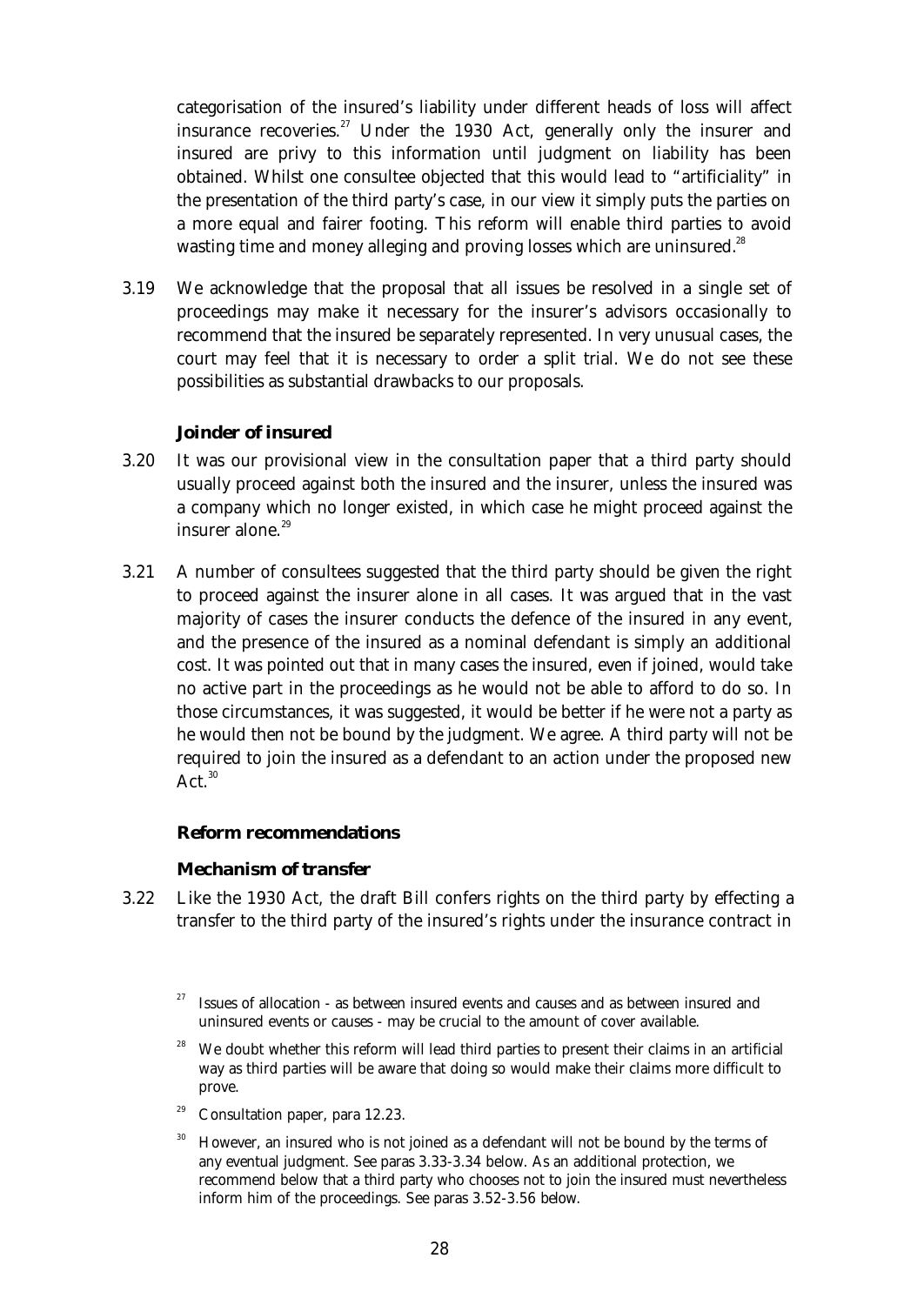respect of the insured's liability to him.<sup>31</sup> The draft Bill does not create new substantive rights; instead, it transfers pre-existing contractual rights agreed between the insured and insurer. $32$  It does, however, give the third party a new procedural right to declarations as set out below.<sup>33</sup>

## *Timing of transfer*

- 3.23 In Part 2 we explained that the draft Bill, like the 1930 Act, confers rights on the third party, not only if the insured becomes insolvent, but also in a number of other specified circumstances. As we noted above, the courts have held that the statutory transfer does not take place until such time as the liability of the insured to the third party is established. $34$
- 3.24 By contrast, under the draft Bill, the moment at which the insured's liability to the third party is established is irrelevant to the timing of the statutory transfer. In cases in which the third party is already owed money by the insured, the moment of transfer will be the onset of the insured's insolvency etc. So, for example, a transfer will occur, in the case of a compulsory winding-up, on the making of the winding-up order. $35$  In terms of the draft Bill a statutory transfer will occur when the insured becomes a "person to whom this section [section 1] applies".<sup>36</sup> In cases in which the insured is already such a person, the statutory transfer will occur at the moment that the insured incurs liability to the third party.<sup>37</sup>

# *Third party's rights before liability is established<sup>38</sup>*

- 3.25 The draft Bill differs from the 1930 Act by providing that a third party may issue proceedings against the insurer without first having established the liability of the
	- Clause  $1(1)$ . We shall refer to the transfer effected by the draft Bill, as we do that effected by the 1930 Act, as a "statutory transfer".
	- <sup>32</sup> And modifies them in limited respects as explained in Part 5 below.
	- <sup>33</sup> Paragraphs 3.25-3.29.
	- $34$  See para 3.9 above.
	- <sup>35</sup> Clause 1(3)(f). It is worth noting that in the case of a voluntary winding-up the transfer will occur on the passing by the members of the resolution in favour of the winding-up (clause  $1(3)(d)$ ). The difference, which we have retained from the 1930 Act, is explained by the fact that a petition for a compulsory winding-up may be opposed by the company, and indeed may turn out to be wholly unjustified. The position is not known until the court adjudicates. In the case of a voluntary winding-up, on the other hand, there is typically noone to contest the making of the order.
	- $36$  Clause 1(1)(b).
	- Clause  $1(1)(a)$ . If the insured is no longer a person to whom s 1 applies then the draft Bill does not effect a transfer. So, for example, if a winding-up order has been "stayed or sisted" under IA 1986, s 147, and the insured then incurs a liability to a third party, no transfer will take place.
	- <sup>38</sup> Liability is "established" only once both the existence and the amount of the liability are ascertained (clause 10(2)). See para 3.4 above.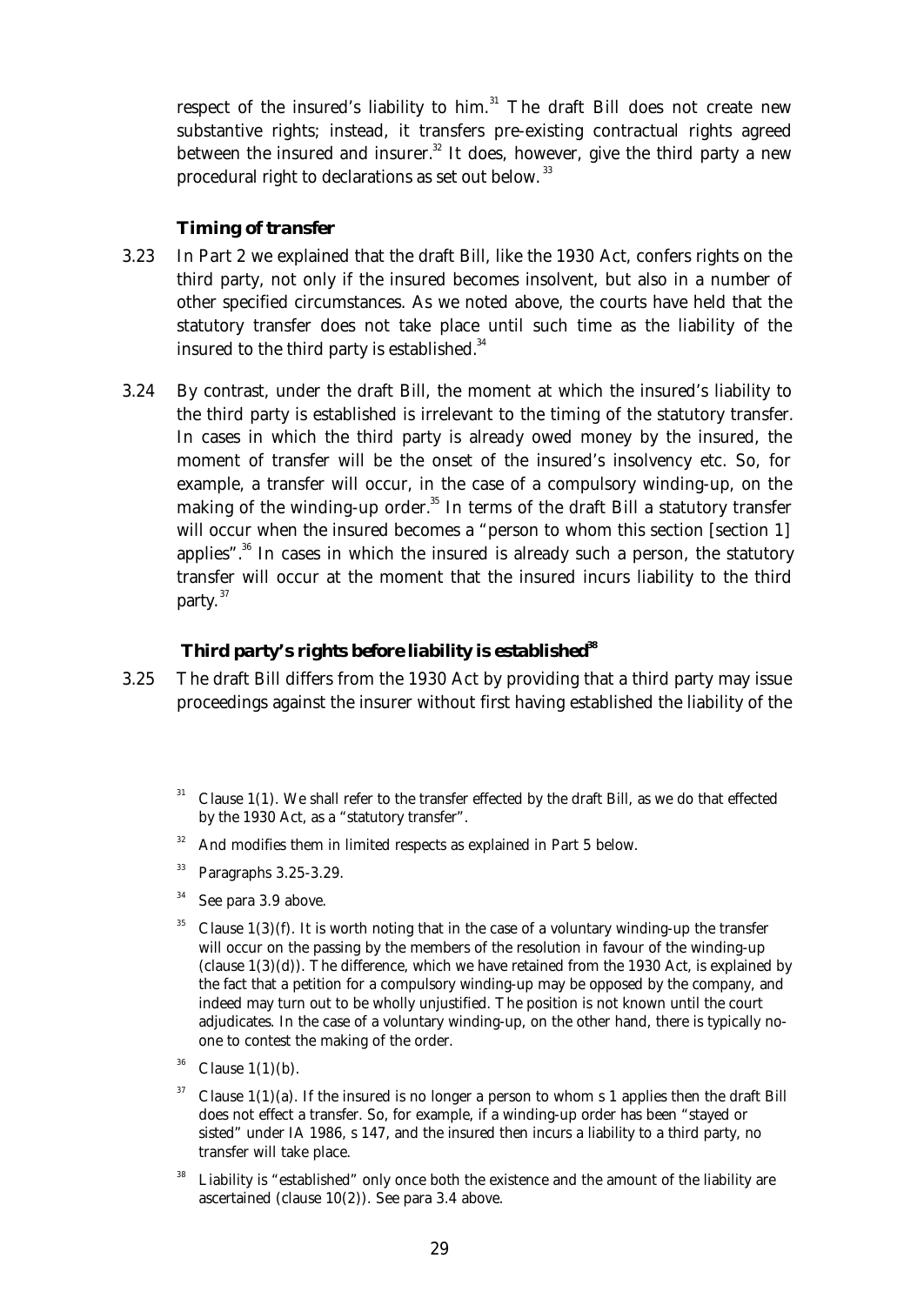insured.<sup>39</sup> The draft Bill does this by giving the third party a procedural right, which arises at the same time as the transfer of rights, to ask the court (or tribunal) for declarations as to the insured's liability to him and as to the insurer's potential liability to him under the insurance contract.<sup>40</sup>

- 3.26 If the third party proves his case under each head then the court (or tribunal) will be obliged to grant the declarations requested.<sup>41</sup> A declaration, in England and Wales, is usually a discretionary remedy. However, we decided that in this context it should be a matter of entitlement. The declarations are simply steps in the process of enforcing a legal right, and we can think of no good reason why the court should be given a discretion to refuse to make the declarations if the third party makes out his case. $42$
- 3.27 If it makes the declarations, or declarators, the court will then be entitled to give an "appropriate judgment".<sup>43</sup> If it has already dealt with quantum, this is likely to be a money judgment. It may be, however, that the court leaves quantum to be determined on a later occasion, or in arbitration proceedings. In such a case the "appropriate judgment" is likely to be an award of damages to be assessed.
- 3.28 This mechanism in the draft Bill is optional. A third party who receives a transfer of rights before the insured's liability is established is not obliged to use it.<sup>44</sup> It remains open to such a third party to sue the insured and, once liability is established, sue the insurer on the insurance contract. A third party may elect to do this if he is already involved in proceedings against the insured when he receives a transfer of rights. Rather than begin again, the third party may wish to continue his existing action against the insured<sup>45</sup> with the aim of bringing proceedings against the insurer afterwards.<sup>46</sup>
- 3.29 A third party using the mechanism in the draft Bill is not obliged to ask the court for both declarations or declarators. He may ask for only one. However, unless the third party asks for and obtains both declarations, the court will only be

- <sup>40</sup> Clause 8(1). Or "declarators" in Scotland. See clause 9(1).
- <sup>41</sup> Clause 8(2). No equivalent provision is necessary in Scotland where a declarator is a matter of right.
- <sup>42</sup> Non-discretionary declarations are used elsewhere in legislation. See, for example: Trade Marks Act 1994, s 21; Leasehold Reform, Housing and Development Act 1993 s 61(1); and Family Law Act 1986, s 58(1).
- <sup>43</sup> Clause 8(5) (in Scotland, clause  $9(4)$ ).
- <sup>44</sup> Clause 8 (in Scotland, clause 9) is permissive, not obligatory.
- <sup>45</sup> He may have to apply for permission to continue proceedings. See para 3.6, n 4 above.
- <sup>46</sup> Alternatively, the third party may wish to join the insurer to his existing proceedings. See paras 3.40-3.42 below.

The mechanism for England and Wales is contained in clause 8; that for Scotland is in clause 9.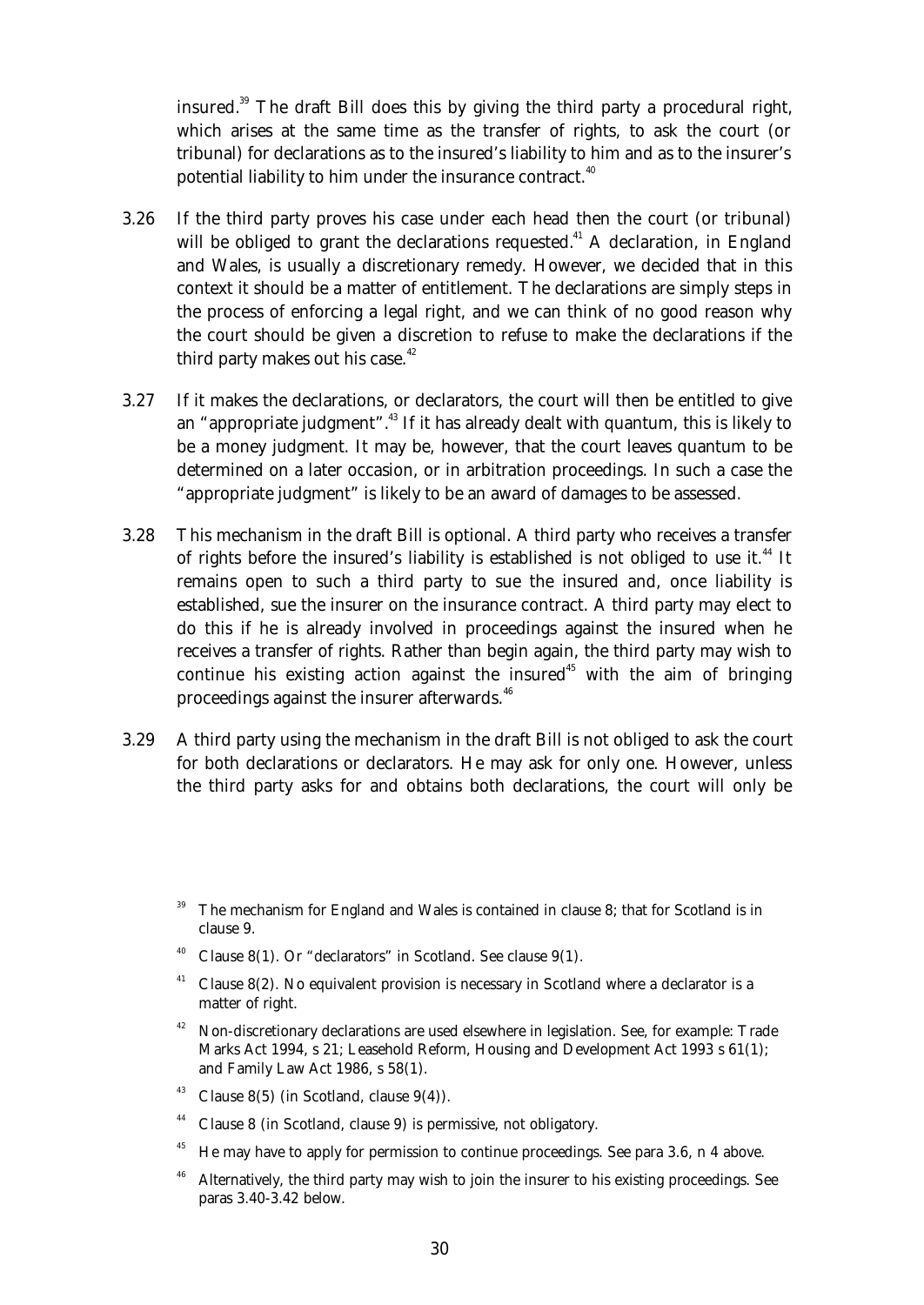entitled to grant a money judgment after the third party has established liability in the traditional way.  $47$ 

#### *Third party's rights after liability is established*

 3.30 The third party may receive a transfer of rights after the insured's liability has been established.<sup>48</sup> In such a case, the new machinery described above will not be relevant.<sup>49</sup> Such a third party will simply exercise the contractual insurance rights against the insurer which the draft Bill has transferred to him.

#### *Third party's rights in arbitration proceedings*

- 3.31 The insurance contract may require, or allow, disputes to be resolved in arbitration proceedings. We explain, in Part 5 below, our decision not to alter the effect of such clauses after a statutory transfer.<sup>50</sup> If such a clause exists, then a third party who has already established liability may bring arbitration proceedings.<sup>51</sup> A third party who has yet to establish the insured's liability will be able to take advantage of the new mechanism described above in an arbitration.<sup>52</sup>
- 3.32 The third party may be contractually entitled, or obliged, to resolve his dispute with the insured in arbitration proceedings. We did not think it appropriate to prevent such a third party from benefiting from the new mechanism in the draft Bill; such a third party will be entitled to use it. As we explain in Part 5 below,  $53$ the arbitration clause in the contract between the third party and the insured will not affect the appropriate forum for such proceedings.

#### *Joinder of the insured as defendant*

- 3.33 We agree with the consultees who suggested that in most cases the joinder of the insured is simply a wasted cost. Accordingly, the third party is not obliged to join the insured to proceedings against the insurer.<sup>54</sup> It would, however, be
	- The draft Bill entitles the third party to apply for one declaration only in order to allow the new mechanism to operate flexibly. A third party may decide, for example, not to ask for a declaration as to the insured's liability to him if, when he receives a statutory transfer, he is engaged in proceedings against the insured which are nearing completion. The third party may nevertheless wish to clarify the insurance position by asking for a declaration as to the insurer's duty to indemnify, pending the outcome of the action against the insured.
	- It may be that the third party's attempt to enforce judgment precipitates the insured's insolvency.
	- <sup>49</sup> Clause 8 (in Scotland, clause 9) only applies to proceedings brought by the third party before the insured's liability has been established.
	- $50$  See paras 5.39-5.44 below.
	- $51$  As he may under the 1930 Act. This is a consequence of the mechanism of statutory transfer. See para 5.39 below.
	- Clause  $8(6)$  (in Scotland  $9(5)$ ) A third party in this situation will also be entitled to information on the insured's insurance - see Part 4 below.
	- <sup>53</sup> See para 5.44 below.
	- $54$  Clause 8(8) (in Scotland, clause 9(7)).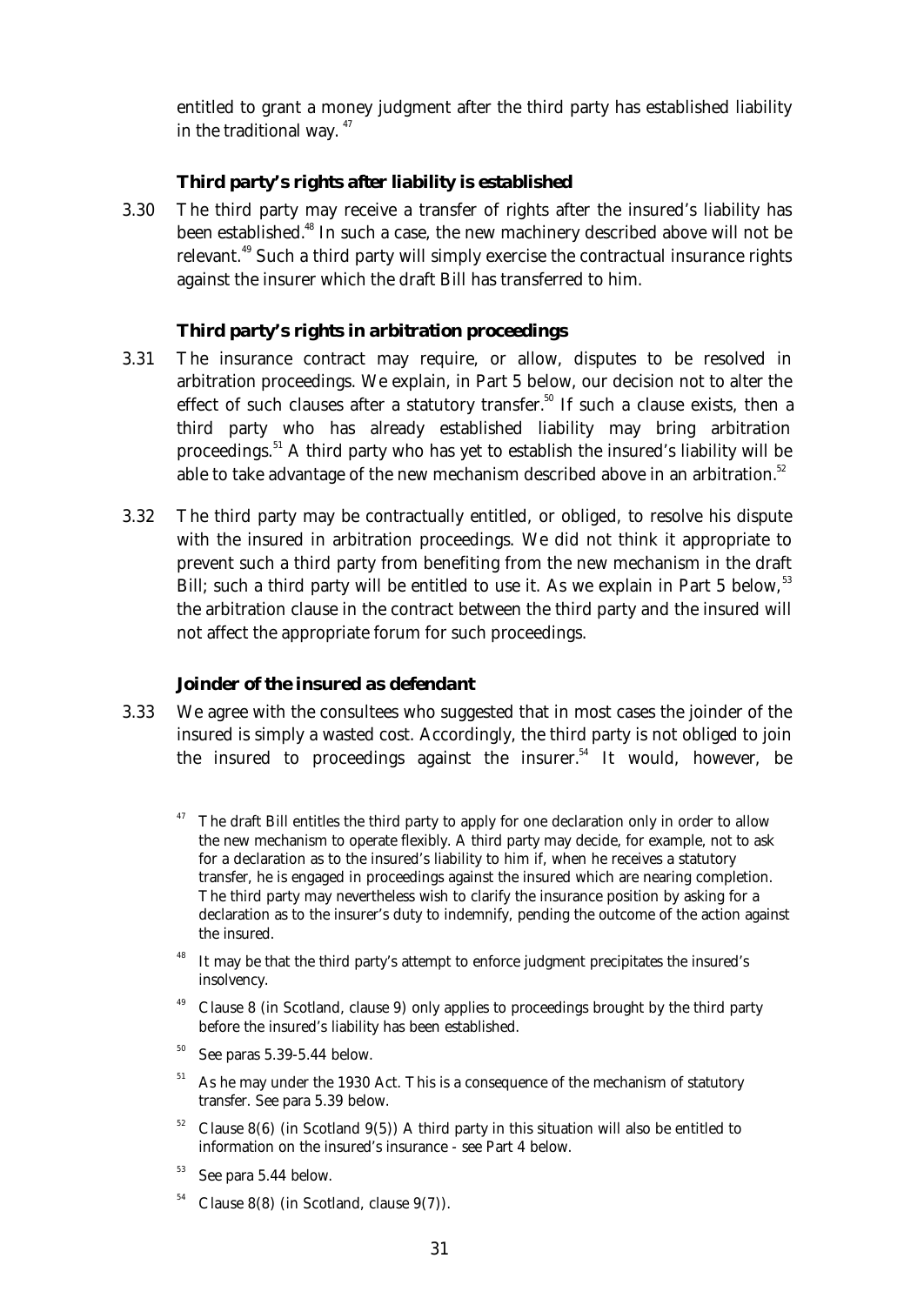inappropriate for a court to make declarations or declarators as to the insured's rights which are binding on the insured in the insured's absence. Accordingly, if the third party fails to join the insured, the insured will not be bound by any declarations made.<sup>55</sup>

 3.34 A third party who brings an action against the insurer under the draft Bill before establishing the liability of the insured will be entitled to join the insured as a codefendant. If he does so, the insured will be bound by the court's findings.<sup>56</sup> The third party may wish to do this if, for example, the insured has only partially insured his debt, or the insurer has a plausible defence to a claim under the insurance contract. If the third party follows this course then, to the extent that he is unable to recover from the insurer, he will be able to enforce the judgment against the insured without the need to take further proceedings.<sup>57</sup>

# *Terminology of "incurring liability" retained*

- 3.35 Recent decisions have thrown doubt on when liability is treated as "incurred" for the purposes of the 1930 Act. $58$  In the consultation paper we used the concept of "the event giving rise to the liability of the insured" instead.
- 3.36 We have concluded that any uncertainty in the context of the 1930 Act stems from the failure of that Act to spell out the consequences of a statutory transfer.<sup>59</sup> By contrast, under the draft Bill, the third party's rights on receipt of a statutory transfer are clear. In addition, a number of objections to the alternative phrase used in the consultation paper were raised on consultation or have since occurred to us. $60$  Accordingly, the draft Bill retains the term "incurs" when referring to the creation of a liability.<sup>61</sup>

## **TRANSITIONAL PROVISIONS**

- 3.37 We were concerned to ensure that as many third parties benefit from a new Act as possible. The transitional provisions have been drafted accordingly.<sup>62</sup> Their
	- <sup>55</sup> *Ibid*. In addition, in cases in which the insured's liability to the third party, or its amount, is in issue, we recommend that the rules of court be altered to require the third party to inform the insured of his allegations. See paras 3.52-3.56 below.
	- <sup>56</sup> *Ibid.*
	- $57$  Clause 14. For a full analysis of this aspect of this clause see paras 7.4-7.8 below.
	- <sup>58</sup> In *Jackson v Greenfield* [1998] BPIR 699 at p 708E, the judge expressed the view that "incurred liability" may, on the existing authorities, have a different meaning in s 1 from that in s 3 of the 1930 Act.
	- See paras 3.4-3.10 above.
	- <sup>60</sup> The insured's breach of duty may predate the third party's resulting loss. It would not be appropriate to effect a statutory transfer of rights before a loss is suffered. The wording of the 1930 Act clearly does not do so. Further, there may not always be an "event" giving rise to liability: it may arise from an omission rather than an act, or from a series of occurrences.
	- $61$  See, for example, clause 1(1)(a).
	- $62$  Clause 20.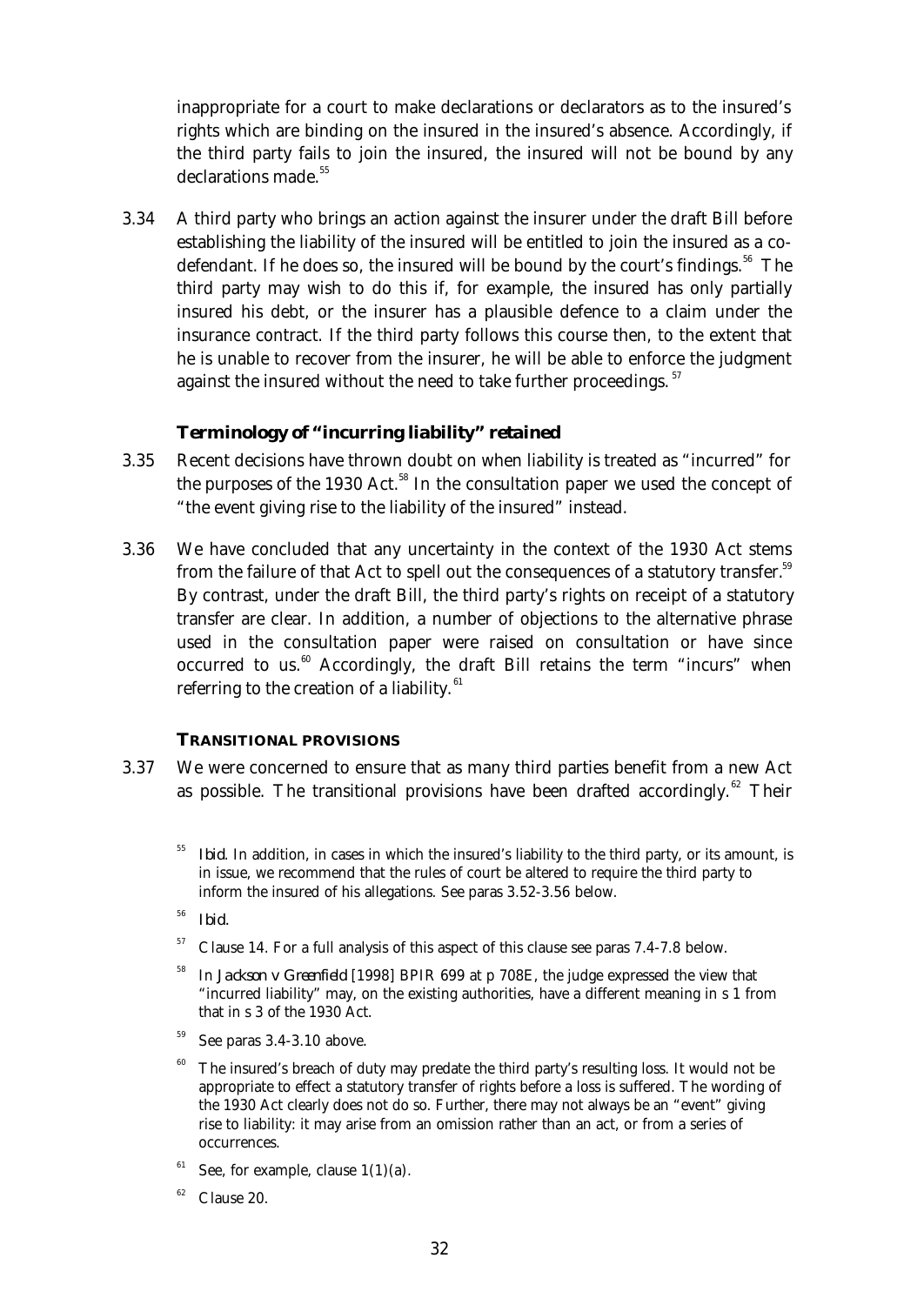effect is that, if the insured has both incurred liability to the third party and has been wound  $up^{63}$  at the moment the draft Bill comes into force, then the 1930 Act will continue to apply. Similarly, if the insured has already died whilst insolvent, the 1930 Act will continue to apply. In all other cases, the new Act will effect the statutory transfer and will govern the third party's claim.

#### **PROCEDURAL CONSIDERATIONS**

- 3.38 In the consultation paper we identified a number of issues relating to joinder and substitution which would be likely to arise in claims under a new Act, and asked consultees whether we should recommend amendments to rules of court to cater for them. $64$  As we explain below, we have concluded that the current rules of court in both jurisdictions already provide sufficient procedural flexibility.<sup>65</sup>
- 3.39 However, we do recommend below<sup>66</sup> an additional rule in both jurisdictions to require the third party to notify the insured of any action he brings under the draft Bill against the insurer in which he intends to prove the insured's liability to him.

## **Third party may join insurer to proceedings against insured**

- 3.40 It may be that a third party who receives a transfer of rights has already issued proceedings against the insured in an attempt to establish the insured's liability. Such a third party may wish to join the insurer to the existing proceedings.
- 3.41 In England and Wales, provided the limitation period governing those proceedings has not expired, this will be possible.<sup>67</sup> If, on the other hand, that limitation period has expired, $68$  it appears that the third party could not obtain an addition order from the court. The court would have no discretion to grant such
	- Or one of the other events in s  $1(1)$  of the 1930 Act has occurred.
	- $64$  Consultation paper, para 12.23. Since the publication of the consultation paper, the Civil Procedure Rules ("CPR") have come into force in England and Wales (on 26 April 1999). They replace the old Rules of the Supreme Court and County Court Rules.
	- In Scotland, third party procedure allows a defender to sist a third party where he claims that he has a right of indemnity against that party and in other circumstances. The insured could use this procedure to make the insurer a party to an action brought against him by the third party. Rule 20, Ordinary Cause Rules; Rule 26, Rules of the Court of Session.
	- See paras 3.52-3.56 below.
	- Under CPR 19.2(2)(b) which gives the court the power to order addition if (1) there is an issue involving the new party and an existing party which is connected to the matters in dispute in the proceedings, and (2) it is desirable to add the new party so that the court can resolve that issue. The court would be able to order addition of the insurer in order to resolve the issue of the insurer's duty to indemnify under the insurance contract.
	- This may occur quite often. For example, the following sequence of events can be anticipated: (1) Third party issues liability proceedings against solvent insured; (2) limitation period applicable to that action expires; (3) before the third party receives a quantified judgment in the proceedings against the insured, the insured becomes insolvent and is wound up, triggering a transfer of rights under the draft Bill.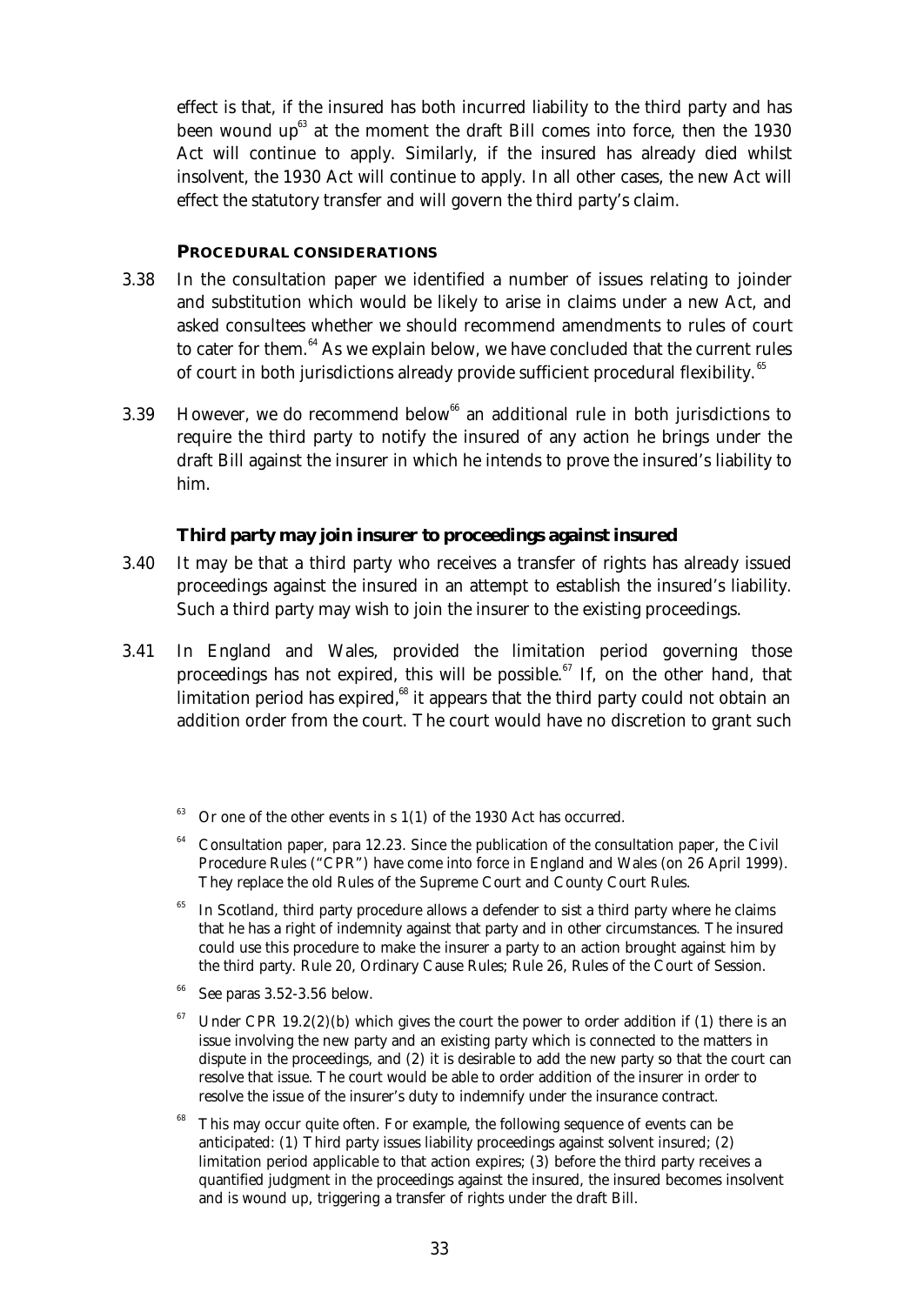an application.<sup>69</sup> Under current Scottish procedural rules, the court has a wide discretion in all situations to permit the addition of the insurer as a defender in existing proceedings against the insured.<sup>70</sup>

3.42 As we explain below,  $\frac{1}{1}$  the inability of a third party to join the insurer to ongoing proceedings against the insured after the limitation or prescription period relating to that action has expired will not present the third party with difficulties. The draft Bill specifically provides that, in such a case, the third party will be entitled to issue fresh proceedings against the insurer.<sup>72</sup>

## **Third party may take over insured's proceedings against insurer**

- 3.43 The third party may receive a transfer of rights after he has established the insured's liability. He may not have been paid due to a dispute between the insured and insurer about the insurance contract. Such a dispute may be the subject of litigation. If it is, the third party might wish to apply to be added or substituted as claimant into the proceedings. Under the CPR, the court would have the power to grant such an application, whether or not it was made before the end of the limitation period governing the cover proceedings. $^{73}$
- 3.44 In Scotland, a pursuer can be added or substituted to an action by amendment.<sup>74</sup> In particular, when the rights of the pursuer have been assigned to another person, the assignee is entitled to take the pursuer's place in the action.<sup>75</sup>

#### **Insurer may apply to add insured as defendant**

- 3.45 The insurer may wish the insured to be a defendant to the third party's action. For example, the insurer may wish to ensure that the insured is bound by the court's ruling on the validity of the insurance contract. Under the CPR, the
	- Under CPR 19.5. The addition of the insurer as defendant would not be "necessary" in the sense required by CPR 19.5(3).
	- Rule  $18.2(2)(d)$ , Ordinary Cause Rules; Rule  $24.1(2)(d)$ , Rules of the Court of Session.
	- $71$  See paras 5.57-5.58 below.
	- $72$  Clause 11(1) and (2).
	- If made before the expiry of the limitation period, the court would have discretion under both heads of CPR 19.2(2) to make an addition order, and under CPR 19.2(4) to make a substitution order. If made after the end of the limitation period the court will have a discretion under CPR 19.5. The requirement in CPR 19.5 that the order be "necessary" will be satisfied by virtue of CPR 19.5(3)(b): the insured's claim against the insurer can no longer "properly be carried on" by the insured as required by that sub-rule as the third party now possesses the insured's rights under the insurance contract. We discuss limitation and prescription issues in relation to claims under the draft Bill in Part 5 below.
	- Rule  $18.2(2)(b)(iv)$ -(v), Ordinary Cause Rules; Rule  $24.1(2)(b)(iv)$ -(v), Rules of the Court of Session.
	- <sup>75</sup> *Fearn v Cowper* (1899) 7 SLT 68. The same rule seems to apply in arbitration, although the insured would remain bound by the submission to arbitration. See F Davidson, *Arbitration* (1st ed 2000) p 331; *Henry v Hepburn* (1835) 13 S 361.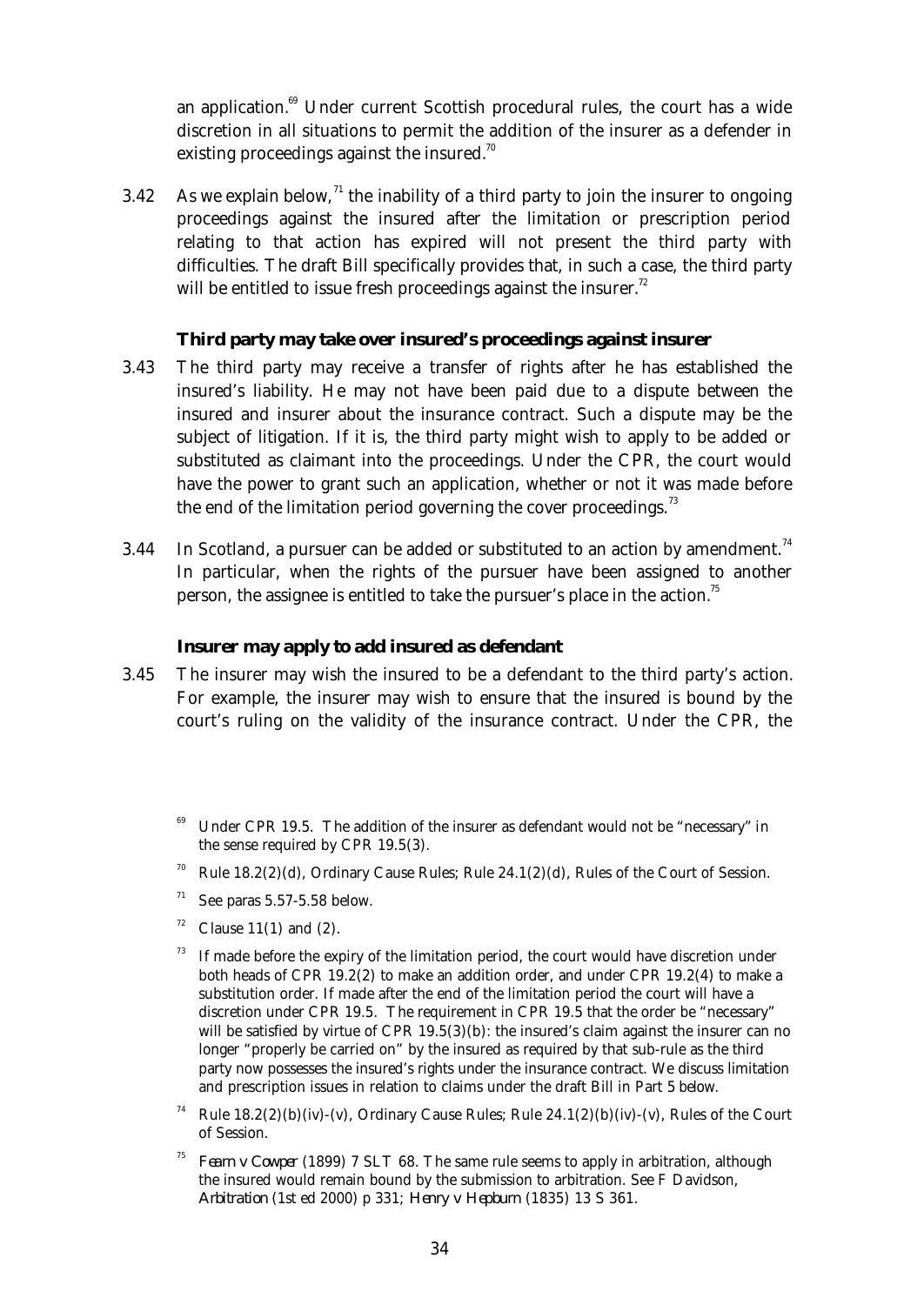insurer will be able to apply to add the insured provided that the application is made within the limitation period governing the liability proceedings.<sup>76</sup>

3.46 As stated above<sup>77</sup> it is also possible under Scottish procedural rules to add defenders to an action where parties with an interest have not been called or the action has been directed against the wrong person.<sup>78</sup>

## **Insured may apply to be made defendant**

- 3.47 In the consultation paper we suggested that in some circumstances the insured might wish to be added as a defendant to the third party's action.<sup>79</sup> In our view such cases will be very rare. The insurer is likely to defend a claim as vigorously as the insured and will have greater resources.
- 3.48 It is important to note that the insurer defending the third party's claim may do so without regard to the insured's interests and may have different priorities. $80$ There may therefore be occasions on which the insured will wish to join the proceedings as defendant. For example, if the third party's allegation is that the insured failed to provide a safe working environment, it may be that the insured will be concerned about its reputation or about possible criminal proceedings under health and safety legislation. It may be the case that the insured has an economic interest in a successful defence by the insurer (for example, a successful claim by the third party might cause future premium rises under the policy).
- 3.49 Under the CPR, if an insured did wish to apply to be added as defendant the court would be able to grant an addition order on the application of the insured provided it is made within the limitation period.<sup>81</sup> In Scotland, a person with sufficient title and interest is entitled to apply to be sisted as a party to an action.<sup>82</sup>

## **Insured may apply to be made claimant**

- 3.50 In exceptional cases the insured may wish to intervene as claimant in the third party's action. This may be the case if the insured is concerned to protect his position under the equivalent of section 1(4)(a) of the 1930 Act, which preserves the insured's right to claim from the insurer any sums in excess of those payable
	- Under CPR 19.2(2)(b).
	- See para 3.41 above.
	- <sup>78</sup> Rule 18.2(2)(d), Ordinary Cause Rules; Rule 24.1(2)(d), Rules of the Court of Session.
	- $79$  Consultation paper, para 12.23.
	- <sup>80</sup> See para 7.38-7.39 below.
	- <sup>81</sup> Under CPR 19.2(2)(b). The insured will know about the proceedings as a result of our recommendation that the third party be required by the rules of court to inform him of it. See paras 3.52-3.56 below.
	- <sup>82</sup> *Muir v Glasgow Corporation* (1917) 2 SLT 106 (OH); Rule 13.1(1), Ordinary Cause Rules.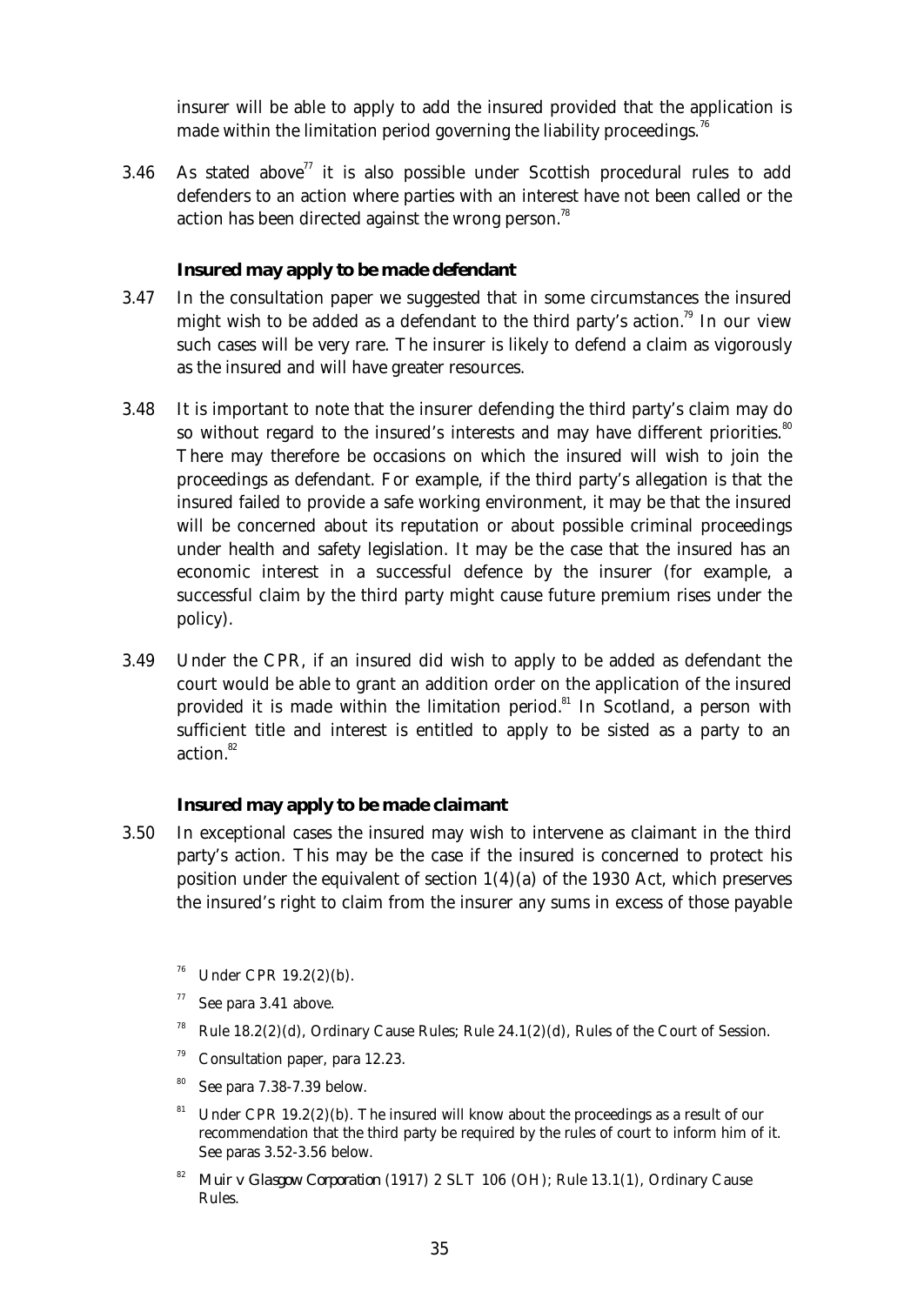to the third party.<sup>83</sup> Under the CPR, the court would be entitled to grant such an application, provided that it was made within the limitation period. $84$ 

## **Leave requirement**

 3.51 A large majority of respondents agreed with our provisional conclusion that a third party should not be required to obtain leave before proceeding under a new  $Act<sup>85</sup>$  and we recommend that no such requirement be imposed in either jurisdiction.

## **Notification of insured**

- 3.52 In most cases in which the third party sues the insurer alone under rights transferred by the draft Bill, the insured will be content to do nothing.<sup>86</sup> As we have seen, as a non-party he will not be bound by any findings of fact or declarations made by the court.<sup>87</sup> It is likely to be of benefit to him to be relieved of the need to participate in proceedings where the real contest is between the third party and the insurer.
- 3.53 However, there are circumstances in which the insured may wish to apply to be added as a party.<sup>88</sup> While he will usually know about the proceedings in any event<sup>89</sup> this may not be the case if, exceptionally, the third party and the insurer fail to alert him.
- 3.54 In our view the insured should always have the opportunity to apply to be added to proceedings issued by the third party against the insurer if the insured's liability to the third party is in issue. In order to achieve this we suggest that the third party be obliged to inform the insured when he issues such proceedings. This should be done by an amendment to the rules of court.
	- <sup>83</sup> Clause 3 (on which, see para 7.37 below). For example, suppose, before any statutory transfer, that the insured incurred costs defending the third party's claim and that the insured wished to claim these costs from the insurer under the terms of the insurance policy. Suppose also that the insurer refused to meet the insured's claim, alleging a misrepresentation by the insured at the time the insurance policy was entered into which would allow it to avoid liability under the policy entirely. If, after a statutory transfer, the third party brought a claim against the insurer, and the insurer defended the claim by relying on the same misrepresentation, the insured might wish to join the action as a claimant in order to test the insurer's common defence to each claim.
	- $84$  CPR 19.2(2)(b). For Scots law see para 3.44 above.
	- <sup>85</sup> Consultation paper, para 12.40.
	- <sup>86</sup> In most cases the insured will be represented by an office-holder.
	- $87$  Clause 8(8) (in Scotland, clause 9(7). See para 3.33 above.
	- See paras 3.47-3.50 above.
	- <sup>89</sup> When notified of the claim, the insurer's first step is likely be to ask the insured for the facts.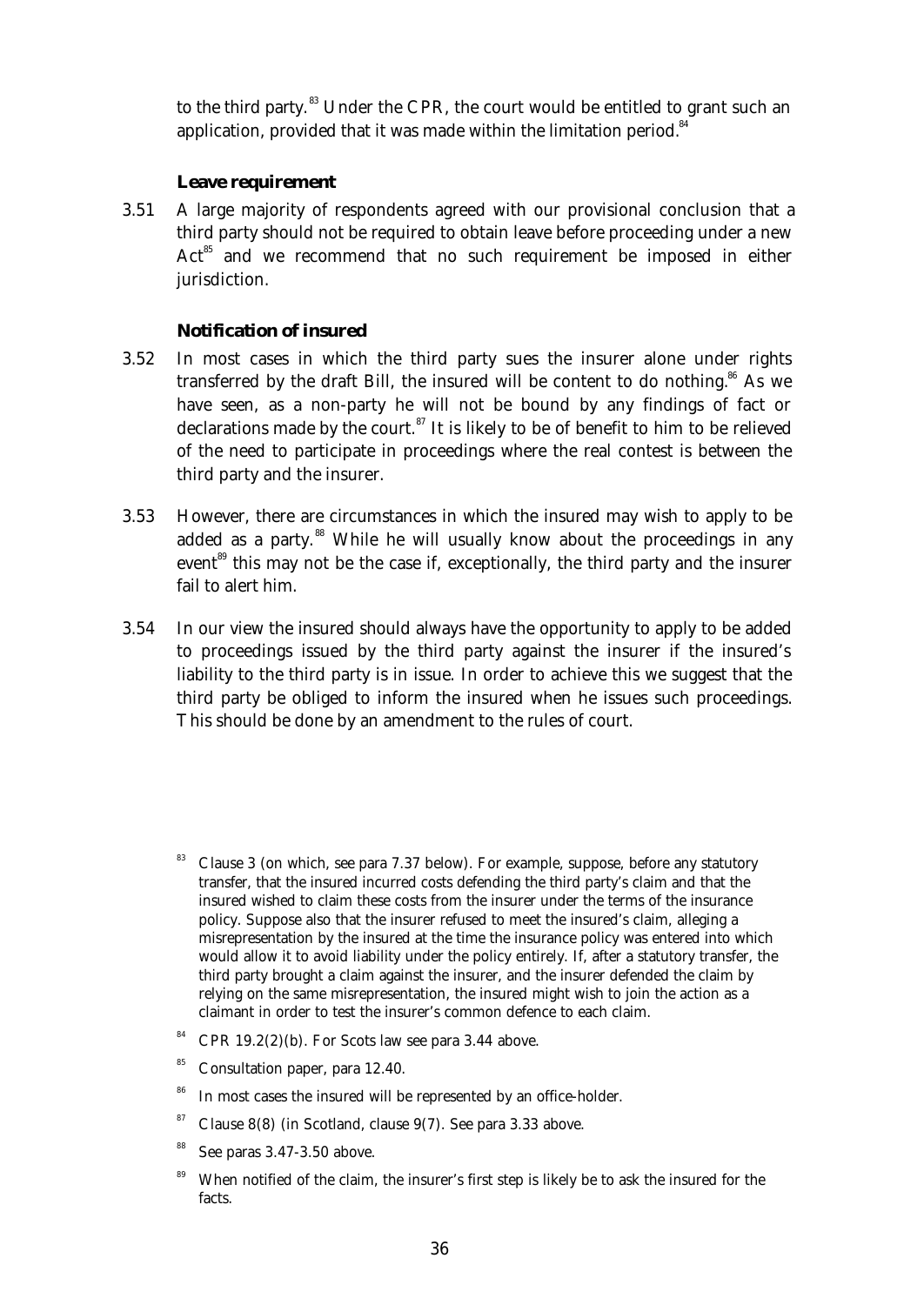#### *Nature of the notice requirement*

 3.55 We recommend that where a third party has issued proceedings against the insurer without having already established the insured's liability, a copy of the claim form (ie the originating process) should be sent to the last known address of the insured within 14 days of instituting proceedings. In addition, in Scotland, we recommend that a copy of the closed record (including any amended closed record) should be sent to the insured at the same time as it is sent to the defender.

#### *Non-existence of the insured*

 3.56 Where the insured is a company which has been wound up or struck off the register of companies it will be impossible for the third party to notify the insured or for the insured to intervene in the proceedings. In Part 4 below, we explain why the draft Bill imposes on certain of the former officers (and employees) of a defunct insured, obligations to provide disclosure if it is requested by a third party.<sup>90</sup> There may be reasons why people notified in this way of the third party's proceedings may wish to become involved; it seems to us to be highly unlikely that other ex-officers or employees would wish to do so. We were also concerned to limit the burden of the notice requirement on the third party. We therefore recommend that the new rule of court, imposing on the third party a duty to notify the insured of his proceedings, should not apply if the insured no longer exists when proceedings are issued.

Schedule 1, paras 3 and 4. See paras 4.42-4.45 below.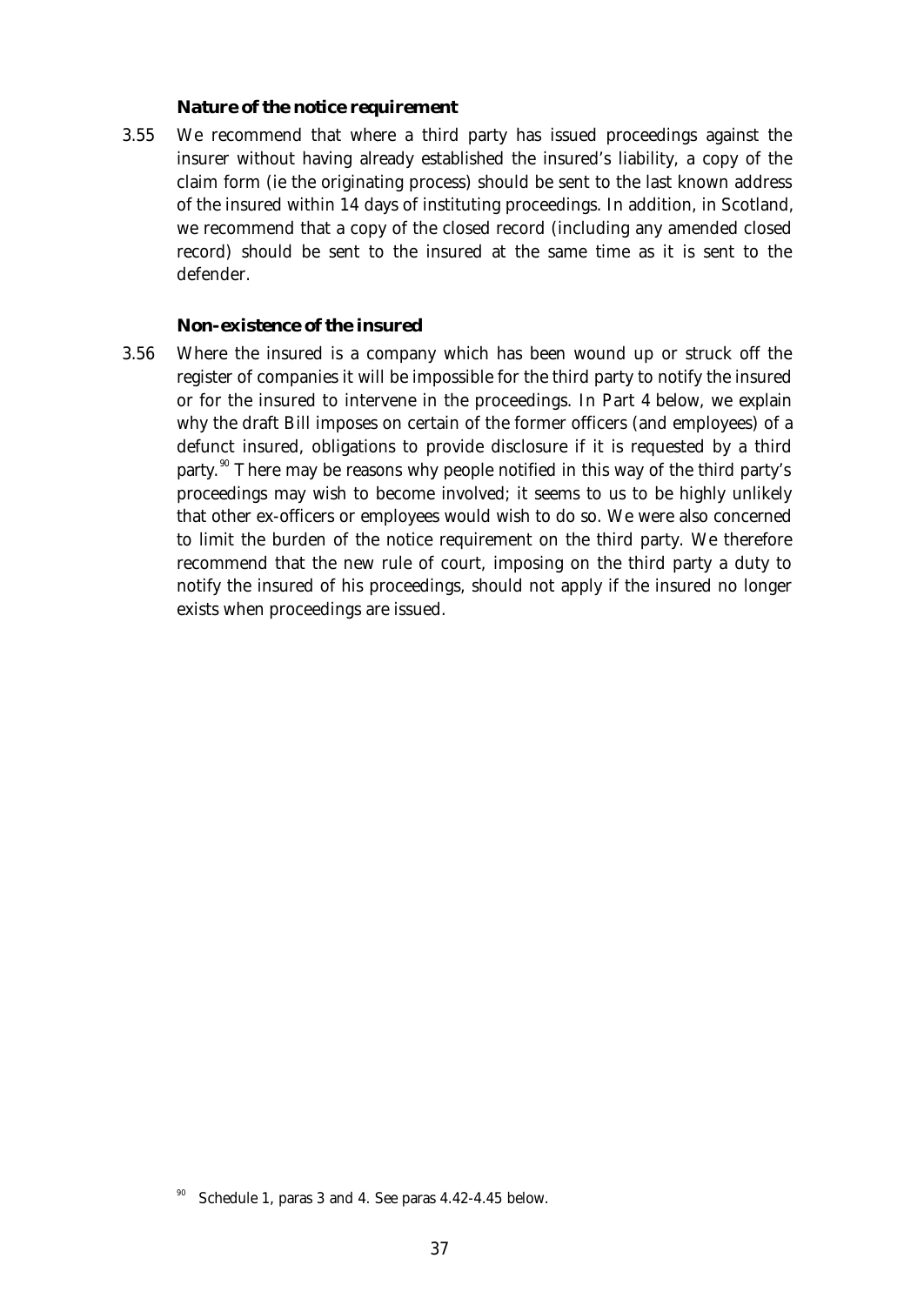# **PART 4 DISCLOSURE OF INFORMATION TO THE THIRD PARTY**

#### **INTRODUCTION**

- 4.1 In the consultation paper we explained the way that the disclosure provisions in section 2 of the 1930 Act have been interpreted by the courts and the difficulties to which this has given rise. $^1$  We provisionally proposed that substantial clarifications and extensions should be made in a new disclosure regime. This aspect of our proposals received strong support from a broad spectrum of consultees, including insurers.<sup>2</sup>
- 4.2 The draft Bill provides a new, self-contained procedure by which third parties can obtain insurance information before issuing proceedings, and without having to obtain a court order.<sup>3</sup> These rights to information will enable the third party, before issuing proceedings, to discover if there is insurance and, if there is, the identity of the insurer. They will therefore enable him to make an informed decision on whether or not to pursue a claim.
- 4.3 The draft Bill also provides, in England and Wales only, a procedure by which a third party may, in narrowly defined circumstances, obtain documentation relating to the insured's liability to him.<sup>4</sup> The third party will be able to use this procedure, if the insured is a company which is no longer on the register of companies, and he is proceeding against the insurer without having previously established the insured's liability. The procedure will enable the third party to obtain similar documentation to that which he would be able to obtain if he restored the insured to the register of companies and obtained orders for standard disclosure under the CPR.
- 4.4 In this Part we briefly review the problems with the disclosure regime in the 1930 Act. We then examine other ways in which the third party may be able to obtain information. Finally, we set out our reform proposals, referring to the views of consultees on each issue.<sup>5</sup>

- 3 Schedule 1, paras 1 and 2.
- 4 Schedule 1, paras 3 and 4.
- <sup>5</sup> We have followed the 1930 Act (s 2) by including the disclosure regime in the draft Bill itself. However, we recognise that it may be more in keeping with modern practice, and allow more flexibility, for such detailed provisions to be put in secondary legislation.

<sup>1</sup> Parts 6 and 13.

<sup>2</sup> A small minority of consultees were strongly opposed to any form of disclosure regime in a new Act. We set out a summary of this view, and our reasons for disagreeing with it, at paras 4.21-4.24 below.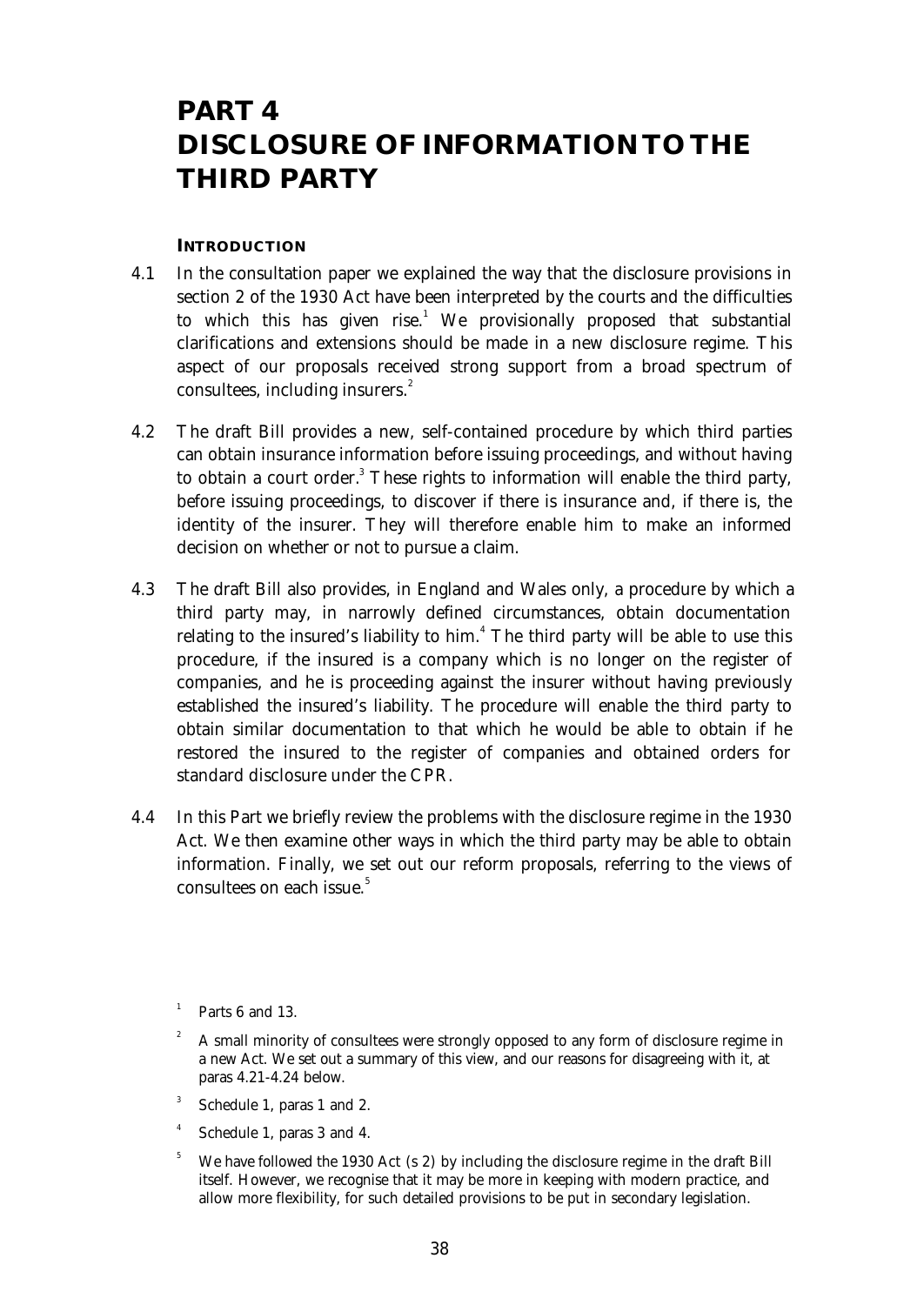#### **PROBLEMS WITH THE DISCLOSURE REGIME IN THE 1930 ACT**

#### **No right to disclosure until insured's liability established**

4.5 The 1930 Act provides for the disclosure to the third party of such information:

as may reasonably be required by him for the purpose of ascertaining whether any rights have been transferred to and vested in him by this Act and for the purpose of enforcing such rights, if any... $^6$ 

The courts have held that a third party has no right to the disclosure of information under the Act until he has established the liability of the insured.<sup>7</sup>

 4.6 Consequently, the third party who has yet to establish the insured's liability must decide whether or not to litigate without the benefit of any information other than that which has been disclosed voluntarily.<sup>8</sup> After incurring considerable expense, he could discover that the insurer is able to defeat his claim. This feature of the regime has attracted judicial criticism.<sup>9</sup> It also seems to be contrary to the intention of Parliament when it enacted the 1930 Act, which appears to have been to give the third party the right to information before issuing proceedings.<sup>10</sup>

6 Section 2(1).

- 7 *Bradley v Eagle Star Insurance Co Ltd* [1989] AC 957. See also *Woolwich Building Society v Taylor* [1995] 1 BCLC 132.
- The insurer may disclose insurance information voluntarily at an early stage in litigation under the 1930 Act. For example, if the insurer is conducting the defence of the insured and has avoided, or intends to avoid, cover, it will be in his interests to disclose this. He will hope that the third party will see the futility of proceeding against him and will desist. To a limited extent, therefore, a third party trying to establish liability in order to pursue a claim under the 1930 Act may be able to make educated guesses on the extent of cover. There are obvious problems however with relying on voluntary disclosure and inference.
- 9 In an interlocutory decision in *Banque Bruxelles Lambert SA v Eagle Star Insurance Co Ltd,* (unreported), 26 February 1993, Phillips J considered s 2 of the 1930 Act and said "one might have expected in a situation such as this the [1930 Act] to enable a plaintiff to ascertain the extent of insurance cover before incurring costs of litigation, because the rationale of that Act is to afford to those who can establish a good claim the protection of insurance of the insolvent company against that liability." He concluded, however, that the House of Lords' decision in *Bradley v Eagle Star Insurance Co Ltd* [1989] AC 957 thwarted any such expectations. Phillips J's final judgment in that case, reported at [1994] 31 EG 68, was appealed, on issues unconnected with the 1930 Act, to the Court of Appeal ([1995] QB 375), and thereafter to the House of Lords under the name of *South Australian Asset Management Corporation v York Montague* [1997] AC 191.
- RA Taylor MP is reported in Hansard as saying: "I regard it as of great importance that the injured poor person should have the right to demand from the insurance company, before they resort to the expensive and uncertain processes of the law, all the relative facts disclosed to them in order to enable them to make up their minds as to whether they have a substantial claim or not" (HC) 10 April 1930, vol 237, col 2507. As Mance J has pointed out ("Insolvency at Sea" [1995] LMCLQ 34 at p 42), the record in Hansard of the Bill's third reading might properly be cited in future litigation under s 2 on the principle in *Pepper v Hart* [1993] AC 593.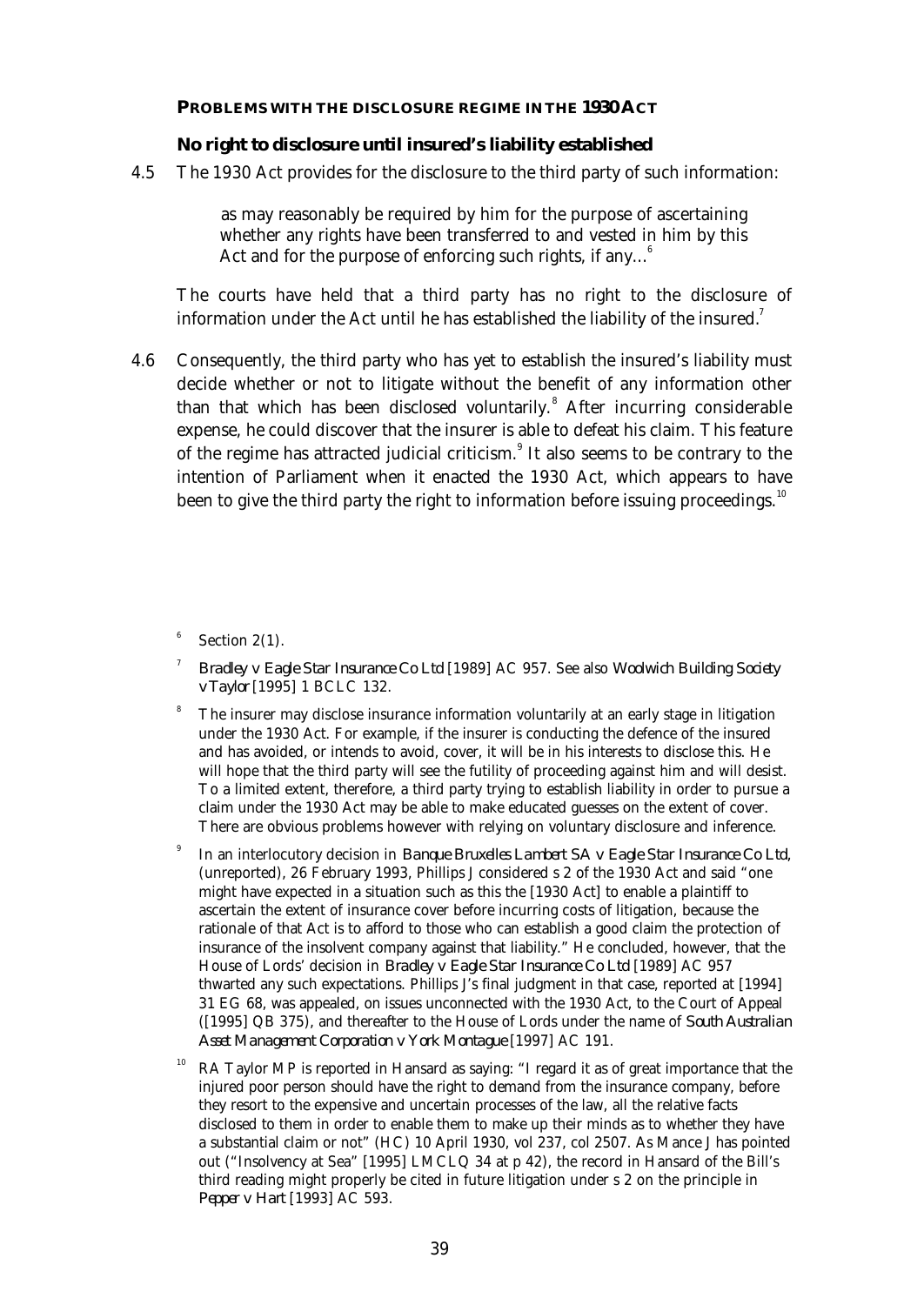#### **Two stage disclosure**

 4.7 The 1930 Act only imposes a duty to disclose on insurers if the information disclosed by the insured or the office-holder "discloses reasonable ground for supposing that there have or may have been transferred to him under this Act" rights against that insurer.<sup>11</sup> This results in a two stage process. Not only does this lengthen the time it takes for third parties to obtain the information they need, but a third party who fails to obtain adequate information from the insured or the office-holder never acquires a right to disclosure from the insurer.

#### **No right to require a broker to disclose information**

4.8 Those with an initial duty to disclose information under the 1930 Act are:

the bankrupt, debtor, personal representative of the deceased debtor or company, and, as the case may be, of the trustee in bankruptcy, trustee, liquidator, administrator, receiver, or manager, or person in possession of [any property comprised in or subject to a charge]<sup>12</sup>

The Act does not impose a duty to disclose policy information on insurance brokers or others authorised to hold policy information, such as managers of pools set up by a number of insurers or travel agents arranging cover for holidaymakers. In many instances such people may be those best able to identify the insurer and the policy governing a particular claim.<sup>13</sup>

#### **Unhelpful definition of the information required to be disclosed**

 4.9 The information and documentation which is required to be disclosed under the 1930 Act is described in general terms.<sup>14</sup> We referred in the consultation paper to criticisms which had been made of this vague wording.<sup>15</sup>

#### **The position of office-holders**

- 4.10 We referred in the consultation paper<sup>16</sup> to the difficulties which the disclosure provisions in the 1930 Act present for office-holders, both because of their imprecision and because of potential conflicts of duties. $17$ 
	- <sup>11</sup> Section 2(2).
	- Section  $2(1)$ .
	- $13$  In the case of pool managers, insurance may have been pooled to facilitate the handling of insurance cover provided by foreign insurers: there may be particular advantages to a third party having a right to disclosure against a pool manager based in this country as well as against a foreign insurer.
	- <sup>14</sup> In addition to the general formulation in s  $2(1)$ , set out at para 4.5 above, s  $2(3)$  specifies: "...all contracts of insurance, receipts for premiums and other relevant documents in the possession or power of the person on whom the duty is so imposed...".
	- $^{15}$  Consultation paper, para 6.4.
	- $16$  Consultation paper, paras 6.9-6.10.
	- $17$  In particular, conflicts between their duty to third parties under the 1930 Act and to the insured's other creditors under IA 1986.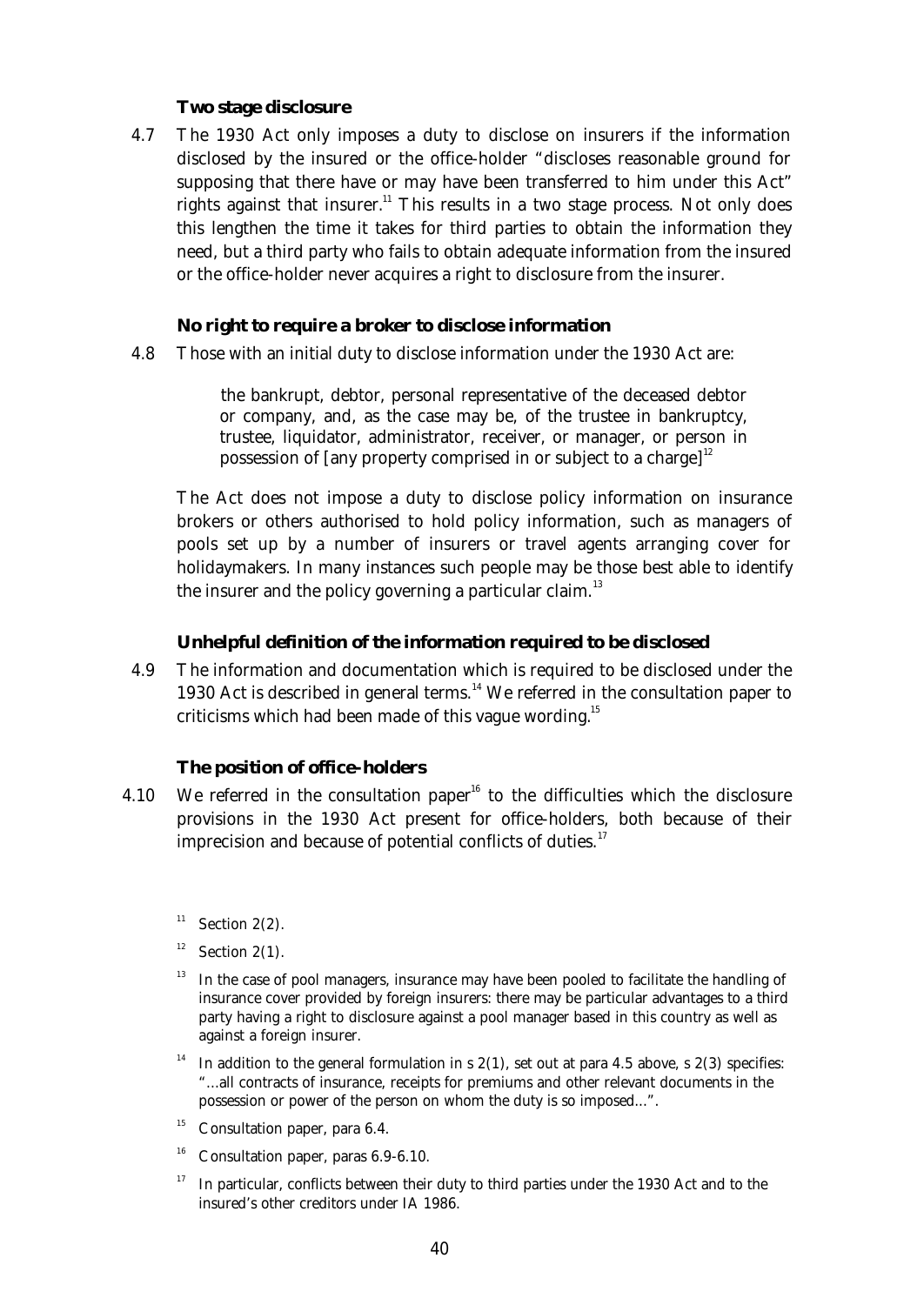#### **OTHER MEANS BY WHICH A THIRD PARTY MAY OBTAIN INFORMATION**

#### **Disclosure regime in England and Wales**

#### *Pre-action disclosure and pre-action protocols*

- 4.11 Under the 1930 Act the third party is unable to overcome the deficiencies in the statutory disclosure regime by obtaining disclosure orders under rules of court.<sup>18</sup> Notwithstanding the changes we propose to the statutory transfer of rights, in our view, before he issues proceedings, the third party will still be able to obtain little (if any) information about the insured's insurance position under the CPR. We note, in particular:
	- (1) Orders for pre-action disclosure will only be granted against prospective litigants.<sup>19</sup> They would not, for example, be available against insurance brokers.
	- (2) Such orders will only be granted in respect of specified documents.<sup>20</sup> A third party who is completely ignorant of the insured's insurance position may find it difficult to specify documents.
	- (3) Such orders will only be granted if early disclosure is desirable in order to dispose of the future proceedings fairly, avoid future proceedings or save  $costs<sup>21</sup>$

- <sup>18</sup> See *Burns v Shuttlehurst Ltd* [1999] 1 WLR 1449. Burns, a paraplegic, obtained judgment against his insolvent ex-employer, Shuttlehurst Ltd, in negligence for damages to be assessed. The insurer, General Accident, claimed to have repudiated cover. Burns sought discovery of insurance details. He did so, *inter alia,* in an application for pre-action discovery in his proposed action against the insurer. The Court of Appeal reversed the first instance judge and refused the plaintiff his discovery order on two grounds. First, the proposed action against General Accident was for an indemnity for damages, not for personal injuries, so the court had no jurisdiction under s 33 of the Supreme Court Act 1981 to make the order (s 33 then required the action to be for death or personal injuries. It has since been amended). Second, until the damages awarded had been quantified (which, it was recognised, would be an expensive business), no right to an indemnity crystallised. Burns had therefore no right of action against General Accident, and so it could not be said that General Accident was "likely" to be a party to the proposed action as was (and is) required by rules of court.
- <sup>19</sup> CPR 31.16(3)(a) and (b).
- <sup>20</sup> CPR 31.16(4)(a).
- <sup>21</sup> CPR 31.16(3)(d). It is not yet clear how the courts will view this requirement. Commentators have suggested that the courts will view such orders as "exceptional" (*Blackstone's Guide to the Civil Procedure Rules* (2nd ed 1999) p 226). The Court of Appeal considered the application of this rule in *Bermuda International Ltd v KPMG (a Firm) The Times* 14 March 2001. It declined to lay down guidelines at such an early stage in the life of the new rule, and emphasised that it was a matter for the judge's discretion.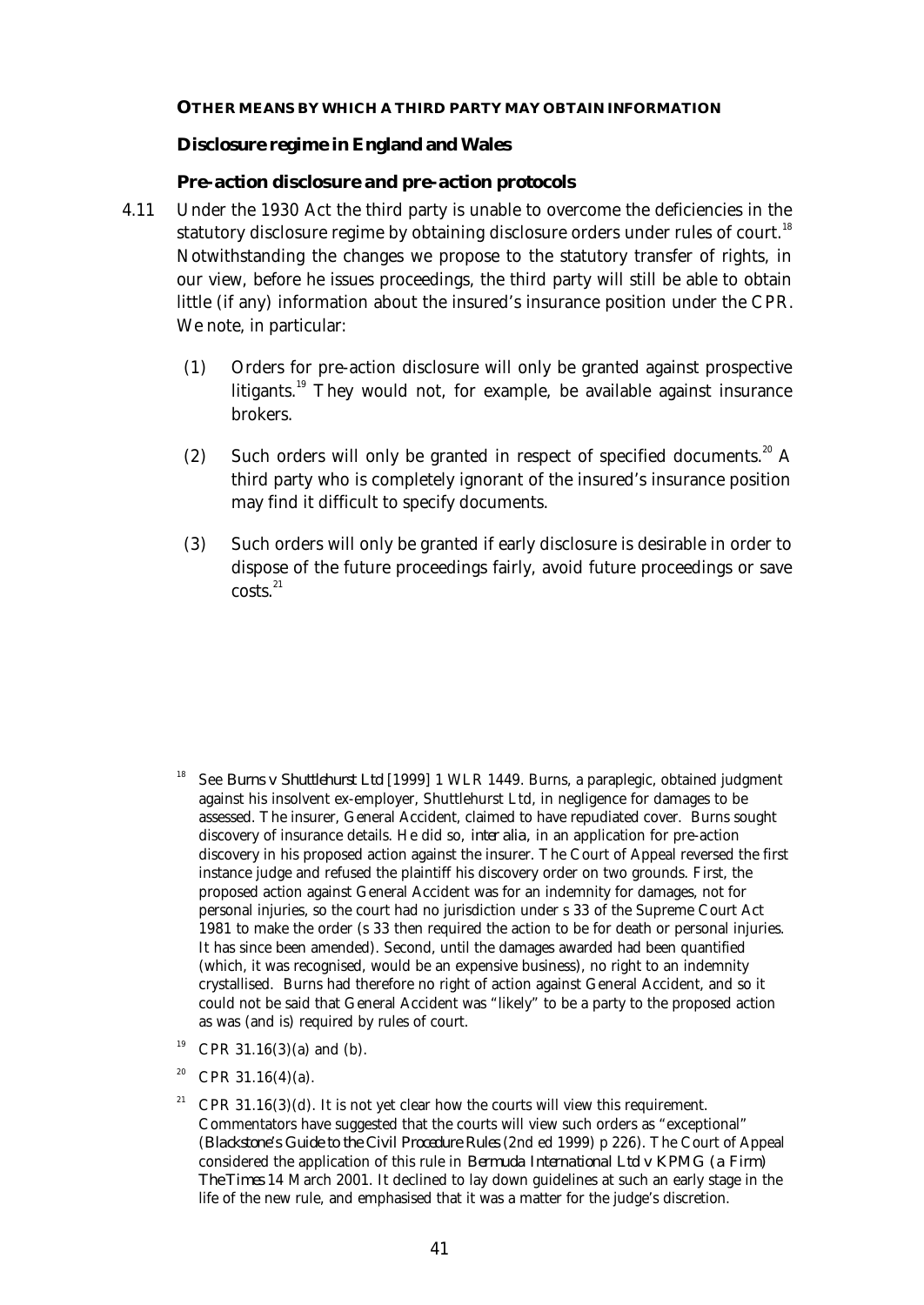4.12 In certain circumstances it appears that a third party may be able to obtain some information without issuing proceedings, as a result of pre-action protocols. $^{22}$  In our view, however, this is by no means clear. $23$ 

## *Disclosure after proceedings have started*

4.13 Once he has issued proceedings the third party will be entitled to apply<sup>24</sup> for a number of disclosure orders, in particular, an order for standard disclosure $^{25}$  or an order for the disclosure by a non-party of a specific document or documents.<sup>26</sup> In this way, the third party may be able to obtain a large amount of the information he needs. $27$ 

#### **The recovery of evidence in Scotland**

 4.14 Section 1(1) of the Administration of Justice (Scotland) Act 1972 confers a power on the Court of Session and Sheriff Court to order the production and inspection of documents and other property which may be relevant in any existing or likely civil proceedings. This can therefore be used either during an action or before an action is raised. It can be used to obtain disclosure from sources that are not parties to the action. Alternatively, during the course of the action, the court can order a commission and diligence to recover documents

- $23$  The insurer may take the view that the third party is not likely to embark on litigation. He may also consider that non-compliance with a hypothetical protocol does not amount to a breach of rules of court and he may observe that, though the court may, in its discretion, make an award of costs or interest against him, these sanctions are not punitive (see Practice Direction - Protocols, para 2.4).
- $24$  No automatic duty to disclose without a court order arises under the CPR. In the past, RSC O 24 r 1 automatically required mutual discovery in most cases.
- $25$  As defined by CPR 31.6.
- <sup>26</sup> Under CPR 31.17.
- <sup>27</sup> Though possibly not all that he needs. A narrower range of documents are caught by disclosure orders under the CPR than was formerly the case. Under RSC O 24 it was necessary to disclose documents "relating to any matter in question in the cause or matter" (O 24 r 3(1)). This was interpreted to include any document containing information "which may enable the party [applying for discovery] ...either to advance his own case or to damage that of his adversary, [or] if it is a document which may fairly lead him to a train of inquiry which may have either of these two consequences" *(Compagnie Financiere du Pacifique v Peruvian Guano* (1882) 11 QBD 55 at p 63). Under CPR 31.6, by contrast, it is necessary only to disclose documents which support or adversely affect the case of a party to the proceedings.

<sup>22</sup> To date four pre-action protocols have come into force: (1) Personal injury claims; (2) Resolution of clinical disputes; (3) Defamation; (4) Construction and engineering disputes. Each contains detailed provisions setting out the information which the prospective parties to litigation should exchange; in each case this includes documents on which they propose to rely. In the case of other types of claim, para 4 of the Practice Direction states that the prospective parties should behave as if a pre-action protocol existed.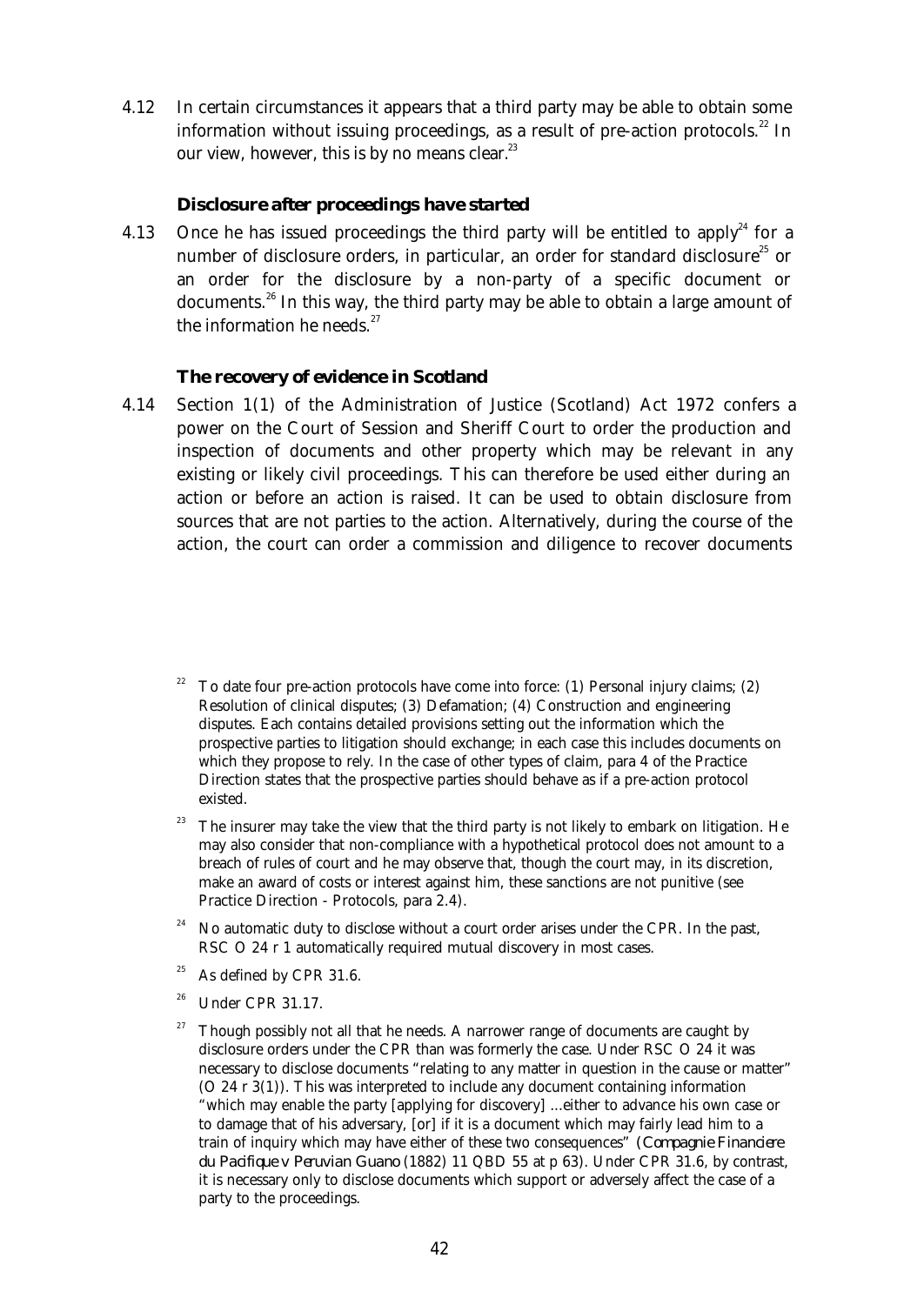either from parties or others.<sup>28</sup> These rules would allow a third party to seek disclosure from sources other than the insured or the insurer.

 4.15 In other words, Scots law permits broader rights to recover information than do the CPR. However, part of the recommended statutory regime is wider still. As we are in favour of permitting wide disclosure in the context of the proposed draft Bill, we recommend that this part applies to Scotland.<sup>29</sup>

# **Statutes**

- 4.16 If the insured is a company in the course of a winding-up, the third party may apply under IA 1986, section 155 for permission to inspect the insured's books or papers. It is possible that a third party could use this provision to discover details of the insured's insurance policy, though we are not aware of any reported case under the 1930 Act in which this has been done. No equivalent provisions exist to help third parties who receive a transfer of rights from bankrupts, or companies which are not being wound up.
- 4.17 In Scotland, section 45(1) of the Bankruptcy (Scotland) Act 1985 provides that a permanent trustee may, not less than eight weeks before the first accounting period, apply to a sheriff for an order for the public examination before the sheriff of a debtor or of a "relevant person".<sup>30</sup> An examinee may be required to produce for inspection any document in his custody or control relating to the debtor's assets, his dealings with them or his conduct in relation to his business or financial affairs. The examinee may also be required to deliver the document or a copy of it to the permanent trustee for further information.<sup>31</sup>

## **Registers of insurance information**

 4.18 In the case of employers' liability insurance, third parties may now take advantage of a new Code of Practice, A Code of Practice for Tracing Employers' Liability Insurance Policies*, (*Department of Environment, Transport and the Regions ("DETR"), October 1999), which came into force on 1 November 1999. This is operated by the insurance industry and was developed in consultation with, and is supervised by, the  $DETR$ <sup>32</sup> It requires insurers to record and divulge

- <sup>29</sup> Draft Bill, Sched 1, paras 1 and 2. (Paragraphs 3 and 4 do not extend to Scotland as existing Scots law on this point is adequate).
- $30$  By virtue of s 45(1)(b), the Accountant in Bankruptcy, the commissioners or at least one quarter in value of the creditors may also request that the trustee apply to the Sheriff for a public examination. Section 45(2) provides that the Sheriff has no discretion and must grant the order. A "relevant person" is defined in the Act as the debtor's spouse or any other person the permanent trustee believes can give such information.
- $31$  Bankruptcy (Scotland) Act 1985, s 46(4).
- $32$  The DETR's involvement stems from that department's responsibility for health and safety at work.

The rules for recovering evidence by commission and diligence or under the Administration of Justice (Scotland) Act 1972 during an action are found in Rule 28 of the Ordinary Cause Rules and Rule 35 of the Court of Session Rules.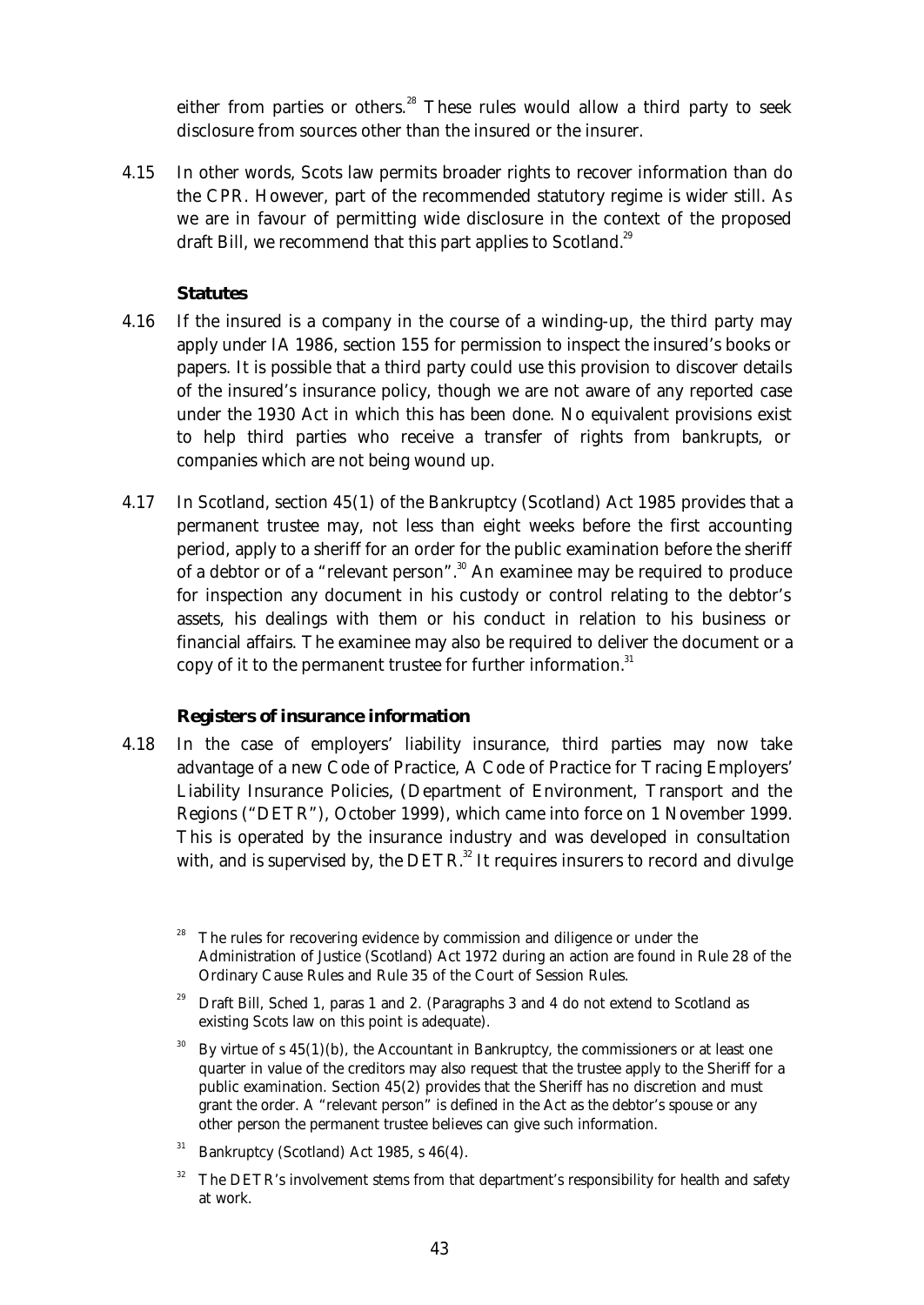insurance information on request. The code is potentially extremely helpful to third parties who do not know the identity of the insurer. Such third parties will be in particular difficulties as they will not be able to extract information from the unknown insurer, nor issue proceedings under transferred rights. It remains to be seen how well the scheme works in practice. The Code will not help a third party trying to trace insurers in the context of other types of insurance.

 4.19 As part of the Company Law Review, the DTI is considering whether a central register of insurers of companies should be set up, possibly to be maintained by an additional question on corporate annual returns.<sup>33</sup> It is also considering whether to introduce a register of charges over insurance policies. It appears that the former proposal has so far received little support but that the latter has been strongly approved by consultees.<sup>34</sup>

## **CONSULTATION: THE GENERAL APPROACH**

# **Broad support for a strengthened statutory disclosure regime**

 4.20 A substantial majority of consultees supported our provisional conclusion that a new Act should contain an improved disclosure regime.

# **Objections to a statutory disclosure regime**

- 4.21 The specific disclosure regime we are recommending places the third party who receives a transfer of rights under the draft Bill in a better position than the third party faced with a solvent insured. In particular, it enables him to obtain information before issuing proceedings. By contrast, a third party faced with a solvent insured would in the usual case receive nothing which was not volunteered.<sup>35</sup>
- 4.22 A small minority of consultees objected strongly to this aspect of our proposals. It was suggested that it was fundamental to English law that details of insurance were a private matter between the insurer and insured and to give a third party a right to obtain such details would offend against this rule*.* It was also suggested that our proposals might encourage speculative "deep pocket" litigation. Moreover, it was pointed out that, in English and Scots law, those defending civil proceedings usually have no duty to disclose their financial assets, including any insurance policies which they may have.

<sup>&</sup>lt;sup>33</sup> See: Modern Company Law for a Competitive Economy - Completing the Structure (2000) DTI, para 8.26.

<sup>34</sup> See: Modern Company Law for a Competitive Economy - Registration of Company Charges (2000) DTI, para 3.38.

<sup>&</sup>lt;sup>35</sup> At no stage, even after judgment, would he be entitled to details of the insured's insurance position. Of course, if the insured failed to satisfy the judgment then the claimant might be able to petition for bankruptcy or winding-up and, if successful, would then receive a transfer of rights under the 1930 Act. He would then be entitled to information under s 2 of the 1930 Act.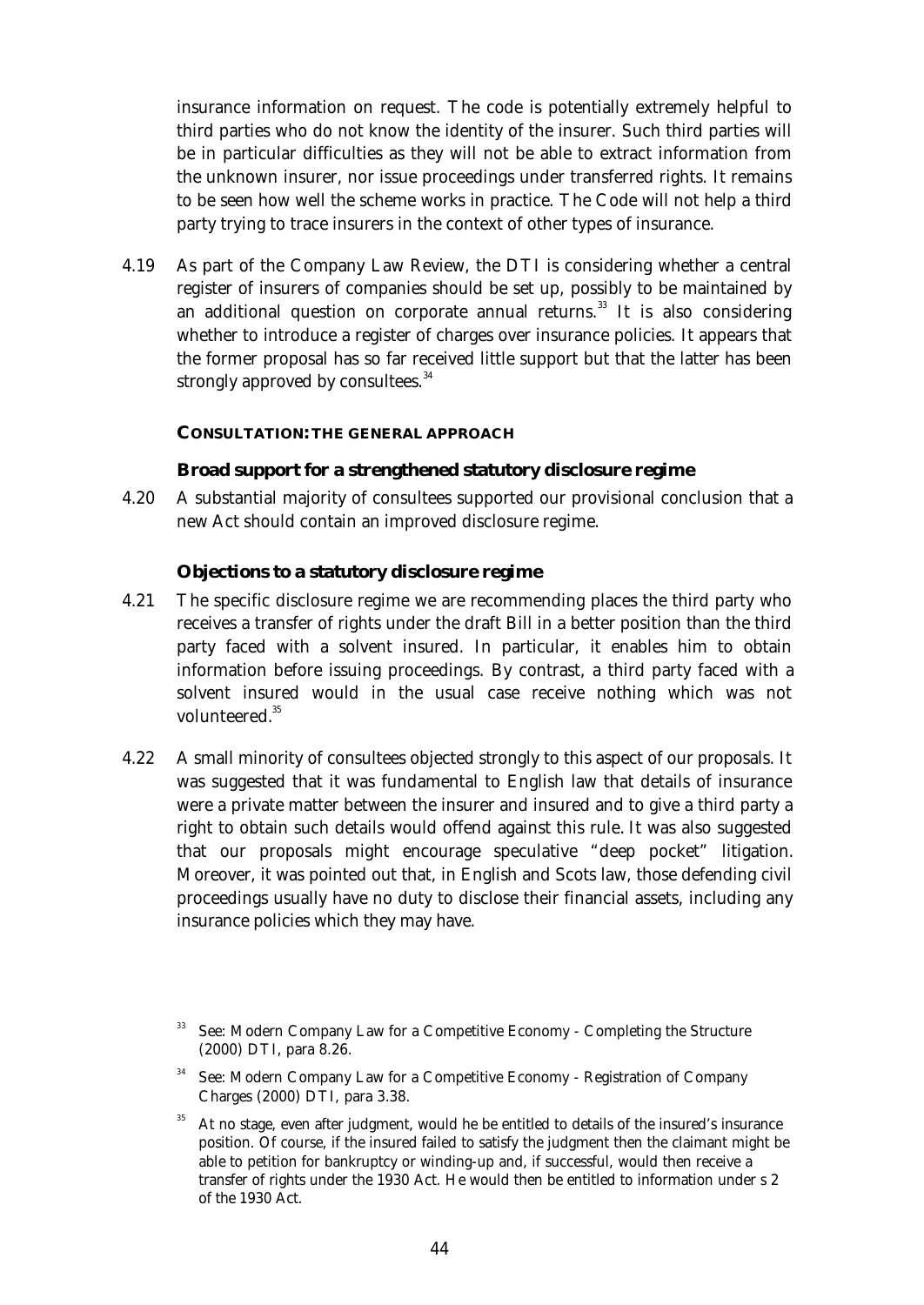- 4.23 In our view, information about insurance cover held by an insured who has been declared insolvent, or whose circumstances have otherwise caused a transfer of rights under the draft Bill, should be treated differently from information about insurance cover held by a solvent insured. Under the draft Bill the third party is a statutory assignee of some of the insured's rights under the insurance contract. In our view it would be inappropriate to require a third party to expend time and money discovering whether the rights conferred on him are valuable or worthless. A third party using the 1930 Act is often forced to do this; in our view a new Act should not reproduce this failing.<sup>36</sup>
- 4.24 It is worth noting that many consultees felt that our original disclosure proposals were not wide ranging enough: some advocated, for instance, that the duty to disclose should arise before insolvency. We resisted that suggestion and accepted a number of arguments limiting the disclosure requirements, including the proposal that the duty to disclose should only arise on request.

## **Duty to disclose will only arise on request**

- 4.25 The disclosure regime in the draft Bill differs in one major respect from that which we provisionally proposed in the consultation paper. Our provisional view was that the obligation to disclose should arise on a transfer of rights, and that disclosure should be given within 14 days of the disclosing party becoming aware that a third party has a possible claim under the Act.<sup>37</sup> A number of consultees argued persuasively that this suggestion was flawed and the requirement was too onerous on insurers. It was maintained that it was wrong to require an insurer to investigate or react to possible claims of third parties who had yet to contact the insurer, let alone make a claim. It was also pointed out that it would be difficult or impossible to prove when awareness of a claim occurred. We agree, and the disclosure regime in the draft Bill only imposes a duty to disclose information on receipt of a request for information from the third party.
- 4.26 Notwithstanding the fact that the third party will be able to obtain much of the information to which the draft Bill entitles him under procedural rules after the issue of proceedings, $38$  we decided that the statutory right to obtain disclosure should be conferred on third parties both before and after the issue of proceedings. The alternative would have been to have withdrawn the right on the issue of proceedings. In our view this would have resulted in a more complex and less transparent regime.

<sup>36</sup> This was the view of Mance J in "Insolvency at Sea" [1995] LMCLQ 34 at p 43: "True, a plaintiff must normally take his defendant as he finds him. But the key to the 1930 Act is to recognise the fundamental difference between an insolvent defendant and other defendants. First the insolvent defendant is and is known to be unable to pay. Secondly, despite his own insolvency, his insurers can and will often make the task of establishing liability against him extremely onerous."

Consultation paper, para 13.4.

See para 4.13 above.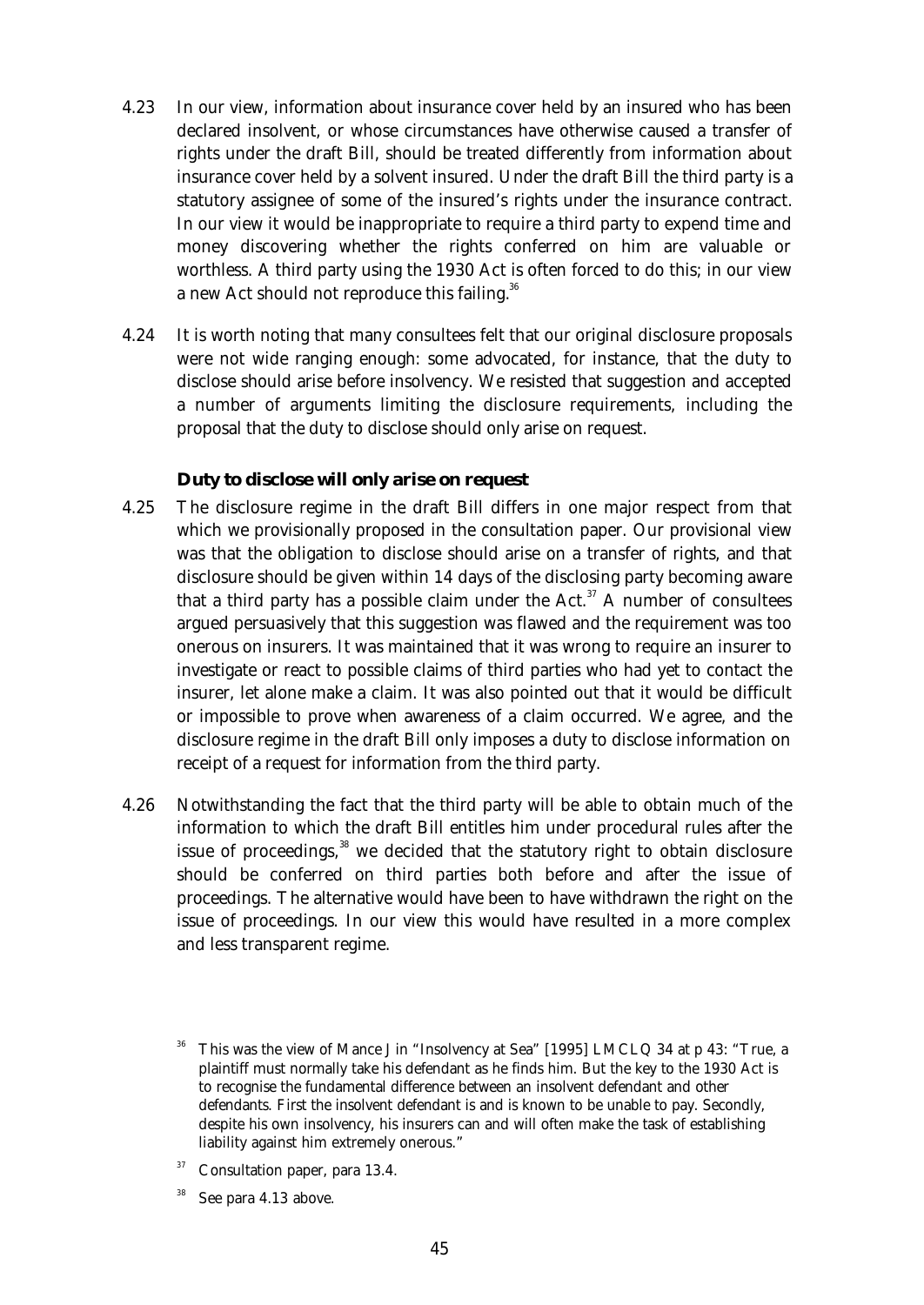# **Disclosable information under the draft Bill specified**

- 4.27 In the consultation paper we sought consultees' views on whether the information to which the duty of disclosure extends should be clarified by a list in the proposed new Act, and whether a catch-all provision requiring disclosure of "other relevant documents and information" should be included.<sup>39</sup>
- 4.28 Consultees broadly supported our suggestion that the categories of disclosable information should be listed in the statute. There was less support for a catch-all provision: it was suggested that this might lead to 'fishing expeditions' and unnecessary litigation. It was also pointed out that, once the insurer was brought into the proceedings, relevant documentation and information could be obtained under the procedural rules governing disclosure.

# **DETAILS OF THE DISCLOSURE REGIME**

## **Specified disclosable information**

- 4.29 In the consultation paper we set out a provisional list of what should be disclosed. Consultees made many valuable suggestions on the list and this led us to make a number of changes to it. We concluded that, under the draft Bill, the following information should be disclosable: $40$ 
	- (1) the existence of any insurance contract;
	- (2) the identity of the insurer;
	- (3) policy terms;
	- (4) whether the insurer has purported to repudiate the policy or deny cover;
	- (5) details of any proceedings between the insurer and the insured concerning what is now the third party's claim under the insurance policy;
	- (6) how much (if any) of the fund has been paid to other claimants; and
	- (7) whether the insurance proceeds are subject to a fixed charge.
- 4.30 We comment below on the principal issues we considered while finalising the above list.

# *Grounds for denying liability or repudiating cover*

- 4.31 We suggested in the consultation paper that the insurer should be required to disclose any grounds on which he had already purported to repudiate the insurance policy. We recognised that there was a danger that this might cause privileged information to be passed to the third party and argued that the insurer
	- Consultation paper, para 13.13.
	- Schedule 1, para  $1(2)$ .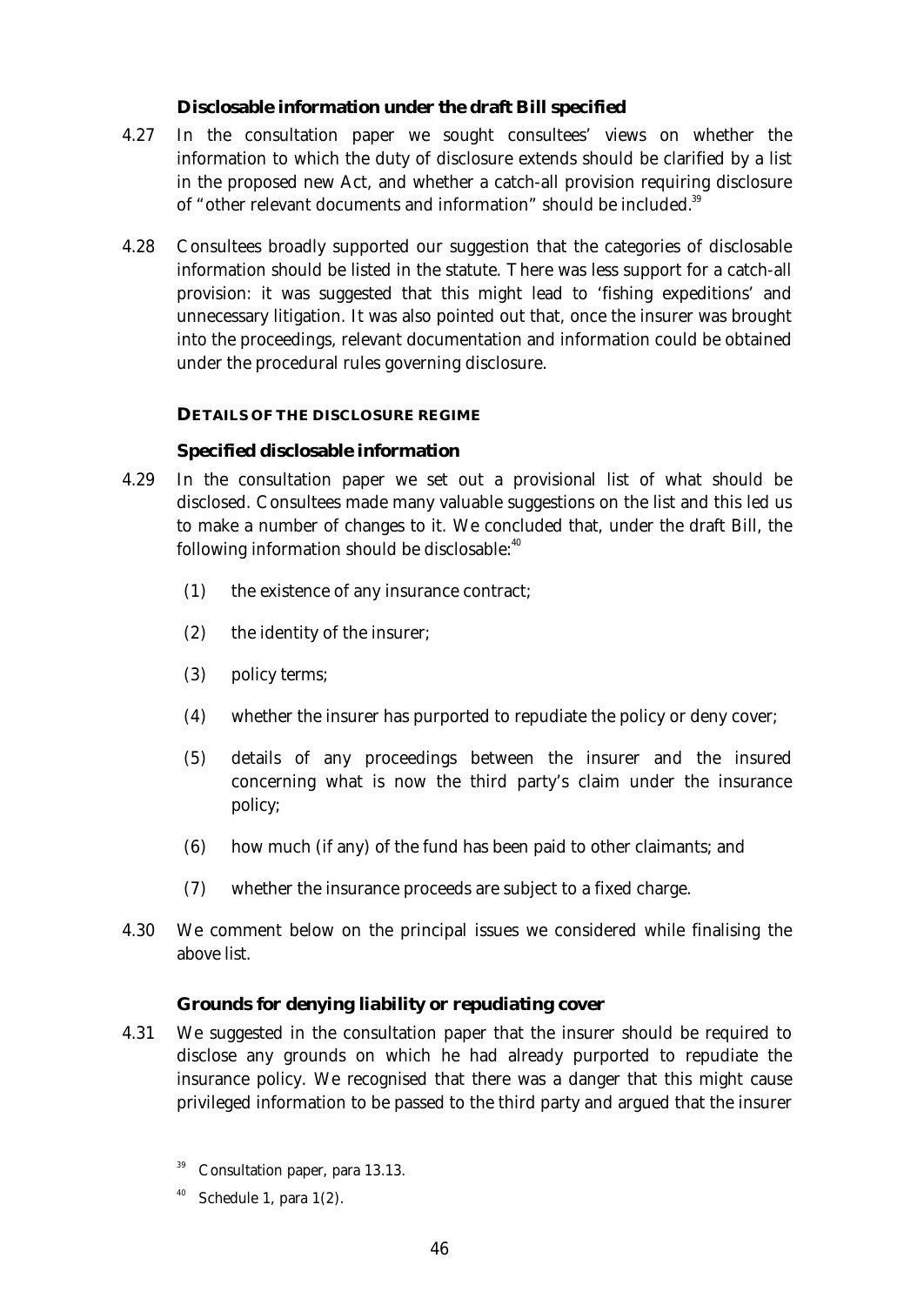might be given a right to apply to court for an order relieving him of this duty to disclose if the court was satisfied that the information would prejudice the insurer's case on the insured's liability to the third party. $41$  A number of consultees objected to this aspect of our proposals; they thought that the insurer should only be obliged to inform the third party if he had purported to repudiate (or had successfully repudiated) cover but should not have to disclose the grounds of the repudiation. We have adopted that suggestion. We were influenced in particular by the following considerations:

- (1) If the insurer does intend to deny cover or repudiate liability he is likely in any event<sup> $42$ </sup> to volunteer information to the third party on how he intends to do so unless he thinks it likely that such a revelation may prejudice him later.
- (2) What matters to the third party is how the insurer will defend a claim against him under the Act. What may have been said, or not said, in past correspondence with the insured could be an unreliable guide. At the time he receives a request for information under the Act, the insurer will usually not have received a claim, much less considered his response to it. Even if he has put forward grounds for repudiation, these may be altered or abandoned once the insurer comes to defend proceedings.
- (3) The grounds on which the insurer actually intends to deny cover or repudiate liability will shortly be revealed to the third party in the insurer's pleaded defence.

## *Details of proceedings between insurer and insured*

 4.32 When he acquires rights under the draft Bill, the third party will be able to apply to be substituted for the insured in current cover proceedings between the insured and the insurer. $^{43}$  The third party will only be able to do so, however, if he knows that such proceedings are taking place. The draft Bill enables the third party to obtain sufficient details of any such proceedings to enable him to apply to be substituted into them.<sup>44</sup>

#### *Whether insurance fund is subject to a fixed charge*

- 4.33 It is possible that the insured may have allowed the insurance proceeds to become the subject of a fixed charge.<sup> $45$ </sup> If he did so, the third party who has
	- Consultation paper, paras 13.9-13.10.
	- $42$  As he might thereby dissuade the third party from issuing proceedings against him.
	- <sup>43</sup> See para 3.43 above.
	- <sup>44</sup> Schedule 1, para  $1(2)(iv)$ .
	- <sup>45</sup> In *Siebe Gorman v Barclays Bank* [1979] 2 Lloyd's Rep 142, Slade J held that it was possible to create a fixed charge over prospective assets such as future book debts provided that they could be clearly ascertained. The same reasoning would apply to proceeds of an insurance policy. Although it is unlikely that such a charge would be created intentionally, it might happen accidentally. See para 7.13 below.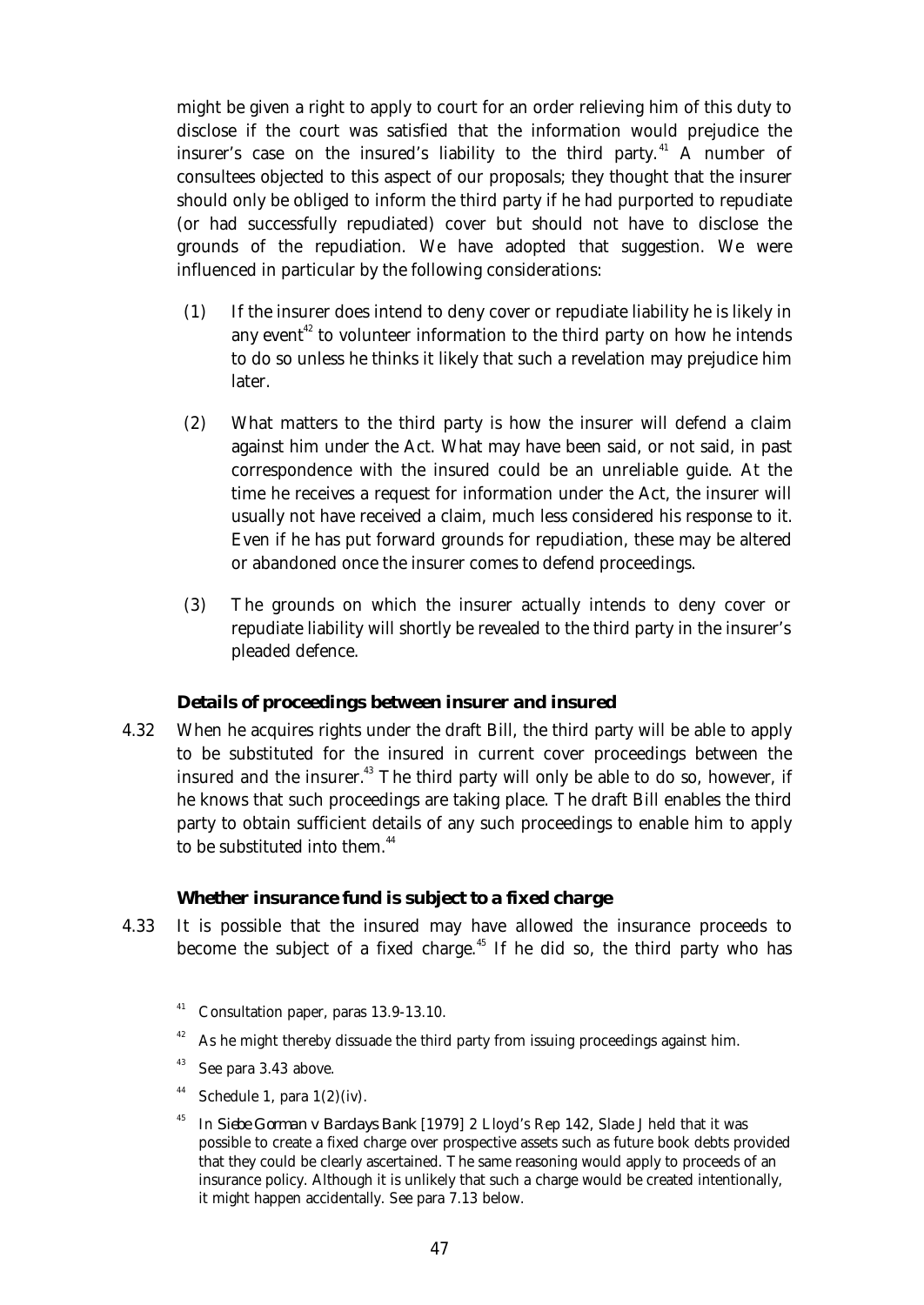received a transfer of rights would find that his rights were subject to the charge. This would reduce their value, perhaps to zero. The draft Bill enables a third party to ask whether the insurance proceeds are subject to a fixed charge before deciding whether or not to issue proceedings.<sup>46</sup>

# *No disclosure of settlements between insured and insurer*

4.34 Consultees supported our provisional view<sup>47</sup> that details of settlements reached before a transfer of rights should not be specifically disclosable. The effect of any settlement, insofar as it affects his rights, will be apparent to the third party from other details which are disclosable, in particular the terms of the insurance contract and the amount of the fund which has been paid out to other claimants.<sup>48</sup>

## **The request for information**

 4.35 The draft Bill imposes a duty of disclosure arising on receipt of a request for information which must be complied with within  $28 \text{ days}$ .<sup>49</sup> The duty will only extend to information specified in the request. The request must be in writing.<sup>50</sup>

# **The timing of the request for information**

 4.36 Consultees strongly supported our provisional proposal that the right to information should not be delayed until the liability of the insured was established.<sup>51</sup> This is the effect of the draft Bill.<sup>52</sup>

## **Persons entitled to request information**

- 4.37 One consequence of creating a right to disclosure which arises before liability is established is that it becomes necessary to specify who is to receive that right. We have followed the approach of the test in the 1930 Act which gives rise to the insurer's duty to disclose.<sup>53</sup> Those entitled to issue a request for information are
	- Schedule 1, para  $1(2)(b)(vi)$ . The third party is likely to request from the insurer most of the information to which the draft Bill entitles him. However, as we explain below (para 4.38), the draft Bill enables the third party to require information from anyone who possesses it. The insurer might well not know if the insured had subjected the insurance proceeds to a fixed charge; a third party concerned about this point would be well advised to direct a request for such information to the insured instead.
	- Consultation paper, para 13.14.
	- <sup>48</sup> Nor does the draft Bill require disclosure of any settlements reached *after* a transfer of rights. This is because, once the transfer has occurred, the insured and insurer have no rights or obligations *inter se* under the insurance contract in respect of the insured's debt to the third party, so any arrangements they arrive at will not affect the third party's rights.
	- Schedule 1, para 2. We agreed with consultees who argued that the 14 days suggested in the consultation paper (para 4.25) was too short a period.
	- $50$  Schedule 1, para 1(1).
	- <sup>51</sup> Consultation paper, para 13.4.
	- $52$  Schedule 1, para 1(1).
	- $53$  Section 2(2).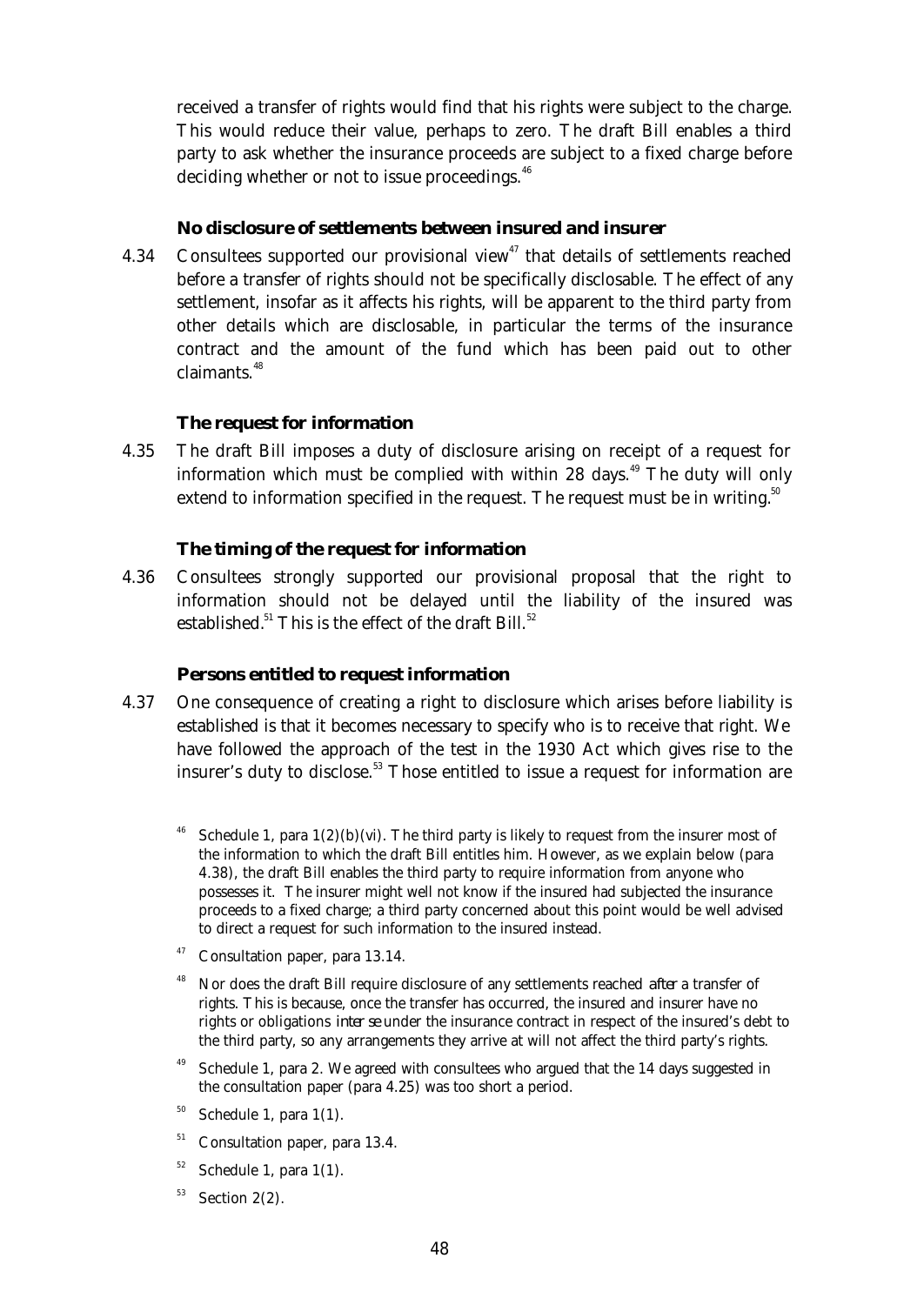those who believe on reasonable grounds that they have or may have received a transfer of rights under the draft Bill.<sup>54</sup>

#### **Persons from whom information may be requested**

 4.38 We asked consultees whether anyone other than the insured, the office-holder and the insurer should be subject to a duty of disclosure.<sup>55</sup> Consultees generally supported the idea that third parties should be able to impose a duty of disclosure on those in control of the specified information; several emphasised that intermediaries will often have the most information. We agree. Under the draft Bill, a person entitled to request information may do so from anyone he believes on reasonable grounds has that information.<sup>56</sup>

#### **Extent of duty of person from whom information requested**

4.39 Consultees supported our provisional view<sup>57</sup> that those providing information should disclose information which was within their knowledge or reasonably ascertainable from their records. The draft Bill gives effect to this.<sup>58</sup> The draft Bill also provides that if the person from whom information is requested cannot provide the information, he should inform the third party why it cannot be provided and, in certain circumstances, say who might be able to do so.<sup>59</sup>

#### **No "continuing duty"**

4.40 Although many consultees supported our provisional conclusion<sup>60</sup> that the duty imposed by a new Act should be a "continuing duty", others suggested that this would be too onerous and was unnecessary. We were persuaded by the latter view. We concluded that it would be unacceptable to require insurers and others to monitor indefinitely information relevant to the third party's claim. The idea that a request for information will yield a "snapshot" of information currently held (analogous to a company search) is familiar and readily understood. Third parties will be entitled to make further requests for information to ensure that it is up to date.<sup>61</sup> In addition, in England, once litigation is under way, the defendants to the third party's claim are likely to be subject to continuing duties

- <sup>55</sup> Consultation paper, para 13.20.
- <sup>56</sup> Schedule 1, para 1(1). The request for information must specify the third party's grounds for believing that the person from whom the information is requested has that information (para 1(5)).
- <sup>57</sup> Consultation paper, para 13.18.
- <sup>58</sup> Schedule 1, para  $2(1)(a)$  and para 7.
- $59$  Schedule 1, para 2(1)(b) and para 2(2).
- $60$  Consultation paper, para 13.4.
- $61$  See the Interpretation Act 1978, s 12(1).

Schedule 1, para  $1(1)$ . The request for information must specify those grounds (para  $1(5)$ .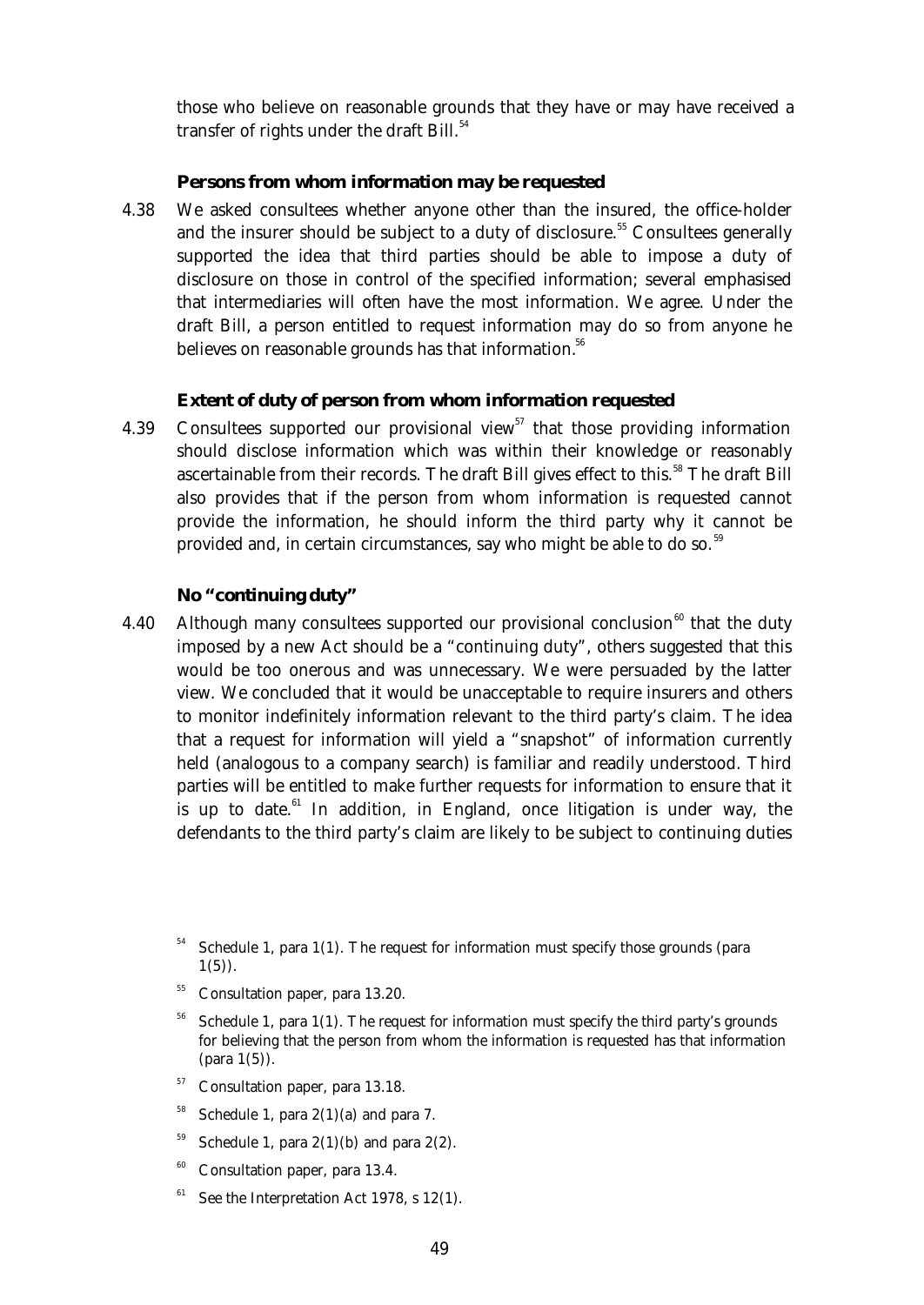of disclosure.<sup>62</sup> The rules on recovery of evidence in Scotland are set out in paragraph 4.14 above.

# **Duty to disclose information not documents**

 4.41 In the consultation paper we envisaged that the duty to disclose would extend to both information and documentation. $63$  In the course of drafting Schedule 1 to the draft Bill, however, we came to the view that the duty should extend only to specified information. Our reason for this was as follows. The duty is imposed by the draft Bill in order to help the third party evaluate his newly acquired insurance rights. In the light of consultation we have decided what information he needs to do this, and have listed it in the draft Bill. The third party would be entitled to require the insurer to give him this information. There is, accordingly, no need to require the insurer also to provide any documents. The insurer may choose to comply with a request by providing a copy of a document; or he may prefer to set the information out separately.

# **Insured is company not on the register (England and Wales only<sup>64</sup>)**

- 4.42 Schedule 1, paragraphs 3 and 4 of the draft Bill enable a third party to obtain, by a mechanism similar to that outlined above, documentation about his claim against the insured. We did not consult on these provisions, the need for which occurred to us during the drafting process. We set out a full explanation below.
- 4.43 One of our aims in this project has been to remove a third party's need to restore a defunct company to the register. One reason a third party using the 1930 Act may do this is so that he can establish the insured's liability. A third party proceeding under the draft Bill will not have to resurrect a company for this purpose.<sup>65</sup> Another reason why a third party proceeding under the 1930 Act may do this is to bring about the insolvency of the insured (if the company has been struck off the register under section 653 or 651 of CA 1985 this may not have happened). A third party proceeding under the draft Bill will no longer have to  $\overline{d}$ o so.  $^{66}$
- 4.44 If a third party takes advantage of these reforms and brings his action against the insurer alone before the liability of the insured to him is established, he may find that he receives incomplete documentation relating to the insured's liability. He will only receive a list of the documents that the insurer controls, not those which the insured (or more precisely the insured's ex-directors) possess. Therefore, he

 $62$  Under CPR 31.11 duties of disclosure continue until proceedings are concluded.

See, for example, para 13.13 of the consultation paper.

 $64$  The provisions of the draft Bill discussed here do not extend to Scotland, where the third party will be able to obtain sufficient documentation by way of court order. See para 4.14 above.

See Part 3 above.

See Part 3 above.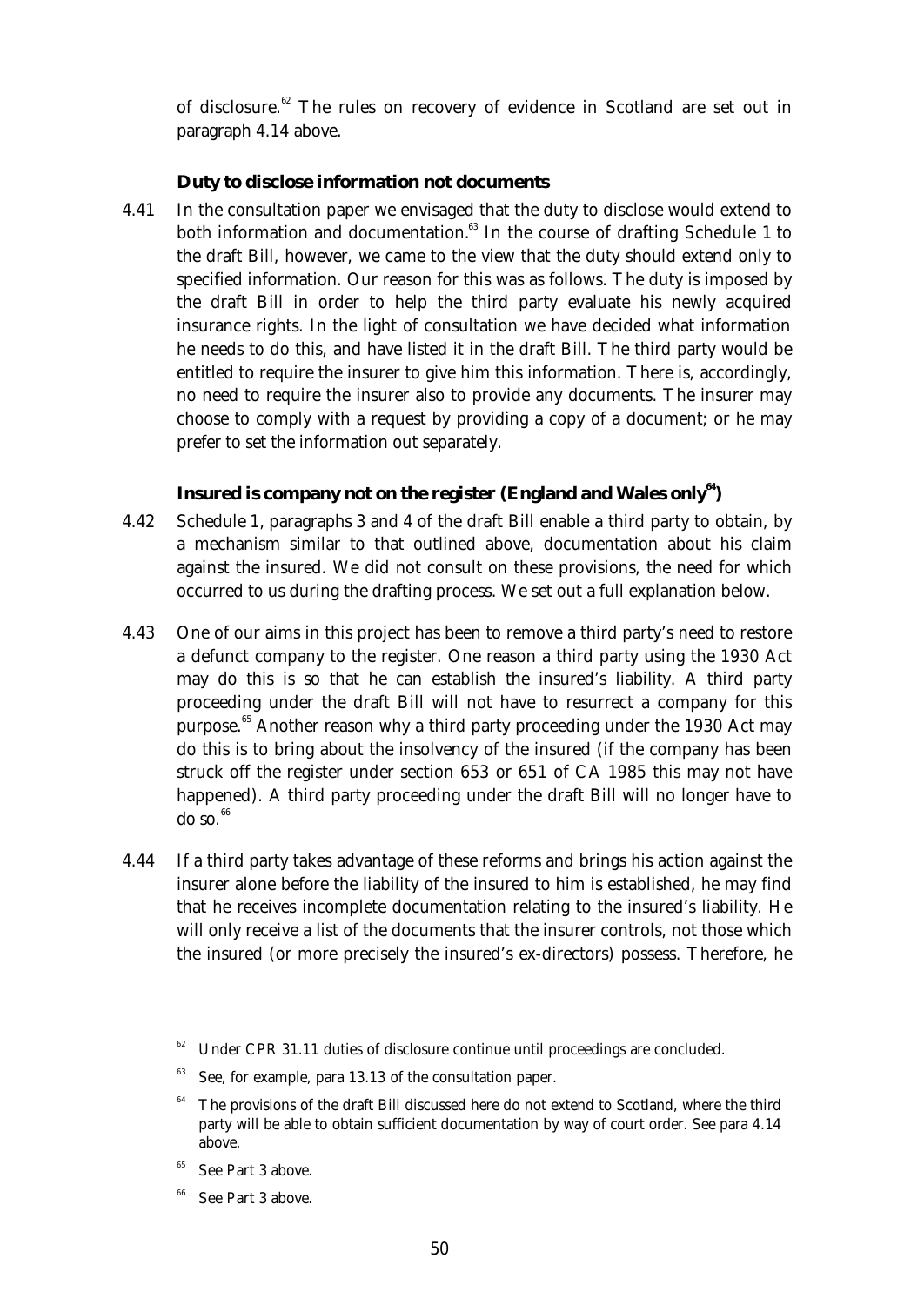might decide to apply to restore the insured to the register in order to obtain disclosure of these extra documents.<sup>67</sup>

 4.45 The disclosure provisions in the draft Bill at Schedule 1, paragraphs 3 and 4 are designed to remove the need for any such applications. The third party will be entitled to impose<sup>68</sup> the same duties of disclosure on former officers employees and office-holders of the insured as would have been imposed by the court had the insured been restored to the register and orders for standard disclosure been obtained. The third party will only be able to request such information after he has begun proceedings against the insurer.<sup>69</sup> The third party's rights will be the same whether he is involved in litigation or arbitration proceedings against the insurer.<sup>70</sup>

#### **Privileged documents**

 4.46 Schedule 1 does not require the disclosure of documents subject to legal professional privilege. $71$ 

#### **Sanction for non-compliance**

- 4.47 We did not think it necessary to provide an explicit sanction for non-compliance with the disclosure provisions in the draft Bill.<sup>72</sup> If someone from whom information or documentation was validly requested failed to respond
	- <sup>67</sup> Alternatively, if involved in court proceedings, he might apply for non-party disclosure under CPR 31.17. This would probably not, however, solve the third party's difficulty. Not only would it require an application to court, but the order he could obtain would not be as broad as an order for standard disclosure, as all documents subject to the order would have to be specified in it  $(CPR 31.17(4)(a))$ .
	- By issuing a request enclosing a copy of the claim form against the insurer. See Sched 1, para 3.
	- As the rights are intended to replicate the effect of standard disclosure. For the same reason, the duty of disclosure imposed by Sched 1 paras 3 and 4 is, like that in CPR 31.6, framed in terms of documents rather than information. One difference with the CPR rule should, however, be noted: consistent with other duties of disclosure imposed by the draft Bill, the duty is not a continuing duty. See Sched 1, para 4(3).
	- See paras 5.39-5.44 below on the circumstances in which the third party will be involved in arbitration proceedings.
	- Schedule 1, para 2(3) makes this clear in relation to a notice requesting information under para 1. In Scotland, this covers information which is subject to confidentiality as between client and professional legal adviser. So far as a notice requesting disclosure under para 3 is concerned, the duties of disclosure and the rights of inspection under para 4(1) are the same as the corresponding rights and duties under the CPR. CPR 31.19 provides that those rights and duties are defeated by a valid claim to legal professional privilege.
	- <sup>72</sup> Where an Act creates a duty, the law will supply an appropriate remedy: see *Doe d Murray v Bridges* (1831) 1 B & Ad 847 at p 849; 109 ER 1001, *per* Lord Tenterden CJ. The closest analogy is with the *Norwich Pharmacal* jurisdiction (*Norwich Pharmacal Co v Commissioners of Customs and Excise* [1974] AC 133) under which the Court has a general jurisdiction to require the disclosure of documents or other information by a party who (albeit blamelessly) has become involved in the wrongdoing of others (see White Book 2001, Vol 1, para 31.18.3).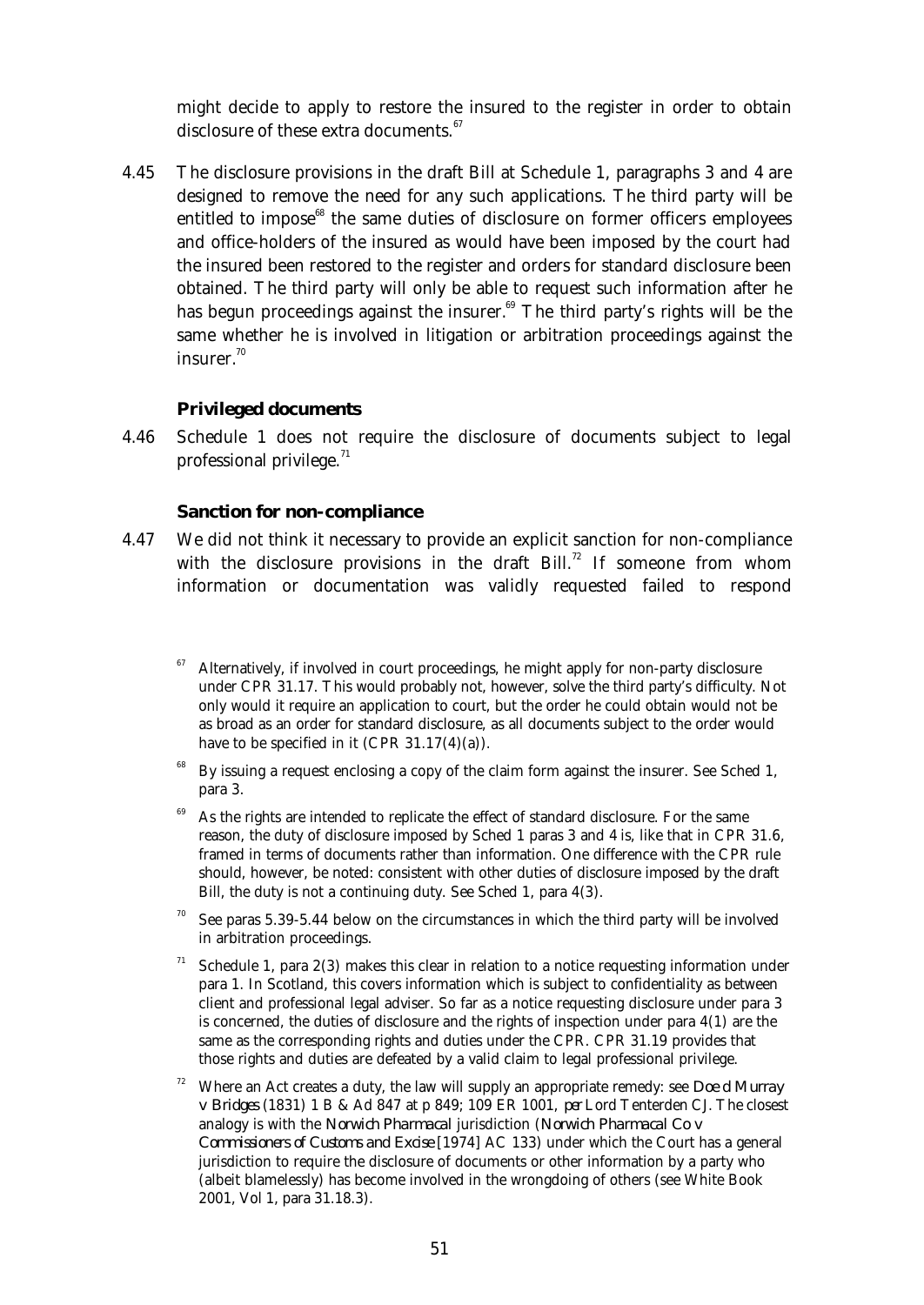adequately, the third party would be able to apply for a court order to require him to do so. If there were no proceedings yet in progress this application could be by way of a fresh claim.<sup>73</sup> In order to clarify the position in England and Wales, however, we recommend that CPR 31 should be amended to deal specifically with the procedure under Schedule 1.<sup>74</sup>

#### **Anti-avoidance**

 4.48 Section 2(1) of the 1930 Act makes void any provision in an insurance contract which purports to prohibit the giving of the prescribed information once rights have been transferred under the Act. The draft Bill contains a similar provision.<sup>75</sup>

<sup>73</sup> CPR 31.18, which makes clear that the specific rules do not limit any other powers to order disclosure. Note that CPR 31.16 applies to applications before commencement of proceedings, but only in relation to disclosure of documents and against a person who is likely to be a party to subsequent proceedings. By contrast, Schedule 1 para 2 of the draft Bill imposes obligations to supply *information* (not merely documents) *before* any proceedings are begun, on persons who are *not necessarily expected to be parties*. Schedule 1 para 4, under which the duty is limited to disclosure of documents, and applies only where proceedings have been begun, seems to be adequately covered by rule 31.17.

 $74$  This recommendation will be drawn to the attention of the Rules Councils in Scotland.

 $75$  Schedule 1, para 5.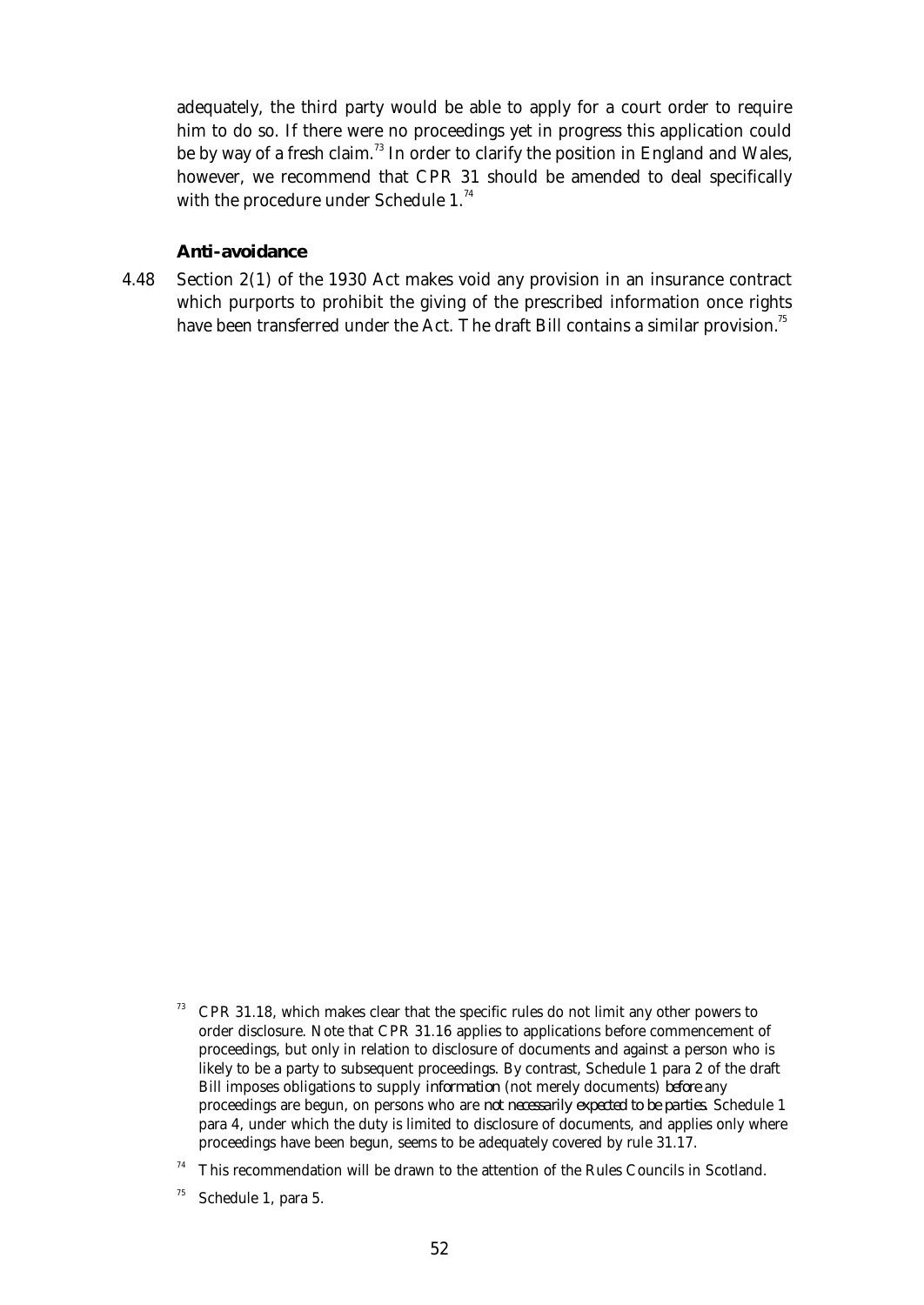# **PART 5 INSURERS' DEFENCES**

## **INTRODUCTION**

- 5.1 Rights transferred to a third party under the 1930 Act remain subject to the terms and conditions in the insurance contract. In the consultation paper we examined the difficulties this may cause the third party and, in particular, the consequence that the insurer may be entitled to rely on a default of the insured as a defence to a claim brought by the third party.<sup>1</sup> We asked consultees whether the third party's lot should be improved under a new Act and, if so, how this might be done. $2$
- 5.2 In this Part we briefly review the current law and summarise the views of consultees. We then deal separately with a number of specific defences and explain how these are treated in the draft Bill.

#### **CURRENT LAW**

## **Insurers' defences to an insurance claim by insured**

 5.3 The rights of an insurer who can identify a breach of the insurance contract will depend on the nature of the relevant clause. One possibility is that the breach enables the insurer completely to avoid liability under the policy. This will be the case first, if the clause is a warranty<sup>3</sup> or a condition precedent to the liability of the insurer; $\phantom{i}^4$  and, second, if the breach amounts to a repudiation of the policy as a whole.<sup>5</sup> In *Alfred McAlpine plc v BAI (Run-Off) Ltd*,<sup>6</sup> the Court of Appeal identified a third way in which the insurer may be able to avoid liability. The court held that a breach of contract might be a repudiation, not of the entire insurance contract, but of the particular claim under it. Whether this is the case or not depends on the seriousness of the breach.<sup>7</sup>

Consultation paper, Part 5.

- <sup>2</sup> Consultation paper, Part 14.
- <sup>3</sup> A warranty in an insurance policy is not to be confused with a warranty in the general law of contract. For a useful discussion of the distinction see *MacGillivray on Insurance Law* (9th ed 1997) para 10-2 ff.
- <sup>4</sup> The courts require very clear wording before they find that a condition is a condition precedent allowing the insurer to escape all liability. See *Farrell v Federated Employers Insurance Association Ltd* [1970] 1 WLR 1400 and *Taylor v Builders Accident Insurance* [1997] PIQR 247. An important example of a condition precedent sometimes found in insurance policies is a "pay-first" clause which we discuss separately below (see paras 5.28-5.37).
- <sup>5</sup> A breach of contract is repudiatory if it evinces an intention no longer to be bound by the contract. The courts almost never find a breach to be repudiatory in the absence of clear wording in the contract.
- 6 [2000] 1 All ER (Comm) 545.
- <sup>7</sup> The Court of Appeal held that clauses subject to this analysis were "innominate terms" as defined by Diplock LJ in *Hongkong Fir Shipping Co. Ltd, v Kawasaki Kisen Kaisha Ltd*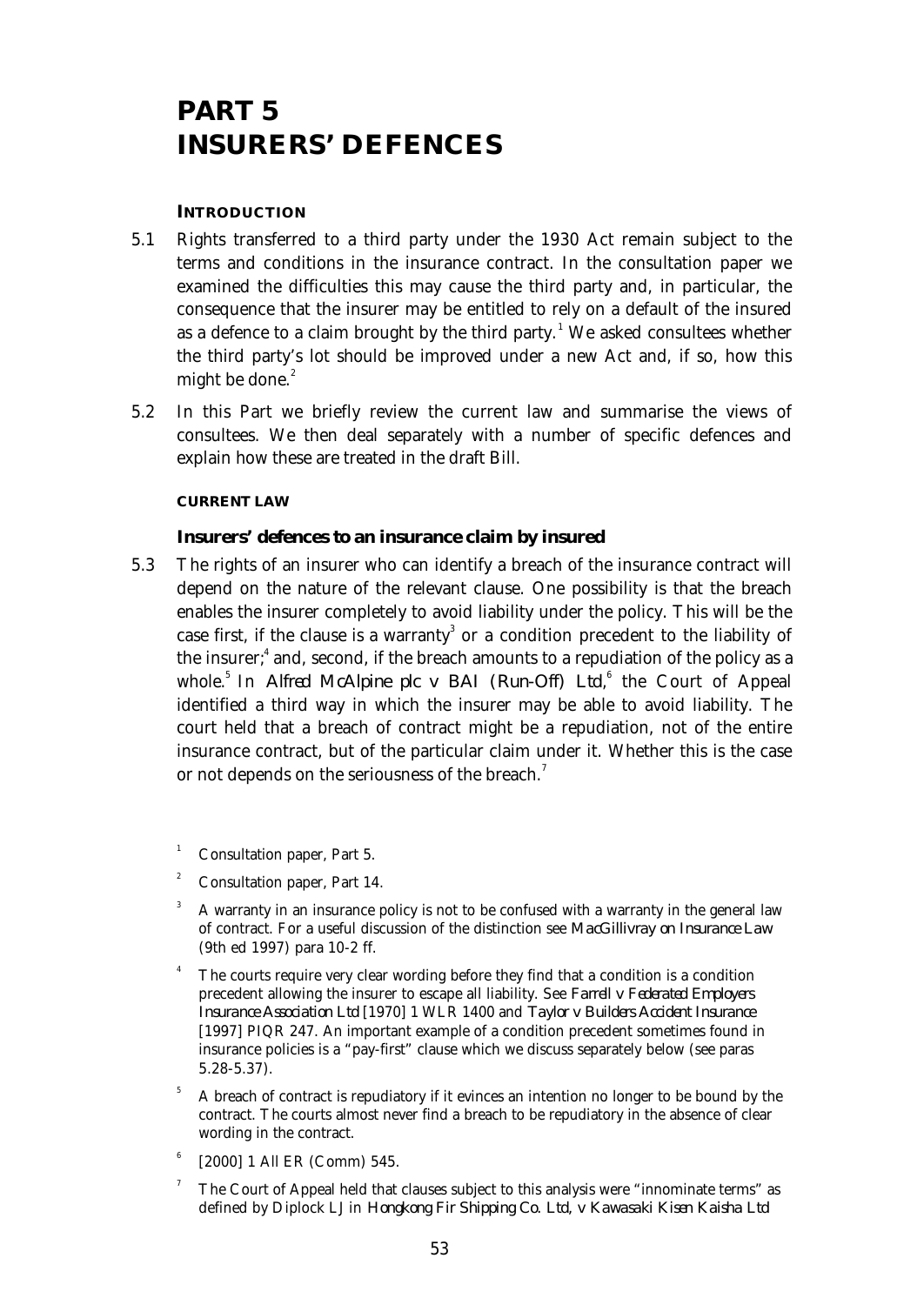- 5.4 If the insurer is not able to avoid liability altogether in one of these ways, he may still be entitled to rely on the breach to counterclaim for damages, reducing the net sum payable under the policy.
- 5.5 Prejudice suffered by the insurer as a result of a breach is not relevant to the question of whether the term breached is a warranty or a condition precedent<sup>8</sup> and is probably not relevant to the question of whether the breach amounts to a repudiation.<sup>9</sup> It is clearly relevant to the question whether or not the term breached is an innominate term. It may be taken into account when calculating damages.<sup>10</sup>
- 5.6 An insurer may also have defences which do not depend on a breach of the insurance contract. In particular, if the insured has made a misrepresentation, an insurer may, depending on the circumstances, be entitled to avoid the contract altogether or to counterclaim for damages. An insurer may also be able to rely on a breach of the insured's duty of utmost good faith if the insured has failed to disclose material facts to the insurer. $11$
- 5.7 It is important to note that, in practice, insurers often do not rely on their strict rights where there has been non-disclosure, misrepresentation or breach of warranty on the part of the insured. They may voluntarily choose not to rely on certain defences<sup>12</sup> or they may be bound by codes of best practice, such as the Statement of General Insurance Practice.<sup>13</sup>

## **Insurers' defences to a claim by third party under the 1930 Act**

 5.8 The rights of the insured against the insurer transferred to the third party by section 1 of the 1930 Act are subject to the conditions and defences in the insurance policy. As Harman LJ held in *Post Office v Norwich Union Fire Insurance Society Ltd*,<sup>14</sup> the third party cannot "pick out the plums and leave the duff

[1962] 2 QB 26. On the facts, the court found that the notice provision before it was such a term and held that, had the insured never provided details of the incident in relation to which he was making a claim, and had this meant that the insurer was seriously prejudiced, then the insurer would have been entitled to reject the claim altogether.

- 8 See *Pioneer Concrete (UK) Ltd v National Employers Mutual Insurance Association* [1985] 2 All ER 395.
- 9 See the review of the authorities on this point by Waller LJ in *Alfred McAlpine plc v BAI (Run-Off) Ltd* [2000] All ER (Comm) 545 at p 551.
- <sup>10</sup> See the first instance judgment of Colman J in *Alfred McAlpine plc v BAI (Run-Off) Ltd* [1998] 2 Lloyd's Rep 694 at p 702.
- <sup>11</sup> *Banque Keyser Ullman SA v Skandia (UK) Insurance Co Ltd* [1990] QB 665. The law in this area was most recently surveyed by the House of Lords in *Pan Atlantic Insurance Co Ltd v Pine Top Insurance Co Ltd* [1995] 1 AC 501.
- <sup>12</sup> Protection and Indemnity clubs say that they usually refrain, for example, from relying on pay-first clauses when the third party's claim relates to death or personal injury. See para 5.30 below.
- $^{13}$  Which was issued by the Association of British Insurers ("ABI") in 1986, last revised in 1995.
- $14$  [1967] 2 QB 363 at p 376.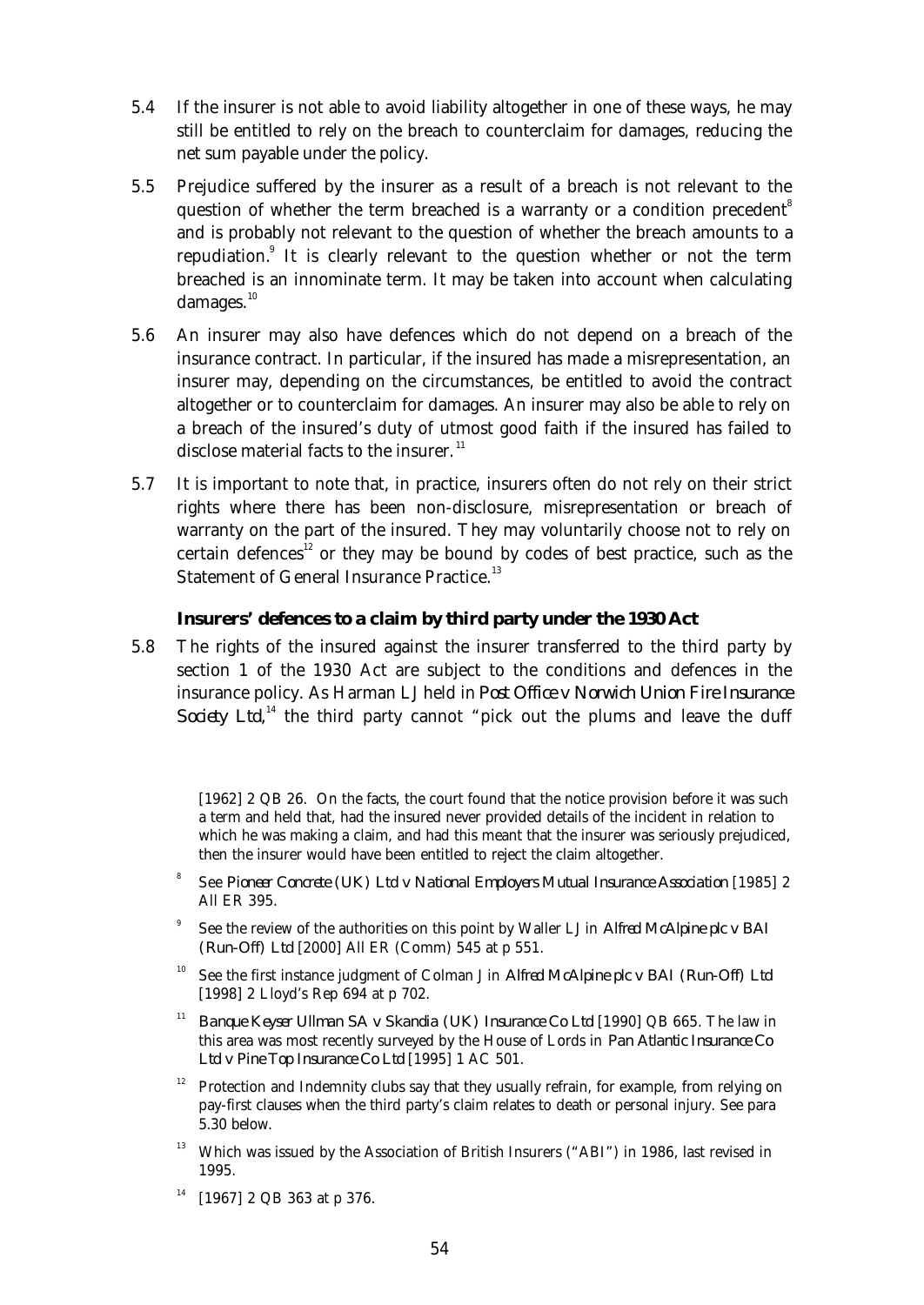behind". As a result, the insurer may, for example, be able to rescind the insurance contract for non-disclosure of material facts or deny liability on the grounds of a breach of a condition in the policy.<sup>15</sup>

5.9 As we pointed out in the consultation paper,<sup>16</sup> a breach of the insurance contract may well occur around the time of a statutory transfer.<sup>17</sup> If this does occur, the third party may not be able to cure the breach, either because the term in question requires the insured to do something personally,  $18$  or because he is not aware of it in time,  $19$  or because he lacks the financial resources to do so.  $20$ 

## **CONSULTATION**

- 5.10 In the consultation paper, we suggested that the particular problems faced by third party claimants under the 1930 Act might justify restricting the ability of insurers to rely on defences against them. We consulted on a number of general bases for such restrictions.<sup>21</sup> We also consulted on a number of specific restrictions to policy defences.<sup>22</sup>
- 5.11 There was little support from consultees for general restrictions on the ability of insurers to rely on policy defences. While many consultees agreed that the right of insurers to rely on a breach of an insurance contract so as to avoid liability altogether was too extensive, most felt that this was not a problem which should be addressed in the narrow context of a reform of the 1930 Act. The view was that, after the statutory transfer, the third party should be subject to the same
	- <sup>15</sup> See also Lord Brandon in *The Fanti and The Padre Island* [1991] 2 AC 1 at p 29: "It is abundantly clear from the express terms of the Act of 1930 that the legislature never intended, except as provided in s 1(3) ... to put a third party in any better position as against an insurer than that of the insured himself...in a case where the insurer would have had a good defence to a claim made by the insured before the statutory transfer of his rights to the third party, the insurer will have precisely the same good defence to a claim made by the third party after such transfer." The Scottish courts have also held that all the pleas open to the insurer against the insured are also available against the third party: see *Greenlees v Port of Manchester Insurance Company* 1933 SC 383, *Cunningham v Anglian Insurance Co. Ltd* 1934 SLT 273 and *Bell v Lothiansure Ltd*, 19 January 1990, Lord Cameron of Lochbroom.
	- $16$  Consultation paper, para 14.3.
	- $17$  For example, an insured heading towards bankruptcy or winding-up may not pay insurance premiums.
	- <sup>18</sup> For example, a term may require the insured to provide the insurer with information and assistance.
	- $19$  For example, a term requiring notification of a claim.
	- <sup>20</sup> For example, if the insurance contract requires the claimant to take steps for which legal assistance is not available.
	- $21$  Specifically where the insurance was compulsory, where the third party's claim fell into a particular category, such as death or personal injury, where a policy breach occurred after a certain point or when restrictions were justified by the consequences of the breach. See consultation paper, para 14.7 ff.
	- Specifically non-disclosure and misrepresentation; and breaches of conditions relating to the duty to co-operate and provide assistance, to preserve the assets or business insured, to hold a particular licence or qualification and to make payments to the insurer.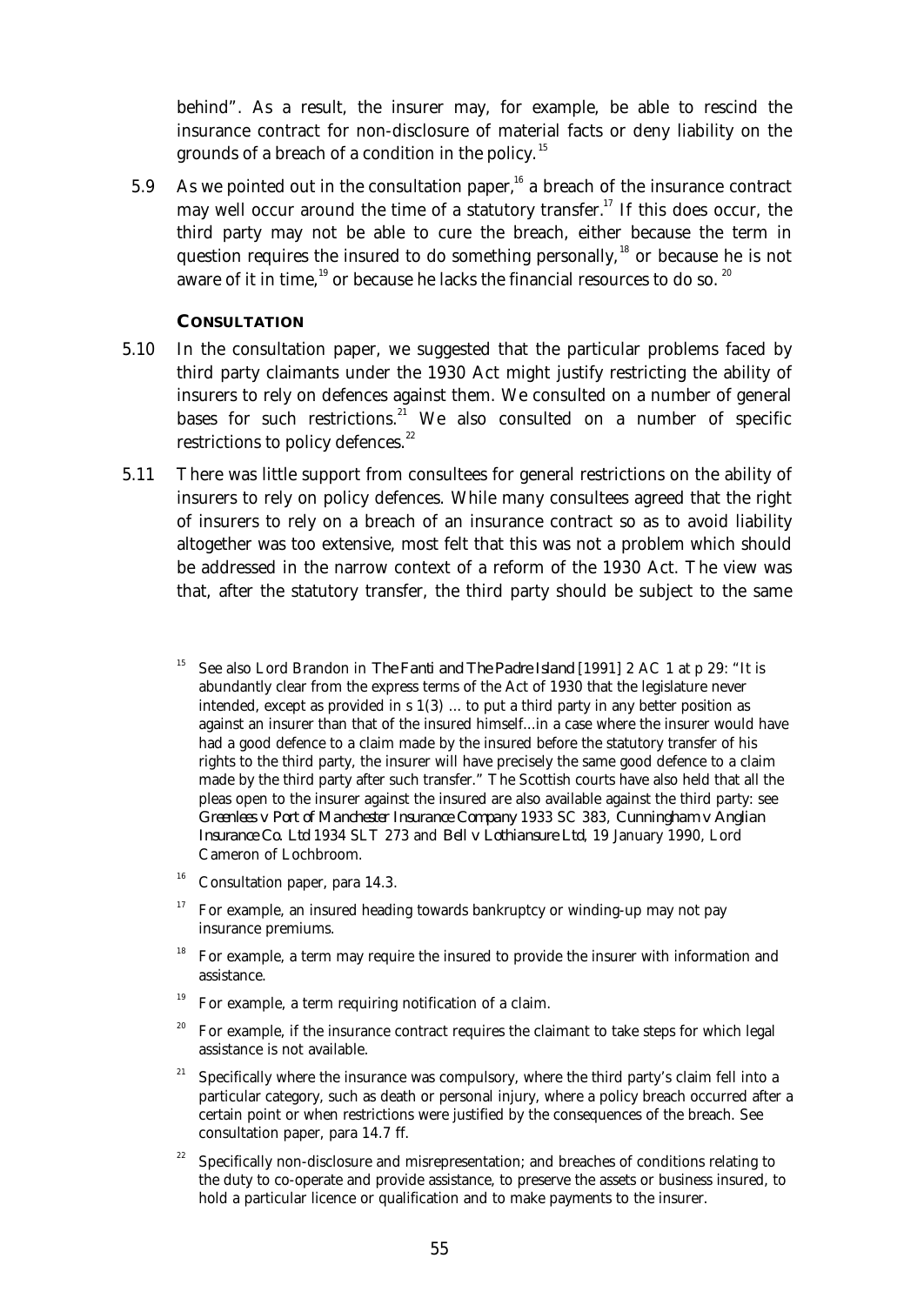generally prevailing insurance law, with its imperfections, as was the insured before transfer. We agree, and have taken account of the lack of support for most of our reform options.<sup>23</sup>

 5.12 Opinion was also largely opposed to specific restrictions, though a number of consultees supported restrictions on the use of pay-first clauses and on clauses requiring the insured to provide information and assistance. There was no consensus on whether the insurer should be prevented from relying on breaches of notice requirements in "claims made" policies where late notification provides a defence to a claim.<sup>24</sup> A large majority of consultees who addressed the issue agreed that a third party should be able to satisfy procedural requirements such as notice provisions imposed on the insured by the insurance contract.

#### **REFORM RECOMMENDATIONS**

## **Insurer's defences to a claim under the draft Bill generally**

- 5.13 As we have seen, the case law on the 1930 Act is clear that rights under the insurance contract transferred to the third party are subject to the defences which the insurer could have used against the insured.<sup>25</sup> We have also seen that consultees supported this aspect of the existing regime, and urged caution in respect of our suggestions for departing from it in particular circumstances.<sup>26</sup>
- 5.14 We have adopted this approach. As a result of the retention of the concept of statutory transfer in the draft Bill, $^{27}$  the insurer defending a claim from a third party will, as under the 1930 Act, generally be entitled to rely on any defence it would have been entitled to rely on as against the insured. We recommend a limited number of enhancements to the third party's rights after the statutory transfer. These are designed to prevent particular injustices which the transfer would otherwise create. In the remainder of this Part we set out and explain the way in which specific insurer's defences would operate under the draft Bill.

## **Notice provisions and personal performance by insured**

 5.15 Most insurance policies contain notice clauses which require the insured to notify the insurer (immediately or within a specified period) of matters such as knowledge of a claim or service of proceedings.<sup>28</sup> Obtaining prompt notice may

- Under a "claims made" insurance policy the insured is covered for claims made against it during the period covered by the policy, whenever the event giving rise to the claim occurred. See the consultation paper, paras 2.19-2.20.
- $25$  See para 5.8 above.
- $26$  See paras 5.11-5.12 above.
- See para 3.22 above.
- <sup>28</sup> See *J Rothschild Assurance plc v John Robert Collyear* [1998] CLC 1697 where the court discussed when the duty to notify circumstances "which may give rise to a claim" arose.

 $23$  The difficulties faced by a third party will be substantially reduced by the greater right to disclosure under the draft Bill (see Part 4 above). As a result of his early knowledge of the details of the insurance contract, for example, the third party may be able to fulfil a condition himself; alternatively, he may become aware of weaknesses in his claim against the insurer before committing substantial funds to it.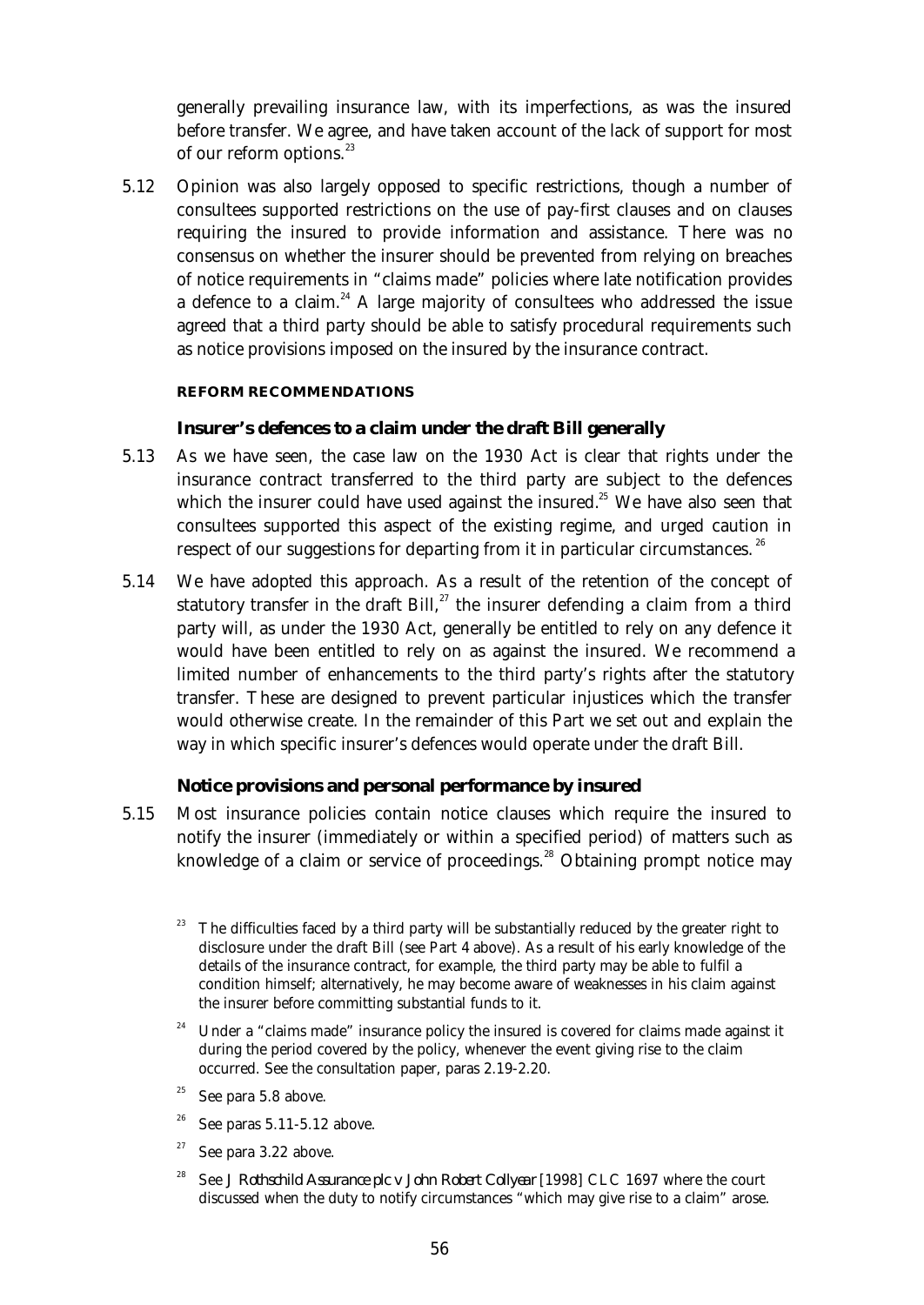be vital if the insurer is to investigate the claim so as to conduct the insured's defence. Notice clauses may also require the insured to give notice in a particular form or at a particular place such as the insurer's head office. The court may hold that a notification requirement in an insurance policy must be met by the insured himself, even if rights have transferred to a third party under the 1930 Act.<sup>29</sup>

 5.16 In the consultation paper we gave our provisional view that the draft Bill should not permit an insurer to insist on personal performance by the insured of contractual conditions, such as notice provisions, if the third party fulfilled the condition himself.<sup>30</sup> Consultees overwhelmingly agreed with that view. Accordingly, under the draft Bill, a third party will be able to fulfil, or contribute towards fulfilling, a contractual provision such as a notice provision.<sup>31</sup>

## **Duty to provide information and assistance**

- 5.17 The insurance policy may require the insured to provide the insurer with information and assistance. This may be a continuing duty. There is authority that under the 1930 Act a transfer of rights does not affect such clauses, so that a failure by the insured to comply with the obligation may enable the insurer to resist the third party's claim.<sup>32</sup>
- 5.18 We were not persuaded by consultees who felt that this was a general problem which should be addressed in the draft Bill. The insured (usually in the person of an office-holder) will generally be in a position to fulfil the duty. He is also likely to attempt to do so as the interests of the other creditors would be damaged if the third party's insurance claim ran into difficulties and, as a consequence, the third party claimed in the insolvency or winding-up.
- 5.19 However, the position is different if the insured is a company which has been struck off the register. In such a case, the insured clearly cannot provide any information and assistance. Even if it were resurrected, it would have no interest in doing so. In these circumstances it would, in our view, be anomalous to allow insurers to rely on a clause requiring the insured to provide information and assistance. Accordingly, the draft Bill provides that such clauses are of no effect if the reason that the insured fails to comply is that it does not exist.<sup>33</sup>

#### **Excesses and unpaid premiums**

 5.20 Conditions in insurance contracts relating to the insured's duty to pay premiums are fundamental to the insurer's agreement to provide cover. If an insured makes a claim under an insurance policy without having paid all the premiums due, the

 $30$  Consultation paper, paras 14.3-14.6.

- <sup>32</sup> *Edwards v Minster Insurance Co. Ltd* (unreported) (CA) 10 March 1994 discussed in the consultation paper at paras 5.52-5.54.
- $33$  Clause 4(2).

<sup>29</sup> *The Vainqueur Jose* (*CVG Siderurgicia v London Steamship Owners Mutual*) [1979] 1 Lloyd's Rep 557. Cf *Barrett Bros (Taxis) Ltd v Davies* [1966] 1 WLR 1334. See consultation paper, paras 5.17-5.31.

 $31$  Clause 4(1).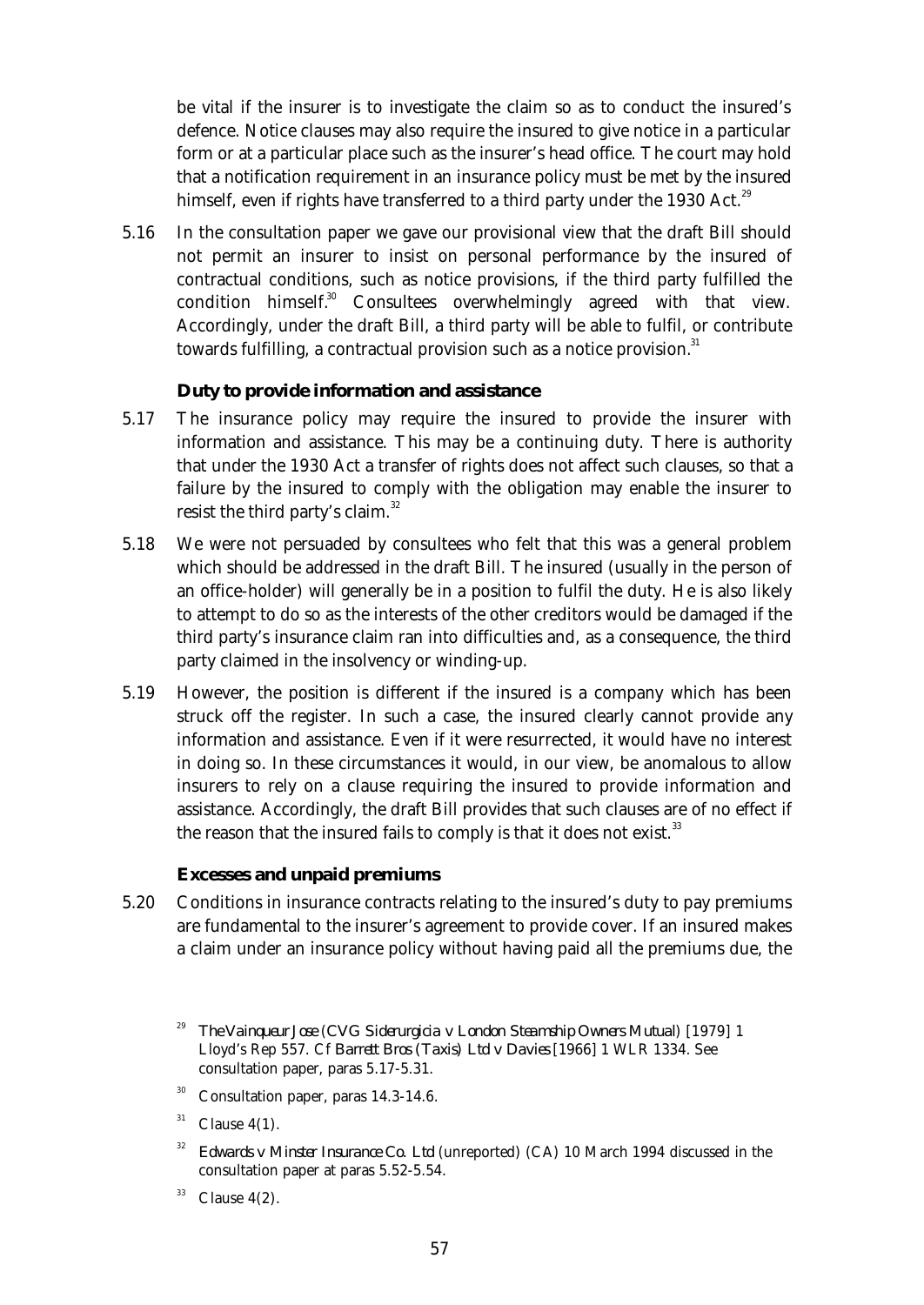insurer will often have a complete defence to the claim, though in some cases an insurer may not rely on non-payment of premiums to avoid liability altogether. $34$ Conditions may also provide for an "excess" which reduces the value of the contractual indemnity.

- 5.21 A third party claiming under the 1930 Act will generally be bound by such terms in the same way as the insured. This is a consequence of the transfer of the rights of the insured in the 1930 Act.<sup>35</sup>
- 5.22 Consultees were strongly in favour of this feature of the 1930 Act, which we have retained in the draft Bill. Under the draft Bill, the insurer will be entitled to rely on any excess in the insurance contract, which is, in effect, an uninsured amount, and will be entitled to set off any unpaid premiums against the insurance proceeds paid to the third party.<sup>36</sup>

# **"Claw-back" clauses**

- 5.23 The Employers' Liability (Compulsory Insurance) Regulations 1998 (the "1998 Regulations") $37$  set out a number of conditions which are prohibited in employers' liability insurance policies. For example, an insurer is not allowed to frame the contract in such a way that cover lapses if the employer is negligent in providing a safe working environment for his employees.<sup>38</sup>
- 5.24 Regulation 2(2) prohibits any condition which requires an employee or an insured employer to pay the first amount of any claim. This provision is intended to ensure that excesses negotiated between the insurer and the employer do not affect the employee's right to be compensated in full by the insurer, and that payment is not jeopardised by the employer's insolvency.<sup>39</sup>
	- <sup>34</sup> For example if there are days of grace, or if the insurer is prevented by election or estoppel from avoiding the claim on the basis of the non-payment.
	- <sup>35</sup> Nevertheless, *Murray v Legal and General Assurance Society Ltd* [1970] 2 QB 495 is first instance authority that this is not always the case. Cumming-Bruce J held that an insurer could only rely on a policy condition as against the third party if it arose "in respect of the liability of the insured to the third party" and that a condition requiring payment of premiums did not always meet this description. The decision has been criticised by the editor of *MacGillivray on Insurance Law* (9th ed 1997) para 28-17: "The third party is [under the 1930 Act] assigned rights subject to any defences which the insurers possess against the assured and these include, it is submitted, general equitable rights of set-off". Phillips J expressly declined to follow *Murray* at first instance in *Cox v Bankside* [1995] 2 Lloyd's Rep 437 at p 451.
	- <sup>36</sup> Clause 5. The possible exception to this general rule highlighted by *Murray* (see para 5.21, n 35 above) will not apply. Cf the treatment of claw-back clauses which enable an insurer to recover some, or all, of the insurance proceeds from the insured. See paras 5.23- 5.27 below.
	- <sup>37</sup> These regulations replaced the Employer's Liability (Compulsory Insurance) General Regulations 1971 and were made under the Employers' Liability (Compulsory Insurance) Act 1969 (the "1969 Act").
	- <sup>38</sup> Regulation 2(1). This applies even if the insured is thereby acting illegally (Regulation  $2(1)(c)$ .
	- <sup>39</sup> A DETR Press Release, issued on 27 October 1998, stated that the 1998 Regulations would "extend the provisions which aim to ensure that excesses negotiated between the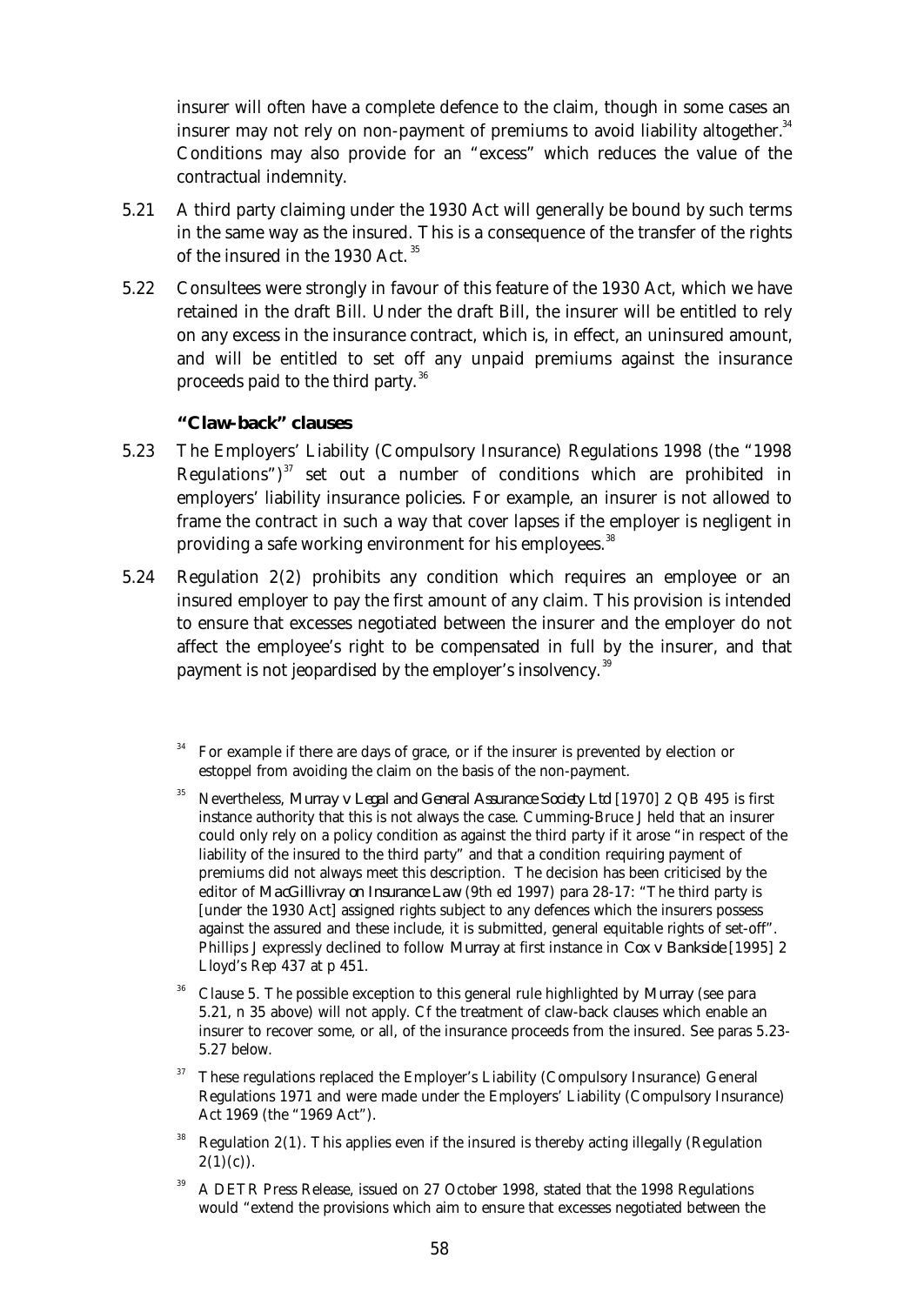- 5.25 Regulation 2(3) slightly relaxes this rule against excesses. It specifically allows policy conditions requiring the employer to pay or contribute any sum to the insurer in respect of the satisfaction of any claim made under the contract of insurance by a relevant employee or any costs and expenses incurred in relation to any such claim ("claw-back clauses").
- 5.26 As we have seen, a third party will be bound by a clause imposing an excess as a result of a transfer of rights under the 1930 Act. This will also be the case under the draft Bill.<sup>40</sup> It would, however, clearly be contrary to the purpose of the 1998 Regulations, were an insurer similarly entitled to rely on a claw-back clause to reduce, or reclaim, sums payable to the third party after a statutory transfer.
- 5.27 Recent authority has confirmed that the insurer is not able to rely on a claw-back clause in such a way under the 1930 Act. $41$  The result under the draft Bill will be the same. A claw-back clause must comply with section 1 of the 1969 Act which requires an employers' liability insurance policy to oblige the insurer to meet the full amount of an employee's claim. Accordingly, the claw-back clause can only impose an obligation on the insured to reimburse the insurer after the insurer has paid out (usually directly) to the injured employee. Such an obligation is not one of the insured's "rights under the contract against the insurer in respect of the liability".<sup>42</sup> It will consequently remain with the insured. The insurer will be able to pursue the insured for reimbursement under the claw-back clause, but not the third party.

## **Pay-first clauses**

 5.28 Pay-first (or "pay-to-be-paid") clauses require the insured actually to have paid sums due to third parties in respect of his liability before he is entitled to an indemnity from the insurer.<sup>43</sup> Such clauses are usually only found in the rules of Protection and Indemnity Clubs, although concern has been voiced that they might be used more widely by other mutual insurers.<sup>44</sup> Historically, such clauses were included so that Club members could rely on the financial soundness of other members.<sup>45</sup> In practice, clubs may not require members to have paid out

> insurer and the employer *do not affect the employee's right to be fully compensated by the insurer*." In its note to editors, the press release said that the purpose of the 1998 Regulations was "to ensure that funds are available to pay any compensation that might be awarded, and that *payment is not jeopardised - for instance, because the employer has gone into liquidation* or because the insurer has imposed restrictions on the cover." (emphasis added).

- $40$  See para 5.22 above.
- <sup>41</sup> *Aitken v Independent Insurance Co Ltd* 2001 SLT 376.
- $42$  Clause 1(1).
- The use of such clauses was described at length in the consultation paper, para 5.58 ff.
- <sup>44</sup> Hirst J in *The Italia Express* [1992] 2 Lloyd's Rep 281 at p 298 suggested that a pay-first clause "would be entirely inappropriate in the non-club environment of a commercial insurance contract". Some consultees suggested, however, that pay-first clauses are now being used more widely by mutual insurance companies.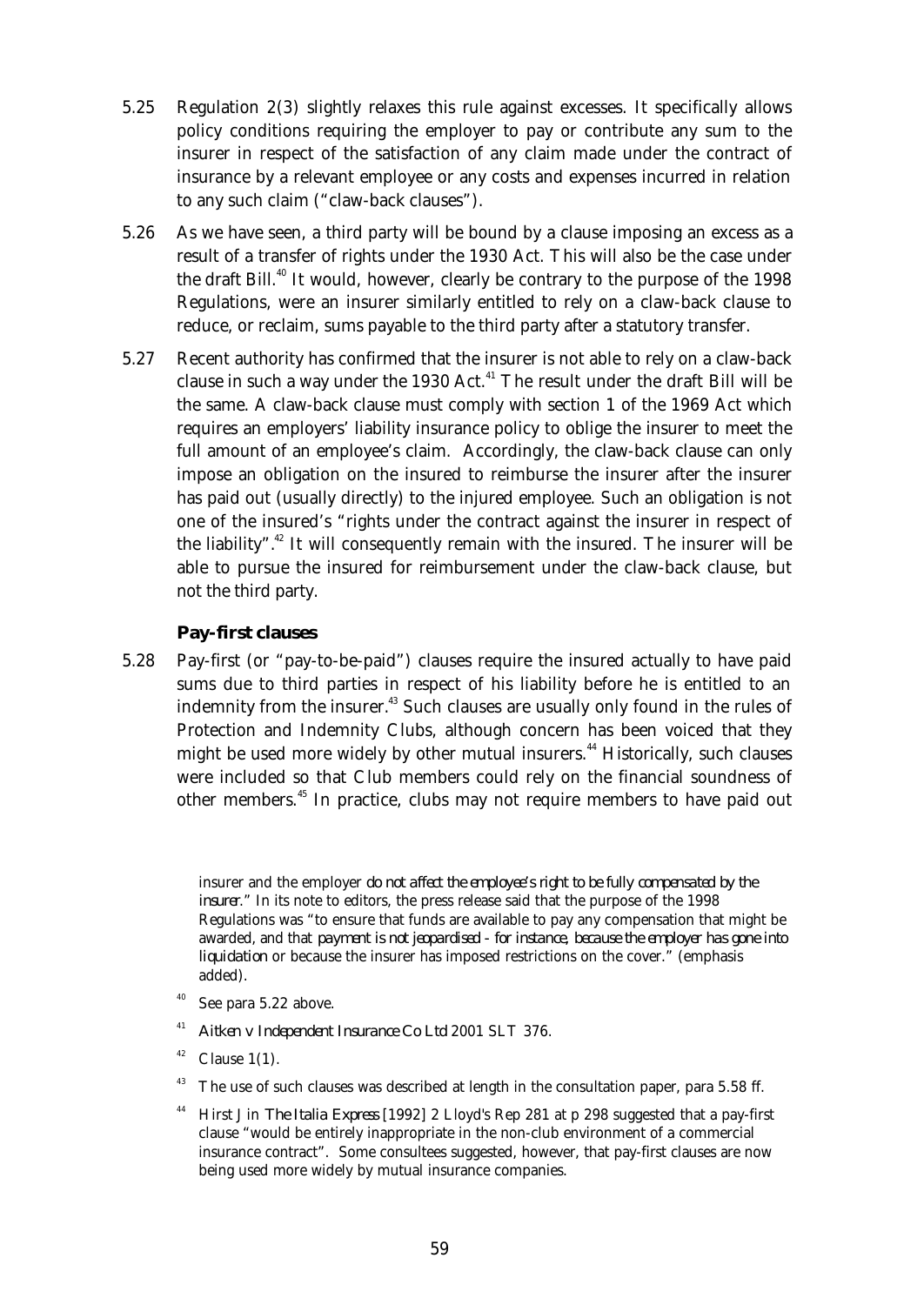before indemnifying them but may seek to rely on pay-first clauses if claims are brought against them by third parties. $46$ 

#### *Current law*

- 5.29 The question of how such clauses operate in the context of a transfer of rights under the 1930 Act is not easy, and the position was unclear until *The Fanti and The Padre Island.*<sup>47</sup> In that case, the House of Lords held that, if the insured has not paid sums due to a third party before rights transfer to the third party, no right to be indemnified has accrued, or can be transferred. In particular:
	- (1) Section 1(3) of the 1930 Act does not render pay-first clauses invalid. Within the meaning of that section, such clauses do not purport either directly or indirectly to alter the rights of the parties upon a transfer of rights. $48$
	- (2) After the statutory transfer of rights effected by the 1930 Act, the condition precedent represented by the pay-first clause remains in place, with the effect that no right of indemnity arises until the *insured* has paid the third party. The House of Lords overruled the Court of Appeal on this point.<sup>49</sup> The Court of Appeal had held that, after the transfer of rights, the pay-first clause should be construed to mean that no right of indemnity arose until the *third party* had paid himself; and that, so construed, it was clear that the pay-first clause was futile and of no  $effect.$ <sup>50</sup>
- 5.30 In reaching its decision, the House of Lords stressed the commercial reasons for the use of such clauses and appeared to take comfort from the Clubs' assurance that they did not rely on them against third parties bringing claims for death or personal injury.<sup>51</sup>
	- It has been queried whether this argument can be used to justify the use of such clauses, as most modern Clubs operate very similarly to insurance companies: see Sir Jonathan Mance ("Insolvency at Sea" [1995] LMCLQ 34 at p 46) who doubts whether such clauses are essential to the Clubs' security.
	- <sup>46</sup> In some cases, Club rules may allow an indemnity to be paid before actual payment by the member. For example, the committee of a Protection and Indemnity Club may exercise its discretion to make an out of court settlement possible, or rules may provide that the Club will indemnify the member for sums which the member has been legally ordered to pay, "or could be reasonably expected to pay".
	- <sup>47</sup> [1991] 2 AC 1 Lord Goff of Chievely, at p 30E, said that it had "troubled maritime lawyers, in the City of London and the Temple, ever since the enactment of the Third Parties (Rights against Insurers Act) 1930."
	- Lord Brandon at p 29B and Lord Goff of Chievely at p 37.
	- <sup>49</sup> The Court of Appeal decision is reported at [1989] 1 Lloyd's Rep 239.
	- See the judgments of Lord Brandon at p 29F and Lord Goff of Chievely at pp 31-32. At p 31G Lord Goff described the Court of Appeal's view as "fundamentally flawed".
	- See the judgment of Lord Goff at p 39D.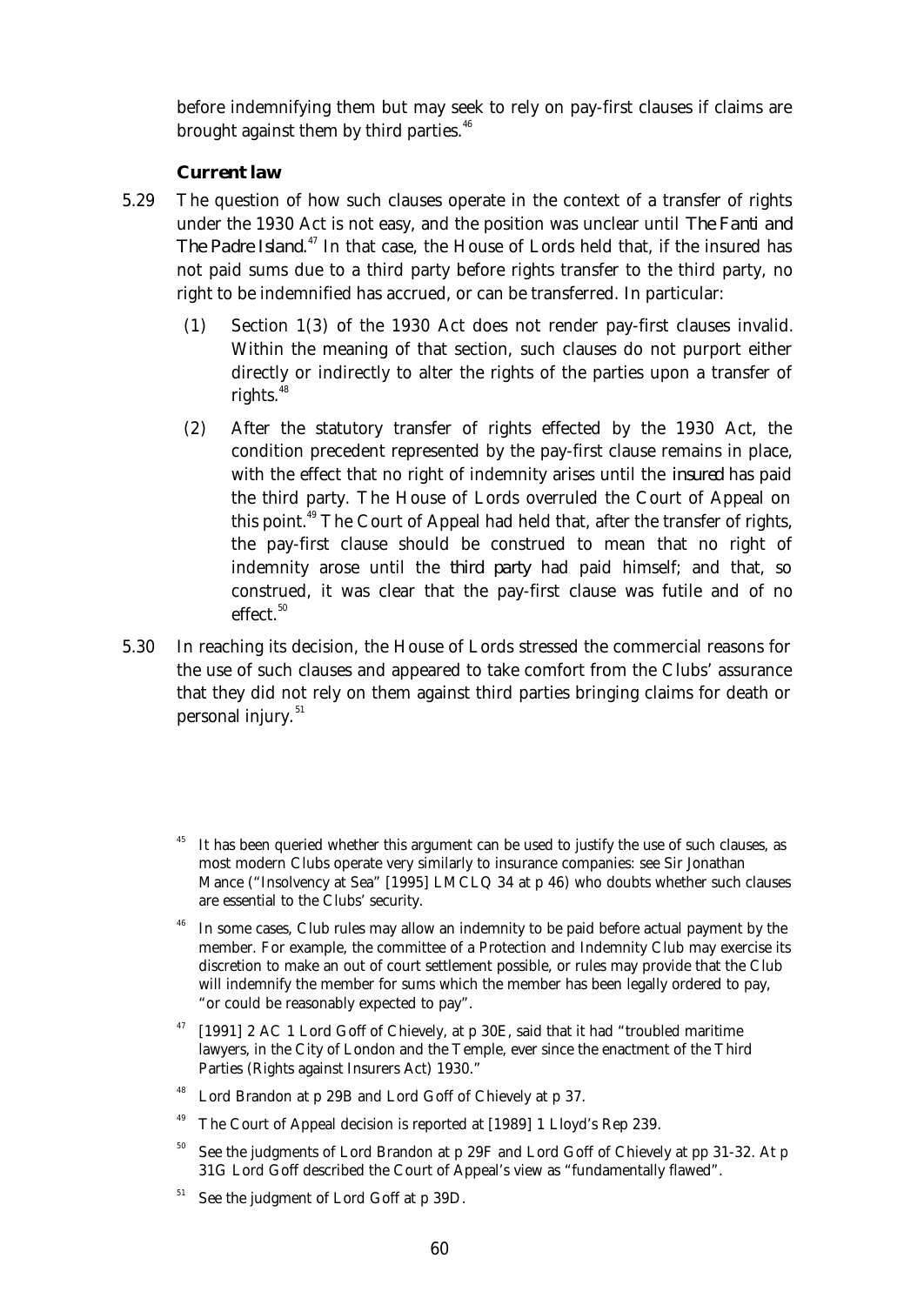# *Consultation*

- 5.31 We asked consultees how pay-first clauses should be treated on a statutory transfer under the draft  $Bill.<sup>52</sup>$  Because of the particular nature of the cover provided by Clubs, we did not form a provisional conclusion on the use of such clauses in the consultation paper.
- 5.32 A majority of consultees who responded were in favour of reforming the law to prevent insurers from relying on pay-first clauses. Some queried whether mutual insurers are, in fact, dependent on the solvency of their members and suggested that many claims are paid without the member having to pay first. A number suggested that the practice of Protection and Indemnity Clubs not to rely on such clauses in claims for death and personal injury was inadequate protection for third parties and one stated that he had experience of an insurer attempting to rely on such a clause in a personal injury case.
- 5.33 Those opposing reform argued that pay-first provisions were vital to the functioning of Protection and Indemnity Clubs. They suggested that preventing clubs from relying on them might encourage them to relocate to other jurisdictions. Others warned that we should avoid reforming areas of law currently under discussion in international negotiations on marine liability insurance. The International Maritime Organisation  $("IMO")^{53}$  is considering the possibility of compulsory insurance and direct rights of action for third parties for claims other than for oil and Hazardous Noxious Substances damage. $54$

## *Reform recommendations*

 5.34 In the light of consultation we think that the result reached by the Court of Appeal accords with the policy of the 1930 Act better than that reached by the House of Lords. As Bingham LJ observed, the view that a third party is not bound by a pay-first clause does not in fact conflict with the policy of the 1930 Act:

> This is not, I think, save by denying the clubs a possible defence, to expose them to a liability to the third party greater than they would have been under to the member. The clubs' obligation to the member was to pay, but to pay only, a member who had suffered actual loss (by payment to the third party). Upon transfer, the clubs' obligation would still be to pay, and to pay only, a third party who had suffered actual loss (although not in this instance by payment out). I think this fairly reflects the intention of the 1930 Act. $5$

- <sup>52</sup> Consultation paper, paras 14.40-14.41.
- The United Nations' specialised agency responsible for improving maritime safety and preventing pollution from ships.
- <sup>54</sup> The IMO has already developed liability regimes for oil and other spills (see the 1969 Civil Liability Convention, the 1971 Fund Convention and the 1996 Hazardous Noxious Substances Convention). These are incorporated into UK law in the Merchant Shipping Act 1995 which contains its own regime for direct action by a third party against an insurer (see s 165, which excludes the operation of the 1930 Act).

<sup>55</sup> *The Fanti and The Padre Island* [1989] 1 Lloyd's Rep 239 at p 250.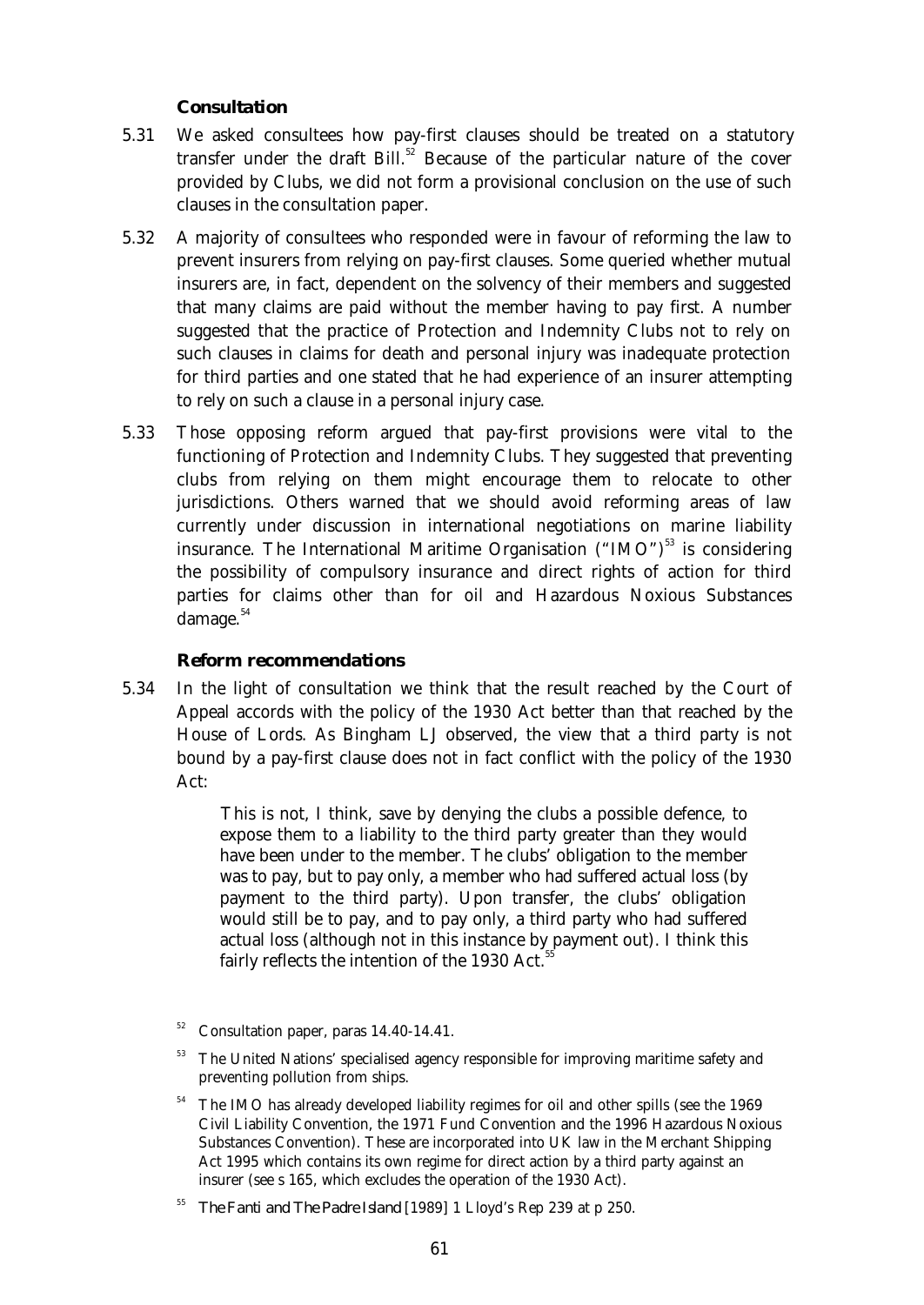5.35 In our view, to allow insurers to rely on pay-first clauses as a defence to a claim under the draft Bill would, as Stuart-Smith LJ observed in relation to the 1930 Act, mean that:

> any liability insurer could drive a coach and horses through the Act by the simple device of incorporating a pay to be paid clause even if, in the case of a solvent insured, he did not always insist upon its performance.<sup>56</sup>

- 5.36 The draft Bill is designed to protect a third party's claim from the consequences of the insured's insolvency or winding-up. One of these consequences is that an insured is not in a position to pay the third party before claiming on his insurance policy. Thus the general position under the draft Bill is that pay-first clauses are of no effect after a statutory transfer of rights.<sup>57</sup>
- 5.37 Similar reasoning applies to all forms of insurance. We are, however, reluctant to recommend that a new Act should intervene in the field of marine liability insurance, given current domestic and international negotiations. We wish to avoid proposing provisions which might conflict with international measures.<sup>58</sup> Accordingly, the draft Bill only nullifies the effect of pay-first clauses in the context of marine insurance if the claim is for death or personal injury (in which cases best practice of Protection and Indemnity Clubs is not to rely on pay-first clauses in any event). $59$

## **Anti-avoidance**

- 5.38 Section 1(3) of the 1930 Act makes void any contract of insurance insofar as it "purports, whether directly or indirectly, to avoid the contract or to alter the rights of the parties thereunder" on a statutory transfer. Any term which purported, for example, to end or to restrict cover on a winding-up or bankruptcy order being made against the insured, would be of no effect. The draft Bill contains a similar provision.<sup>60</sup>
	- <sup>56</sup> *Ibid,* at p 259. Lord Goff of Chievely expressly disapproved this observation (*The Fanti and The Padre Island* [1991] 2 AC 1 at p 38E). He held that market forces would limit the use of pay-first clauses as an avoidance device, and that the Court of Appeal's position ignored the policy of the 1930 Act that the third party should not be placed in a better position than the insured. In the light of consultation, we are not so confident as Lord Goff of the effect of market forces. For the reasons given by Bingham LJ, extracted in para 5.34, we do not consider that our view conflicts with the original policy of the 1930 Act.
	- Clause  $4(3)$ .
	- We note that Viscount Goschen, on behalf of the Government, resisted proposed amendments to the Merchant Shipping and Maritime Security Act 1997 which would have allowed third parties a right of direct action against insurers, on the grounds that, in the context of marine insurance, direct action must be achieved through international agreement. (*Hansard* (HL) 26 November 1996, vol 576, cols 86-88).
	- $59$  Clause 4(4).
	- $60$  Clause 6.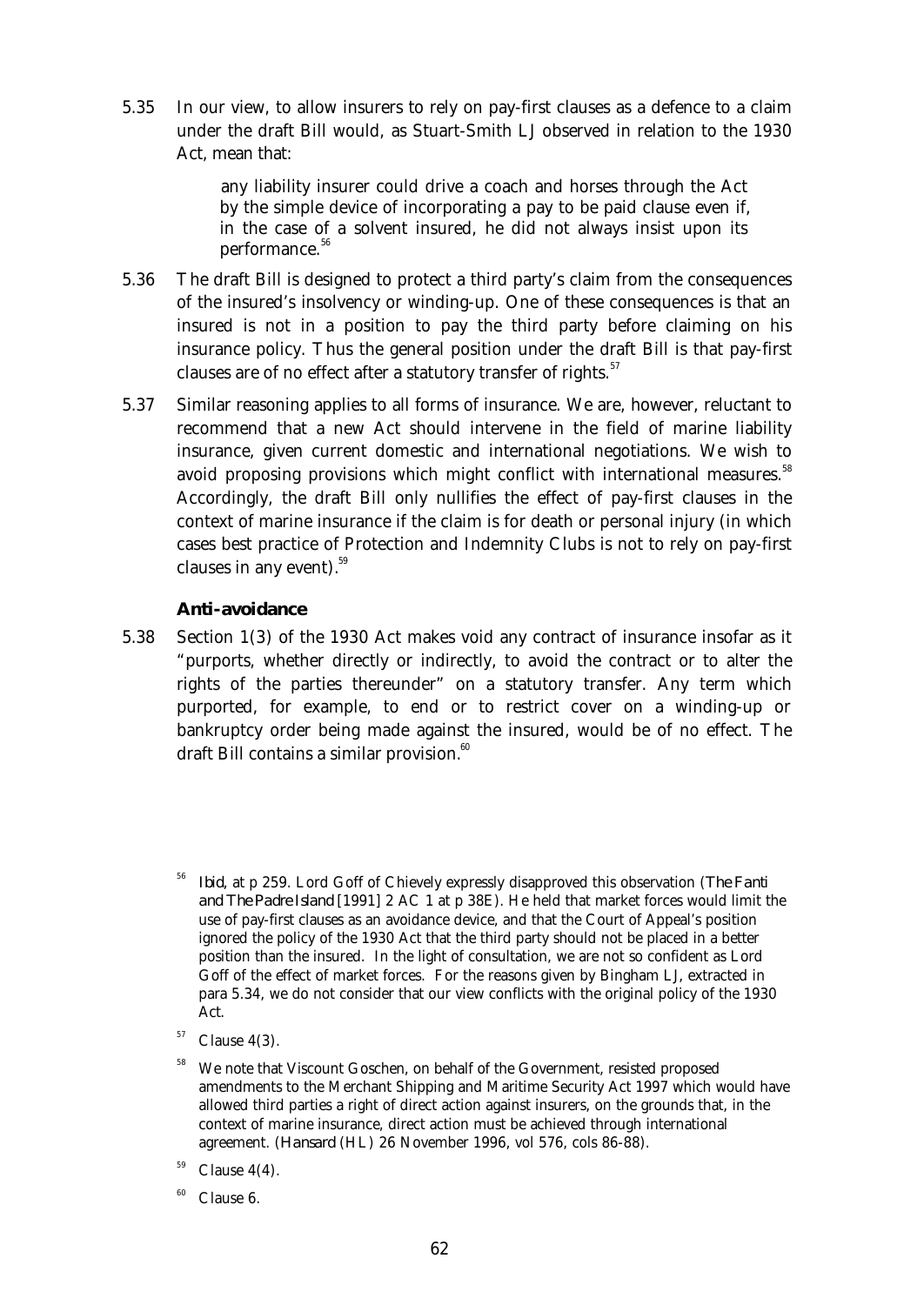## **Arbitration clauses**

## *Current Law*

- 5.39 An insured may be required by an arbitration clause in the insurance policy to refer disputes with the insurer to arbitration. $61$ Such arbitration clauses bind third party claimants under the 1930 Act as they would have bound the insured. $62$
- 5.40 It is important to note that, as a general rule, this will not mean that a third party claimant under the 1930 Act is required to enter into an arbitration with the insurer if he does not wish to do so. Under the ABI / Lloyds arbitration agreement most UK insurers have now undertaken not to enforce arbitration clauses in standard-form policies if the insured prefers to have questions of coverage determined by a court. A third party under the 1930 Act will be treated in the same way as the insured. $63$
- 5.41 A third party may be contractually entitled, or bound, to establish part or all of his claim against the insured in arbitration proceedings. As we have seen, $64$  until he establishes liability (which he may do by obtaining an arbitration award), the third party is not entitled to bring proceedings against the insurer under rights transferred by the 1930 Act. When he does so, the appropriate forum for those proceedings will be unaffected by any arbitration clause in a contract with the insured.
	- Most arbitration clauses in insurance contracts only relate to questions of quantum which are unlikely to be relevant in the context of third party liability insurance. However, policies may contain arbitration clauses relating to questions of liability. Such clauses are enforceable as conditions precedent provided that they do not purport to oust the ultimate jurisdiction of the court: *Scott v Avery* (1856) 5 HLC 811; 10 ER 1121. In England and Wales, under s 9 of the Arbitration Act 1996, the court must grant a stay of court proceedings unless satisfied that the arbitration agreement is null and void, inoperative or incapable of being performed. In Scotland, the court must give effect to a valid agreement by the parties to refer matters to arbitration and will sist the proceedings before it: *Sanderson and Son v Armour and Co. Ltd* 1922 SC (HL) 117.
	- <sup>62</sup> *Freshwater v Western Australia Assurance Co. Ltd*. [1933] 1 KB 515; *Dennehy v Bellamy* [1938] 2 All ER 262; *Cunningham v Anglian Insurance Co. Ltd* 1934 SLT 273. One consultee suggested that this might no longer be the case following the enshrinement in statute of the doctrine of separability in s 7 of the Arbitration Act 1996. In our view the effect of s 7 (which confirms the common law position established by *Heyman and others v Darwins Ltd* [1942] AC 356 and subsequent cases), is that arbitration clauses remain binding even if the rest of the insurance contract is void or otherwise ineffective; s 7 does not imply that, on a statutory transfer of rights under the 1930 Act, rights are transferred to the third party free of the obligations imposed by an arbitration clause.
	- <sup>63</sup> The agreement (made in 1956 and confirmed in 1986) is binding on all members of the ABI and Lloyds, who write the vast majority of third party liability insurance in the UK. It applies to all insurance policies except marine and some aviation policies. The issue of whether a claim by a third party falls under the agreement was specifically considered by the ABI in 1964 in response to a request from LCD and the position of third parties was clarified in a circular to members (Circular No 64/64 of 12 June 1964).

See paras 3.4-3.10 above.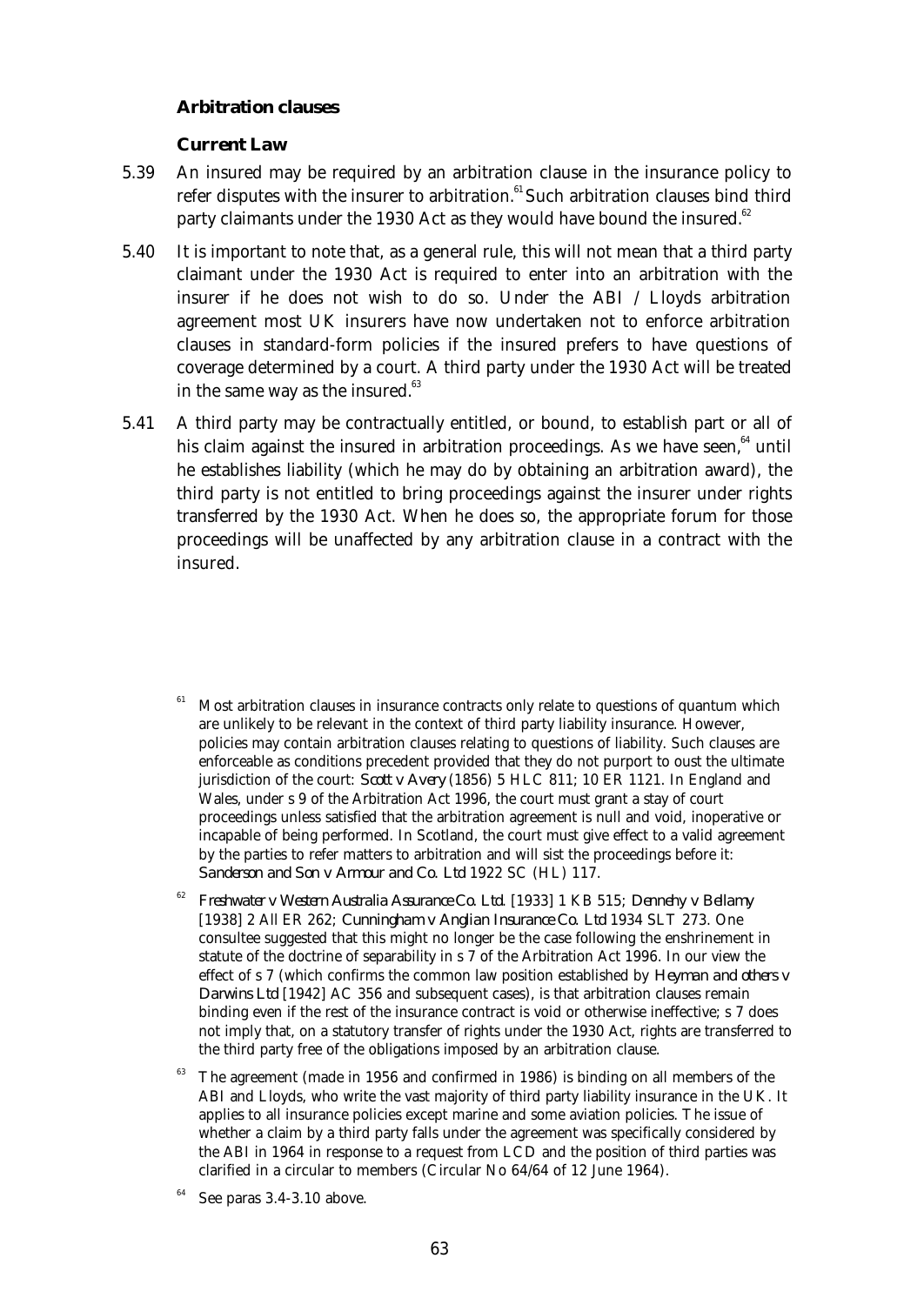## *Consultation*

 5.42 In the past, third parties bound by an arbitration clause in an insurance contract were not entitled to public funding to pursue arbitration proceedings, even if they would have been entitled to public funding for litigation. This was the subject of judicial criticism. $65$  We asked on consultation whether any restrictions should be placed on the ability of insurers to rely on arbitration clauses in the insurance contract.<sup>66</sup> Few consultees responded to this question: the majority of those who did thought that the rights transferred to the third party should remain subject to any arbitration clause in the insurance contract.<sup>67</sup>

## *Reform recommendations*

- 5.43 We recommend that a third party with rights transferred by the draft Bill should be bound by an arbitration clause in the insurance contract to the extent to which the insured would have been bound.<sup>68</sup> As explained above,<sup>69</sup> the new mechanism in the draft Bill allowing the third party to establish the insured's liability in proceedings against the insurer<sup>70</sup> will apply in an arbitration in the same way as it will in court proceedings.
- 5.44 The position is different if the third party is entitled or obliged by a clause in a contract with the insured to establish the insured's liability in arbitration proceedings. As explained above, the new mechanism in the draft Bill will apply.<sup>71</sup> In such a case, the insurer has not agreed to resolve anything by way of arbitration, and, in our view, it would be contrary to the consensual nature of arbitrations to require him to do so. Accordingly, if a third party in such a position wishes to take advantage of the new mechanism in the draft Bill to establish the insured's liability in proceedings against the insurer, he will have to do so in court proceedings (unless the insurer agrees otherwise).

## **Defences which would have been available to insured**

- 5.45 A third party who receives a statutory transfer under the draft Bill is entitled to proceed, as under the 1930 Act, by attempting to establish the insured's liability
	- <sup>65</sup> *Smith v Pearl Assurance Co Ltd* [1939] 1 All ER 95 *per* Clauson LJ; *Fakes v Taylor Woodrow Construction Ltd* [1973] 1 QB 436 at p 441 *per* Denning MR. See consultation paper, paras 5.41-5.48. Under the new legal funding regime, limited funding may be available for arbitrations.
	- $66$  Consultation paper, paras 14.32-14.35.
	- <sup>67</sup> One consultee told us that arbitration clauses are often used by insurers as a means of ensuring that disputes are resolved in a UK forum. Under the Brussels Convention a claimant may be able to insist that court proceedings are conducted abroad, regardless of what is said in the contract. The Brussels Convention does not apply to arbitration agreements. The consultee advised that we should be wary about consigning insurers to a foreign forum for a determination on UK law.
	- This is the effect of the basic transfer mechanism in the draft Bill, Clause 1(1).
	- <sup>69</sup> See para 3.31 above.
	- $70$  Clause 8 (clause 9 in Scotland).
	- $71$  See para 3.32 above.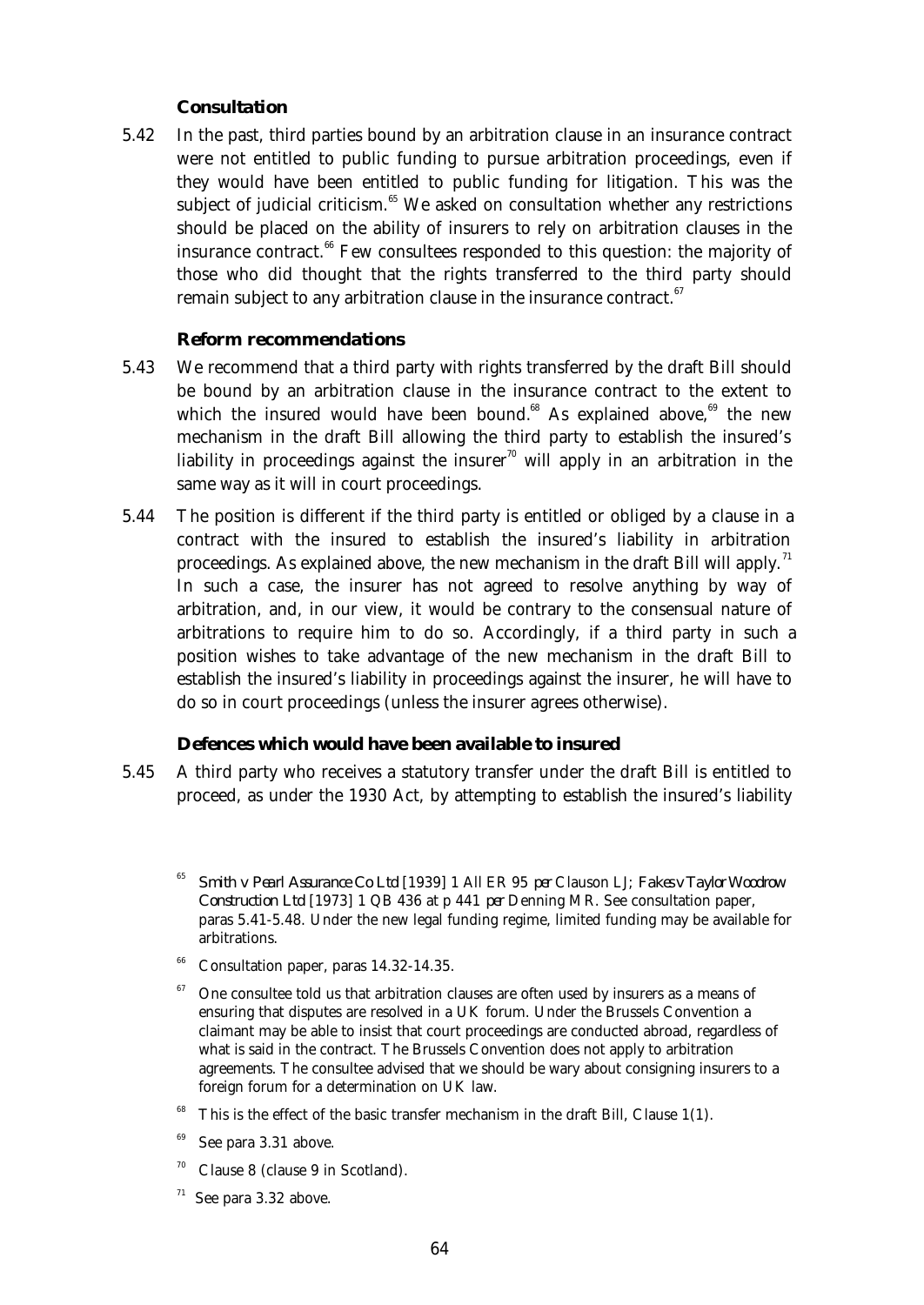in proceedings against the insured before proceeding against the insurer.<sup>72</sup> Usually, a third party proceeding in this way who proves the insured's liability will obtain a judgment against the insured. Occasionally this will not be the case. For example, the insured might succeed with a limitation or prescription defence; or he might successfully rely on an estoppel.

 5.46 Under the draft Bill, a third party has the alternative of bringing proceedings against the insurer without involving the insured in litigation.<sup>73</sup> As we have explained, this does not confer any new substantive rights on the third party.<sup>74</sup> Accordingly, a third party who can prove the insured's liability, but who would not have been able to obtain a judgment against the insured, will not in general succeed against the insurer in a claim under the draft Bill.<sup>75</sup> There are two exceptions to this which we explain below.<sup>76</sup>

## **Discharge from bankruptcy**

- 5.47 In England and Wales, a bankrupt insured is likely, in due course, to be "discharged" from bankruptcy.<sup>77</sup> Discharge releases the insured, in specified circumstances, from "bankruptcy debts".<sup>78</sup> In many cases discharge will not affect the insured's debt to the third party, for example, if the third party's claim is for personal injuries<sup>79</sup> or if the events which gave rise to the liability occurred after the commencement of the bankruptcy. $80$  But some claims will be affected. For example, a third party's claim in professional negligence against a sole practitioner who subsequently becomes bankrupt is likely to be lost by the insured's discharge. This will be the case even if the third party has obtained a court judgment.<sup>81</sup>
- 5.48 Similarly, in Scotland, the same mischief applies.<sup>82</sup> The effect of the discharge is that the debtor is discharged of all debts and obligations contracted by him for

- Clause 8 (clause 9 in Scotland).
- $74$  See paras 3.25-3.26 above.
- <sup>75</sup> Clause 8(3) (clause 9(2) in Scotland).
- <sup>76</sup> See paras 5.47-5.50 (discharge from bankruptcy) and paras 5.56-5.58 (limitation).
- $77$  In the case of "first time bankrupts" this occurs automatically two or three years after the commencement of the bankruptcy; in other cases it occurs by order of the court (IA 1986, s 279 and s 280).
- <sup>78</sup> *Ibid,* s 281.
- <sup>79</sup> *Ibid,* s 281(5)(a). There are various other conditions.
- <sup>80</sup> *Ibid,* s 382(1)(b).
- <sup>81</sup> *Ibid,* s 382(2) and (3).
- Bankruptcy (Scotland) Act 1985, s 54 (automatic discharge) and s 56 (discharge on composition). In contrast to its English equivalent, s 54 does not limit the automatic discharge to "first time bankrupts".

See para 3.28 above.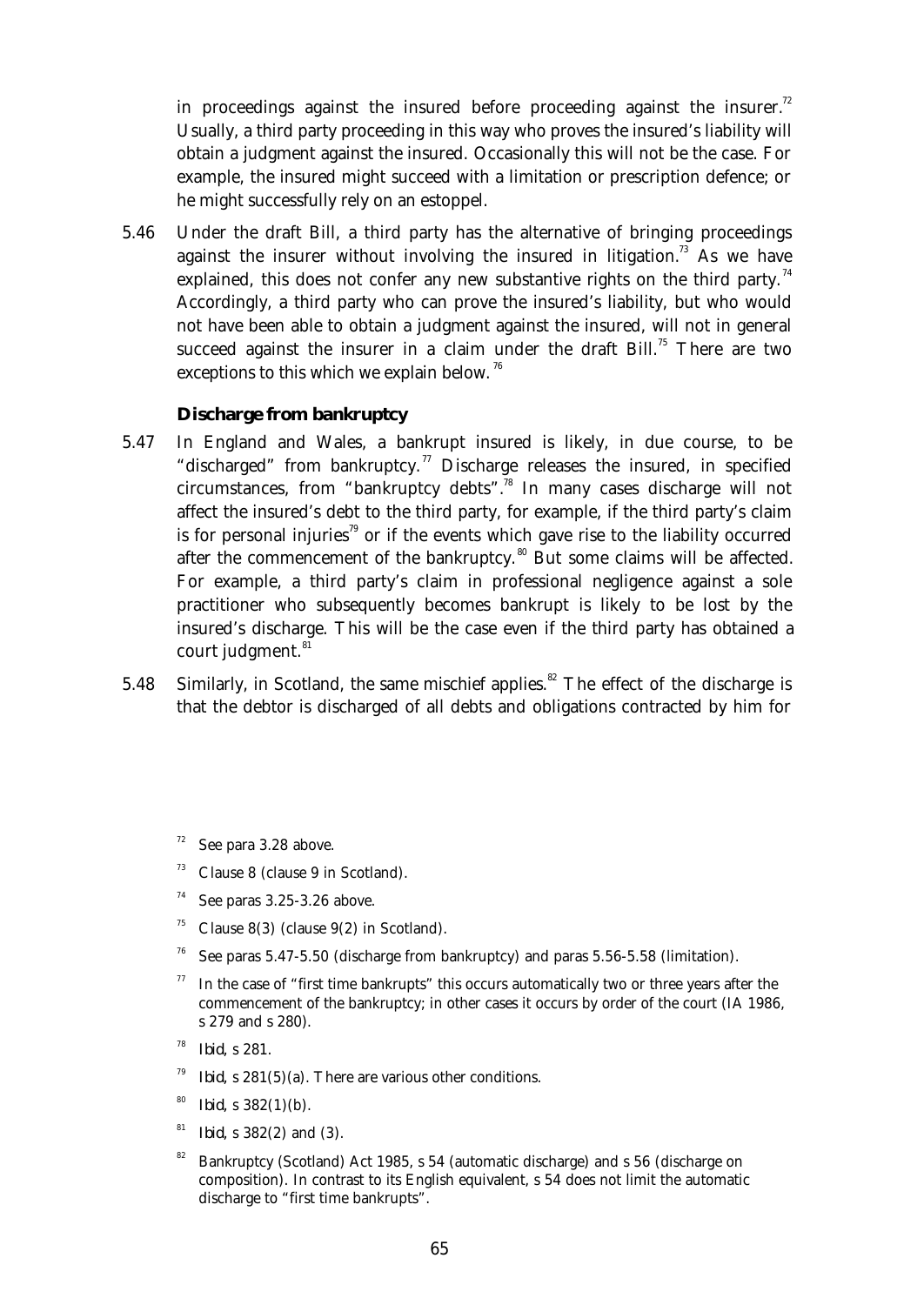which he was liable at the date of sequestration. $83$  There are some situations in which the discharge will not affect the insured's debt to the third party; however, these are very limited $^{84}$  and do not extend to a third party's claim for personal injuries.

- 5.49 We considered what effect, if any, a discharge in such circumstances should have on the third party's claim against the insurer under the draft Bill. This was not an issue on which we consulted. On the one hand, it seemed to us to be important to ensure that a third party in the midst of litigation against the insurer, under rights transferred by the draft Bill, should not suddenly find his cause of action removed by the insured's discharge. That would result in wasted costs; it could also provide a reason for the insurer to protract proceedings. On the other hand, we were concerned not to confer on the third party a right to issue proceedings against the insurer at a time when the insured no longer owed any money to the third party.
- 5.50 Accordingly, the draft Bill provides that: $85$ 
	- (1) a discharge of the insured will be irrelevant to ongoing proceedings between the third party and the insurer; but
	- (2) the third party who has yet to issue proceedings against the insurer (or join him to existing proceedings against the insured) at the moment of discharge will lose his cause of action.<sup>86</sup>

## **Limitation and prescription**

## *England and Wales*

- 5.51 In the consultation paper we suggested that there was some uncertainty surrounding the limitation period governing claims brought under the 1930 Act. $87$ 
	- <sup>83</sup> *Ibid,* s 55. The insured may also have received a discharge under a protected trust deed in terms of s 59 of that Act and, although the terms of the discharge will be governed by the trust deed, the effect is likely to be similar.
	- <sup>84</sup> *Ibid*, s 55(2).
	- $85$  Clause 12.
	- <sup>86</sup> This will only affect the third party if: (1) his claim has not already been settled with the insurer; (2) the debt is one from which discharge releases the insured (so, for example, in England and Wales, it is not a claim for personal injuries - see para para 5.47, n 79 above); and (3) the claim is not time-barred. In such a case the third party would be well advised to issue protective proceedings to preserve the rights conferred on him by the draft Bill against the insurer. If he fails to do so as a result of deficient advice, he may have a claim against his legal adviser. It is worth noting that the third party and his adviser will have at least two years in which to issue these proceedings. This is because discharge will only affect the insured's debt if the events occurred before the commencement of the bankruptcy, and the earliest time that automatic discharge occurs is two years after that see para 5.47, n 77 above.
	- <sup>87</sup> At para 9.8 of the consultation paper we drew attention to *The Felicie* [1990] 2 Lloyd's Rep 21, in which Phillips J suggested, at p 27, that the third party could bring a fresh arbitration against the insurer, after the expiry of the limitation period governing the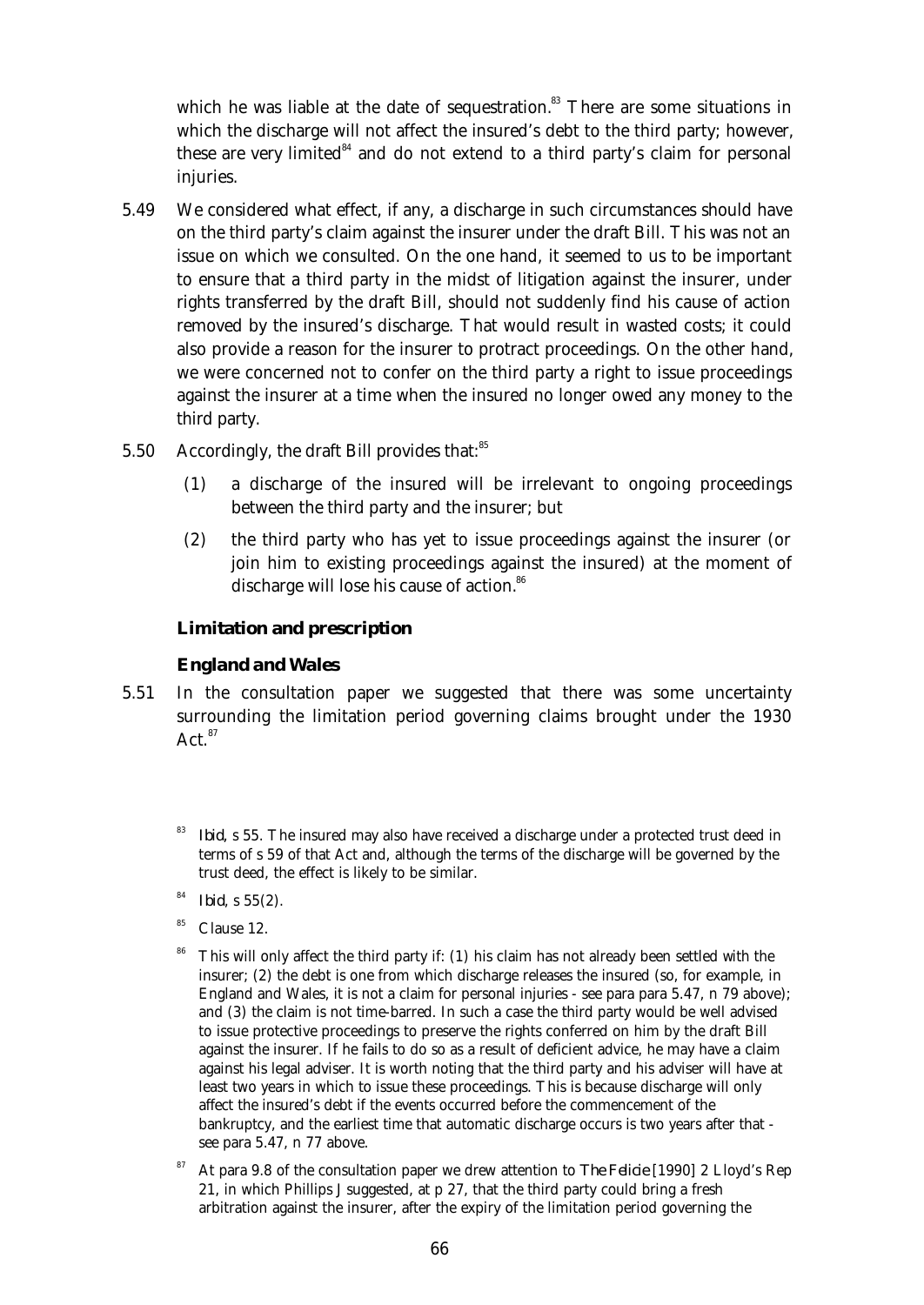- 5.52 In our opinion, the better view is that the limitation period governing a third party's claim under the 1930 Act is the period governing the insured's right of action under the insurance contract against the insurer. The reason for this is that the insurer may in general use defences against the third party which he could have used against the insured; these include a limitation defence to the insured's action.<sup>88</sup>
- 5.53 On consultation we asked whether this interpretation of the 1930 Act should be reproduced in a new Act.<sup>89</sup> The majority of consultees thought that it should. Consultees stressed the importance of the principle that, in general, the transferred rights should be subject to the same restraints in the hands of the third party as they were in the hands of the insured. We agree. Under the draft Bill, the limitation period governing proceedings brought against an insurer by a third party who has established liability without using the new mechanism in the draft  $\text{Bill}^{90}$  will be that which would have applied to that action in the absence of a statutory transfer.<sup>91</sup>
- 5.54 Limitation issues also arise under the draft Bill if the third party does use the new mechanism in the draft Bill and attempts to establish the insured's liability in proceedings against the insurer. At the moment the third party issues such proceedings, the insured's right of action against the insurer will not yet have accrued. Were the limitation period governing that action to govern the third party's right of action, this would potentially subject the insurer to stale claims.
- 5.55 We do not think that a new Act should enable the third party to establish the insured's liability in proceedings against the insurer if he would not have been able to establish it in proceedings against the insured because that action would have been time-barred. Under the draft Bill, if a third party attempts to establish the insured's liability to him, an insurer will, in general, be able to rely on any limitation defence the insured could have relied on.<sup>92</sup>
- 5.56 However, it has been necessary to make an exception to this general rule. A third party who is already involved in litigation against the insured when he receives a transfer of rights may wish to bring an action immediately against the insurer. As we have explained, $93$  if such a third party makes an application before the expiry of the limitation period governing the ongoing proceedings, it will be possible to

insured's right to start such an arbitration, if the insured had begun arbitration proceedings in time. As we said in the consultation paper the legal basis for this decision is unclear.

- <sup>88</sup> See Popplewell J in *Lefevre v White* [1990] 1 Lloyd's Rep 569 at p 578 who could find "neither logic nor sense" in the contrary argument that a transfer of rights starts a fresh limitation period running.
- <sup>89</sup> Consultation paper, Part 17. The alternative would be to regard the transfer of rights under the proposed new Act as the accrual of a fresh cause of action with a fresh limitation period.
- $90$  In clause 8.
- $91$  Clause 11(3).
- Clause  $8(3)$ .
- $93$  See para 3.41 above.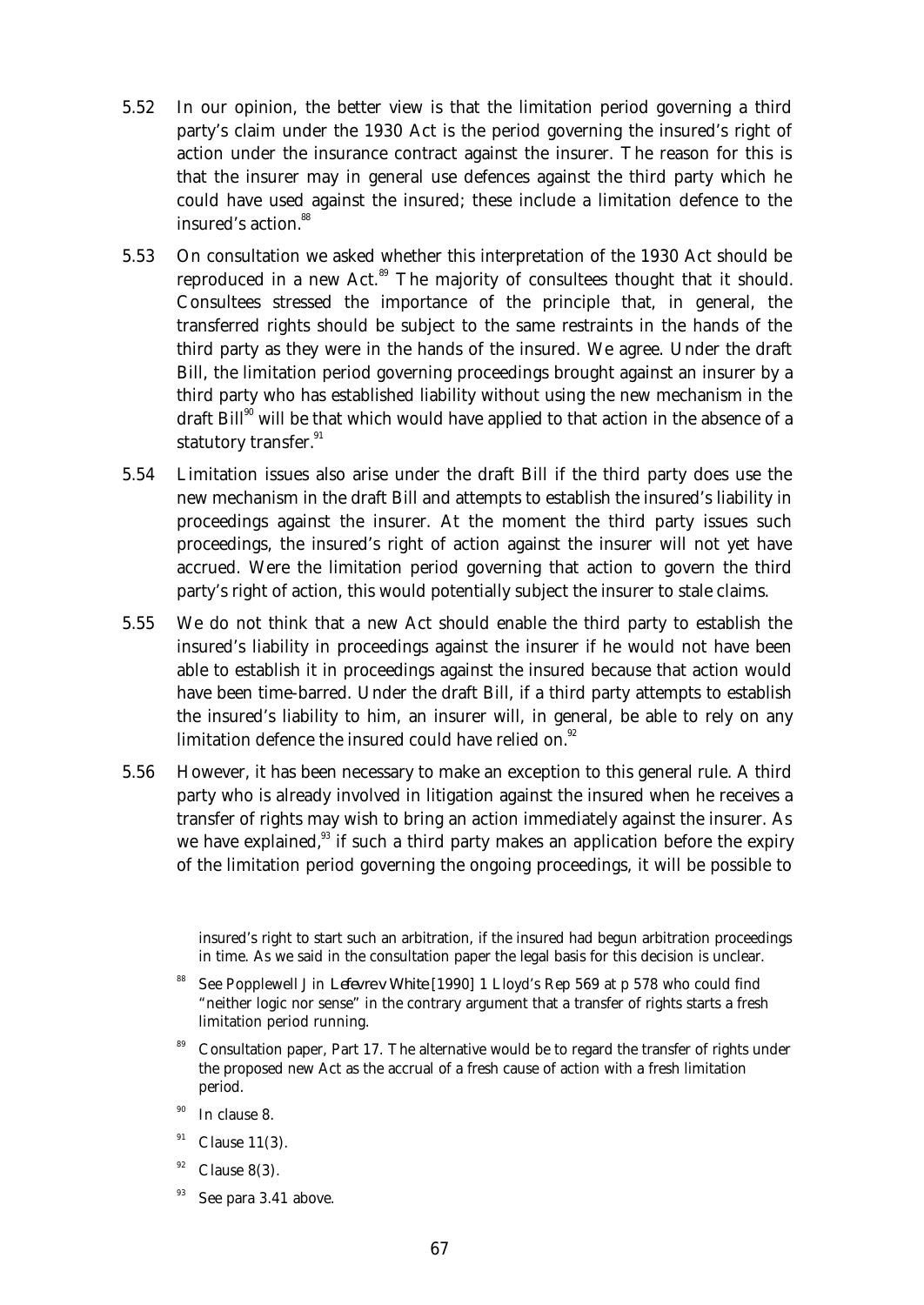join the insurer to the existing proceedings; but if that limitation period has expired, this will not be possible.

- 5.57 It is one of our principal aims to ensure that a third party who receives a transfer of rights should be relieved of the requirement to obtain a judgment against the insured before obtaining the right to sue the insurer. We considered recommending that the CPR be altered in order to give the court a discretion to order addition in the above circumstances.<sup>94</sup> However, we concluded that it was wrong in principle to extend the circumstances in which a defendant could be joined after the end of the limitation period. In addition it seemed to us an unnecessarily complicated solution.<sup>95</sup>
- 5.58 The draft Bill takes a different approach. It prohibits the insurer from relying on a limitation defence if the third party has issued proceedings against the insured in time. $96$  Thus the third party would be entitled to issue separate proceedings against the insurer. It is likely that the court would order that the two proceedings be consolidated.<sup>97</sup>

## *Scotland*

- 5.59 As stated in the consultation paper,<sup>98</sup> in Scots law the Prescription and Limitation (Scotland) Act 1973 provides for a three year limitation period for claims based on death $99$  or personal injury.<sup>100</sup> The limitation period runs from the date of injury or, if later, the date on which it was reasonably practicable for the pursuer to have become aware of the fact that the injuries were sufficiently serious to bring an action, and that the injuries were attributable to an act or omission of the defender (or his employee or agent).
- 5.60 As far as the law of prescription is concerned, obligations arising out of a contract generally prescribe five years after they become enforceable if no relevant claim has been made or the subsistence of the obligation has not been relevantly acknowledged within that period.<sup>101</sup>
- 5.61 Although there is no clear Scottish authority, we are of the opinion that, as in English law, the insurer's obligation to indemnify the insured only becomes
	- Alterations to the rules must be proposed by the Rules Committee, a body of judges, lawyers and others headed by the Master of the Rolls and the Vice Chancellor. The Rules Committee was set up by s 2 of the Civil Procedure Act 1997. The Lord Chancellor has the power to accept or reject proposed alterations but may not initiate them himself.
	- The definition of "necessary" in CPR 19.5(3) is restricted by s 35 of the Limitation Act 1980. We would accordingly have had to propose to amend this statute.
	- Clause  $11(1)$ .
	- Under the power in CPR  $3.1(2)(g)$ . The court will exercise this power in accordance with the overriding objective.
	- <sup>98</sup> Paragraph 9.18.
	- $99$  Section 17.
	- <sup>100</sup> Section 18. Delictual obligations to make reparation for damage to property or pure economic loss, prescribe after five years. While subject to the three year limitation period, delictual claims in respect of death or personal injury do not prescribe.
	- <sup>101</sup> See the consultation paper, para 9.19 and s 6 and Sched 1, para 1(g) to the 1973 Act.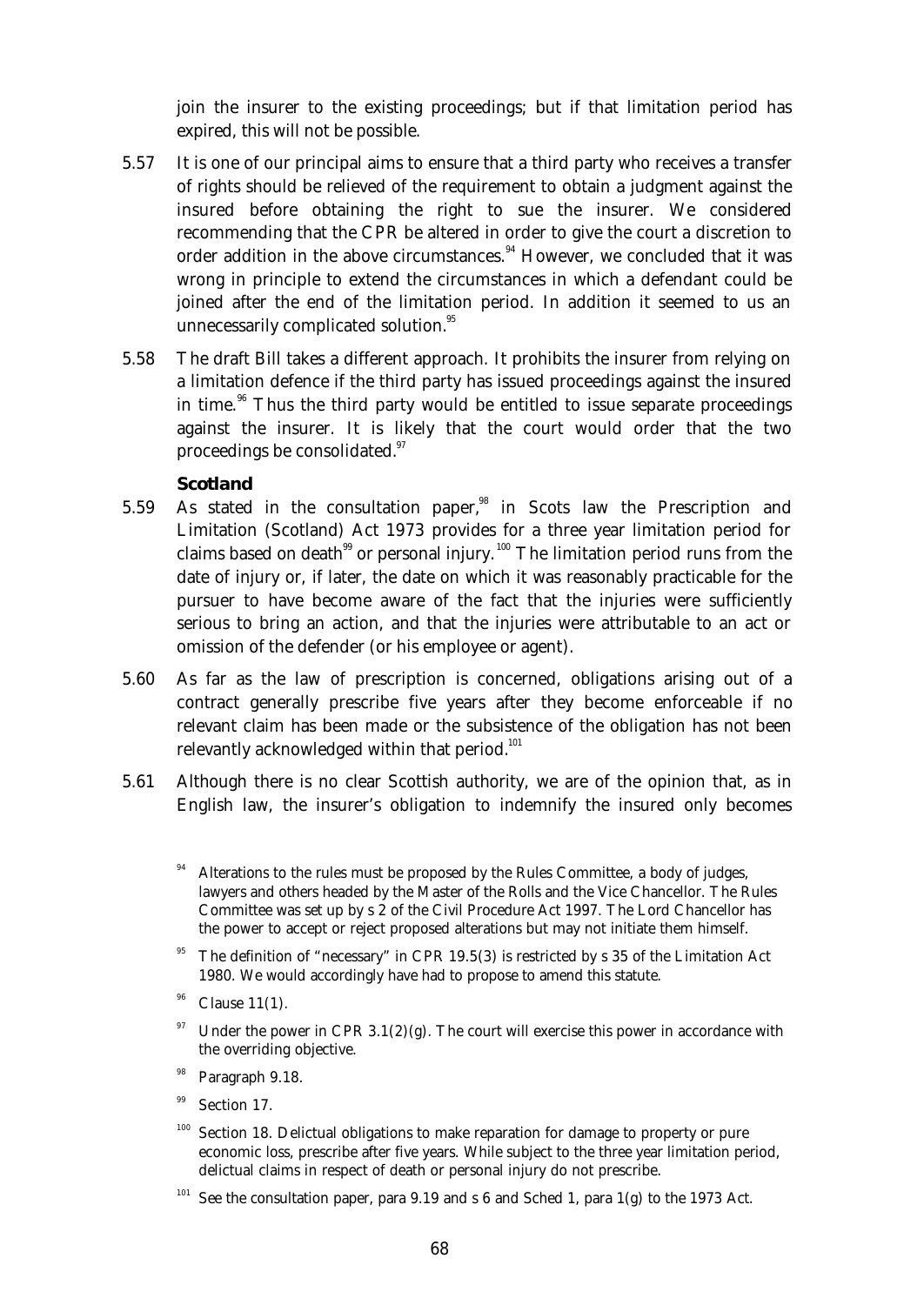enforceable when his liability is established.<sup>102</sup> Therefore the prescriptive period in respect of the insurer's obligation to the third party will also begin to run from that date.

5.62 Hence, the provision of the draft Bill<sup>103</sup> which enables an insurer, in proceedings in which the insured's liability to the third party is an issue, to rely on any defence on which the insured could have relied in proceedings against him to establish that liability, includes defences relating to either the period of limitation or prescriptive period as appropriate. But it is expressly provided that an insurer cannot rely on a limitation or prescription defence if the third party had brought a claim against the insured in time. $104$ 

#### *Restoration to the register*

- 5.63 In the consultation paper, we sought consultees' views on whether the two year limitation period in CA 1985, section 651(4) for restoring dissolved companies to the register to pursue claims not involving death or personal injury should be abolished.<sup>105</sup> We also sought consultees' views on whether it should be possible to restore companies dissolved before November 1969.<sup>106</sup> We suggested that the distinction in section 651 was arbitrary and that the November 1969 cut-off could cause a problem in "long tail"<sup>107</sup> personal injury claims.<sup>108</sup> Most of those responding agreed that both section 651 and section 141 should be amended.
- 5.64 As third parties will have a right to proceed against the insurer alone under the draft Bill, it is not necessary to amend these sections in order to achieve the desired result. Accordingly, the draft Bill does not make these amendments.

# *Imminent Law Commission Report on Limitation of Actions*

5.65 The Law Commission published a Consultation Paper<sup>109</sup> on the Limitation of Actions in 1998. The report and draft Bill are to be published shortly. By linking the limitation period governing the third party's claim under the draft Bill to the limitation period in force at the time, the draft Bill will not need amending should the draft Bill in the Limitation of Actions project be enacted before the draft Bill in this project.

- <sup>104</sup> Clause 11. See also *Scott Lithgow v Secretary of State for Defence* 1989 SLT 236.
- $105$  Consultation paper, para 17.17.
- $106$  Prevented by Companies Act 1989, s 141. See the consultation paper, para 17.18.
- $107$  "Long tail" claims are those in which the symptoms and gravity of the injury on which the claim is based do not manifest themselves fully, or at all, until a long time after the cause of the injury.
- In their discussion paper No 2, Actions Arising out of Insidious Diseases, 1992, at para 6.8.1, the Law Reform Advisory Committee for Northern Ireland suggested that "the period of 20 years may be too short in many cases to assist the victims of insidious diseases... All lawyers engaged in litigation arising out of insidious diseases will be well aware of many cases where such diseases become manifest much later that 20 years after exposure."

<sup>102</sup> See *Scott Lithgow v Secretary of State for Defence* 1989 SLT 236.

 $103$  Clause 9(2).

<sup>&</sup>lt;sup>109</sup> Limitation of Actions (1998) Law Com No 151.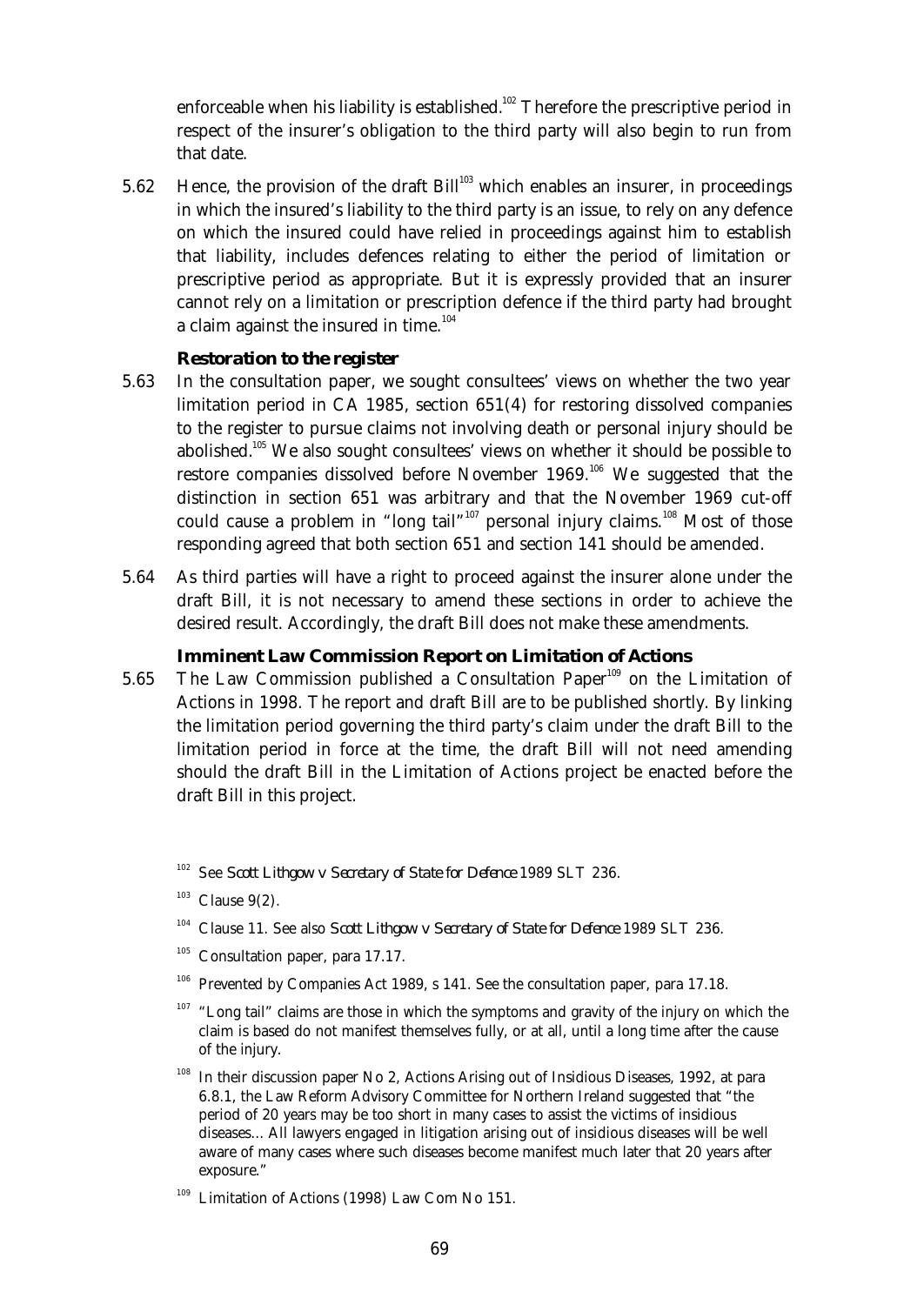# **PART 6 VOLUNTARY PROCEDURES**

## **INTRODUCTION**

- 6.1 An insolvent person (or company) may avoid or postpone a formal bankruptcy (or winding-up) by reaching an agreement with creditors. For example, a company may enter into a Company Voluntary Arrangement ("CVA") governed by Part I of IA 1986.<sup>1</sup> There are a number of forms which such agreements may take, and they are governed by a number of different statutory regimes. We refer collectively to all of these different regimes as "voluntary procedures".
- 6.2 In this Part, we explain the implications for a third party under the 1930 Act if the insured enters into a voluntary procedure and identify problems with the existing regime. We then explain the way in which these deficiencies are overcome in the draft Bill. As the voluntary procedures available to individuals in England and Wales are not the same as those available in Scotland we deal first with the law in England and Wales, and conclude with an explanation of the way in which the position differs in Scotland.
- 6.3 We did not consult on these issues in the consultation paper, nor were they raised independently by any of our consultees. The need for reform was highlighted by case law reported since the publication of the consultation paper<sup>2</sup> and we have consulted informally on our recommendations.

## **TYPES OF VOLUNTARY PROCEDURE IN ENGLAND AND WALES**

## **Voluntary arrangements**

- 6.4 Voluntary arrangements were introduced by IA 1986. They are procedures by which an insolvent person (the "debtor") can deal with his difficulties whilst avoiding a formal bankruptcy or winding-up by coming to a binding agreement with creditors. If the debtor is an individual this will be an Individual Voluntary Arrangement ("IVA") governed by Part VIII of IA 1986; if a company it will be a CVA governed by Part I.<sup>3</sup>
- 6.5 Provided he abides by the terms of the agreement, a debtor who has entered into a voluntary arrangement is not required to pay his debts in full. Instead, he is only obliged to pay a proportion of them, often in instalments. A creditor bound by a voluntary arrangement is not entitled to enforce his original debt against the debtor (this will be a term, express or implied, of the voluntary arrangement).<sup>4</sup>

- These statutory provisions have been amended by the Insolvency Act 2000.
- The cross-heading to IA 1986, Part VIII (on IVAs) is "moratorium for insolvent debtor". Whether the moratorium prevents a creditor from issuing or pursuing proceedings against the debtor or simply prevents him from enforcing a judgment appears to depend on the

<sup>1</sup> See para 6.4 below.

<sup>2</sup> In particular *Jackson v Greenfield* [1998] BPIR 699 and *Sea Voyager v Bielecki* [1999] 1 All ER 628.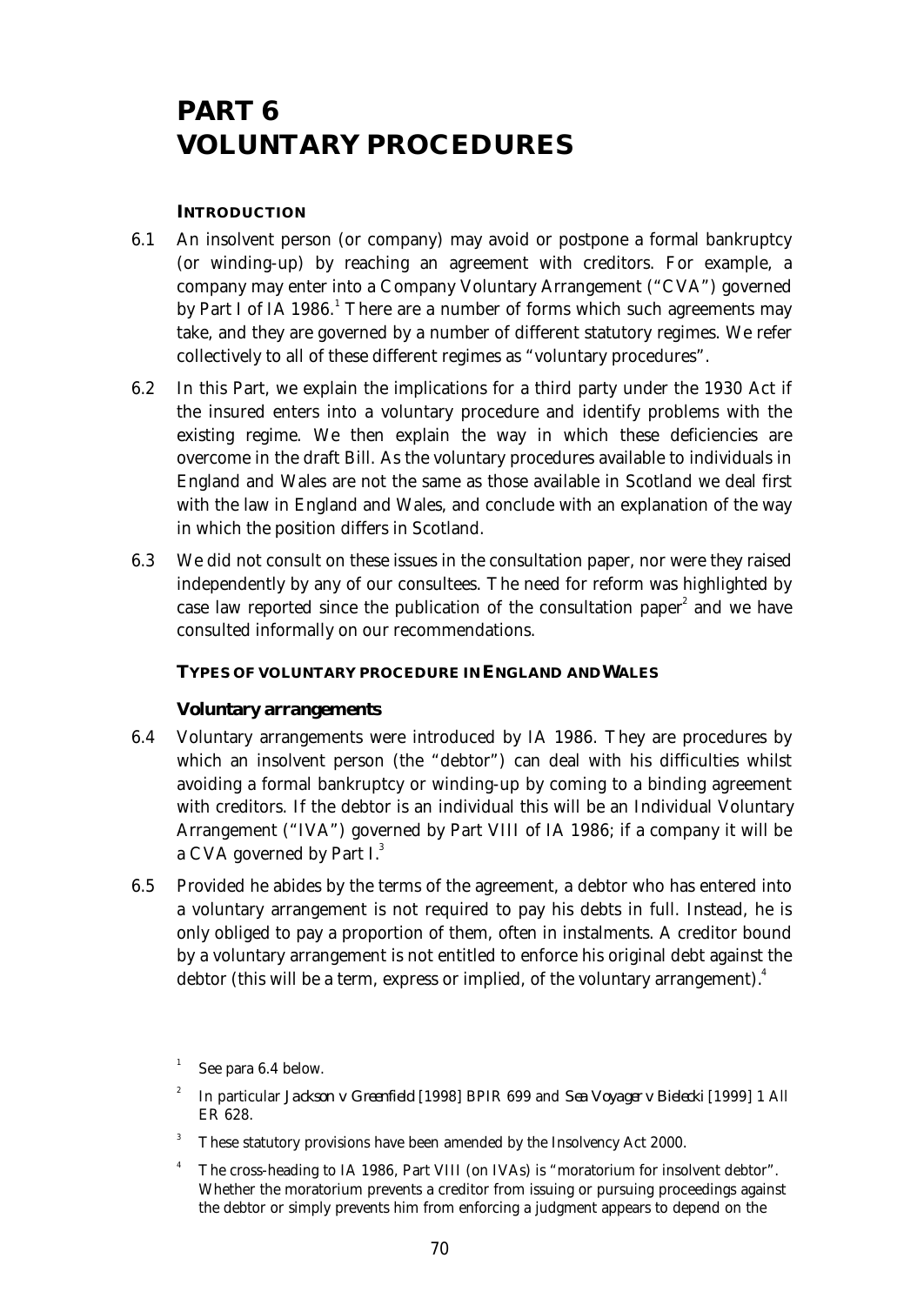6.6 Under IA 1986, a creditor will be bound by a voluntary arrangement as if he were a party to it, provided he was entitled to vote on it at the creditors' meeting and had actual notice of that meeting. $^5$  Under the Insolvency Act 2000, a creditor will be bound by a voluntary arrangement as if he were a party to it, provided he was entitled to vote at the meeting, whether or not he had notice of the meeting.<sup>6</sup>

#### **Compromise or arrangement under section 425 of CA 1985**

- 6.7 Section 425 of CA 1985 sets out a procedure whereby a company can compromise its obligations to creditors.<sup>7</sup> This is similar in many ways to a voluntary arrangement under IA 1986. In particular, a creditor may be prevented by such an arrangement from receiving the full amount of his debt.
- 6.8 There are a number of differences between arrangements under section 425 and the IA 1986 procedures: there is no moratorium during the process leading up to the scheme or arrangement under section 425; the court is more actively involved in approving such arrangements; and the procedure for voting is determined by the court rather than set out in Rules. One advantage a section 425 arrangement possesses over a voluntary arrangement from the point of view of the debtor is that, once the agreement of three quarters of the creditors of a particular class has been obtained, the arrangement binds all members of that class, even if the debt arises after the arrangement has become binding.

## **Deeds of Arrangement Act 1914**

 6.9 An individual may also compromise his debts using the procedure in the Deeds of Arrangement Act 1914. The 1914 Act does not impose a moratorium on actions by debtors, and we understand that the procedure is little used today. $^8$ 

true construction of the IVA (*Sea Voyager v Bielecki* [1999] 1 All ER 628 at p 644). In the case of an IVA, a creditor may be prevented from enforcing his debt against the debtor even before he becomes bound by the voluntary arrangement, if the debtor obtains an "interim order" under IA 1986, s 252. In the case of a CVA, no such moratorium was included in the original scheme, so that directors of a company in difficulties who initiated the CVA procedure often found themselves facing a winding-up petition before the CVA was in place. This drawback of the CVA system is rectified by the Insolvency Act 2000 under which the directors of a company may obtain a moratorium, a reform which is likely to increase the use of CVAs.

- 5 IA 1986, s  $5(2)(b)$  (CVA) and IA 1986, s  $260(2)(b)$  (IVA). For authority that constructive notice is not sufficient see *Re A Debtor (64 of 1992)* [1994] 1 WLR 264 and *Beverley Group plc v McLue* [1995] 2 BCLC 407.
- 6 Insolvency Act 2000, para 6, Sched 2 and para 9, Sched 3.
- <sup>7</sup> Agreements under s 425 of CA 1985 may also be made with members. These are used to reorganise the share capital of a company. Such a reorganisation may take place in the context of a take-over, or may be undertaken within a group for financial, particularly tax, reasons. Such arrangements are not relevant to the third party and do not trigger a transfer under the draft Bill.
- 8 See I F Fletcher, *The Law of Insolvency* (2nd ed 1996) p 59. The *Cork Report* , which recommended the voluntary arrangement procedure, suggested that the consequential repeal of the old procedure in the 1914 Act (paras 363-399). This recommendation has not been acted upon, and the 1914 Act remains on the statute book.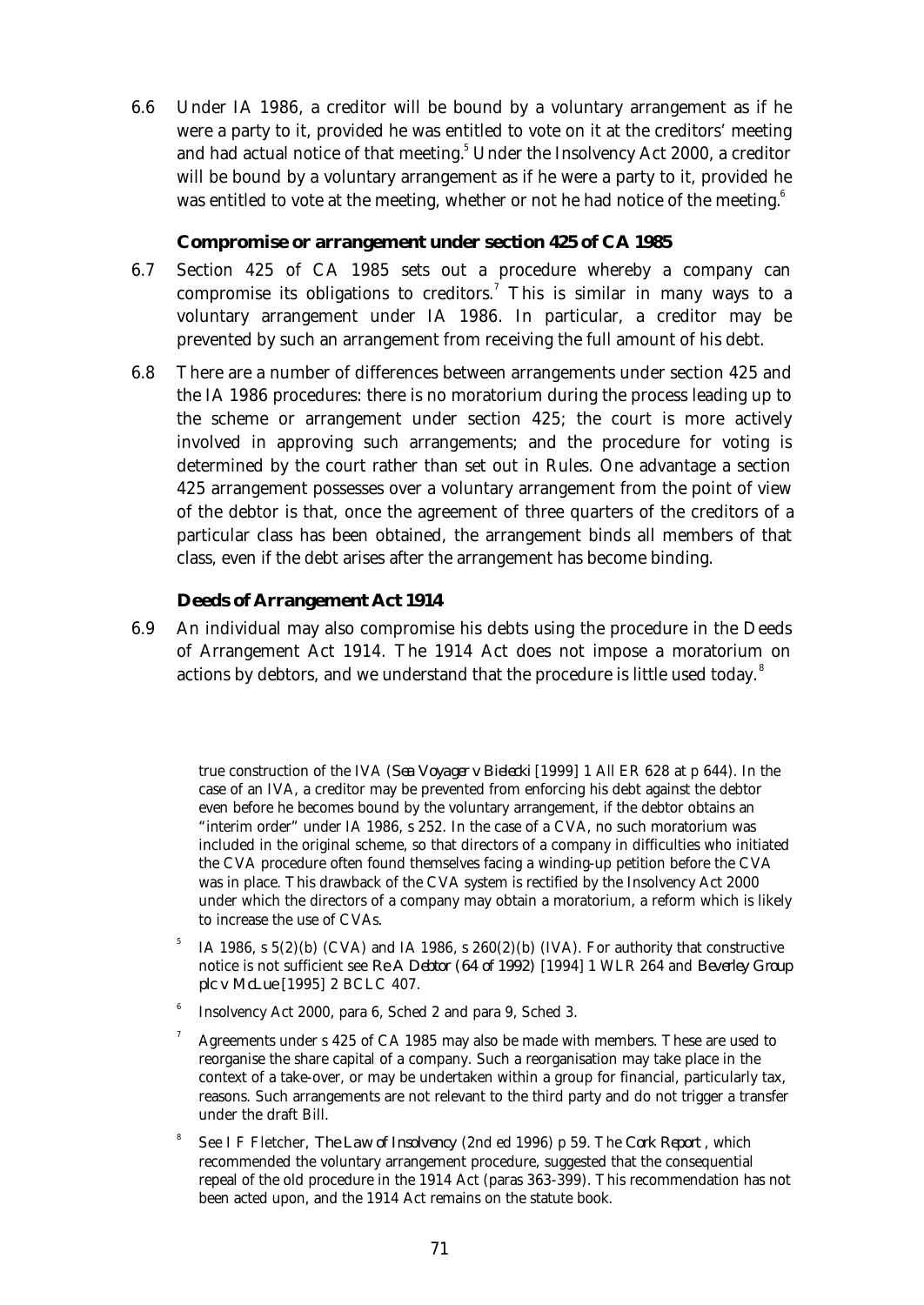#### **TREATMENT UNDER THE 1930 ACT**

#### **Voluntary arrangements**

- 6.10 If the third party has established the insured's liability, the 1930 Act effects a statutory transfer when the insured enters into a voluntary arrangement.<sup>9</sup> It seems that the transfer occurs when the voluntary arrangement is approved by a creditors' meeting.<sup>10</sup>
- 6.11 In *Sea Voyager v Bielecki*<sup>11</sup> the court held that, if bound by an IVA, a third party who has not established liability against the insured may succeed on an application to court to have the IVA revoked or revised.<sup>12</sup> The court found that the fact that the third party was prevented by the IVA from obtaining judgment against the insured for the full amount of his loss amounted to unfair prejudice, as, without such judgment, the third party was unable to proceed against the insurer under the 1930 Act for the full amount of his loss.<sup>13</sup>
- 6.12 A third party who has already established liability against the insured might find his claim against the insurer reduced by the IVA. This would depend on the wording of the IVA and the insurance contract.<sup>14</sup> If, on the facts of a particular case, an insurer would only be liable for the reduced amount, this might well be an additional ground on which the third party could succeed on an application to revoke the IVA / CVA.<sup>15</sup>
- 6.13 It is in the interests of both the third party and other creditors that third parties should be able to proceed against the insurer without the need to challenge voluntary arrangements. It may therefore be that under an unamended 1930
	- 9 Section  $1(1)(a)$  (IVAs) and  $s1(1)(b)$  (CVAs)
	- <sup>10</sup> IA 1986, s 5(2)(a) (CVA) and IA 1986, s  $260(2)(a)$  (IVA).
	- $11$  [1999] 1 All ER 628.
	- <sup>12</sup> The application was under IA 1986, s  $262(1)(a)$  (the equivalent application in the case of a CVA is under IA 1986, s 6) under which the applicant is required to show that the IVA unfairly prejudices his interests as a creditor. A similar application will be possible under the amendments proposed by the Insolvency Act 2000. It was pointed out by Lord McIntosh of Haringey at the Committee stage of the Insolvency Bill 2000 (*Hansard* (HL) 15 June 2000 CWH 43) that such an application would be available to a third party. Lord Sharman in response withdrew his proposed amendment to the Insolvency Bill 2000, which would have excluded from the proposed CVA moratorium third parties who wished to obtain judgment against the insured only in order to obtain a transfer of rights under the 1930 Act. In our view, however, for the reasons which follow in the text, legislative reform is necessary.
	- $13$  [1999]1 All ER 628 at p 647.
	- <sup>14</sup> In *Johnson v Davies* [1999] Ch 117 the Court of Appeal confirmed that someone liable for the insolvent's debts may obtain the benefit of the IVA if, on its true construction, the IVA had that effect. The insurer's liability would also depend on the wording of the insurance contract in question and, in particular, how it defined the insured loss.
	- <sup>15</sup> The judge in *Sea Voyager* rejected (at p 645) an argument on the facts of that case that the insurer would only be liable to indemnify the third party in the IVA amount, though the reasoning, based on s 1(4) of the 1930 Act, is not entirely clear. For an example of a case in which a third party was arguably bound by a voluntary arrangement, see *Jackson v Greenfield* [1998] BPIR 699.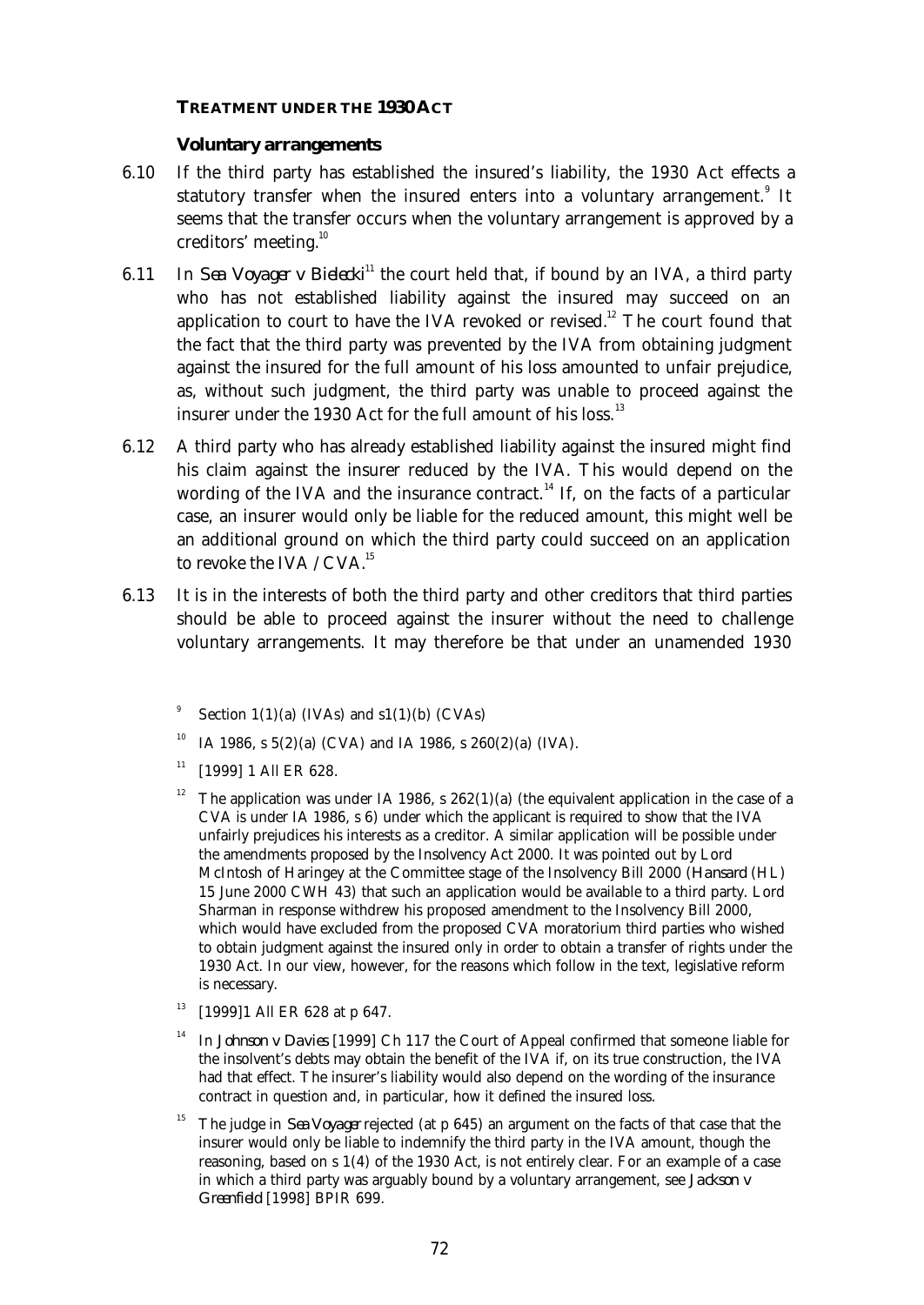Act, IVAs / CVAs will come to be drafted so that the rights of a third party to proceed under the 1930 Act against the insurer for the full amount of the claim will be expressly preserved.<sup>16</sup>

## **Compromise or arrangement under section 425 of CA 1985**

- 6.14 We have not found any reported authority under the 1930 Act in which a third party was faced with an insured which had entered into an arrangement with its creditors under section 425 of CA 1985. It is not entirely clear whether this would trigger a statutory transfer under section 1 of the 1930 Act.<sup>17</sup> If it does, however, the third party will face similar difficulties to those of third parties involved in a voluntary arrangement.
- 6.15 Although there is no express statutory basis of unfair prejudice for challenging a scheme or arrangement, as there is in the case of voluntary arrangements, the courts can reject (and have rejected) applications for the confirmation of a scheme or arrangement under section 425.<sup>18</sup>

# **Deeds of Arrangement Act 1914**

 6.16 We have not found any reported cases in which the 1930 Act effected a statutory transfer as a result of the insured entering into a deed of arrangement under the 1914 Act.<sup>19</sup> Were such a transfer to occur, however, the third party would face similar difficulties to those of third parties involved in a voluntary arrangement.

## **THE RATIONALE FOR REFORM**

- 6.17 It seems to us to be anomalous that third parties may receive a statutory transfer when the insured enters into some voluntary procedures but not others. In addition, in cases in which the 1930 Act does effect a statutory transfer, the case
	- <sup>16</sup> The judge in *Sea Voyager* clearly envisaged that this should normally be the case. He observed at p 637: "The strange position, therefore, is that neither party wished to prevent SVM having whatever rights it may have under the 1930 Act, and neither side has any desire to see Mr Bielecki go into bankruptcy. One's first reaction, therefore, is that the common intention in this regard ought to be capable of resolution by suitable drafting of the arrangement, or modifications thereto to make the position entirely clear." However, the point is a marginal one which may escape the attention of the person drafting the voluntary arrangement . We understand that the Association of Business Recovery Professionals (formerly the Society of Practitioners of Insolvency) is currently working on standard terms for IVAs (though not CVAs) which preserve a third party's right to proceed against an insured, and obtain a money judgment against him, in order to use direct rights against the insurer under the 1930 Act.
	- On the one hand it might be said that such an arrangement amounted to "the insured ... making a composition or arrangement with  $\ldots$  creditors" under s  $1(1)(a)$ . On the other hand, it could be argued that s  $1(1)(b)$ , which does not mention CA 1985, s 425, exhaustively sets out the circumstances in which a company will be subject to a statutory transfer. This is supported by the observation that, when voluntary arrangements were added to the circumstances in which a statutory transfer is effected (by IA 1986), Company Voluntary Arrangements were added to the list in  $s$   $1(1)(b)$ , whereas no amendment was felt to be necessary in order to bring in Individual Voluntary Arrangements within the terms of  $s \ 1(1)(a)$ . We prefer the latter view.
	- <sup>18</sup> For example, *Re Hellenic & General Trust Ltd* [1976] 1 WLR 123.
	- <sup>19</sup> The transfer would be effected under s  $1(1)(a)$ .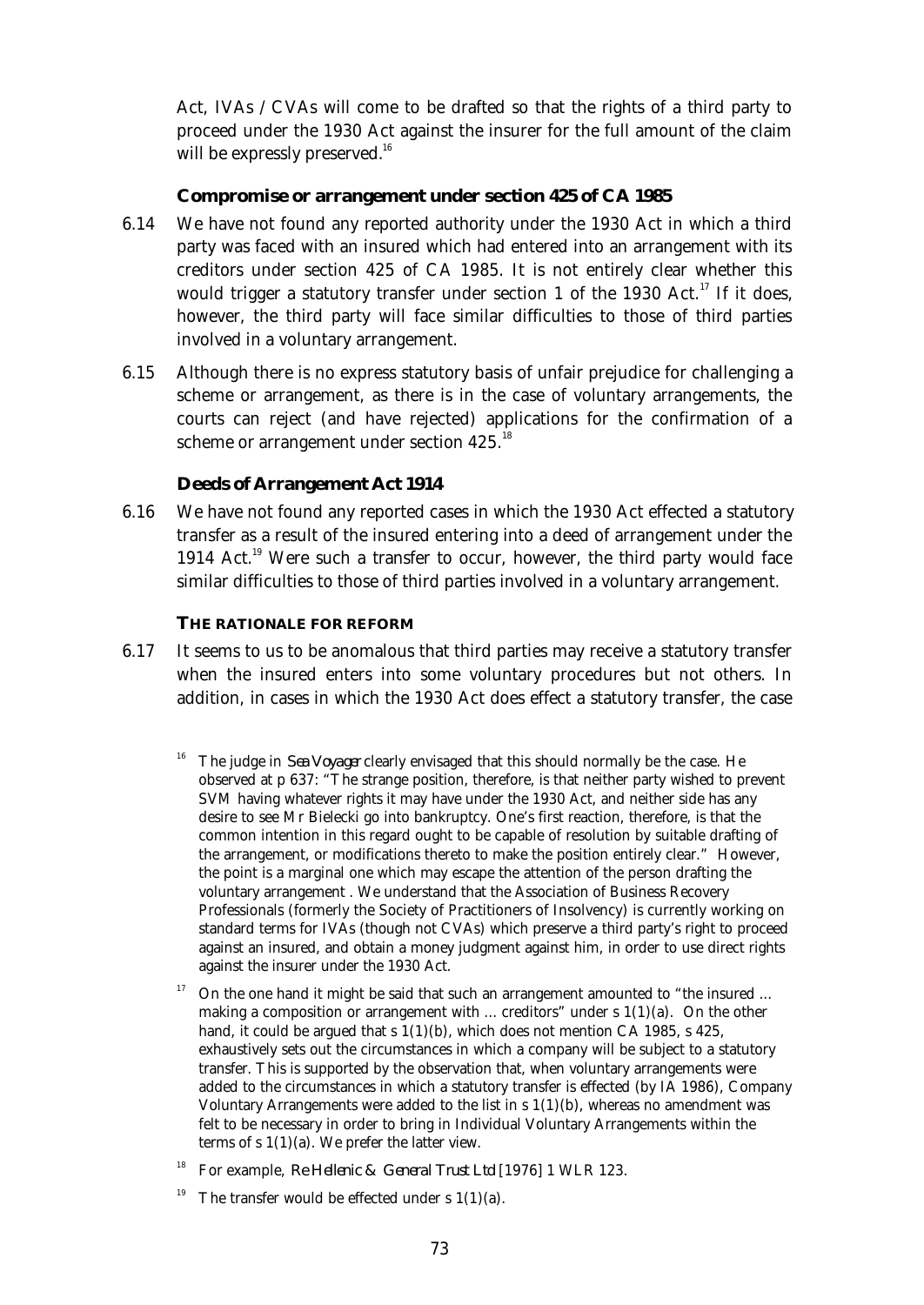law discussed above indicates that this may cause significant problems to the third party. Whilst it is possible that voluntary procedures may in future be drafted so as not to bind a third party (see paragraph 6.13 above), there is no guarantee that this will be the case. In our view it is likely that at least some will not do so. In such cases a third party may be bound.<sup>20</sup>

- 6.18 Were the draft Bill to remain silent on this issue then a third party would face similar difficulties to those he faces under the 1930 Act. In particular, the third party might<sup>21</sup> only be able to recover from the insurer the lower amount as determined by the voluntary procedure.
- 6.19 A third party bound by a voluntary arrangement might apply to court to have it revoked.<sup>22</sup> In our view it would not be satisfactory to require the third party to do so for the following reasons:-
	- (1) A third party may not be aware that he has a claim against the insurer under transferred rights until it is too late to challenge the arrangement.<sup>23</sup> This may occur, for example, in a long tail personal injury claim in which the facts giving rise to the debt occur long before the manifestation of the disease. In such a case, a third party might find that he was only able to recover from the insurer the debt as reduced by the arrangement.
	- (2) The procedure may involve the insured and the insured's other creditors in additional work, expense and delay as they renegotiate the reopened voluntary arrangement.<sup>24</sup>
	- (3) The requirement that the third party apply to court in order to pursue his claim against the insurer seems to us to serve no useful function.

## **REFORM RECOMMENDATIONS FOR ENGLAND AND WALES**

## **Statutory transfer if the insured enters into a voluntary procedure**

- 6.20 Under the draft Bill, a third party may receive a statutory transfer as a result of the insured's voluntary arrangement, $^{25}$  or arrangement under CA 1985, section
	- <sup>20</sup> Indeed, under the Insolvency Act 2000, third parties may become bound by voluntary arrangements more often than under the current law, as they will not need to have had notice of the creditor's meeting at which the voluntary arrangement was approved before they are bound (see para 6.6 above).
	- <sup>21</sup> This would depend on the wording of the IVA / CVA, and on the wording of the insurance policy. See para 6.12 above.
	- <sup>22</sup> As he currently must under the 1930 Act and as was done in *Sea Voyager.* See Para 6.11 above. If the court has already sanctioned an arrangement under CA 1985, s 425, the third party would appear to have no recourse.
	- <sup>23</sup> Under IA 1986, s 262 the third party must apply within 28 days of the creditors' meeting. Under the Insolvency Act 2000 the third party has 28 days from becoming aware that a meeting has taken place.
	- $24$  The orders available to the court on a successful application in the case of an IVA are to: "(a) revoke or suspend any approval given by the meeting; (b) give a direction to any person for the summoning of a further meeting of the debtors' creditors ..." (IA 1986, s 262(4)). The equivalent section for CVAs is s 6. Paragraph 36 of Sched A1 of IA 1986, to be inserted by the Insolvency Act 2000, is in similar terms.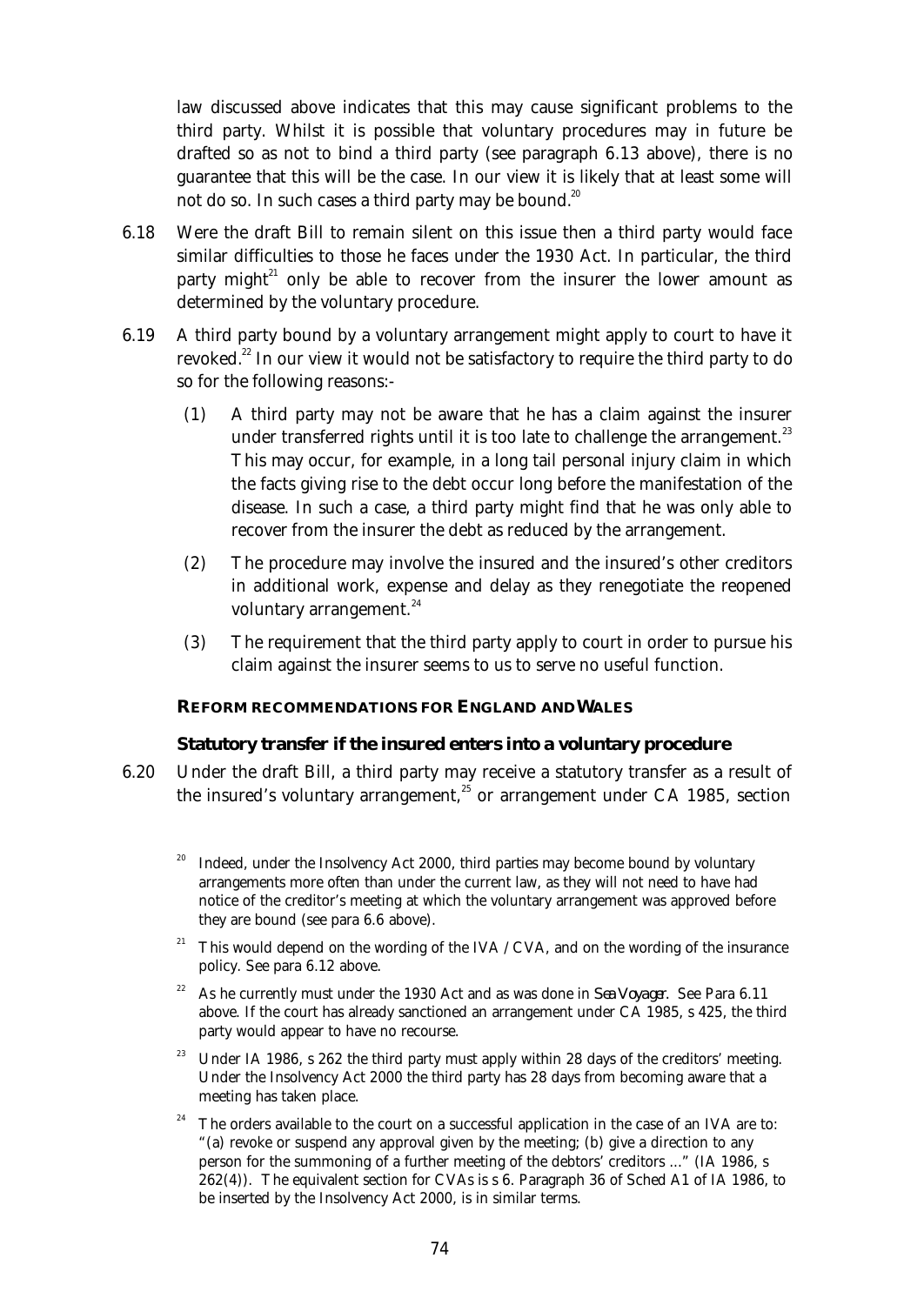425,<sup>26</sup> or deed of arrangement under the Deeds of Arrangement Act 1914.<sup>27</sup> The draft Bill also provides that, if a transfer does take place for one of these reasons, the third party will not be bound by the procedure to the extent that he is able to recover from the insurer.<sup>28</sup> The effect is that the third party's claim against the insurer will be the same as if the procedure had not been initiated. The third party will be entitled to claim from the insurer the full amount of his insured debt.

- 6.21 Although the third party will not be bound by any moratorium imposed by the voluntary procedure to the extent of his (recoverable) insured debt, it is important to note that he will not, as a result, be in a position to bring down the voluntary agreement, for example, by bringing a bankruptcy / winding-up petition against the insured.<sup>29</sup>
- 6.22 It is also important to note that the draft Bill does not prevent the third party from being bound by the agreement to the extent that his debt is uninsured (for example, if there is an excess in the policy) or is not recoverable from the insurer (for example, because the insurer is insolvent). $30$

## **Third party's right to vote on a voluntary arrangement**

- 6.23 One consequence of this reform will be that the third party will be entitled to vote on an IVA / CVA proposal which he knows (or strongly suspects) will not bind him to the extent of his insured debt. *Prima facie* this appears objectionable. We have, therefore, considered recommending that the third party should be prevented from voting on the proposal for a voluntary arrangement.
- 6.24 We concluded that this was not the correct approach. A third party is likely to be bound by the proposed arrangement to the extent of his uninsured debt, and it is right that he should retain the right to vote on it at least to this extent. Nor did it seem to us to be satisfactory to limit the weight attached to the third party's vote to the value of the uninsured portion of the debt. The chairman of the creditors' meeting, $31$  at which the proposal for the voluntary arrangement is considered, is already obliged to put a value on the third party's unliquidated debt for voting
	- Clause  $1(2)(b)$  (IVAs); clause  $1(3)(a)$  (CVAs).
	- Clause  $1(3)(g)$ . If, as part of the compromise under s 425, the court orders the assets and liabilities of the insured to be transferred to another company (under CA 1985, s  $427(3)(a)$ ) then the third party's claim is against the transferee company and no statutory transfer will take place (clause 1(5)).
	- <sup>27</sup> Clause  $1(2)(a)$ .
	- $28$  Clause 14(2).
	- The draft Bill prohibits the third party from enforcing any part of his debt against the insured which he can recover from the insurer (clause  $14(1)$ ). See paras 7.5-7.8 below.
	- It is probable that those who draft voluntary arrangements will wish to take advantage of this feature of the draft Bill and ensure that a third party's residual claim against the insured is subject to the voluntary arrangement. This would prevent the third party from presenting a bankruptcy petition during the currency of the voluntary arrangement.
	- $31$  Called under IA 1986, s 257 (in the case of IVAs) or under IA 1986, s 3 (in the case of CVAs).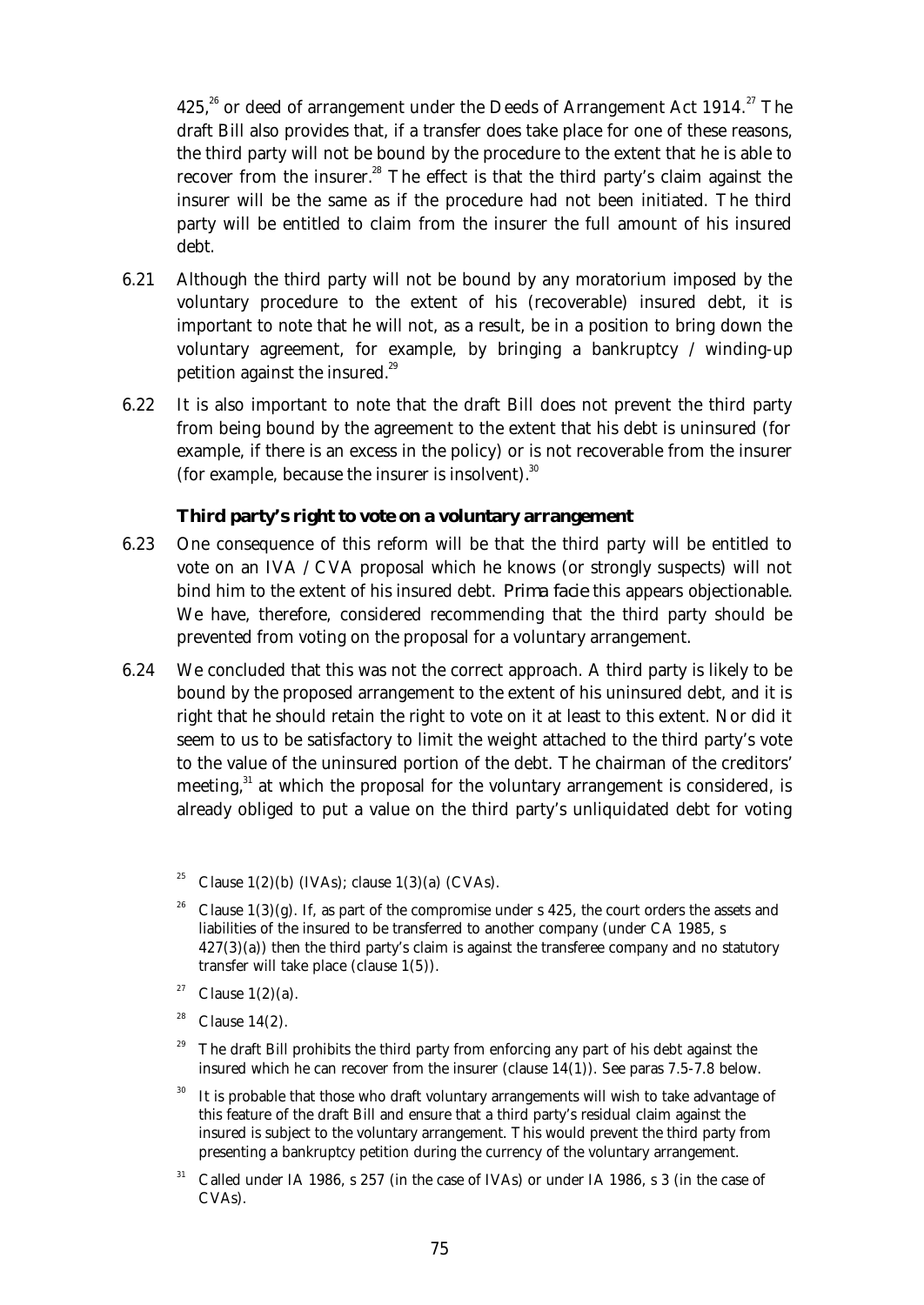purposes.<sup>32</sup> At the time of the creditors' meeting the insurance position may also not be clear. Had we recommended that the third party be entitled to vote at the meeting only to the extent of his uninsured debt, we would also have had to impose on the chairman the additional, possibly onerous, duty of putting a value on the insurance cover (over both liquidated and unliquidated debts) for voting purposes.

## **Insurer with a right of recourse - effect on voluntary arrangement**

- 6.25 An insurer may be entitled to recover from the insured some of the money it has paid out to a third party claiming under transferred rights.<sup>33</sup> If the statutory transfer (either under the 1930 Act or under the draft Bill) comes about as a result of a voluntary arrangement, the voluntary arrangement will not bind an insurer who has such a right of recourse.<sup>34</sup> As a result, the insurer would be in a position to disturb the voluntary arrangement, for example, by issuing a bankruptcy petition at a later date.
- 6.26 One consultee identified this as a problem and suggested that the draft Bill should provide that, in the above circumstances, the insurer is bound by the voluntary arrangement. On reflection, we did not agree. A similar issue will arise whenever the insured becomes subject to a debt after a voluntary arrangement is approved. In other words, it is an issue relating to voluntary arrangements generally and is, accordingly, not something it would be appropriate to alter in the context of this project.

## **VOLUNTARY PROCEDURES IN SCOTLAND**

- 6.27 Individual Voluntary Arrangements governed by Part VIII of IA 1986 and deeds of arrangement under the Deeds of Arrangement Act 1914 do not apply to Scotland. On the other hand, CVAs governed by Part I of IA 1986 and compromises or arrangements under section 425 of CA 1985 do apply to Scotland and, under the proposed new Act, will be treated in the same way in Scotland as they are in England and Wales.
- 6.28 In addition, voluntary procedures in Scotland may be regulated by way of a trust deed or composition contract. In the case of a trust deed, the debtor executes a unilateral deed containing a conveyance of the whole of his property to a trustee for the benefit of his creditors in general. A major failing of the trust deed was that a non-acceding creditor could still supersede the arrangement by simply sequestrating the debtor. To avoid such a situation, the trust deed was given

Insolvency Rules r 5.17 (in the case of IVAs) or Insolvency Rules r 1.17 (in the case of CVAs).

<sup>33</sup> For example, a "claw back" clause in the insurance contract may allow an insurer to claim back from the insured employer some (or all) of the money it has paid to a third party employee under the terms of the employers' liability insurance policy. See paras 5.23-5.27 above.

The insurer's debt will not have arisen at the time of the creditors' meeting. Consequently, the insurer will not be bound, either under the rule in IA 1986 or the rule in the Insolvency Act 2000. Cf the position under an arrangement under CA 1985, s 425. See para 6.6 above.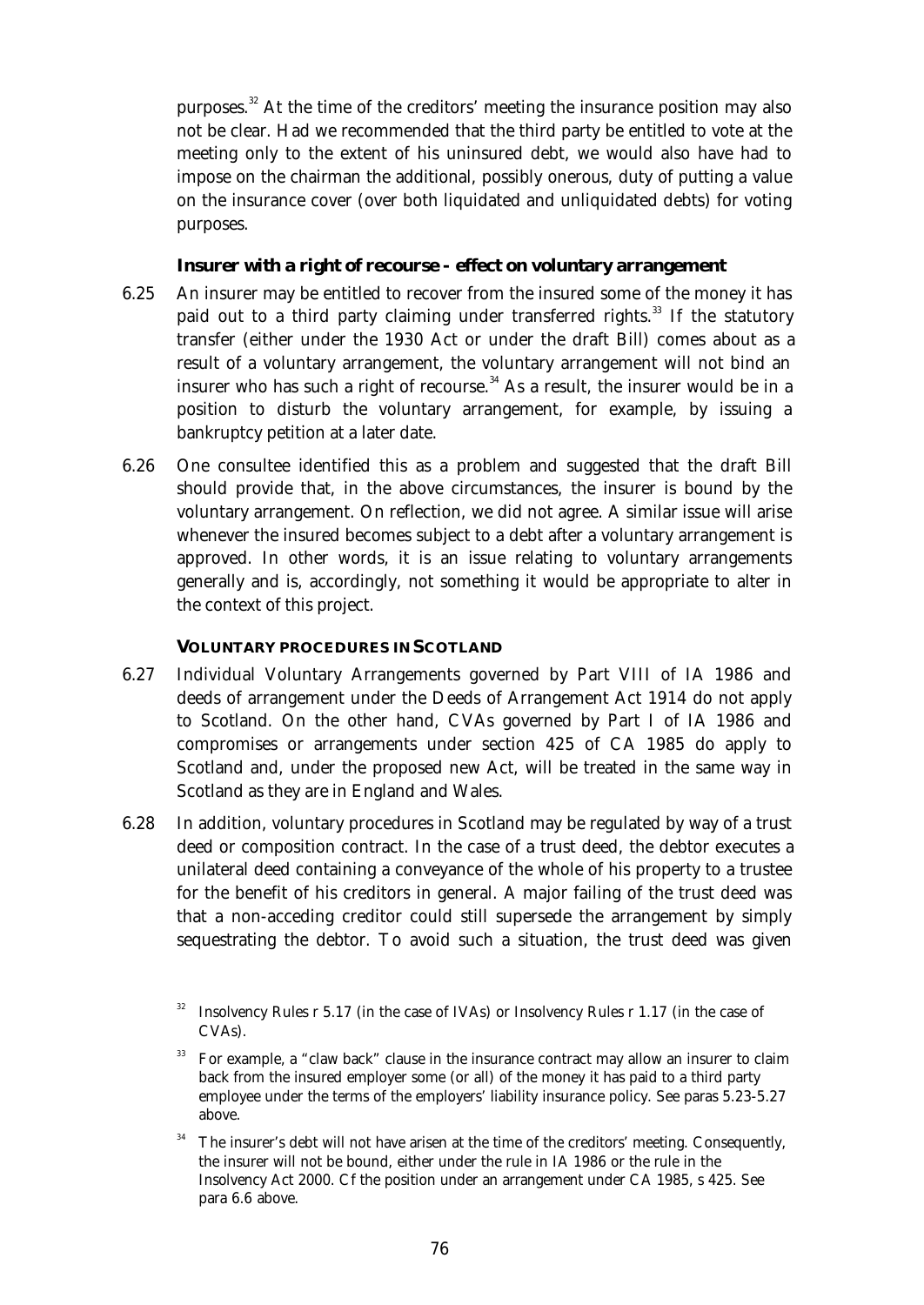statutory protection and the debtor now has an option to create a protected trust deed as described in Schedule 5 to the Bankruptcy (Scotland) Act 1985.

- 6.29 A composition contract can take the form of an extra-judicial or judicial composition contract. The terms of an extra-judicial composition contract are a matter for the debtor and creditor so that each agreement will differ. In contrast to the trust deed, under the composition contract the debtor is not divested of his entire estate. For the debtor, this is seen as the main advantage of entering into such an arrangement. The extra-judicial composition contract is to be distinguished from the judicial composition contract, or discharge on composition, which was introduced by the Bankruptcy (Scotland) Act 1985. Unlike an extra-judicial composition, the judicial composition is a means of discharge from a sequestration<sup>35</sup> and the procedure to be followed is set out in Schedule 4 to the 1985 Act.
- 6.30 Should the voluntary procedures fail or be unsuitable, the appropriate procedure would be to petition for sequestration.<sup>36</sup> In the case of a judicial composition contract, in certain circumstances, the order approving the composition may be recalled or the order discharging the debtor may be reduced. $37$  In such instances, the sequestration will revive.
- 6.31 Under the proposed new Act, a transfer will take place only in the case of a protected trust deed or judicial composition contract for the reasons set out in paragraphs 2.47 to 2.49 above.

## **Reform recommendations in Scotland**

6.32 In line with the recommendations for England and Wales.<sup>38</sup> in Scotland. we recommend that a third party who receives a statutory transfer of rights as a consequence of the insured's protected trust deed will not be bound by the arrangement to the extent that he is able to recover from the insurer.<sup>39</sup> Similarly, a third party who receives a transfer by virtue of the insured's sequestration will not be bound by any subsequent judicial composition contract to the extent that he is able to recover from the insurer.<sup>40</sup>

- <sup>36</sup> Bankruptcy (Scotland) Act 1985, s 12.
- $37$  Bankruptcy (Scotland) Act 1985, Sched 4, paras 17 and 18.
- $38$  See paras 6.20-6.26 above.
- $39$  Clause 14(2).
- $40$  Clause 14(3).

The sequestration ceases once the composition is in force and the debtor has been discharged in terms of Sched 4, para 13.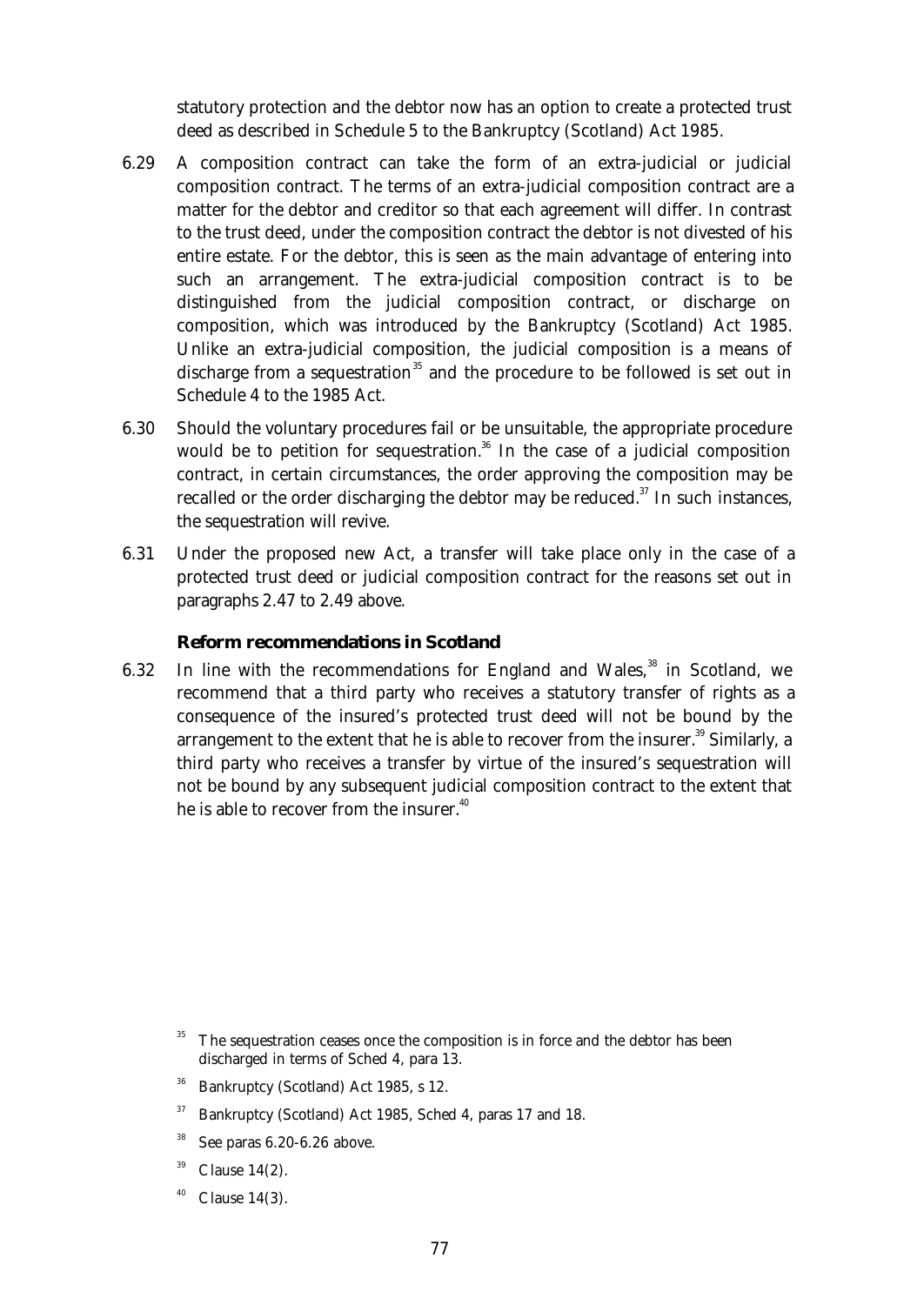# **PART 7 THE EFFECT OF THE DRAFT BILL ON OTHER RIGHTS AND OBLIGATIONS**

## **INTRODUCTION**

- 7.1 The draft Bill confers rights on the third party by transferring to him certain of the insured's pre-existing contractual rights against the insurer. In general, this will mean that the insurer will be under the same liability to the third party as he would have been to the insured.<sup>1</sup> This general position is altered to a limited extent by the restrictions on and enhancements to the third party's transferred rights which we are recommending. To the extent that these affect the defences available to an insurer facing litigation under the insurance contract, our recommendations and the reasons for them have been set out in Part 5 above.
- 7.2 In the consultation paper we asked consultees whether a new Act should bestow on the third party, the insured and the insurer various other rights and obligations. In this Part we set out and explain our reform proposals. We also examine how the draft Bill would interact with other rights and obligations of the parties, in order to illustrate how a new Act would operate in practice. We look in turn at the position of the third party, the insurer and the insured.
- 7.3 We conclude with an analysis of the status of settlements between the insurer and the insured under the 1930 Act and under the draft Bill.

# **THIRD PARTY'S RIGHTS AND OBLIGATIONS**

# **Third party's right to recover from insured**

## *Amounts not recoverable from insurer*

 7.4 Section 1(4)(b) of the 1930 Act expressly preserves the right of the third party to recover from the insured any of his debt which is not covered by the insurance policy.<sup>2</sup> This is also the effect of the draft Bill.<sup>3</sup>

## *Amounts recoverable from insurer*

 7.5 Nothing in the 1930 Act expressly removes the right of the third party to recover from the insured any of his debt which he is entitled to recover from the insurer

<sup>3</sup> As the draft Bill does not alter the pre-existing rights and obligations subsisting between the third party and the insured which do not relate to amounts due from the insurer under the insurance contract, no explicit provision to this effect is necessary.

As is the case under the 1930 Act. Indeed this is expressly set out in s 1(4).

<sup>2</sup> Such sums will arise if some of the insured's debt is not insured under the policy, or if the loss exceeds the policy limit, or if the policy contains an excess; alternatively, the insurer may be entitled to deduct unpaid premiums from the sum payable to the third party (see para 5.20 above).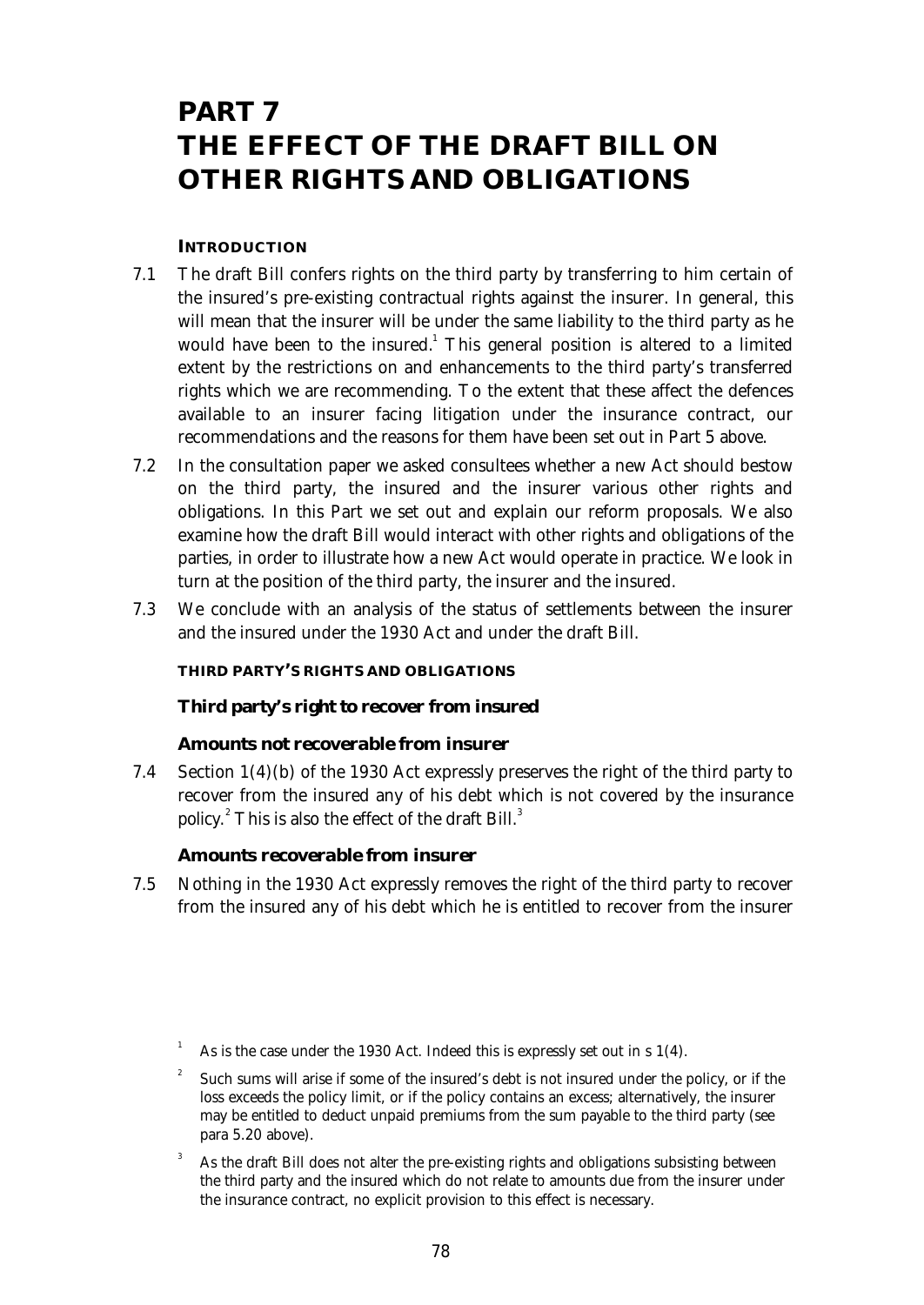under transferred rights. Commentators differ on whether the third party may do this.<sup>4</sup> In our view he cannot.

- 7.6 After a statutory transfer the insured no longer has any rights against the insurer under the insurance contract in respect of the third party's debt. If the third party could enforce the insured part of his debt against the insured (for instance, by proving in the insolvency) then the position would be as follows:-
	- (1) The insured's office-holder would not be able to make an insurance claim. He would have to fund the third party's dividend by reducing the dividend of the insured's other creditors.
	- (2) To the extent that the third party was compensated by such a dividend, the third party would, under general principles, be disentitled from enforcing his rights against the insurer.
- 7.7 In other words, the insurance policy would not operate in respect of the amount recovered from the insured; instead, funding for this amount would be obtained by reducing the dividend payable to the insured's other creditors. This is inconsistent with the entire thrust of the 1930 Act.<sup>5</sup>
- 7.8 The draft Bill eliminates the existing uncertainty under the 1930 Act by expressly prohibiting the third party from enforcing his debt against the insured to the extent that he is able to recover from the insurer. $6$

## **Insolvency of insurer**

- 7.9 It is possible that a third party may find that he is unable to recover, in full or in part, what is due under the insurance contract as a result of the insurer's insolvency. Such a third party may qualify for compensation.
- 7.10 The current regime of compensation is governed by the Policyholders' Protection Act 1975<sup>7</sup> and is administered by the Policyholder's Protection Board ("PPB"). The PPB will be abolished<sup>8</sup> when the new Financial Services Compensation
	- <sup>4</sup> The view of the editor of *MacGillivray on Insurance Law* (9th ed 1997) is that the third party is not entitled to recover such sums from the insured. See para 28-16 n 47: "...he [the third party] can only seek to obtain [from the insured] the amount which he could not have recovered in any event from the insurer." Compare M Clarke, *The Law of Insurance Contracts* (3rd ed 1997) whose view (at p 167, para 5-8F1(c)) appears to be that the third party is only barred from recovering from the insured to the extent that he has actually obtained compensation from the insurer.
	- <sup>5</sup> The first instance decisions in *Re Pethick, Dix* [1915] 1 Ch 26 and *Re Renishaw* [1917] 1 Ch 199, on a similar point which arose in relation to the Workman's Compensation Act 1906, support the view we have taken.
	- Clause  $14(1)$ . We explain in the following paragraphs that the third party may be able to obtain compensation if the insurer is insolvent. To the extent that this is possible, the draft Bill also expressly prohibits the third party from recovering that amount from the insured. (clause  $14(4)$  (a) and  $14(5)$ ).
	- <sup>7</sup> As amended by the Policyholders' Protection Act 1997. Only some of the 1997 Act has come into force.
	- 8 By s 416(3)(b) of the Financial Services and Markets Act 2000 ("FSMA 2000").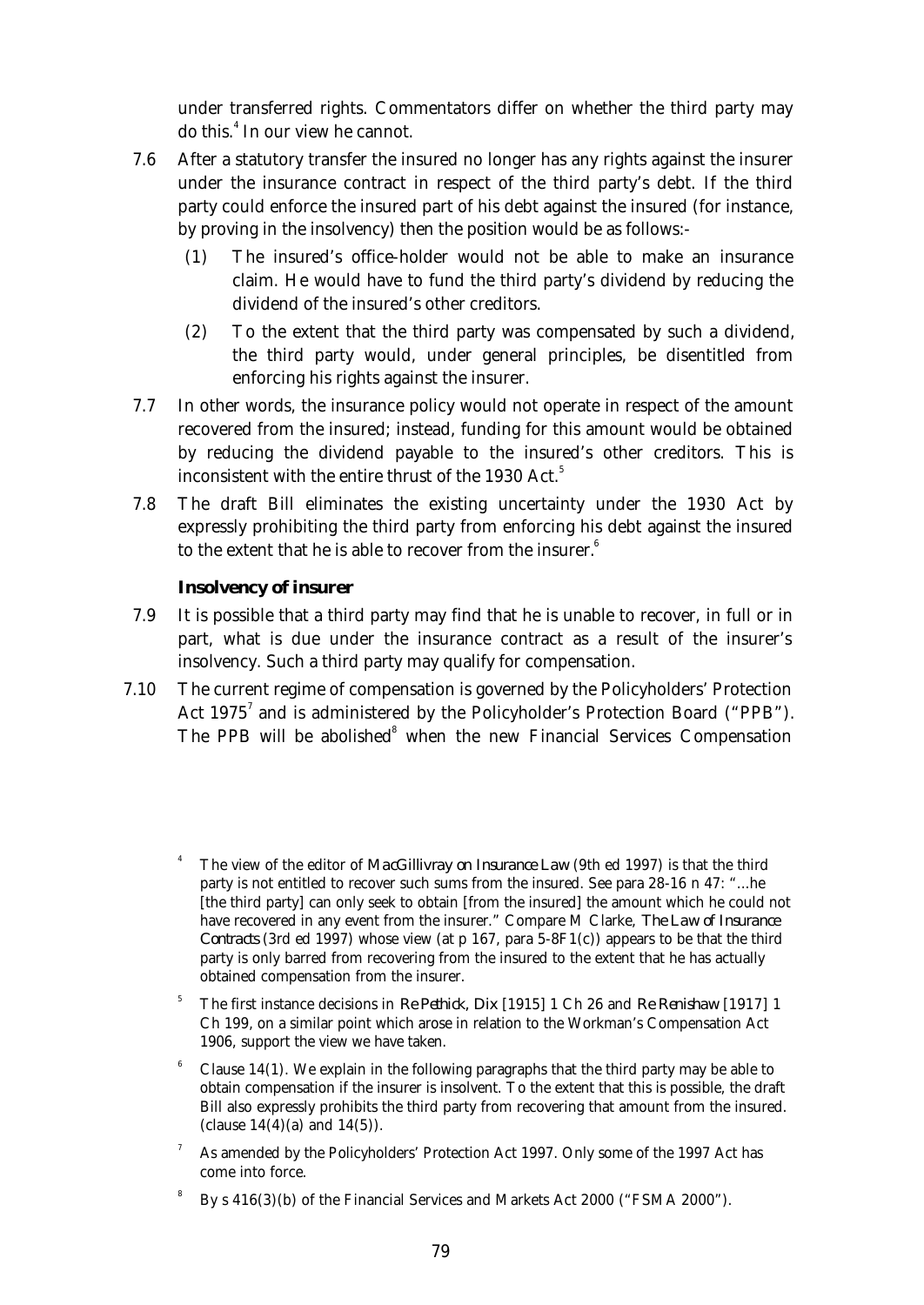Scheme (the "Scheme") is brought into existence by the implementation of the Financial Services and Markets Act 2000 ("FSMA 2000").<sup>9</sup>

 7.11 In our view, a third party should possess the same right to compensation as the insured would have had in the absence of a statutory transfer. Under the current draft rules of the Scheme<sup>10</sup> this would be the case.<sup>11</sup>

#### **Insurance proceeds subject to a charge**

#### *Floating charge crystallisation causes a transfer of rights*

 7.12 When a floating charge crystallises it will typically attach to all the assets of the insured. This would include an existing or future insurance claim. As we have explained, many of the circumstances in which the draft Bill comes into play will coincidentally also cause such a floating charge to crystallise.<sup>12</sup> In such cases, the effect is to remove the insurance claim from the ambit of the floating charge (just as, in the case of a bankruptcy order, the effect is to remove the insurance claim from the ambit of the bankruptcy) so that the third party, and not the chargeholder, receives the benefit of the insurance policy.

#### *Fixed charge already existing at the time of transfer*

- 7.13 It may be that at the time of the statutory transfer the benefit of all the insured's policies have been charged to a creditor other than the third party.<sup>13</sup> It is possible that a chargeholder might attempt to enforce such a charge over sums recovered under a third party liability policy, though we are not aware of a case in which this has happened. $14$ 
	- The implementation date for FSMA 2000 is, at the time of writing, expected to be November 2001. The rules of the Scheme will be made under powers granted to the Financial Services Authority by s 213. The Financial Services Authority has appointed a company named Financial Services Compensation Scheme Ltd as Scheme Manager. The Scheme will replace the existing compensation regimes for investments business and deposits, in addition to insurance.
	- <sup>10</sup> Published by the Financial Services Authority in Financial Services Compensation Scheme Draft Rules (2000) Consultation Paper 58.
	- <sup>11</sup> By the time the draft Bill is enacted, the existing regime in the Policyholders Protection Act 1975 will no longer be in force. Accordingly, we have not analysed in this report the third party's right to compensation against the PPB either under the 1930 Act or under the draft Bill.
	- <sup>12</sup> See paras 2.18-2.20 above. As we explain there, a floating charge may occasionally crystallise without causing a transfer under the draft Bill.
	- <sup>13</sup> *Re CCG International Enterprises Ltd* [1993] 1 BCLC 1428 confirmed that insurance proceeds could be the subject of an equitable fixed charge. That it is possible to create a fixed charge over future assets was confirmed in *Siebe Gorman v Barclays Bank* [1979] 2 Lloyd's Rep 142 in which Slade J held that it was possible to create a fixed charge in equity over prospective assets such as future book debts provided that they could be clearly ascertained. A fixed charge might also arise if a floating charge crystallised over the insurance proceeds without causing a statutory transfer. See para 7.12, n 12 above.
	- The insurance policies primarily intended to be covered by such a fixed charge will not be policies covering the insured's possible future debts, but those covering the insured's assets, for example a buildings insurance policy. We note that in *Re CCG International Enterprises Ltd* [1993] 1 BCLC 1428 at p 1430c no point was taken by the plaintiff that the insurance proceeds attributable to the third party should go to the chargeholder.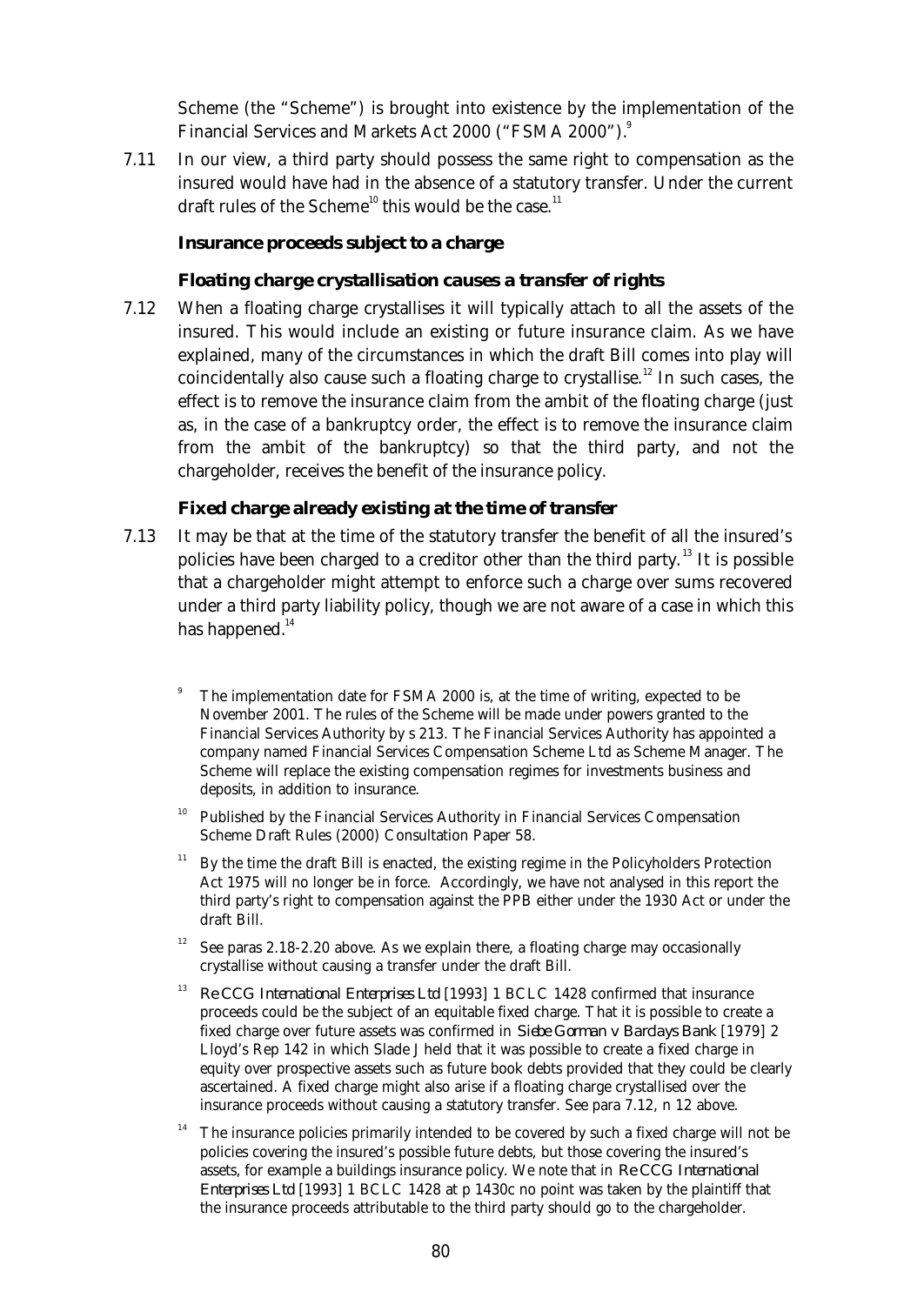7.14 A transfer of rights effected by the draft Bill will not affect the chargeholder's fixed rights over the insurance proceeds.<sup>15</sup> In other words, the third party will receive a transfer under the draft Bill of the insured's rights under the insurance policy, subject to any charge which the insured has granted.

# **Third party's other statutory rights against insurer**

 7.15 The draft Bill provides a right of action for third parties against liability insurers in general. It does not interfere with legislation providing specific rights to third parties to pursue particular types of claim, for example, under the Road Traffic Act 1988.

# **Voluntary codes of practice**

 7.16 There are a number of insurers' voluntary codes of practice to which the vast majority of United Kingdom insurers subscribe.<sup>16</sup> It is clear in some cases that these codes will apply after a statutory transfer; $^{17}$  in others the question has yet to be addressed.

# **Financial Services Ombudsman**

 7.17 The current dispute handling scheme for insurance policies, operated by the Insurance Ombudsman Bureau, will be replaced<sup>18</sup> when FSMA 2000 comes into force.<sup>19</sup> The Insurance Ombudsman, along with seven other financial ombudsmen, will be replaced by the Financial Services Ombudsman. In our view, a third party with a claim under the draft Bill will be eligible for assistance under this new scheme. $20$ 

## **INSURER'S RIGHTS AND OBLIGATIONS**

# **Insurer's duty to pay on a successful claim by third party**

 7.18 We asked consultees whether a new Act should expressly require the insurer to pay the third party directly.<sup>21</sup> Consultees confirmed that this was already standard practice in 1930 Act cases, but that occasionally the insurer paid out to the office-holder. A number felt that the administration, complication and delay this caused was unnecessary and should be avoided by express provision in a

- <sup>16</sup> For example, the Statement of General Insurance Practice issued by the Association of British Insurers and the ABI/Lloyd's arbitration agreement. Following the launch of the General Insurance Standards Council (GISC) on 3 July 2000, these codes will in due course cease to be applicable and the industry will be regulated by new GISC codes.
- <sup>17</sup> For example, third parties will be able to use the ABI / Lloyd's arbitration agreement (see para 5.40, n 63 above).
- 18 See FSMA 2000, Part XVI.
- $19$  See para 7.10, n 9 above.
- 20 Under rules 2.4.10 and 2.4.12. The scheme's rules are published in: Complaints Handling Arrangements (2000) Financial Services Authority and Financial Ombudsman Service.
- <sup>21</sup> Consultation paper, para 12.48.

<sup>15</sup> An equitable fixed charge over an asset will bind everyone to whom the asset is transferred save for a bona fide purchaser without notice. See *Re Charge Card Services* [1987] Ch 150 at p 176c, a decision of Millet J (affirmed by the Court of Appeal at [1989] Ch 497).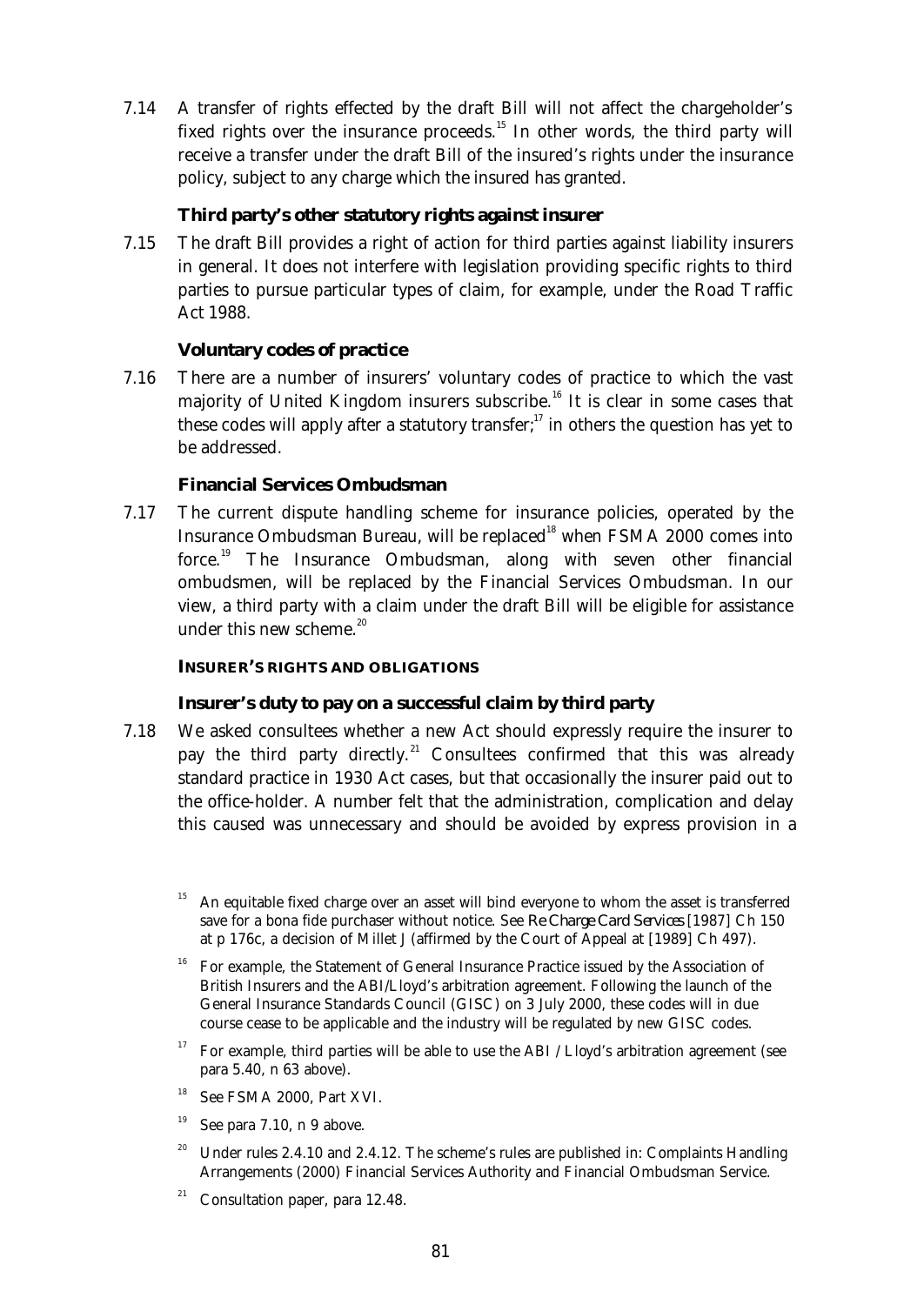new Act. Nevertheless, we concluded that such a provision would have been redundant. A third party who receives a right to insurance proceeds under the 1930 Act or the draft Bill, thereby receives an enforceable right to require the insurer to pay the monies directly to him.

## **Insurer's right to an indemnity from insured**

- 7.19 In the consultation paper, we suggested that the insurer should have a right to recover from the insured any sums the insurer has paid to the third party which, but for the Act, he would not have been required to pay.<sup>22</sup> Although the insurer may have this right under the insurance contract, this will not always be the case.
- 7.20 Consultees pointed out that such a right would not be exercised often as in most cases the insured is insolvent. However, it was also acknowledged that the insured might be in administration and capable of paying its debts; or, even if insolvent, likely to pay a dividend. A majority of consultees who responded thought that an insurer's right to an indemnity should be included in a new Act.
- 7.21 In Part 5 above we explained that, in general, an insurer facing a claim from a third party will be able to rely on the same defences he would have been able to use had the claim been brought by the insured. As a result, in the usual case, the issue does not arise: the insurer will only have to pay the third party in circumstances in which, in the absence of a statutory transfer, he would have had to pay the insured. We proceeded in Part 5 to set out and justify three exceptions to the usual position.<sup>23</sup> In these limited cases, a statutory right to an indemnity might be valuable to the insurer. We examine each of these cases in the following paragraphs. In each case, we have concluded that a right to indemnity would be inappropriate.
- 7.22 First, the draft Bill enables a third party to fulfil, or contribute towards fulfilling, a contractual condition such as a provision for notice.<sup>24</sup> The insurer might, as a result, be obliged to pay out under the insurance policy even though he would have been able to avoid paying out altogether in the absence of a statutory transfer (because, for example, of a breach by the insured of the clause in question). In our view, it would not be right in such a case to allow the insurer to prove in the insured's insolvency, thereby reducing the dividend payable to the insured's general creditors. The draft Bill does not in this context remove substantive defences from the insurer; it merely adjusts the way in which the insured's obligations under the contract may be satisfied in the light of the statutory transfer.
- 7.23 Secondly, the draft Bill prevents an insurer from relying on a provision in the insurance contract requiring the insured to provide information and assistance in a case in which the insured no longer exists.<sup>25</sup> It is true that this provision might have the effect of requiring the insurer to pay out even though he would have been able to avoid doing so in the absence of a statutory transfer. However,

- <sup>24</sup> Clause 4(1). See paras 5.15-5.16 above.
- <sup>25</sup> Clause 4(2). See paras  $5.17 5.19$  above.

Consultation paper, para 14.42.

<sup>&</sup>lt;sup>23</sup> Enacted in the draft Bill in clauses  $4(1)$ , (2) and (3).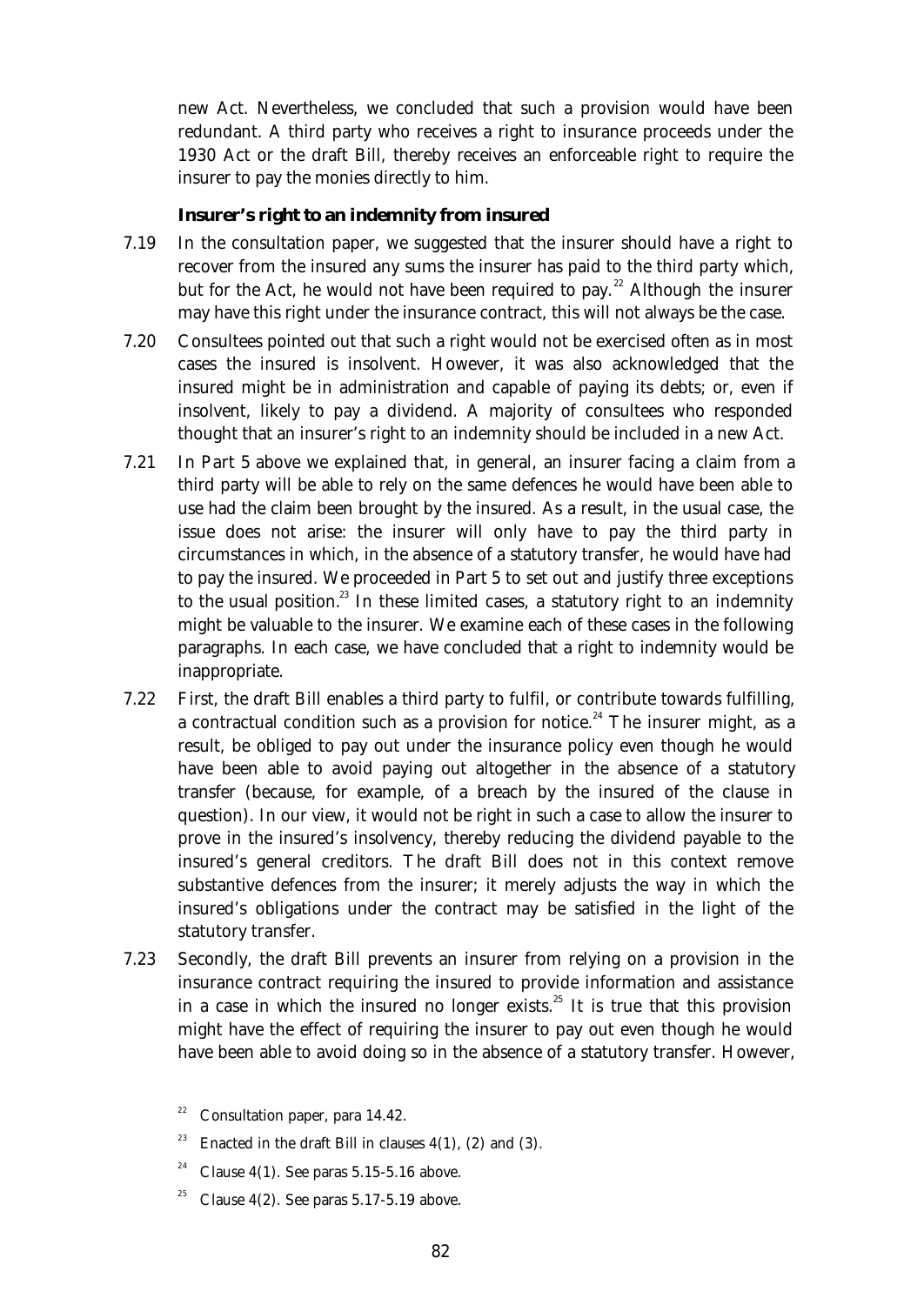in such a case, a right to an indemnity would be unlikely to help the insurer since *ex hypothesi* the insured does not exist and so has no property.

 7.24 Finally, the draft Bill prevents an insurer from relying on a pay-first clause, as against the third party, save in specified cases.<sup>26</sup> It is true that, in the absence of a statutory transfer, such a clause might prevent an insured from claiming on the insurance policy. However, an insured in this position is not uninsured. In other words, his failure to pay the third party does not transfer the ultimate burden of paying the insured amount from the insurer to him. In those circumstances, our view is that it is right that, after a statutory transfer, the draft Bill should not compel the insured to bear that cost.

#### **Prejudice to insurer using subrogated rights**

- 7.25 If an insurer uses a subrogated right under the insurance contract to conduct the defence of the insured, and if the insured loses that action, the insurer may find that he is prevented from denying his liability under the policy in a subsequent claim by the insured. $27$
- 7.26 One way in which this can happen is if the insurer continues to conduct the defence of the insured at a time when he is aware of a breach of condition by the insured which would allow him to repudiate the policy. Such conduct is likely to amount to a waiver of the breach so that the insurer would not be able to rely on the breach to resist a claim from the insured under the policy.<sup>28</sup> Another way in which this may happen is if the insurer continues to conduct the defence of the insured at a time when he believes that the insured is not in fact covered by the insurance policy. It has been suggested that this can create an estoppel preventing the insurer from arguing that the insured's claim fell outside the scope of the policy.<sup>29</sup>
	- Clause  $4(3)$  and clause  $4(4)$ . See paras  $5.28-5.37$  above.
	- <sup>27</sup> See *MacGillivray on Insurance Law* (9th ed 1997) para 28-24: "...care is needed in undertaking the defence of the claim on behalf of the assured, or else the insurers may become precluded from denying liability under the policy." This is perhaps unlikely to happen in Scotland where current procedure enables both the insured and insurer to be pursued in a single process. In such a situation, the insurer can conduct the insured's defence without prejudice to his own right to deny liability by presenting alternative defences: for example, the insured is not liable, but, if the insured is found liable, the insurer is not liable to indemnify him. See also *Cheltenham and Gloucester plc v Sun Alliance and London Insurance plc* IH, 30 May 2001 and para 3.7, n 11 above.
	- <sup>28</sup> See for example Diplock LJ in *Fraser v BN Furman (Productions) Ltd* [1967] 1 WLR 898 at p 909G.
	- It seems that such an estoppel may arise in the United States and Australia (See *MacGillivray on Insurance Law* (9th ed 1997) para 28-26). In *Wood v Perfection Travel* [1996] LRLR 233 the Court of Appeal allowed an application by an insurer to be joined to an action brought by a third party against a dissolved company which had been restored to the register. The insurer was concerned that he might, if forced to use his subrogated right to conduct the defence of the insured, be estopped from later denying liability under the policy. Hirst LJ at p 235 accepted, for the purposes of the judgment, that the law was uncertain in this area, but declined to decide the point. Professor Merkin commented that "the legal basis for this risk is unclear, but after *Wood* it plainly cannot be discounted". See "When is the Reinsurer Liable?" [1996] Insurance Law Monthly, vol. 8(1) p 4. The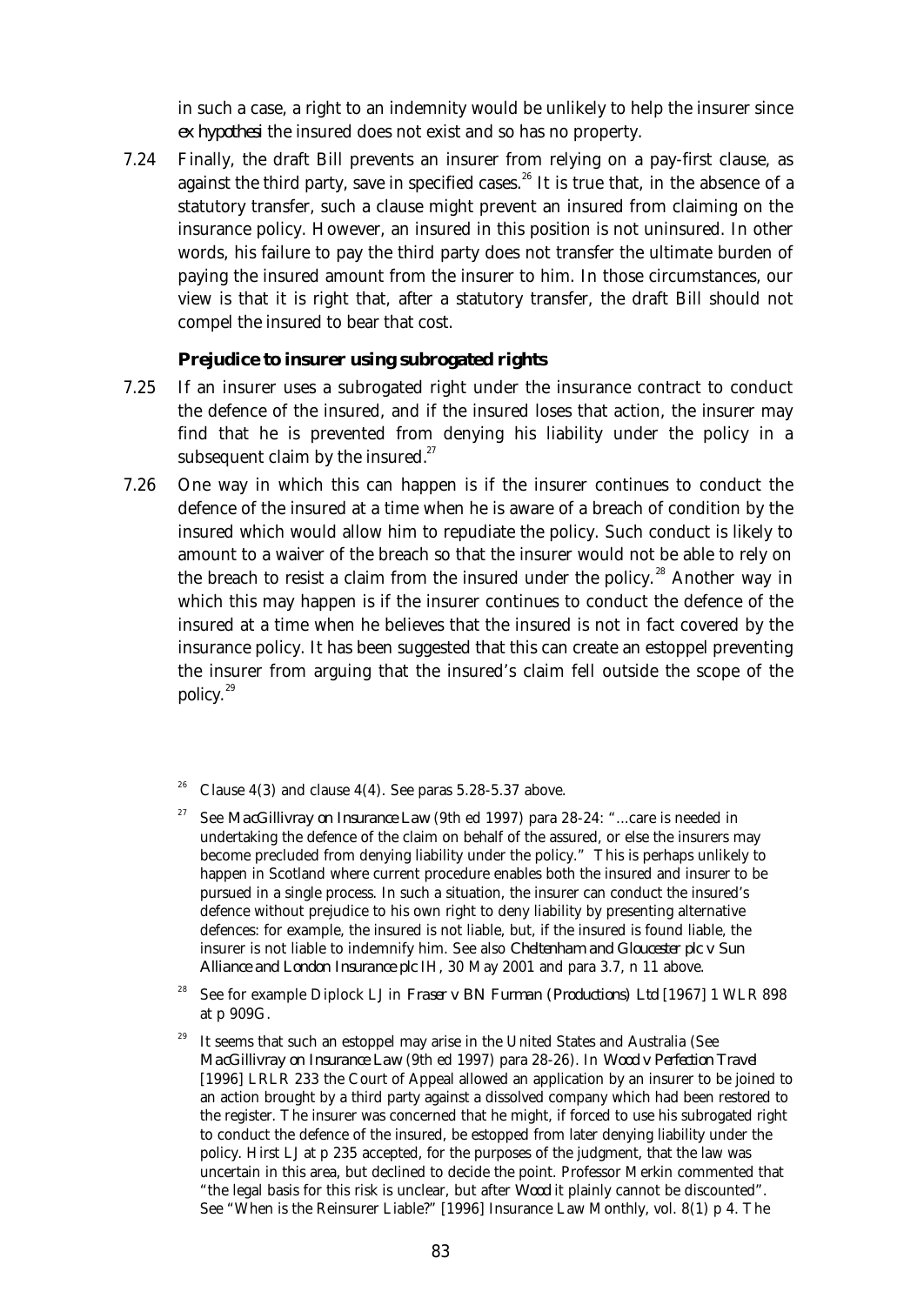- 7.27 We asked consultees whether it was fair that a third party should be entitled to rely on this kind of estoppel in a claim against an insurer under a new Act.<sup>30</sup> A number of consultees felt that it was wrong that such estoppels should arise. Others pointed out, however, that insurance contracts will normally contain nonwaiver agreements providing protection against this risk, if it exists.<sup>31</sup>
- 7.28 We have decided to recommend no change to the law for two reasons:-
	- (1) If the third party uses his right to establish the liability of the insured in his action against the insurer, $32$  the insurer will never be at risk of being prejudiced. In such a case, the insurer would defend on his own behalf; he would not use subrogated rights at all. If he wished to deny the insured's liability and also to deny his own liability under the policy, he would be able to do so by running concurrent defences. No question of waiver or estoppel, or in Scotland personal bar, would arise.<sup>33</sup>
	- (2) If the third party proceeds (as he must under the 1930 Act) by proving his debt against the insured, and the insurer has conducted the insured's defence, then there is a possibility that an estoppel, a waiver or personal bar will arise. In our view, it would be inappropriate to alter such outcomes in a new Act. If, in the absence of a statutory transfer, the insured could have relied on a waiver of a breach of condition or an estoppel, then, in our view, the third party using transferred rights should also be able to do so. To provide otherwise would be to put the insurer who uses his subrogated rights in a better position when facing a claim from a third party than when facing a claim from the insured. We can see no justification for making such a distinction.

## **Orders for costs against insurer**

 7.29 Under the 1930 Act, before a third party may bring a claim against an insurer, he must establish the liability of the insured. The insurer will often conduct the defence of the insured using his subrogated right to do so. If the insured loses, then costs will usually be ordered against the insured. In exceptional cases in England and Wales, the court may make a costs order against the insurer personally.<sup>34</sup> Even in the absence of such an order, the insurer will in most cases

> view of the editor of *MacGillivray* is that such an estoppel does not arise in English law (see para 28-29).

- $30$  Consultation paper, para 12.13.
- $31$  Though non-waiver agreements were not included in occurrence-based liability policies written many years ago under which insurers may still face long tail liability.
- <sup>32</sup> Conferred by clause 8(1) (in Scotland, clause 9(1)).
- <sup>33</sup> Under the 1930 Act, by contrast, an insurer will commonly conduct the defence of the insured (using his subrogated right to do so), before the third party issues proceedings against him. Although, after *Wood*, insurers alert to the problem of a possible estoppel may be able to avoid using their subrogated rights by applying to be joined as a party in their own right, this is unlikely to become standard practice, particularly as insurers may have a costs incentive not to adopt this course - see paras 7.29-7.33 below.
- <sup>34</sup> Under Supreme Court Act 1981, s 51. For recent guidance from the Court of Appeal on the very limited circumstances in which such an order will be made against a liability insurer see *Cormack and Cormack v Excess Insurance Co.* [2000] CPLR 358. But cf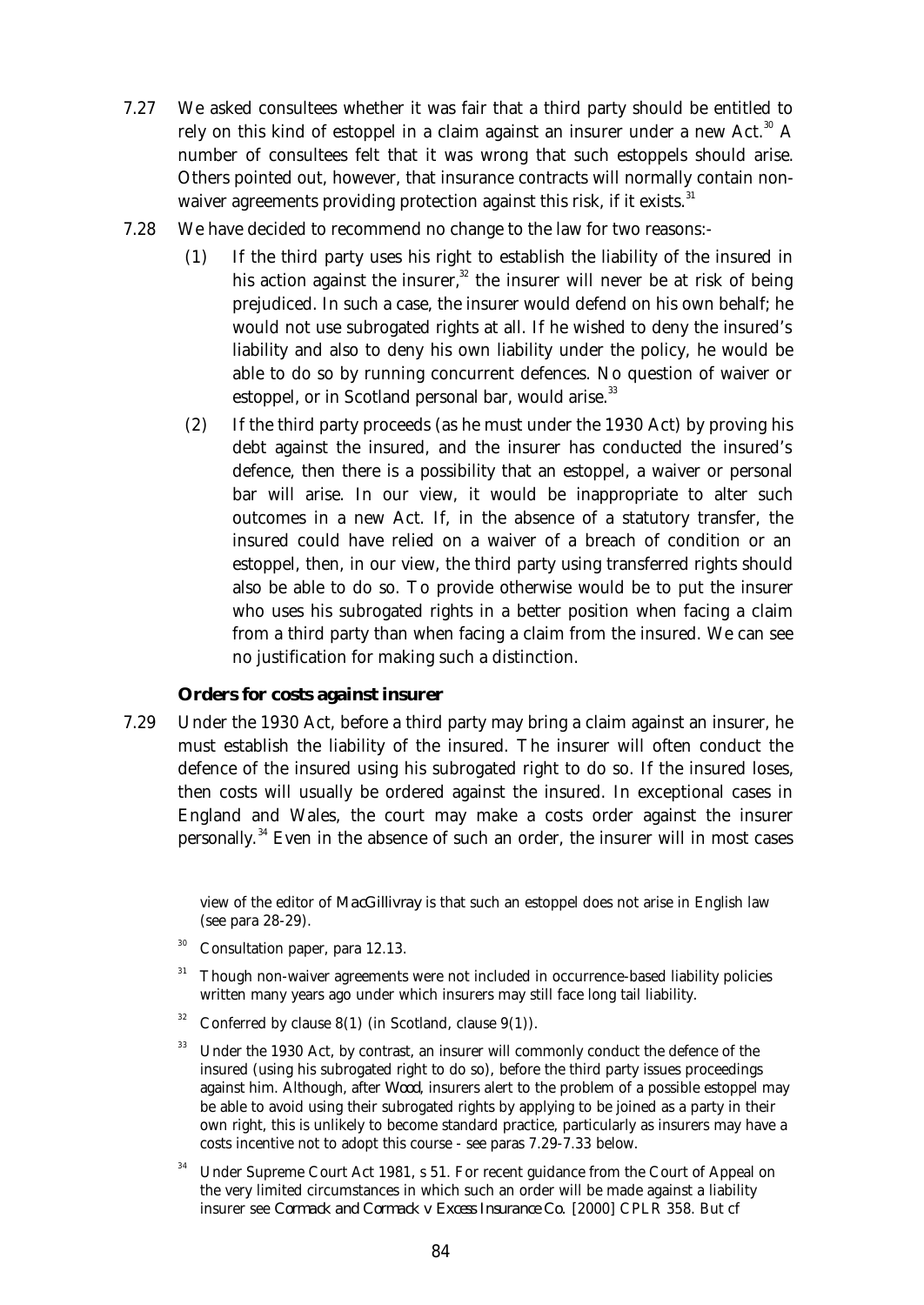end up paying these costs. This is because the insurance contract will usually cover the insured for any costs orders made against him.

- 7.30 On occasion, the insurer will not be obliged by the insurance contract to meet the costs incurred by the third party while pursuing his claim:
	- (1) If, exceptionally, the insurance contract does not cover the legal costs in question.
	- (2) If the legal costs, when added to the other insured liabilities, exceed the cover under the insurance policy.<sup>35</sup>
	- (3) If the insurer is able to avoid liability under the insurance contract.<sup>36</sup>
- 7.31 It was decided in *Cox v Bankside*<sup>37</sup> that an insurer using his subrogated right is not under a duty to indemnify the insured in respect of costs otherwise than under the insurance policy. Thus, in any of the circumstances set out in the previous paragraph, the insurer would not be obliged to pay these costs.
- 7.32 By contrast, under the draft Bill, if the third party succeeds in establishing the liability of the insured in proceedings against the insurer, he is likely to obtain an order that the insurer pay his costs. The exceptional circumstances in which the insurer may escape having to pay those costs under the 1930 Act will not occur under the draft Bill.
- 7.33 We do not think it likely that this will impose a heavy new burden on insurers. In particular, the circumstances in paragraphs 7.30 (1) and (2) will be rare in practice. The circumstances in (3) will be less rare. However, an insurer may be able to mitigate the effect of this by ensuring that any potential defence under the policy is taken as a preliminary point, thus avoiding the need to establish the liability of the insured.

## **Insurer's other statutory obligations**

 7.34 Specific schemes of third party rights against insurers are laid down in various statutes, for example the Road Traffic Act 1988, the Nuclear Installations Act 1965 and the Merchant Shipping Act 1995. The draft Bill does not derogate from the obligations or restrictions which these separate regimes impose on insurers.<sup>38</sup>

> *Monkton Court Ltd(t/a CATS) v Perry Prowse (Insurance Services) Ltd* [2000] 1 All ER (Comm) 566 in which the High Court made such an order.

- <sup>35</sup> As was the case in both *Cormack* and *Monkton Court* (see para 7.29, n 34 above). Some insurance policies provide a separate indemnity for legal costs, which may or may not be limited.
- In order to do so he may have to show, not just that he has a defence under the policy, but that no estoppel arises, to prevent him relying on it, from his conduct of the insured's defence. See para 7.26 above.
- <sup>37</sup> [1995] 2 Lloyd's Rep 437 at p 463 *per* Lord Bingham MR.
- <sup>38</sup> For example, the Road Traffic Act 1988, s 148 renders void certain policy conditions in compulsory insurance governed by that Act. An insurer defending a claim against a third party a under such a policy will be thereby prohibited from relying on certain policy conditions, notwithstanding the absence of similar prohibitions in the draft Bill.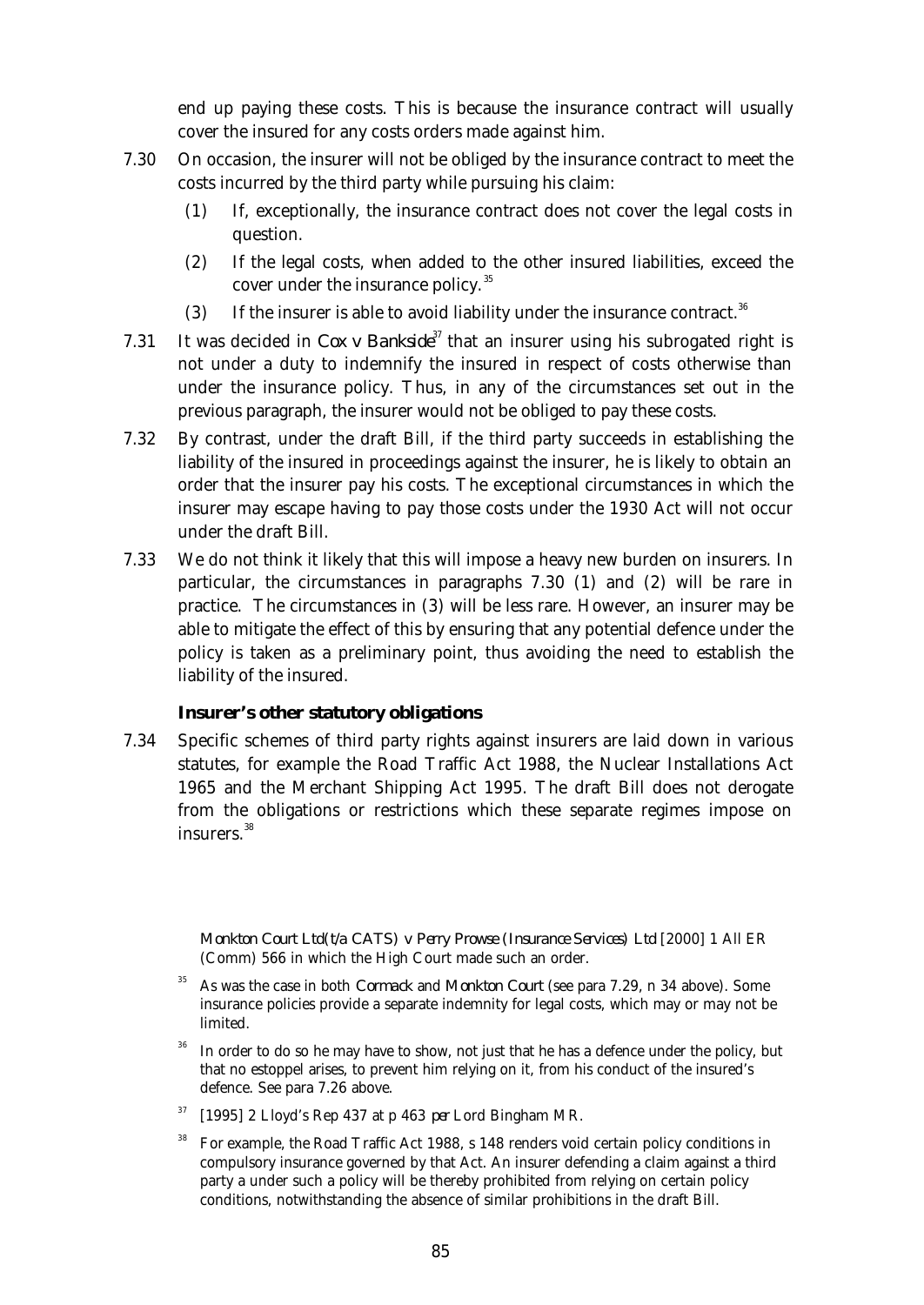7.35 Insurers sued by employees under the draft Bill may be restricted by employer's liability legislation in the defences which they can raise to third party claims. For example, as we have seen,<sup>39</sup> the Employers' Liability (Compulsory Insurance) Act 1969 and the Employers' Liability (Compulsory Insurance) Regulations 1998 prevent insurers from including certain policy conditions, or relying on them, in employer's liability policies.

## **Rights and obligations under rules of court**

 7.36 The provisions of the draft Bill are intended to supplement, rather than replace, any rights which a third party may have under general procedural rules. So, for example, a third party in England and Wales will have the option of applying for a disclosure order<sup>40</sup> in addition to, or instead of, using his statutory rights to disclosure in the draft Bill.<sup>41</sup>

## **INSURED'S RIGHTS AND OBLIGATIONS**

## **Insured's right to recover from insurer**

 7.37 The 1930 Act preserves the rights of the insured against the insurer in respect of any amount due under the policy but not payable to the third party.<sup>42</sup> Such amounts might arise, for example, if the policy covered costs incurred by the insured in mounting an initial defence to the third party's claim or in seeking legal advice on whether the third party's claim was likely to be successful.<sup>43</sup> Such costs would be payable under the policy but not recoverable by the third party. The draft Bill contains a similar provision.<sup>44</sup>

## **Insured's right that the insurer conducts his defence properly**

- 7.38 An insurer conducting the insured's defence must act with due regard to the insured's interests.<sup>45</sup> The circumstances in which the insurer will use his subrogated rights under the draft Bill are likely to be limited (see paragraph 7.28(1) above). If he does, the draft Bill does not affect any rights the insured may have against an insurer who fails to fulfil this duty.
- 7.39 If the third party proceeds against the insurer and uses his right to establish the liability of the insured in those proceedings, in our view the insurer will not owe
	- See paras 5.23-5.27 above.
	- Under CPR 31.
	- <sup>41</sup> Draft Bill, Sched 1, para 6.
	- $42$  Section 1(4)(a).
	- <sup>43</sup> The policy might contain a "QC clause", providing that the insurer will pay a claim without requiring the insured to contest it, unless a Queen's Counsel advises that the claim could be successfully contested.
	- $44$  Clause 3.
	- <sup>45</sup> See *MacGillivray on Insurance Law* (9th ed 1997) p 791: "Both the insurers and solicitors appointed by them owe a duty to the assured to conduct the proceedings with due regard to his interests, and an action for damages will lie for breach of that duty." See *Groom v Crocker* [1939] 1 KB 194 and *Cox v Bankside* [1995] 2 Lloyd's Rep 437.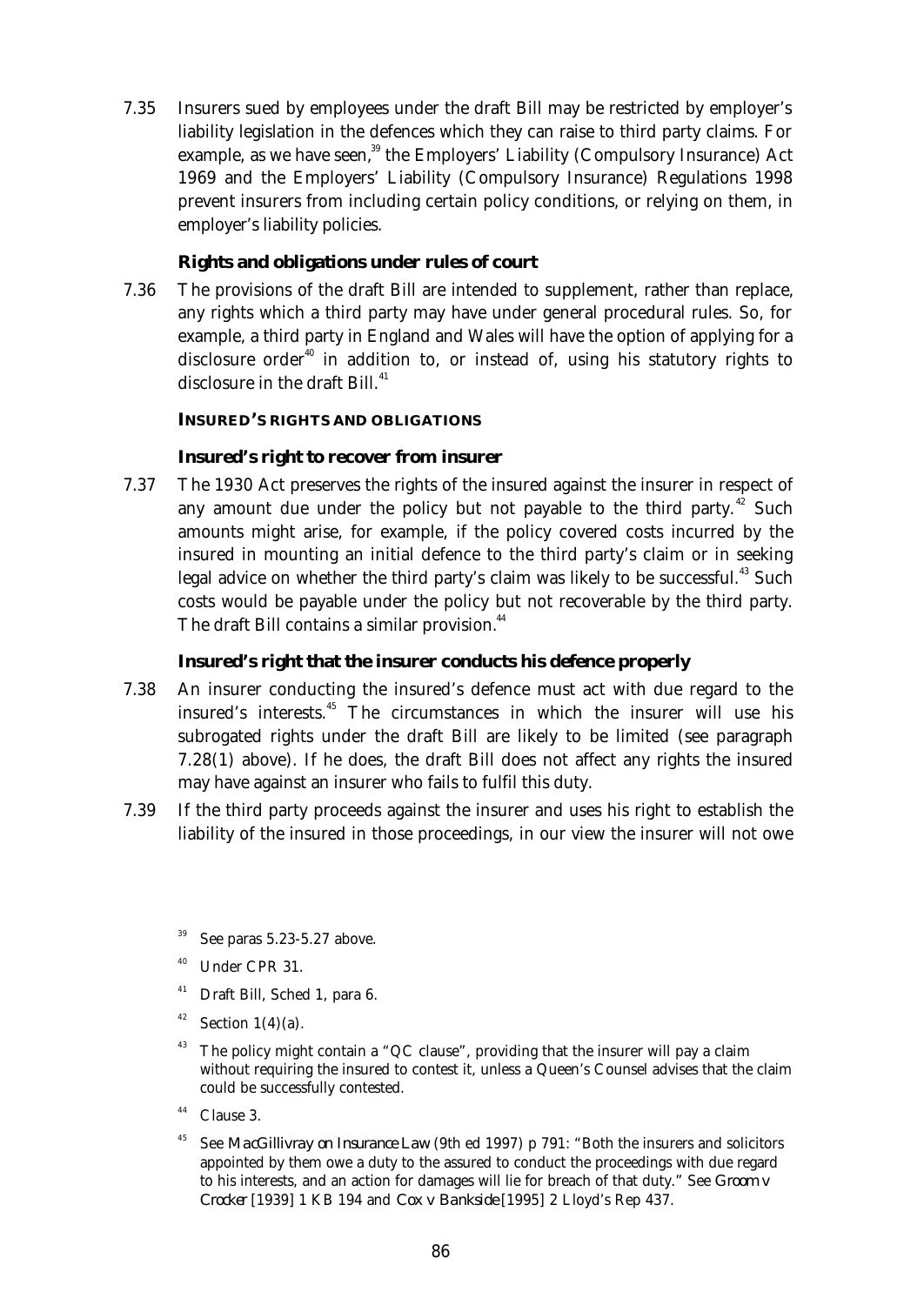any duty to the insured relating to the conduct of its defence.<sup>46</sup> As a consequence, there may be rare cases when the insured might wish to participate in the proceedings himself. $47$ 

#### **SETTLEMENTS REACHED BETWEEN INSURER AND INSURED**

#### **Current law**

- 7.40 Section 3 of the 1930 Act provides that certain agreements between the insurer and the insured are ineffective to defeat or affect the rights transferred to the third party. This section has been interpreted to apply to settlements reached at any time after (1) liability has been incurred and (2) the occurrence of one of the events specified in section 3 (for example, the bankruptcy of the insured). This is the case even if the liability of the insured has, at that time, yet to be established.<sup>48</sup>
- 7.41 The list of events in section 3 omits some events which trigger a statutory transfer under section  $1.^{49}$  Some third parties may, therefore, receive a transfer of rights under section 1 but not be protected from the settlements specified in section  $3<sup>50</sup>$

## **Reform recommendations**

#### *Settlements before a statutory transfer*

- 7.42 A number of consultees thought that a provision re-enacting section 3 in a new Act should apply also to settlements between the insurer and the insured in cases of impending insolvency. These consultees were concerned to prevent cases in which the third party was deprived of the chance to make a substantial claim on
	- <sup>46</sup> See the analysis of the Master of the Rolls in *Cox v Bankside* [1995] 2 Lloyd's Rep 437 at p 463, in which the position of an insurer under a common law duty to the insured is contrasted with that of an insurer who is "acting in its own interest only". The insurer who defends a claim from a third party under the draft Bill is also "acting in its own interest only".
	- $47$  See para 3.48 above.
	- <sup>48</sup> See *Woolwich Building Society v Taylor* [1995] 1 BCLC 132.
	- *Viz* (1) the approval of voluntary arrangements, (2) the appointment of a receiver, or manager; (3) possession being taken by or on behalf of the holders of any debentures secured by a floating charge or of any other property comprised in or subject to a charge. It is not clear whether these omissions were deliberate. There is no reference to this point in Hansard's coverage of the debates of IA 1986 which amended s 1 and s 3 of the 1930 Act. It appears that the distinction is between insolvency proceedings which are terminal (such as winding-up and bankruptcy) and those which may allow the insured to carry on.
	- <sup>50</sup> Such an unprotected third party appeared in *Jackson v Greenfield* [1998] BPIR 699. In that case, after incurring liability to the third party, the insured entered into an Individual Voluntary Arrangement with creditors. Before the third party had established the insured's liability, the insured attempted to settle the possible insurance claim with the insurer. The third party was concerned to block the settlement. The judge observed (at p 708H) that s 3 would have rendered such a settlement ineffective (for the purposes of the third party's claim) had the insured been declared bankrupt; but s 3 was of no avail to the third party in the current case as it did not apply in the case of an voluntary arrangements. The judge went on to hold that, as the third party had not yet established the insured's liability to him, no statutory transfer had taken place, and the insured retained the right to deal with the possible insurance claim as he saw fit.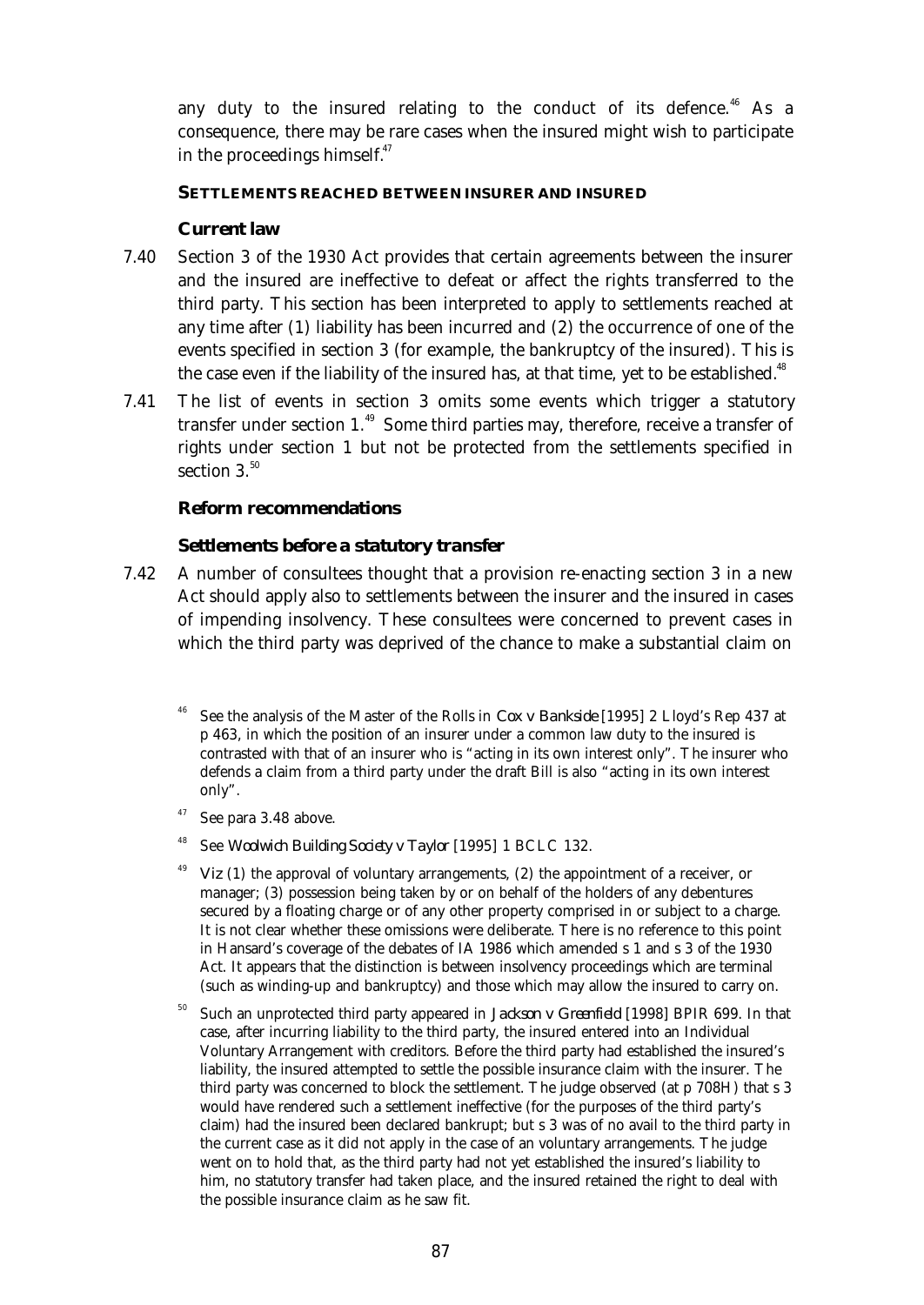the insurance policy under transferred rights as a result of a settlement at an undervalue reached between the insured and insurer immediately before the insured's insolvency.<sup>51</sup>

 7.43 We are not recommending any such reform. Until a transfer of rights occurs, the insured and the insurer will be free to alter their rights *inter se* under the insurance contract, as they currently are under the 1930 Act. Reform would introduce undesirable uncertainty into dealings between the insured and insurer. In *Normid Housing Association Ltd v Ralphs* (No  $2^{52}$  the Court of Appeal suggested that, if the third party can persuade the court that the settlement to which he objects is part of "a plan to cheat the plaintiffs", a freezing order is likely to be available to the third party to prevent it.<sup>53</sup> In addition, as the Court of Appeal also mentioned, without expressing a view, insolvency legislation may provide its own mechanism for challenging settlements at an undervalue.<sup>54</sup>

## *Settlements after a statutory transfer*

 7.44 Once rights have been transferred by the draft Bill the insured retains no rights under the insurance contract in respect of his liability to the third party. Accordingly, he will not be in a position to agree with the insurer that these rights should be changed.

- <sup>51</sup> In *Normid Housing Association Ltd v Ralphs* [1989] 1 Lloyd's Rep 265 the third party wished to pursue the insurer for the full extent of his claim against the insured which amounted to some £5.7m. The insurance contract purported to contain a policy limit, the legal effect of which was debatable, of £250,000. The insurer and the insured wished to settle the insurance position for £250,000. The Court of Appeal held (at p 272) that the third party was not entitled to an injunction to prevent this. The third party had no rights under the 1930 Act, or otherwise, on which the injunction could be based.
- <sup>52</sup> [1989] 1 Lloyd's Rep 274.
- <sup>53</sup> *Ibid, per* Slade LJ, at p 278.
- <sup>54</sup> Slade LJ referred to IA 1986, s 423: *ibid,* at p 277. Other sections of the IA 1986 may also be relevant, for example s 238.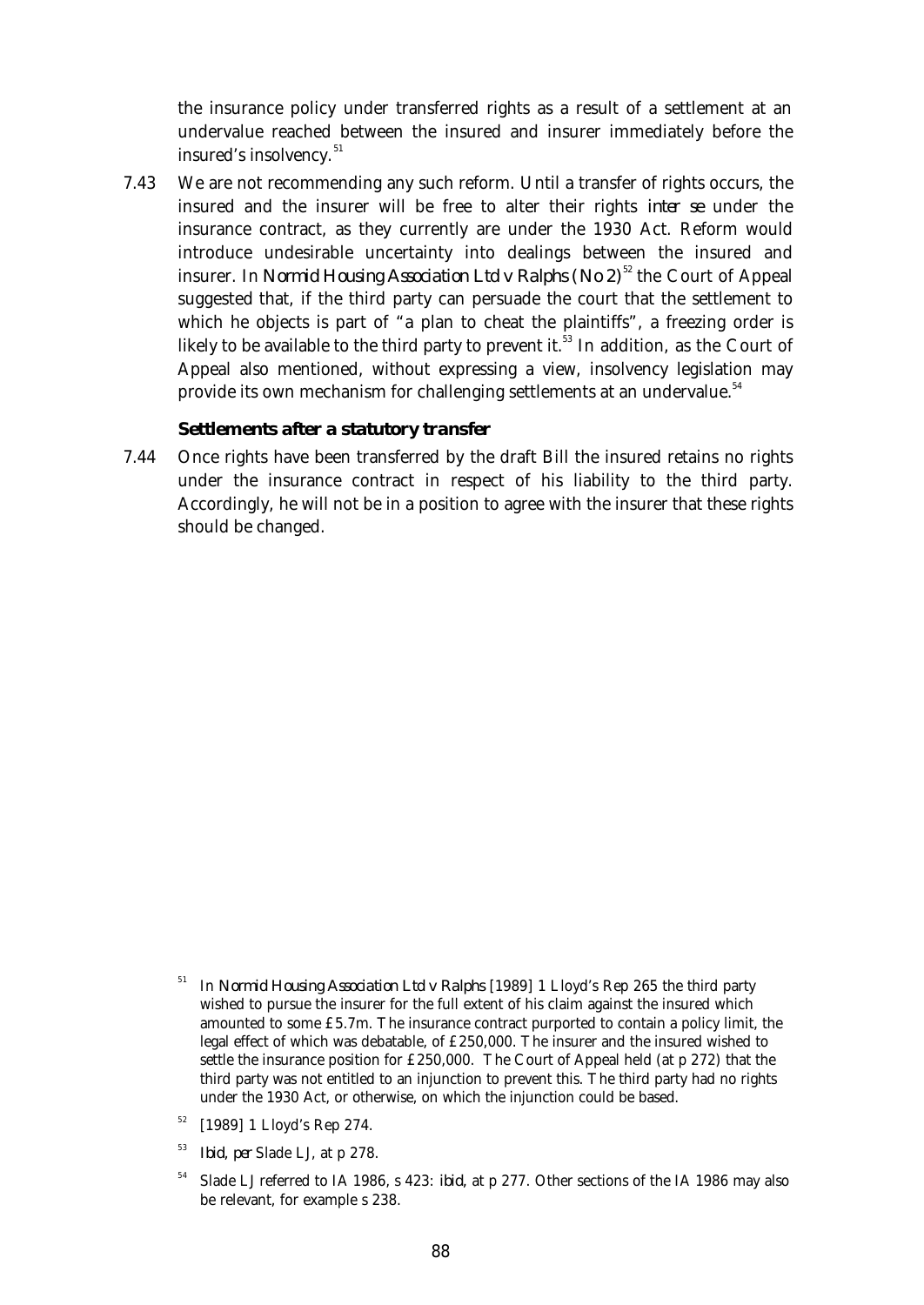# **PART 8 CASES WITH A FOREIGN ELEMENT**

## **INTRODUCTION**

- 8.1 In this Part we deal with two issues: first, the application of the draft Bill to cases with a foreign element; and, secondly, the jurisdiction of the domestic courts in such cases.
- 8.2 The consultation paper discussed the issue of how a new Act should apply in cases with a foreign element: for example, where one of the parties is domiciled abroad, or the insurable event occurred abroad, or the insurance policy is governed by foreign law. The 1930 Act is silent as to its applicability in such cases and there is little authority on the point.<sup>1</sup>
- 8.3 The draft Bill seeks to resolve this uncertainty. It provides that its applicability does not depend on the existence of any "connection" with England and Wales or Scotland, except as expressly provided.<sup>2</sup> Thus, the only necessary connection is that provided by clause 1 itself, which defines the events or situations in which a transfer takes place, all of which arise under English or Scots law.<sup>3</sup>
- 8.4 Even in a case in which the draft Bill applies, a third party will not be able to bring effective proceedings against a foreign insurer except as permitted by the rules governing the jurisdiction of the domestic courts. The draft Bill proposes a limited change to clarify the position where a third party domiciled in one part of the United Kingdom brings proceedings against an insurer domiciled in another part.

# **APPLICABILITY**

# **Consultation**

- 8.5 In the consultation paper we asked whether a new Act should clarify when it applies in cases with a foreign element.<sup>4</sup> A substantial majority of those who responded agreed that it should.
	- <sup>1</sup> Consultation paper, paras 8.4-8.5. The only relevant English authority on the issue, *The Irish Rowan* [1991] 2 QB 206, is inconclusive. Staughton LJ suggested a number of alternatives without deciding the matter.
	- <sup>2</sup> Clause 17. In particular, applicability does not depend on where the liability was incurred, the domicile of the parties, the law of the contract of insurance, or the place of payment under the contract: *ibid* (a)-(d).
	- We draw attention to the likely impact of the UNCITRAL model law on cross-border insolvency, when it is brought into force in this country, and make a recommendation for a derogation to protect the position under the draft Bill: see para 8.18 below.
	- Consultation paper, para 16.2.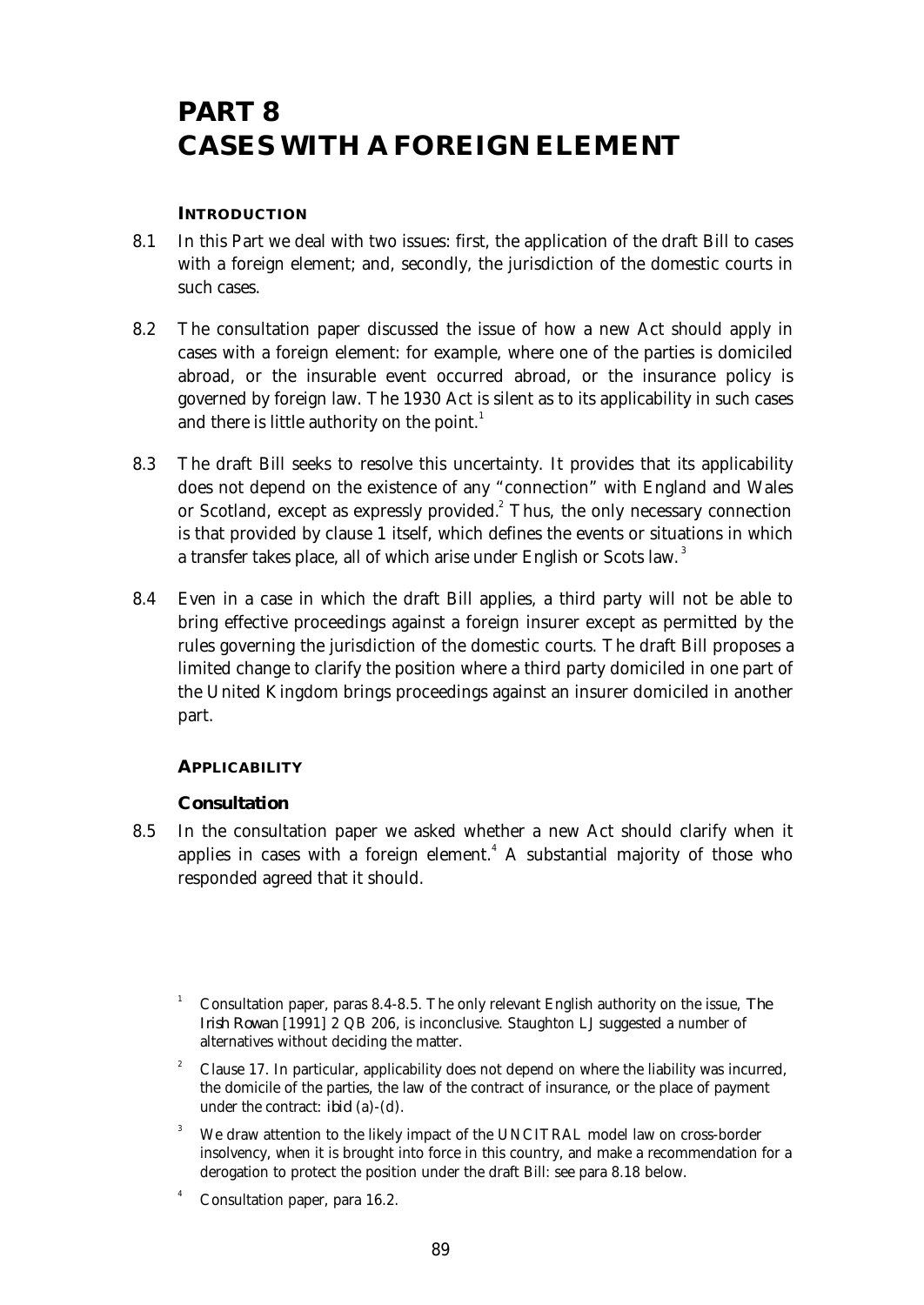- 8.6 We also asked what criterion should be used in the new Act to determine whether it applied. We gave the following options: $5$ 
	- (1) the insured has been declared bankrupt or wound up in this country;
	- (2) the insurance proceeds are payable in this country;
	- (3) the law governing the insurance contract is English or Scots law;
	- (4) the courts have jurisdiction in respect of the tort or delict or breach of contract committed by the insured;
	- (5) the insurer is subject to the jurisdiction of a court in the United Kingdom.
- 8.7 More consultees favoured (1) than any of the other criteria. It was suggested that this criterion was appropriate because of the links between the 1930 Act and insolvency law. There was some support for (2), partly again because of the link with insolvency: one consultee agreed on the basis that, if insurance proceeds are payable here, it would be possible for a winding-up order to be made. A number of consultees disagreed strongly with (4). It was pointed out that there are many 1930 Act claims involving torts or delicts committed outside the United Kingdom which would be excluded by this criterion.
- 8.8 We also asked whether the rule chosen for determining applicability of a new Act should always override a conflicting contractual provision in the insurance contract. $6$  A majority of those who responded thought that it should.

## **Reform proposals**

- 8.9 We agree with consultees that a new Act should clarify when it applies in cases with a foreign element. In our view this is particularly important in the light of the recent increase in both cross-border insurance<sup>7</sup> and merger activity in the insurance market.<sup>8</sup>
- 8.10 We also agree with the view of the majority of consultees who thought that a new Act should apply if the insured has been made bankrupt or wound up in
	- <sup>5</sup> Consultation paper, para 16.16.
	- <sup>6</sup> Consultation paper, para 16.16.
	- 7 Two recent international agreements may promote this trend: (1) In March 1999 the General Agreement on Trade in Services ("GATS"), concluded by the World Trade Organisation ("WTO") between nearly 100 countries, came into effect. Its aim is to dismantle cross-border barriers to trade in financial services, including insurance; (2) The EU Convention on Insolvency Proceedings (mentioned in the consultation paper, para 16.2, n 2) will now come into force as EC Regulation No 1346/2000 on 31 May 2002.
	- 8 For example, the acquisition by Denmark's Tryg-Baltica Insurance Company of Colonia Baltica Insurance Ltd, a subsidiary of AXA Colonia, an English company (Lloyd's List Insurance Day, 19.11.99). These trends have been confirmed by the ABI in their annual publication "Insurance Facts, Figures and Trends" published in November 1999.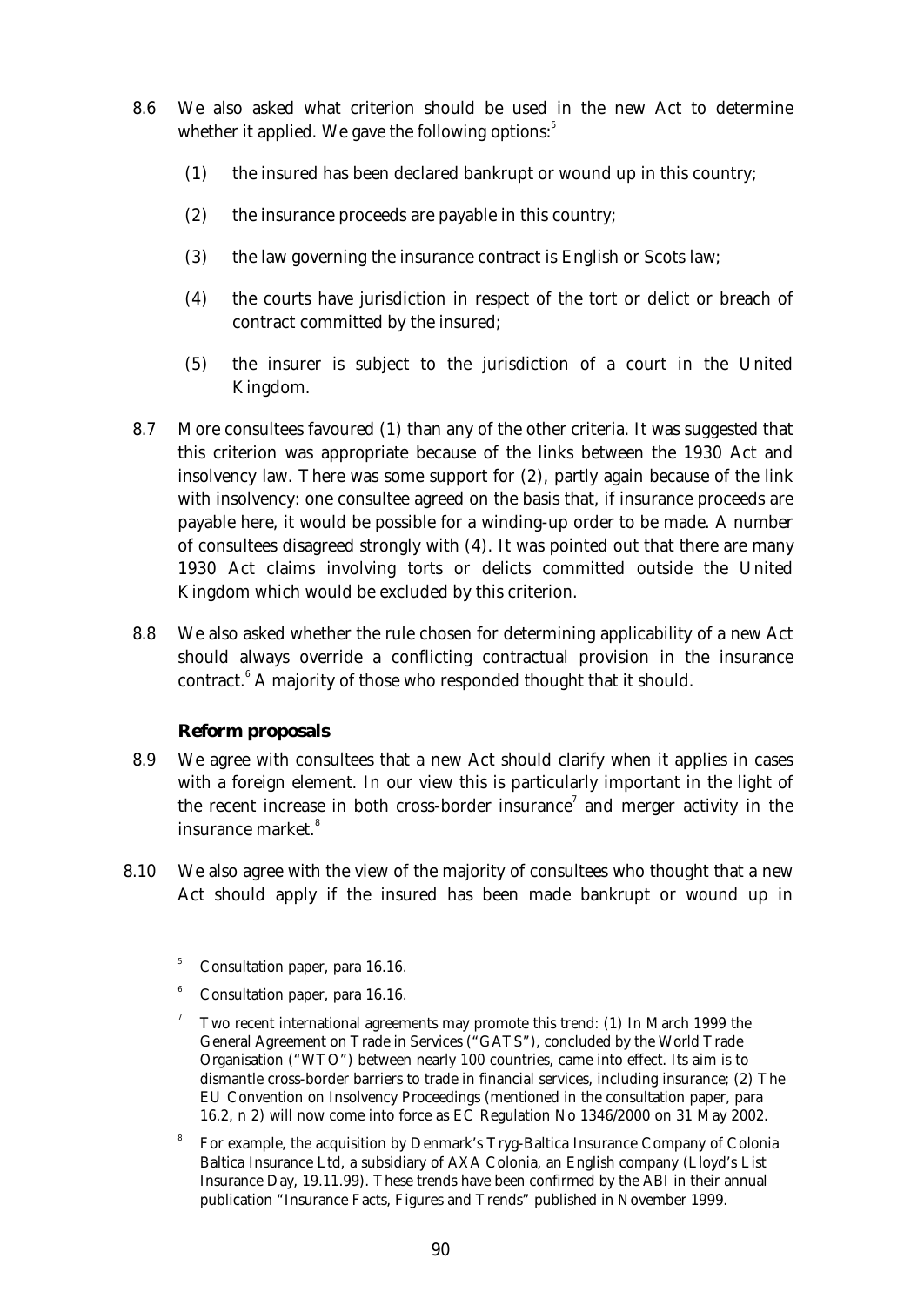England and Wales or Scotland.<sup>9</sup> This seems to us the most appropriate option since it is consistent with the principal aim of the draft Bill, namely to provide a remedy to third parties who would otherwise suffer from the domestic insolvency regime. In addition, in England and Wales, it will make the draft Bill widely applicable, given the wide discretion of the courts to grant winding-up orders against foreign insureds.<sup>10</sup> The Scottish courts have no power to grant windingup orders against foreign insureds. $^{11}$ 

- 8.11 Although we did not specifically consult on how the draft Bill should apply when a statutory transfer occurs without a bankruptcy or winding-up, $12$  the same principle should in our view apply. In the draft Bill, this result is achieved by a provision making clear that the only criteria for application of the draft Bill are those contained in clause 1 itself, regardless of any other connection of the parties, or the liability, with England and Wales or Scotland.<sup>13</sup>
- 8.12 Finally, we also recommend that a provision in the insurance contract disapplying the law of England and Wales, or Scotland (either in respect of the whole contract or a part of it), should be disregarded for the purposes of determining whether the draft Bill applies (though not for any other purpose).<sup>14</sup> We did not think it right that an insurer and insured, who choose that their insurance contract should be governed by foreign law, should thereby disapply

- $10$  A winding-up order may be granted if the company has some assets within the jurisdiction, including a possible right of action under the Act: *Re Compania Merabello San Nicholas SA* [1973] Ch 75. The court may in some circumstances wind up a foreign company without any assets in this jurisdiction, though it will only do so if *inter alia* there is a "sufficient connection" with England and Wales (*Re Latreefers Inc, Stocznia Gdanska SA v Latreefers Inc* [1999] 1 BCLC 271, upheld on appeal in the CA, Independent 15.2.00). The court is less likely to grant a bankruptcy order: a petition may not be granted unless the debtor has or had some more permanent link with the jurisdiction. The power of the courts to make winding-up and bankruptcy orders will, however, be restricted when the European Union Insolvency Convention comes into force as a Regulation on 31 May 2002 (see para 8.9, n 7 above). The Regulation will allocate jurisdiction to a particular Member State in insolvency proceedings and will restrict the right of courts in other Member States to conduct parallel proceedings. The Regulation provides for recognition of foreign proceedings in other Member States (Article 17). Recognition reproduces the effect of the foreign judgment in the recognising State. However, recognition will not cause a transfer of rights under either the 1930 Act or the new Act. The power of the courts in this area may be further restricted when the UNCITRAL Model Law on Cross-Border Insolvency comes into force (see paras 8.13-8.18 below).
- <sup>11</sup> The court's jurisdiction in relation to insolvency and bankruptcy is restricted to the statutory criteria *viz* IA 1986, ss 120 and 221 (insolvency); Bankruptcy (Scotland) Act 1985, s 9 (sequestration).
- $12$  See paras 2.7-2.8 above.
- $13$  Clause 17.
- $14$  Clause 17(c).

As we have explained, the draft Bill does not extend to Northern Ireland but, should the draft Bill be enacted, parallel legislation there is likely. See para 2.52 above. If this does occur, the two new Acts would apply in all cases in which the insured was made bankrupt or wound up anywhere in the UK.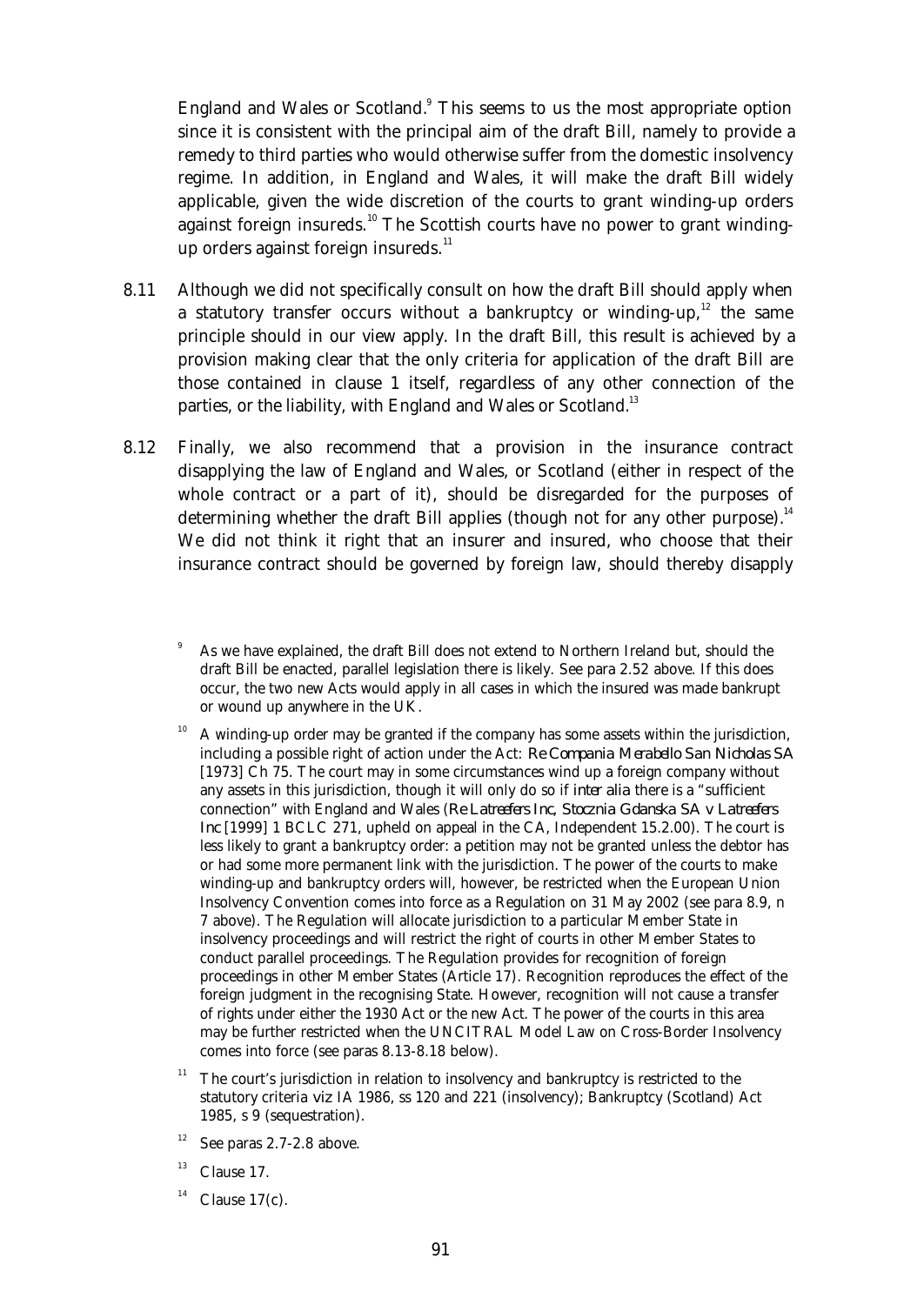the new Act and nullify its important effects on the rights of the third party during a domestic insolvency.<sup>15</sup>

## *UNCITRAL model law on cross-border insolvency*

 8.13 For completeness, although it is not yet in force in this country, we draw attention to the Model Law on Cross-Border Insolvency (the "model law"), adopted in 1967 by the United Nations Commission on International Trade Law ("UNCITRAL"). The purpose of the model law, as described by UNCITRAL, is

> to assist states to equip their insolvency laws with a modern, harmonised and fair framework to address more effectively instances of cross-border insolvency. Those instances include cases where the insolvent debtor has assets in more than one State or where some of the creditors of the debtor are not from the State where the insolvency proceeding is taking place.<sup>16</sup>

- 8.14 Section 13 of the Insolvency Act 2000 gives the Secretary of State power to enact the model law, with or without modification, by secondary legislation.
- 8.15 We have considered the effect that enactment of the model law would have on third parties with claims under the draft Bill. In particular, we have looked at whether the model law would ever:
	- (1) prevent a statutory transfer under the draft Bill; or
	- (2) prevent a third party from using transferred rights.
- 8.16 In the vast majority of cases in which an insured is subject to a foreign windingup the model law will have neither of these effects. Particularly important is the provision which preserves the right of a third party to commence a domestic winding-up even if one has already been started abroad.<sup>17</sup>
- 8.17 However, the model law provides for certain "mandatory effects" which come into force once foreign insolvency proceedings are recognised as "main proceedings"<sup>18</sup> in the enacting country. If such recognition were to occur before a transfer of rights under the draft Bill then it is possible that the third party's rights would be compromised in both of the ways listed above as follows:

<sup>16</sup> Wording taken from: UNCITRAL Model Law on Cross-Border Insolvency with Guide to Enactment (1997) UNCITRAL, Part 2, I (available at http://www.uncitral.org).

 $18$  Under Article 17(1).

An insurer would typically be in a position to dictate such a term; and the insured would have no interest in opposing it. We recognise that currently, in practice, it is more common for insurers to contract into than out of English and Scots law; but they do so for reasons unconnected with the 1930 Act.

 $17$  Article 20(4).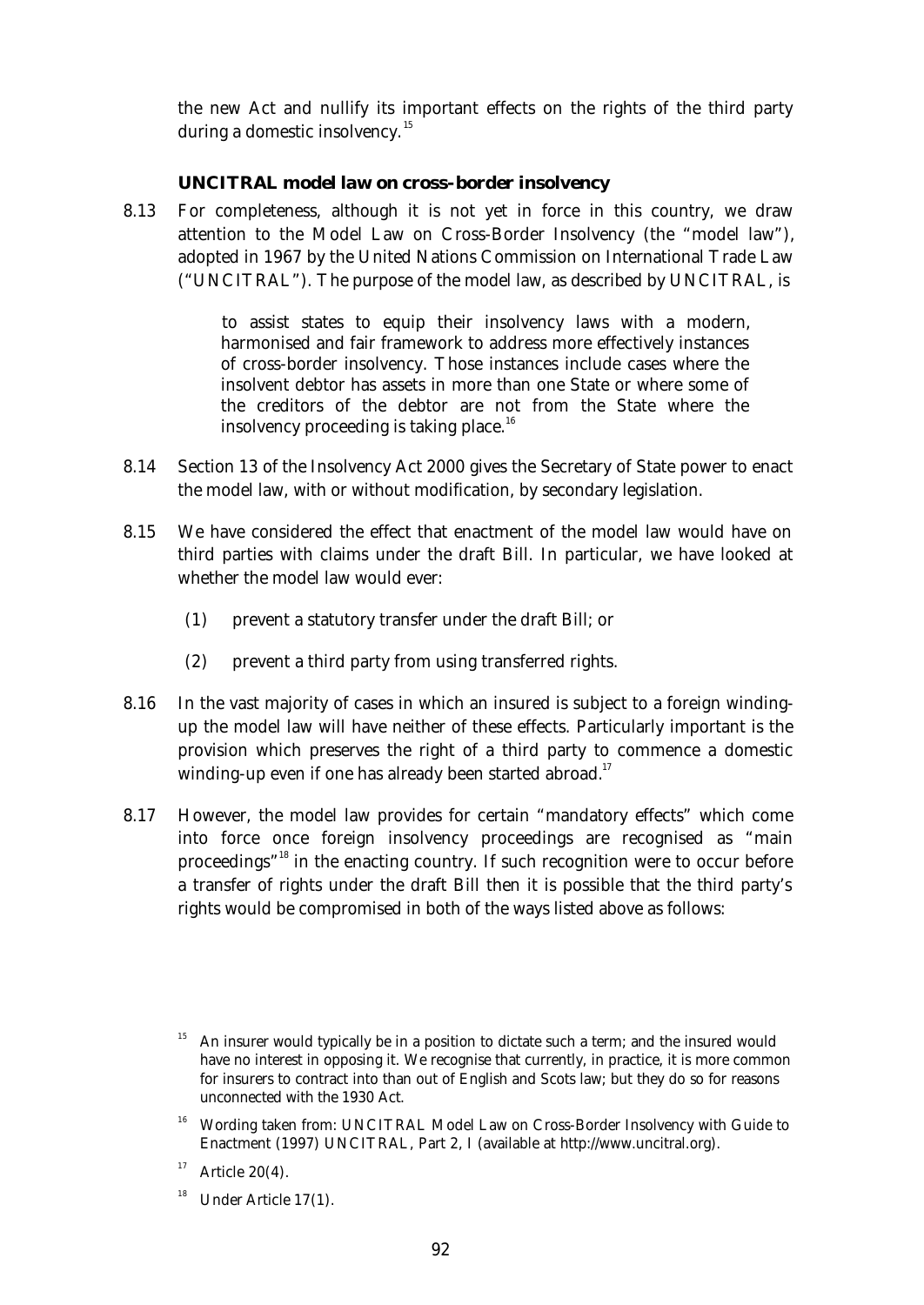- (1) the suspension of the right to "transfer, encumber or otherwise dispose of any assets of the debtor<sup>"19</sup> might prevent a transfer of rights under the draft Bill (for example it might prevent a voluntary arrangement or the crystallisation of a floating charge);
- (2) the prohibition on "commencement or continuation of individual actions ... concerning the debtor's ... liabilities"<sup>20</sup> might prevent a third party from proving the insured's liability in his action against the insurer.
- 8.18 In our view these effects of the model law should be avoided. In other words, a third party should not be deprived of the benefits which the draft Bill would otherwise give him, simply because the insured is subject to a foreign winding-up procedure. We therefore recommend that, if the model law is enacted, claims by third parties under rights transferred by the draft Bill are specifically excluded from the operation of the above provisions. $^{21}$

#### **JURISDICTION**

 8.19 In the consultation paper we discussed the relevant rules governing the jurisdiction of the domestic courts<sup>22</sup> and asked for views on whether the existing rules were broad enough to found jurisdiction under a revised Act.<sup>23</sup> As we explained, the answer to this question, in both England and Wales, and Scotland, was affected by an unresolved issue as to whether the Brussels Convention<sup>24</sup> applied to proceedings under the 1930 Act, or was excluded by the "bankruptcy exception".<sup>25</sup> The Council of the European Union has recently adopted a Regulation<sup>26</sup> (the "new EC Regulation") revising the Brussels Convention, with effect from 1st March 2002.<sup>27</sup> It is also necessary to consider the special rules for allocating jurisdiction between England and Wales on the one hand, and Scotland on the other.<sup>28</sup>

Article  $20(1)(c)$ .

- <sup>20</sup> Article 20(1)(a).
- <sup>21</sup> Article 20(2) provides a "blank" clause in which States may make derogations such as that suggested in the text.
- $22$  Consultation paper, para 8.21 ff.
- 23 *Ibid*, para 16.17 ff.
- The EC Convention on Jurisdiction and Enforcement of Judgments in Civil and Commercial Matters, applied by the Civil Jurisdiction and Judgments Act 1982 (the "1982 Act"). The Brussels Convention only applies when the case involves EU States. When a case involves an EFTA State the broadly parallel provisions of the Lugano Convention 1988 may apply. The latter Convention is not discussed in detail in this Part.
- <sup>25</sup> Consultation paper, para 8.21 ff.
- <sup>26</sup> Council Regulation (EC) No 44/2001 of 22nd December 2000.
- <sup>27</sup> *Ibid*, Article 76.
- <sup>28</sup> Contained in the Civil Jurisdiction and Judgments Act 1982, s 16, Sched 4. See paras 8.24-8.31 below.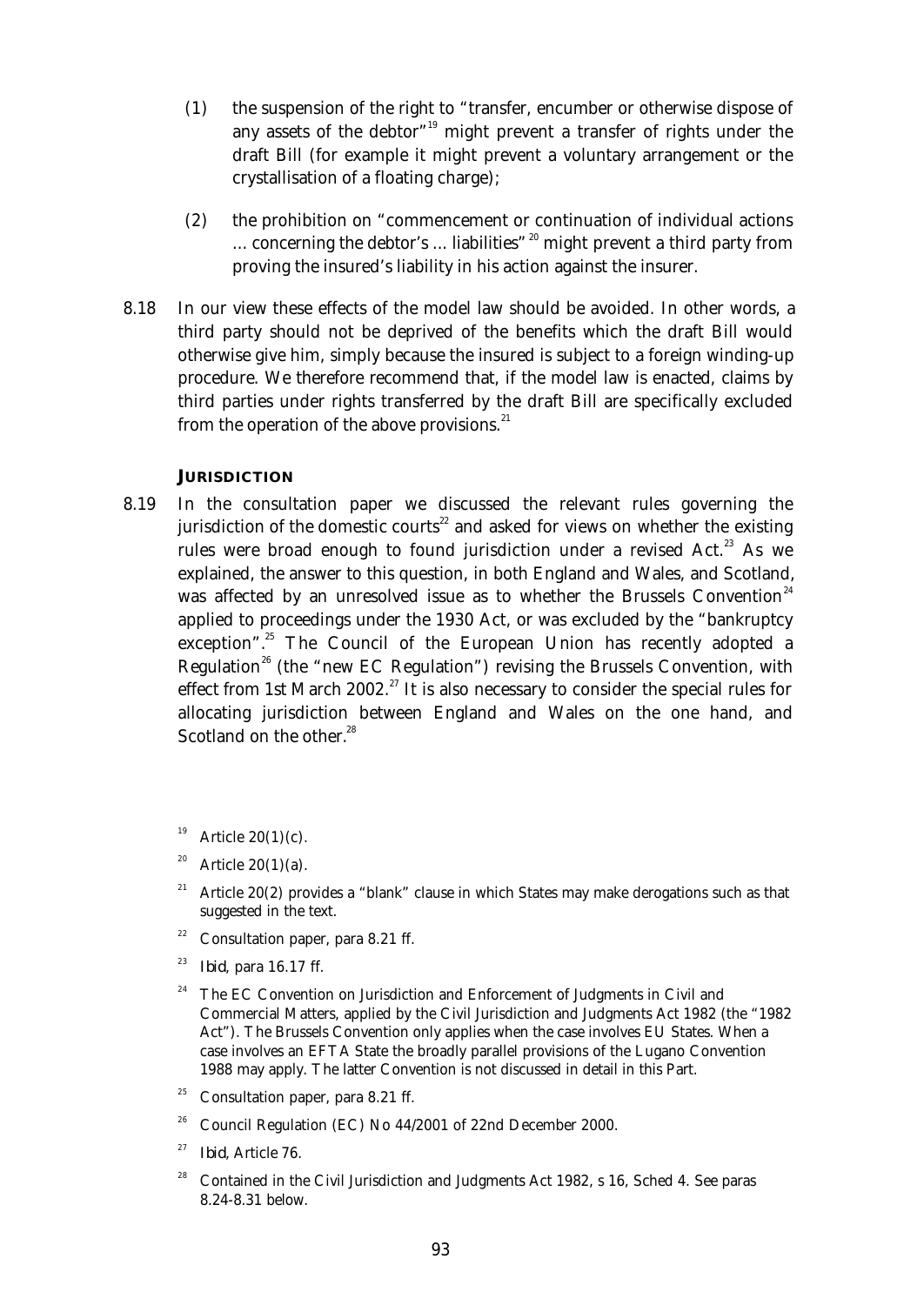8.20 To the extent that the Brussels Convention does not apply, jurisdiction of the English courts will depend on the application of the rules for service out of the jurisdiction.<sup>29</sup> We recommend an amendment to clarify the application of the rules to cases under the draft Bill. We make no parallel recommendation for Scotland where there is no procedure corresponding to service out of the jurisdiction.

#### **Application of Brussels Convention**

 8.21 By Article 1, the Brussels Convention applies to "civil and commercial matters", but does not apply to:

> bankruptcy, proceedings relating to the winding-up of insolvent companies or other legal persons, judicial arrangements, compositions and analogous proceedings (the "bankruptcy exception")  $30$

- 8.22 As we have explained, the issue as to whether proceedings under the 1930 Act fall within the bankruptcy exception has not to our knowledge come before the courts. $31$  Our considered view is that proceedings under the 1930 Act fall outside the exception. Although the events listed in section 1 which may bring about a statutory transfer are related to the statutory insolvency regime, the purpose of the 1930 Act is to take proceedings to which they apply outside the insolvency regime altogether. Thus the proceedings themselves are not bankruptcy proceedings and do not "relate" in any direct way to the insolvency regime. $32$  We proceed therefore on the basis that the Brussels Convention does apply to proceedings under the 1930 Act.<sup>33</sup>
- 8.23 Under the Brussels Convention there is a special section dealing with "matters relating to insurance".<sup>34</sup> In respect of liability insurance, the effect appears to be
	- See para 8.32, n 51 below.
	- The new EC Regulation is in the same terms.
	- $31$  Consultation paper, para 8.23.
	- <sup>32</sup> Cf *Gourdain v Nadler* [1979] ECR 733 (in which it was held that a claim against a director of an insolvent company to contribute to the assets of the company under French law fell within the bankruptcy exception); the court said (at p 744) that the action must "derive directly from the bankruptcy or winding-up and must be closely connected with the proceedings for the 'liquidation des biens' or 'reglement judicaire' [bankruptcy order]".
	- <sup>33</sup> Support for this conclusion can be found in the Jennard Report (OJ 1979 C59/1) and Schlosser Report (OJ 1979 C59/72), which suggest (at p 12 and pp 91-92 respectively), that the exception should only extend to actual bankruptcy proceedings. Under s 3(b) of the Brussels Convention, the Jennard and Schlosser Reports may be used as aids to interpretation (see also *Agnew and Others v Lansforsakringsbolagens AB* [2000] 2 WLR 497 at p 503). See also the new EC Council Regulation on Insolvency Proceedings (see para 8.9, n 7 above), which defines "insolvency proceedings" for each country, by reference to a list (in Annex A); it does not include the 1930 Act.
	- <sup>34</sup> Section 3 (Articles 7 to 12A). The justification, it appears, is that the insured's bargaining power is likely to have been weaker than that of his insurer: Briggs and Rees, *Civil Jurisdiction and Judgments* (2nd ed 1997) p 120, n 630. Articles 7- 12A do not apply to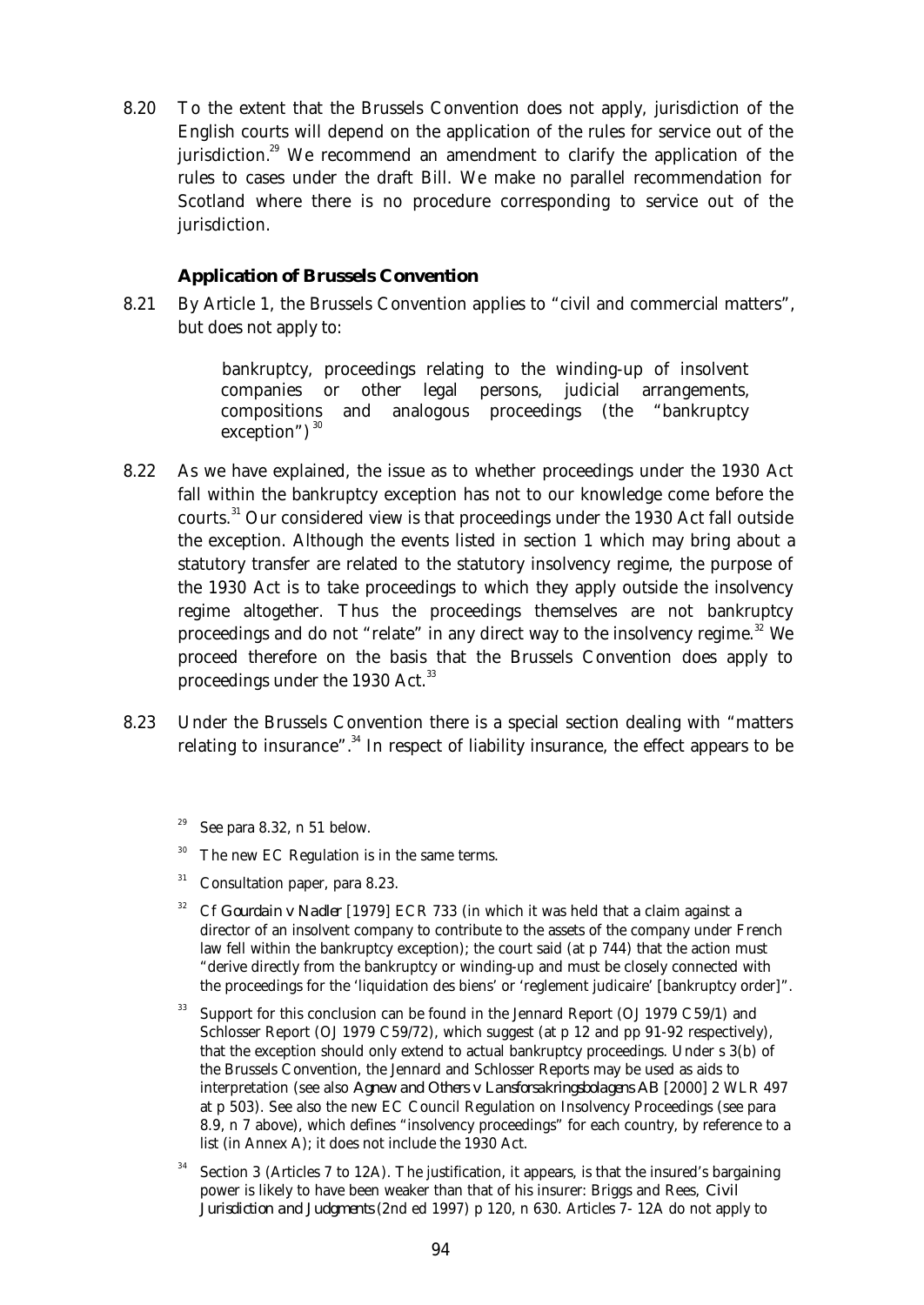that a third party to whom rights are transferred under the 1930 Act may sue the insurer in the courts of the domicile of the insurer or of the insured; or in the courts of the place where the harmful event occurred;<sup>35</sup> but not in the courts of the third party's own domicile (unless, of course, one of the other conditions is fulfilled). $36$  Since these rules are not susceptible to amendment by United Kingdom legislation, the draft Bill does not alter the position.

#### **Different parts of the United Kingdom**

- 8.24 There are separate rules under domestic legislation for allocating jurisdiction as between different parts of the United Kingdom, where the subject-matter is within the scope of the Brussels Convention, and the defendant or defender is domiciled in the United Kingdom.<sup>37</sup> In such cases the Brussels Convention takes effect in the modified form set out in Schedule 4 to the 1982 Act. The special section of the Brussels Convention (section 3) relating to insurance matters does not apply. Allocation of jurisdiction therefore depends on whether the proceedings fall within any of the rules specified in the Schedule. Since this issue is governed by domestic legislation, it is open for consideration whether express provision should be made to resolve any uncertainty in the application of these rules to cases under the draft Bill.
- 8.25 Although we did not discuss this issue in the consultation paper, we referred to a Scottish case, *Davenport v Corinthian Motor Policies at Lloyd's*, <sup>38</sup> which illustrates the problem in an analogous context. That case concerned an action for damages brought by a lady injured by a car in a traffic accident. Having obtained judgment against the driver, she failed to obtain payment. She then attempted to raise an action in Glasgow Sheriff Court against the English insurer under RTA

reinsurance, but they apply to all forms of insurance, whatever the status and strength of the insured: see *Agnew v Lansforsakringsbolagens* [2000] 2 WLR 497.

- The general rule is that an action against the insurer may be brought in the courts of the domicile of the insurer or of the policy-holder (Article 8). In respect of "liability insurance", there are further extensions: the insurer may also be sued in the courts of the place where the harmful event occurred (Article 9); and Articles 7 to 9 are applied to actions brought by the injured party directly against the insurer, where such actions are permitted by the law of the court (Article 10).
- It seems clear that the third party is not to be regarded as a "policy-holder" for this purpose: see Jennard Report (OJ 1979 C59/1) p 31 ("policy-holder" means the other party to the contract of insurance); Schlosser Report (OJ 1979 C59/72) p 117 (transfer of rights to a third party will not make the third party a policy-holder). This position appears to be unaffected in substance by the new EC Regulation (see para 8.19 above). This preserves, in modified form, the special rules for "matters relating to insurance" (Articles 8-14). Although Article  $9(1)(b)$  adds a right to sue in the domicile of "a beneficiary", this term does not seem apt to cover an injured party to whom rights are transferred by law (cf Article 11(2)).
- <sup>37</sup> Civil Jurisdiction and Judgments Act 1982, s 16, applying Sched 4 ("Title II of 1968 Convention as Modified for Allocation of Jurisdiction within UK"). It is enough that the *subject-matter* of the proceedings is within the scope of the Convention, whether or nor the Convention actually applies to the proceedings: *ibid*, s 16(1)(a).
- <sup>38</sup> 1991 SC 372. See consultation paper, para 8.6.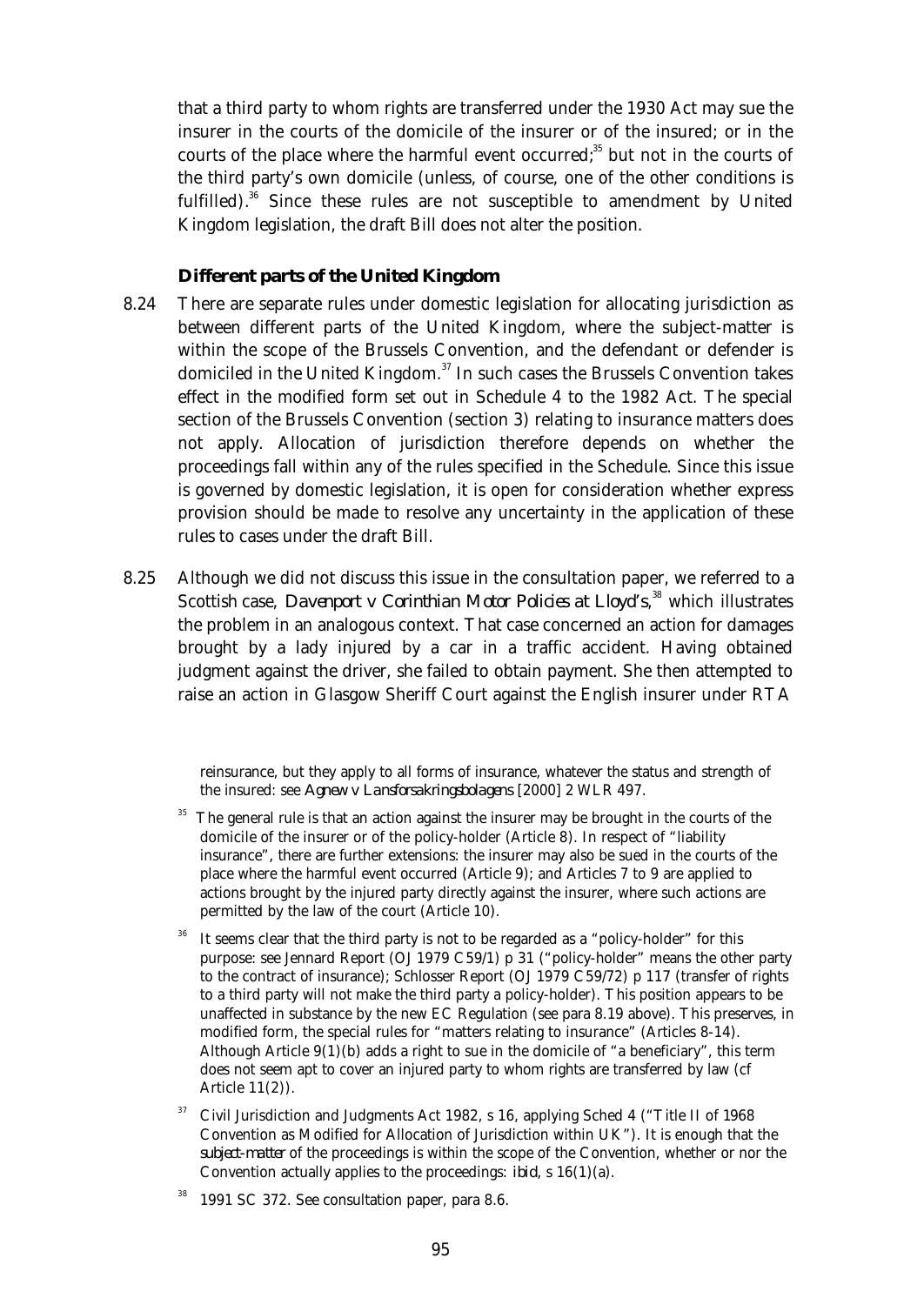1988, section  $151<sup>39</sup>$  It was argued that Scottish courts did not have jurisdiction. This contention was upheld by the Court of Session. For the purposes of Schedule 4, the claim against the insurance company could not be characterised as delictual. It was a separate statutory right. Accordingly, the only relevant jurisdictional basis of the action in Schedule 4 was Article  $2,40$  the domicile of the defender namely England. Therefore the claim had to be brought in the English and not the Scottish courts.

- 8.26 Before considering the position of a third party under the 1930 Act or draft Bill, it is necessary to consider how these special rules apply to the insured, whose rights are to be transferred. The two categories in Article 5 of Schedule 4, which might be considered relevant, are (1) "matters relating to a contract", and (3) "matters relating to tort, delict or quasi-delict". In the former case, the action is to be brought in "the courts for the place of performance of the obligation in question"; in the latter, "in the courts for the place where the harmful event occurred or ... is likely to occur."  $41$  If neither applies, allocation is governed by the default rule under Article 2.<sup>42</sup>
- 8.27 It seems clear that the insured's own right of action against the insurers, as one founded directly on the contract of insurance, falls within article  $5(1).^{43}$  As between England and Scotland, jurisdiction is therefore determined by "the place of performance...". Under English and Scots law, the normal rule, governing the "place of performance", in the case of an obligation to pay money,<sup>44</sup> is that the debtor must "seek the creditor in order to pay him at his place of business or residence".<sup>45</sup> Thus in *Davenport*, for example, the Scottish insured would have been able to sue the English insurer in Scotland.
- 8.28 The position in respect of rights transferred under the 1930 Act or the draft Bill is less clear. In the *Davenport* case, the Court of Session, following decisions of the European Court of Justice, $46$  held that the categories in Article 5 were to be
	- Section 151(5), in respect of a judgment to which the section applies, requires the insurer to "pay to the persons entitled to the benefit of the judgment... as regards liability in respect of death or bodily injury, any sum payable under the judgment in respect of the liability...".
	- Art 2 provides: "Subject to the provisions of this Title, persons domiciled in a part of the United Kingdom shall be sued in the courts of that part".
	- <sup>41</sup> *Ibid*, Sched 4, Article 5(1),(3).
	- $42$  The domicile of the defendant (or defender).
	- <sup>43</sup> See *Kleinwort Benson Ltd v Glasgow City Council* [1999] 1 AC 153 at p 163 *per* Lord Goff, for a summary of the principles established by the European Court of Justice (applied by the 1982 Act s 16(3)(a)).
	- <sup>44</sup> Subject to any express provision in the contract.
	- <sup>45</sup> *Chitty on Contracts* (28th ed Vol 1) para 22-054; see also Dicey and Morris, *Conflict of Laws* (13th ed 2000) para 11.251. For Scots law, see *Bank of Scotland v Seitz* 1990 SLT 584.
	- <sup>46</sup> In particular, *Kalfelis v Bankhaus Schroder Munchmeyer Hengst & Co* [1988] ECR 5565. See also *Kleinwort Benson Ltd v Glasgow City Council* [1999] 1 AC 153 at p 164A.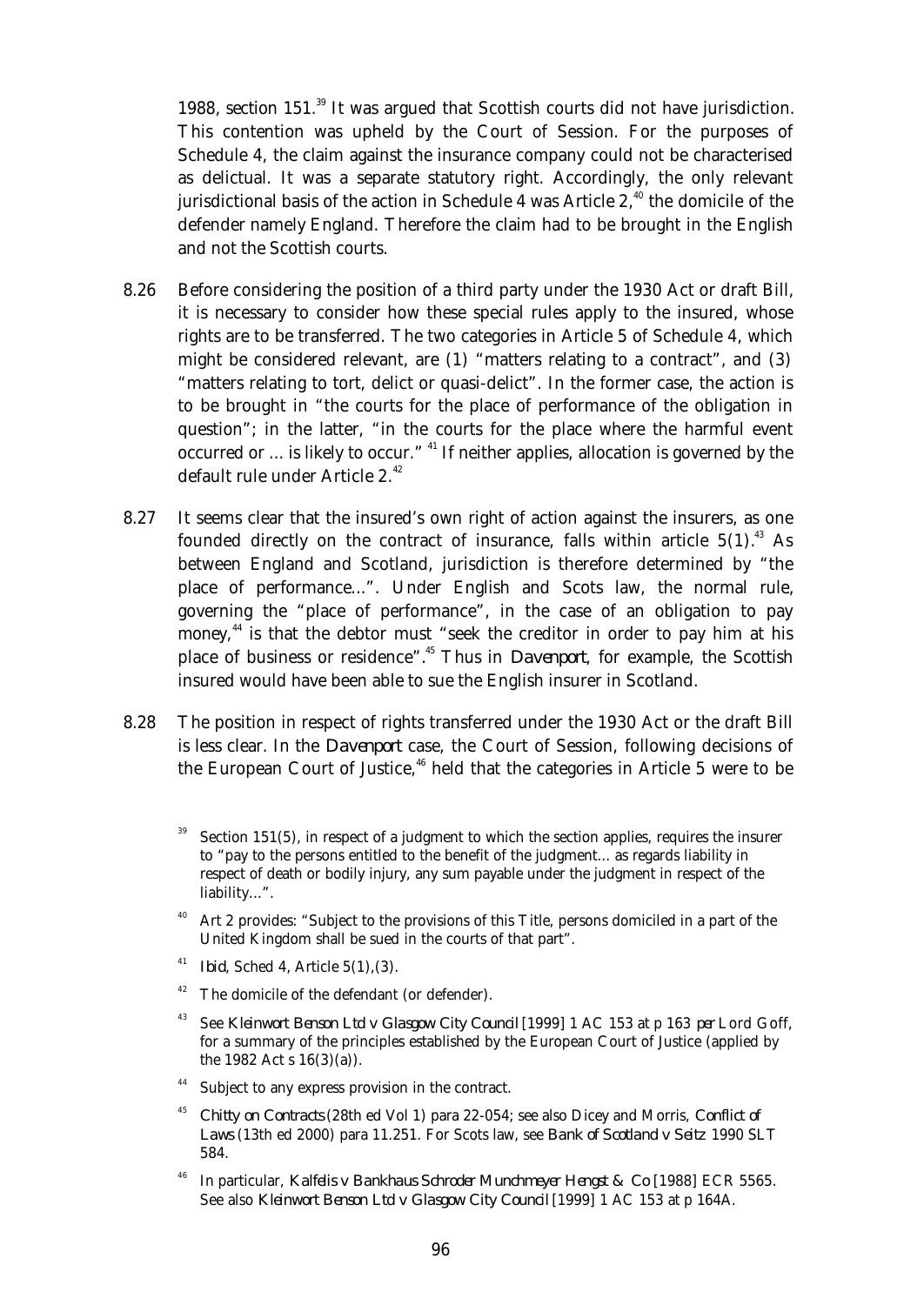interpreted restrictively. It rejected a contention that the proceedings "related to delict", because of the link between the pursuer's original delictual claim and her cause of action against the insured; instead, the latter claim was "based upon the statutory provision and upon nothing else".<sup>47</sup> Article 5 did not apply and the action against the insurer had to be brought under Article 2.

- 8.29 Under the 1930 Act and the draft Bill, it is more readily arguable that the proceedings "relate to contract", since they operate in terms of "transferring" the rights of the insured under the insurance contract to the third party. By contrast, the statute in *Davenport* conferred on the third party a new direct right to payment of money due under a judgment. Nevertheless, a restrictive interpretation of Article 5 could lead a court to conclude that a third party's claim under the 1930 Act is also to be regarded as derived directly from the statute itself rather than from the insurance contract. On this view, Article 2 applies, with the consequence that, were the draft Bill to remain silent on this point, the third party would only be able to sue in the courts of the insurer's domicile and not in his own domicile.
- 8.30 The question arises whether, as part of the present project, we should recommend any change to this position. It is not part of our terms of reference to review the application of Schedule 4 to insurance contracts generally. In particular, it is not our function to examine the policy reasons for excluding the special insurance section of the Brussels Convention in relation to issues of jurisdiction as between different parts of the United Kingdom.<sup>48</sup>
- 8.31 On the other hand, there seems no reason to perpetuate any uncertainty in the application of these rules to proceedings by third parties under the draft Bill, in so far as it lies within the power of the United Kingdom legislature to remove it. Further, we see no reason why, as between different parts of the United Kingdom, there should be any restriction on the right of the third party to bring proceedings in the courts with which he has the closest connection. There seems no policy justification for reproducing the result of the *Davenport* case in the draft Bill. The simplest and clearest way to avoid uncertainty is to provide specifically that the third party (in addition to any rights under Schedule 4) may bring the action in the courts of his domicile (regardless of any specific provision in the insurance contract). The draft Bill so provides.<sup>49</sup>

<sup>47</sup> *Davenport* at p 379, *per* Lord Prosser.

Any such consideration would need to take account of the changes made by the new EC Regulation: see para 8.19 above.

 $49$  Clause 13. Although the problem is more likely to arise in Scotland, the amendment will (in line with the other provisions of Sched 4) apply equally both sides of the border. Clause 13(4) is designed to bring Northern Ireland within a single set of rules, applying throughout the United Kingdom, if and when equivalent legislation is introduced in Northern Ireland.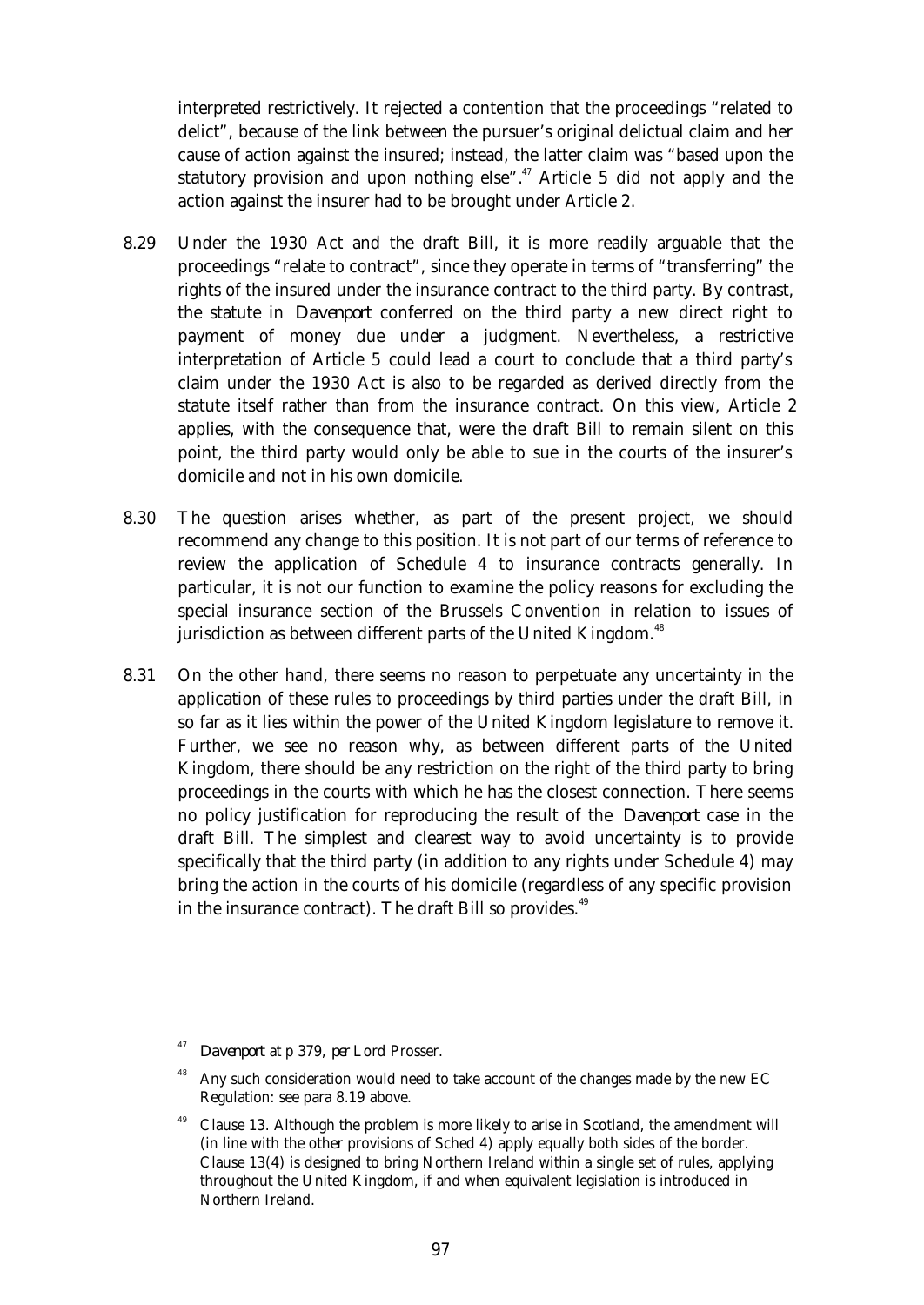## **Claims not governed by the Brussels Convention**

## *England and Wales*

- 8.32 To the extent that the Brussels Convention does not apply,<sup>50</sup> jurisdiction in England and Wales will depend on the common law rules, and the rules relating to service out of the jurisdiction. $51$
- 8.33 Consultees were asked<sup>52</sup> whether the rules of court then in force were already broad enough to allow service out of the jurisdiction under an amended Act, and if not, whether express provision should be made. A majority of consultees  $53$ favoured express provision. The consensus was that, in claims under the new Act to which the Brussels (and Lugano) Conventions do not apply, the English and Welsh courts should be able to exercise jurisdiction over insurers located abroad.
- 8.34 In our view, the rules relating to service should ensure that a third party with rights under the new Act is able to enforce those rights effectively in the courts of England and Wales. We agree with consultees that the procedural rules (now CPR 6.20) will not always be broad enough to allow service out of the jurisdiction.<sup>54</sup>
- 8.35 Consequently we recommend that grounds for service out of the jurisdiction with the permission of the court (under CPR 6.20), be amended by the addition of a new category expressly related to the jurisdiction of the court under the amended Act. The court will retain its discretion to refuse permission in appropriate cases.<sup>55</sup>

- <sup>52</sup> Consultation paper, para 16.18.
- Those who took a different view relied on RSC O 11, r  $1(1)(d)$  (contractual claims) (now CPR 6.20); some commented that, if the insured could have served the insurer, so could the third party as his statutory assignee.
- <sup>54</sup> For example, liability might arise under an insurance contract made abroad, and not governed by English law, in circumstances not falling within CPR 6.20(5), or any other part of the rule.
- See para 8.32, n 51 above.

The Lugano Convention 1988 may be relevant if the case involves an EFTA State. See para 8.19, n 24 above.

 $^{51}\,$  The rules are contained in CPR 6 and the Practice Direction attached to that rule. In summary, a claim form may be served on a defendant out of the jurisdiction without the permission of the court if the claim is one which the court has been given a power to determine by statute (CPR 6.19). A claim form may be served out of the jurisdiction with the permission of the court if the claim falls within one or more of a number of categories (CPR 6.20) and the case is a proper one for service out under the common law rules. The Court will not give permission unless satisfied that England and Wales is the proper place in which to bring the claim: CPR 6.21(2A). For the principles governing the court's discretion, see *The White Book Service* (2001 Vol 1) para 6.21.16, summarising the principles derived from the cases, in particular *Seaconsar (Far East) Ltd v Bank Markazi Jomhouri Islam Iran* [1994] 1 AC 43 and *The Spiliada* [1987] AC 460.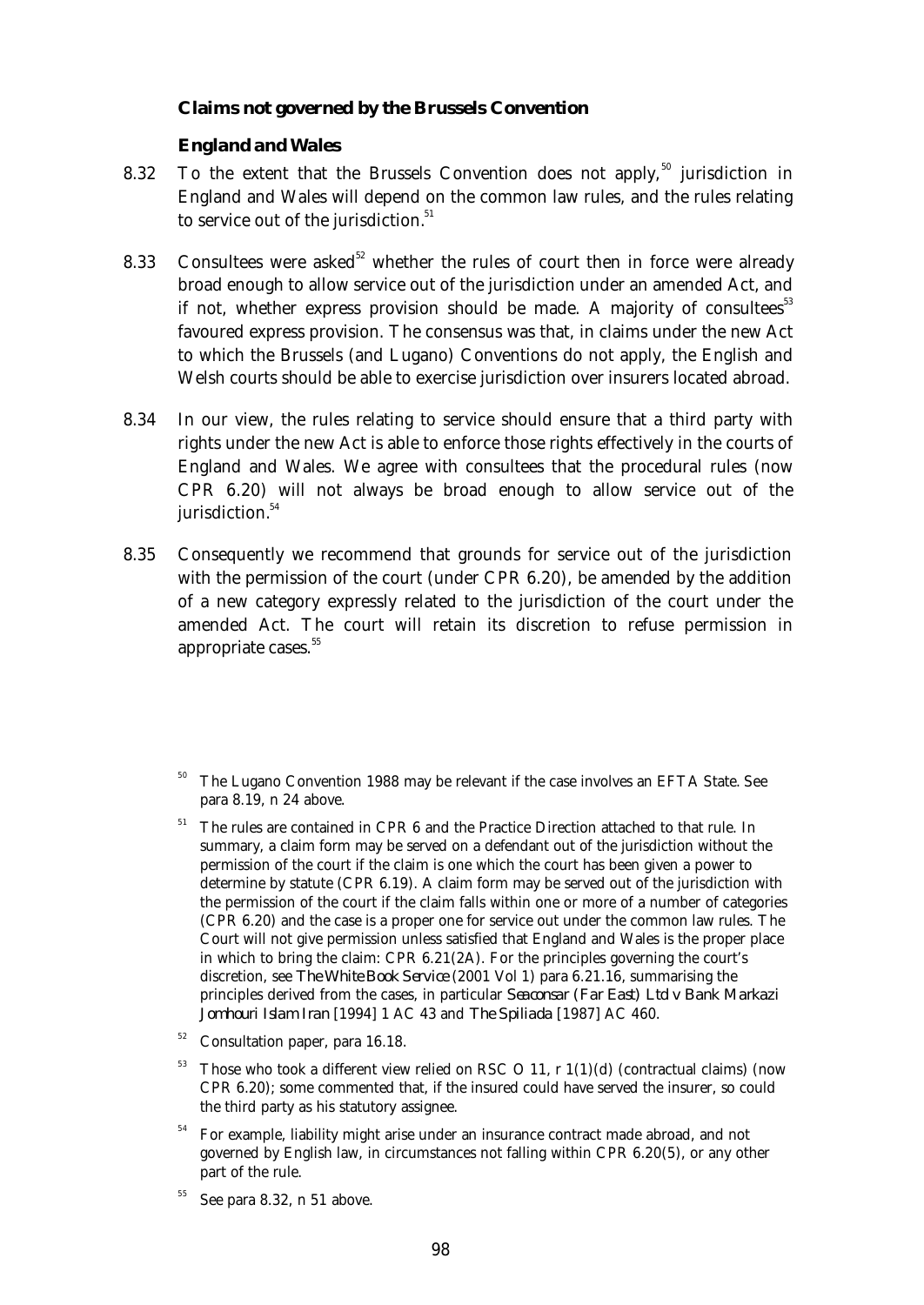## *Scotland*

- 8.36 In Scotland, where a claim under the Act is governed by the Brussels (or Lugano) Convention(s), the situation is the same as that in England and Wales. Where the insurer against whom the claim is made has no domicile in any of the Contracting States (including the United Kingdom) those Conventions do not apply and the claim is governed by Schedule 8 to the 1982 Act. The effect of that Schedule is that where the insurer is not domiciled in any Contracting State the Scottish courts will lack jurisdiction to hear any case under the proposed Act. Unlike those in England and Wales, courts in Scotland do not possess any discretionary powers of jurisdiction. As a consequence, in Scotland there is no solution to this problem by resorting to a device such as allowing service out of the jurisdiction.
- 8.37 We have considered whether the new Act should confer a ground of jurisdiction whereby a third party in this situation could sue a foreign insurer in the Scottish courts. We have rejected this suggestion. Any such ground of jurisdiction would be regarded as exorbitant and could lead to problems in enforcing resulting judgments abroad (including the country of the insurer's domicile).

## **Jurisdiction in arbitration**

8.38 The insurance contract may contain an agreement to foreign arbitration.<sup>56</sup> In England and Wales, one of the aims of the Arbitration Act 1996 was to limit the ability of parties to go to court when they had expressly agreed that certain matters should be resolved by arbitration, and where they had provided how and where that arbitration should proceed. Under section 9(4) of the 1996 Act,  $57$  the court must grant a stay to a party to an arbitration agreement against whom court proceedings are brought, unless that agreement is null and void, inoperative or incapable of being performed. Similarly, in Scotland, an arbitration clause suspends the jurisdiction of the courts and commits the parties to arbitrate the dispute.<sup>58</sup> The draft Bill does not alter this position.

## **Jurisdiction clauses**

 8.39 It has become common in insurance contracts for the insurer and insured to agree that the courts of a particular country should have exclusive jurisdiction to hear disputes in relation to the contract. Courts in the United Kingdom will typically uphold such clauses.<sup>59</sup> As a general rule, the third party, to whom the

 $57$  This section does not apply in Scotland.

In claims governed by the Brussels Convention, the courts are obliged to recognise exclusive jurisdiction clauses which meet certain requirements (Article 17 of the Brussels Convention and Article 23 of the new EC Regulation). Cf the position in claims within the United Kingdom governed by Sched 4 of the Civil Jurisdiction and Judgments Act 1982, Article 17 of which provides that such clauses confer, but do not exclude, jurisdiction.

<sup>&</sup>lt;sup>56</sup> The application of the 1930 Act to contracts containing Arbitration clauses, and our proposals for reform, are discussed at paras 5.39-5.44 above.

<sup>58</sup> See F Davidson, *Arbitration* (2000), para 7.18; *Sanderson v Armour & Co.* 1922 SC (HL) 117 at p 126 *per* Lord Dunedin.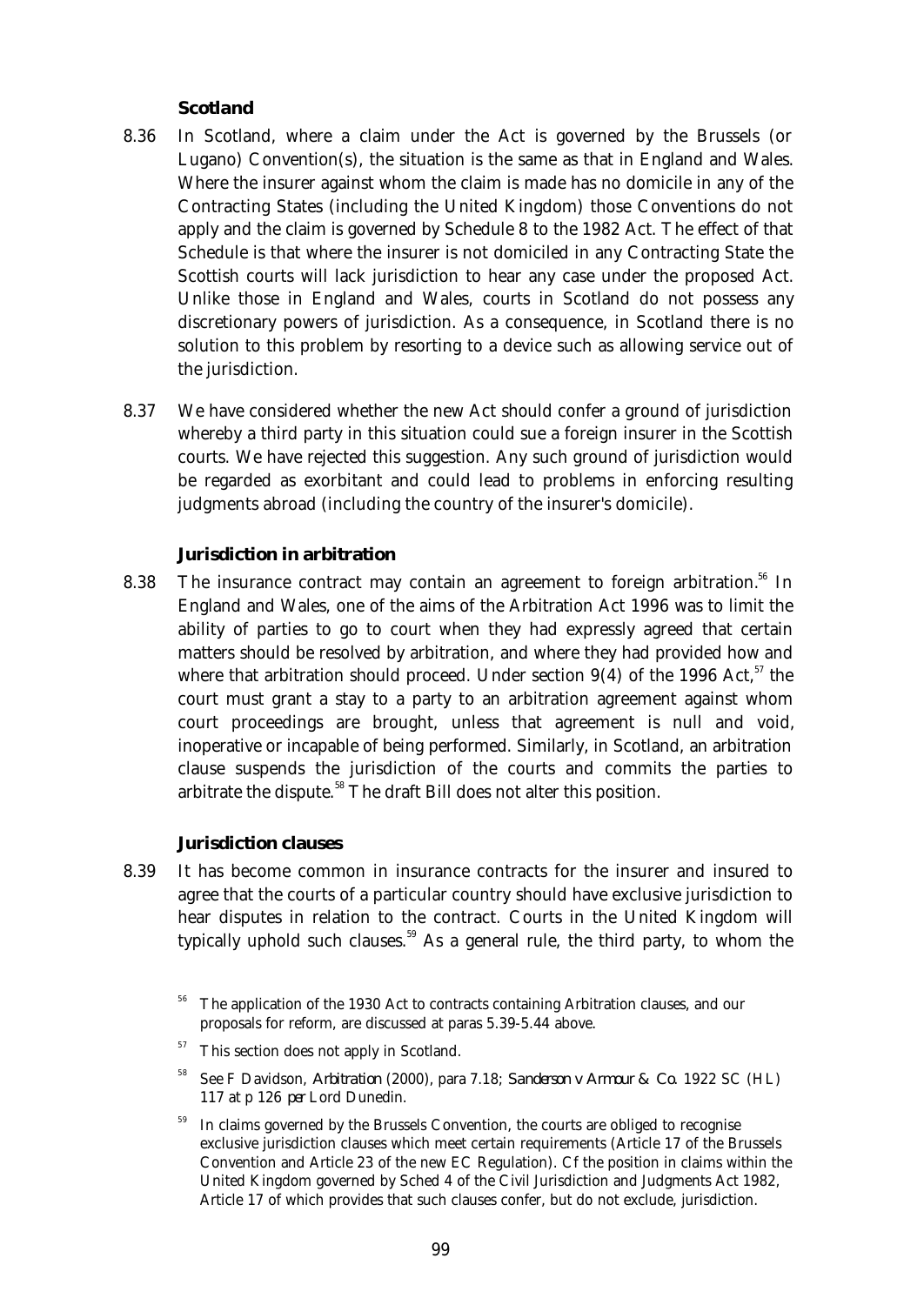rights of the insured are transferred, will be subject to the same constraint. We have recommended one exception to this principle, in relation to interjurisdictional issues within the United Kingdom, to allow a Scottish third party to sue an English insurer in Scotland (and vice versa).<sup>60</sup>

#### **SUMMARY OF RECOMMENDATIONS**

- 8.40 To summarise the position under the draft Bill and our proposed amendment of the rules of court:
	- (1) A third party will receive a statutory transfer if the insured is wound up, or becomes subject to one of the other procedures specified in clause 1.<sup>61</sup> All of these procedures are governed by (and are part of) the law of England and Wales or Scotland. No other connection is required. If and when the UNCITRAL model law on cross-border insolvency is brought into force, we recommend that claims by third parties under the draft Bill should be excluded from provisions which would have a contrary effect.
	- (2) Where the Brussels Convention (or, when it comes into force, the new EC Regulation) applies, a third party will be able to bring proceedings in a court in England and Wales, or in Scotland, if that is where the insured or insurer is domiciled, or that is where the event giving rise to the liability of the insured occurred. Our proposals will not alter this position.
	- (3) A third party domiciled in England and Wales, or in Scotland, faced with an insurer elsewhere in the United Kingdom, will be able to sue in the courts of his own domicile. The third party's right to do so will not be affected by an exclusive jurisdiction clause in the contract of insurance.
	- (4) To the extent that the Brussels Convention does not apply, or does not allocate jurisdiction, then, in England and Wales, a third party will be able to apply to the court, under an amended CPR 6.20, for permission to serve out of the jurisdiction. In Scotland, where there is no equivalent to the provisions for service out, no change is proposed.
	- (5) The third party's right to bring proceedings in a court in Great Britain will, as at present, be subject to any valid arbitration agreement in the insurance contract, even if that arbitration agreement provides for a foreign arbitration.

See para 8.31 above and clause 13.

See Part 2 above.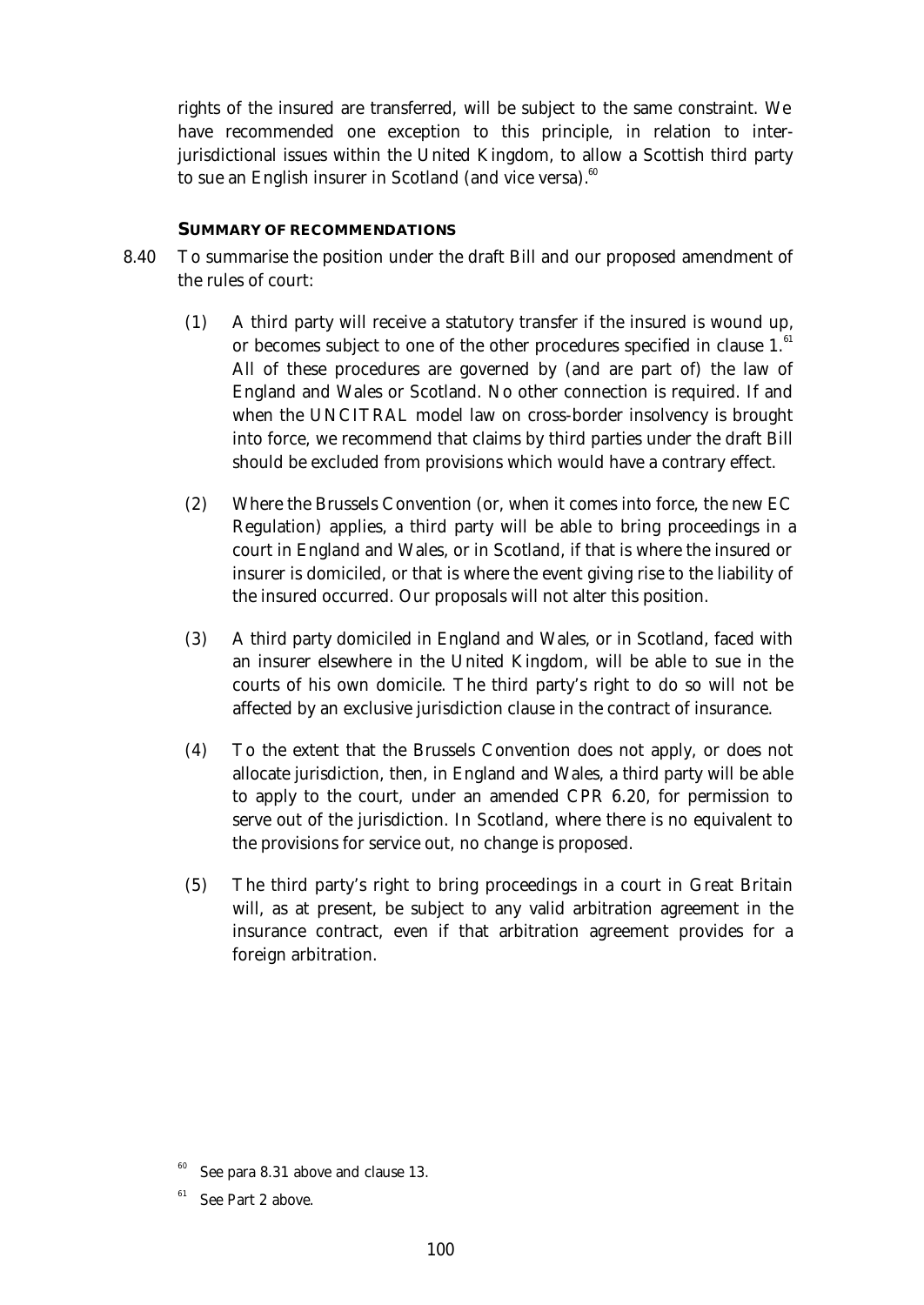### **PART 9 DISTRIBUTION OF A LIMITED INSURANCE FUND TO MULTIPLE CLAIMANTS**

#### **THE ISSUE**

- 9.1 The insured may incur liabilities to more than one third party. If those liabilities are insured under a single insurance policy and if their aggregate value exceeds a policy limit, the question arises as to the basis on which the insurance fund should be distributed amongst the third parties.
- 9.2 This issue came before the English courts in *Cox v Bankside*.<sup>1</sup> The Court of Appeal held that, ordinarily, the insurance fund can only be distributed on a "first come, first served" basis, under which third parties with enforceable judgments are paid in full until the insurer has paid out all of the fund. $^{2}$  After that point, third parties receive nothing from the insurer. An exception to the ordinary rule applies, in cases in which a group judgment is delivered, or in which more than one judgment is delivered at the same time. In such circumstances, and subject to any agreement to the contrary, the successful litigants will take rateably. $3$ 
	- 9.3 In the consultation paper, we set out some reasons why it might be thought desirable to alter the current position in a new Act. In particular, we drew attention to the fact that a third party who received nothing from the insurance fund (because he was too far back in the queue of third parties) would be worse off than if the 1930 Act had never been passed.<sup>4</sup> We queried whether this was an appropriate effect of an Act designed to assist third parties. We asked consultees whether a new Act should contain a new scheme setting out how a limited fund could be distributed more fairly to multiple claimants.
	- 9.4 We also drew attention to a number of difficulties with which any such scheme would have to deal.<sup>5</sup> We expressed no preliminary view on whether reform in this area was desirable.
		- 1 [1995] 2 Lloyd's Rep 437. We analysed this case in detail in the consultation paper, Part 7.
		- <sup>2</sup> The court held that, on the facts before it, there was no legal basis on which it could order any other method of distribution, whether in the 1930 Act, in procedural rules of court, in the maxims of equity, or elsewhere. The "first come, first served" system is sometimes called the "first past the post" system. The terms are interchangeable; we use the former in the text.
		- 3 "there being no sensible or fair alternative" (*Cox v Bankside* [1995] 2 Lloyd's Rep 437 at p 463 *per* Peter Gibson LJ). Peter Gibson LJ held that the exception was based on the equitable maxim "equality is equity". The exception was applied in *Cox v Deeny* [1996] LRLR 288. See p 290 and p 300.
		- 4 In which case he would have received a rateable share of the insolvency fund swollen by the insurance proceeds.
		- 5 See consultation paper, paras 15.16-15.17.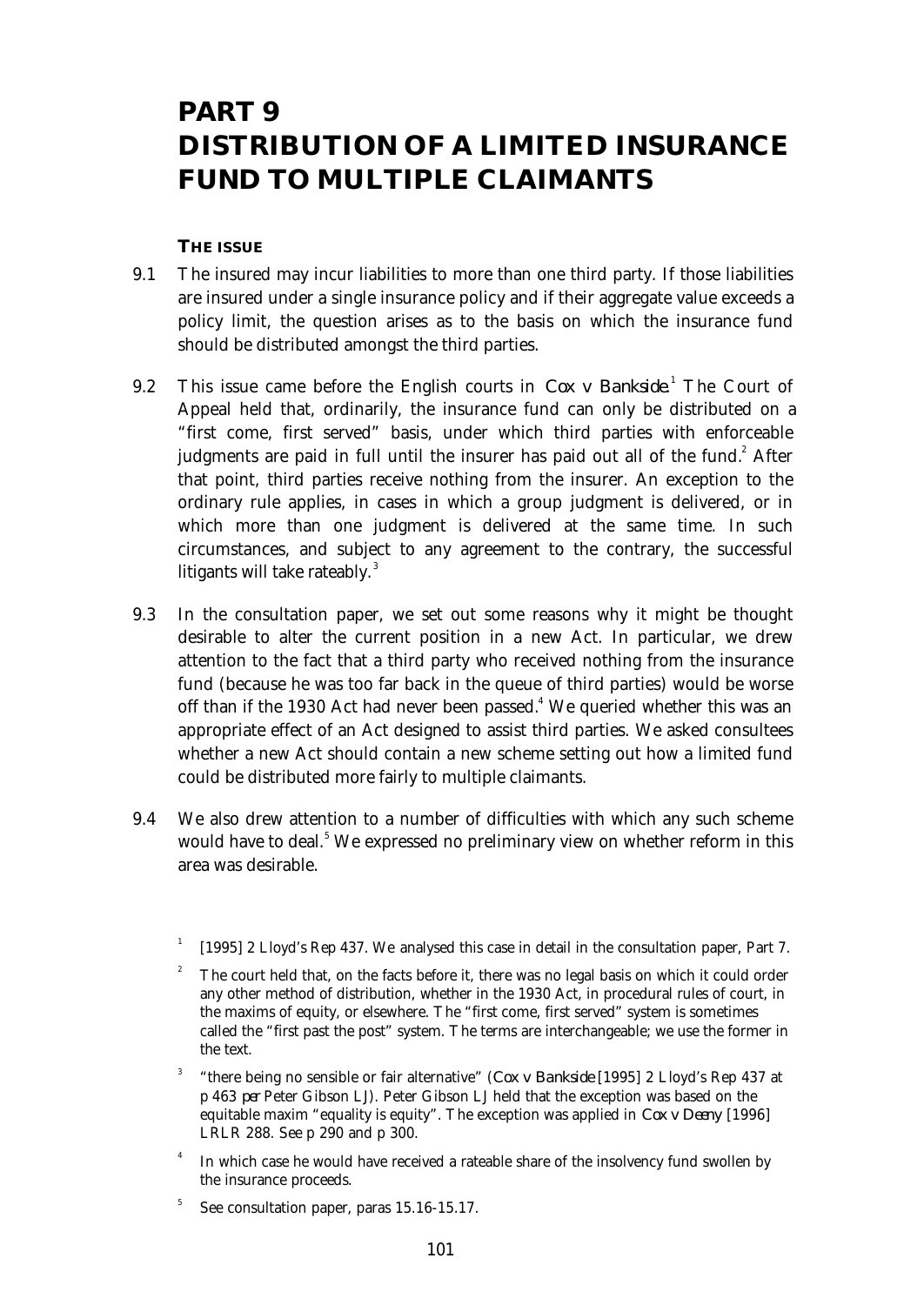#### **Position in Scots law**

 9.5 There is as yet no multi-party procedure in Scotland, although the courts can conjoin the actions of different pursuers against the same defender. The fund available to these pursuers can then be distributed rateably. $^6$ 

#### **CONSULTATION**

- 9.6 Only one consultee told us that he had experienced this problem outside the Lloyd's litigation.<sup>7</sup> Several consultees felt that the issue would arise very rarely, but that when it did it could involve very large claims.<sup>8</sup>
- 9.7 Consultees were evenly divided on whether a new Act should contain a statutory scheme of rateable distribution. Many of those in favour said that a new Act should benefit all third parties, not just some of them. A number suggested that the first come, first served basis encouraged an unseemly and costly race to judgment.
- 9.8 Those who opposed reform did so for a number of reasons. Many referred to the inevitable complexity of a fair statutory scheme, the cost for third parties and others of participating in such a scheme, and the delay it would cause for third parties who had acted promptly to advance strong claims.

#### **"FIRST COME, FIRST SERVED" RETAINED IN THE DRAFT BILL**

9.9 We are not recommending reform in this area for the reasons set out below.

#### **Power to order pro rata distribution in some group litigation**

- 9.10 As we have seen, $9$  it is already possible for the court to order rateable distribution in some cases. Moreover, the Court of Appeal has indicated that courts may be prepared to use their case management powers so as to enable them to do so if appropriate.<sup>10</sup> To the extent that the Court may already order rateable distribution it is clear that no reform is required.
	- 6 See *Bell v Lothiansure Ltd* (unreported) 19 January 1990, Lord Cameron of Lochbroom.
	- 7 The term "Lloyd's litigation" refers to the mass of actions brought by members of Lloyd's syndicates (the so-called Names) in the 1990's in an attempt to recover damages for the disastrous losses they had suffered. See the consultation paper, para 7.2 ff, for a more complete account.
	- 8 Examples suggested by consultees included mass claims against financial advisors over mis-selling of financial products and mass product liability litigation. It may be, however, that in such cases the court would find a way to order rateable distribution in any event. See para 9.10 below.
	- 9 See para 9.2 above.
	- <sup>10</sup> In *Cox v Bankside* Peter Gibson LJ said (at p 464) "I see no reason in principle why the Court cannot in the interests of fairness in an appropriate case...engineer a situation wherein judgments are given simultaneously so as to achieve a rateable entitlement".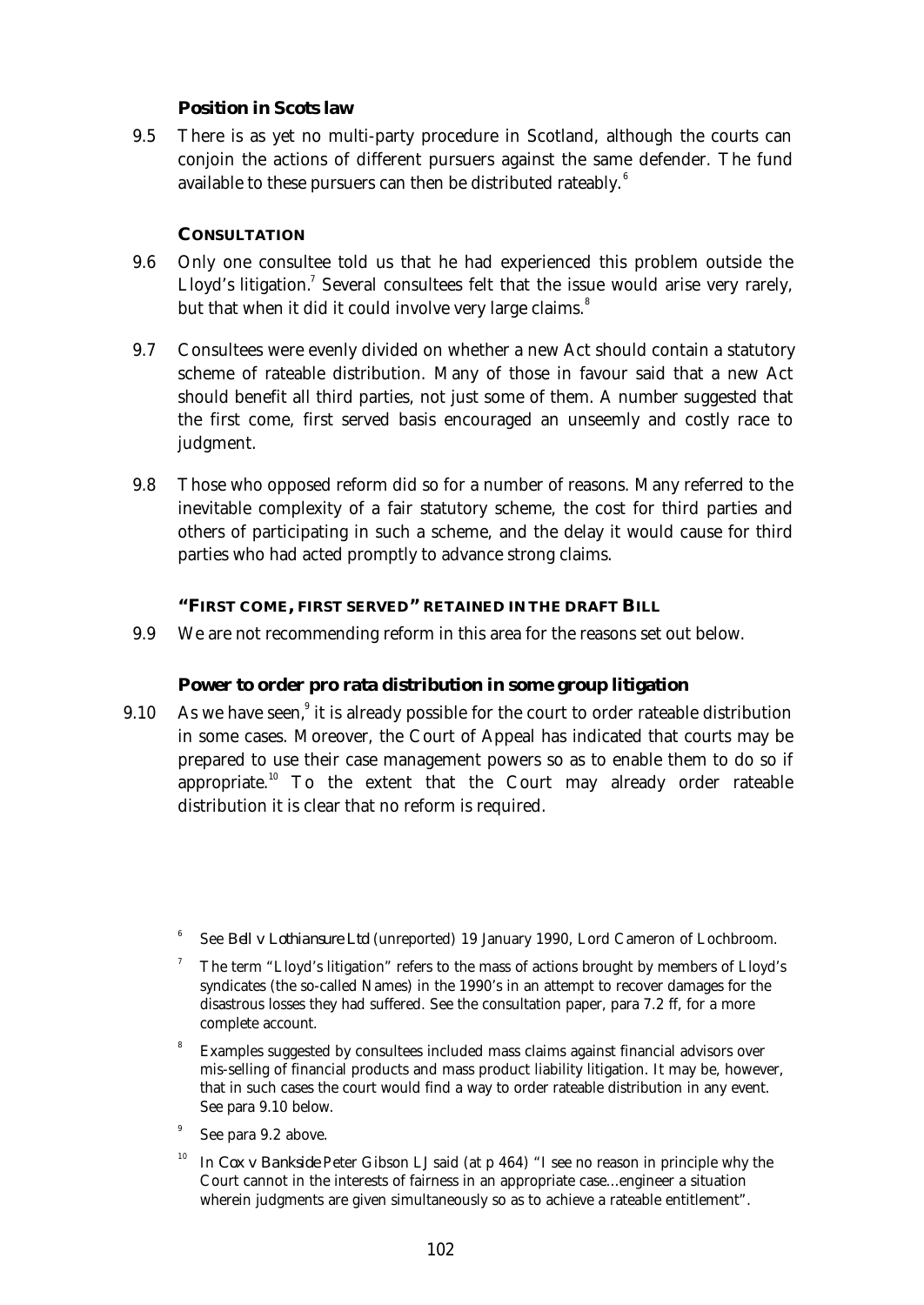#### **Statutory scheme would be complex and controversial**

- 9.11 Nevertheless, in some group litigation, as in *Cox v Bankside* itself, the court will not have the power to order rateable distribution. The new procedural rules in England and Wales in the CPR do not alter the position. We note, in particular, that the new mechanism for group litigation does not give the court the power to order a rateable distribution of a limited fund.<sup>11</sup>
- 9.12 Any scheme which could hope to deal justly with litigation as complex and diverse as the Lloyd's litigation would have to be immensely detailed. As Sir Thomas Bingham MR pointed out in *Cox v Bankside*: 12

It would have to take account of a multiplicity of plaintiffs, with claims based on different grounds, relating to different periods, against different defendants; it would have to take account of a multiplicity of defendants, some fully insured, some not, some solvent, some insolvent with different E & O cover for different underwriting years; it would have to remain in force for a period of years, during which period the receivers of each policy fund would have to seek the approval of the Court to make interim distributions, and would no doubt have to be paid out of the proceeds of the cover...

- 9.13 One consultee pointed out that any effective scheme would require something akin to the full machinery of the insolvency legislation with the added complexity that many more claims in this context would be contentious and for unliquidated sums.
- 9.14 In the consultation paper, we identified a number of the central issues with which any statutory scheme would have to deal. $13$  We were not persuaded by those consultees who favoured a statutory scheme that these difficulties could easily be overcome.
- 9.15 One difficulty is that of devising a satisfactory mechanism for identifying and coordinating disparate claims. A single incident might give rise to an immediate claim by one third party and to a long-tail claim from another. One third party's claim might be unarguable (and so would never ordinarily come to the attention of the court) whilst another might require a lengthy trial. At the time of the statutory transfer, one third party might be awaiting judgment against the insured, while another third party might not yet have advanced his claim.

<sup>11</sup> The rules on Group Litigation Orders are at CPR 19.10-19.15. We note, however, that the current situation may change. The Lord Chancellor's Department is consulting on introducing representative actions in which a representative could bring proceedings on behalf of persons with collective interests (Representative Claims: Proposed New Procedures, CP 1/01, February 2001). Were a group of third parties to take advantage of such a new procedure, the court would under the current proposals be entitled to order rateable distribution to achieve a just settlement.

 $12$  At p 459, col 2.

<sup>&</sup>lt;sup>13</sup> Consultation paper, Part 15.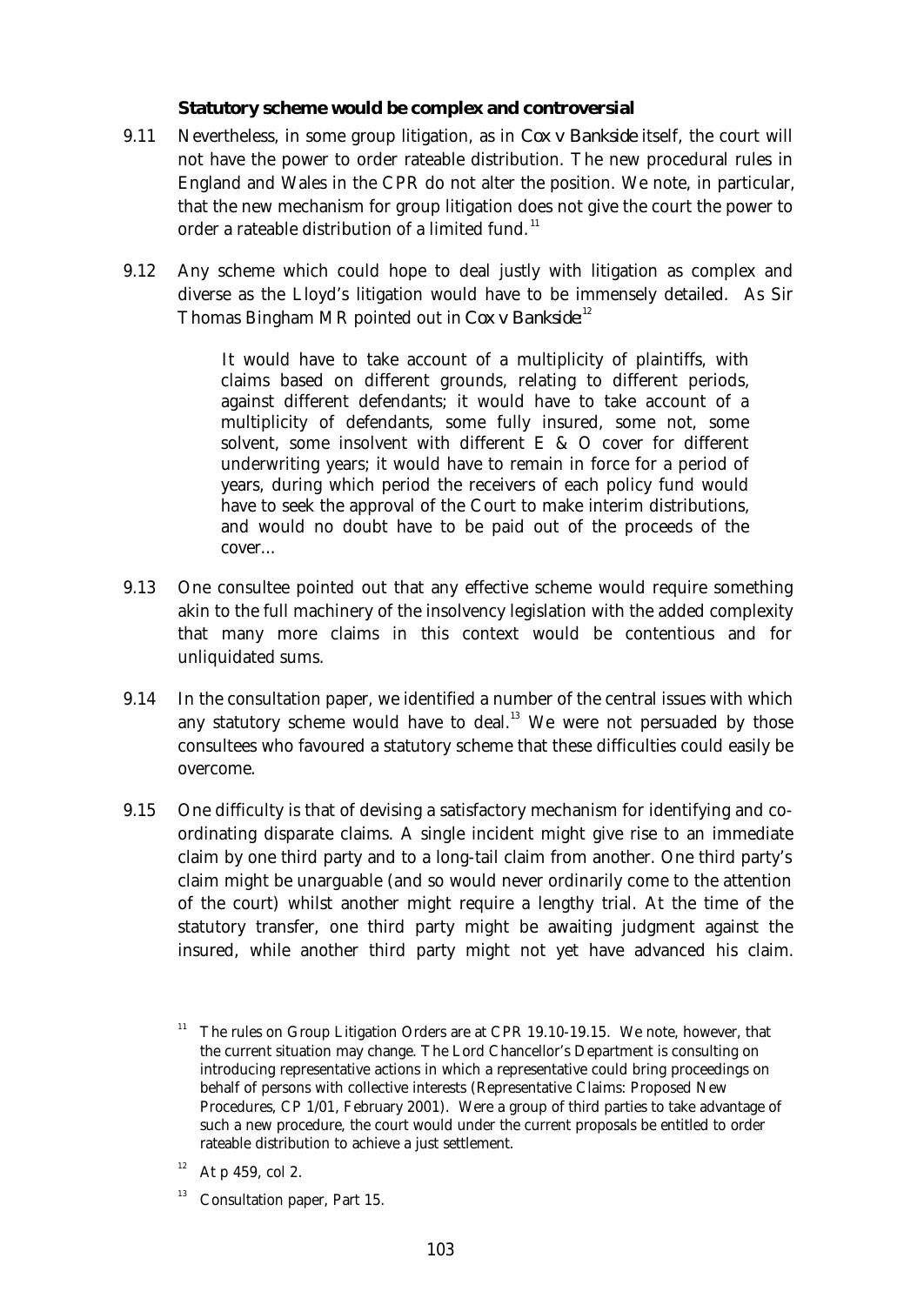Consultees offered widely different solutions to this problem, none of which we found wholly satisfactory.

 9.16 Another difficulty is the need to specify an administrator of the scheme. In the consultation paper, $^{14}$  we mooted various possibilities: the court, a court appointee, the insured's insolvency practitioner, or the insurer. We mentioned the drawbacks of each. Consultees did not persuade us that this issue could be easily resolved.

#### **Delay caused by a statutory scheme**

 9.17 An inevitable effect of any system of rateable distribution would be to delay the distribution of the insurance proceeds while all the claims were processed and, if necessary, adjudicated. Third parties whose claims were straightforward or close to judgment would therefore suffer both from receiving less than the full value of their claim and from delay in receiving it. While it might be possible to provide for interim payments this would mitigate rather than remove the problem; it would also add to the complexity and cost of the scheme.

#### **Cost of a statutory scheme**

 9.18 Any scheme would cost money, most obviously the fees and expenses of its administrator who might, amongst other expenses, require legal advice. The only source for these costs would be the insurance fund. The unwelcome effect would be that the aggregate sums received by third parties would be reduced further by fees paid to insolvency and legal professionals.

#### **Not a problem central to the 1930 Act**

 9.19 *Cox v Bankside* is the only reported case of this problem arising in the context of the 1930 Act. Only one consultee had other experience of such a problem.<sup>15</sup> We accept that when the issue does arise it may do so in the context of major litigation. However, we took into account the fact that this was not a common problem for users of the 1930 Act.

#### **Bare power to order rateable distribution unsatisfactory**

 9.20 We considered the possibility of giving the courts the power to order rateable distribution without devising a detailed statutory scheme. However, such a power already exists in group litigation or where the Court is able to engineer simultaneous judgments. $16$  In other cases we concluded that the courts would

 $14$  Consultation paper, paras 15.10-15.12.

<sup>&</sup>lt;sup>15</sup> One reason for this may be that many insurance policies are not limited by the total value of all claims under a particular risk (or in a particular period or arising from a particular event) but by the value of each individual claim.

 $16$  See para 9.10 above.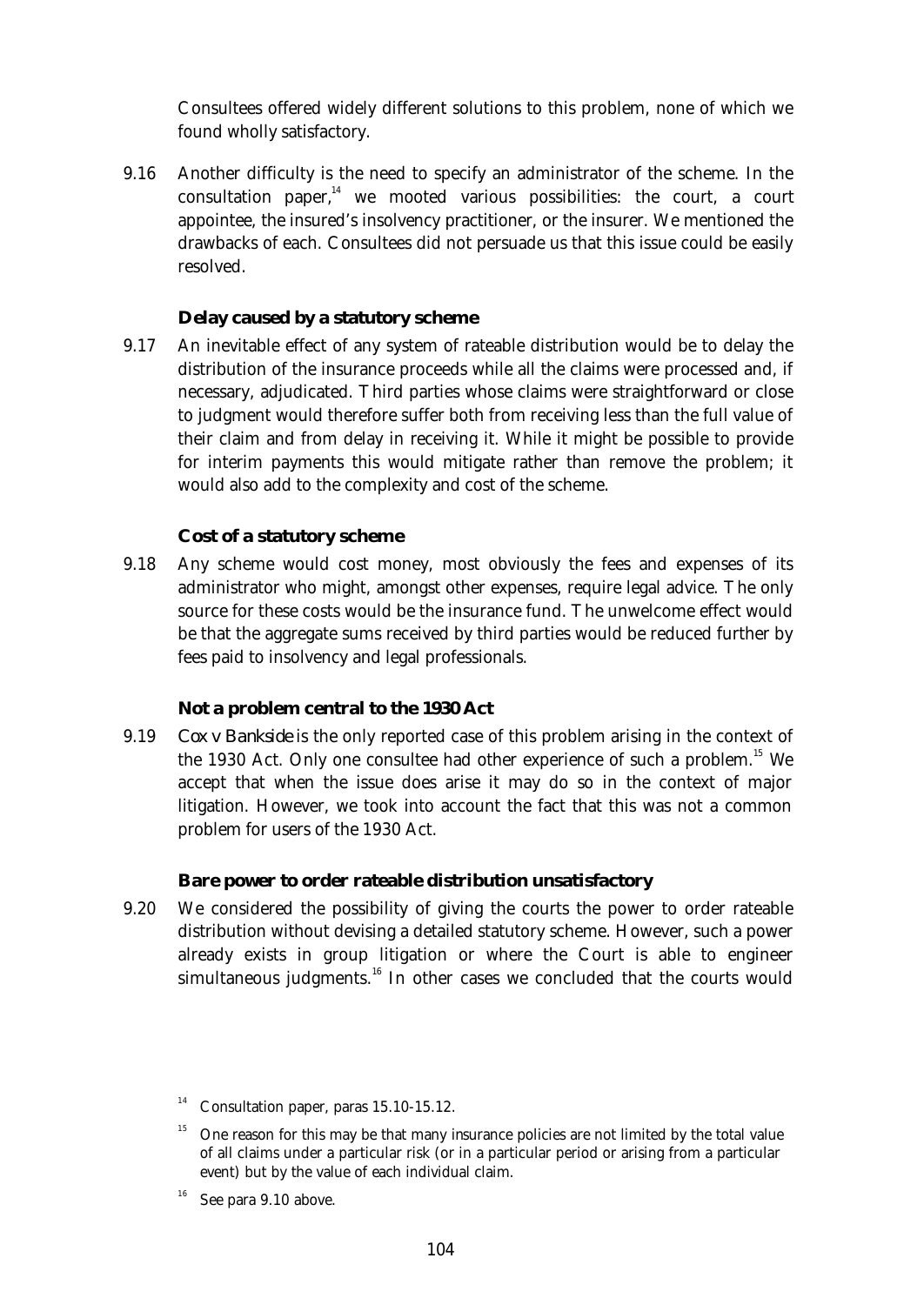not welcome a bare power, which would require the presiding judge to resolve many of the above difficulties without statutory guidance.<sup>17</sup>

#### **First come, first served is a satisfactory basis**

- 9.21 Even if we could overcome these difficulties and construct a statutory scheme for rateable distribution, it would not always be preferable to the first come, first served basis. We accept that the first come, first served basis will not always be fair to everyone. It may penalise impoverished third parties unable to prosecute their claims, or third parties seeking to arrive at a settlement without embarking on court proceedings. There is also an element of luck involved, as the speed with which a case can be advanced, heard and judgment delivered is not entirely in a claimant's control. $^{18}$
- 9.22 On the other hand, there is much to be said for the first come, first served basis. It favours those with strong claims over those with weak or speculative claims; it rewards those who take the risk of litigation rather than those who sit back and hope to benefit from the efforts of others; it avoids delay and is cheap to operate.
- 9.23 Moreover, in the absence of insurance, multiple claimants against a defendant with limited funds will largely be compensated on the first come, first served basis. Claimants who advance their claims early are likely to be paid in full; once funds are exhausted, the defendant is likely to be declared insolvent and third parties who advance their claims at this stage are likely to recover only a small proportion of what they are owed. In this way, those at the front of the queue will receive more than those at the back. We found it difficult to justify discriminating between the treatment of multiple claimants faced with such a defendant - ie without insurance but with limited funds - and those advancing claims under the draft Bill against a defendant with limited insurance.

<sup>&</sup>lt;sup>17</sup> When considering a proposal that the court should order rateable distribution in the context of a 1930 Act claim in *Cox v Bankside*, Phillips J stated that "I consider that this would be an impossibility without statutory machinery".

<sup>18</sup> One consultee pointed out the possibility that the first come, first served basis might in some circumstances arbitrarily penalise those at the front, as well as those at the back, of the queue. If the insurance policy contains a policy excess the insurer would, under this system, be entitled to deduct it in full from the payout to the first third party to bring a claim (rather than deducting it pro-rata from all the claims or deducting it from the final claim). This consultee suggested that a scheme of rateable distribution could deal with this problem too. It should be noted, however, that this problem will not arise if the excess applies to the individual claim rather than to the total amount which may be claimed under the policy. In addition, an insurer aware that he would be required to pay out the full fund, might in practice deduct the excess from the last claim rather than the first.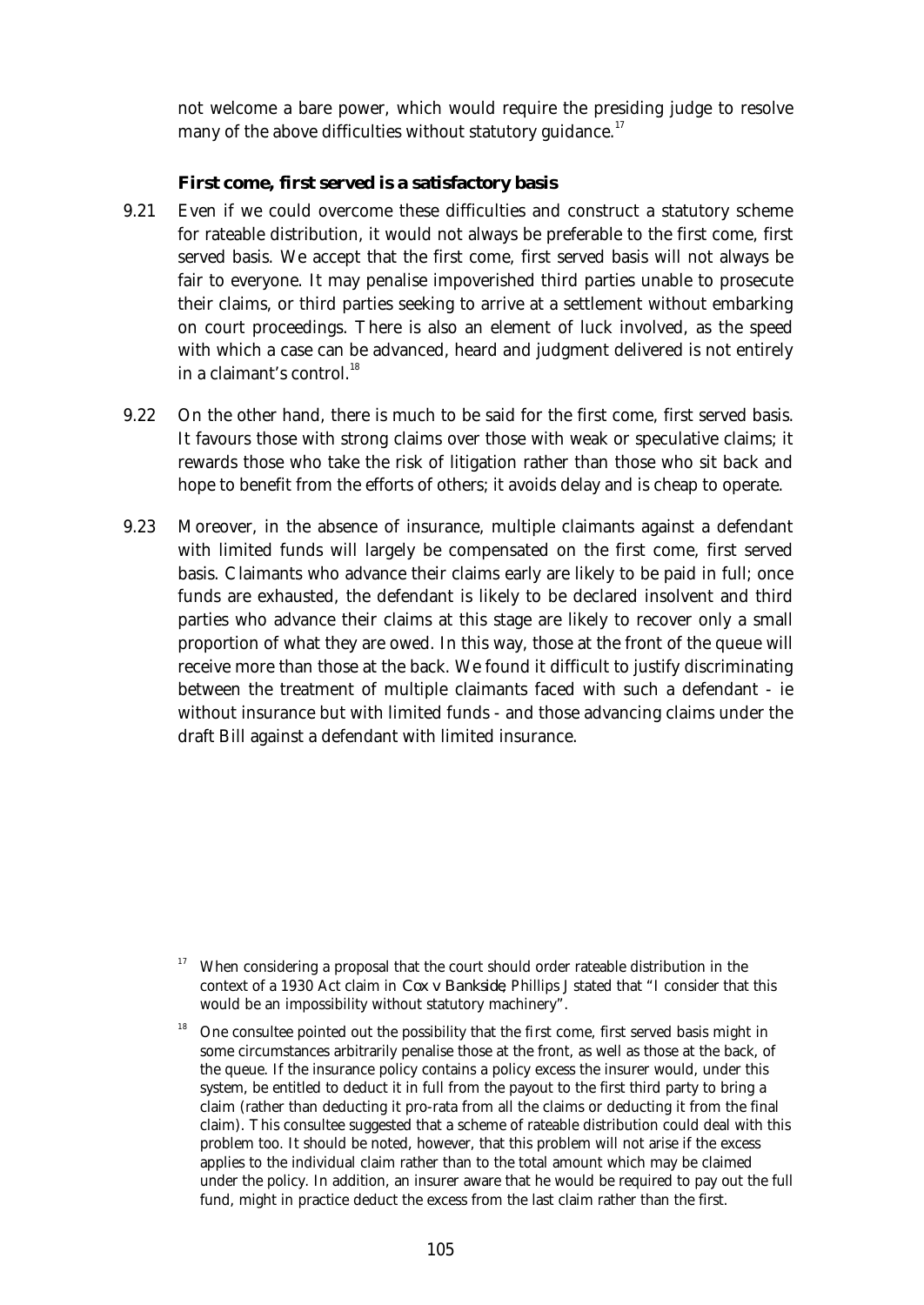9.24 The first come, first served basis will, in any event, work better under the draft Bill than under the 1930 Act, as the third party will have a right at any stage to require the insurer to inform him of the outstanding value of the insurance fund.<sup>19</sup> This will save third parties, likely to lose out because of their position in the queue, the expense of pursuing futile litigation.

#### (*Signed*) ROBERT CARNWATH, *Chairman, Law Commission* HUGH BEALE MARTIN PARTINGTON ALAN WILKIE

MICHAEL SAYERS, *Secretary*

#### (*Signed*) BRIAN GILL, *Chairman, Scottish Law Commission* PATRICK S HODGE GERARD MAHER KENNETH G C REID JOSEPH M THOMSON

JANE L McLEOD, *Secretary* 14 June 2001

<sup>&</sup>lt;sup>19</sup> See Part 4 above.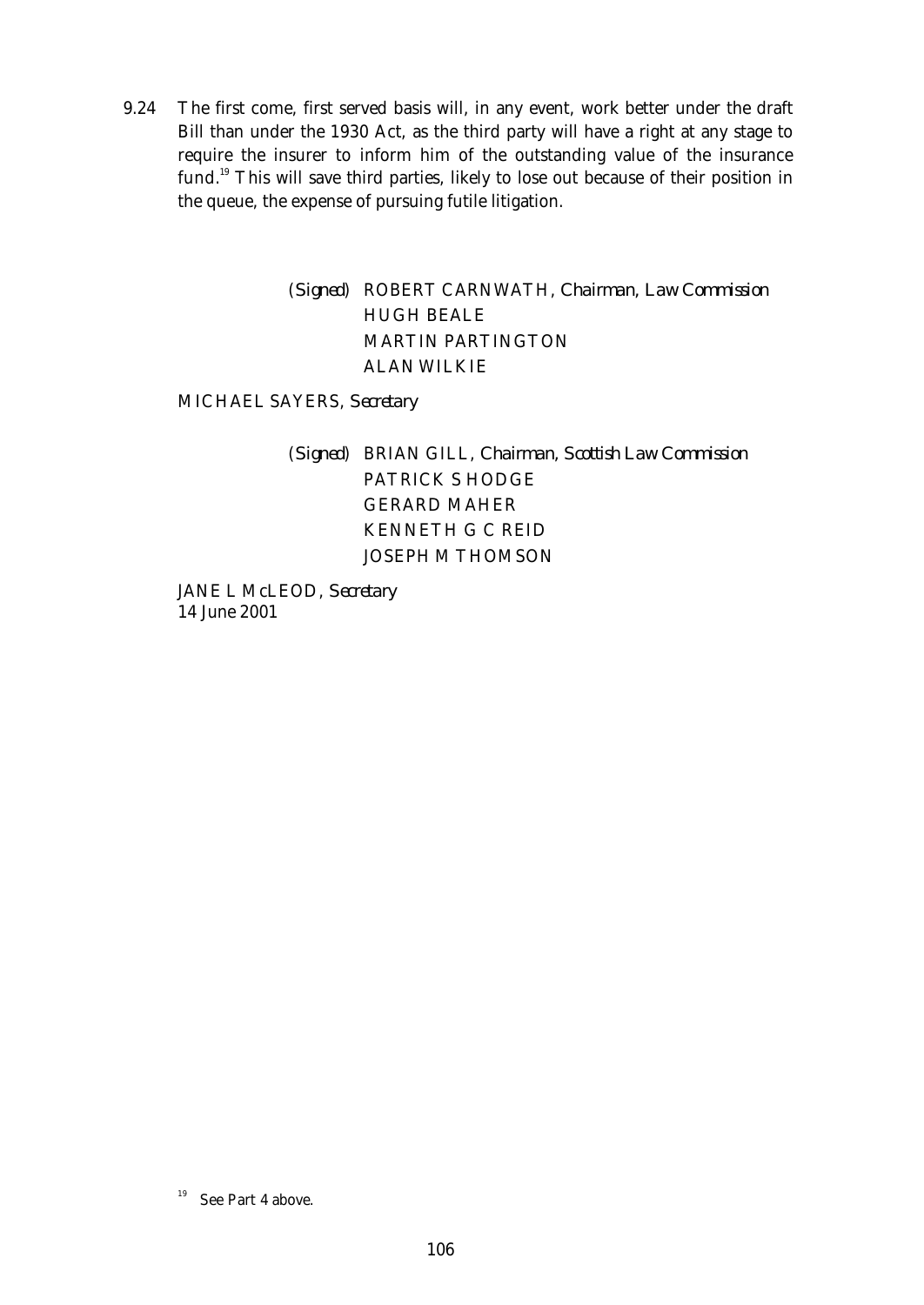### **APPENDIX A Draft Third Parties (Rights against Insurers) Bill**

**The draft Third Parties (Rights against Insurers) Bill begins on the following page.**

**The Explanatory Notes begin on page 133 of this pdf file.**

**Appendix B begins on page 141 of this pdf file, Appendix C on page 146, Appendix D on page 147 and Appendix E on page 150.**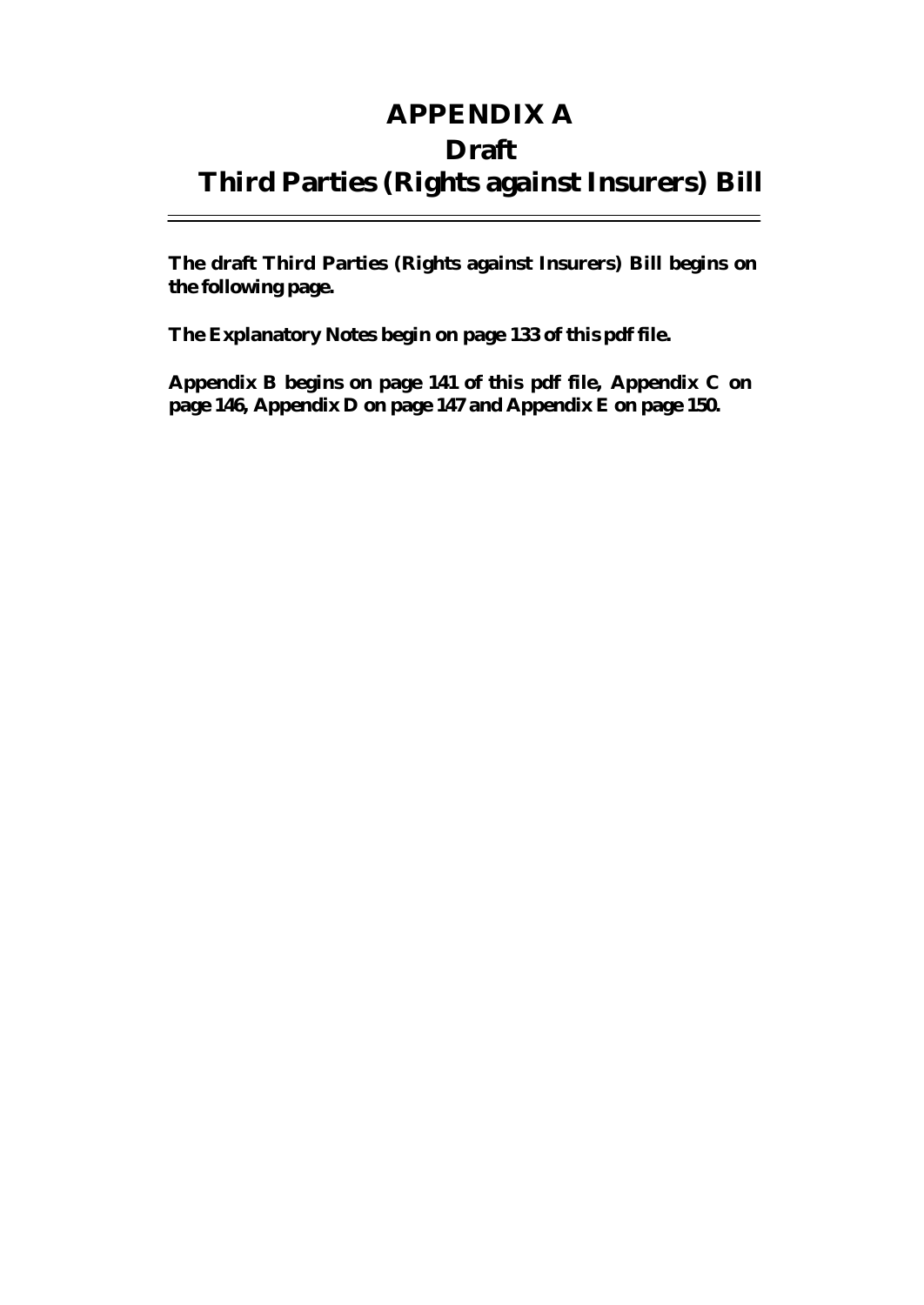### **Third Parties (Rights against Insurers) Bill**

#### **CONTENTS**

*Transfer of rights to third parties*

- [1 Rights against insurer of insolvent person etc](#page-141-0)
- [2 Rights against insurer of individual who dies insolvent](#page-141-0)<br>3 Transferred rights not to exceed insured's liability
- Transferred rights not to exceed insured's liability
- [4 Conditions affecting transferred rights](#page-141-0)
- [5 Insurer's right of set-off](#page-141-0)
- [6 Avoidance](#page-141-0)

#### *Provision of information etc*

[7 Information and disclosure for third parties](#page-141-0)

#### *Enforcement of transferred rights*

- [8 Proceedings in England and Wales](#page-141-0)
- [9 Proceedings in Scotland](#page-141-0)
- [10 Interpretation of sections](#page-141-0) [8 and 9](#page-122-0)
- [11 Limitation and prescription](#page-141-0)
- [12 Discharge of insured](#page-141-0)
- [13 Jurisdiction within the UK](#page-141-0)

#### *Enforcement of insured's liability*

[14 Effect of transfer on insured's liability](#page-141-0)

#### *Application of Act*

- [15 Reinsurance](#page-141-0)
- [16 Voluntarily-incurred liabilities](#page-141-0)
- [17 Cases with a foreign element](#page-141-0)

#### *Supplemental*

- [18 Power to amend Act](#page-141-0)
- [19 Consequential amendments and repeals](#page-141-0)
- [20 Transitional provisions and savings](#page-141-0)
- [21 Short title, commencement and extent](#page-141-0)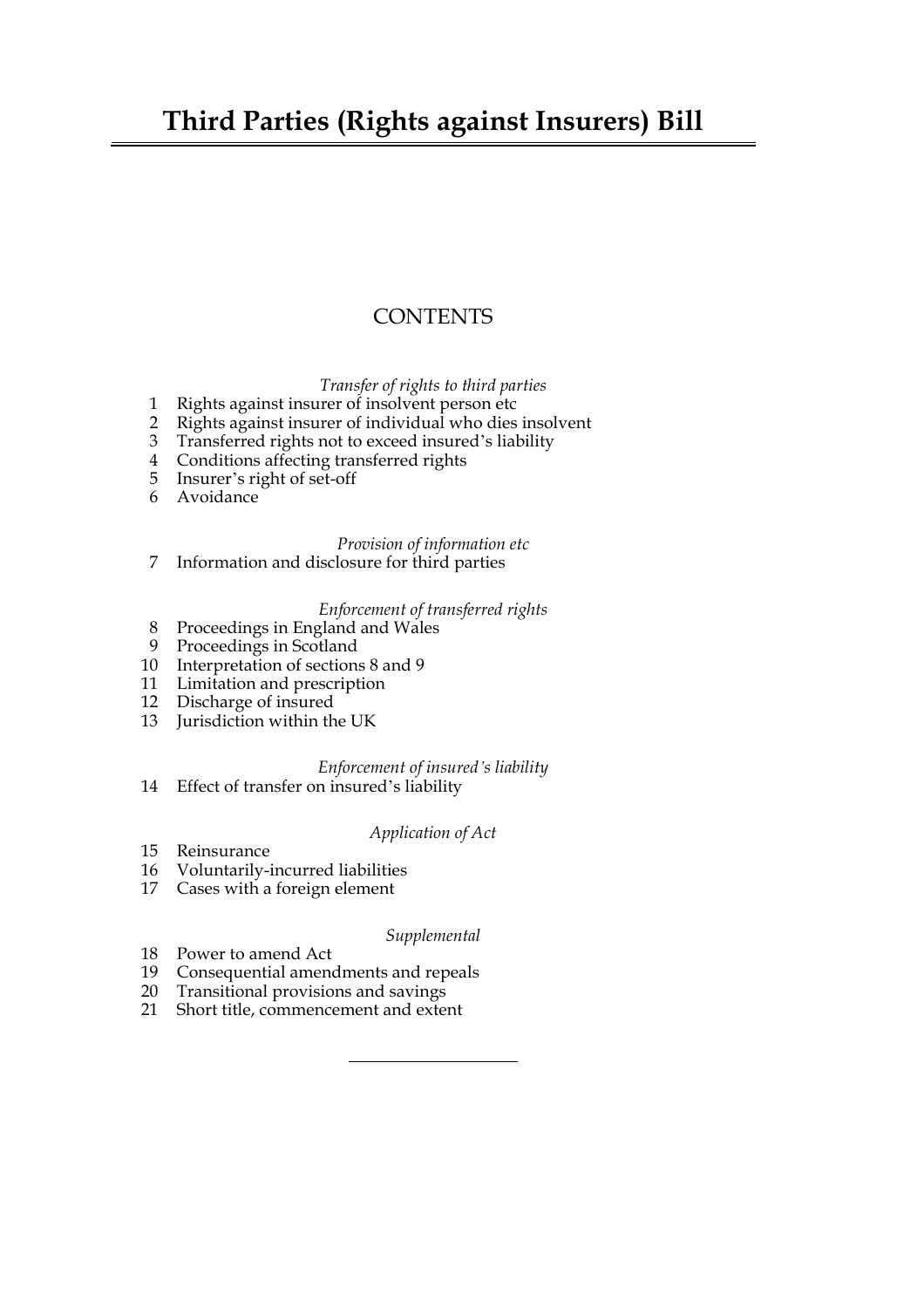[Schedule 1 — Information and disclosure for third parties](#page-141-0) [Schedule 2 — Repeals and revocation](#page-141-0)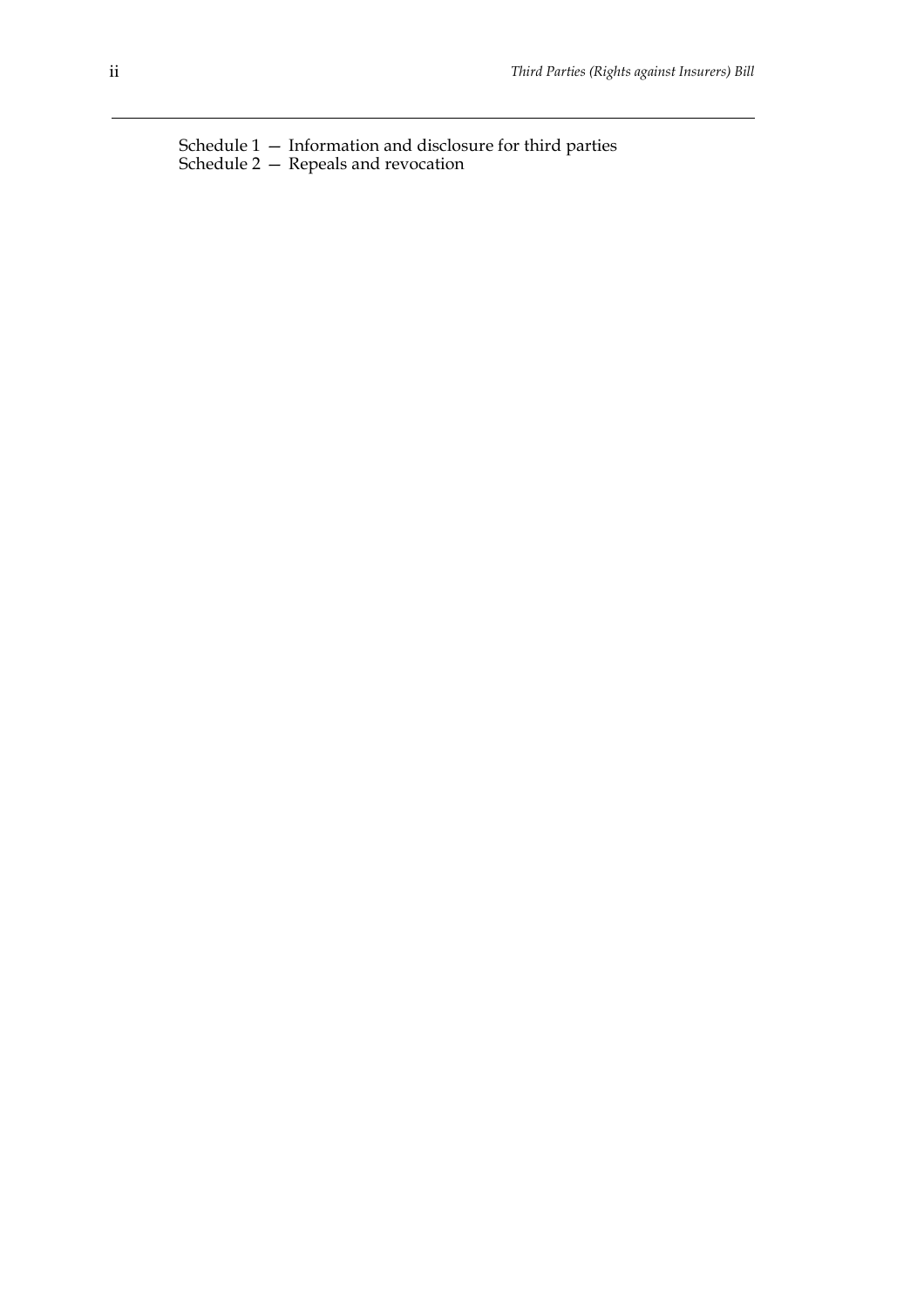## DRAFT OF A **BILL** TO

Make provision about the rights of third parties against insurers of liabilities to third parties in the case where the insured is insolvent, and in certain other cases. *5*

*Transfer of rights to third parties*

#### **1 Rights against insurer of insolvent person etc**

- $(1)$  If
	- (a) a person to whom this section applies incurs a liability against which he is insured under a contract of insurance, or
	- (b) a person who is subject to a liability against which he is so insured becomes a person to whom this section applies,

the person's rights under the contract against the insurer in respect of the liability are transferred to and vest in the person to whom the liability is or was incurred. *15*

- (2) An individual is a person to whom this section applies if  $-$ 
	- (a) a deed of arrangement registered in accordance with the Deeds of Arrangement Act 1914 (c.  $4\overline{7}$ ) is in force in respect of him;
	- (b) a voluntary arrangement approved in accordance with Part VIII of the Insolvency Act 1986 (c. 45) is in force in respect of him;
	- (c) a bankruptcy order made against him under Part IX of that Act is in force, and the individual has not been discharged under that Part;
	- (d) an award of sequestration has been made under section 5 of the Bankruptcy (Scotland) Act 1985 (c. 66) in respect of his estate, and the individual has not been discharged under that Act; *25*
	- (e) a protected trust deed within the meaning of that Act is in force in respect of his estate; or
	- (f) a composition approved in accordance with Schedule 4 to that Act is in force in respect of him. *30*
- (3) A body corporate or unincorporated body is a person to whom this section applies if—
	- (a) a voluntary arrangement approved in accordance with Part I of the Insolvency Act 1986 is in force in respect of it;

*10*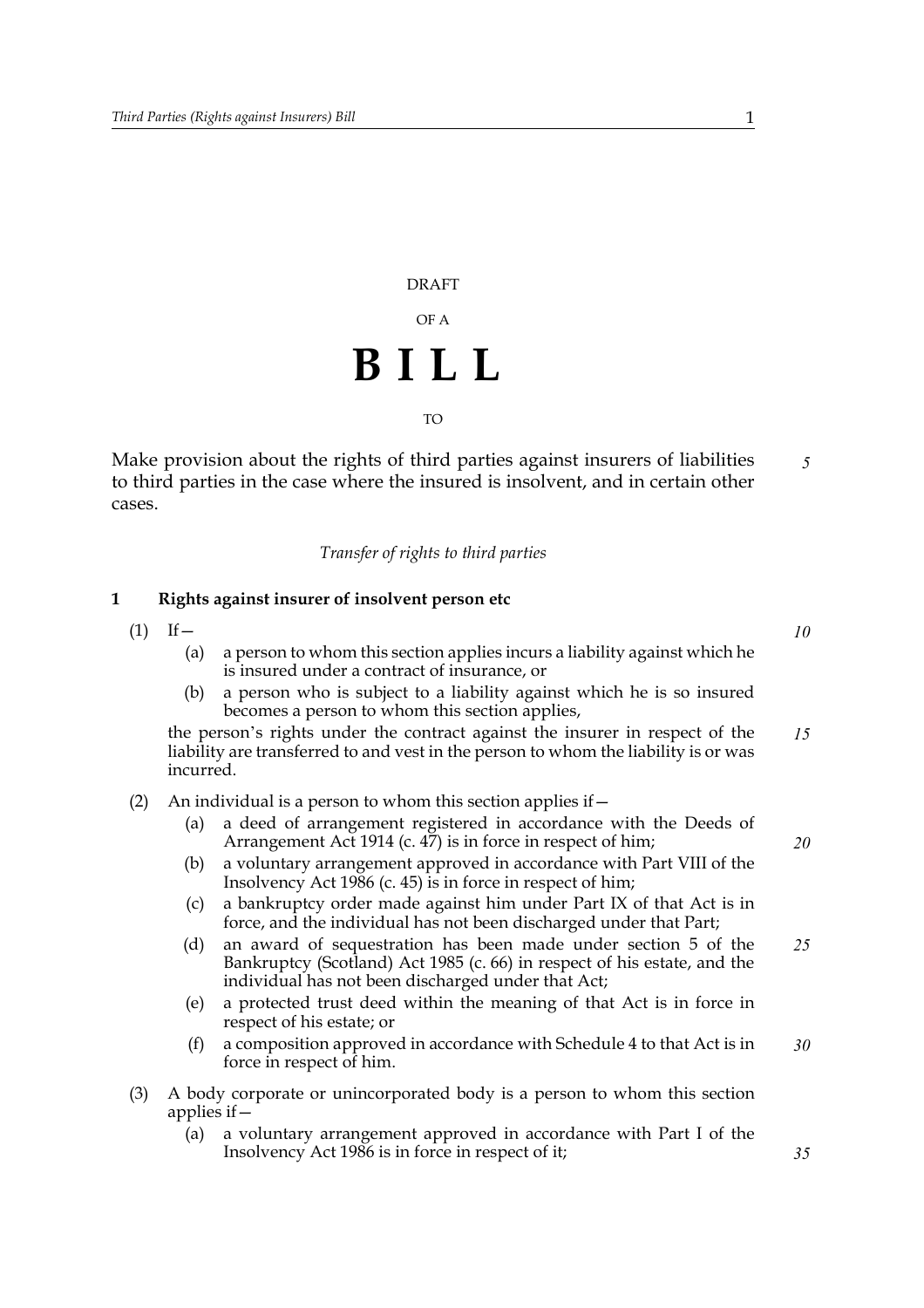- (b) an administration order made under Part II of that Act is in force in respect of it;
- (c) there is a person appointed in accordance with Part III of that Act who is acting as receiver or manager of the body's property (or there would be such a person so acting but for a temporary vacancy in the office of receiver or manager);
- (d) the body is, or is being, wound up voluntarily in accordance with Chapter II of Part IV of that Act;
- (e) there is a person appointed under section 135 of that Act who is acting as provisional liquidator in respect of the body (or there would be such a person so acting but for a temporary vacancy in the office of provisional liquidator); *10*
- (f) the body is, or is being, wound up by the court following the making of a winding-up order under Chapter VI of Part IV of that Act or Part V of that Act;
- (g) a compromise or arrangement between the body and its creditors (or a class of them) is in force, having been sanctioned in accordance with section 425 of the Companies Act 1985 (c. 6);
- (h) the body has been dissolved under section 652 or 652A of that Act, and a court has not declared the dissolution void under section 651 of that Act or ordered the body's name to be restored to the register under section 653 of that Act; *20*
- (i) an award of sequestration has been made under section 6 of the Bankruptcy (Scotland) Act 1985 (c. 66) in respect of the body's estate, and the body has not been discharged under that Act;
- (j) the body has been dissolved and an award of sequestration has been made under that section in respect of its estate;
- (k) a protected trust deed within the meaning of the Bankruptcy (Scotland) Act 1985 is in force in respect of the body's estate; or
- (l) a composition approved in accordance with Schedule 4 to that Act is in force in respect of the body. *30*
- (4) A trustee of a Scottish trust is, in respect of a liability of his that falls to be met out of the trust estate, a person to whom this section applies if—
	- (a) an award of sequestration has been made under section 6 of the Bankruptcy (Scotland) Act 1985 in respect of the trust estate, and the trust has not been discharged under that Act; *35*
	- (b) a protected trust deed within the meaning of that Act is in force in respect of the trust estate; or
	- (c) a composition approved in accordance with Schedule 4 to that Act is in force in respect of the trust.
- (5) Subsection (1) does not apply by virtue of subsection  $(3)(g)$  in relation to a liability that is transferred to another body by the order sanctioning the compromise or arrangement.
- (6) Where subsection (1) applies by virtue of subsection  $(3)(g)$ , it has effect to transfer rights only to a person on whom the compromise or arrangement is binding.
- (7) Where—
	- (a) an award of sequestration made under section 5 or 6 of the Bankruptcy (Scotland) Act 1985 is recalled or reduced, or

*15*

*25*

*40*

*45*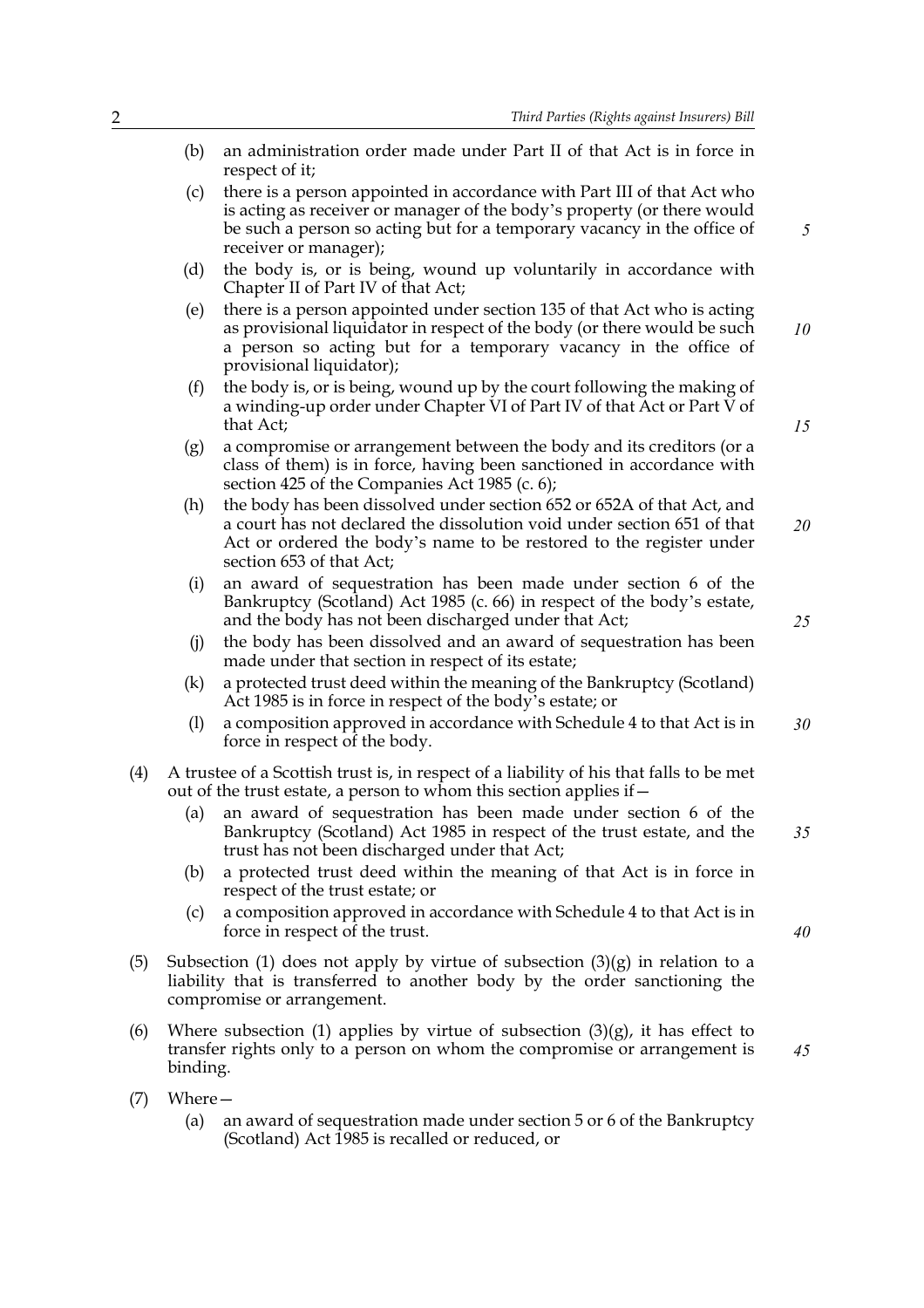(b) an order discharging an individual, body or trust is recalled under paragraph 17 of Schedule 4 to that Act, or reduced under paragraph 18 of that Schedule,

the award or order is to be treated for the purposes of this section as never having been made.

- (8) In this section—
	- (a) a reference to a person appointed in accordance with Part III of the Insolvency Act 1986 (c. 45) includes a reference to a person appointed under section 101 of the Law of Property Act 1925 (c. 20);
	- (b) a reference to a receiver or manager of a body's property includes a reference to a receiver or manager of part only of the property and to a receiver only of the income arising from the property or from part of it; *10*
	- (c) for the purposes of subsection (3)(i) to (l) "body corporate or unincorporated body" includes any entity, other than a trust, the estate of which may be sequestrated under section 6 of the Bankruptcy (Scotland) Act 1985 (c. 66);
	- (d) "Scottish trust" means a trust the estate of which may be so sequestrated.

#### <span id="page-120-1"></span><span id="page-120-0"></span>**2 Rights against insurer of individual who dies insolvent**

- (1) Where an individual dies insolvent while subject to a liability against which he is insured under a contract of insurance, his rights under the contract against the insurer in respect of the liability are transferred to and vest in the person to whom the liability was incurred. *20*
- (2) For the purposes of this section an individual is to be regarded as having died insolvent if, following his death—
	- (a) his estate falls to be administered in accordance with an order under section 421 of the Insolvency Act 1986;
	- (b) an award of sequestration is made under section 5 of the Bankruptcy (Scotland) Act 1985 in respect of his estate and the award is not recalled or reduced; or
	- (c) a judicial factor is appointed under section 11A of the Judicial Factors (Scotland) Act 1889 ( $\bar{c}$ . 39) in respect of his estate and the judicial factor certifies that the estate is absolutely insolvent within the meaning of the Bankruptcy (Scotland) Act 1985.
- (3) In relation to a transfer under this section of an insured person's rights, references in this Act to an insured are, where the context so requires, to be read as references to his estate. *35*

#### **3 Transferred rights not to exceed insured's liability**

Where the liability of an insured to a third party in respect of which there is a transfer of rights under section 1 or [2](#page-120-0) is less than the liability (apart from that section) of the insurer to the insured, no rights are transferred under that section in respect of the difference.

#### **4 Conditions affecting transferred rights**

(1) Where—

*25*

*5*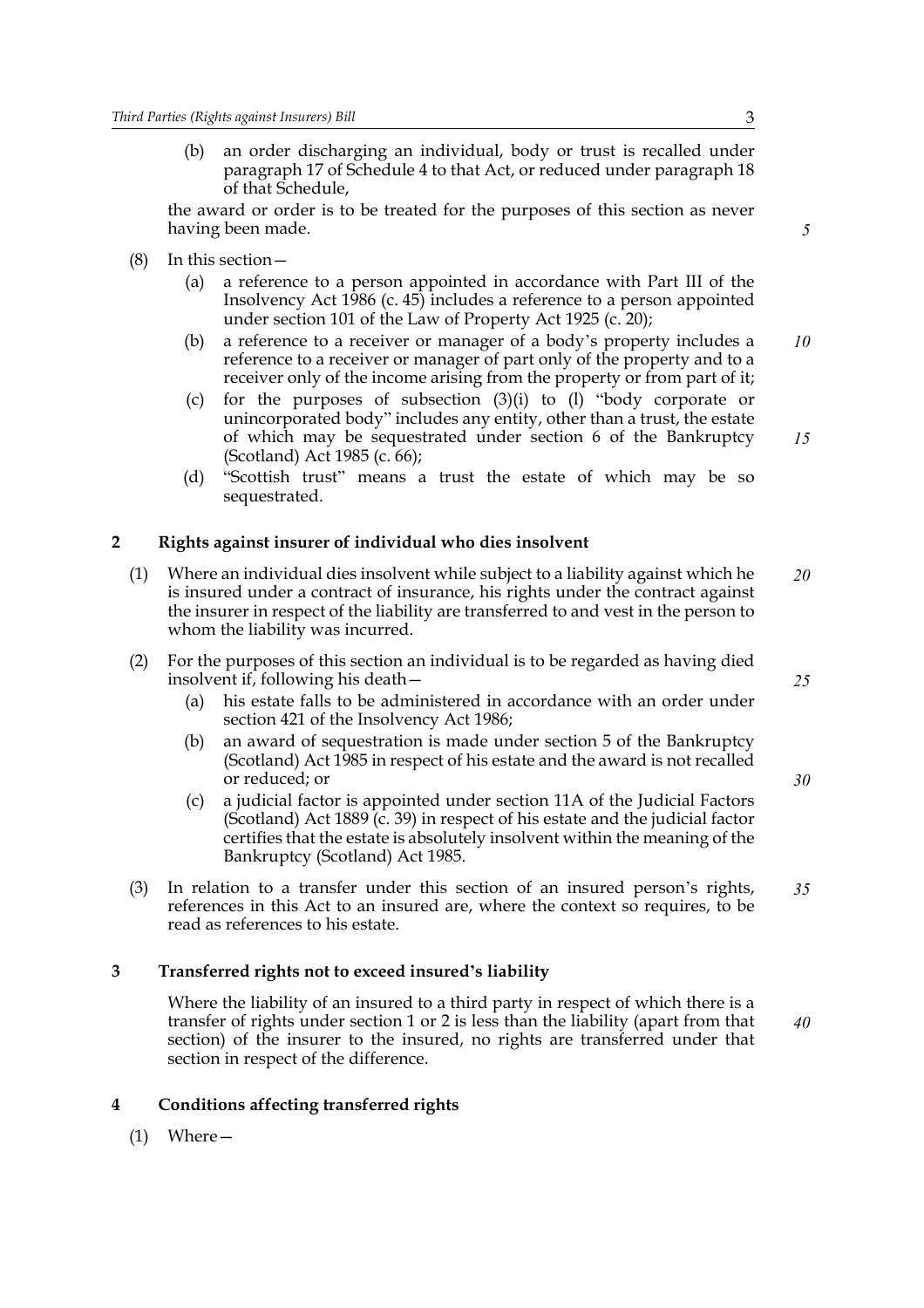(a) rights of an insured under a contract of insurance have been transferred to a third party under section 1 or [2,](#page-120-0) and (b) under the contract, the rights are subject to a condition that the insured has to fulfil, anything done by the third party which, if done by the insured, would have amounted to or contributed to fulfilment of the condition is to be treated as if done by the insured. (2) Where— (a) rights of an insured under a contract of insurance have been transferred to a third party under section 1, (b) the insured is a body corporate that has been dissolved, (c) under the contract, the rights are subject to a condition requiring the insured to provide information or assistance to the insurer, and (d) the condition is not fulfilled, but only because of the body's inability to act after being dissolved, the transferred rights are not subject to the condition. (3) Where— (a) rights of an insured under a contract of insurance have been transferred to a third party under section 1 or [2,](#page-120-0) and (b) under the contract, the rights are subject to a condition requiring the prior discharge by the insured of his liability to the third party, the transferred rights are not subject to the condition. (4) In the case of a contract of marine insurance, subsection (3) applies only to the extent that the liability of the insured is a liability in respect of death or personal injury. (5) In this section— "contract of marine insurance" has the meaning given by section 1 of the Marine Insurance Act 1906 (c. 41); "dissolved" means dissolved under Chapter IX of Part IV of the Insolvency Act 1986 (c. 45) or under section 652 or 652A of the Companies Act 1985 (c. 6); "personal injury" includes any disease and any impairment of a person's physical or mental condition. **5 Insurer's right of set-off** *5 10 15 20 25 30*

#### Where—

- (a) rights of an insured under a contract of insurance have been transferred to a third party under section 1 or [2,](#page-120-0)
- (b) the insured is under any liability to the insurer under the contract ("the insured's liability"), and
- (c) if there had been no transfer, the insurer would have been entitled to set off the amount of the insured's liability against the amount of his own liability to the insured, *40*

the insurer is entitled to set off the amount of the insured's liability against the amount of his own liability to the third party.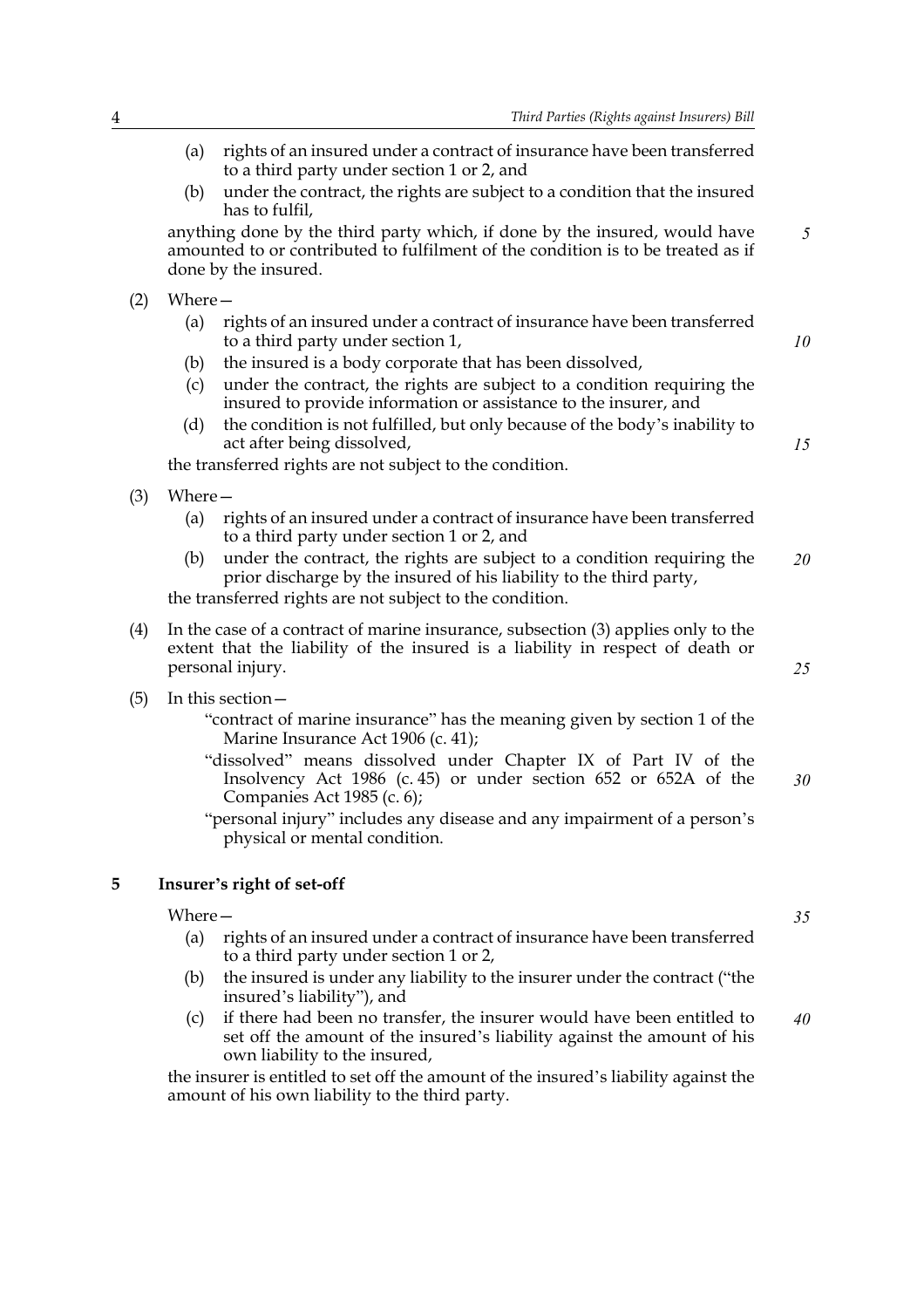#### **6 Avoidance**

- (1) A provision of an insurance contract to which this section applies is of no effect in so far as it purports, whether directly or indirectly, to avoid the contract or to alter the rights of the parties under it in the event of the insured—
	- (a) becoming a person to whom section 1 applies; or
	- (b) dying insolvent (within the meaning given by section [2](#page-120-0)(2)).
- (2) An insurance contract is one to which this section applies if the insured's rights under it are capable of being transferred under section 1 or [2.](#page-120-0)

#### *Provision of information etc*

#### **7 Information and disclosure for third parties**

<span id="page-122-2"></span>Schedule 1 (which provides for entitlement to information and disclosure on the part of persons to whom rights have or may have been transferred under this Act) has effect.

#### *Enforcement of transferred rights*

#### <span id="page-122-1"></span><span id="page-122-0"></span>**8 Proceedings in England and Wales**

- (1) A person who claims that rights have vested in him under section 1 or [2,](#page-120-0) but who has not established the insured's liability, may take proceedings against the insurer for either or both of the following—
	- (a) a declaration as to the insured's liability to him;
	- (b) a declaration as to the insurer's potential liability to him.
- (2) The claimant in such proceedings is entitled, subject to any defence on which the insurer may rely, to a declaration under subsection  $(1)(a)$  or  $(b)$  on proof of the insured's liability or (as the case may be) the insurer's potential liability.
- (3) Where proceedings are taken under subsection  $(1)(a)$  the insurer may rely on any defence on which the insured could rely if those proceedings were proceedings taken against the insured in respect of his liability. *25*
- (4) Subsection (3) is subject to sections [11](#page-123-0)(1) and [12](#page-124-0).
- (5) Where—
	- (a) the court makes a declaration under each of paragraphs (a) and (b) of subsection (1), and
	- (b) the effect of the declarations is that the insurer is liable to the claimant, the court may give the appropriate judgment against the insurer.
- (6) Where a person applying for a declaration under subsection  $(1)(b)$  is entitled or required, by virtue of provision in the contract of insurance, to do so in arbitral proceedings, he may also apply in the same proceedings for a declaration under subsection (1)(a).
- (7) In its application to arbitral proceedings, subsection (5) is to be read as if "tribunal" were substituted for "court" and "make the appropriate award" for "give the appropriate judgment".

*5*

*10*

*15*

*20*

*30*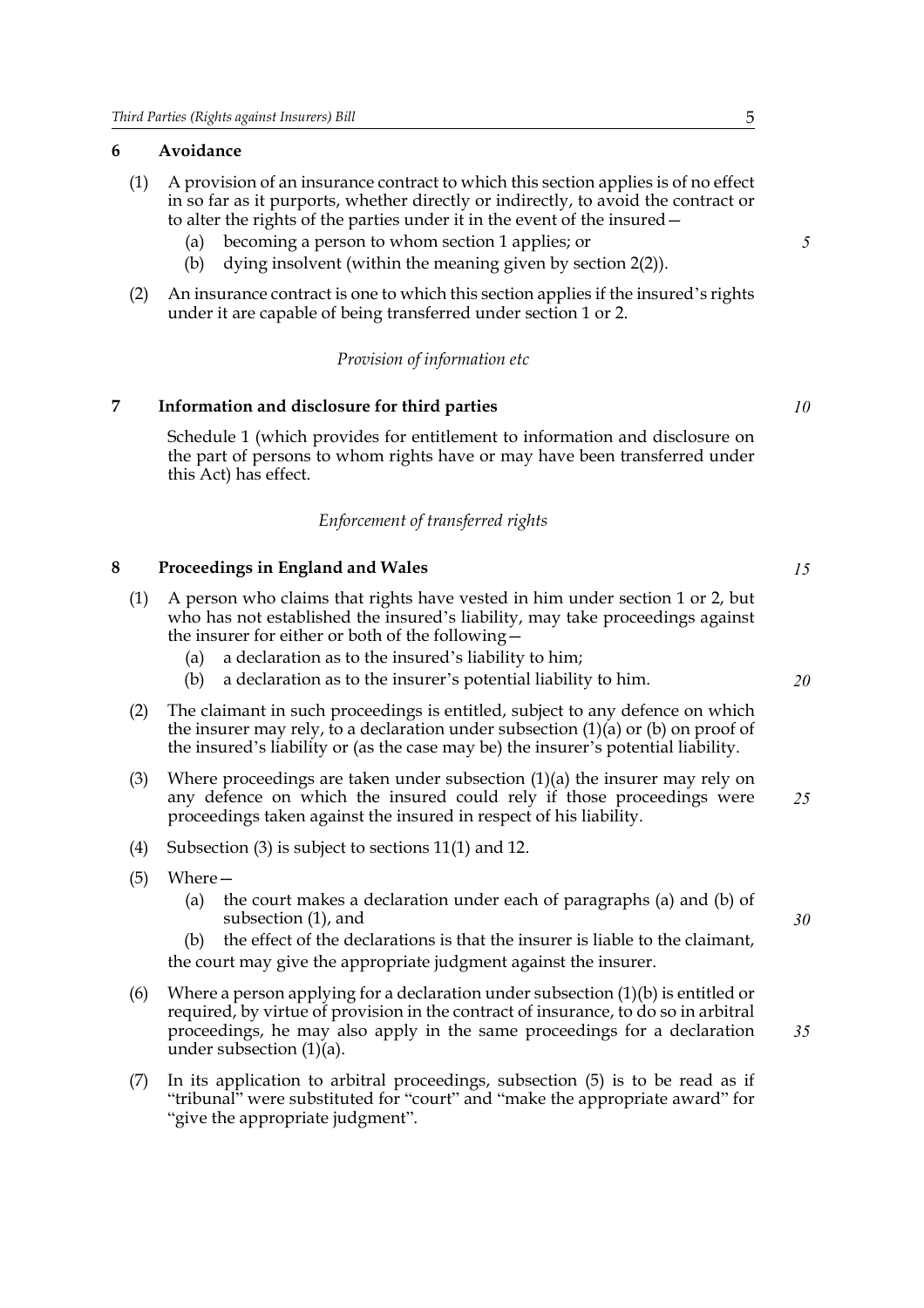(8) The insured may be made a defendant to an application for a declaration under subsection  $(1)(a)$ ; and if he is (but not otherwise), a declaration under that subsection binds him as well as the insurer.

#### **9 Proceedings in Scotland**

- (1) A person who claims that rights have vested in him under section 1 or [2,](#page-120-0) but who has not established the insured's liability, may take proceedings against the insurer for either or both of the following— *5*
	- (a) a declarator as to the insured's liability to him;
	- (b) a declarator as to the insurer's potential liability to him.
- (2) Where proceedings are taken under subsection  $(1)(a)$  the insurer may rely on any defence on which the insured could rely if those proceedings were proceedings taken against the insured in respect of his liability. *10*
- (3) Subsection (2) is subject to sections [11](#page-123-0)(1) and [12](#page-124-0).
- (4) Where—
	- (a) the court grants a declarator under each of paragraphs (a) and (b) of subsection (1), and *15*
	- (b) the effect of the declarators is that the insurer is liable to the claimant, the court may grant the appropriate decree against the insurer.
- (5) Where a person applying for a declarator under subsection (1)(b) is entitled or required, by virtue of provision in the contract of insurance, to do so in arbitral proceedings, he may also apply in the same proceedings for a declarator under subsection (1)(a). *20*
- (6) In its application to arbitral proceedings, subsection (4) is to be read as if "arbiter" were substituted for "court" and "make the appropriate award" for "grant the appropriate decree".
- (7) The insured may be made a defender to an application for a declarator under subsection  $(1)(a)$ ; and if he is (but not otherwise) a declarator under that subsection binds him as well as the insurer.

#### <span id="page-123-1"></span>**10 Interpretation of sections [8](#page-122-1) and 9**

- (1) References in sections [8](#page-122-1) and 9 to the insurer's potential liability are references to his liability in respect of the insured's liability, if established. *30*
- (2) For the purposes of those sections and this section, a liability is established only when both the existence and the amount of it is established.
- (3) In those sections and this section "establish" means establish by a judgment or decree, by an award in arbitral proceedings or by an enforceable agreement.

#### <span id="page-123-0"></span>**11 Limitation and prescription**

- (1) Where a person takes proceedings for a declaration under section  $8(1)(a)$ , or for a declarator under section  $9(1)(a)$ , and the proceedings are started -
	- (a) after the expiry of a period of limitation applicable to an action against the insured to enforce his liability, or of a period of prescription applicable to that liability, but
	- (b) while such an action is in progress,

*25*

*35*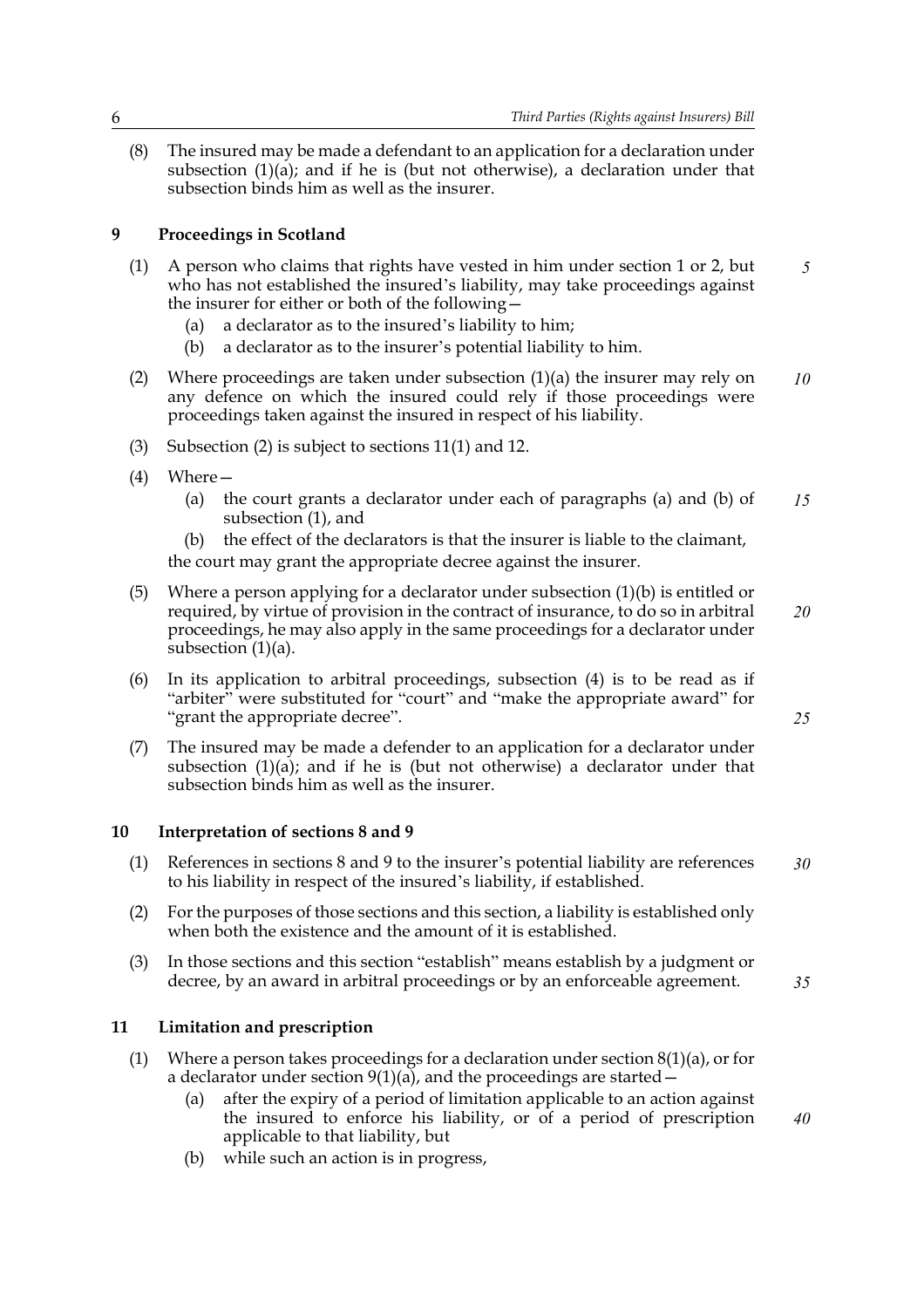the insurer may not rely as a defence on the expiry of that period unless the insured is able to rely on it in the action against him.

- (2) For the purposes of subsection (1), where an action has been concluded by a judgment or decree, or by an award, it is no longer in progress even if there is an appeal or a right of appeal.
- (3) In a case where a person who has already established an insured's liability to him takes proceedings under this Act against the insurer, nothing in this Act is to be read as meaning—
	- (a) that, for the purposes of the law of limitation (in England and Wales), his cause of action accrued otherwise than at the time when he established that liability; or *10*
	- (b) that, for the purposes of the law of prescription (in Scotland), the obligation in respect of which the proceedings are taken became enforceable otherwise than at that time.
- (4) Subsections (2) and (3) of section [10](#page-123-1) apply also for the purposes of this section. *15*

#### <span id="page-124-0"></span>**12 Discharge of insured**

Where—

- (a) a person takes proceedings in respect of rights that he claims have vested in him under section 1 or [2](#page-120-0), and
- (b) after the start of those proceedings, the insured is discharged—
	- (i) under Part IX of the Insolvency Act 1986 (c. 45), or
	- (ii) under the Bankruptcy (Scotland) Act 1985 (c. 66) or under a protected trust deed within the meaning of that Act,

the discharge is to be disregarded in determining the liability of the insured to the claimant for the purposes of this Act.

#### <span id="page-124-1"></span>**13 Jurisdiction within the UK**

- (1) Where a person domiciled in England and Wales or in Scotland is entitled to take court proceedings under this Act against an insurer domiciled in another part of the United Kingdom, he may do so in the part where he himself is domiciled or in the part where the insurer is domiciled (whatever the contract of insurance may stipulate as to where proceedings are to be taken).
- (2) The following provisions of the Civil Jurisdiction and Judgments Act 1982 (c. 27) (which determine whether a person is domiciled in the United Kingdom and, if so, in which part) apply for the purposes of subsection  $(1)$  –
	- (a) section  $41(2)$ ,  $(3)$ ,  $(5)$  and  $(6)$  (individuals);
	- (b) section  $42(1)$ ,  $(3)$ ,  $(4)$  and  $(8)$  (corporations and associations);
	- (c) section  $46(1)$ , (3) and (7) (the Crown).
- (3) In Schedule 5 to that Act (proceedings excluded from general provisions as to allocation of jurisdiction within the United Kingdom) insert at the end—

*"Proceedings by third parties against insurers*

11. Proceedings under the Third Parties (Rights against Insurers) Act 2001."

### *25*

*20*

*40*

*30*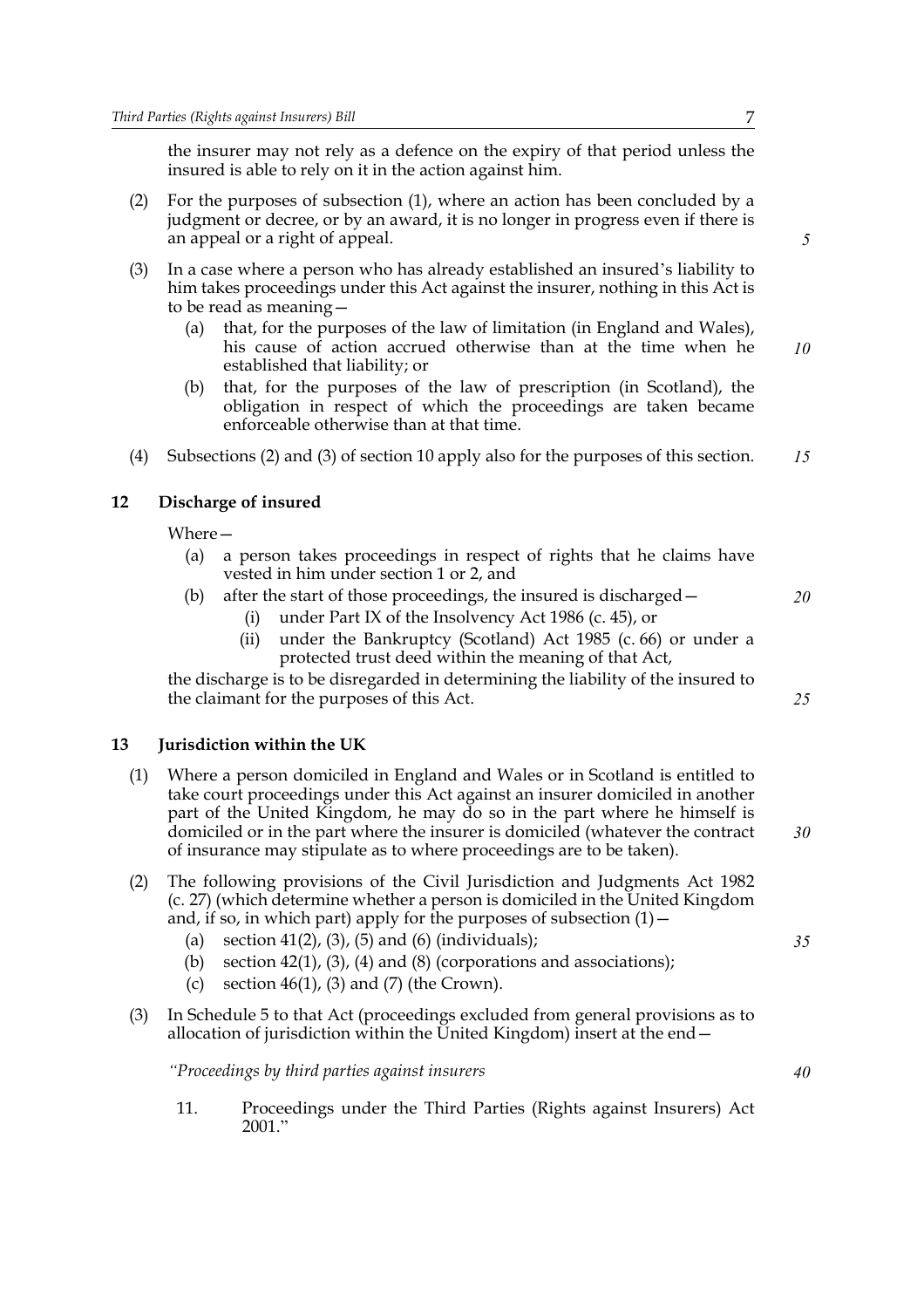- (4) If an Act of the Northern Ireland Assembly corresponding to this Act contains—
	- (a) provision to the effect that a person domiciled in Northern Ireland who is entitled to take court proceedings under that Act against an insurer domiciled in another part of the United Kingdom may do so either in Northern Ireland or in the part where the insurer is domiciled (whatever the contract of insurance may stipulate as to where proceedings are to be taken), or
	- (b) provision inserting a reference to proceedings under that Act into Schedule 5 to the Civil Jurisdiction and Judgments Act 1982 (c. 27),

the provision also has effect as part of the law of England and Wales and of Scotland.

#### *Enforcement of insured's liability*

#### **14 Effect of transfer on insured's liability**

- (1) Where rights in respect of an insured's liability to a third party are transferred under section 1 or  $2$ , the third party may enforce that liability only to the extent (if any) that it exceeds the amount recoverable from the insurer by virtue of the transfer. *15*
- (2) Where—
	- (a) rights in respect of an insured's liability are transferred under section 1, *20*
	- (b) the transfer occurs by virtue of subsection  $(2)(a)$ , (b) or (e), subsection  $(3)(a)$ ,  $(g)$  or  $(k)$  or subsection  $(4)(b)$  of that section, and
	- (c) the liability is one that is subject to the arrangement, trust deed or compromise in question,

the liability is to be treated as subject to the arrangement, trust deed or compromise only to the extent (if any) that the liability exceeds the amount recoverable from the insurer by virtue of the transfer. *25*

- (3) Where—
	- (a) rights in respect of an insured's liability are transferred under section 1, and
	- (b) the liability subsequently becomes one that is subject to a composition approved in accordance with Schedule 4 to the Bankruptcy (Scotland) Act 1985 (c. 66),

the liability is to be treated as subject to the composition only to the extent (if any) that the liability exceeds the amount recoverable from the insurer by virtue of the transfer.

- (4) For the purposes of this section the amount recoverable from the insurer does not include any amount that the third party is unable to recover as a result of—
	- (a) a shortage of assets on the insurer's part, in a case where the insurer is himself a person to whom section 1 applies or an individual who has died insolvent (within the meaning given by section [2\(](#page-120-0)2)); or
	- (b) a limit set by the insurance contract on the fund available to meet claims in respect of a particular description of liability of the insured.
- (5) In ascertaining the amount given by subsection  $(4)(a)$ , the third party is to be treated as able to recover any sum that is due to him, in respect of the insurer's liability, under or by virtue of rules made under Part XV of the Financial

*5*

*10*

*30*

*35*

*40*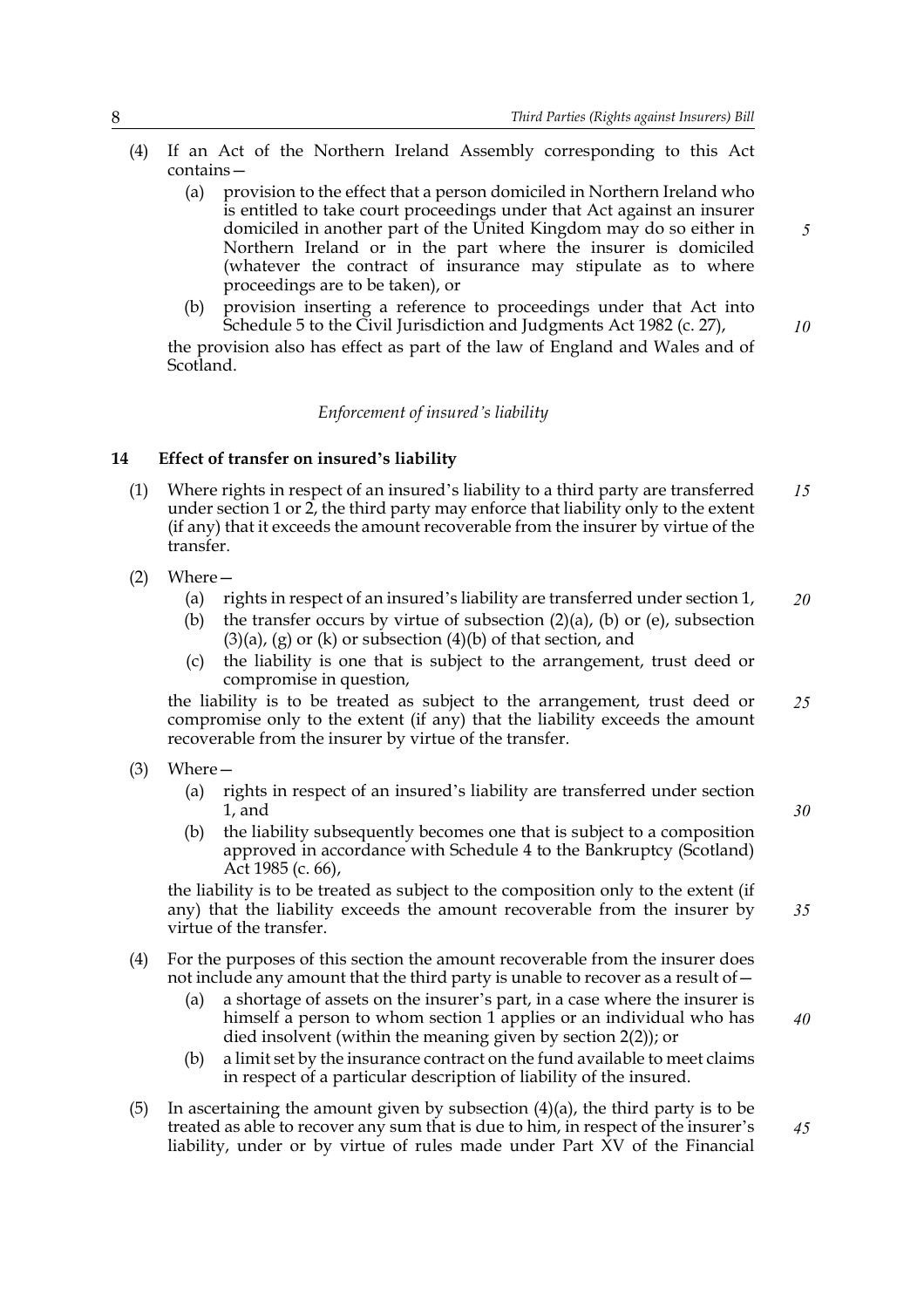Services and Markets Act 2000 (c. 8) (the Financial Services Compensation Scheme).

*Application of Act*

#### **15 Reinsurance**

This Act does not apply to a case where the liability referred to in section 1(1) or [2](#page-120-0)(1) is itself a liability incurred by an insurer under a contract of insurance.

#### **16 Voluntarily-incurred liabilities**

It is irrelevant for the purposes of section 1 or [2](#page-120-0) whether or not the liability of the insured is or was incurred voluntarily.

#### **17 Cases with a foreign element**

*10*

*25*

*30*

*5*

Except as expressly provided, the application of any provision of this Act does not depend on whether there is a connection with England and Wales or Scotland; and in particular it does not depend on—

- (a) whether or not the liability (or the alleged liability) of the insured to the third party was incurred in, or under the law of, England and Wales or Scotland; *15*
- (b) the place of residence or domicile of any of the parties;
- (c) whether or not the contract of insurance (or a part of it) is governed by the law of England and Wales or Scotland;
- (d) the place where any sum due under the contract of insurance is payable. *20*

#### *Supplemental*

#### **18 Power to amend Act**

- (1) The Secretary of State may by order made by statutory instrument amend this Act for the purposes of redefining—
	- (a) the circumstances in which a person is one to whom section 1 applies;
	- (b) the circumstances in which an individual is to be regarded for the purposes of section [2](#page-120-0) as having died insolvent.
- (2) An order under this section may—
	- (a) make such transitional provision as the Secretary of State thinks fit;
	- (b) make consequential amendments to other enactments.
- (3) No order under this section shall be made unless a draft of it has been laid before, and approved by a resolution of, each House of Parliament.

#### <span id="page-126-0"></span>**19 Consequential amendments and repeals**

(1) In subsections (1) and (3) of section 153 of the Road Traffic Act 1988 (c. 52) (bankruptcy etc of insured or secured persons not to affect claims by third parties), for "Third Parties (Rights against Insurers) Act 1930" substitute "Third Parties (Rights against Insurers) Act 2001". *35*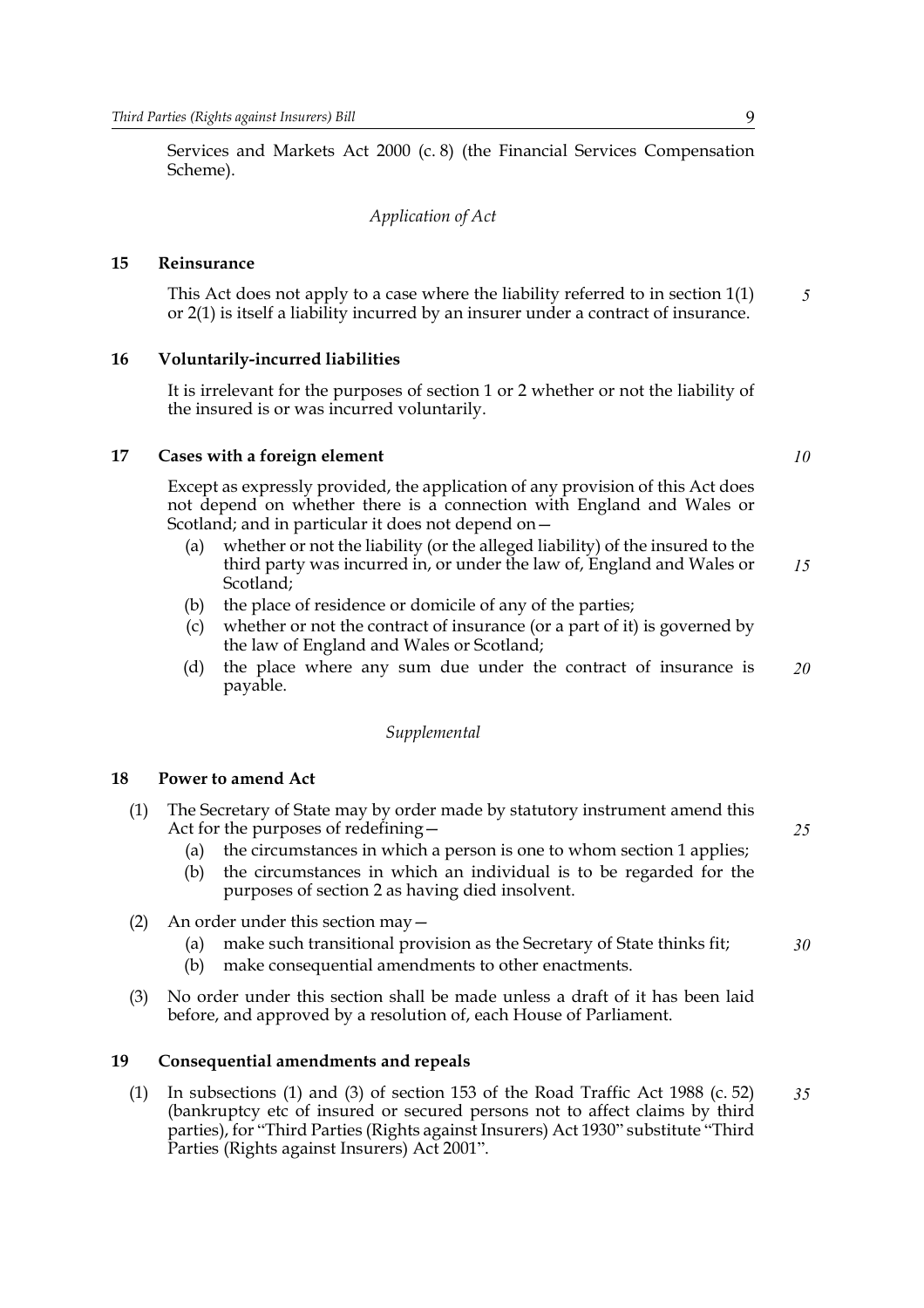- (2) In section 165(5) of the Merchant Shipping Act 1995 (c. 21) (which excludes the application of the Third Parties (Rights against Insurers) Act 1930 (c. 25) in relation to certain contracts of compulsory insurance against liability for pollution), for "Third Parties (Rights against Insurers) Act 1930" substitute "Third Parties (Rights against Insurers) Act 2001".
- (3) The enactments mentioned in Schedule [2](#page-131-0) are repealed or revoked to the extent specified.

#### **20 Transitional provisions and savings**

- (1) Subsection (1)(a) of section 1 applies where the insured became a person to whom that section applies before, as well as when he becomes such a person on or after, commencement day. *10*
- ([2](#page-120-0)) Section  $1(1)(b)$  and section 2 apply where the liability was incurred before, as well as where it is incurred on or after, commencement day.
- (3) Despite its repeal by this Act, the Third Parties (Rights against Insurers) Act 1930 continues to apply in relation to  $-$ 
	- (a) cases where the event referred to in subsection (1) of section 1 of that Act and the incurring of the liability referred to in that subsection both happened before commencement day;
	- (b) cases where the death of the deceased person referred to in subsection (2) of that section happened before that day.
- (4) In this section "commencement day" means the day on which this Act comes into force.

#### **21 Short title, commencement and extent**

- (1) This Act may be cited as the Third Parties (Rights against Insurers) Act 2001.
- (2) This Act comes into force at the end of the period of three months beginning with the day on which it is passed. *25*
- (3) Section [8](#page-122-1) and paragraphs 3 and 4 of Schedule 1 do not extend to Scotland.
- (4) Section 9 extends only to Scotland.
- (5) Only section [13\(](#page-124-1)1) to (3) extends to Northern Ireland.

*5*

*15*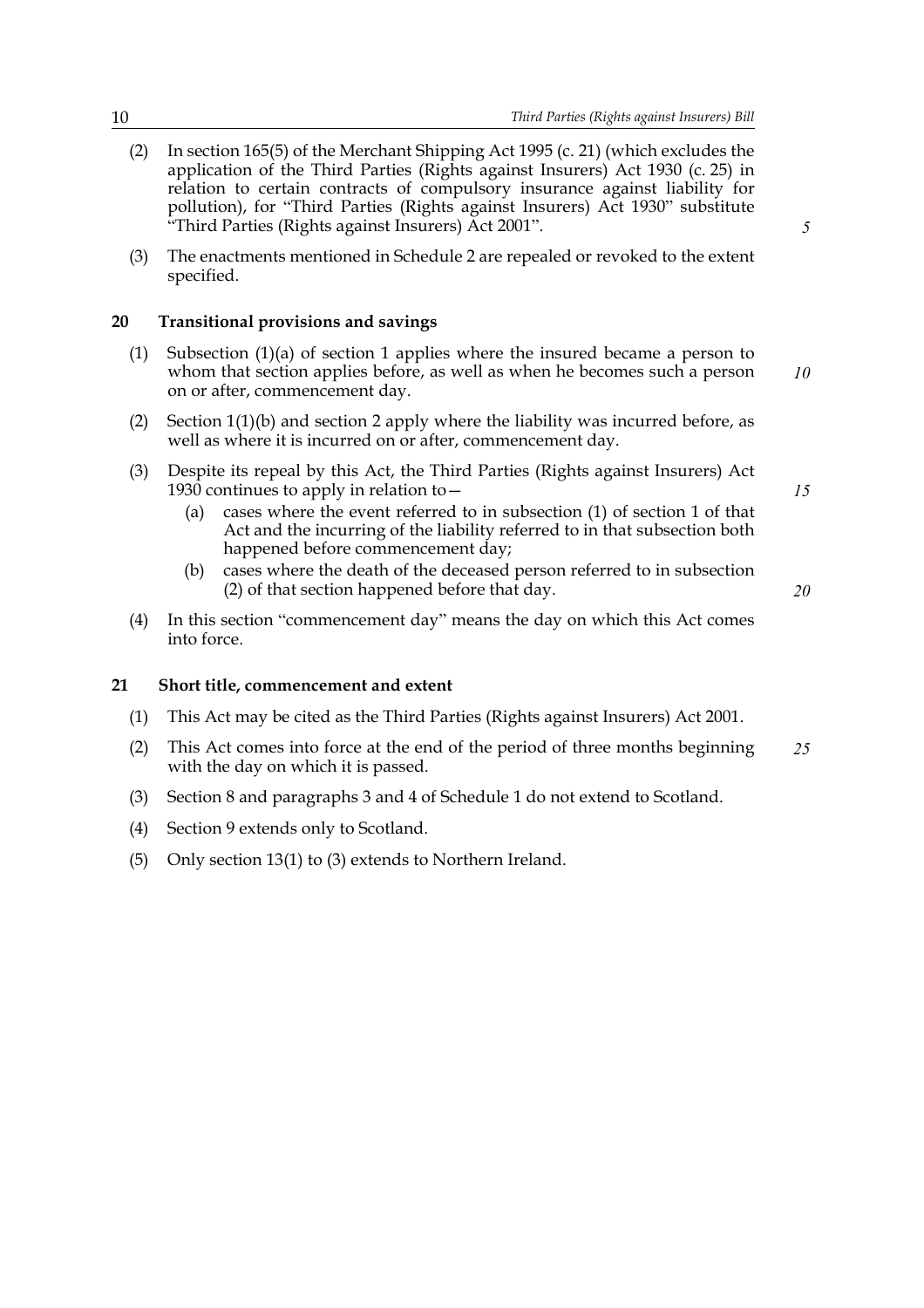### SCHEDULES

#### SCHEDULE 1 Section [7.](#page-122-2)

#### INFORMATION AND DISCLOSURE FOR THIRD PARTIES

#### *Notices requesting information*

| 1 | (1) If a person believes on reasonable grounds $-$                                                            |                                                                                                    |                                                                                                                                                                                                                                | 5  |  |  |
|---|---------------------------------------------------------------------------------------------------------------|----------------------------------------------------------------------------------------------------|--------------------------------------------------------------------------------------------------------------------------------------------------------------------------------------------------------------------------------|----|--|--|
|   | (a)                                                                                                           |                                                                                                    | that a liability has been incurred to him,                                                                                                                                                                                     |    |  |  |
|   | (b)                                                                                                           |                                                                                                    | that the party who incurred the liability is insured against it under a<br>contract of insurance,                                                                                                                              |    |  |  |
|   | that rights of that party under the contract have been transferred to<br>(c)<br>him under section 1 or 2, and |                                                                                                    |                                                                                                                                                                                                                                |    |  |  |
|   | (d)                                                                                                           | that there is a person who is able to provide any information falling<br>within sub-paragraph (2), |                                                                                                                                                                                                                                |    |  |  |
|   |                                                                                                               |                                                                                                    | he may by notice in writing request from that person such information<br>falling within that sub-paragraph as the notice may specify.                                                                                          |    |  |  |
|   |                                                                                                               |                                                                                                    | (2) The following is the information that falls within this sub-paragraph –                                                                                                                                                    | 15 |  |  |
|   | (a)                                                                                                           |                                                                                                    | whether there is a contract of insurance that covers the supposed<br>liability or might reasonably be regarded as covering it;                                                                                                 |    |  |  |
|   | (b)                                                                                                           |                                                                                                    | if there is such a contract -                                                                                                                                                                                                  |    |  |  |
|   |                                                                                                               | (i)                                                                                                | who the insurer is;                                                                                                                                                                                                            |    |  |  |
|   |                                                                                                               | (ii)                                                                                               | what the terms of the contract are;                                                                                                                                                                                            | 20 |  |  |
|   |                                                                                                               | (iii)                                                                                              | whether the insurer has informed the insured that he does<br>not consider himself to be liable under the contract in respect<br>of the supposed liability;                                                                     |    |  |  |
|   |                                                                                                               | (iv)                                                                                               | whether there are or have been any proceedings between the<br>insurer and the insured in respect of the supposed liability<br>and, if so, relevant details of those proceedings;                                               | 25 |  |  |
|   |                                                                                                               | (v)                                                                                                | in a case where the contract sets a limit on the fund available<br>to meet claims in respect of the supposed liability and other<br>liabilities, how much of it (if any) has been paid out in respect<br>of other liabilities; | 30 |  |  |
|   |                                                                                                               | (vi)                                                                                               | whether there is a fixed charge to which any sums paid out<br>under the contract in respect of the supposed liability would<br>be subject.                                                                                     |    |  |  |
|   | $are-$                                                                                                        | (3) For the purpose of sub-paragraph $(2)(b)(iv)$ , relevant details of proceedings                |                                                                                                                                                                                                                                |    |  |  |
|   | (a)                                                                                                           |                                                                                                    | in the case of court proceedings –                                                                                                                                                                                             |    |  |  |
|   |                                                                                                               | (i)                                                                                                | the name of the court;                                                                                                                                                                                                         |    |  |  |
|   |                                                                                                               | (ii)                                                                                               | the case number;                                                                                                                                                                                                               |    |  |  |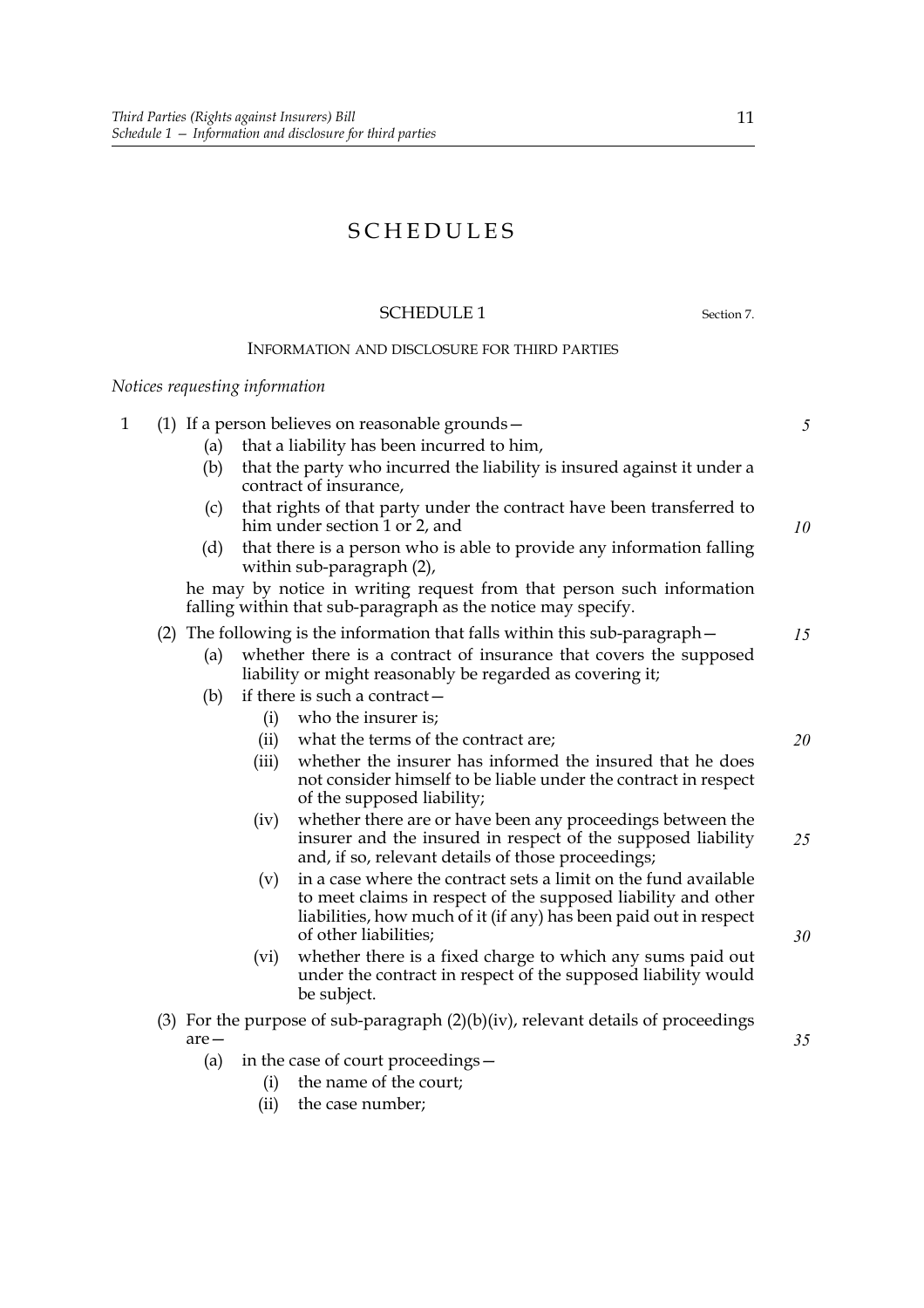- (iii) the contents of all documents served in the proceedings in accordance with rules of court or with any orders made in the proceedings, and the contents of any such orders;
- (b) in the case of arbitral proceedings—
	- (i) the name of the arbitrator or, in Scotland, the arbiter;
	- (ii) information corresponding with that mentioned in paragraph (a)(iii).
- (4) In sub-paragraph  $(2)(b)(vi)$ , in its application to Scotland, "fixed charge" means a fixed security within the meaning given by section 486(1) of the Companies Act 1985 (c. 6).
- (5) A notice given by a person under this paragraph must include particulars of the facts on which he relies for his entitlement to give the notice.

#### *Provision of information where notice given under paragraph 1*

|  | (1) A person who receives a notice under paragraph 1 shall, within the period |
|--|-------------------------------------------------------------------------------|
|  | of 28 days beginning with the day of receipt of the notice $-$                |

- (a) provide to the person who gave the notice any information specified in it that he is able to provide;
- (b) in relation to any such information that he is not able to provide, notify that person why he is not able to provide it.
- (2) Where—
	- (a) a person receives a notice under paragraph 1,
	- (b) there is information specified in the notice that he is not able to provide because it is contained in a document that is not in his control,
	- (c) the document was at one time in his control, and

(d) he knows or believes that it is now in another person's control, he shall, within the period of 28 days beginning with the day of receipt of the notice, provide the person who gave the notice with whatever particulars he can as to the nature of the information and the identity of that other person.

(3) No duty arises by virtue of this paragraph in respect of information as to which a claim to legal professional privilege or, in Scotland, to confidentiality as between client and professional legal adviser could be maintained in legal proceedings. *30*

#### *Notices requiring disclosure: defunct bodies*

- 3  $(1)$  If  $-$ 
	- (a) a person has started proceedings under this Act against an insurer in respect of a liability that he claims has been incurred to him by a body corporate, and
	- (b) the body is defunct,

he may by notice in writing require a person to whom sub-paragraph (2) applies to disclose to him any documents that are relevant to that liability. *40*

- (2) This sub-paragraph applies to a person if  $-$ 
	- (a) immediately before the time of the alleged transfer under section 1 or [2](#page-120-1), he was an officer or employee of the body corporate; or
	- (b) immediately before the body became defunct, he was—

*35*

*45*

*15*

*5*

*10*



*25*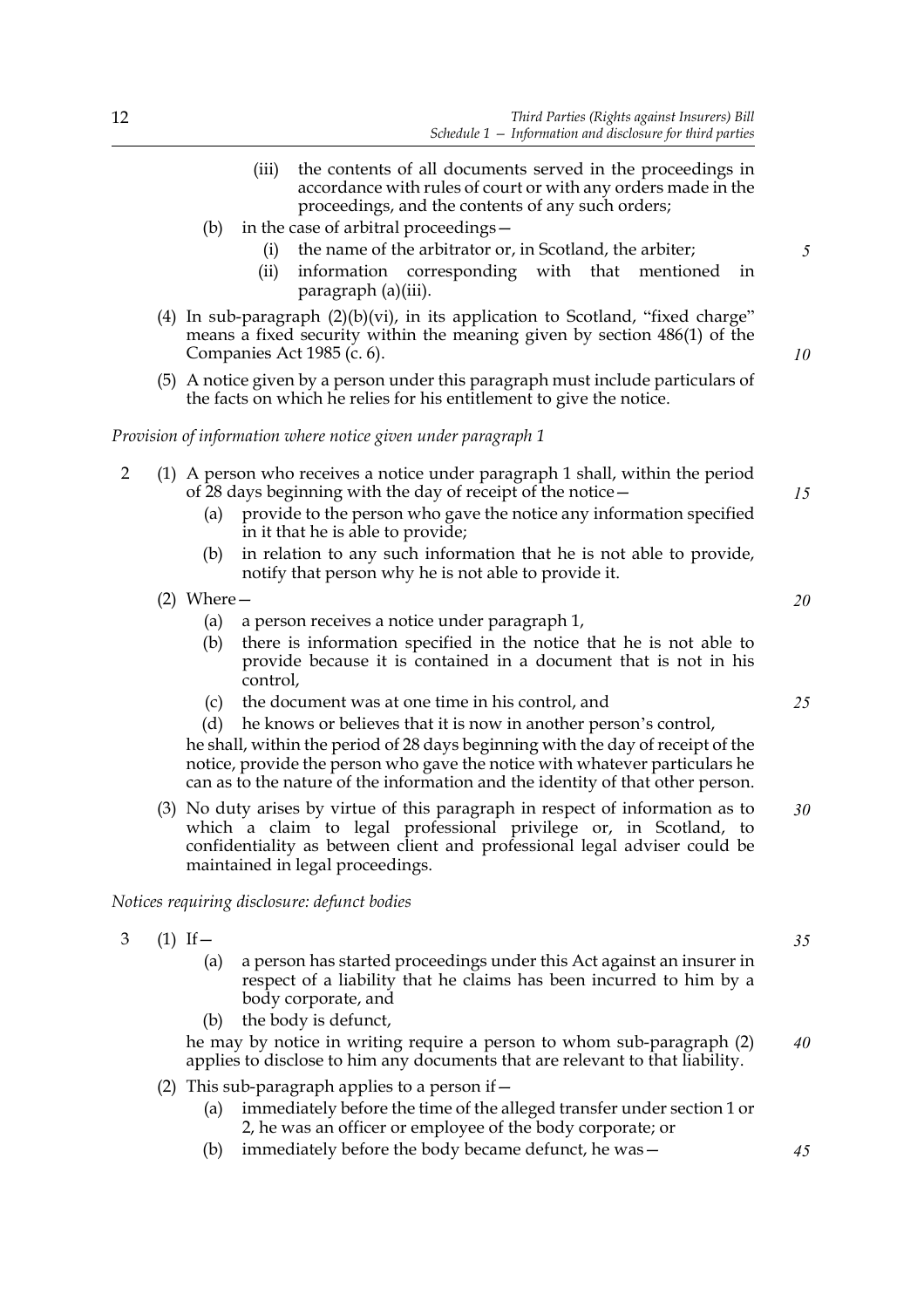- (i) acting as an insolvency practitioner in relation to the body (within the meaning given by section 388(1) of the Insolvency Act 1986 (c. 45)), or
- (ii) acting as the official receiver in relation to the winding up of the body.
- (3) A notice under this paragraph must be accompanied by a copy of the particulars of claim required to be served in connection with the proceedings mentioned in sub-paragraph (1) or, where those proceedings are arbitral proceedings, the particulars of claim that would be required to be so served if they were court proceedings.
- (4) For the purposes of this paragraph a body corporate is defunct if it has been dissolved under Chapter IX of Part IV of the Insolvency Act 1986, or under section 652 or 652A of the Companies Act 1985 (c. 6), and a court has not—
	- (a) declared the dissolution void under section 651 of the Companies Act 1985; or
	- (b) ordered the body's name to be restored to the register under section 653 of that Act.

*Disclosure and inspection where notice given under paragraph 3*

- 4 (1) Subject to the provisions of this paragraph and to any necessary modifications—
	- (a) the duties of disclosure of a person who receives a notice under paragraph 3, and
	- (b) the rights of inspection of the person giving the notice,

are the same as the corresponding duties and rights under Civil Procedure Rules of parties to court proceedings in which an order for standard disclosure has been made.

- (2) A person who by virtue of sub-paragraph (1) has to serve a list of documents shall do so within the period of 28 days beginning with the day of receipt of the notice.
- (3) A person who has received a notice under paragraph 3 and has served a list of documents in response to it is not under a duty of disclosure by reason of that notice in relation to any documents that he did not have to disclose at the time when he served the list. *30*

#### *Avoidance*

- 5 A provision of an insurance contract is of no effect in so far as it purports, whether directly or indirectly— *35*
	- (a) to avoid the contract or to alter the rights of the parties under it in the event of a person providing any information, or giving any disclosure, that he is required to provide or give by virtue of a notice under paragraph 1 or 3; or
	- (b) otherwise to prohibit or prevent a person from providing such information or giving such disclosure.

*5*

*10*

*15*

*20*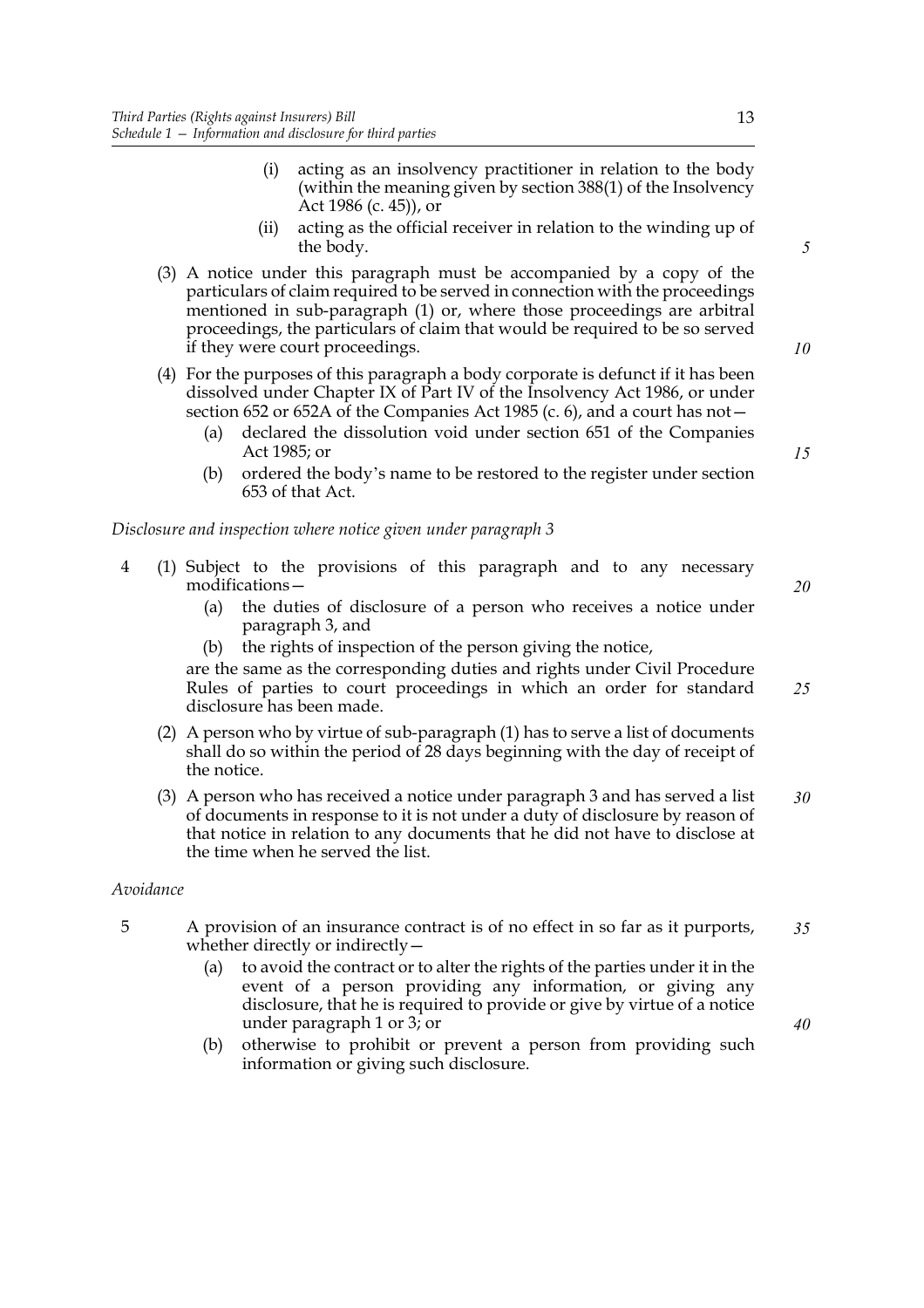*Other rights to information etc*

6 Rights to information, or to inspection of documents, that a person has by virtue of paragraph 1 or 3 are in addition to any such rights that he has apart from that paragraph.

#### *Interpretation*

- 7 For the purposes of this Schedule—
	- (a) a person is able to provide information only if  $-$ 
		- (i) he can obtain it without undue difficulty from a document that is in his control, or
		- (ii) where the person is an individual, the information is within his knowledge; *10*
	- (b) a thing is in a person's control if it is in his possession or if he has a right to possession of it or to inspect or take copies of it.

<span id="page-131-0"></span>

|                                      | SCHEDULE 2                     |  |  |
|--------------------------------------|--------------------------------|--|--|
| REPEALS AND REVOCATION               |                                |  |  |
| Short title or title, and chapter or | Extent of repeal or revocation |  |  |

| number                                                                 |                                                                                                |    |
|------------------------------------------------------------------------|------------------------------------------------------------------------------------------------|----|
| Third Parties (Rights against<br>Insurers) Act 1930 (c. 25)            | The whole Act.                                                                                 |    |
| Insolvency Act 1985 (c. 65)                                            | In Schedule 8, paragraph 7.                                                                    | 20 |
| Bankruptcy (Scotland) Act<br>1985 (c. 66)                              | In Schedule 7, paragraph 6.                                                                    |    |
| Insolvency Act 1986 (c. 45)                                            | In Schedule 14, the entry relating to the Third<br>Parties (Rights against Insurers) Act 1930. | 25 |
| Limited Liability Partnerships<br>Regulations 2001<br>(S.I. 2001/1090) | In Schedule 5, paragraph 2.                                                                    |    |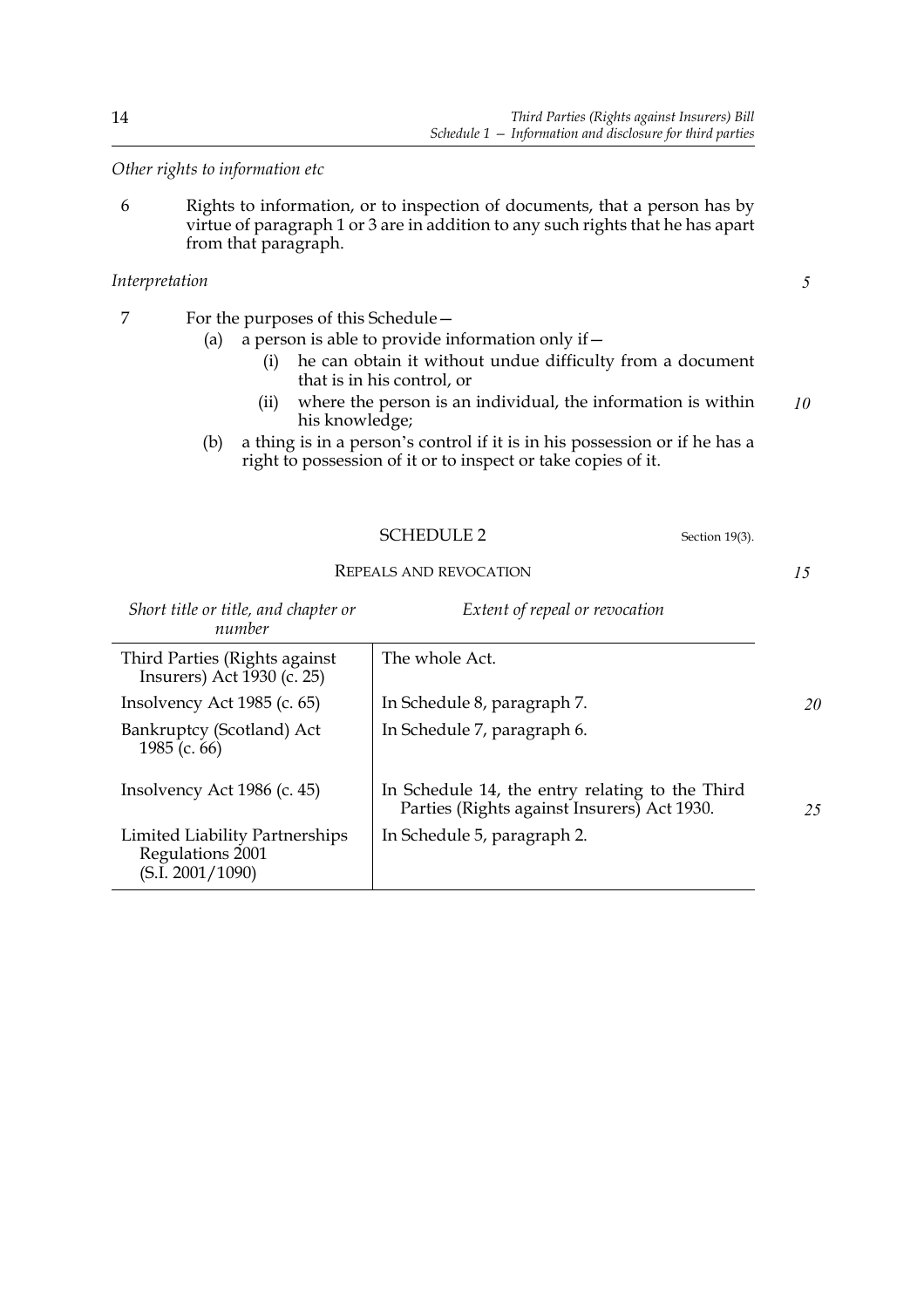### **EXPLANATORY NOTES**

#### **Summary and background**

This Bill is concerned with a situation in which a person, referred to in the Bill as a "third party", is owed money by someone who is insured against that debt. In the absence of statutory intervention, the third party's rights in respect of the debt are against the insured; it is the insured who has contractual rights against the insurer. The Bill alters the structure of this three-way relationship in certain cases. If the insured is declared bankrupt, or becomes subject to one of a number of other procedures specified in the Bill, the Bill confers on the third party direct rights against the insurer. It does this by transferring to the third party the insured's rights under the insurance contract relating to the debt. The Bill also entitles a third party to obtain information concerning transferred rights from the insurer and others.

One of the aims of the Bill is to ensure that insurance proceeds, paid to cover debts to third parties, go to those third parties, even if the insured is declared insolvent. In the absence of statutory intervention this would not occur. Instead, the proceeds would be treated as an asset of the insured and be distributed pro rata under insolvency legislation to the general creditors, of whom the third party would be one. As a result, the third party might recover only a small proportion of the insurance proceeds; the balance would increase the dividends of the other creditors. The Bill also intervenes to assist third parties owed money by insureds who, whilst not involved in a formal insolvency, have otherwise to some degree lost the effective power to enforce their own rights or deal with their own assets. An example is a case in which the insured has entered into a voluntary arrangement with creditors.

The Bill, if enacted, would replace the Third Parties (Rights against Insurers) Act 1930. The 1930 Act was designed to do the same task as the Bill. However, the 1930 Act does not work as well as it should: it can be unnecessarily expensive and time-consuming to use, both for litigants and the courts; and in many cases it does not assist third parties at all. Details of the deficiencies in the operation of the 1930 Act, and reasons for replacing it with the Bill, are set out in the report.

#### **Overview**

Clauses 1 and 2 specify the circumstances in which a statutory transfer will take place, and effect the transfer. After a transfer, a third party will have the benefit of the insured's insurance cover in relation to the amount he or she is owed by the insured, subject to any alterations effected by clauses 3-6. Clause 7 confers on the third party various rights to disclosure as set out in Schedule 1. A third party will be entitled to enforce transferred rights as specified in clauses 8-13. In a major departure from the 1930 Act, clauses 8-10 provide a new mechanism allowing the third party to enforce transferred rights against the insurer without first establishing the fact and amount of the insured's liability in separate proceedings. Clause 14 sets out the consequences of the statutory transfer on the third party's rights against the insured. Clauses 15-17 set out the range of insurance policies covered by the Bill and the way in which the Bill applies to cases with a foreign element. Clauses 18-21 contain various supplemental provisions.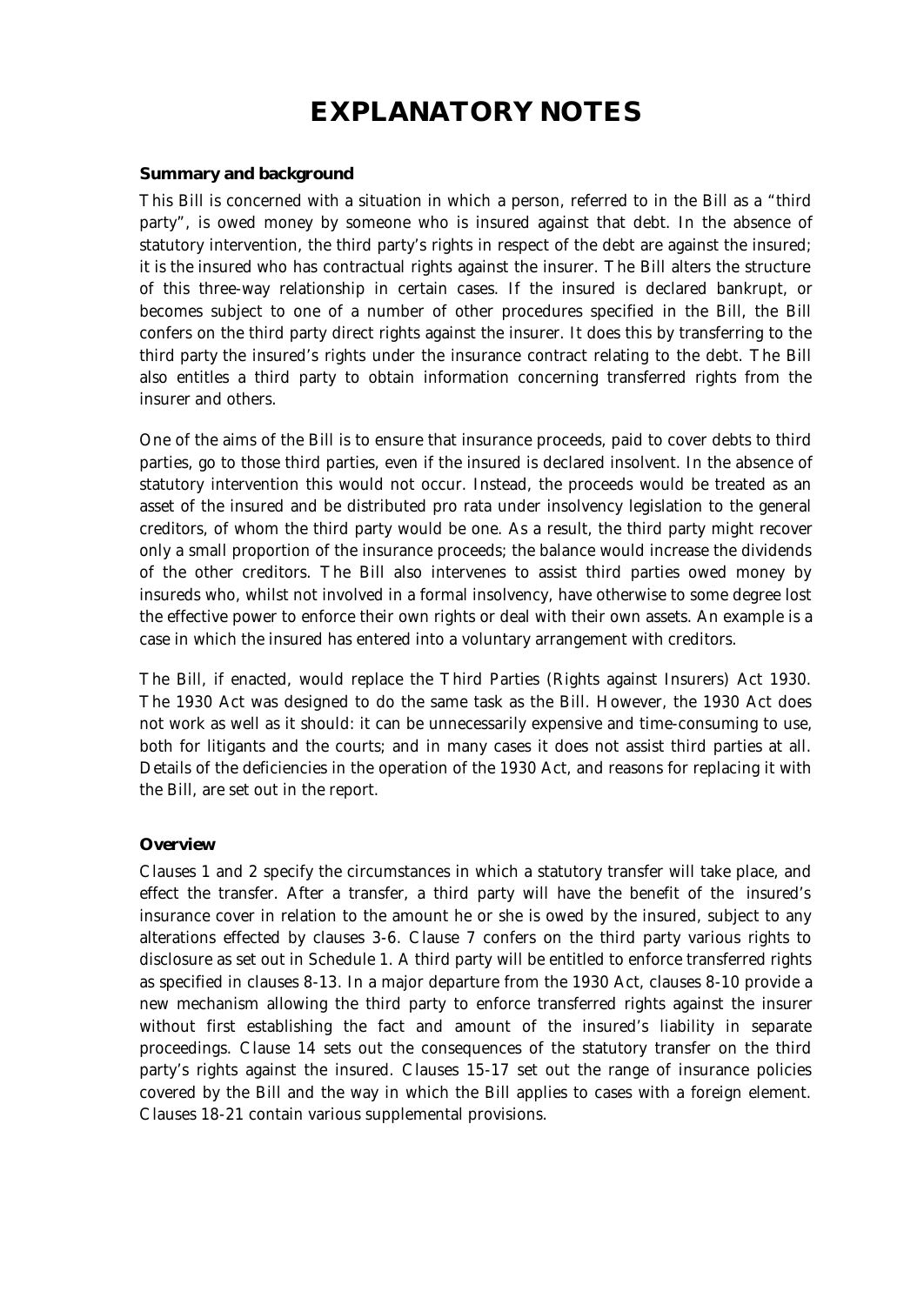#### **Clause 1**

Subsection (1) effects a transfer (by virtue of subsection  $(1)(b)$ ) if the insured incurs a debt to the third party and then becomes subject to one of the procedures specified in subsection (2), (3) or (4). For example, a third party will receive a statutory transfer if the insured becomes bankrupt (subsection  $(2)(c)$ ) or if the insured is a company and becomes subject to a Company Voluntary Arrangement (subsection (3)(a)). Subsection (1) also effects a transfer (by virtue of subsection  $(1)(a)$ ) if the insured incurs the debt whilst already subject to one of these procedures. The reasons for including each of the procedures listed in subsections (2), (3) and (4), a number of which are not included in the 1930 Act, are set out in detail in Part 2 of the report.

Subsections (5)-(7) limit the circumstances in which a transfer is effected in the case of some of the procedures listed in the previous subsections. These restrictions prevent transfers from occurring in cases in which the third party's position is unaffected by the procedure to which the insured is subject.

#### **Clause 2**

Subsection (1) effects a statutory transfer in a case in which the insured dies insolvent. Subsection (2) sets out what must occur before it can be said that someone has died insolvent for the purposes of the clause.

#### **Clause 3**

This clause ensures that a third party does not receive a right to recover from the insurer any amounts in excess of the insured debt. So, for example, if the insured incurred costs defending a claim from the third party, and the insurer was obliged by the insurance contract not only to indemnify the insured in full but also to reimburse the insured for costs, the insured would retain the right to claim the costs. See paragraph 7.37 of the report.

#### **Clause 4**

This clause prevents an insurer from defeating a third party's claim by relying on certain technical defences which might otherwise be available to it as a result of the statutory transfer. The detailed reasons for altering the transferred rights in this way are set out in Part 5 of the report. This clause has no counterpart in the 1930 Act.

Subsection (1) ensures that an insurer cannot resist a claim from a third party by arguing that the insured has not fulfilled a condition in the insurance contract if the third party has fulfilled that condition instead. So, for example, if the insurance contract required the insured to notify the insurer of a claim within a certain period, and the insured did not do this, but the third party did, the insurer would not, as a result of this subsection, be able to rely on a breach of the condition as against the third party.

Subsection (2) deals with a case in which the insurance contract contains a condition that the insured provide information or assistance to the insurer. In the usual case in which the insured still exists, the insurer will be entitled to rely on a breach by the insured of such a clause as against the third party. However, if the insured is a company that no longer exists, this subsection prevents the insurer from relying on a breach of such a clause as against the third party.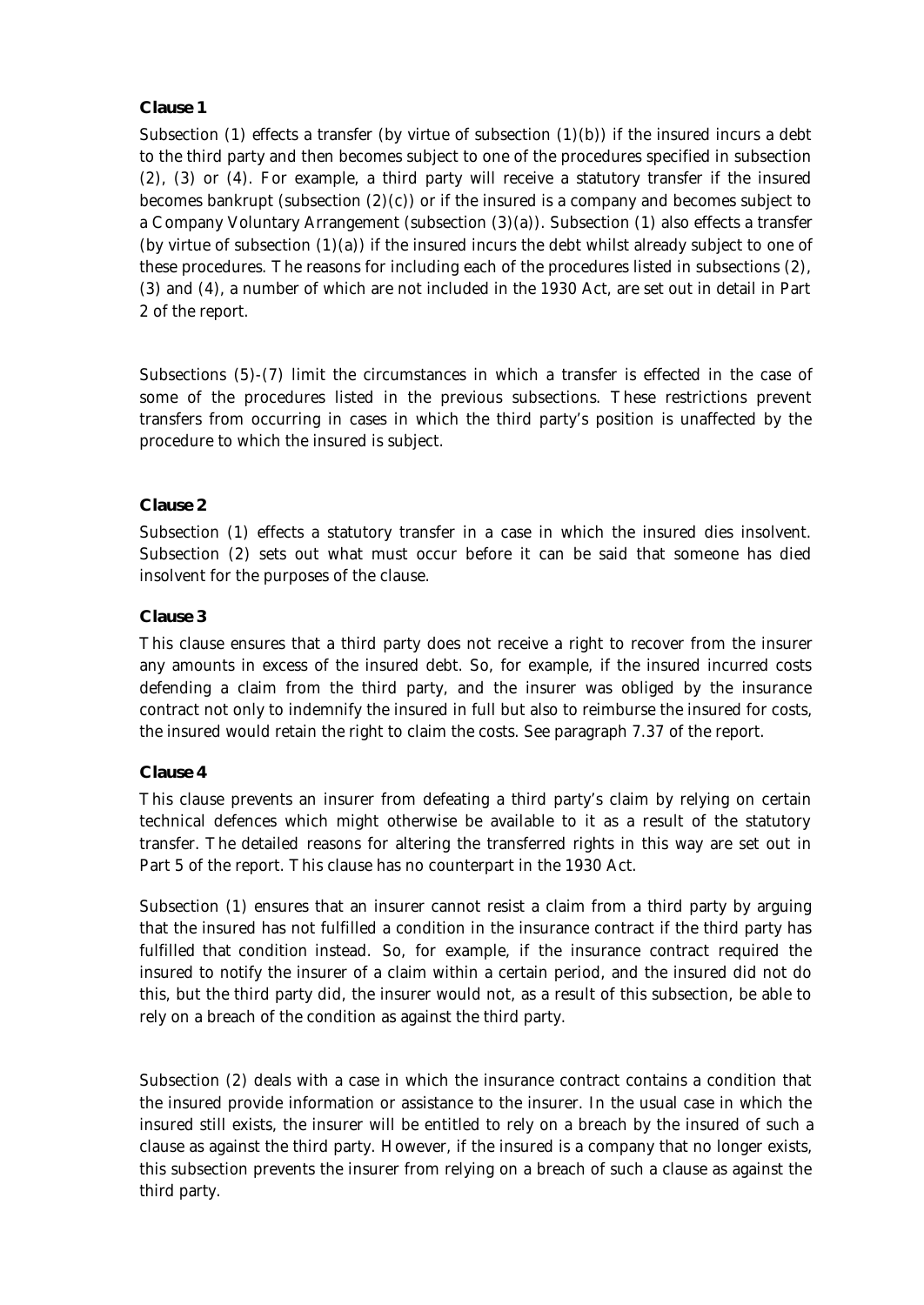Subsections (3) and (4) deal with "pay-first" clauses. These are clauses which require the insured actually to have paid sums due to the third party before the right to an indemnity arises. Following the judgment of the House of Lords in *The Fanti and the Padre Island* [1991] 2 AC 1, it is clear that a third party's claim under rights transferred by the 1930 Act is worthless if the insurance contract contains such a clause. Subsection (3) ensures that this is not the case under the Bill, by providing that such a clause does not apply to transferred rights. Subsection (4) limits the effect of subsection (3), in cases of marine insurance, to claims in respect of personal injury or death. See paragraphs 5.34-5.37 of the report.

#### **Clause 5**

This clause ensures that, if the insured has not paid all the premiums for the insurance policy, the insurer can deduct those unpaid premiums when paying the third party's claim, to the extent to which it would have been entitled to do so had the claim been brought by the insured. See paragraphs 5.20-5.22 of the report. This clause has no counterpart in the 1930 Act.

#### **Clause 6**

This clause prevents the insured and insurer from drafting the insurance contract so as to nullify the effect of the Bill.

#### **Clause 7**

This clause introduces Schedule 1, which confers on the third party rights to obtain information about the insurance policy. See the notes on that Schedule below.

#### **Clause 8**

This clause introduces, for England and Wales, a mechanism designed to overcome a major drawback of the 1930 Act. The new mechanism will enable a third party to enforce rights transferred by clause 1 or 2 without first establishing the fact and amount of the insured's liability. Under the 1930 Act this is not possible. The serious problems to which this gives rise, and the way in which the new mechanism will operate, are explained in detail in Part 3 of the report.

Subsection (1) entitles a third party who has received a transfer of rights, but who has not yet established that the insured is liable (or who has established that the insured is liable, but has not proved the amount of that liability), to bring proceedings against the insurer. In those proceedings, the third party must ask the court for one or both of the declarations set out in the subsection. A subsection  $(1)(a)$  declaration will contain the court's decision on the third party's allegation that the insured is liable to the third party. A subsection  $(1)(b)$ declaration will contain the court's decision on the third party's allegation that the insurance policy covers that liability. It is anticipated that third parties using the new mechanism will usually apply for both declarations, as it is only if both are granted that the court is entitled, under subsection (5), to grant further remedies.

Subsection (2) provides that a third party who proves his or her case will be entitled to the relevant declaration. In the absence of such a provision, a decision on whether to grant the declarations applied for would be within the discretion of the court; such a discretion is not necessary in the context of the new mechanism.

The effect of subsection (3) is that an insurer facing a claim from a third party using the mechanism in this clause and claiming a declaration as to the insured's liability will be entitled to rely on any defence which would have been available to the insured. So, for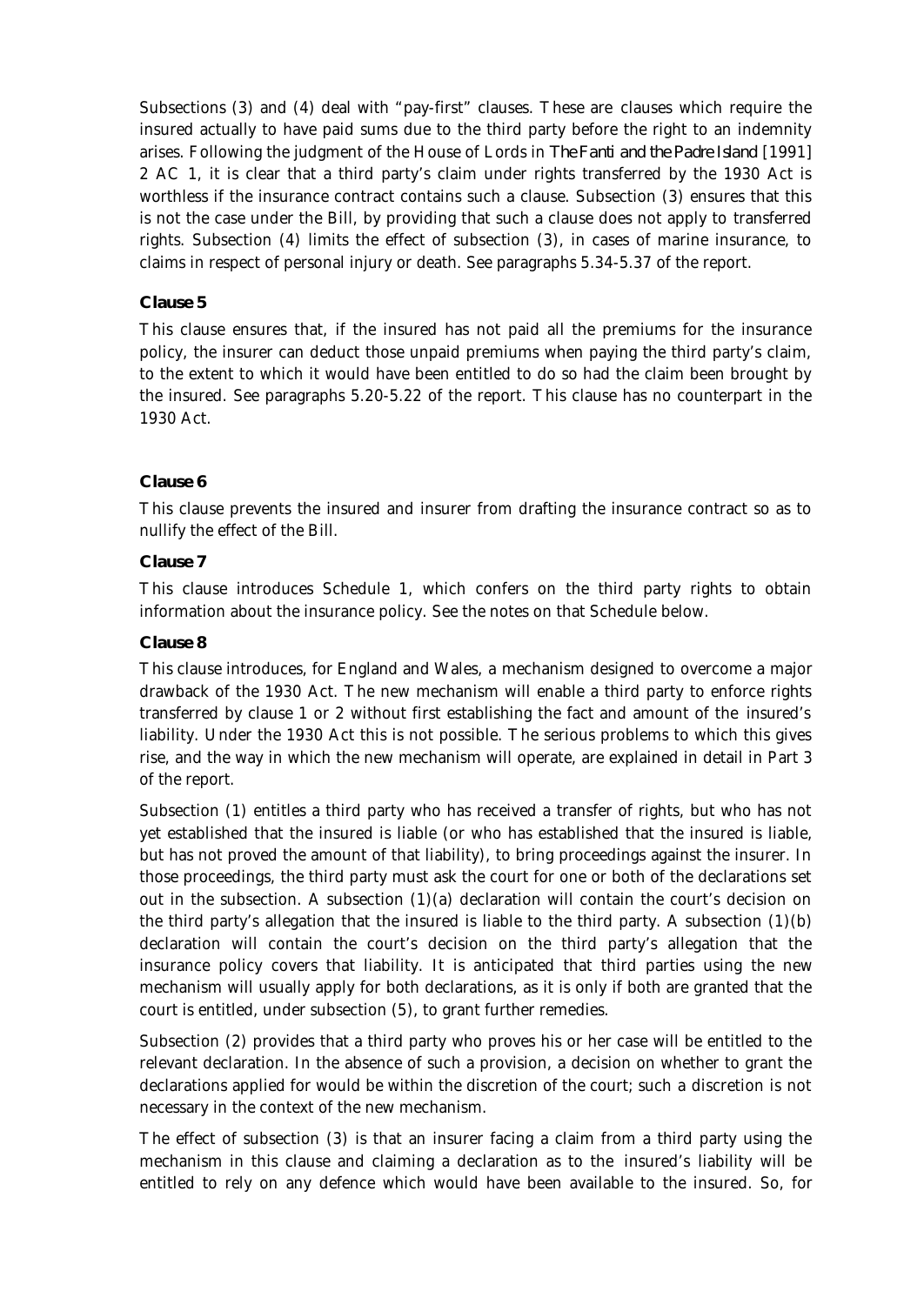example, if the insured would have been able to resist a third party's action by relying on an estoppel, the insurer will be able to do the same.

Subsection (4) adjusts the way that subsection (3) operates in two specific circumstances set out in clauses 11(1) and 12.

Subsection (5) empowers a court which has made both subsection (1) declarations to give "the appropriate judgment". In many cases, this will be a judgment for a particular sum of money. However, if argument on the amount of the liability has been postponed, either to a later court hearing, or to an arbitration, the court might grant judgment for damages to be assessed. The need for this subsection arises because, under the 1930 Act, the courts have held that a third party is not entitled to judgment of any kind until the amount of the liability of the insured has been established as between the third party and the insured.

Subsections (6) and (7) extend the benefit of the new mechanism to third parties who are entitled or obliged, by a provision in the insurance contract, to resolve the issue of the insurer's liability in arbitration proceedings.

Subsection (8) provides that a third party who uses the new mechanism and applies for a subsection  $(1)(a)$  declaration has the choice of whether or not to join the insured as a defendant to the action. This will make the new mechanism flexible. A consequence of this flexibility, however, is that, if a third party chooses not to join the insured as a defendant, the court may be required to make a subsection  $(1)(a)$  declaration, concerning the insured's obligations, in the absence of the insured. It would be inappropriate if a declaration made in such circumstances bound the insured; accordingly the effect of subsection (8) is that an insured is only bound if he or she is a defendant to the third party's claim. As an additional protection, amended rules of court will require a third party to inform the insured of his or her action against the insurer, which will give the insured the option of applying to be joined as a defendant. See paragraphs 3.52-3.56 of the report.

#### **Clause 9**

This clause introduces the new mechanism in Scotland. The subsections mirror those of clause 8, except that no counterpart to clause 8(2) is necessary in Scotland, where a declarator is not a discretionary remedy.

#### **Clause 10**

This clause defines some of the terms used in the previous two clauses.

#### **Clause 11**

This clause sets out rules governing when an action under rights transferred by the Bill will be time-barred. See paragraphs 5.51-5.65 of the report. This clause has no counterpart in the 1930 Act.

Subsections (1) and (2) adjust the way that clause  $8(3)$  (in Scotland, clause  $9(2)$ ) operates in a case in which the third party is already involved in proceedings against the insured, and the limitation (or prescriptive) period governing those proceedings has expired. In the absence of these subsections, fresh proceedings against the insurer using the new mechanism in clause 8 or 9 would, in these circumstances, be time-barred. This would not matter if the third party could join the insurer to the existing proceedings against the insured. However, it is likely that this will not be possible under procedural rules which comply with section 35 of the Limitation Act 1980. These subsections are therefore necessary to ensure that the new mechanism provided by the Bill is available to third parties in these circumstances. See paragraphs 5.56-5.58 of the report.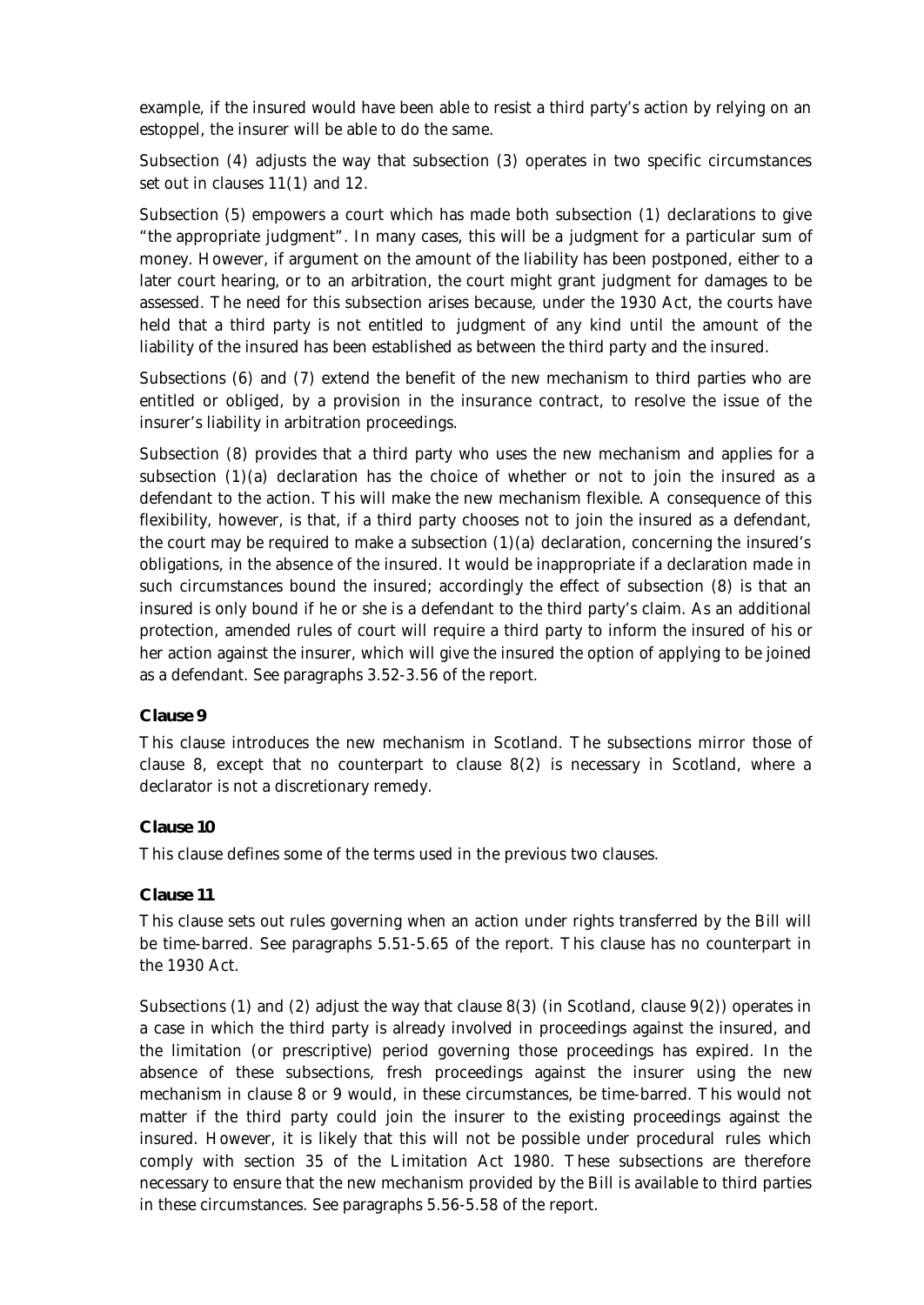Subsection (3) confirms that, if the third party does not use the new mechanism in clause 8 or 9, the time limits governing the third party's claim will be those which would have governed a claim under the insurance contract by the insured.

#### **Clause 12**

This clause ensures that, once a third party has issued proceedings against the insurer under transferred rights (whether or not using the new mechanism in clause 8 or 9), the insured's subsequent discharge from bankruptcy will not affect the claim. In the absence of this clause, clause  $8(3)$  (in Scotland, clause  $9(2)$ ) might enable an insurer to rely on such a discharge to defeat the third party's claim. See paragraphs 5.47-5.50 of the report. This clause has no counterpart in the 1930 Act.

#### **Clause 13**

This clause concerns cases in which the third party is domiciled in England and Wales or in Scotland, and the insurer is domiciled elsewhere in the United Kingdom. In the absence of this clause, the position would be governed by Schedule 4 to the Civil Jurisdiction and Judgments Act 1982 and by any relevant clause in the insurance contract. The result might be to prevent a third party from suing the insurer in the courts of his or her own place of domicile. This clause alters the position by giving the third party the choice of issuing proceedings in his or her own place of domicile, or in that of the insurer, regardless of any contrary provisions in the insurance contract. See Part 8 of the report. This clause has no counterpart in the 1930 Act.

In general, the Bill does not extend to Northern Ireland: see clause 21. However, in order to ensure that the new jurisdictional rules imposed by clause 13 in England, Wales and Scotland do not conflict with the jurisdictional rules in Northern Ireland, subsection (1) refers to the "United Kingdom" and this subsection is extended to Northern Ireland by clause 21(5). It is likely that in due course legislation in similar terms to that of the Bill will be introduced for Northern Ireland. The purpose of subsection (4) is to ensure that, after this happens, the jurisdictional rules implemented by the Northern Ireland legislation are effective throughout the United Kingdom.

#### **Clause 14**

This clause sets out the effect of a transfer of rights on the third party's rights against the insured. In addition to regulating the general position, this clause contains specific provisions necessary to ensure that the Bill operates correctly in the context of the various voluntary alternatives available to insolvent insureds that fall short of a formal bankruptcy or winding up. The general position is covered in the report at paragraphs 7.4-7.8. The issues relating to voluntary procedures are the subject of Part 6. This clause has no counterpart in the 1930 Act.

Subsection (1) provides that a third party may not seek to enforce his or her rights against the insured to the extent that there is valid insurance in place covering the debt. As the benefit of the insurance policy has been transferred by the Bill to the third party, it would not be right to require the insured to make any payments except to the extent that the insurance policy was ineffective.

Subsections (2) and (3) cater for voluntary procedures. Their purpose is to ensure that rights under the insurance contract which have been transferred by the Bill are not devalued by the voluntary procedure which caused the transfer. They do this by limiting the effect the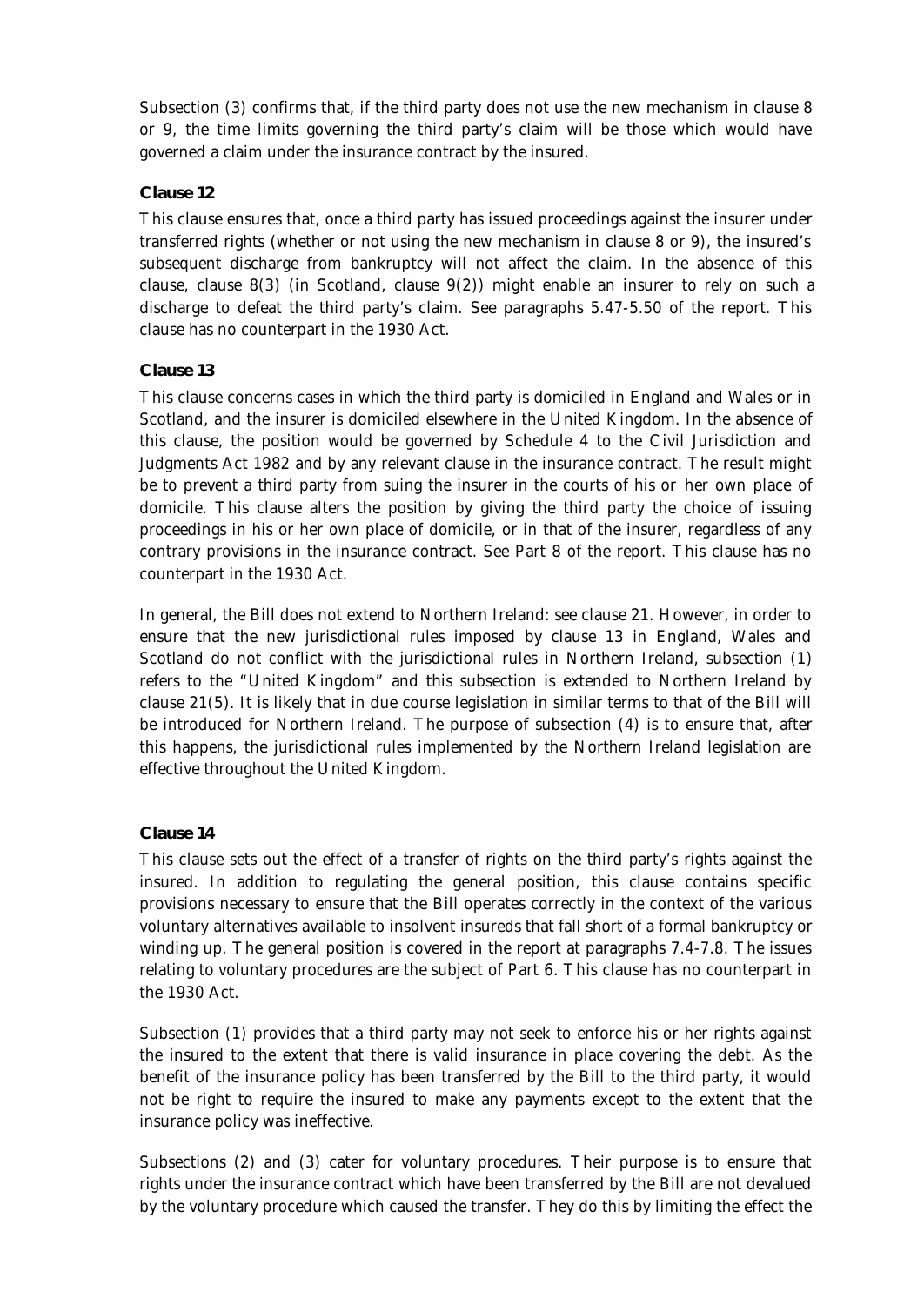voluntary procedure can have on the insured's debt to the third party. If that effect, disregarding subsections (2) and (3), would have been to reduce the insured's liability to the third party, this will be effective only in relation to that part of the third party's debt, if any, which is not recoverable under transferred rights.

It is important to note that, although the effect of subsections (2) and (3) may be to remove a third party, partially or completely, from the scope of a voluntary procedure, such a third party will still be bound by subsection (1). These subsections will not, therefore, enable a third party to disturb a voluntary procedure.

Subsection (4) ensures that subsections (1), (2) and (3) do not prejudice a third party who is unable to recover from the insurer, either because the insurer is in financial difficulties itself, or because the insurer is only obliged to pay out a certain amount of its funds to claimants in the same category as the third party.

Subsection (5) clarifies that a third party who cannot recover from the insurer because of the insurer's financial difficulties must first claim statutory compensation before enforcing his or her rights against the insured.

#### **Clause 15**

The effect of this clause is that the Bill does not cover reinsurance. In other words, the Bill does not cover a case in which the third party is an insurer and is owed money by another insurer under a contract of reinsurance. This is also the case under the 1930 Act. See paragraph 2.45 of the report.

#### **Clause 16**

*Tarbuck v Avon Insurance plc* [2001] 2 All ER 503 has confirmed (subject to any contrary decision on appeal) that the 1930 Act does not cover insurance policies classified by insurers as "first person pecuniary loss insurance" such as legal expenses insurance and health insurance. This clause ensures that the Bill is not similarly restricted. See paragraphs 2.39-2.44 of the report.

#### **Clause 17**

This clause clarifies the application of the Bill in cases with foreign elements. Its effect is that, when deciding whether the Bill applies to such cases, the only relevant issue is whether the conditions in clause 1 or 2 (which all arise under English or Scots law) apply. If they do, then the Bill applies. Whether or not other aspects of the third party's claim are foreign is irrelevant. In particular, it does not make any difference where the liability was incurred, where the parties are domiciled, what law governs the insurance contract, or any location specified by the insurance contract for payment. See Part 8 of the report. This clause has no counterpart in the 1930 Act.

#### **Clause 18**

This clause confers on the Secretary of State a power to amend clauses 1 and 2 by secondary legislation. This will enable the Secretary of State to accommodate legal developments in insolvency law without having to introduce fresh primary legislation. The power is subject to the affirmative resolution procedure. See paragraphs 2.36-2.37 of the report. No such power is contained in the 1930 Act.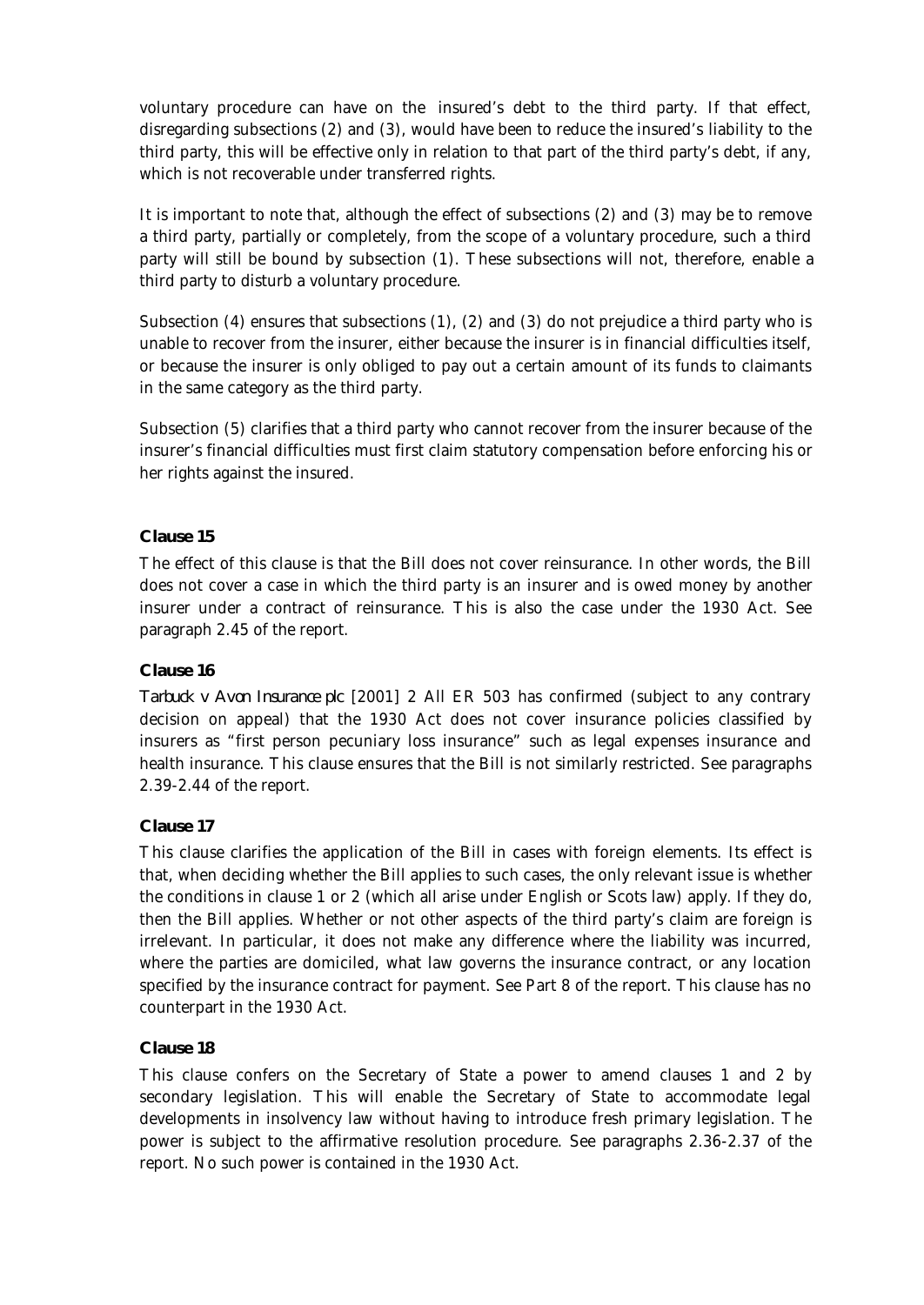#### **Clause 19 and Schedule 2**

This clause replaces references to the 1930 Act in other legislation with references to the Bill. It also, in conjunction with Schedule 2, repeals the 1930 Act and repeals (or, in the case of secondary legislation, revokes) enactments that have amended that Act.

#### **Clause 20**

This clause sets out the provisions governing the transition from the 1930 Act to the Bill. If the insured incurs liability to the third party after commencement day, or if the insured becomes bankrupt etc after commencement day, then the Bill will apply to the claim. If both of these occur before commencement day, the 1930 Act will continue to apply. In the case of a transfer caused by the death of an insolvent insured, the 1930 Act will apply to cases in which the insured died before commencement day; the Bill will apply in all other cases. See paragraph 3.37 of the report.

#### **Clause 21**

The final clause of the Bill contains the short title, specifies when it will come into force, and sets out its extent.

Subsection (3) restricts paragraphs 3 and 4 of Schedule 1 (as well as clause 8) to England and Wales. This is because existing Scots law on this point is adequate.

Subsection (5) provides that the Bill does not extend to Northern Ireland. It is anticipated that separate legislation in similar terms to the Bill will be enacted there. Exceptionally, some of clause 13 does extend to Northern Ireland. The reasons for this are explained above in the notes relating to that clause.

#### **Schedule 1**

This Schedule confers on the third party rights to obtain information about the insurance policy. It entitles the third party to issue two kinds of notice. The first, and more important, of these is dealt with in paragraphs 1 and 2; the second, which applies in England and Wales only, is dealt with in paragraphs 3 and 4. Detailed reasons for providing the disclosure regime in this Schedule are set out in Part 4 of the report. The rights conferred by this Schedule are substantially greater than those in the 1930 Act.

Paragraph 1(1) confers on potential third parties a right to issue a notice requesting information about the insurance policy. The third party may issue a notice to anyone he or she believes on reasonable grounds has the information. The notice must specify the information requested. It must also specify the third party's reasons for thinking that he or she is entitled to make the request (paragraph  $1(5)$ ). Paragraph  $1(2)-1(4)$  sets out the information which the third party may request.

Paragraph 2(1) provides that the recipient of a valid notice requesting information must reply within 28 days and sets out what that reply must contain. Paragraph 2(2) sets out how a recipient should reply to a valid notice if he or she once had the details requested but has passed them on. The purpose of this provision is to ensure that a third party's attempt to obtain details is not thwarted by, for example, a change of insurance broker. Paragraph 2(3) ensures that the third party is not entitled to privileged documents (such as those containing legal advice).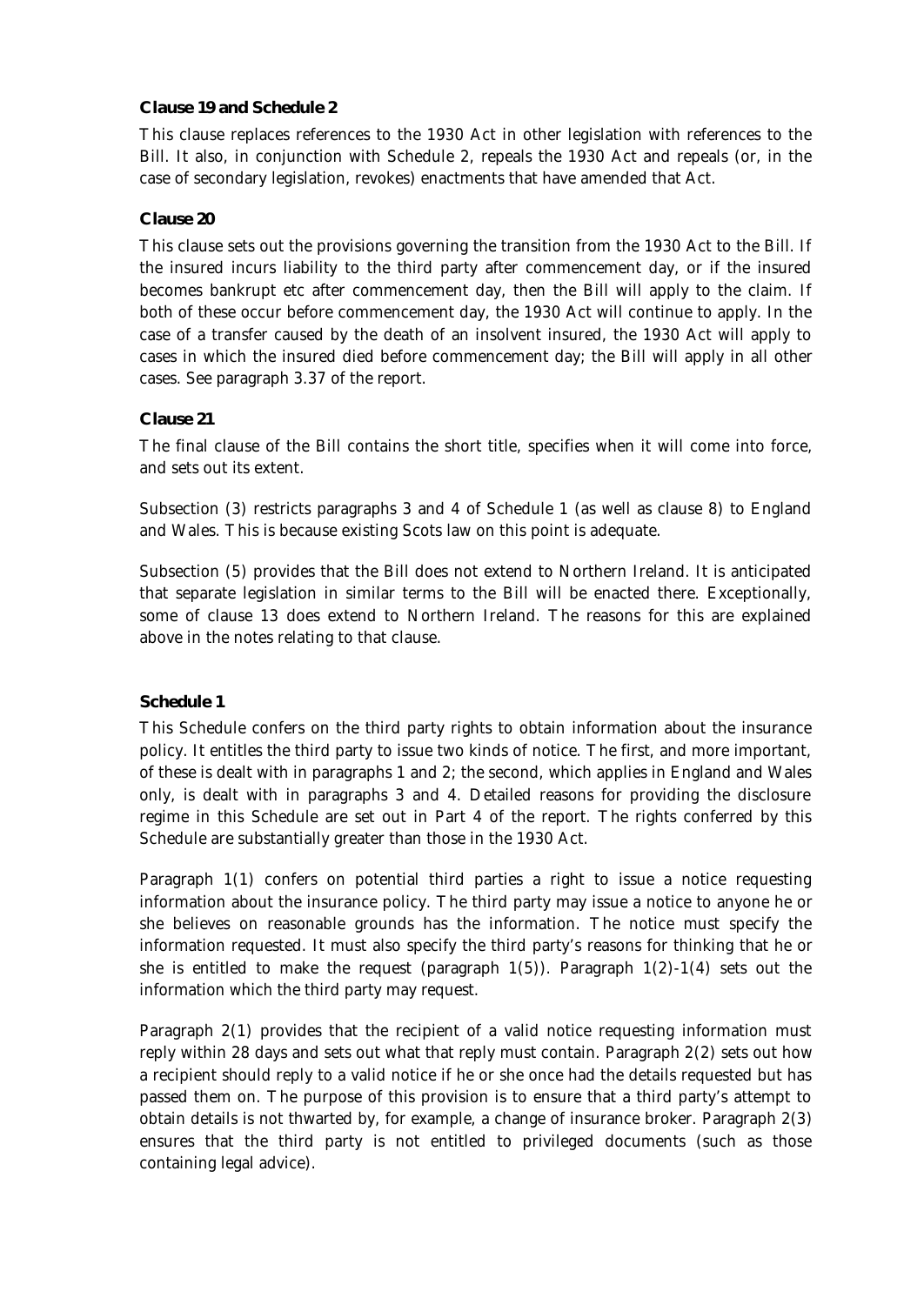Once a recipient has replied to a paragraph 1 notice as required by paragraph 2, that is the end of the recipient's obligations. The recipient is not obliged to keep the third party informed of later developments. A third party who suspects that there have been such developments is, however, entitled to issue a fresh notice under paragraph 1.

Paragraphs 3 and 4 provide a separate right, applying in England and Wales only, designed to assist third parties using the new mechanism contained in clause 8 in a case in which the insured is a company which no longer exists. These paragraphs enable a third party in such circumstances to obtain documentation from the ex-officers of the defunct company without the need to restore the company to the register and obtain court orders.

Paragraph 3(1) specifies the circumstances in which a third party may issue a notice. As it is designed to assist a third party involved in litigation, such a notice may only be sent after the third party has issued proceedings against the insurer. Paragraph 3(2) sets out the people to whom a notice may be sent. Paragraph 3(3) provides that a third party who issues a notice under this paragraph must send with it a copy of the particulars of claim in the proceedings against the insurer (or, if the third party is involved in an arbitration, an equivalent document). This is necessary so that the recipient can learn what is at issue in the case, and can give the appropriate disclosure as required by paragraph 4.

Paragraph 4(1) provides that a recipient of a paragraph 3 notice must respond as if subject to an order for "standard disclosure", the usual disclosure order made by the courts. The obligations imposed by such an order of the court are set out in the Rule 31 of the Civil Procedure Rules. The only differences between the duty imposed by such an order and paragraph 4 are those in the subsequent sub-paragraphs: paragraph 4(2) requires a response within 28 days, and paragraph 4(3) provides that a recipient of such a notice is not placed under any duty to update his or her response if the situation changes. These alterations are in line with the duties imposed by a paragraph 1 notice. It would be inappropriate to impose a continuing obligation on an ex-employee of a defunct company who is playing no part in the litigation. As in the case of a paragraph 1 notice, a third party who believed that further documents might have come into the possession of the recipient of a notice would be entitled to issue a fresh notice.

Paragraph 5 prevents the insured and insurer from contracting out of the disclosure regime in Schedule 1.

Paragraph 6 clarifies that the rights to disclosure are in addition to, and do not replace, any other statutory or procedural rights which the third party may have.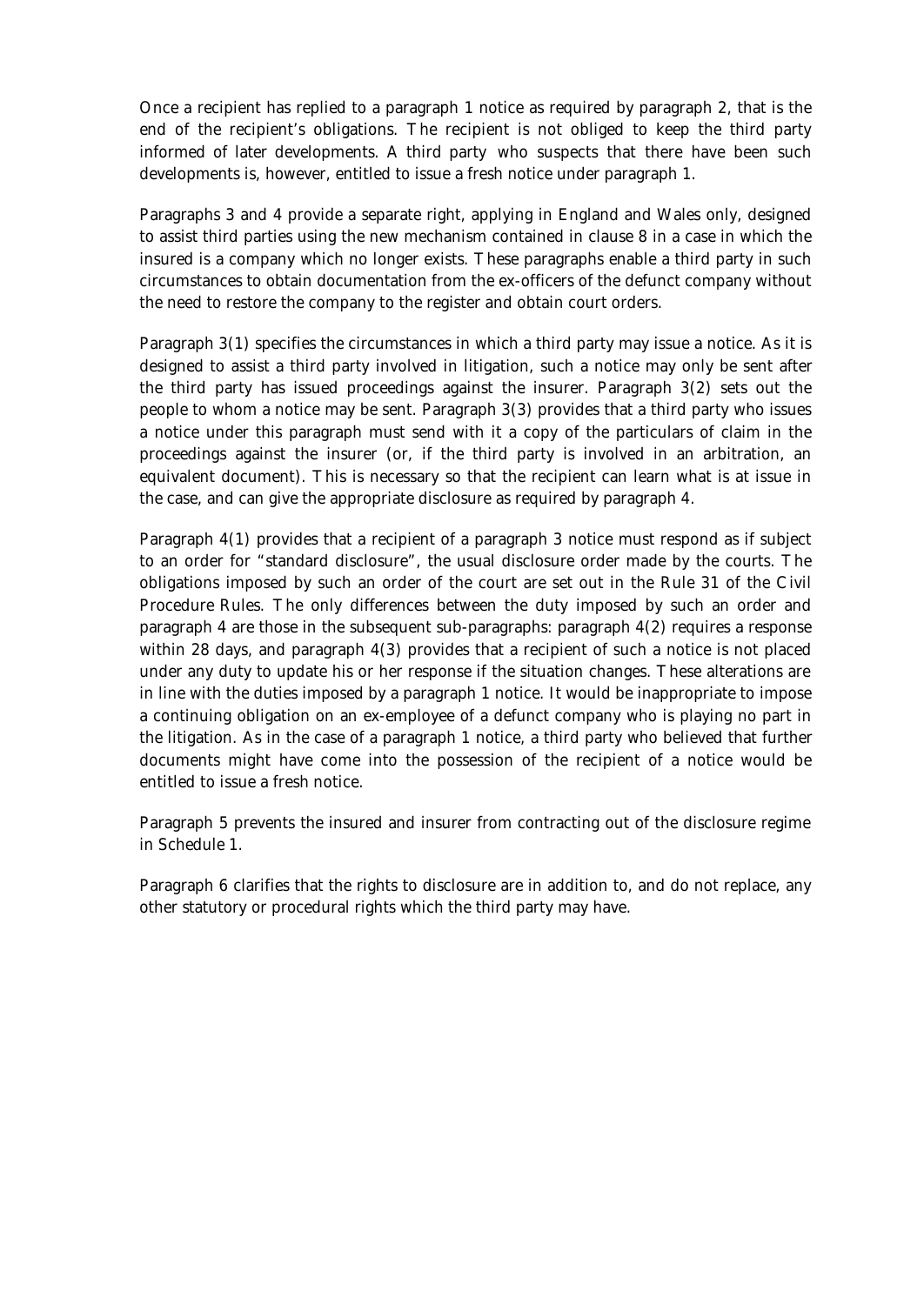### **APPENDIX B**

### **Third Parties (Rights against Insurers) Act 1930**

 $\equiv$ 

**The Third Parties (Rights against Insurers) Act 1930 begins on the following page.**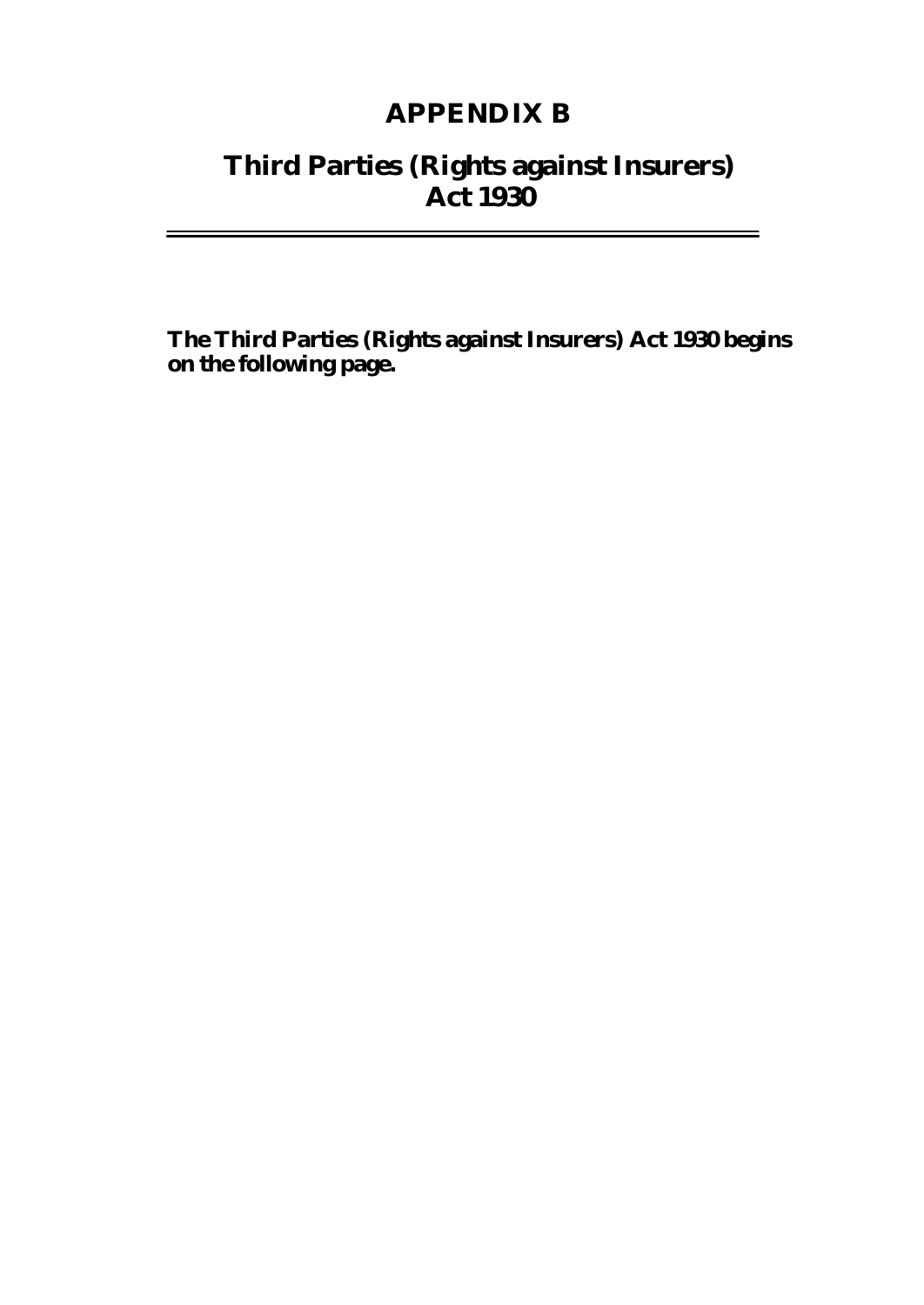<span id="page-141-0"></span>

# Third Parties (Rights against Insurers) **Act 1930**

#### **1930 CHAPTER 25**

An Act to confer on third parties rights against insurers of third-party risks in the event of the insured becoming insolvent, and in certain other events. [10th July 1930]

 $\blacktriangleright$  E IT ENACTED by the Queen's most Excellent Majesty, by and with the advice and consent of the Lords Spiritual and Temporal, and Commons, in this present Parliament assembled, and by the authority of the same, as follows:  $\mathbf{B}_{\text{rel}}$ 

#### **5LJKWVRIWKLUGSDUWLHVDJDLQVWLQVXUHUVRQEDQNUXSWF\ FRIWKHLQVXUHG**

- $(1)$  Where under any contract of insurance a person (hereinafter referred to as the insured) is insured against liabilities to third parties which he may incur,  $then$   $-$ 
	- (a) in the event of the insured becoming bankrupt or making a composition or arrangement with his creditors; or
	- (b) in the case of the insured being a company, in the event of a windingup order or an administration order being made, or a resolution for a voluntary winding-up being passed, with respect to the company, or of a receiver or manager of the company's business or undertaking being duly appointed, or of possession being taken, by or on behalf of the holders of any debentures secured by a floating charge, of any property comprised in or subject to the charge or of a voluntary arrangement proposed for the purposes of Part I of the Insolvency Act 1986 (c. 45) being approved under that Part;

if, either before or after that event, any such liability as aforesaid is incurred by the insured, his rights against the insurer under the contract in respect of the liability shall, notwithstanding anything in any Act or rule of law to the contrary, be transferred to and vest in the third party to whom the liability was so incurred.

(2) Where the estate of any person falls to be administered in accordance with an order under section 421 of the Insolvency Act 1986, then, if any debt provable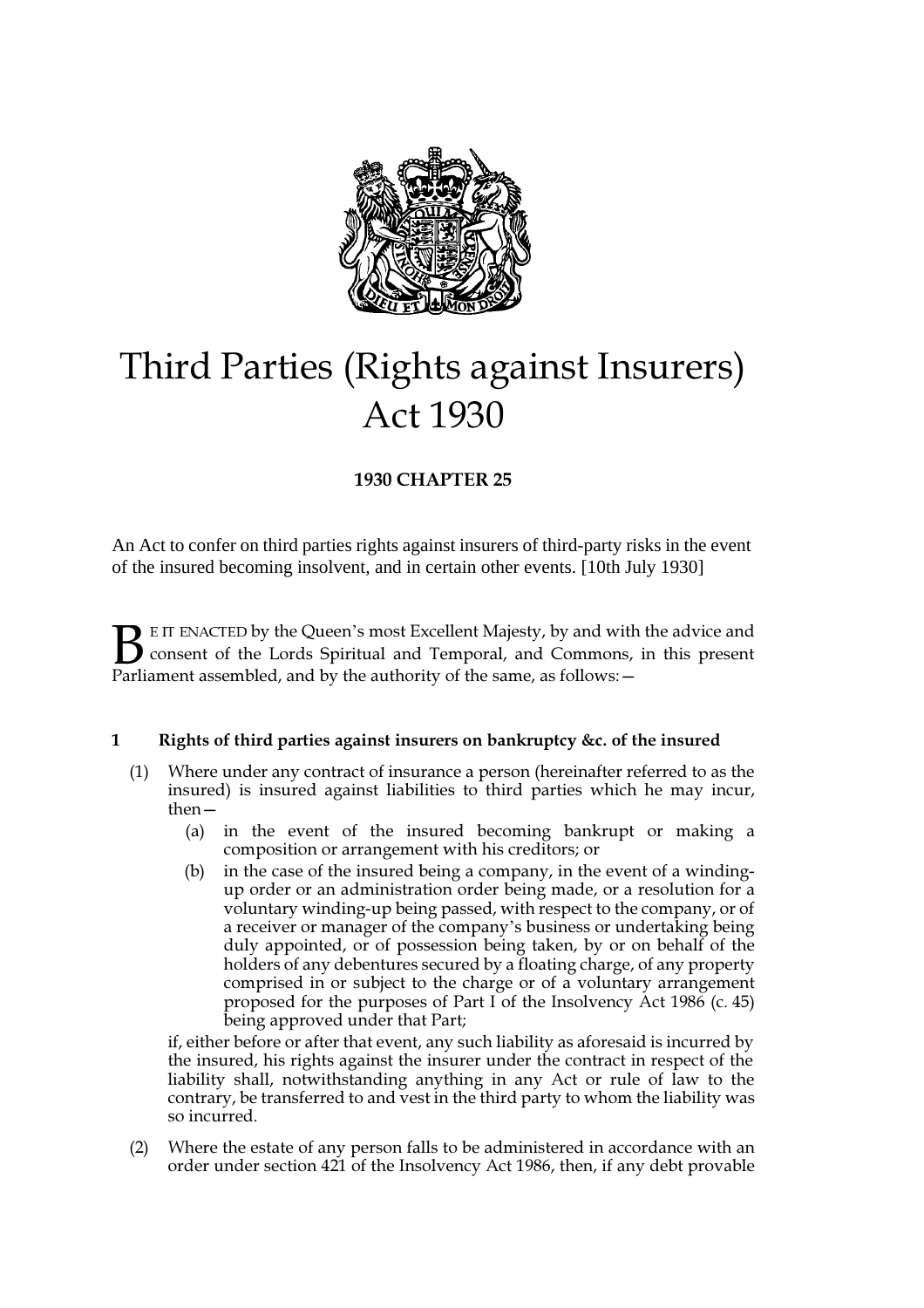in bankruptcy (in Scotland, any claim accepted in the sequestration) is owing by the deceased in respect of a liability against which he was insured under a contract of insurance as being a liability to a third party, the deceased debtor's rights against the insurer under the contract in respect of that liability shall, notwithstanding anything in any such order, be transferred to and vest in the person to whom the debt is owing.

- $(3)$  In so far as any contract of insurance made after the commencement of this Act in respect of any liability of the insured to third parties purports, whether directly or indirectly, to avoid the contract or to alter the rights of the parties the events specified in the happening to the insured of any of the events specified in paragraph (a) or paragraph (b) of subsection (1) of this section or upon the estate of any person falling to be administered in accordance with an order under section 421 of the Insolvency Act 1986 (c. 45), the contract shall be of no effect.
- $(4)$  Upon a transfer under subsection  $(1)$  or subsection  $(2)$  of this section, the insurer shall, subject to the provisions of section three of this Act, be under the same liability to the third party as he would have been under to the insured,  $but -$ 
	- (a) if the liability of the insurer to the insured exceeds the liability of the insured to the third party, nothing in this Act shall affect the rights of the insured against the insurer in respect of the excess; and
	- $(b)$  if the liability of the insurer to the insured is less than the liability of the insured to the third party, nothing in this Act shall affect the rights of the third party against the insured in respect of the balance.
- (5) For the purposes of this Act, the expression "liabilities to third parties", in relation to a person insured under any contract of insurance, shall not include any liability of that person in the capacity of insurer under some other contract of insurance.
- (6) This Act shall not apply  $-$ 
	- (a) where a company is wound up voluntarily merely for the purposes of reconstruction or of amalgamation with another company; or
	- (b) to any case to which subsection  $(1)$  and  $(2)$  of section seven of the Workmen's Compensation Act 1925 (c. 84) applies.

#### **2** Duty to give necessary information to third parties

 $(1)$  In the event of any person becoming bankrupt or making a composition or arrangement with his creditors, or in the event of the estate of any person falling to be administered in accordance with an order under section 421 of the Insolvency Act 1986, or in the event of a winding-up order or an administration order being made, or a resolution for a voluntary winding-up being passed, with respect to any company or of a receiver or manager of the company's business or undertaking being duly appointed or of possession being taken by or on behalf of the holders of any debentures secured by a floating charge of any property comprised in or subject to the charge it shall be the duty of the bankrupt, debtor, personal representative of the deceased debtor or company, and, as the case may be, of the trustee in bankruptcy, trustee, liquidator, administrator, receiver, or manager, or person in possession of the property to give at the request of any person claiming that the bankrupt, debtor, deceased debtor or company is under a liability to him such information as may reasonably be required by him for the purpose of ascertaining whether any rights have been transferred to and vested in him by this Act and for the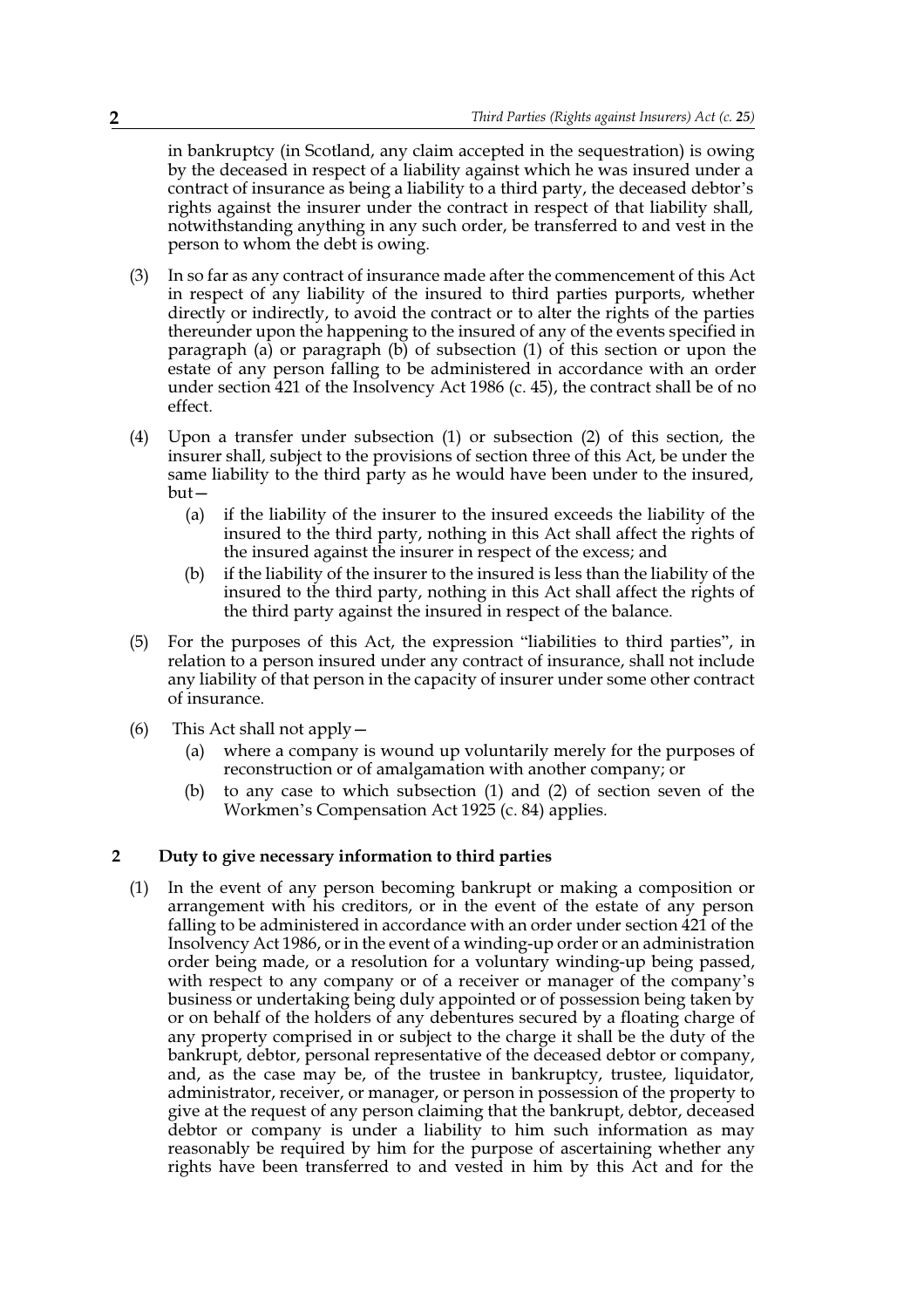purpose of enforcing such rights, if any, and any contract of insurance, in so far as it purports, whether directly or indirectly, to avoid the contract or to alter the rights of the parties thereunder upon the giving of any such information in the events aforesaid or otherwise to prohibit or prevent the giving thereof in the said events shall be of no effect.

- $(1A)$  The reference in subsection  $(1)$  of this section to a trustee includes a reference to a supervisor of a voluntary arrangement proposed for the purposes of, and approved under Part I or Part VIII of the Insolvency Act 1986 (c.  $\overline{45}$ ).
	- $(2)$  If the information given to any person in pursuance of subsection  $(1)$  of this section discloses reasonable ground for supposing that there have or may have been transferred to him under this Act rights against any particular insurer, that insurer shall be subject to the same duty as is imposed by the said subsection on the persons therein mentioned.
	- (3) The duty to give information imposed by this section shall include a duty to allow all contracts of insurance, receipts for premiums, and other relevant documents in the possession or power of the person on whom the duty is so imposed to be inspected and copies thereof to be taken.

#### **6HWWOHPHQWEHWZHHQLQVXUHUVDQGLQVXUHGSHUVRQV**

Where the insured has become bankrupt or where in the case of the insured being a company, a winding-up order or an administration order has been made or a resolution for a voluntary winding-up has been passed, with respect to the company, no agreement made between the insurer and the insured after liability has been incurred to a third party and after the commencement of the bankruptcy or winding-up or the day of the making of the administration order, as the case may be, nor any waiver, assignment, or other disposition made by, or payment made to the insured after the commencement or day aforesaid shall be effective to defeat or affect the rights transferred to the third party under this Act, but those rights shall be the same as if no such agreement, waiver, assignment, disposition or payment had been made.

#### **3A** Application to limited liability partnerships

- $(1)$  This Act applies to limited liability partnerships as it applies to companies.
- $(2)$  In its application to limited liability partnerships, references to a resolution for a voluntary winding-up being passed are references to a determination for a voluntary winding-up being made.

#### **4 Application to Scotland**

In the application of this Act to Scotland  $-$ 

- (a) the expression "company" includes a limited partnership;
- (b) any reference to an estate falling to be administered in accordance with an order under section 421 of the Insolvency Act 1986 shall be deemed to include a reference to an award of sequestration of the estate of a deceased debtor, and a reference to an appointment of a judicial factor, under section 11A of the Judicial Factors (Scotland) Act 1889 (c. 39), on the insolvent estate of a deceased person.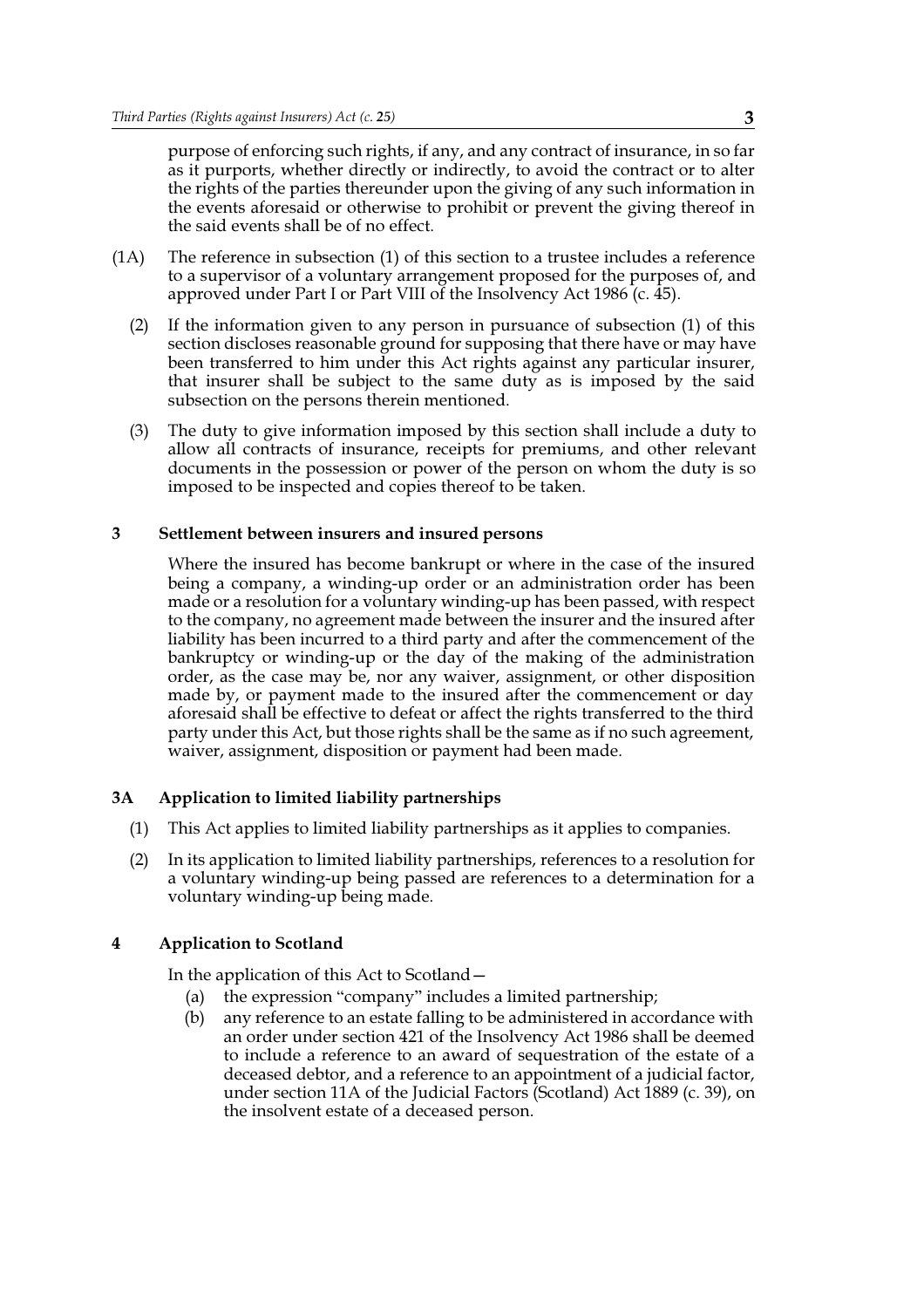# **5** Short title

This Act may be cited as the Third Parties (Rights Against Insurers) Act 1930.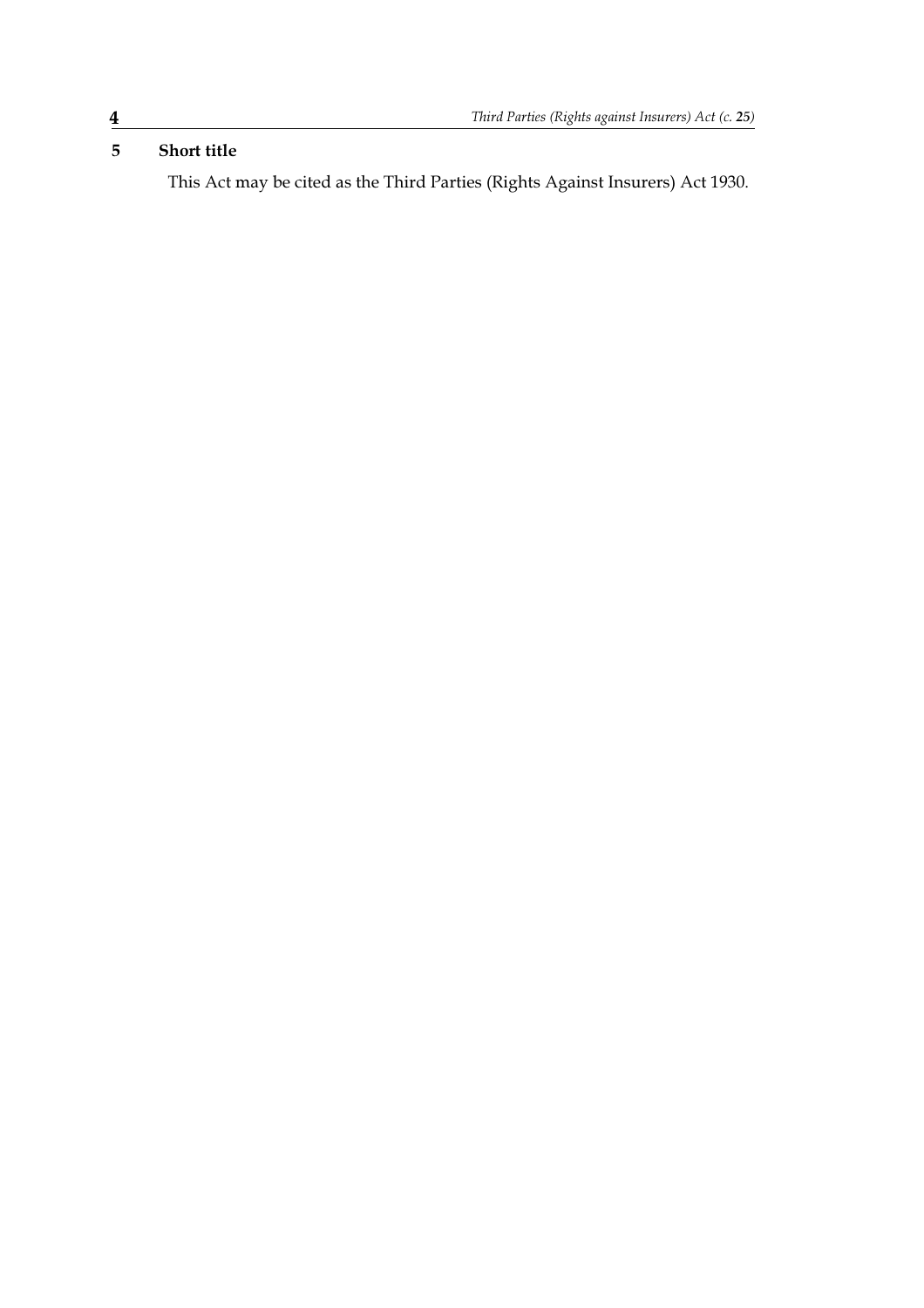# **APPENDIX C USEFUL WEB ADDRESSES**

Association of British Insurers http://www.abi.org.uk Civil Procedure Rules http://www.lcd.gov.uk Department of Trade and Industry http://www.dti.gov.uk General Insurance Standards Council http://www.gisc.co.uk Law Commission for England and Wales http://www.lawcom.gov.uk Lloyds of London http://www.lloydsoflondon.co.uk Scottish Law Commission http://www.scotlawcom.gov.uk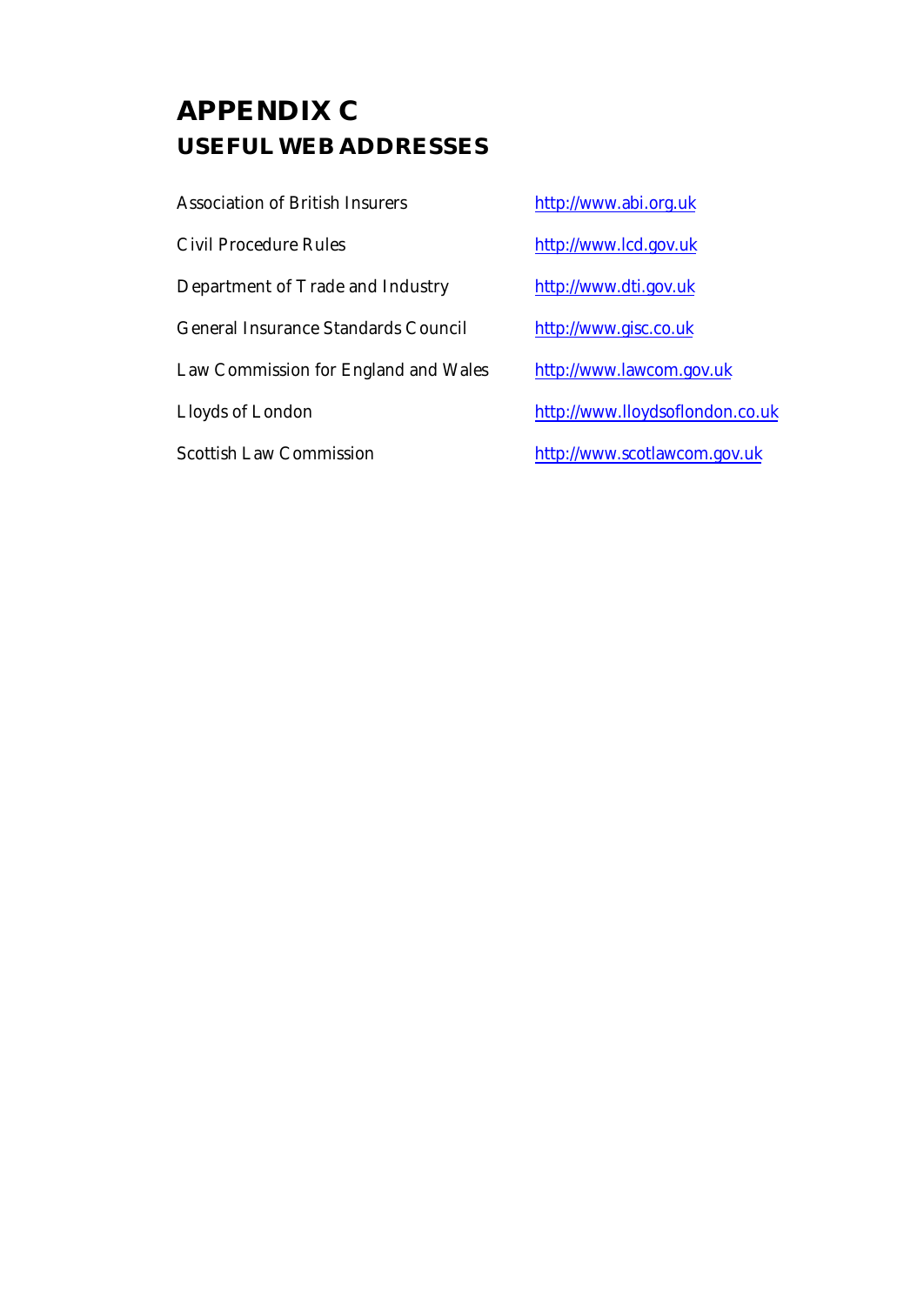# **APPENDIX D PERSONS AND ORGANISATIONS WHO COMMENTED ON CONSULTATION PAPER NO 152**

#### **JUDICIARY AND PRACTITIONERS**

#### **(i) Judiciary**

The Honourable Mr Justice Buckley Mr Registrar Buckley, Chief Registrar in Bankruptcy The Right Honourable Lord Justice Longmore The Right Honourable Lord Justice Mance The Honourable Mr Justice Thomas The Honourable Mr Justice Toulson The Right Honourable Lord Justice Tuckey

### **(ii) Barristers**

Mr Adrian Briggs Mr Graham Charkham Mr Anthony Diamond QC Lord Goldsmith QC Christopher Symons QC and David Wolfson

#### **(iii) Solicitors**

Barlow Lyde and Gilbert Mr R Craig Connal (McGrigor Donald) Mr Richard Eveleigh (Berrymans) Mr Peter Farthing (Clyde & Co) D J Freeman Mr David Hadfield (Hextall Erskine) Mr Christopher Jackson (Burges Salmon) Beachcroft Stanley

## **(iv) Legal Organisations**

Association of Personal Injury Lawyers Chancery Bar Association City of London Law Society General Council of the Bar Insurance Law Sub-Committee of the Consumer and Commercial Law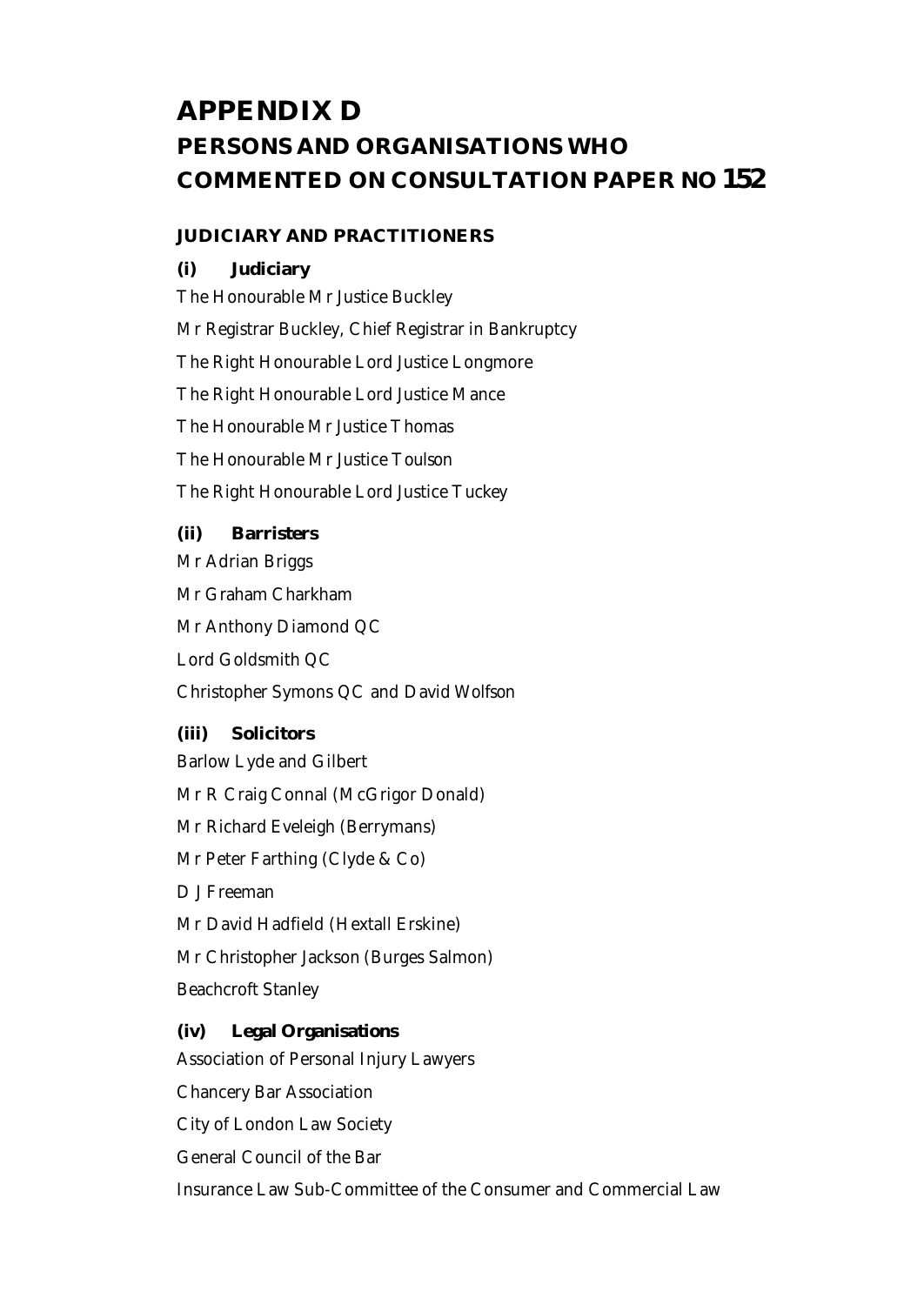Committee of the Law Society London Solicitors Litigation Association

# **ACADEMIC LAWYERS**

Professor John Birds (University of Sheffield) Professor Nigel Furey (University of Bristol) Professor Nicholas Gaskell (University of Southampton) Mrs Margaret Hemsworth (University of Exeter) Mr Ray Hodgin (University of Birmingham) Insurance Law Research Group, Institute of Advanced Legal Studies Professor Len Sealy (Gonville and Caius College, Cambridge)

#### **INSURERS, REINSURERS AND BROKERS**

Association of British Insurers R E Brown & Others, Syndicate 702 Federation of Insurance Consultants Griffin Insurance Association Ltd International Group of P&I Clubs ITT London & Edingburgh Lloyd's London International Insurance and Reinsurance Market Association Mr P W Mason (Aon Group Ltd, Claims Consultancy) Medical Protection Society Munich Reinsurance Company Wren Insurance Association Ltd

# **OTHER REPRESENTATIVE BODIES**

British Insurance Law Association Financing & Leasing Association Institute of Legal Executives National Consumer Council Royal Institute of Chartered Surveyors Society of Practitioners of Insolvency Small Business Bureau

#### **GOVERNMENT DEPARTMENTS AND ORGANISATIONS**

Department of the Environment, Transport and the Regions Department of Trade and Industry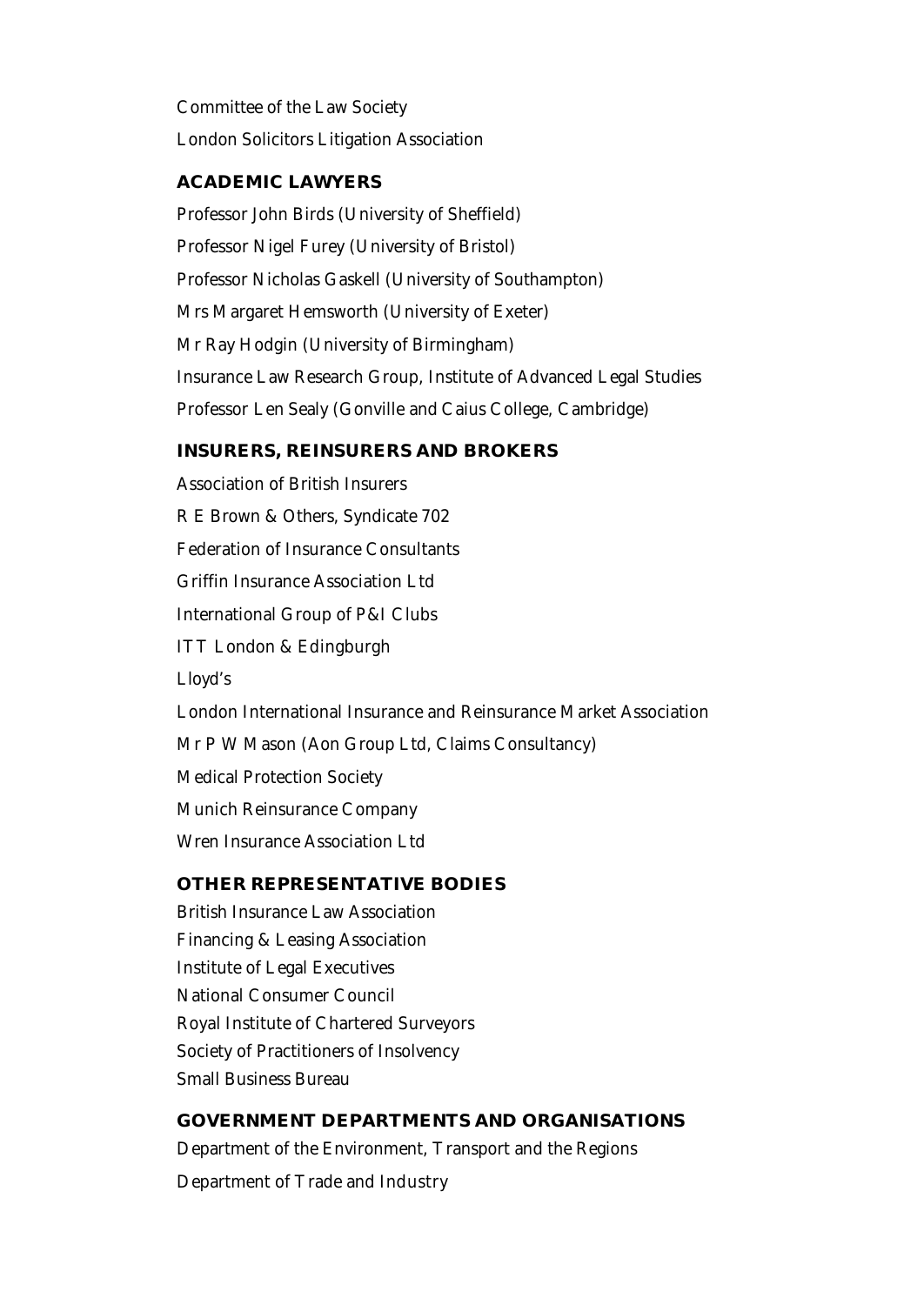Law Reform Advisory Committee for Northern Ireland Lord Chancellor's Department Insolvency Service

# **INDIVIDUALS**

Mr John Richardson (P&O Nedlloyd Ltd) Mr Donald B Williams Mr Nick Stanbury

# **SCOTLAND**

Bonnar & Co Mr R Craig Connal (McGrigor Donald) Faculty of Advocates Mr A M Hamilton Mr Finlay Park (Finlay Hutchison Solicitors)